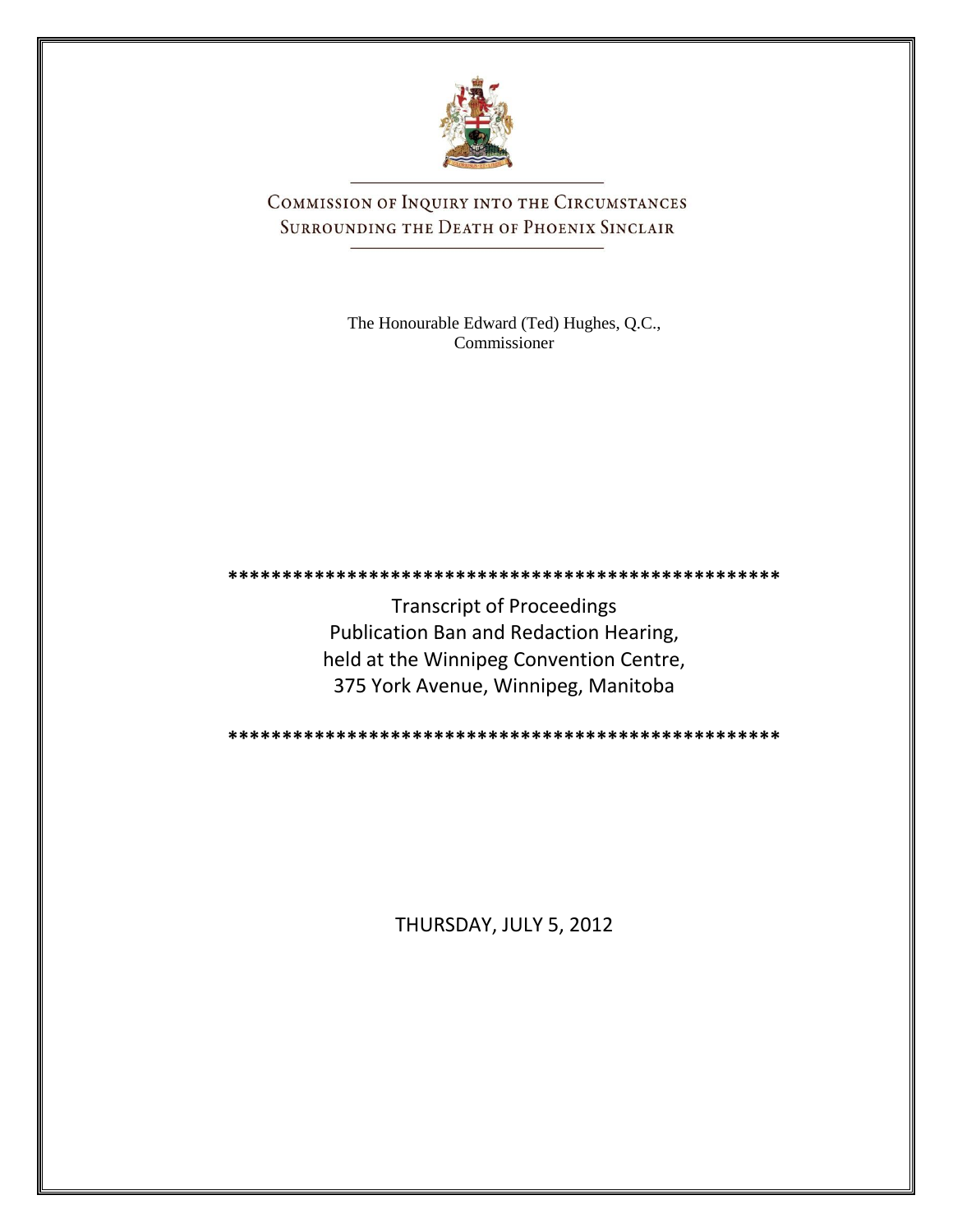## **APPEARANCES**

| <b>MS. S. WALSH</b><br><b>MS. K. McCANDLESS</b> | <b>Commission Counsel</b><br><b>Associate Commission Counsel</b>                                                                                                                                                                                                                          |
|-------------------------------------------------|-------------------------------------------------------------------------------------------------------------------------------------------------------------------------------------------------------------------------------------------------------------------------------------------|
| <b>MR. G. MCKINNON</b>                          | Department of Family Services and Consumer Affairs<br>(now known as the Department of Family Services and<br>Labour)                                                                                                                                                                      |
| G. SMORANG, Q.C.                                | Manitoba Government and General Employees Union                                                                                                                                                                                                                                           |
| <b>MR. K. SAXBERG</b>                           | <b>General Child and Family Services Authority</b><br>First Nations of Northern Manitoba Child and Family<br>Services Authority<br>First Nations of Southern Manitoba Child and Family<br><b>Services Authority</b><br>Child and Family All Nation Coordinated Response<br><b>Network</b> |
| MR. H. KHAN                                     | <b>Intertribal Child and Family Services</b>                                                                                                                                                                                                                                              |
| <b>MR. J. GINDIN</b><br><b>MR. D. IRELAND</b>   | Mr. Nelson Draper Steve Sinclair and<br>Ms. Kimberly-Ann Edwards                                                                                                                                                                                                                          |
| <b>MR. J. FUNKE</b><br><b>MS. J. SAUNDERS</b>   | Assembly of Manitoba Chiefs and<br>Southern Chiefs Organization Inc.                                                                                                                                                                                                                      |
| MR. G. JULIANO and<br><b>MS. M. VERSACE</b>     | University of Manitoba, Faculty of Social Work                                                                                                                                                                                                                                            |
| <b>MS. V. RACHLIS</b>                           | SOR #1, SOR #2, SOR #4, PHN & TM                                                                                                                                                                                                                                                          |
| <b>MR. S. PAUL</b>                              | <b>SOR#3</b>                                                                                                                                                                                                                                                                              |
| MR. W. GANGE                                    | SOR #5, SOR #6, SOR #7                                                                                                                                                                                                                                                                    |
| <b>MR. J. KROFT</b><br><b>MS. B. CHISICK</b>    | Canadian Broadcasting Corporation, TV Winnipeg,<br><b>Global Winnipeg and Winnipeg Free Press</b>                                                                                                                                                                                         |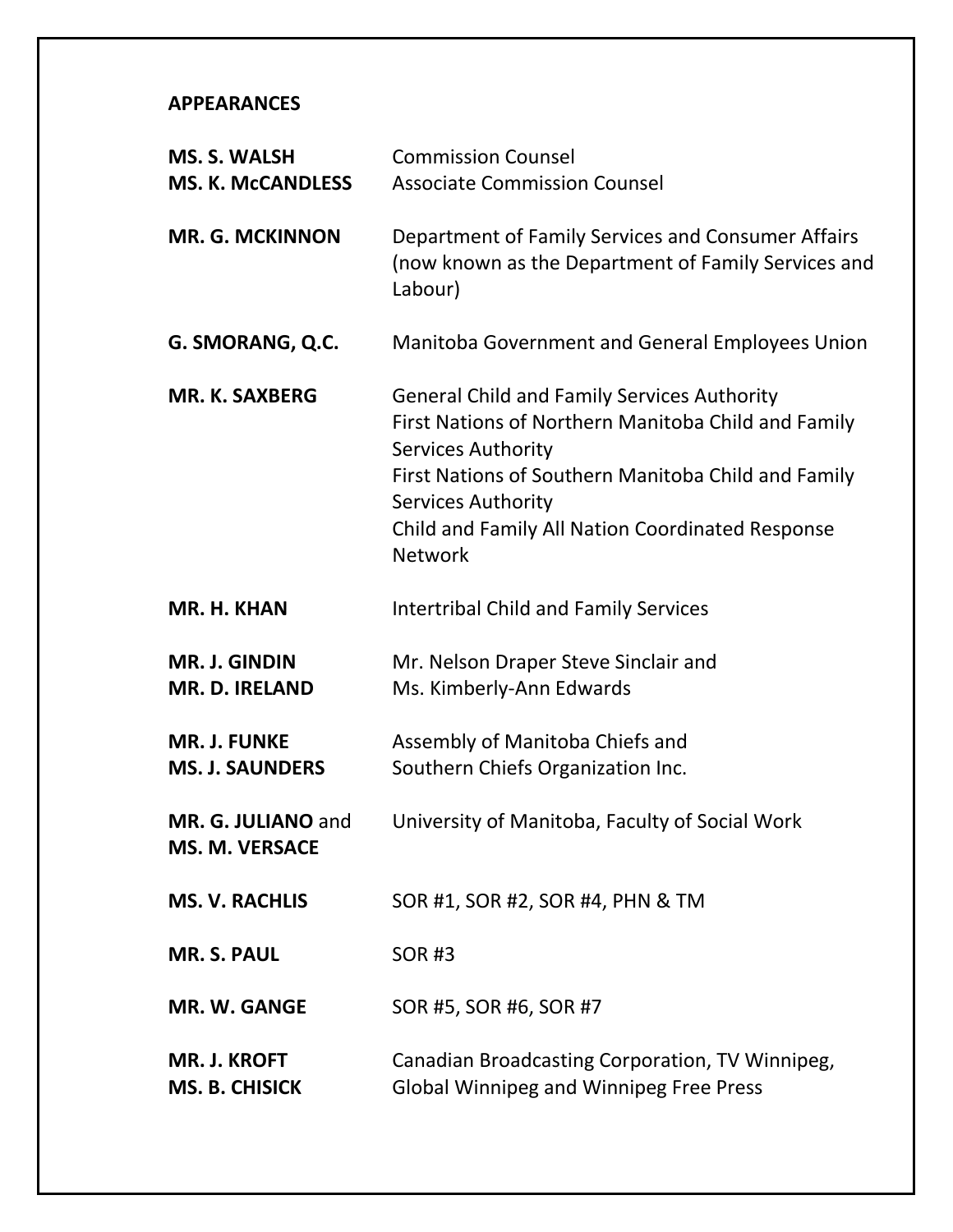# **INDEX**

| M | ۰.<br>w |
|---|---------|
|   |         |

| SUBMISSION BY MR. SAXBERG  |                                     | 1    |
|----------------------------|-------------------------------------|------|
| SUBMISSION BY MR. KHAN     |                                     | 29   |
| SUBMISSION BY MR. JULIANO  |                                     | 86   |
| PROCEEDINGS                |                                     | 95   |
| SUBMISSION BY MR. MCKINNON |                                     | 96   |
| SUBMISSION BY MR. SMORANG  |                                     | 102. |
| SUBMISSION BY MR. KROFT    |                                     | 105  |
| PROCEEDINGS                |                                     | 195  |
|                            | SUBMISSION BY MR. KROFT (CONTINUED) | 200  |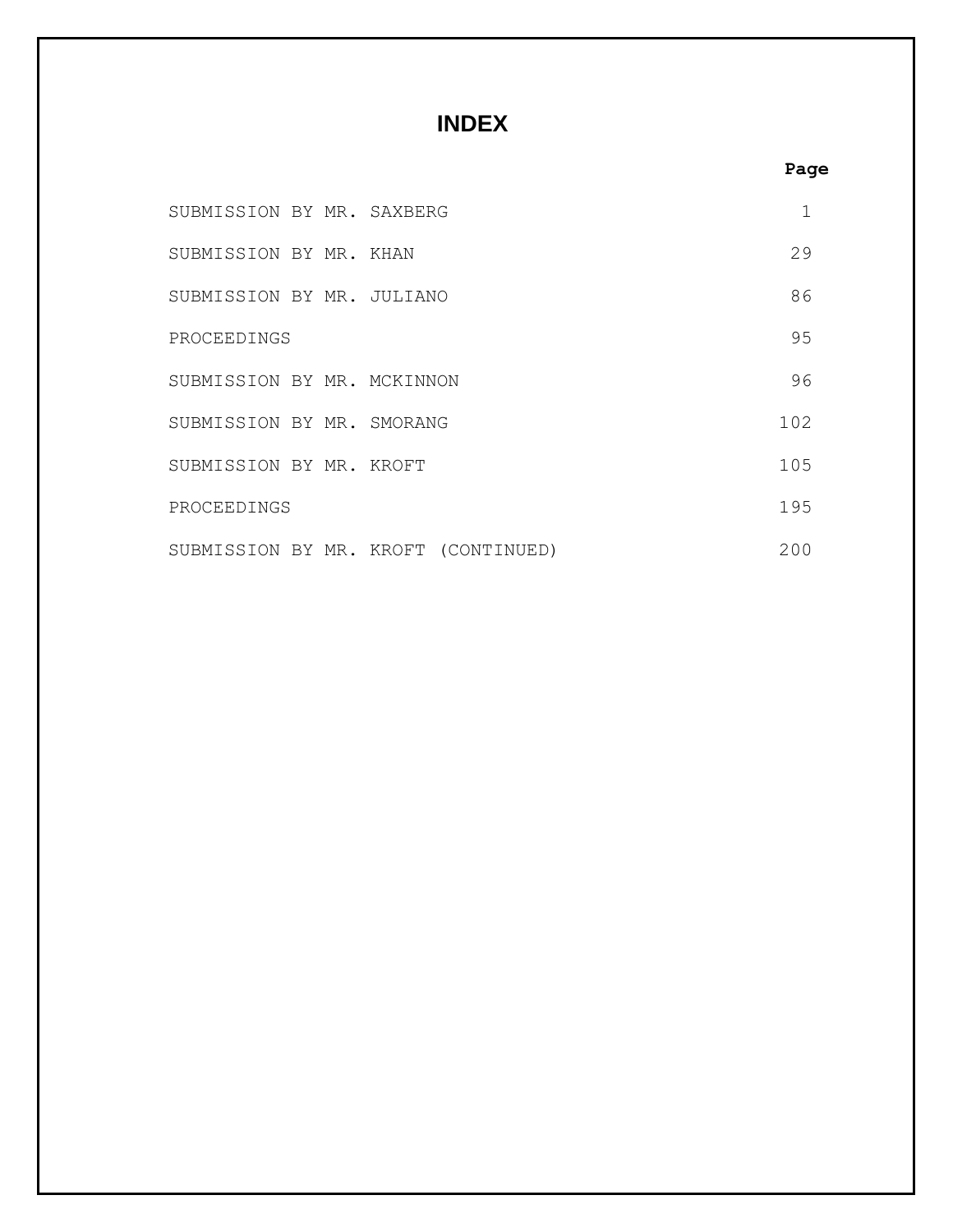JULY 5, 2012

CONTINUED FROM JULY 4, 2012

 THE COMMISSIONER: Mr. Saxberg, I, I think I'm going to have to hold you to the half hour you said you would likely be. We've got a lot of counsel who haven't been heard from yet, and we've got quite an agenda to get through by five o'clock tomorrow, so I'll give you the half hour, and turn it to you now.

 MR. SAXBERG: Thank you, Mr. Commissioner. It's -- I'll do my best. I think I have some important points to make today, and -- so I will try to stay within the half an hour.

14 THE COMMISSIONER: I'm afraid, I'm afraid you're going to have to.

 MR. SAXBERG: I'm going to talk about three areas by way of outline. I just want to make sure that the Commission has our point on why social worker anonymity is so important, so as not to damage the efficacy of the child welfare system and harm children.

21 I'm going to talk about that first, and then I'm going to talk about the extremely minimal nature of this restriction, and I'm going to compare it to the media's own self-imposed restrictions on identifying witnesses in their stories, and then finally I'm going to address the point

 $- 1 -$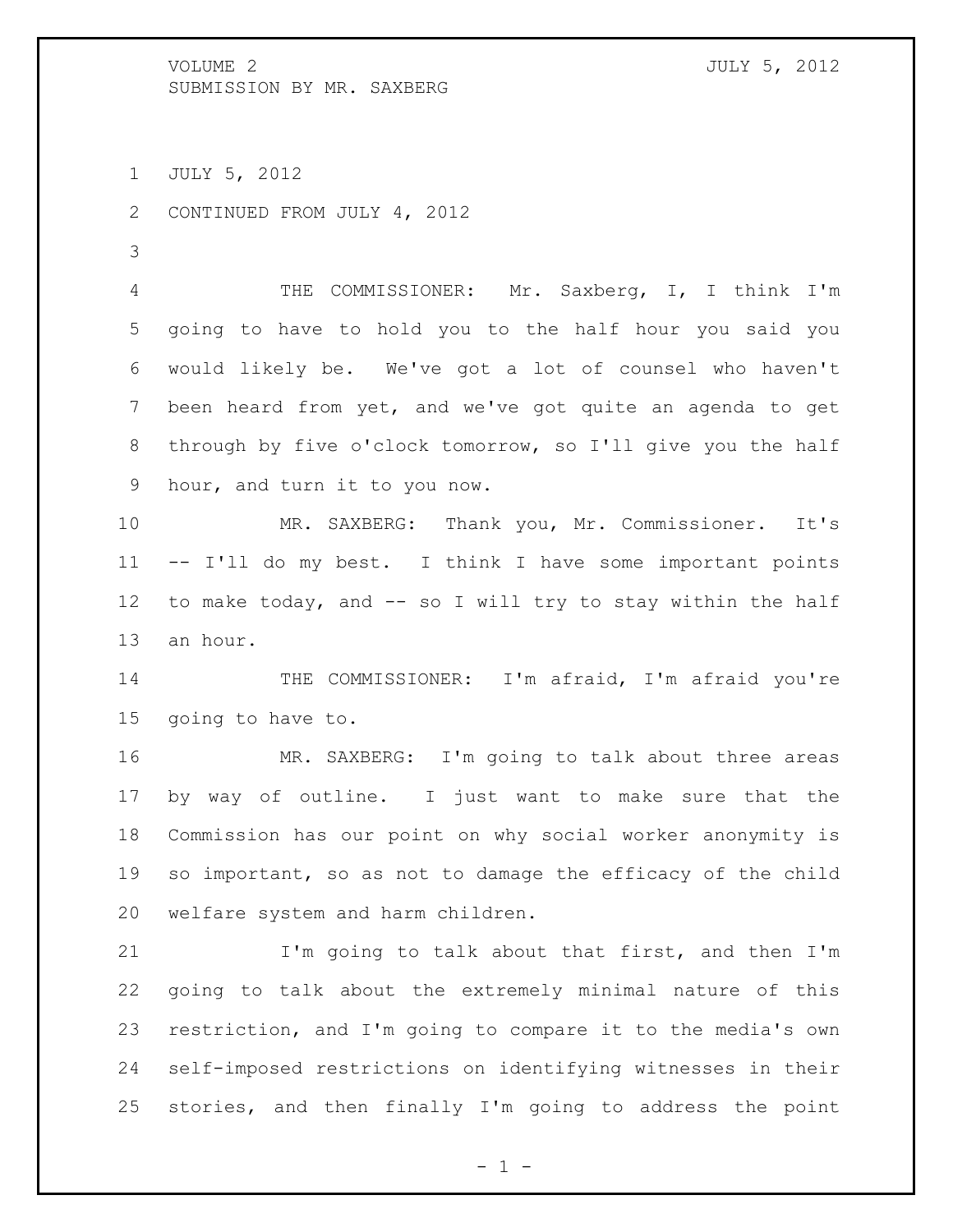that I believe is, is really the matter that is driving the media's opposition here, and that is that someone is going to get away without being held accountable if their name is not disclosed, and then I'm going to answer your questions, which I had written down, and I have a brief answer to them. One in particular pertaining to my client, the employer of many of the witnesses that will be testifying --

THE COMMISSIONER: Go ahead and get on with it.

 MR. SAXBERG: Thank you. The reason why social worker anonymity is so important is we have seen in other instances where a public hearing dealt with the murder of a child that the State was unable to prevent. We've seen that in those other public hearings, in other jurisdictions, that those inquiries attract sensational media coverage, for whatever reason.

 Without impugning any particular paper or television station the bottom line is we've seen that in other jurisdictions, in similar public inquiries, the media sensationalizes the story, so what we are about to go through here is not a new story. As I say we've seen this movie before, and it has a bad ending.

 The bed ending is when you name and shame social workers because they weren't able to prevent a family situation like this, where a family murders a child, and

 $- 2 -$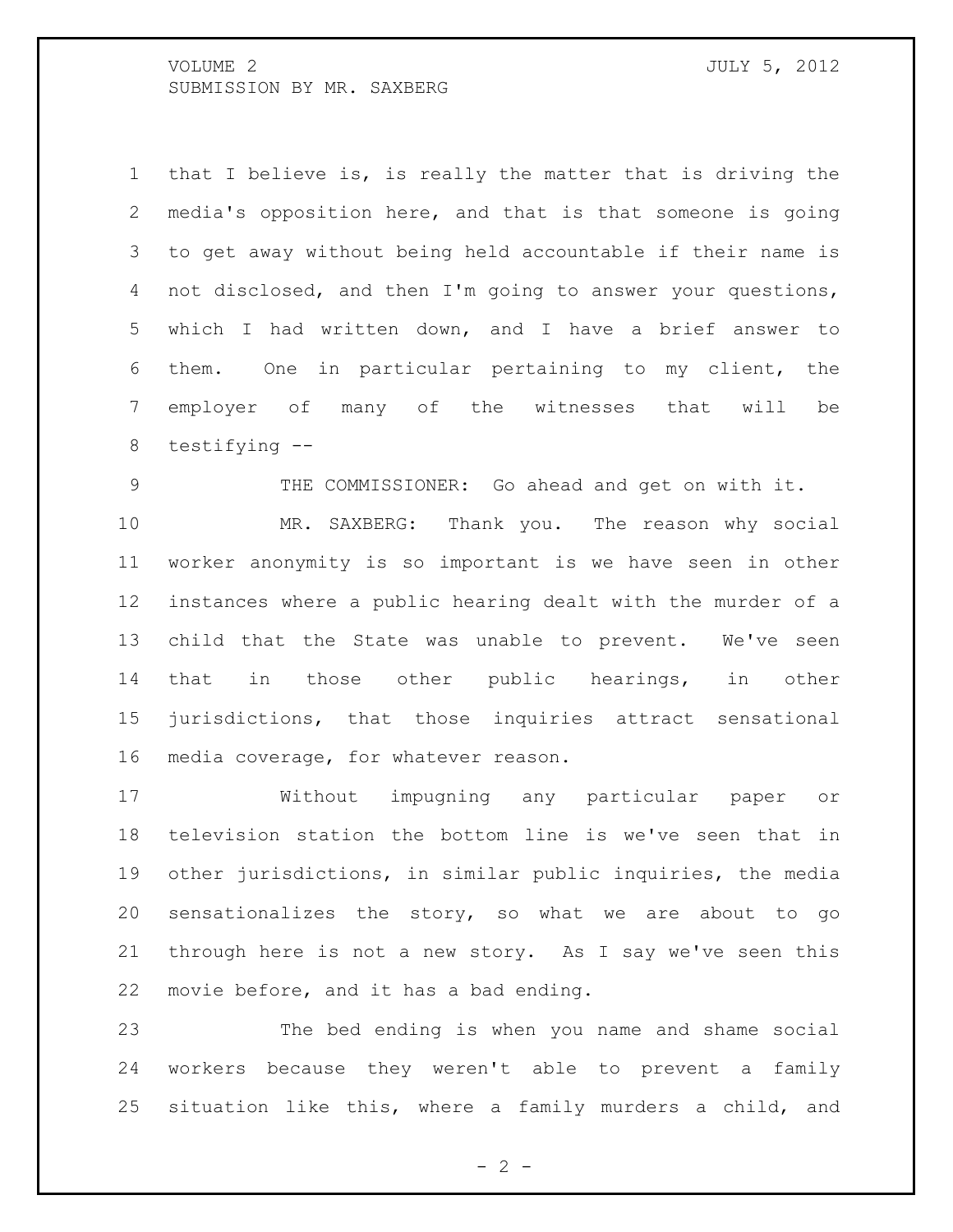there's sensational coverage, it radiates distress throughout the system. That radiated distress amongst the social workers that are in the field leads to direct harm to children. We've already seen -- THE COMMISSIONER: Just, just tell me how. You said radiated -- the radiated distress -- MR. SAXBERG: Yes. 8 THE COMMISSIONER: -- leads to harm to children, and -- 10 MR. SAXBERG: Absolutely. 11 THE COMMISSIONER: -- I want to know how. 12 MR. SAXBERG: Okay. And that's the affidavit of Bruce Rivers is the best place to look for the direct uncontested evidence on that point, and if you'll turn then to my selected documents. 16 THE COMMISSIONER: Yes. 17 MR. SAXBERG: Okay. And tab 14, please. 18 THE COMMISSIONER: Yes. MR. SAXBERG: I've highlighted some passages, we're looking at paragraph 16. Now, Mr. Rivers was the executive director of the Children's Aid Society in Toronto during the period where there was significant media coverage of some high profile child deaths, and, and inquests, and then a task force related to them.

 $- 3 -$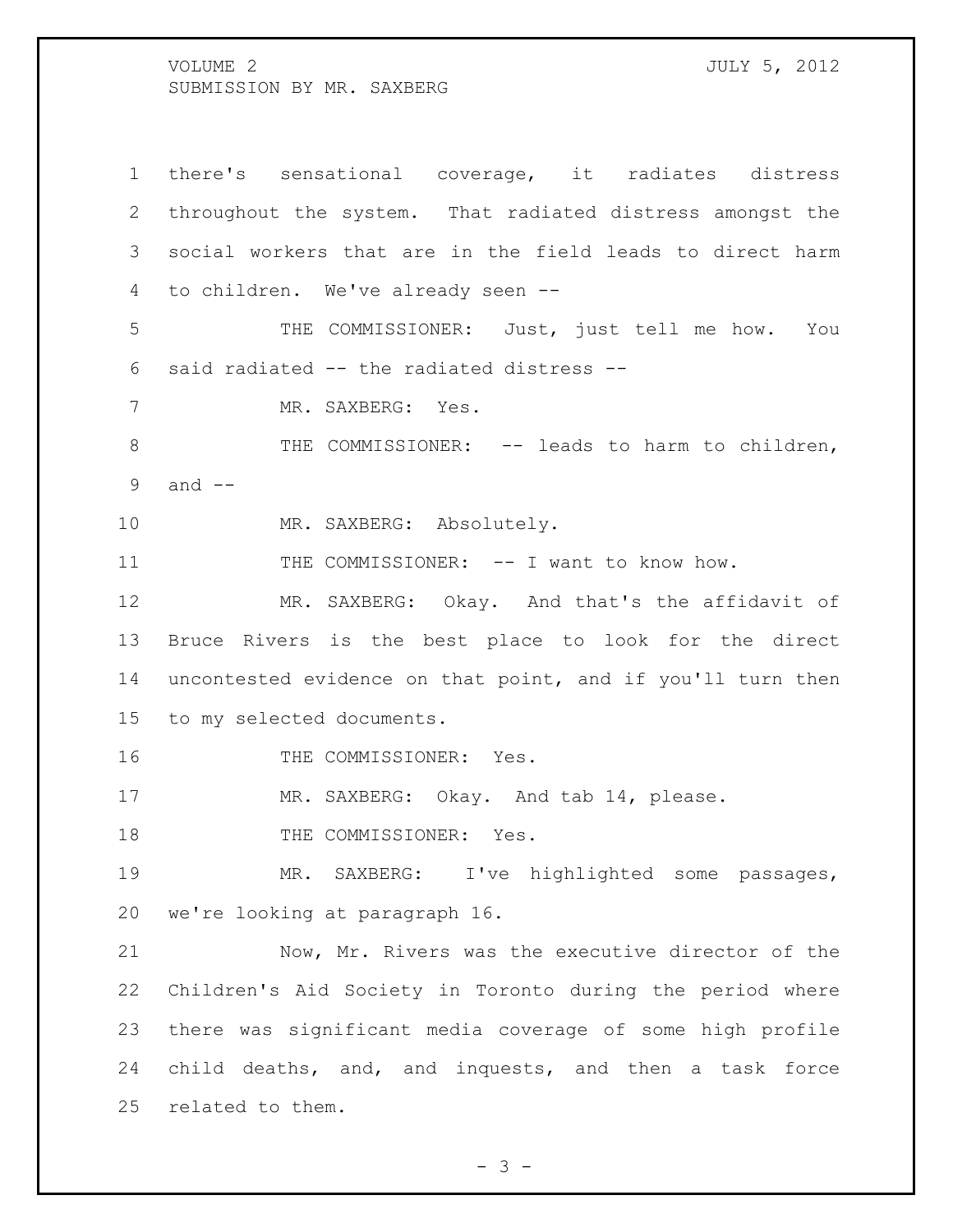He's testified about the significant fundamental effects of that media coverage on his Child and Family Services Agency, and he's testified to that in a sworn affidavit which was not cross-examined on. The first thing he says, and I think the biggest point, is direct harm to children and families is -- paragraph 16. "These changes along with child protection worker's growing aversion to taking risks and erring on the side of safety also resulted in a dramatic spike in the number of children admitted into care." That's the first impact that you always see when there's been a public inquiry into a death of a child that the State couldn't prevent, and that's, by the way, what seems to have happened in B.C. and maybe within your personal experience working in the government at the time of the Gove Inquiry, and, and then being familiar with the aftermath. There it's reported, and you make mention of it in your report, that there was a spike in the number of

 $- 4 -$ 

apprehensions as a result of the public scrutiny and media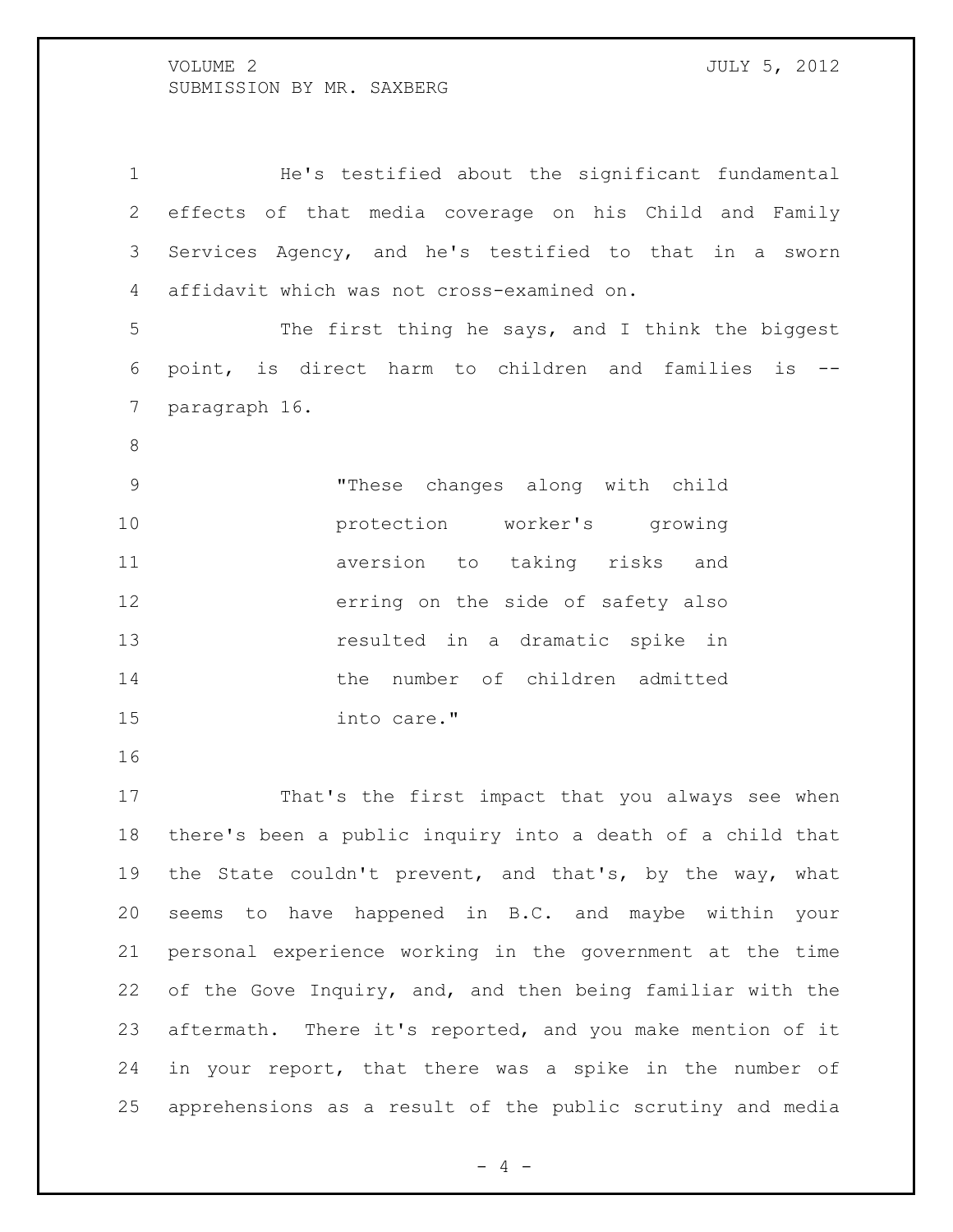attention associated with the Gove Inquiry. THE COMMISSIONER: But how is granting anonymity to the social workers going to control that? 4 MR. SAXBERG: Well, it's easy, and I'll -- if I can -- I'll show you by way of a concrete example. If you turn to tab number 24, the media coverage. 7 THE COMMISSIONER: Yes. MR. SAXBERG: This was the Lindor Reynold's article that we looked at the other day. 10 THE COMMISSIONER: Yes, I have it. 11 MR. SAXBERG: It's -- I'm -- I assert to you, respectfully, that this is extremely sensational. It's the kind of article and coverage that they're talking about in the academic literature that always seems to accompany these kinds of public inquests. Unfair, blaming of social workers and you'll see at paragraph number 5, quote: 18 The murder of Kematch -- Sorry, I'll start again. Quote: The murder trial of Kematch and McKay dealt only with the sickening abuse they rained down upon the child. It is up to an

 $- 5 -$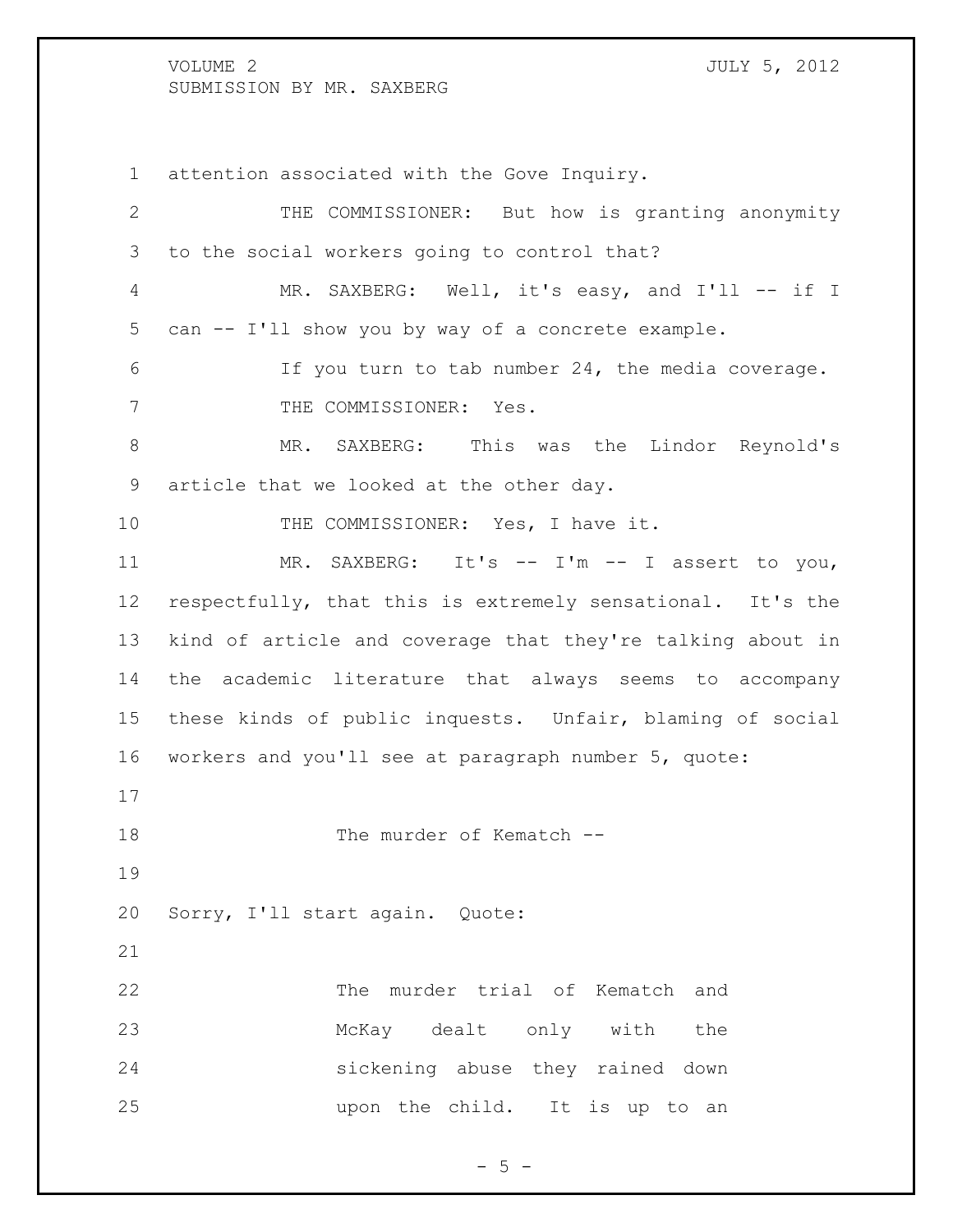inquiry to determine who else 2 aided and abetted the couple in their depraved actions.

 And I've read to you from this article, and I, I would ask that you read it to get the flavor to see -- that we're already seeing the kind of coverage that, that is referred to in those reports. Here's the direct link.

 Now put a name in this story. Now you put a social worker's name in this about aiding and abetting in a murder, and you have named and shamed those social workers, the social worker that you're talking about. When you do that and it's -- and the, the coverage is unfair, and overblown, and I'm saying that the reason we're predicting that is because it's happened elsewhere, and the academics have recorded it, and we've put all that evidence before you, so it's not speculation.

18 When that happens, and, and any other worker working in the child protection field in Manitoba sees that story, that's what -- the reaction of that worker is going to be the effect of radiated distress. They're going to see what's happened to their co-worker, or maybe the person that sits beside them at the -- at ANCR, performing the intake function, receiving calls from sources of referral, indicating that a child may be in risk. They may be

 $- 6 -$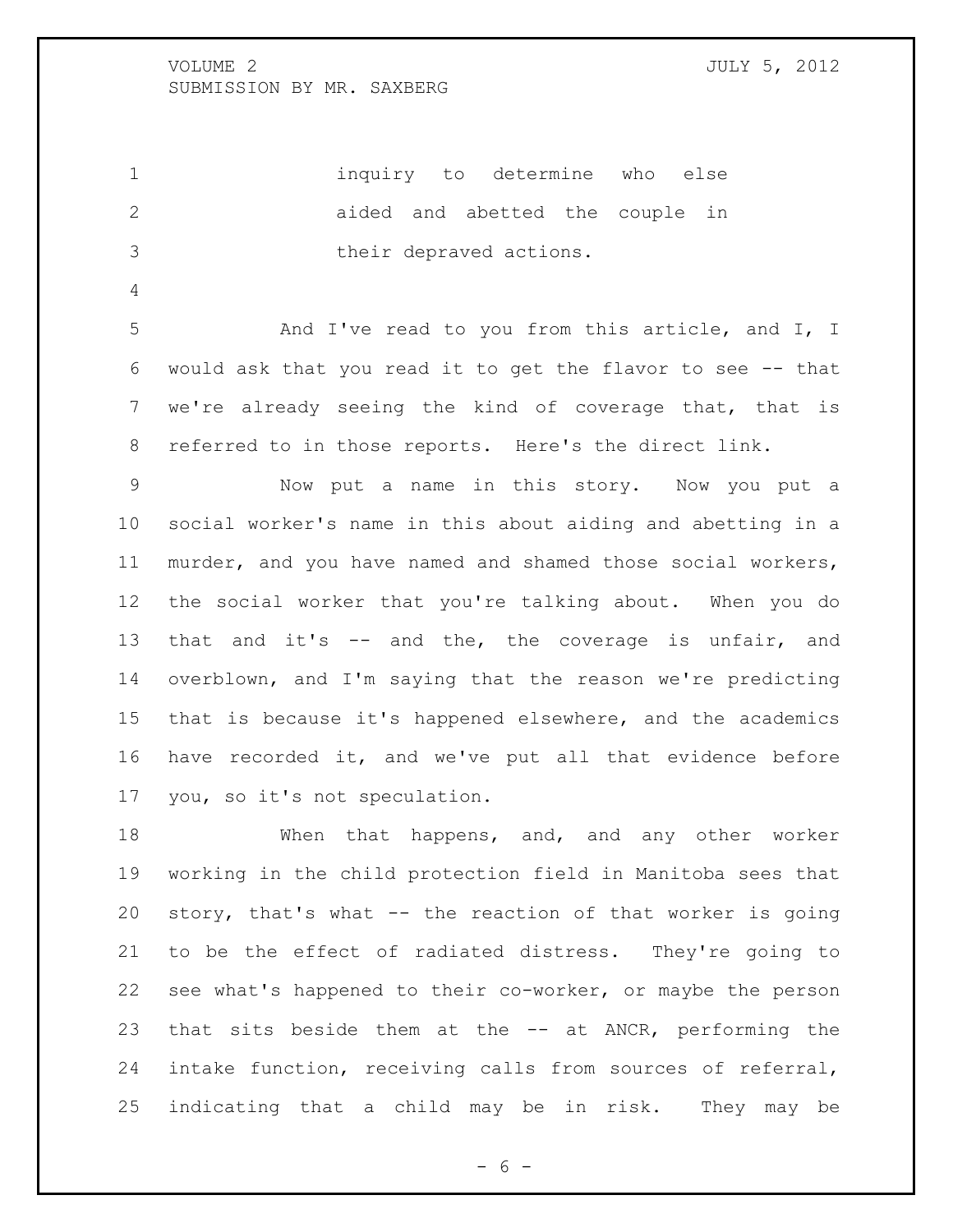sitting beside that person on a day to day basis, and they see what they go through, and how they've been unfairly treated, and that their name's attached to an over-sensationalized story like that, and I tell you it changes the way they're going to work.

THE COMMISSIONER: Changes what?

 MR. SAXBERG: The way they're going to work, and that's what Mr. Rivers' entire affidavit is about. He's the executive director of a major agency in Toronto that lived this. We have been -- as I said we've seen this movie, and Mr. Rivers is testifying that it has a bad ending, and so what he is saying then is that the naming and shaming of social workers, in unfair media stories, results in the first increase in apprehensions.

Well, how does that harm children?

16 There is -- in terms of the work that's done by the province, the State, in interfering in families, and protecting children, the most intrusive of course is an apprehension. To take a child away from their family, and if the media coverage, because the names are allowed to be reported, results in more apprehensions, and apprehensions that wouldn't otherwise have occurred, but are occurring because, as Mr. Rivers testifies, workers are airing on the side of safety, they're making more strict decisions in terms of intervening in families, and as the academics

 $- 7 -$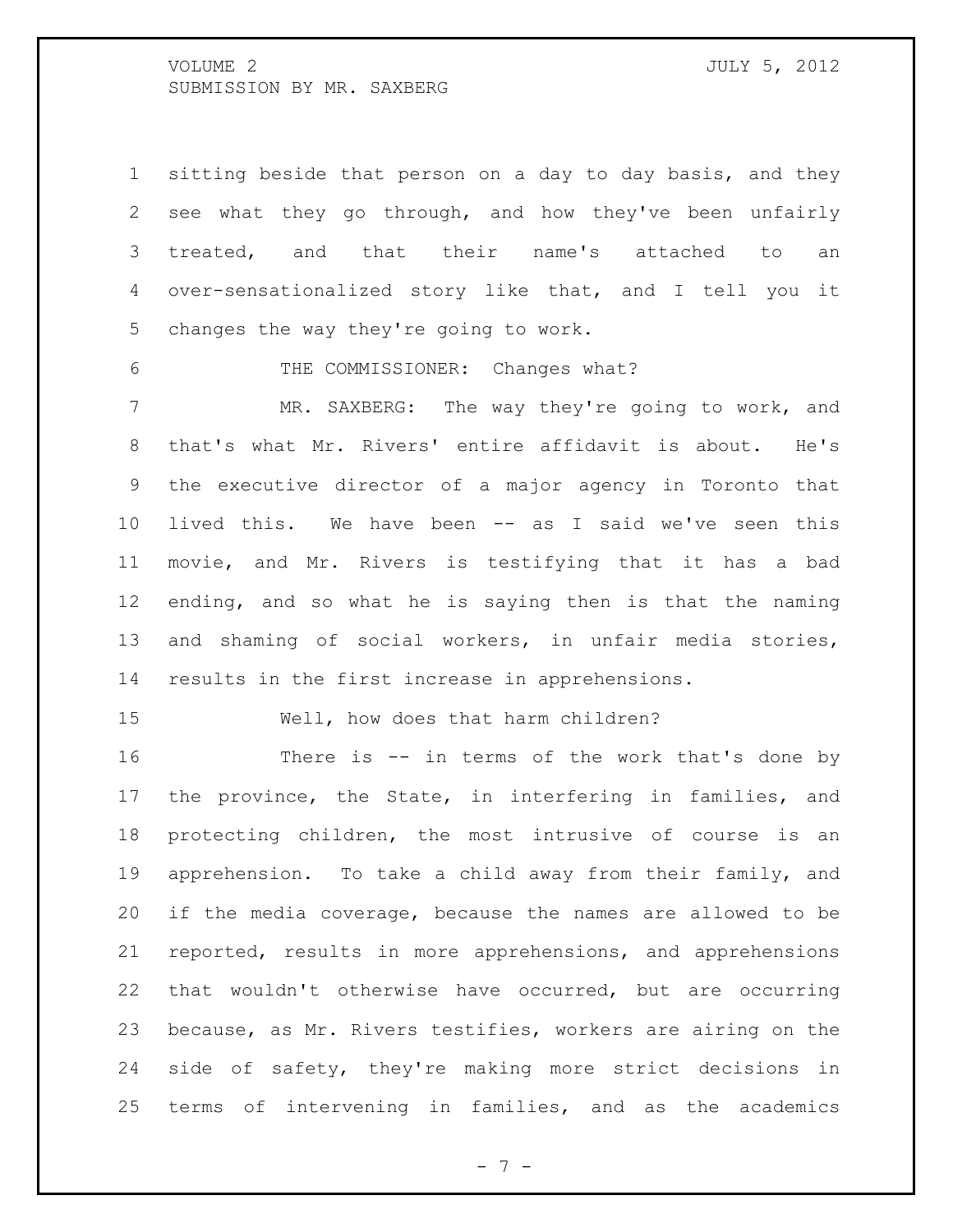report it puts a system -- it puts the system out of balance.

 Yes, there are positives associated with it, but there are also negatives. When workers are not reacting in the normal way based on the evidence they see before them, rather they're reacting out of fear. Rather than acting on the strict evidence they have before them in terms of what's going on with this family, what the referral is, how solid it is. They're acting out of fear. They want to cover their, their behind, as they say in the vernacular. That's what's happening, and I tell you if it happens in 12 one instance where it shouldn't have happened, an apprehension, and a child is ripped apart from their parents, that's harm, and that's harm that you can at least take some strong measure to avoid, strong measure, just by saying we're not going to name the social workers unless, 17 and, and this is the point that I was maybe perhaps clumsily trying to make yesterday, unless you receive evidence, you receive some sort of evidence that, that comes close to what the media is presuming here about misconduct, and there's an individual that did something that, that cries out that they be accountable, and that their name be published, when you hear that evidence then you can change -- you can allow the publication of that witness' name, but, but we've got -- remember we heard 24

- 8 -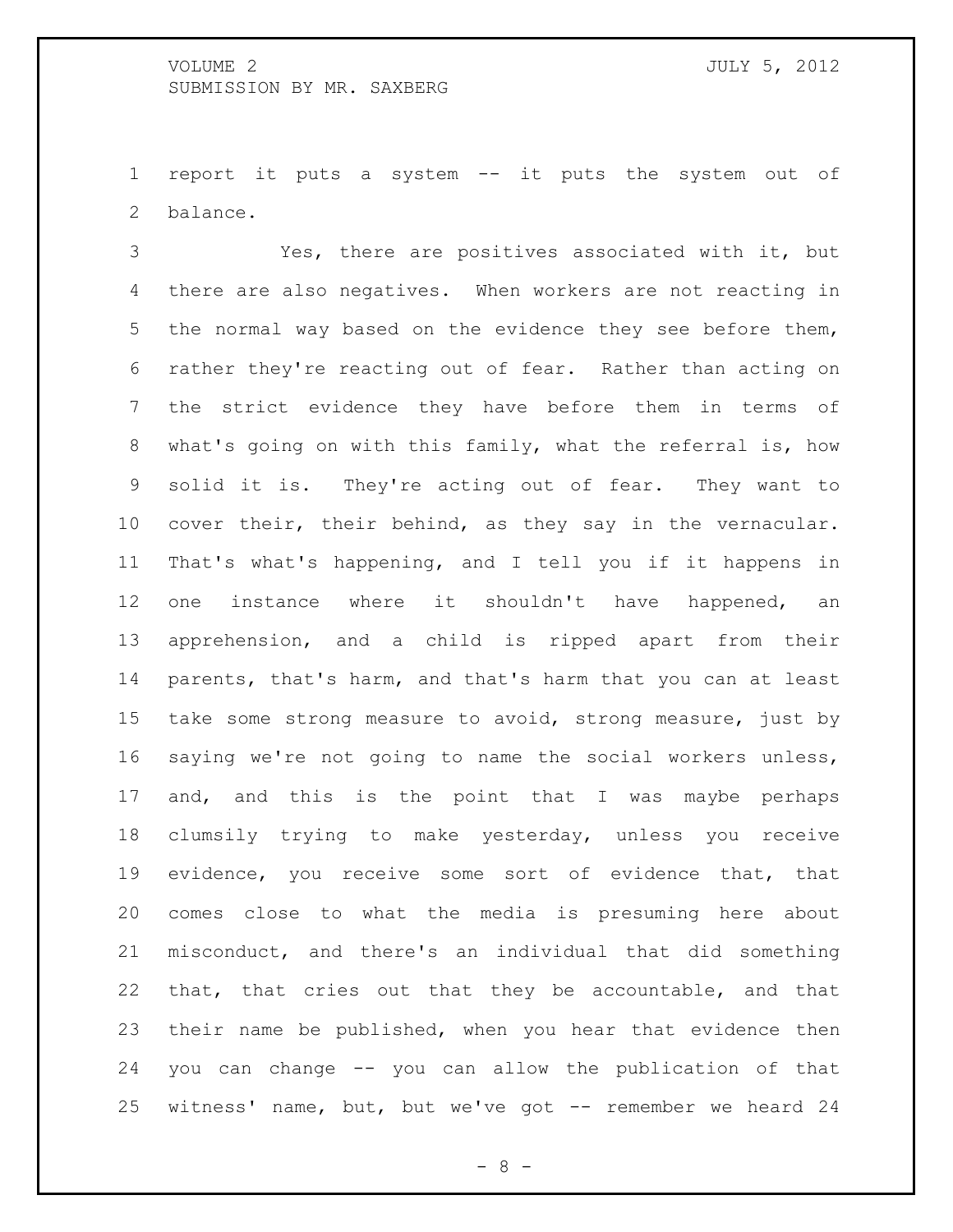witnesses, social worker witnesses attached to this file, 24, 24 witnesses and now that's been added to, and I submitted my list last night, so it's around 30, 30 social workers. There are not 30 social workers in that category, and I'm submitting the majority will be very routine type of evidence, so the point is that the first harm from 7 sensational stories on this subject, which is -- you know, it's the subject matter itself that drives probably the, the reason for the social -- for the sensational stories, but the first effect is increased apprehensions. Increased over what they would be but for the media coverage. The next -- at tab 16 is -- I'm continuing on with Mr. Rivers' testimony, and he says at tab 16 in the highlighted portions, at paragraph 20, that: "The inquests also took their toll on staff members who were directly 18 involved in the inquests, but observed what their colleagues went through --" Sorry. "-- who were not directly involved, but observed what their

- 9 -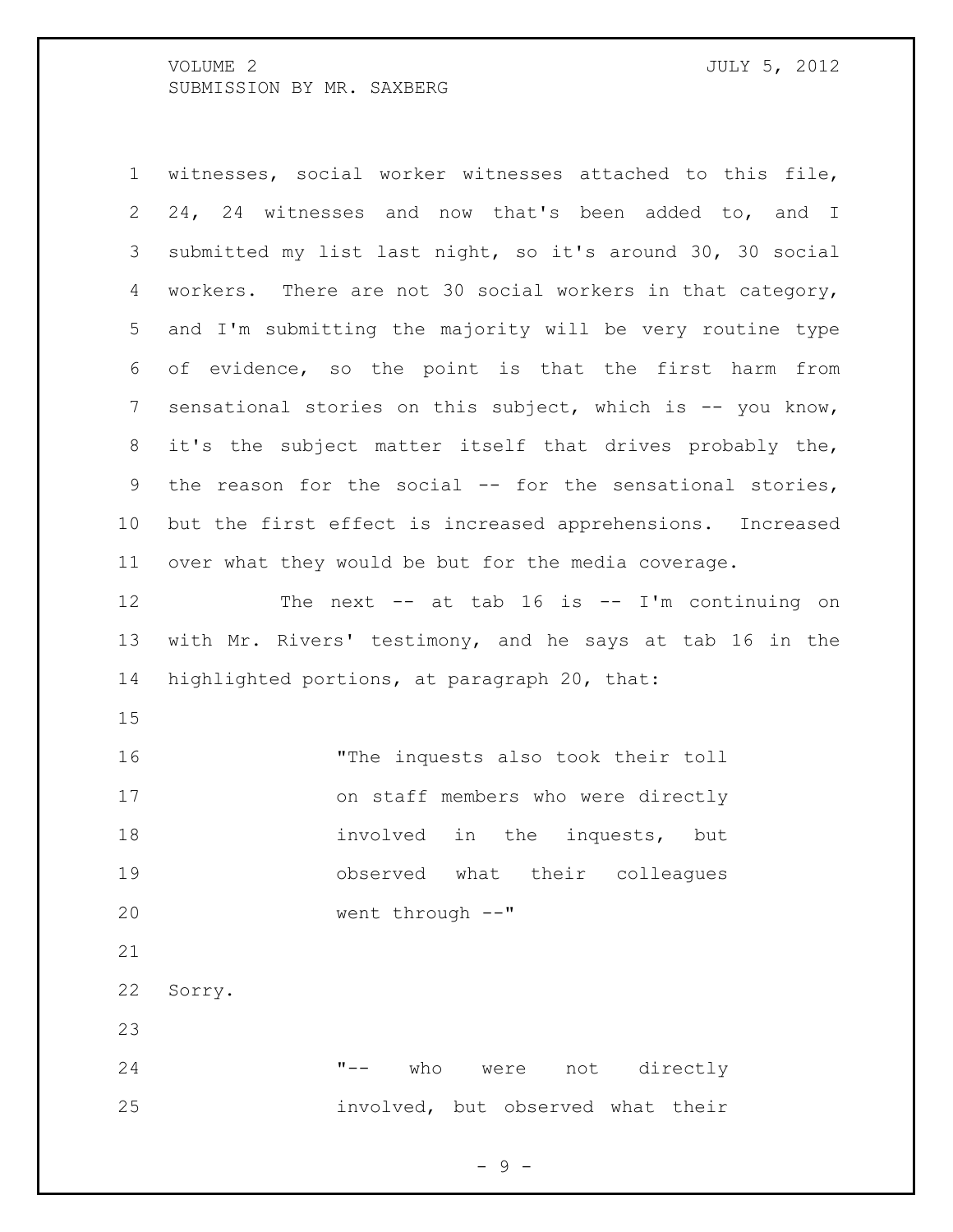colleagues went through." That's the radiated distress. "Staff members throughout the Society were clearly impacted by observing what their colleagues 8 were going through. This sent a chill throughout the Society." This is Mr. Rivers' experience, and he talks again about erring -- social workers erring on the side of caution, to take no risks whatsoever when it came to the assessment of whether a child was in need of protection, because of the harsh media treatment that their colleagues were receiving. And then he goes on at paragraph 21 to talk about  $-$ 19 THE COMMISSIONER: Now wait a minute. What tab are you at now? MR. SAXBERG: Well, I was at tab 16. THE COMMISSIONER: Okay. Sorry. MR. SAXBERG: And that was paragraph 20, and then paragraph 21. 25 THE COMMISSIONER: All right.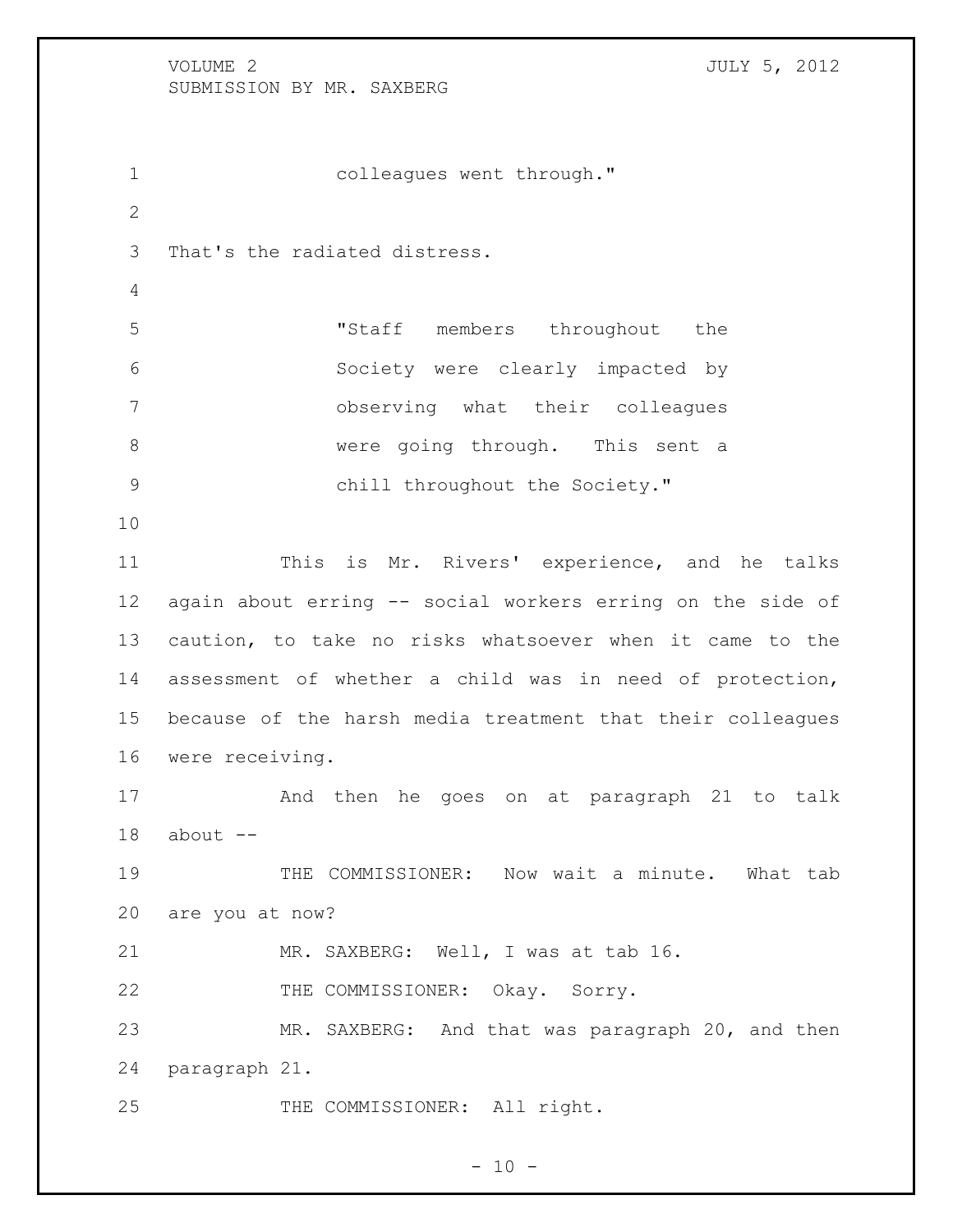MR. SAXBERG: The number of apprehensions because of the, we're not taking any risks, we're going to cover ourselves, leads to huge court backlogs, and a court backlog harms children, and it harms children because there's no resolution in their -- in the family plan.

 When children are in limbo, and you, you may know this from your days in, in Queen's Bench, but I'll tell you one thing, the judges here in Manitoba do not want to see children in limbo where they don't know what the future is, whether it's going to be in foster care, whether it's going to be with the parents, whether it's going to be with this foster care placement, or that one, limbo is no good for children. Children need certainty, and they need planning. When there are court back-ups that doesn't happen, and that's another direct effect in the uncontested evidence of Mr. Rivers about sensational media coverage.

17 And, you know, I, I can take you through the rest of these tabs, but you've only -- I've only got 10 more minutes and I don't want to -- I want to use my time wisely, so I've left this binder with you. You have to read the affidavit of Mr. Rivers because --

22 THE COMMISSIONER: And it runs from tabs what to what?

 MR. SAXBERG: Well, I, I would ask that you read 25 the entire affidavit in our material. I just  $-$  I've given

 $-11 -$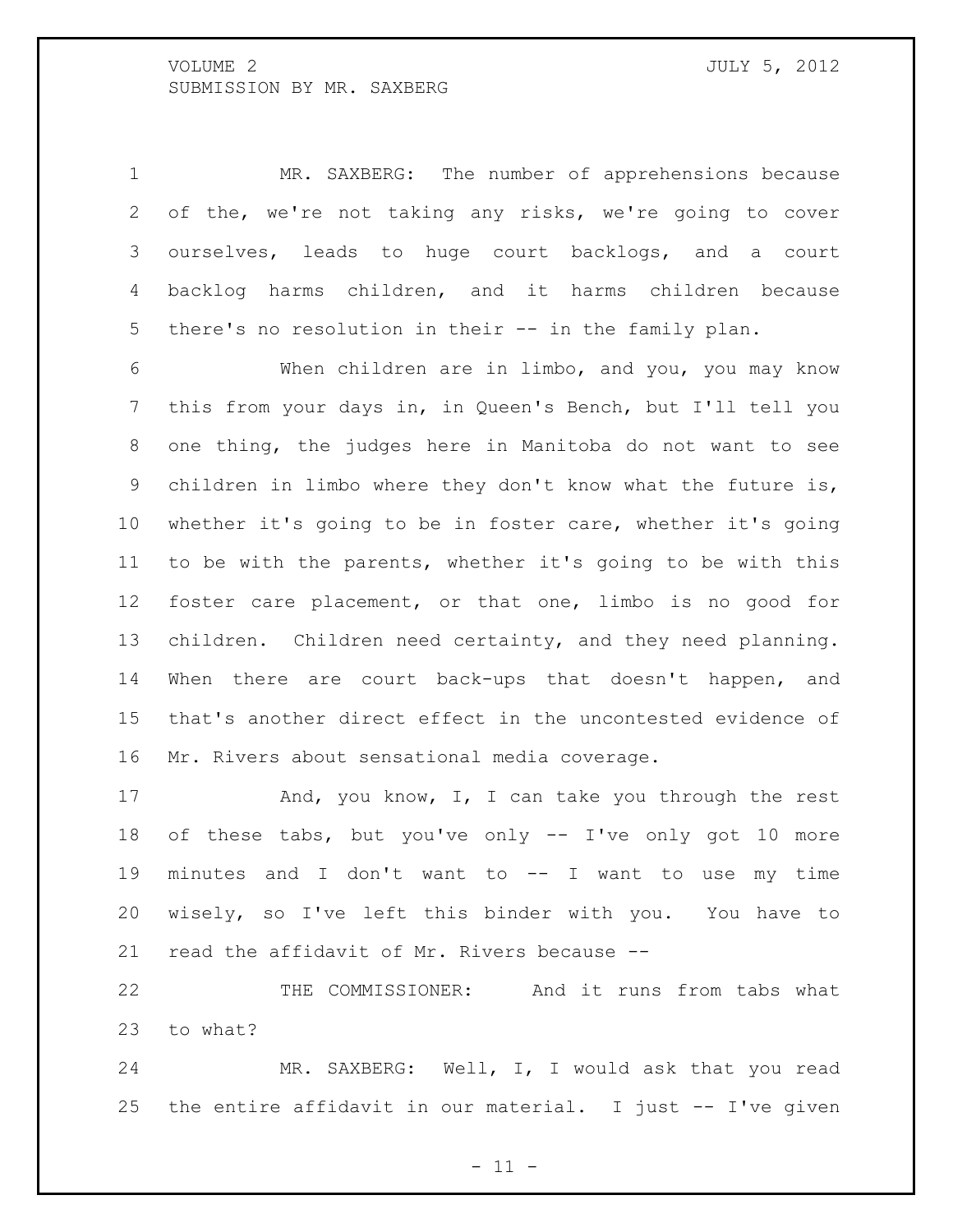you some selections here that you can read as well, but in the material his affidavit is before you. 3 THE COMMISSIONER: I, I have read it all, but -- MR. SAXBERG: Okay. THE COMMISSIONER: -- I, I would like to know the tab, the tab where you highlighted what -- the parts of it you consider to be the most important. 8 MR. SAXBERG: Yes. Tab 14 to --9 THE COMMISSIONER: Yes. 10 MR. SAXBERG: -- and including tab 17. 11 THE COMMISSIONER: Thank you. MR. SAXBERG: The point is this, and it's a simple one. It's, it's maybe a cliché, but it's applicable here. "It's those who fail to learn from 17 history are doomed to repeat it." That's what all the evidence the authorities have placed behind you is for. We have to learn from the experiences in these other jurisdictions. We have a duty to children to ensure that the very process that's being put in place to improve the lot of, of childrens (sic) and the protection of childrens doesn't along the way create

collateral damage that harms them, and this very simple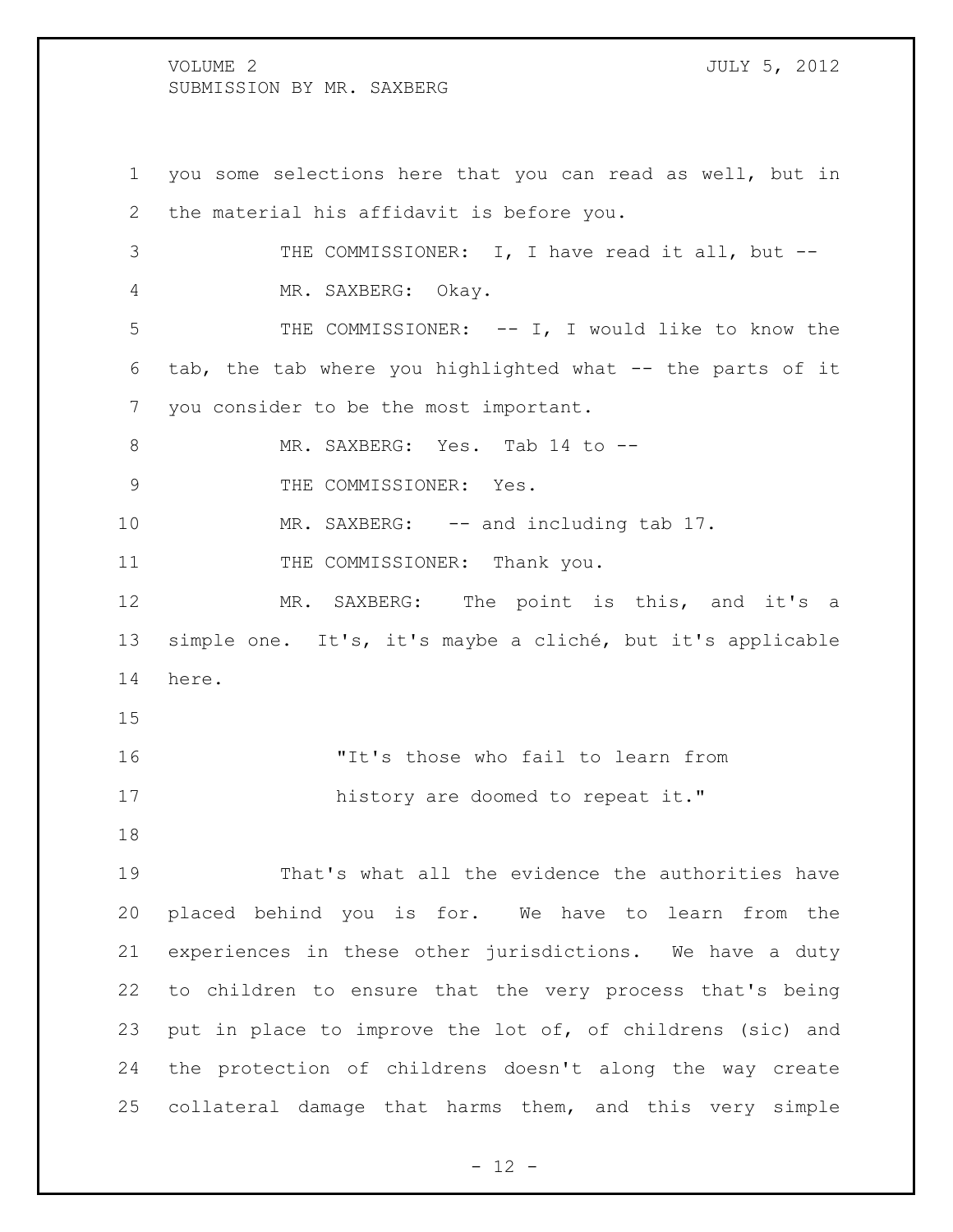measure of not disclosing the identities, as is the case in every child protection hearing, until you receive evidence that cries out in the name of justice for the release of that name I think is an extremely modest request. On the one hand an extremely modest restriction, on the one hand, but has the positive benefit to avoid all of this harm we've seen on the other, and is absolutely necessary in order to avert what other jurisdictions have experienced when they've gone through a similar hearing.

 So let's then turn to that question then of how minimal is this restriction, and I'll just refer you to our reply brief, which I've included, at tab 12, and I'm going 13 to refer you first to page 10, and I, I strongly recommend that, that you consider this reply brief. It has a lot of important information on it summarizing a lot of what I've been saying over the last while.

 But at page 10, beginning at tab 10, the title is Restriction Sought is Minimal, and we're not restricting the hearing itself. The hearing there is going to be zero restriction on it. Anyone can walk in, sit down, watch the proceeding without any restriction. They will see the social worker, they will hear the social worker's name, and they will do what they will do with that information.

 What we're seeking is the mass publication of it 25 through a sensational story, and the reason  $-$ - you know,

 $- 13 -$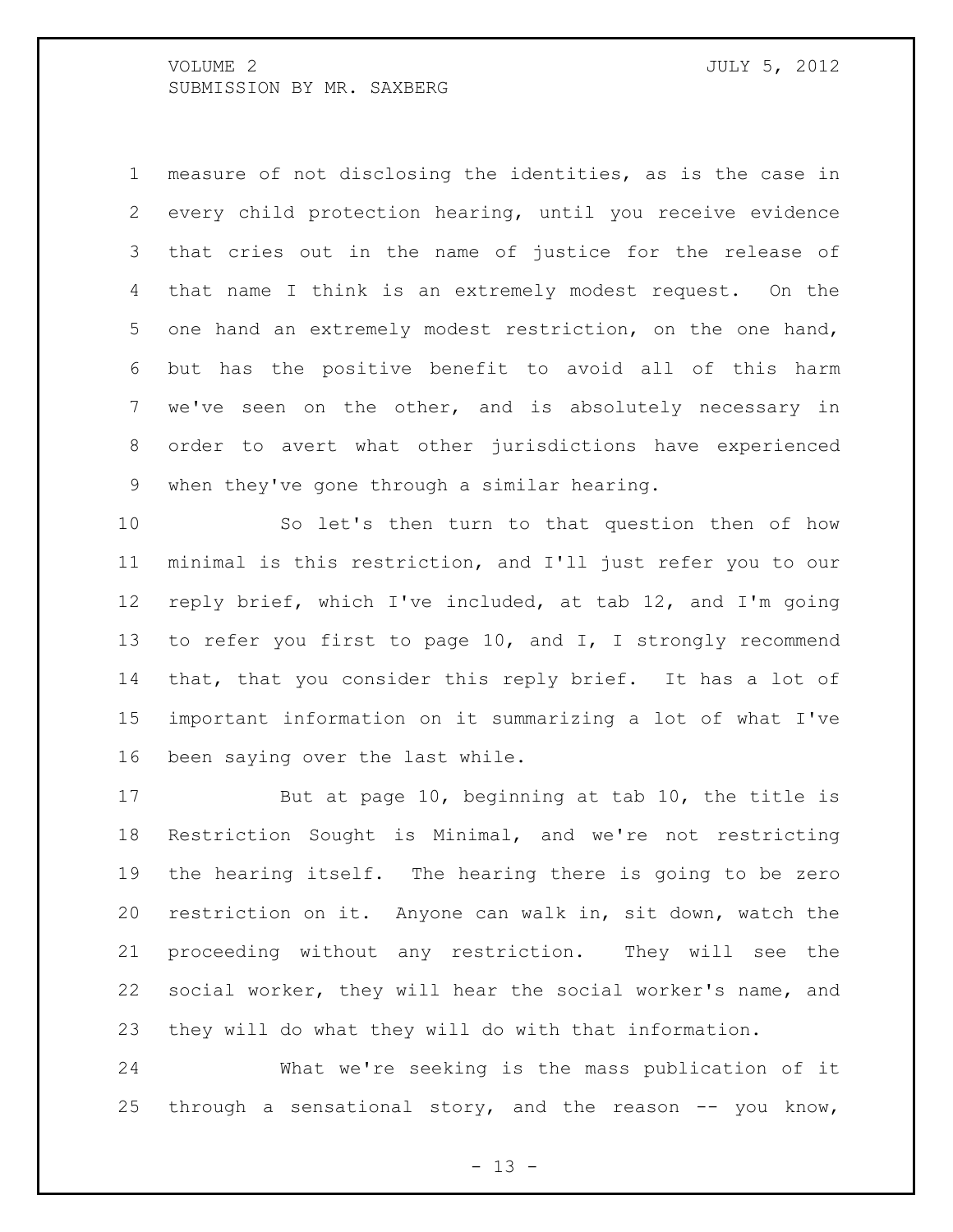the reason why we're afraid of the sensational story is as I've said over and over again, is because that's what happens in these cases, that's what the academics have documented, and that's what we've already seen, so we're just precluding the mass production, which can then lead to the radiated distress, and those impacts on the child welfare system, so no restriction whatsoever on the hearing itself.

 The media will be here, will be able to see the face, will hear the name, will be able to identify if there is some sort of connection between the identity of that name and, and the reason for it being important to, to identify that, that person, and they'll be able to come forward, or they'll be able to do their independent research, they'll be able to come forward and say, this individual here we need to publish the name of that person, and here's why, here's why justice commands it. That would 18 be open to them, they will hear it, so that's the process, and what -- you know, Mr. Kroft is going to get up here, and he's going to say -- and only because I've heard him say it before, this is going to be the most private public inquiry ever if this ban is granted.

 Well, that's wrong, and as I told you the other day we are dealing with child protection in this inquiry, and the only other inquiry that I know of that's dealt with

 $- 14 -$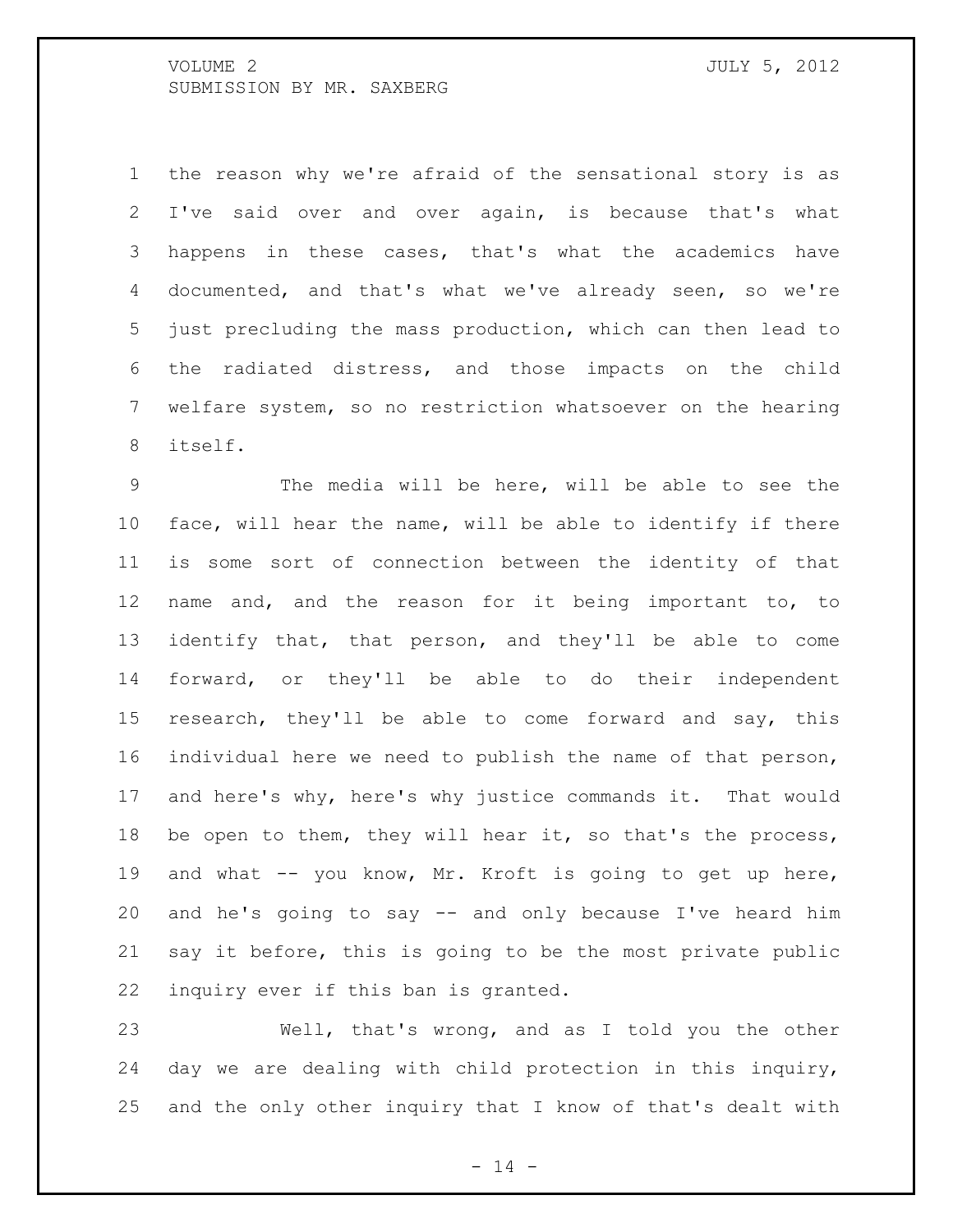that is the Gove inquiry where that's the subject, and because we're dealing with that all bets are off, things are different here, and as it stands this inquiry is already the most public child welfare proceeding in the history of this province by a long shot.

 We've got a camera, we're having an open public hearing, child, child welfare documents that are never disseminated, never allowed to go out into the public, will be put forward, albeit in redacted form, in this proceeding. That is an incredible amount of lifting of confidentiality already, so what we're requesting is very small.

 And then what I wanted to point out was the media itself how important is the identity of the story -- of the individual in the story? That's what you have to ask yourself. Well, there are all kinds of occasions where the media does not publish the identity of a key witness, or a key person in the story, and that's at paragraph --

 THE COMMISSIONER: What about at inquests, are the names of the social workers published there?

 MR. SAXBERG: Yes, and I'm going, I'm going to definitely talk about that.

 So far there, there have been in Manitoba several inquests that have dealt with child deaths. Mr. Smorang and I have talked mostly about the Tracia Owen inquest.

 $- 15 -$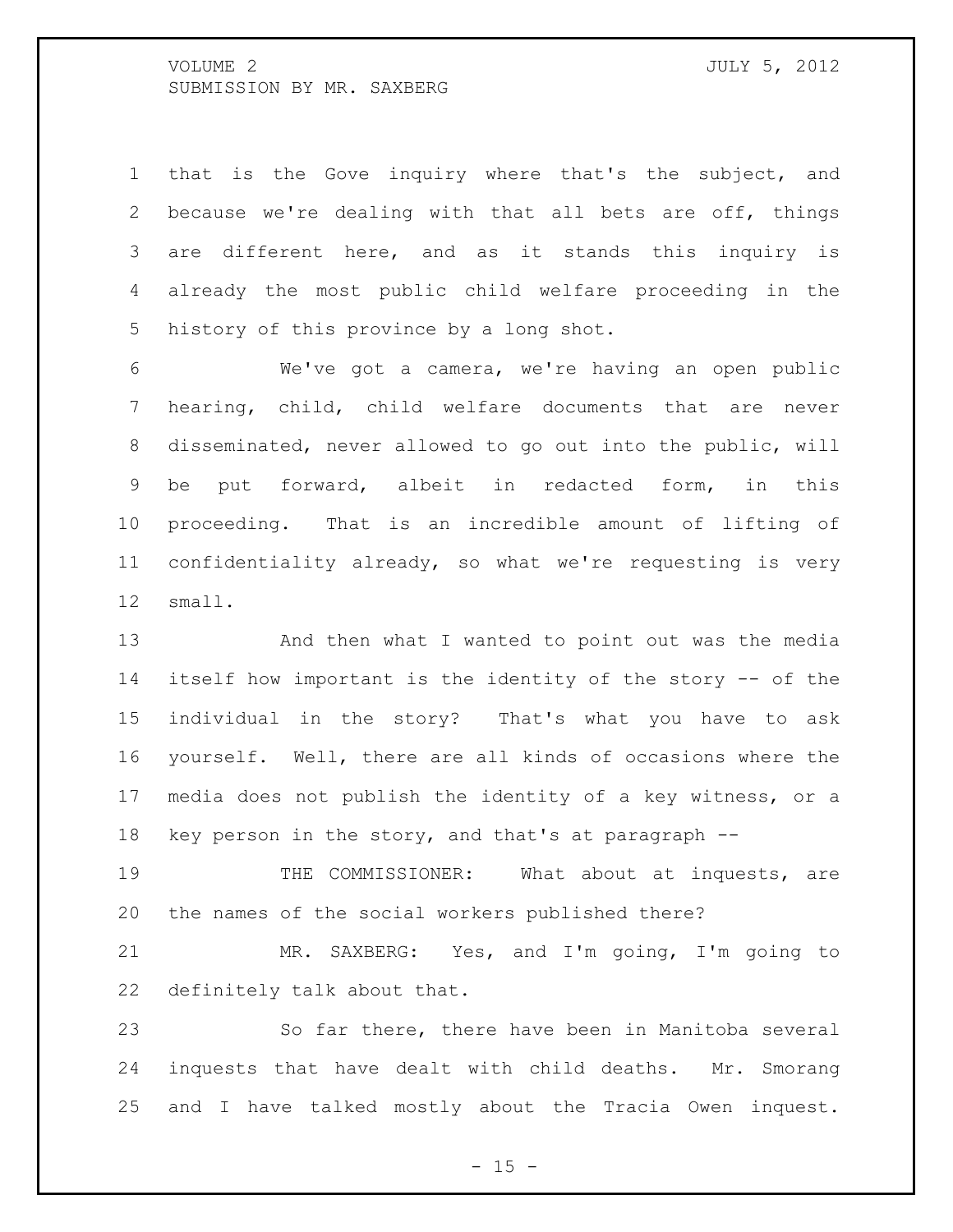Before that inquest there had been no formal prohibition on the access to the documents filed in an inquest by the media, there hadn't been, and, and do you want to know why? Because it hadn't been asked for. The application had not been made, and in the Tracia Owen case it was made where the authorities and the agencies said, no, you're going to harm the efficacy of the child welfare system if you allow these confidential documents to be disclosed to the media, and Judge Guy agreed, and the court of appeal agreed. The court of appeal said freedom of the press and, and the efficacy of the child welfare system are competing.

 THE COMMISSIONER: But they deal with the identity of social workers?

 MR. SAXBERG: Yes, yes. All of those exhibits would have dealt with the identity of social workers, it would have been the section 4 report, the section 10 report, the same reports that we're dealing with here.

 Now, have witnesses' names been identified in those inquests, and my understanding is that they have, but I say it's only -- they ought not to be, and it's only because there hasn't been a motion brought at the inquest, and the reason why there hasn't been a motion brought because we have in those inquests --

 THE COMMISSIONER: Would the motion in the Owen case deal specifically with identifying social workers?

 $- 16 -$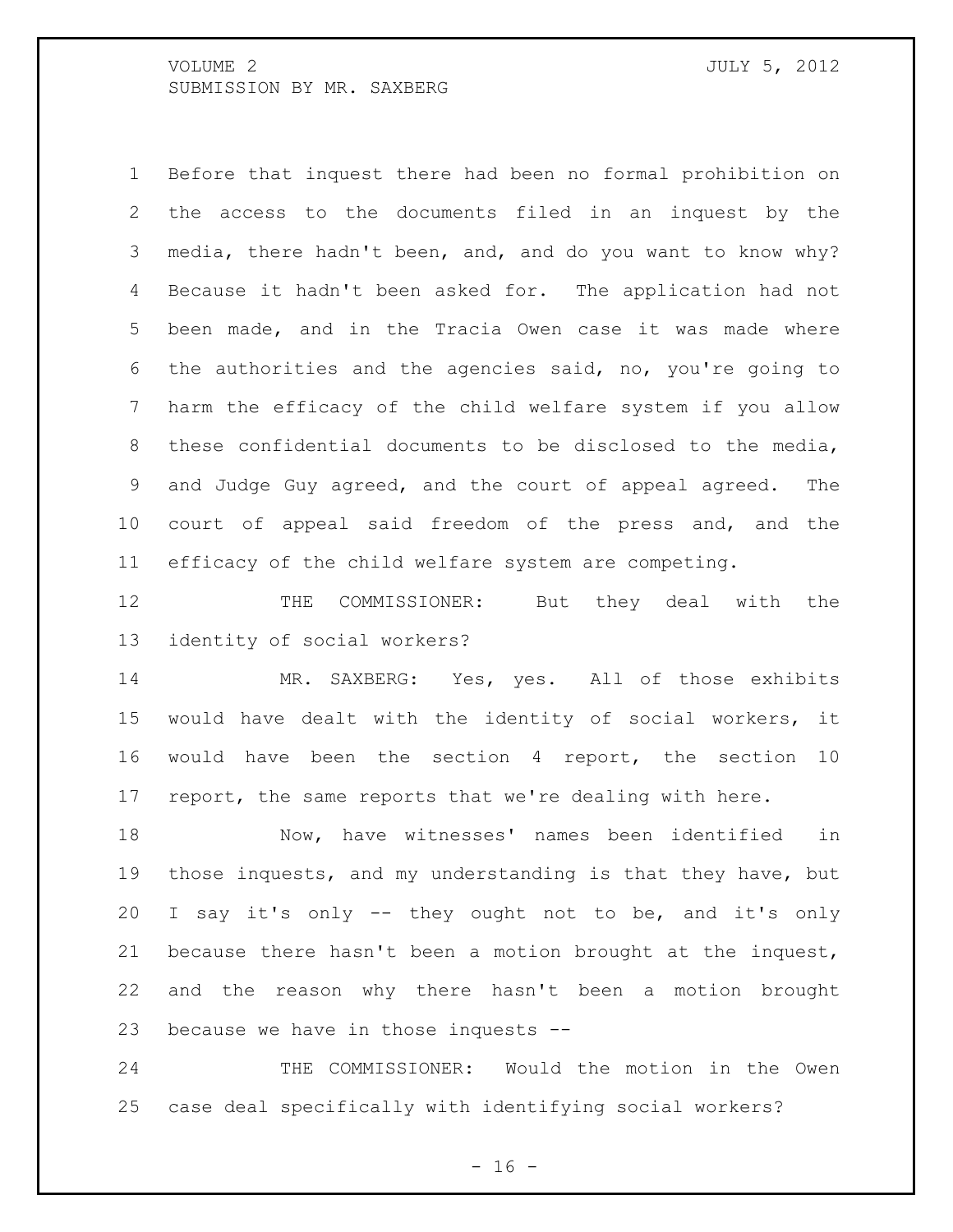MR. SAXBERG: No, it dealt just with the release of all the exhibits. THE COMMISSIONER: Documents. MR. SAXBERG: All the documents which of course

had the names of social workers in them.

 THE COMMISSIONER: But the social workers' names --

8 MR. SAXBERG: Were in them.

9 THE COMMISSIONER: -- were, were there?

10 MR. SAXBERG: Yes, absolutely.

 THE COMMISSIONER: But was mention made of the publication of the names?

13 MR. SAXBERG: We were dealing with -- well, you 14 can see the documents et al, and the documents have the social workers' names in it.

 Now, it was a public inquest, people could attend, they weren't restricted from attending, the media wasn't restricted from attending. The names of the social workers were not -- there was no request that the names of the social workers not be published, so it was never adjudicated in that inquest, and it was never adjudicated -- it hasn't been adjudicated in other inquests. That's because it hasn't been asked for, and the reason it hasn't been asked for is because we have never -- this is my submission, there hasn't been a situation where the media

 $- 17 -$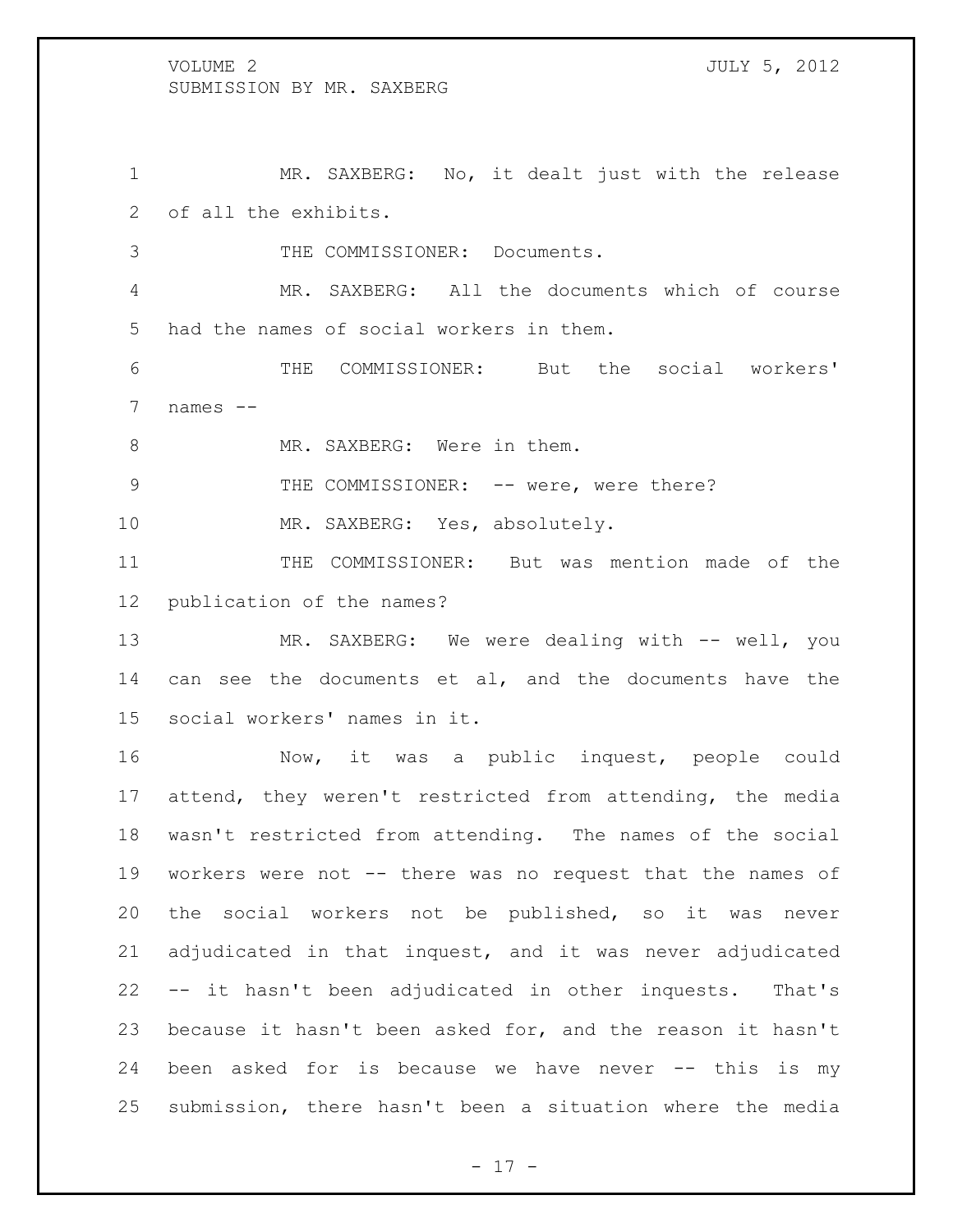attention is so enormous on the matter that it would create the kind of situation that all of this evidence we've put forward vis-a-vis other jurisdictions shows that the media attention itself is going to result in these negative impacts on social workers that then harm children, because those matters didn't attract the media attention that this matter does.

8 THE COMMISSIONER: But the practice in this province is that social workers are identified in public inquest reports; is that correct?

 MR. SAXBERG: That has happened. Yes, that has 12 happened. I, I -- that has happened because --

13 THE COMMISSIONER: Well, it doesn't happen all the time.

 MR. SAXBERG: Well, it has happened because no one has asked for it not to happen. That's the only reason, and what I said is just like the exhibits were open until someone asked for it not to happen.

 No inquest judge has received the evidence that you've just received. No inquest judge has received the submissions. No inquest judge has been told about the harm that could be caused if there is large media attention on the matter. They -- no inquest -- it cannot be used as a precedent, Mr. Commissioner. It cannot be used as a precedent that because names have been published in

 $- 18 -$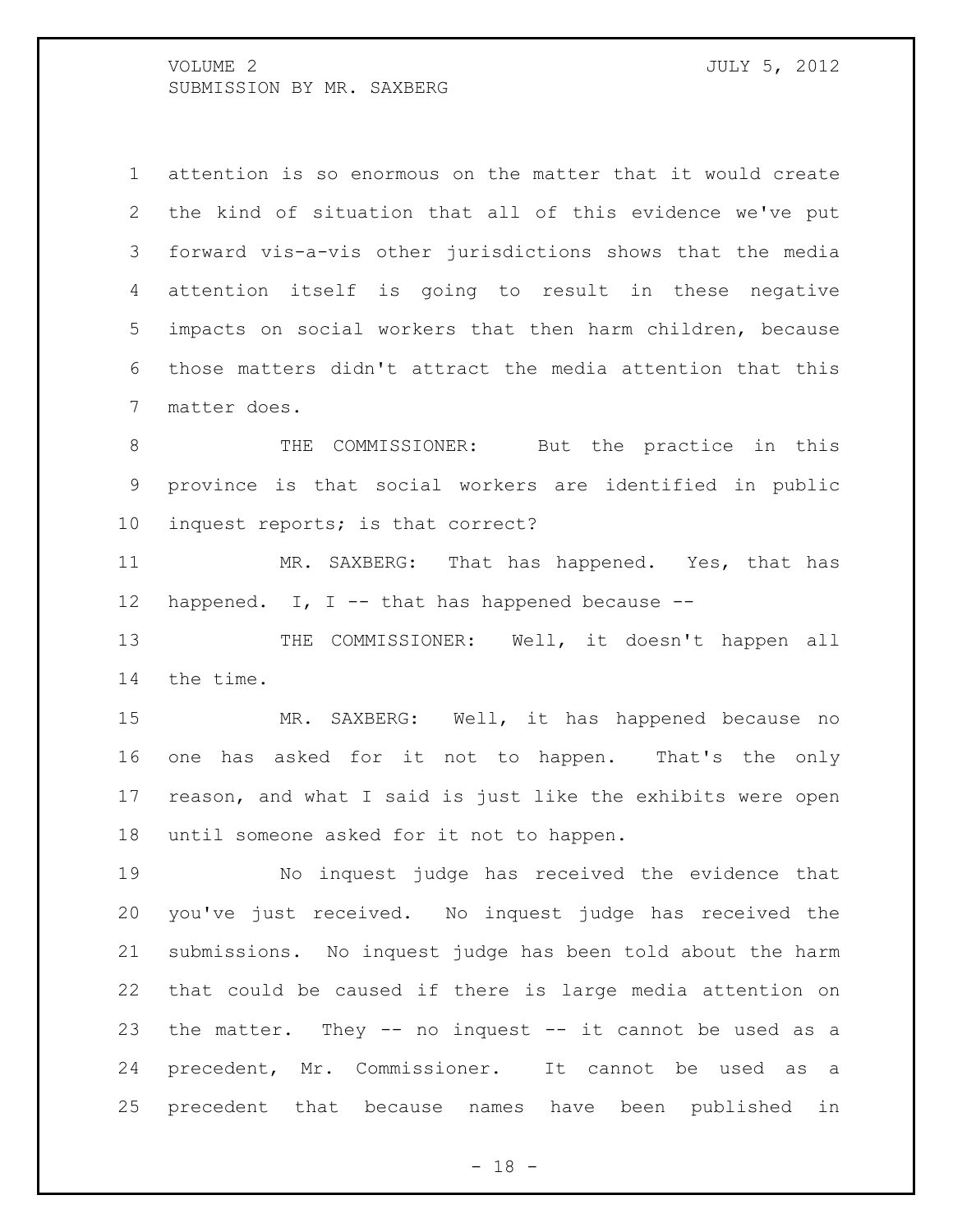inquests that that's the rule we have to follow, it can't. None of those inquest judges have considered this matter, 3 and I can tell you that they, they soon will. But there is a difference between those inquests and this, and it's scope. It's the amount of media attention. It's the amount of public attention, and you know that this inquiry is attracting a lot of attention. All you have to do is look to the media articles, and then all the comments that follow them, that we went through the other day, and I've included it at my tab 23, and you can -- you see -- if you turn to tab 23 you see the story, and then you see all the comments made.

13 There were stories, there were stories yesterday that received hundreds of comments as well. People are moved by what happened to Phoenix, as they ought to be. People are emotional about what happened to Phoenix, as they ought to be. It's gut wrenching, and it creates the type of story that can lead to the naming and shaming, and blaming of social workers that ought not to be treated that way, and that when their colleagues see it, and they know it's unfair, affects how they work and that harms children. That's our whole point.

 The media itself doesn't publish the names of people in stories -- in numerous situations and I've listed 25 that at tab  $-$  at page 10  $-$ 

- 19 -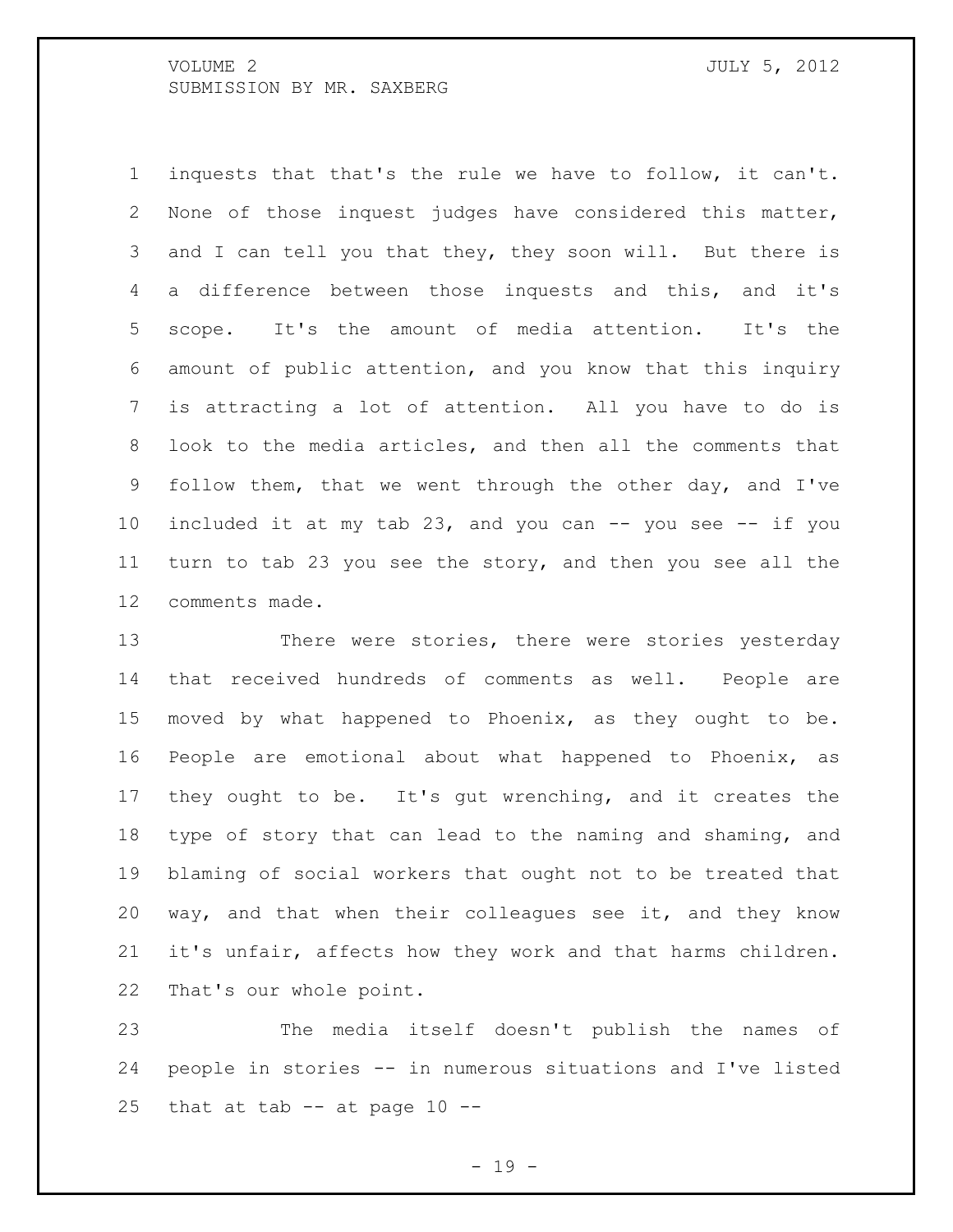1 THE COMMISSIONER: Tab what? MR. SAXBERG: That's at tab 12, and you can just make note of this then. 4 THE COMMISSIONER: Just a minute. What, what ... MR. SAXBERG: That what we're talking about from -- sorry, from page 11 -- tab 12, page 11 --7 THE COMMISSIONER: Yes, yes. 8 MR. SAXBERG: -- through to page 13. 9 THE COMMISSIONER: Yes. MR. SAXBERG: Is a discussion that, for instance, legislative bans do not allow the media to report the names 12 of, of young offenders, as you know. The identities of, of sex crimes are not identified. 14 THE COMMISSIONER: Yes. MR. SAXBERG: And anyone that would lead to the disclosure -- 17 THE COMMISSIONER: Yes. MR. SAXBERG: Most children and families, subject to child protection hearings, as you know, but also -- how about this; confidential sources. As you know there are stories virtually daily in the media where the media relies on a confidential source.

23 They, they allow the person who's usually driving the story 24 to go unnamed --

25 THE COMMISSIONER: I understand that.

$$
-20-
$$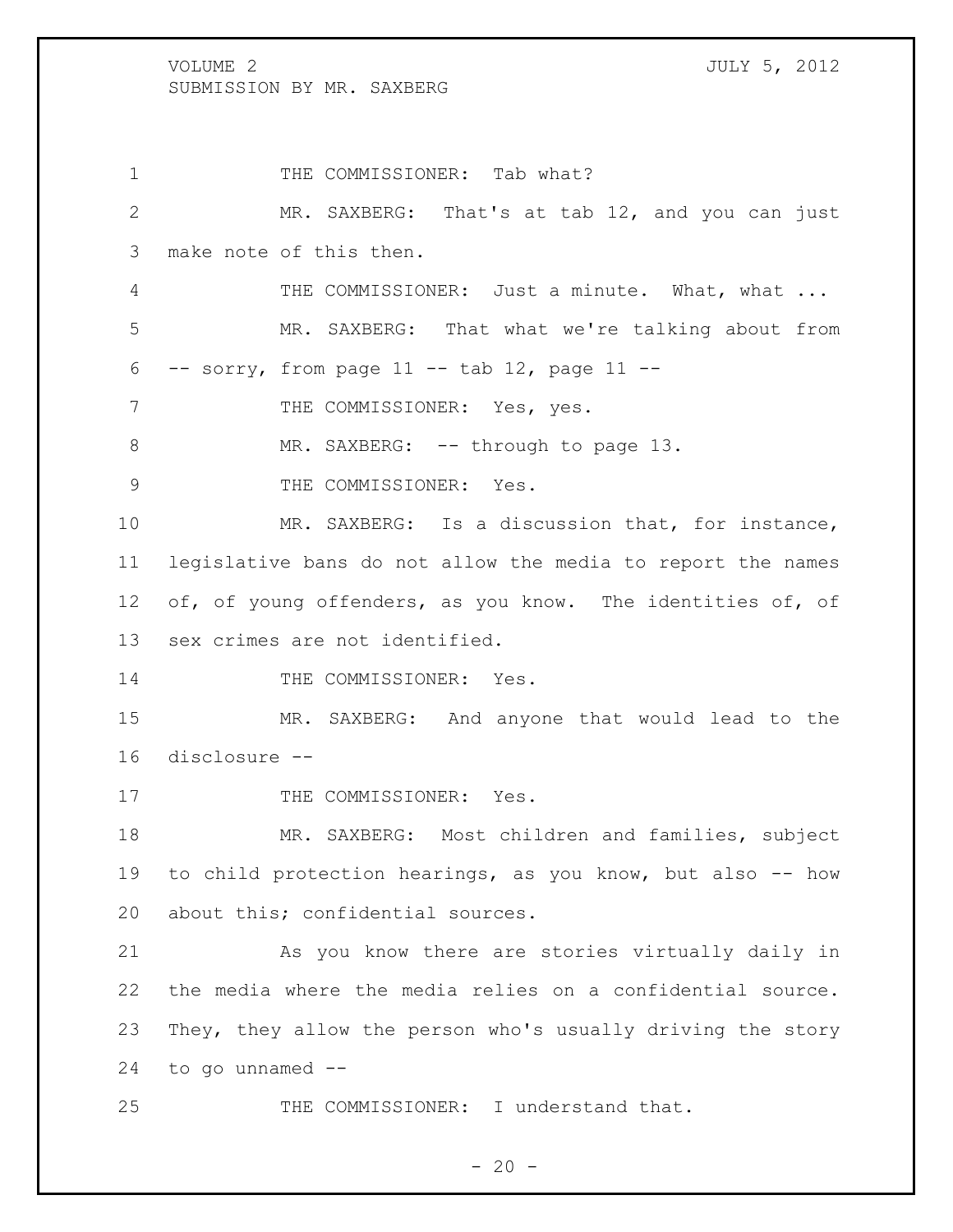1 MR. SAXBERG: -- and it's -- and the CBC has a policy, I've cross-examined on it with Mr. Cecil Rosner, and you can see that in the cross-examination, their policy is if the confidential source fears reprisal then they won't publish the name, so I said, well, you know, what amounts -- how do you test that fear of reprisal, and so you can see that discussion in the cross-examination, but of course it's here. You've seen the comments where people are saying that social workers should be shot, they should be fired, they -- you know, all of these comments, and --

11 THE COMMISSIONER: I'm not sure that it's up to a Commissioner at a public inquiry to control that kind of thing. If it's wrong don't we have elected representatives to our Parliament and legislatures that should be dealing with that?

 MR. SAXBERG: Your responsibility is with respect to your proceeding, and how you -- and controlling your proceeding, and controlling what restrictions are placed on the media coverage of it in order to avoid harm to children, which is --

21 THE COMMISSIONER: But how am I going to control the, the comments that are made on the network following the placement of the, of the --

24 MR. SAXBERG: Well --

25 THE COMMISSIONER: -- newspaper stories thereon?

 $- 21 -$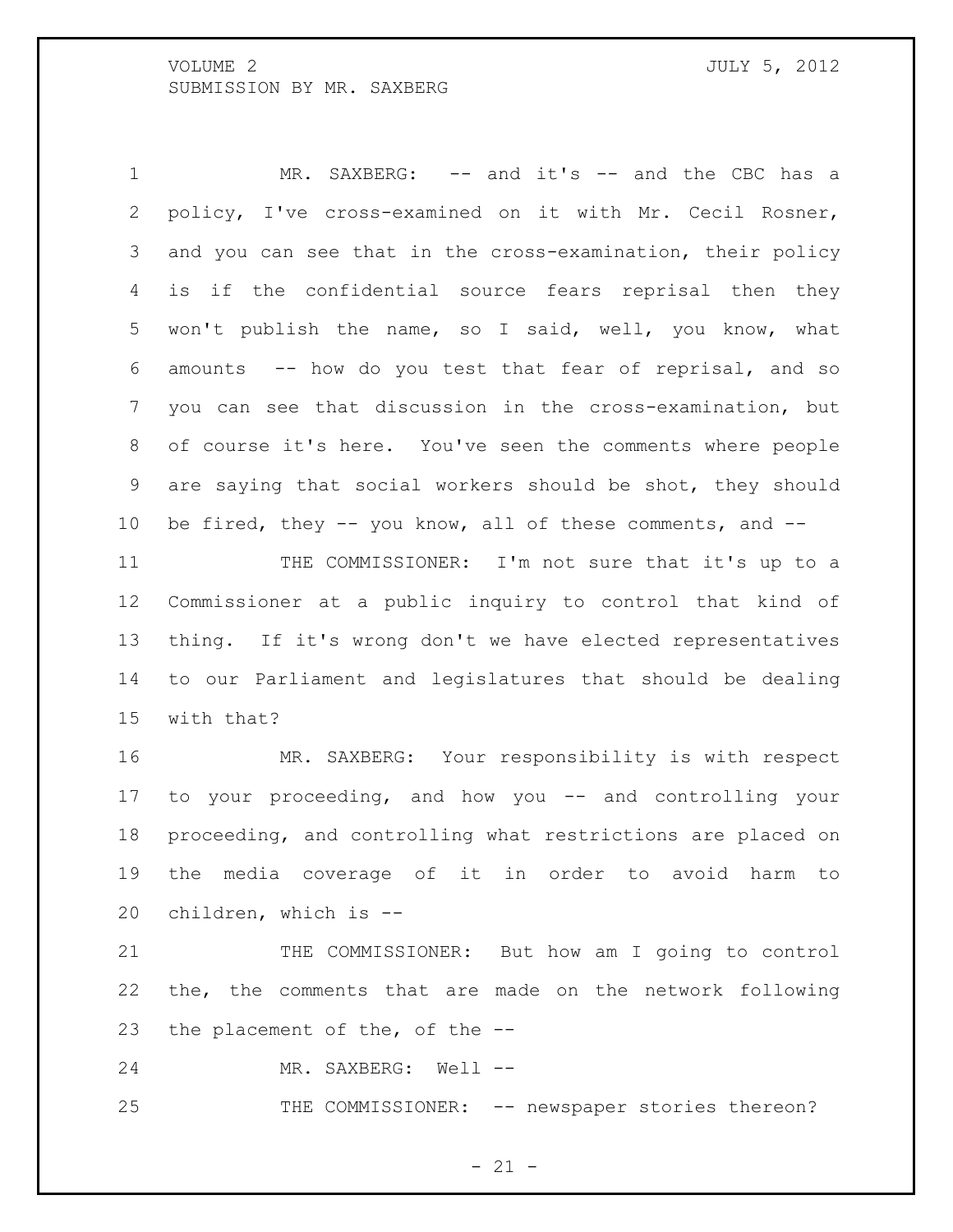MR. SAXBERG: By granting this request which is our request to not lift the confidentiality of the names. Granting that now you're not -- because if you look at these lists where it says --

 THE COMMISSIONER: But that's, that's not going to control someone saying a social worker should be shot.

 MR. SAXBERG: Yeah, but it's not going to name the social worker, and say that person's name available on the internet to say that -- connect that person to it --

10 THE COMMISSIONER: But --

11 MR. SAXBERG: -- this person should be shot.

 THE COMMISSIONER: But that comment appeared there without any name being attached to it, and, and you take objection to the, to the, the violence of the statement, if I can put it that way, and I agreed with you.

MR. SAXBERG: Yes.

17 THE COMMISSIONER: But it's, it's there without any name being attached to it.

 MR. SAXBERG: Right, and can you imagine how bad it would be if the name was attached to it, how far worse it would be, and that's my point. Once we get the names -- if the names are available then there's going to be serious harm that's going to flow directly through to children. It's going to be that much worse, and if you say so and so should be shot I mean that's a lot worse than social

 $- 22 -$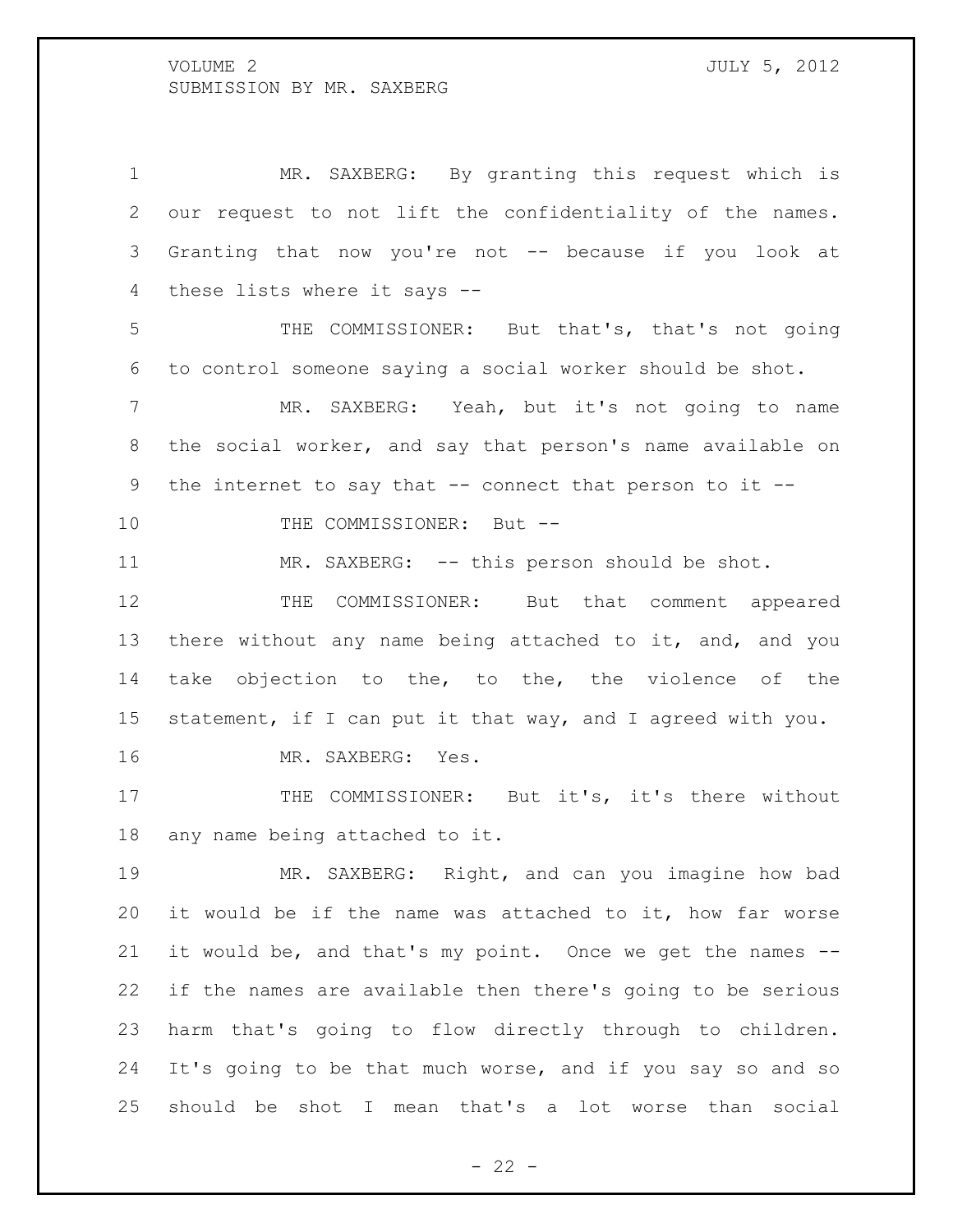workers. I'm not asking you to control those comments, I'm not telling to -- we're not in any way restricting what can be reported in terms of the content, or -- you know, we don't want to restrict freedom of expression, people can say what they're going to say and sometimes they say things that are vile, and that's what we've seen here, but we -- this is a free, democratic society. They ought to be able to say what they want to say.

 What we're talking about here is just restricting the name of that social worker because the history shows us unfair, sensational journalism gets attached, they get named, they get shamed, and it hurts children, and none of that evidence is contested here so -- and just in terms of no one else is going to be held accountable what, what would happen, you know, if someone truly did something wrong of a level that, that requires justice to publish their name then you can make that decision once you've heard that evidence, but there's no evidence before you today that that happened, and, and I'm telling you that the perception in the media about what happened here is fundamentally wrong and it's not even an issue. I know you chastised me yesterday for trying to give evidence, but I'm talking about matters where there's no issue, no party in this proceeding would ever say there's an issue as to whether or whether or not that's the case, and I mean in

 $- 23 -$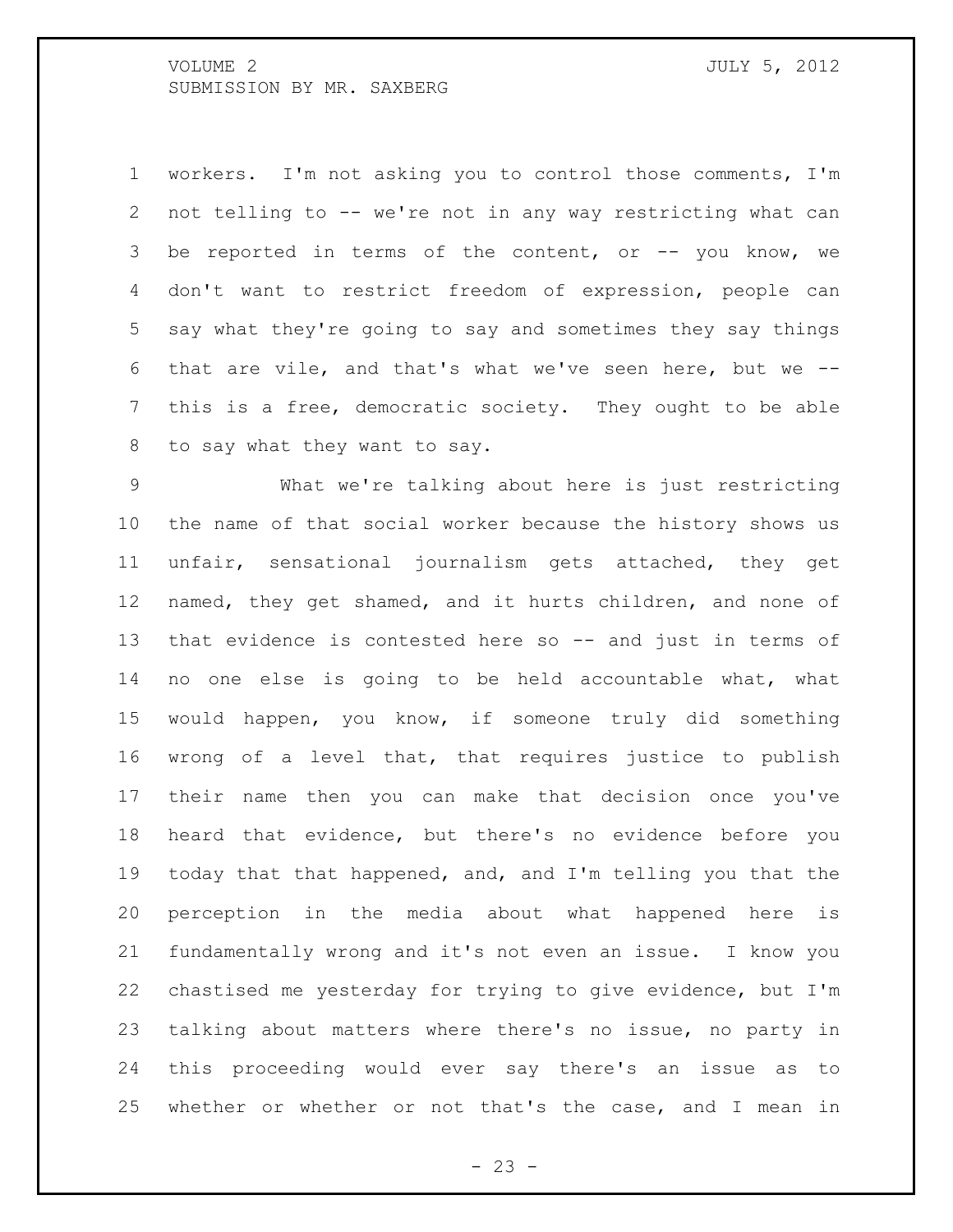today's Free Press it said that Phoenix was under the supervision of Child and Family Services while she was shot with a BB gun, and forced to eat her own vomit. That's just fundamentally wrong, and no one ever is going to say otherwise. It's not an issue in this hearing.

 She wasn't under the supervision of CFS, and it's what's driving this anger, so you got to wait until you hear that evidence to say, this person's name should be mentioned, they should be exposed.

 Those are my -- the areas I wanted to cover, but you had asked some questions. One of them was germane to my client, who's ANCR. As you know ANCR is the agency that's responsible as the first point of contact in Winnipeg for all calls from people who have concerns that a child may be in need of protection. The number that you phone goes to ANCR. It's divided into certain units, and the first unit that talks to people phoning in with those complaints is the Crisis Response Program. There are going to be seven witnesses, seven witnesses --

 THE COMMISSIONER: What, what question are you answering now?

 MR. SAXBERG: A good, good point, sir. The question of what other measures are there that worker --

24 THE COMMISSIONER: Oh, yes.

MR. SAXBERG: -- that the employer could impose

 $- 24 -$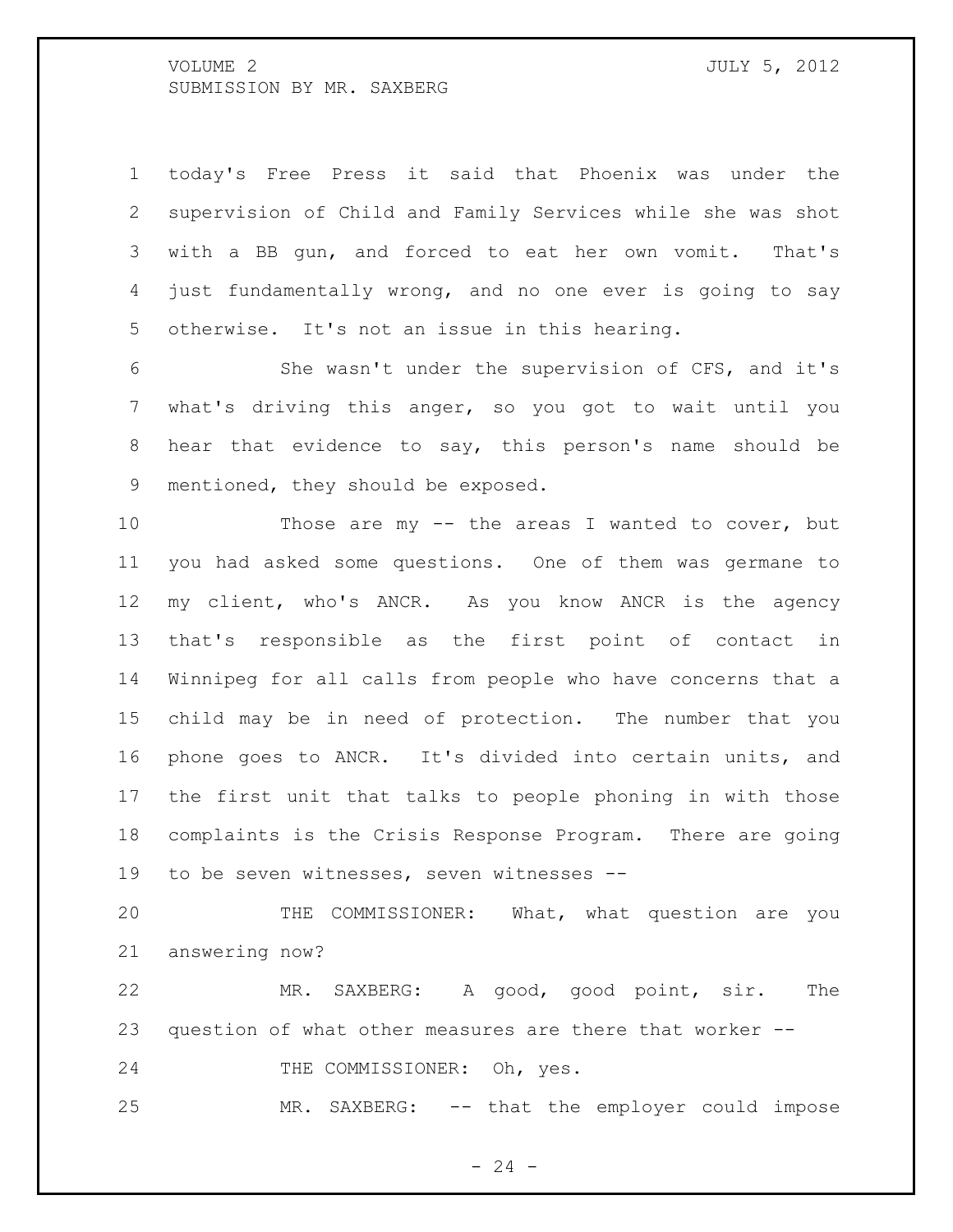here to --

 THE COMMISSIONER: Um-hum, um-hum. MR. SAXBERG: -- mitigate the harms that I've been discussing, so what are the measures, and I, I believe that you had indicated, well, you know, could you arrange for some leave for these workers -- 7 THE COMMISSIONER: Yes. 8 MR. SAXBERG: -- something to assist them along those lines, and what I was describing was one of the major -- the first point of contact with the child welfare system is the Crisis Response Program. There are two teams of, of workers, 14 workers, two teams. Seven workers are testifying in this proceeding from that. The workers that are still -- that had involvement in this file, and are still working, and still doing the same work. They now work for ANCR the seven of the fourteen. If you were to take those seven workers off the job that would be a direct impact on children and families. It would be a major safety concern. You can't just take anyone else to plug into that job, which is a specific assessment job, a screening job with respect to calls coming into CFS. It just -- it's the function which determines, do we go out and investigate, how much of an investigation do we do, it's that function, and as I say there are seven workers there that are testifying, so --

 $- 25 -$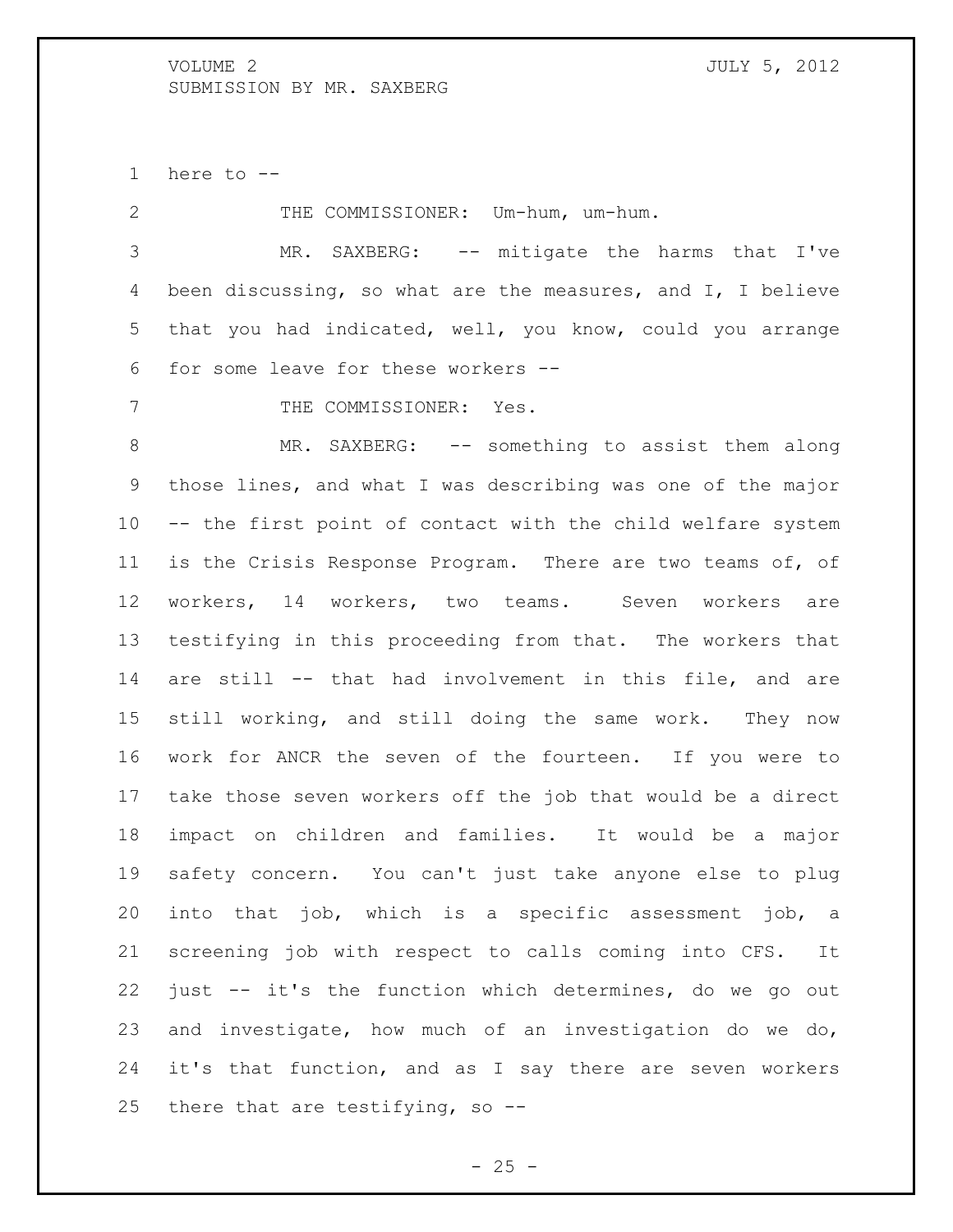1 THE COMMISSIONER: I have your point, I have your point.

 MR. SAXBERG: -- it's not possible, not possible to do that.

 So that was the most important of the questions. I, I -- you asked, Has a publication ban been imposed in a similar situation, and I just want to point out that in other inquiries -- there are no other inquiries that have dealt with child protection, as you know, but --

10 THE COMMISSIONER: But in, in -- you've talked about Rivers' affidavit and the inquests and the inquiries he talks about --

MR. SAXBERG: Yeah.

14 THE COMMISSIONER: -- were social workers identified in those instances, or do you know?

 MR. SAXBERG: Yes, they were, and that's why he's saying that that harm arose.

18 Now, the Gove inquiry, which you no doubt are far more familiar with than I am, we went back to the office yesterday and tried to research -- tried to get a hold of a copy of the Gove report, and it's not on line. All we were able to see was the summary. The summary in the Gove inquiry does not mention the social workers' names. I don't know if that has been changed because of what happened, or whether it was always the case, I don't know,

 $- 26 -$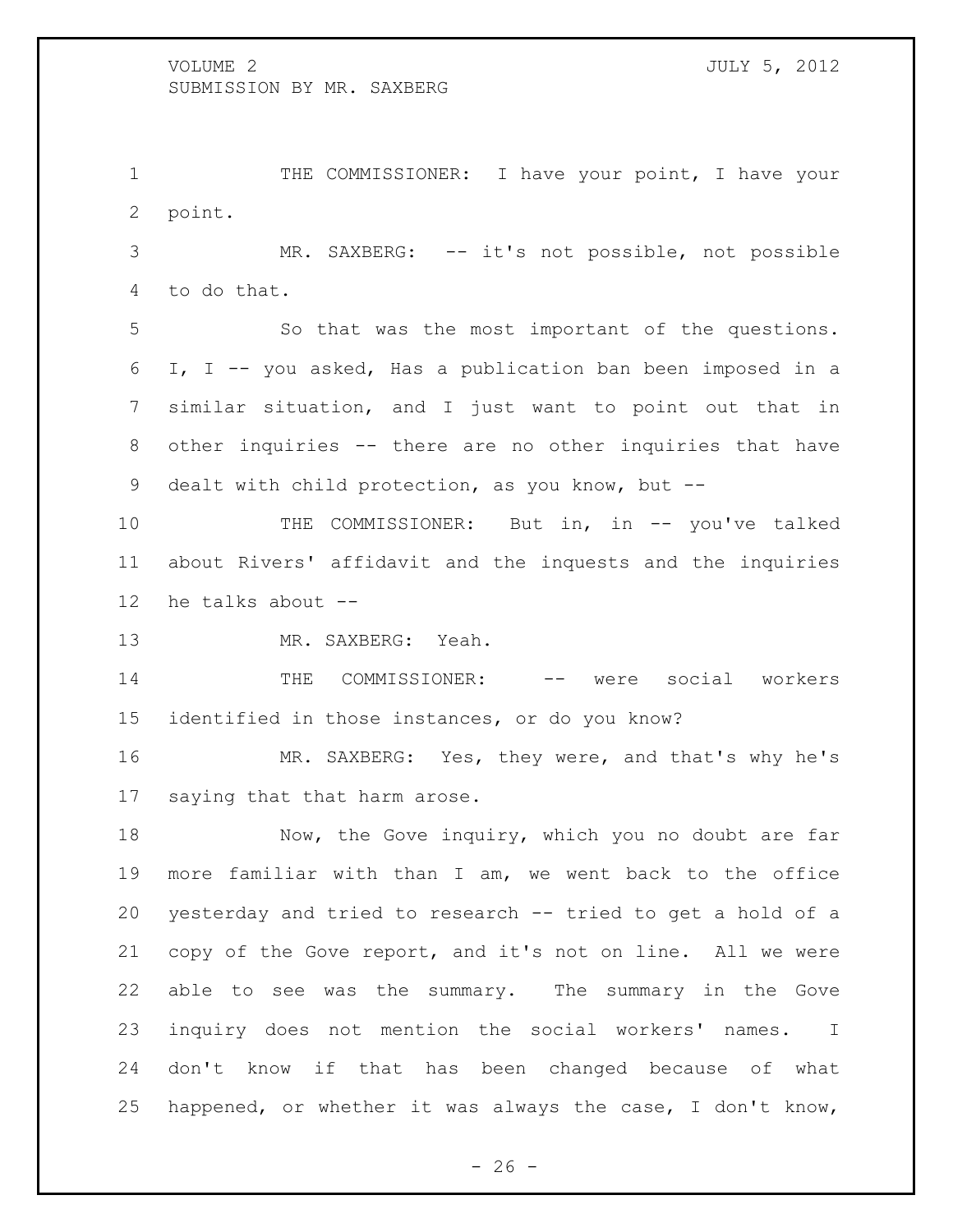that's information that you have, but I'm saying to you that's the only other example that we know of where you have a public inquiry dealing with private child protection matters.

 THE COMMISSIONER: Okay. Just a couple of questions to close then.

 Is, is it your submission that the publication ban would apply to the content of my report?

 MR. SAXBERG: Yes. In other words that you, you wouldn't refer to workers by name?

11 THE COMMISSIONER: Yes.

12 MR. SAXBERG: Yes.

13 THE COMMISSIONER: Thank you. Now, just finally, and you've covered this, but I'd like you to sort of succinctly tell me how is the risk to child -- the child welfare system, and to children in the system, reduced by a publication ban?

18 MR. SAXBERG: Okay. And, and that's -- how is -- and we'll get more specific. By requiring that the witnesses testify -- the social workers have anonymity how is that going to reduce the harm to children, and, and that's the evidence that I went through already. The, the direct way is you're not going to get that radiated distress throughout every worker who works in Child and Family Services when they see the name of their colleagues

- 27 -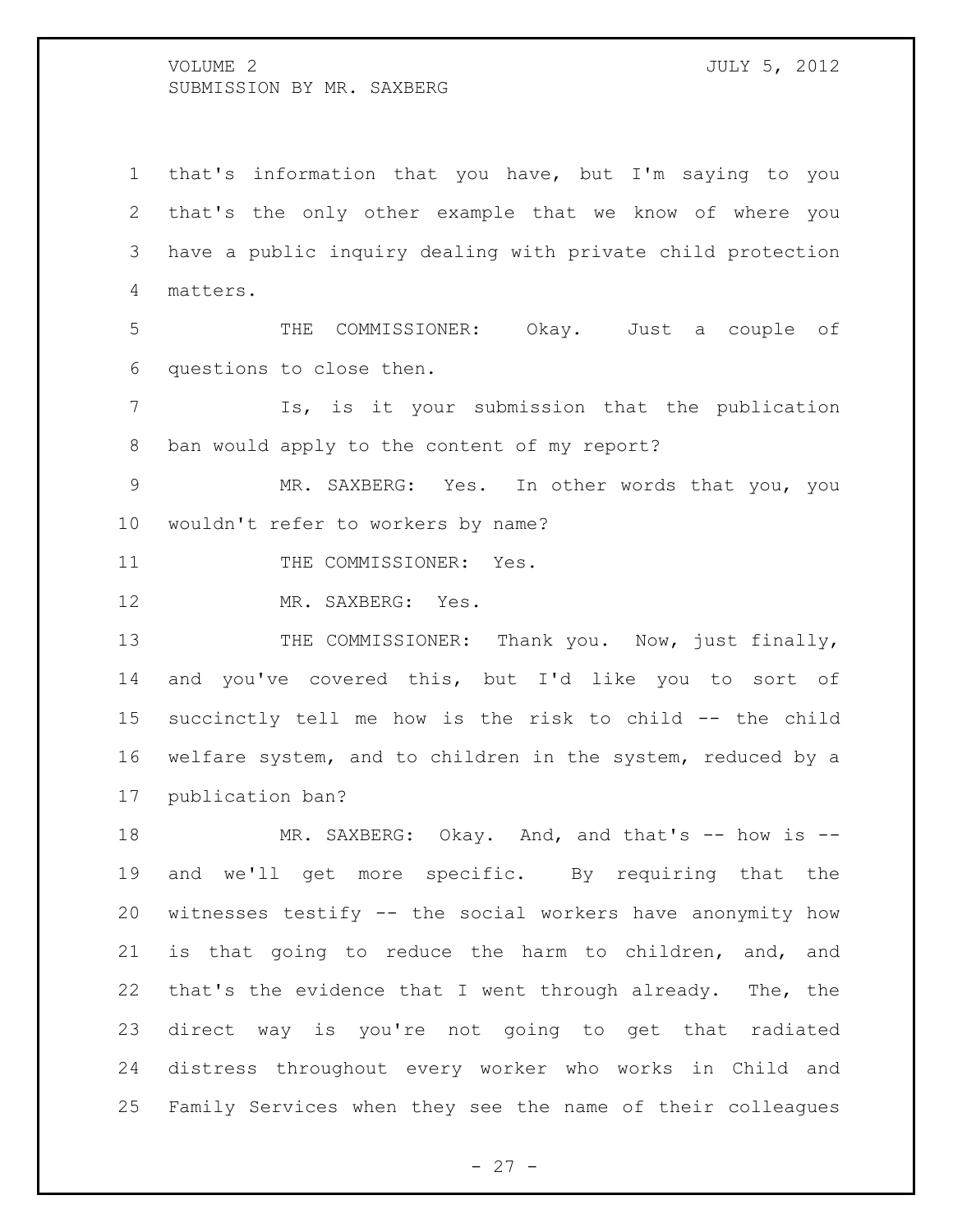that sits beside them being, as Mr. Smorang described, pilloried in the media.

 You take these sensational stories that you've already seen, and the comments to them, and you attach a name, and it becomes self-apparent, it becomes obvious that those individuals that work in social work would see that and be affected by it, and all of the studies say it changes the way they deal with children, it changes the way that they work, and that has harmful effects.

 One of the biggest that I didn't talk about was a lot of them leave the business. If, if doing your job, just doing your job as best you can, if someone wants you to -- if, if the media's expecting you to accomplish the impossible, to foresee the unforeseen, to have a crystal ball and to know when a parent is going to so severely abuse a child, that's what's being asked of you, and if you don't foresee those things then your face, your name is in the paper for everybody to see in your life, your life is affected, well I'm telling you you're going to be afraid, you're going to want to avoid that at all costs, and it changes the way you work.

 What it does is it impacts how the State can deliver child protection services, it produces a chill and all of this -- this isn't me saying this, this is the academic literature from similar experiences in other

- 28 -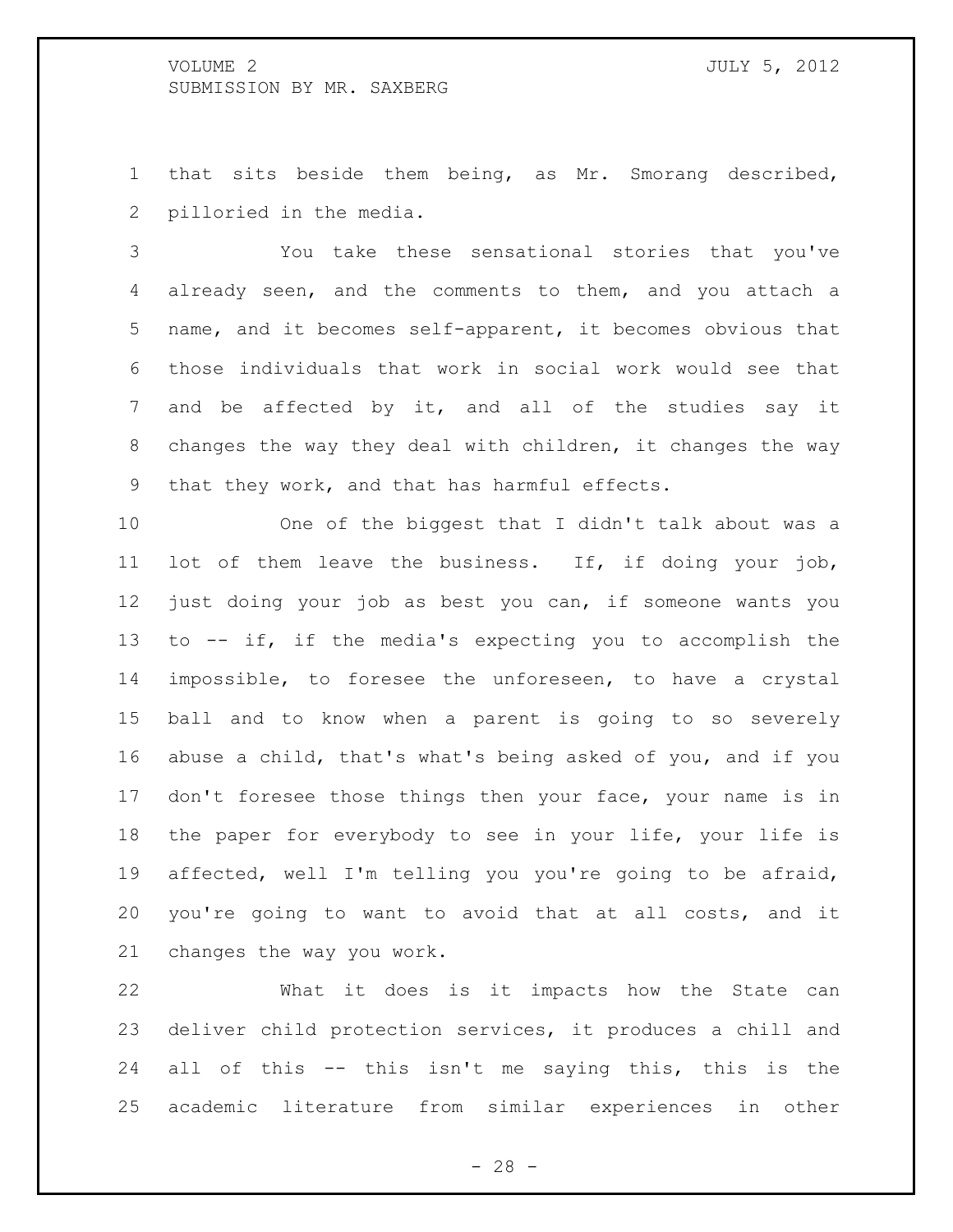VOLUME 2 JULY 5, 2012 SUBMISSION BY MR. SAXBERG SUBMISSION BY MR. KHAN

 jurisdictions which I believe the Commission cannot ignore. I thank you for allowing me to go into overtime. THE COMMISSIONER: Well, I perhaps occupied five minutes of that myself, so we're -- I think we're even. MR. SAXBERG: Thank you. THE COMMISSIONER: Thank you. All right. Now I think counsel for Intertribal is next, is that correct, Mr. Khan. MR. KHAN: Yes. Good morning, Mr. Commissioner. It'll just take me a couple of minutes to set up. 11 THE COMMISSIONER: Yeah, sure. MR. KHAN: Thank you, Mr. Commissioner, and for the monitor it's Hafeez Khan. I'm counsel for Intertribal Child and Family Services. THE COMMISSIONER: We'll probably take half an hour from you, and then we'll take our mid-morning break. MR. KHAN: Okay. Mr. Commissioner, I filed three documents. One is the notice of motion -- 19 THE COMMISSIONER: Now, I should have been getting that -- MR. KHAN: It's a separate small document. THE COMMISSIONER: Let me just get your notice of 23 motion out here. Yes, I have that. MR. KHAN: And our motion brief. It's about ... 25 THE COMMISSIONER: Just a moment. I've got --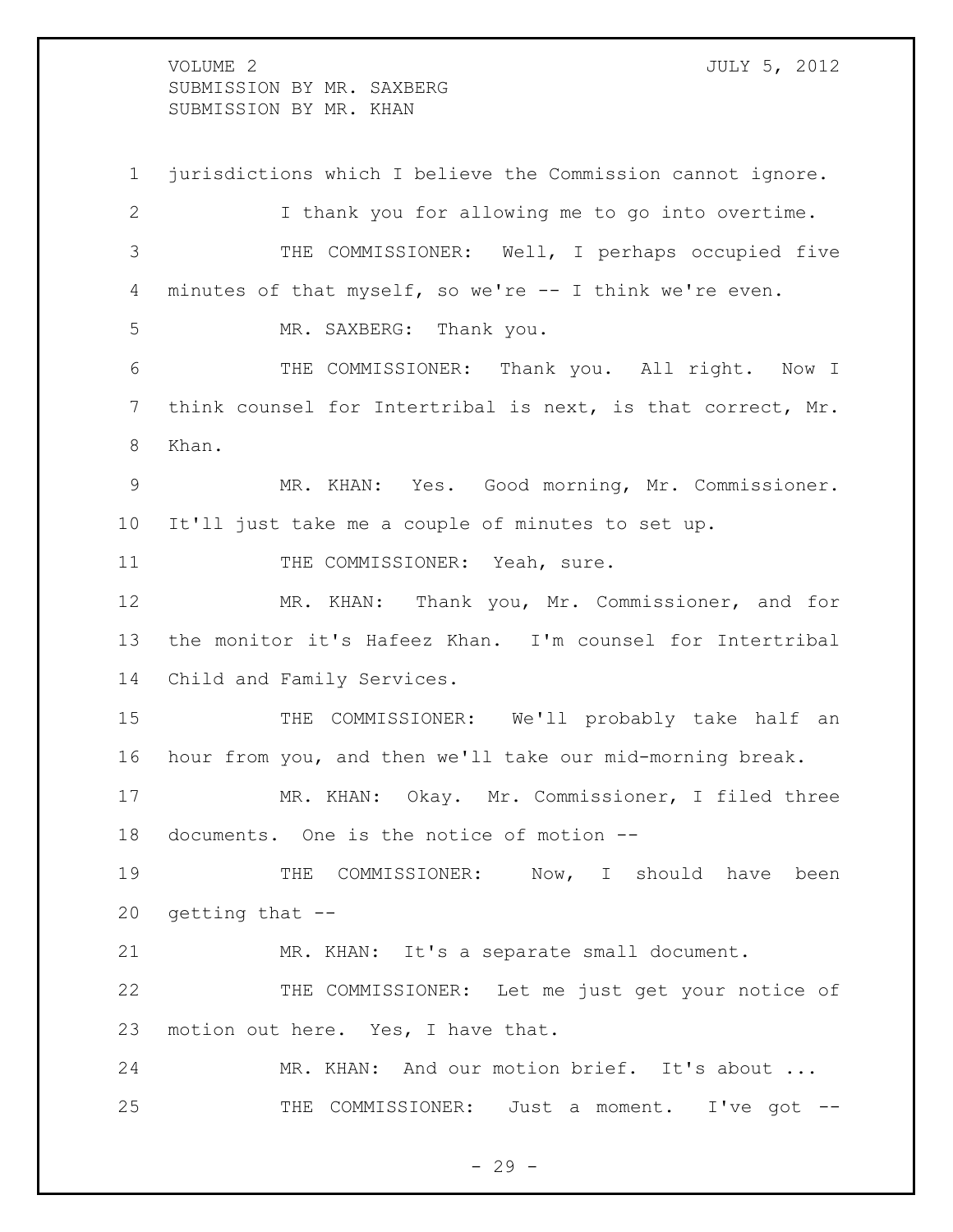your, your third document will be your reply, I assume? MR. KHAN: Yes. THE COMMISSIONER: I have that, too. MR. KHAN: And both our motion brief and our reply brief contains are, are case law with tabs as well, so they're -- THE COMMISSIONER: Just let me get that. That's there, and I just want to get your actual motion. Yes, I have all three of those in front of me now. MR. KHAN: Okay, fantastic. At some point I will also be referring to the affidavits of Ms. Regehr and -- 13 THE COMMISSIONER: Yes. 14 MR. KHAN: -- the affidavits of Mr. Rivers. 15 THE COMMISSIONER: Yes. MR. KHAN: Now, I don't expect to take much time. A lot of what I -- some of what I, I wanted to cover has been, has been covered already, and I don't think there's a need to go through it again. THE COMMISSIONER: I'm, I'm appreciative of that, but I also realize you haven't had any time yet so go ahead, and we'll see where this goes later in the morning. MR. KHAN: Great, thank you very much. Okay. Well, for today if we could first address -- go to the notice of motion, and you'll see we're seeking

 $- 30 -$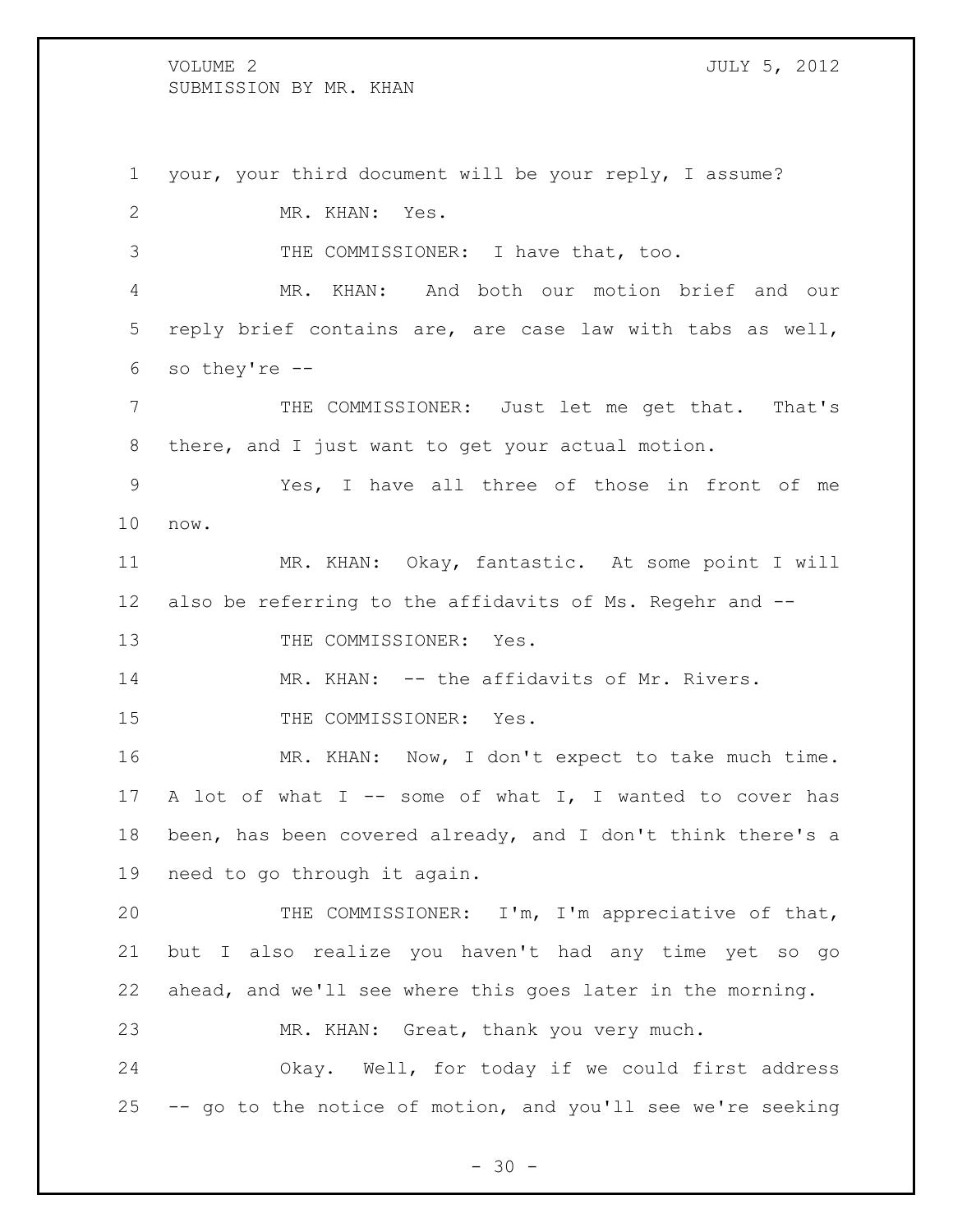three -- the order seeks -- it's, it's in three parts, and the first of course is the main application, which is the -- you know, the, the restriction on the publication of the, of the workers.

 THE COMMISSIONER: And that is in accord with what Mr. Smorang and Mr. Saxberg are asking for?

 MR. KHAN: Yes. Yeah. Simply that the names of, of our workers not be published, and their identities not be given by, by the media.

 We're also seeking, and it's been dealt with already, but we've, we've also -- we're also seeking a prohibition on the live broadcasting of the inquiry, and lastly, the redaction of, of the documents that will be tendered during the inquiry.

 I'll just deal with the, the second two first. They do relate a bit to the main application, and I think it would be easier if we just summarily dealt with those issues.

 The redaction -- so our application for the redaction I, I discuss it in our brief, I'm not going to, I'm not going to review the brief, but it's essentially the -- and clearly the, the documents are generally confidential under The Child and Family Services Act. You now have the documents, you have, you have the --

THE COMMISSIONER: Well, are you asking for

 $- 31 -$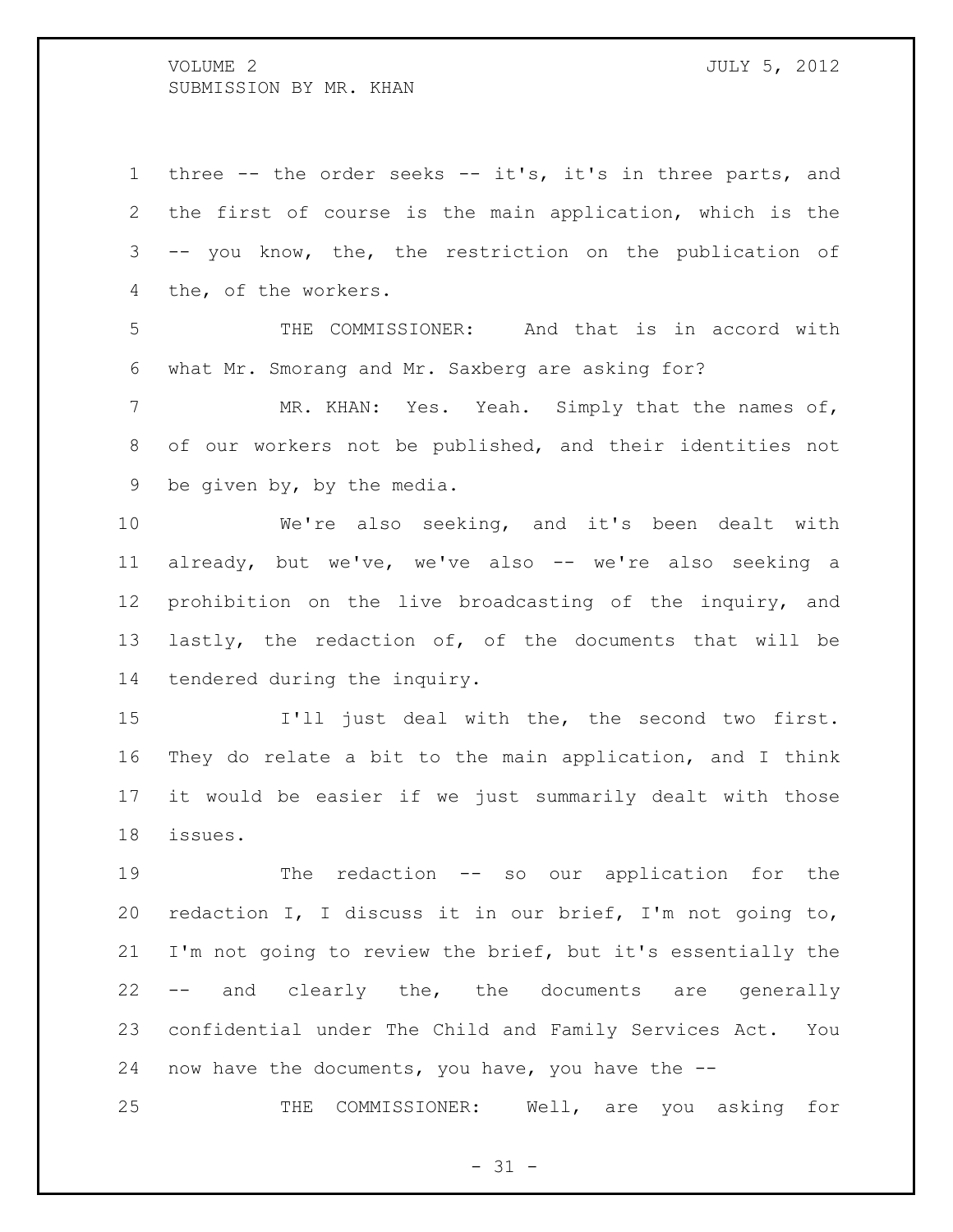something that goes beyond the, the terms of redaction that were in my redacting decision of some months ago?

3 MR. KHAN: No, but I, I just wanted -- my understanding was that, that I needed to file a separate motion to, to maintain the term.

6 THE COMMISSIONER: Okay.

 MR. KHAN: And, and I just want to clarify my understanding of, of how that ruling follows.

 Basically we're seeking that evidence that's not relevant, and otherwise confidential, be redacted, and I 11 think the logic is, is pretty obvious. It's, it's -- for example, family names, you know other people who are involved in, in child protection whose names or identities would appear in documents that are also relevant to the inquiry they should be redacted. They're not relevant to the inquiry, they would otherwise need protecting under the Act.

 THE COMMISSIONER: Well, just let me ask Commission counsel.

 Is, is counsel dealing with something beyond what was in my redaction order?

 MS. WALSH: Well, I'm not aware of that. Are you not simply asking that the order that the Commissioner made in December --

MR. KHAN: Yes.

 $- 32 -$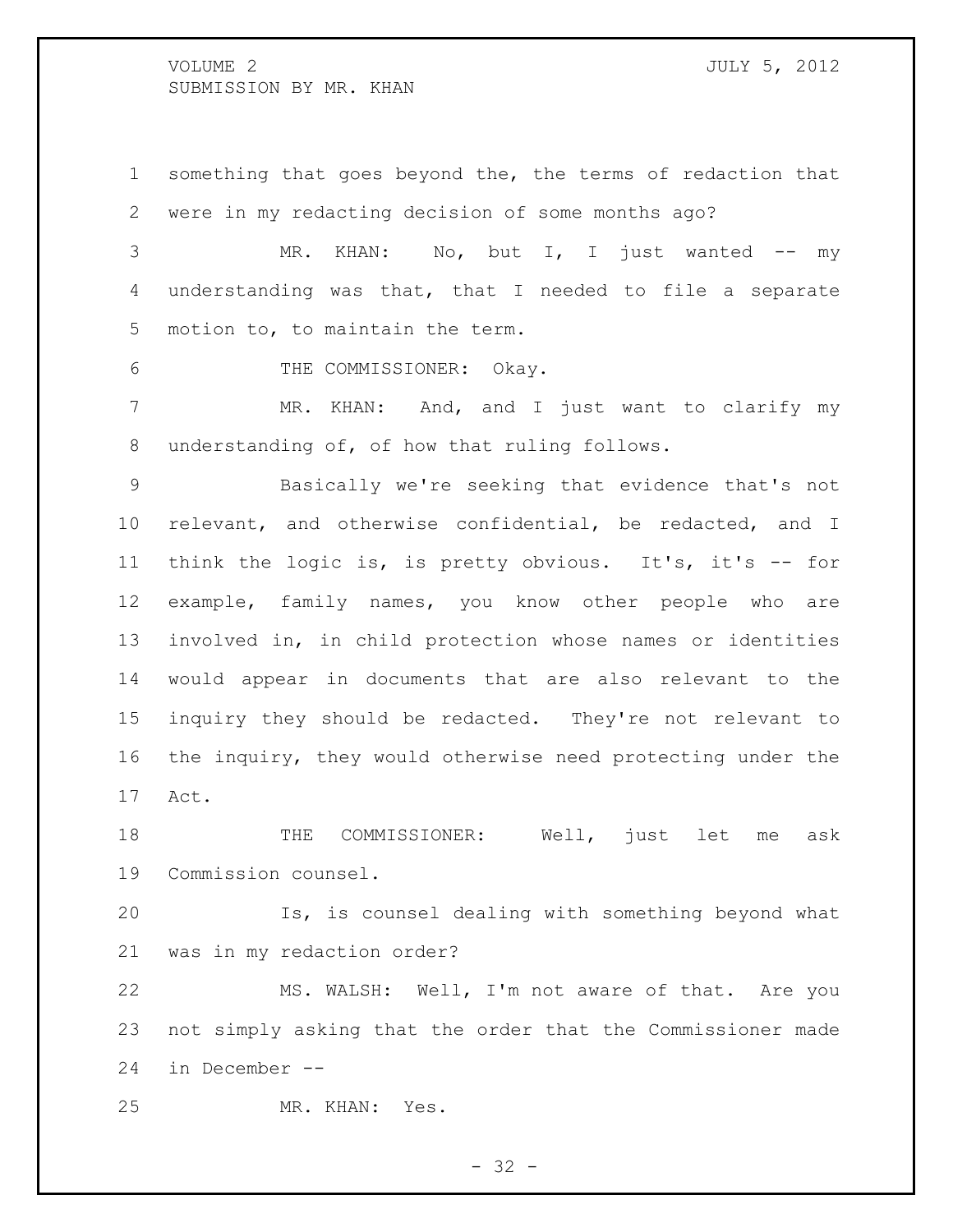1 MS. WALSH: -- extend to documents that are entered into the public realm?

MR. KHAN: Yes, that's correct.

 MS. WALSH: So all of the matters that were covered by the Commissioner's ruling would apply?

MR. KHAN: Yes.

 THE COMMISSIONER: Well, is there not agreement on that?

 MS. WALSH: There hasn't been specific agreement, that's the subject of the department's application which is number three on our agenda, or maybe number two on our agenda actually, but I don't think there's any disagreement among counsel. It simply needs to be made a matter of public record from -- a ruling from you, Mr. Commissioner.

15 THE COMMISSIONER: So would, would this point that counsel is making be -- Mr. Khan is making be best left until we hear the department's application on that issue, and deal with all redaction at that time?

 MS. WALSH: I think it could. I don't think you're asking for anything different than what the department is asking for.

 MR. KHAN: No, no, it's a lead-in to -- for me it's a lead-in into the main application because it does somewhat address the context of where, where we're heading. 25 THE COMMISSIONER: All right.

 $- 33 -$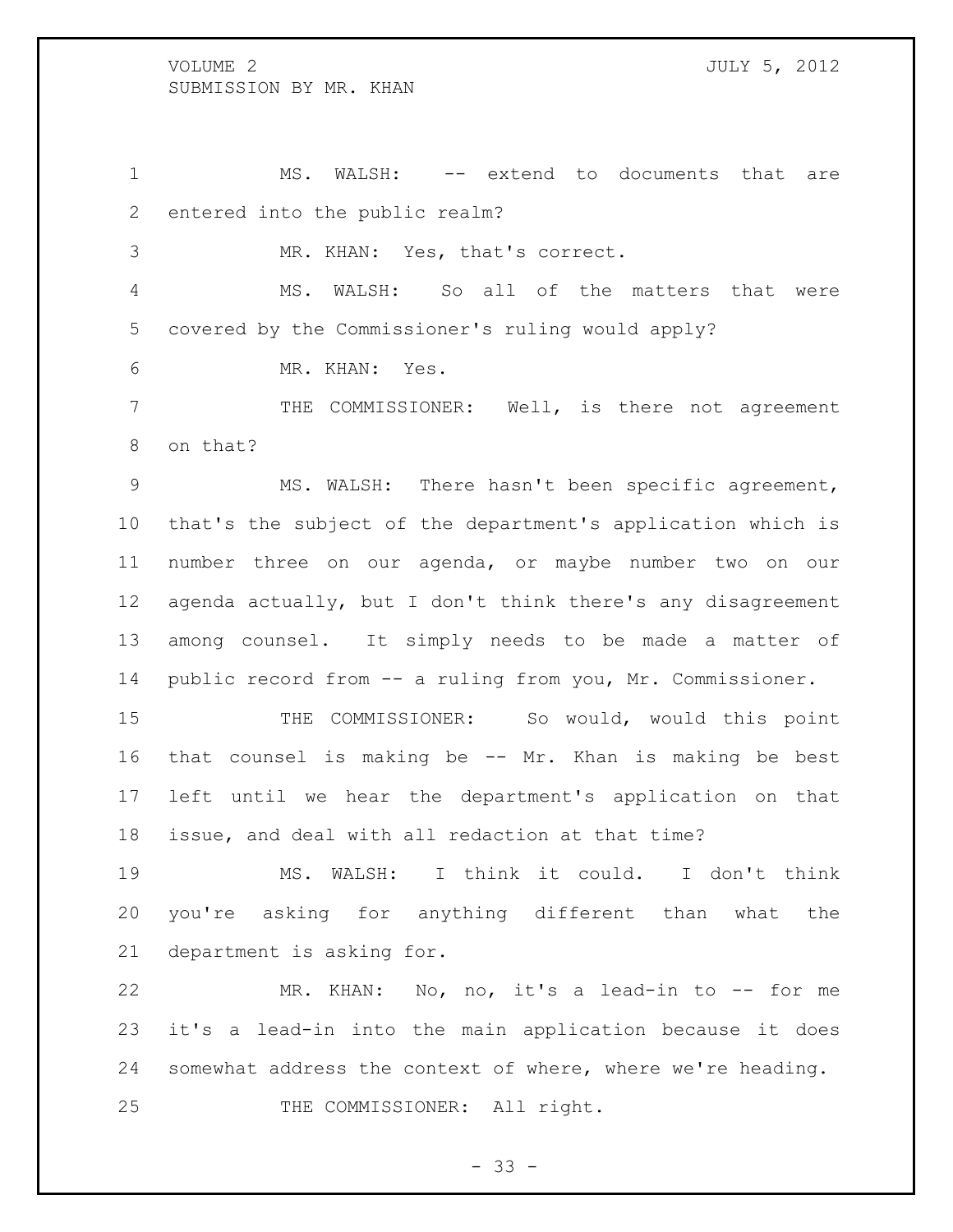MR. KHAN: And it's the only reason I brought it up, and that's all I have to say about that, that motion.

 Next is the live broadcasting, and essentially the current protocol is that there's a five minute delay. The rationale behind the prohibition of the live, the live broadcasting is essentially to, to be consistent with the redaction order, so like the redaction order or the redaction ruling irrelevant confidential information should not be provided. Equally during oral testimony it's possible that that information could be disclosed perhaps through questioning or through answers, and we're asking that to preserve the integrity of the redaction ruling live broadcasting should not be allowed, so that we can somehow restrict mass broadcasting of that information.

15 THE COMMISSIONER: Well, you're asking for the removal of the camera; are you?

17 MR. KHAN: Oh, no, no. Not, not with respect to -- that applies it -- I understand that applies to the main application as an alternative, but despite that if, if you were not to give any relief with respect to the main application I would ask that the -- that there's still a five minute delay in the broadcasting of, of the inquiry hearings.

 MS. WALSH: That is in our protocol. MR. KHAN: That's right.

- 34 -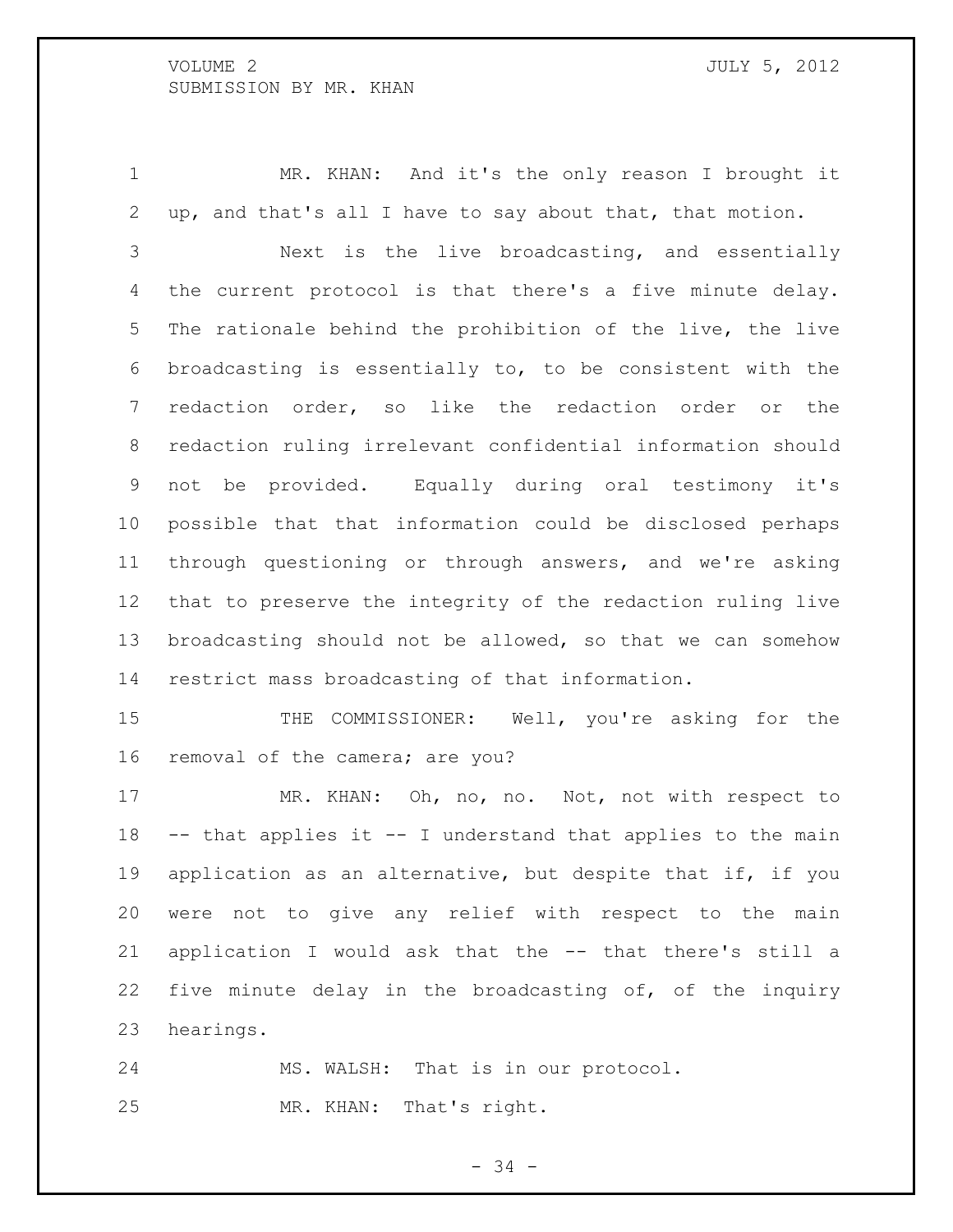1 MS. WALSH: That is the context -- MR. KHAN: Yeah. MS. WALSH: -- in which you're making your arguments? MR. KHAN: That's right, and I'm only bringing it up -- I've raised it in my motion, and I just want to deal with it  $-$  THE COMMISSIONER: But, but are you asking for something beyond what's in our protocol? MR. KHAN: No. 11 THE COMMISSIONER: All right. MR. KHAN: But I, I just wanted to address it because I have it in the motion. 14 I have spoken with Mr. Kroft about it, and my understanding that the only issue that, that might arise out of it is logistical issues in terms of how we would edit the feed if, if that were to occur where confidential information, that's not relevant, is revealed, but I'll leave that for another time. So now I'll deal with the main application. Mr.

 Commissioner, as we've expressed in our original application for standing the, the tragedy surrounding the death of Phoenix Sinclair has deeply affected both the agency and the community. We've indicated that we're very concerned about maintaining our relationship with the

 $- 35 -$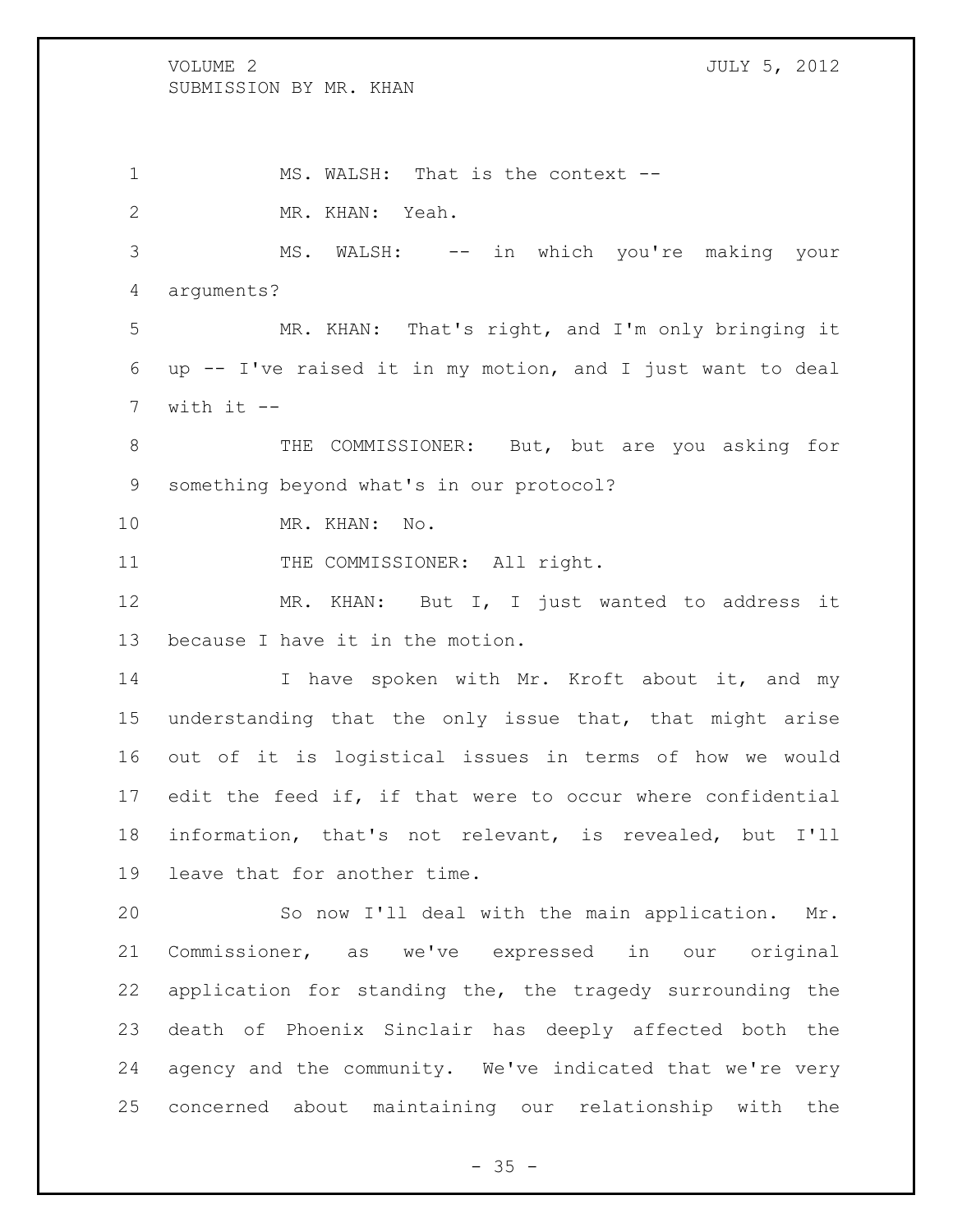community and the trust that, that we need to maintain with the community in, in conducting our services to them.

 We've also indicated that we feel in terms of participating in this inquiry that we do have a unique perspective and this will come out through our submissions and through our questions throughout the inquiry. We're hopeful that that will be of assistance to you, Mr. Commissioner, throughout the inquiry.

 Of particular note I would just like to point out that with you -- the inquiry is very similar to the typical child protection hearing where the process is not adversarial. In, in child protection matters the process is not adversarial, and, and it's not meant to be because of the importance of maintaining relationships.

 The agency is mandated to consider the best interests of the children in, in everything it does. From that principle the agency has filed this motion. It feels that there is a serious risk that the agency may not be able to provide sufficient services, or adequate services, and therefore that would cause risk to the families, and most importantly to the children that we're mandated to protect.

23 THE COMMISSIONER: Just repeat that again. MR. KHAN: Yeah. That the agency is concerned that we may not be able to provide the services that are

 $- 36 -$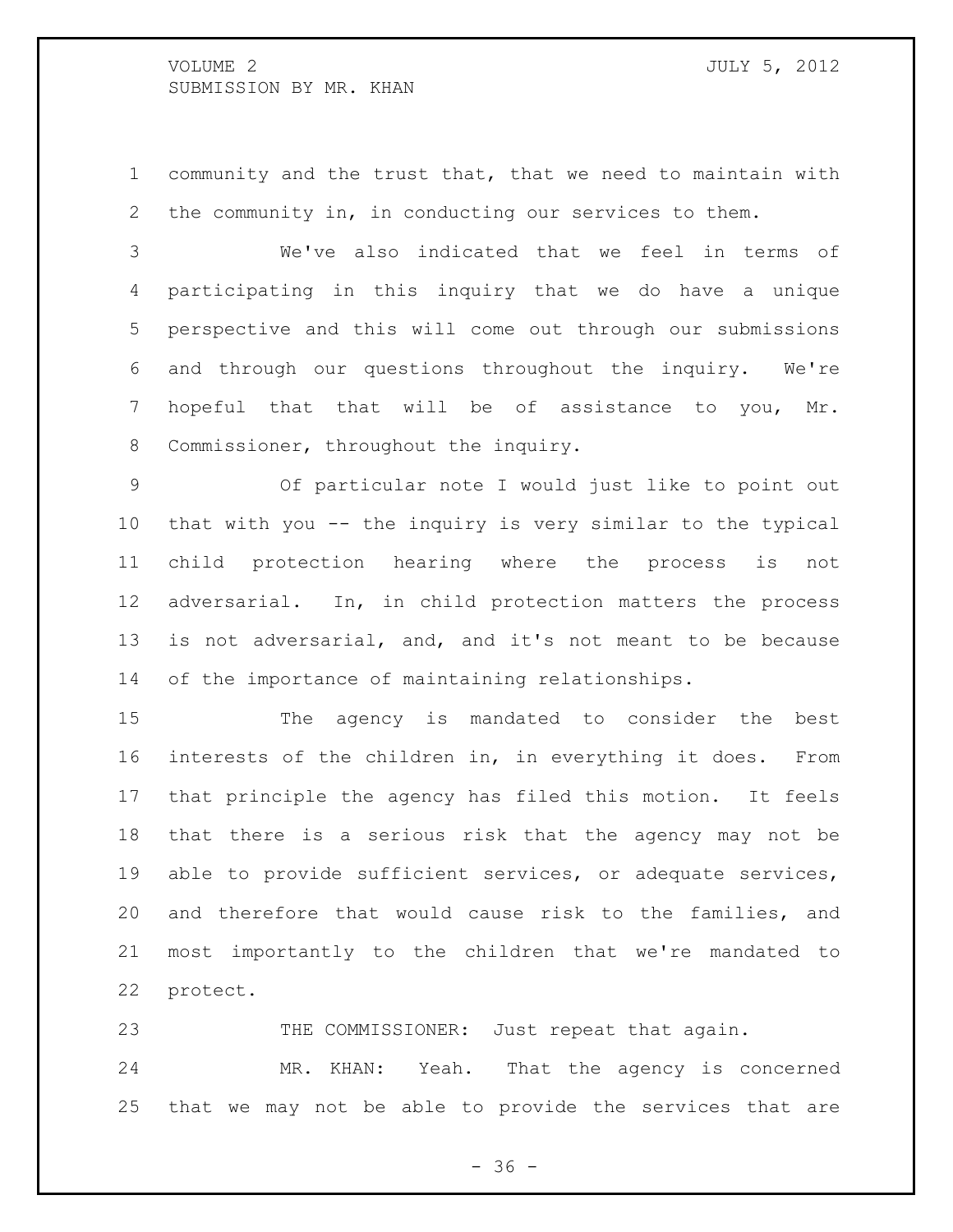required to protect the children, and serve the families in our community.

 THE COMMISSIONER: If, if the names are published?

 MR. KHAN: Yes, we think there's a serious risk to that, and that's, and that's our motion.

 So, Mr. Commissioner, today I, I intend just on discussing what I view as the principles at issue, applying those principles to the test, which is the Dagenais/Mentuck test, and most importantly to review the evidence that's before you.

 In short, and, and I think it will become apparent after reviewing the test in, in the applicable cases it really comes down to whether the evidence demonstrates that there is a serious risk, or significant risk, to the child welfare system, in our case our agency's operations, and its workers, to provide the services that it's mandated to do.

 Now, are two themes that we're dealing with with respect to this motion. One is the best interests of the children, the best interests of the child, and the second is the open court principle, and here we have a situation where they're colliding.

 Now, I don't think I need to describe and explain the open court principle, and I'm certain Mr. Kroft is much

- 37 -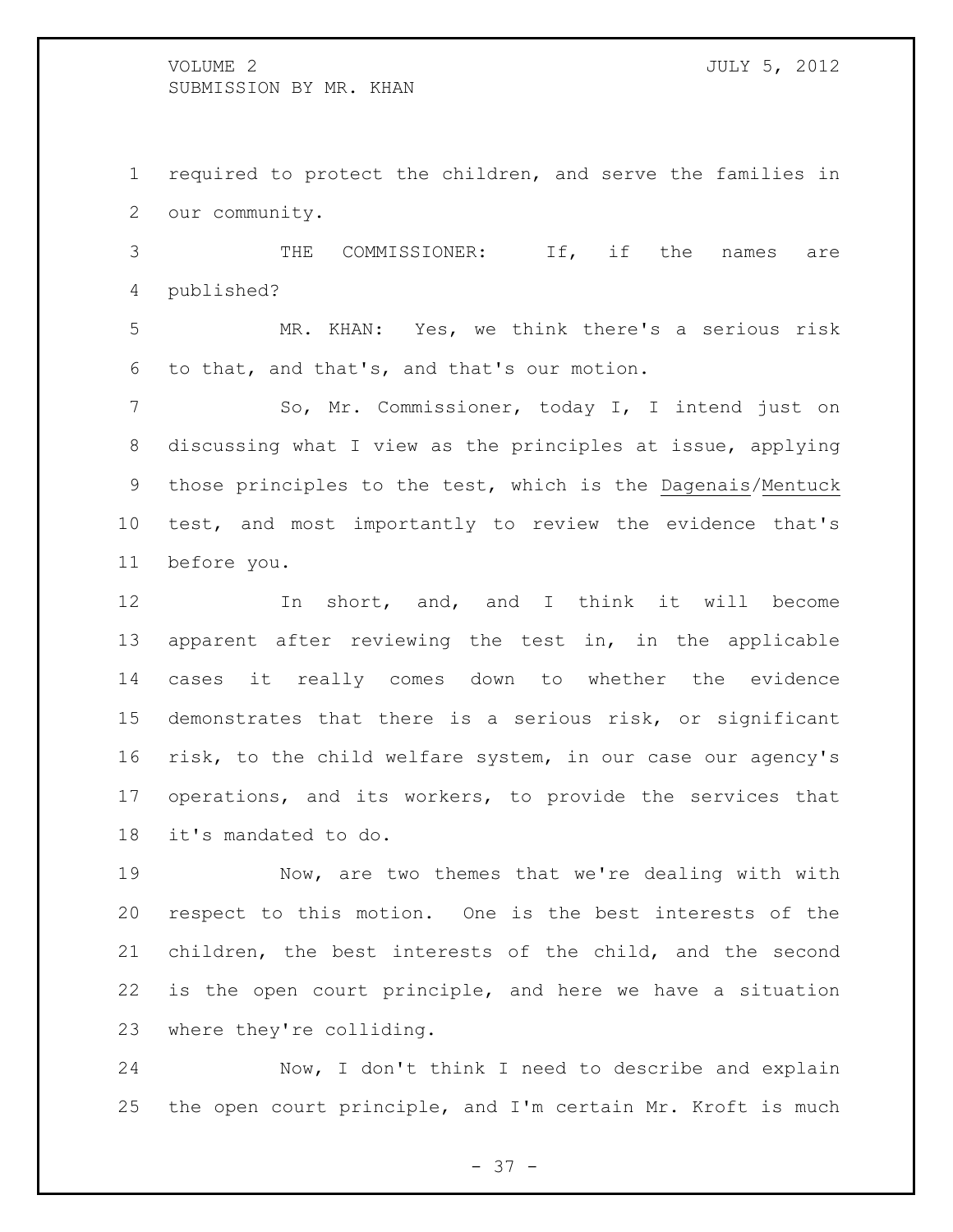better at that than I am, so I'll leave that to him, but I think it's obvious. We're not denying that the open court principle is, is extremely important, it's a right, and so on, but the case law doesn't particularly define what's the best interests of, of the child. It deals with situations where it occurs, and, and there's examples of what is considered the best interests of the child, and I, I don't think that, that concept has been clearly explained as it applies to this application, or should I say I, I would like to define it so that you're aware exactly what, what the agency is talking about when we're referring to the best interest of the child.

13 THE COMMISSIONER: I would -- it would be very appreciated if you would define that for me.

 MR. KHAN: Thank you. Well, first of all most people consider the -- when they're referring to the best interest of the child, especially in the context of child protection, that what most people consider or they think about is simply the physical harm to the children. Now, now, that's obvious. It's in the child's best interest not to be physically harmed.

 But also of, of great concern, and, and sometimes of equal concern, we're dealing with psychological and emotional harm, and what is sometimes forgotten it's their, it's their right to be -- it's the right to be with their

- 38 -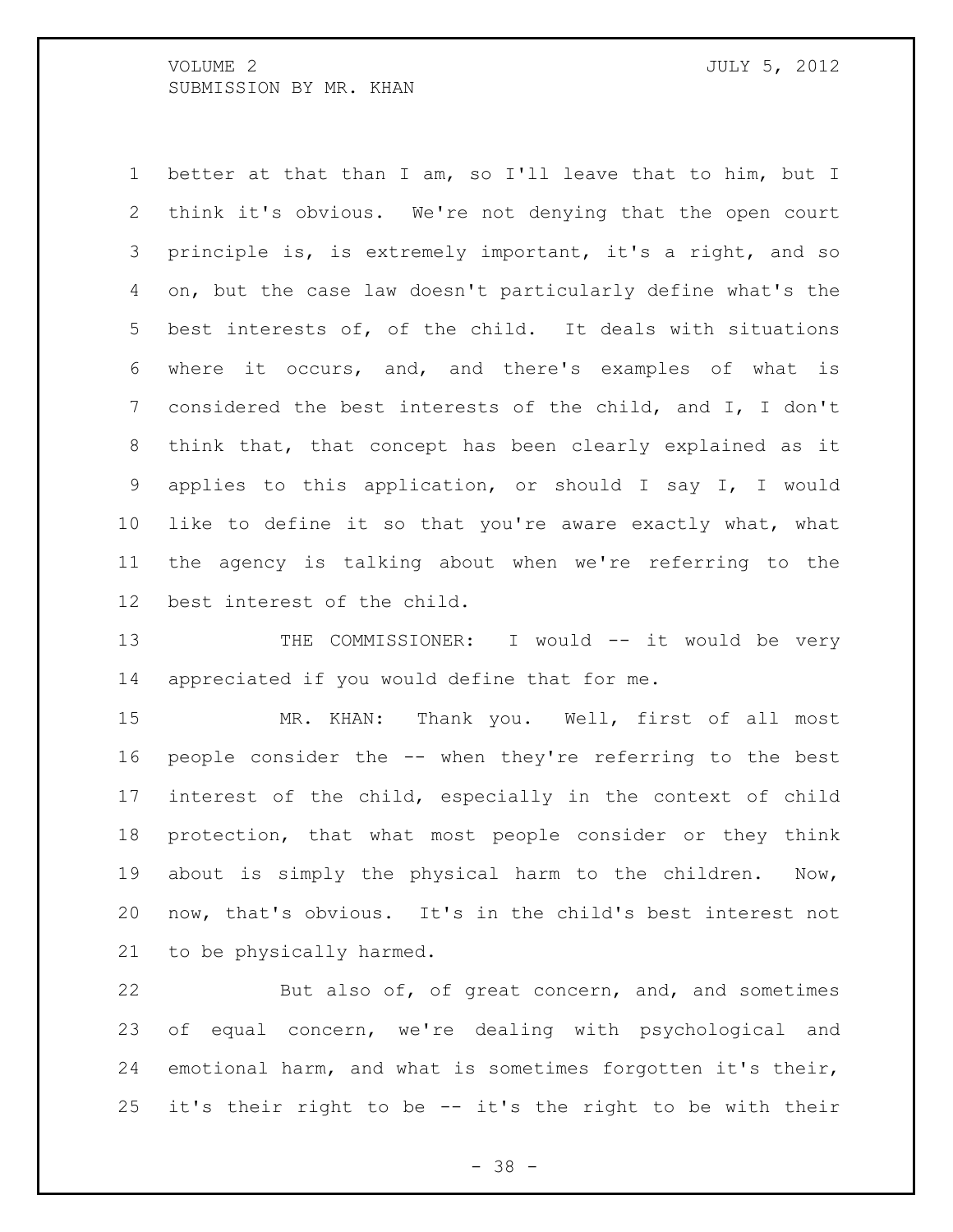parents, family unity, that is also -- that's also encompassed in the best interest of the child.

 Stability, and when I refer to stability I'm referring to stability within the family unit, as well as in the CFS system. The proper functioning of the CFS system is also in the best interests of the child. It's obvious that the very agencies mandated to protect children must function properly and efficiently.

 In our view the best way to ensure the best interests of the child is, is to promote, encourage and, and assist families in, in maintaining a positive and nurturing environment for those children.

13 THE COMMISSIONER: You just said the best method 14 of preserving the best interests of the child, is that what you just said?

16 MR. KHAN: That's right.

17 THE COMMISSIONER: Is what?

18 MR. KHAN: Is to promote, encourage and support families in maintaining a positive and nurturing environment for that child.

21 THE COMMISSIONER: Maintaining a positive what?

MR. KHAN: And nurturing.

23 THE COMMISSIONER: And nurturing.

 MR. KHAN: Mr. Commissioner, these aren't concepts or ideas that I've just come up with. They're

- 39 -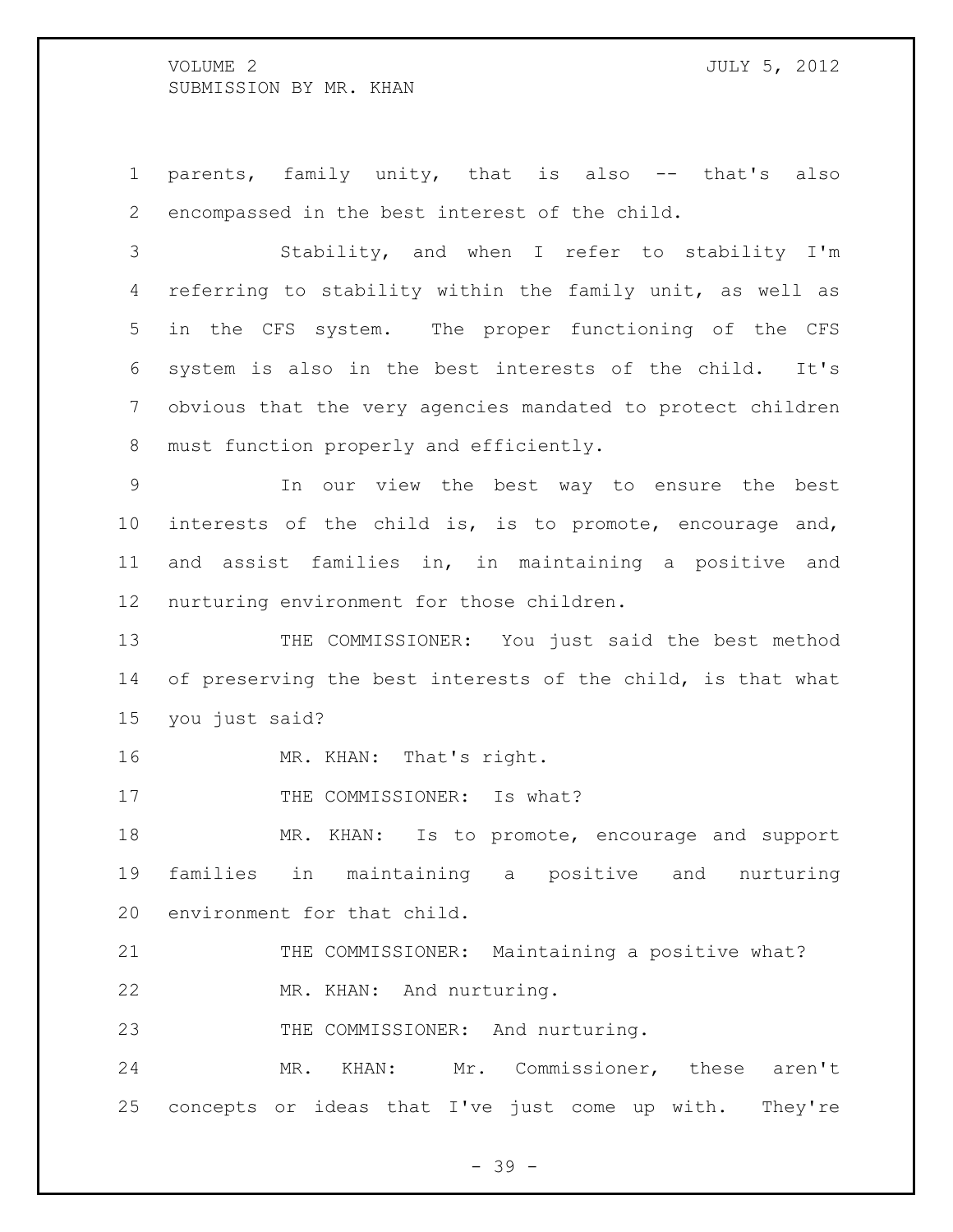found in, in legislation, in the case law, and they're also reflected in the convention on the rights of the child, what I -- which I included in our, in our motions brief. All those principles emanate from, from the convention, from The Child and Family Services Act, and they're also repeated through the case law.

 If I can also add confidentiality is also in the best interests of the children.

 So essentially that's what we're dealing with. When, when I'm referring to the best interests of the child in, in this situation first is the open court principle, those are the two ideas that are now colliding, and what the agency feels is now before you is a potential risk to the best interests of the children.

 And for much the same reasons as the authorities have, have advised in, in their original motion brief given that we're mandated to protect children, and we see that -- we feel that there is this potential and real risk, we're required to bring this motion, and so we're before you today.

 Now, Mr. Commissioner, there's been a number of cases where the best interests of the child have been considered, quite a few cases in fact. I referred to some of them in, in our brief. Mr. -- the authorities in the -- their reply -- we've also referred to some of them. I'm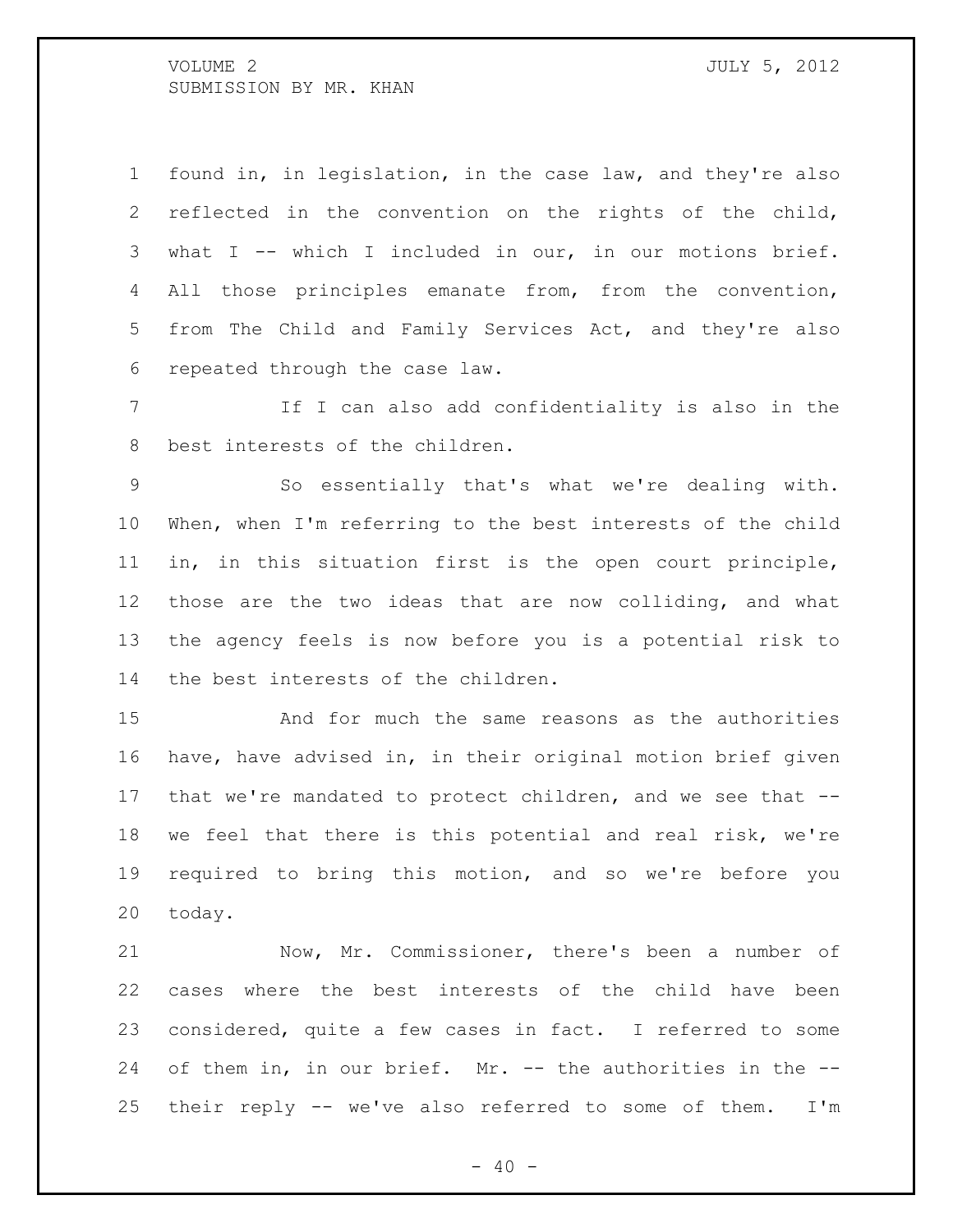going to bring your attention mainly to one case. I'll also review some of the others, but there's one case in particular that I think really encompasses most of the ideas and concepts that I think apply to this situation. But what you'll find is in the case law dealing with the best interests of the child the best interest has and, and in most cases where the evidence is sufficient does displace important principles including Charter rights. That's established. 10 THE COMMISSIONER: What, what case would you point to to establish that point? 12 MR. KHAN: A number of cases. The one case that I think -- one is K.L.W., and it's my -- it's at tab -- 14 THE COMMISSIONER: Is it -- where, where will I

find that in your, your material?

 MR. KHAN: You'll find it -- it's at tab 3 of the reply brief.

18 THE COMMISSIONER: Just a minute now. Okay, I've got your reply brief, but I haven't got the tabs here. That'll -- I find that behind me, will I, or ... Thank you. All right.

 MR. KHAN: Okay. So this is Winnipeg Child and Family Services in K.L.W., it's a 2000 Supreme Court decision. In Manitoba this is an often referred to decision in many contexts.

 $- 41 -$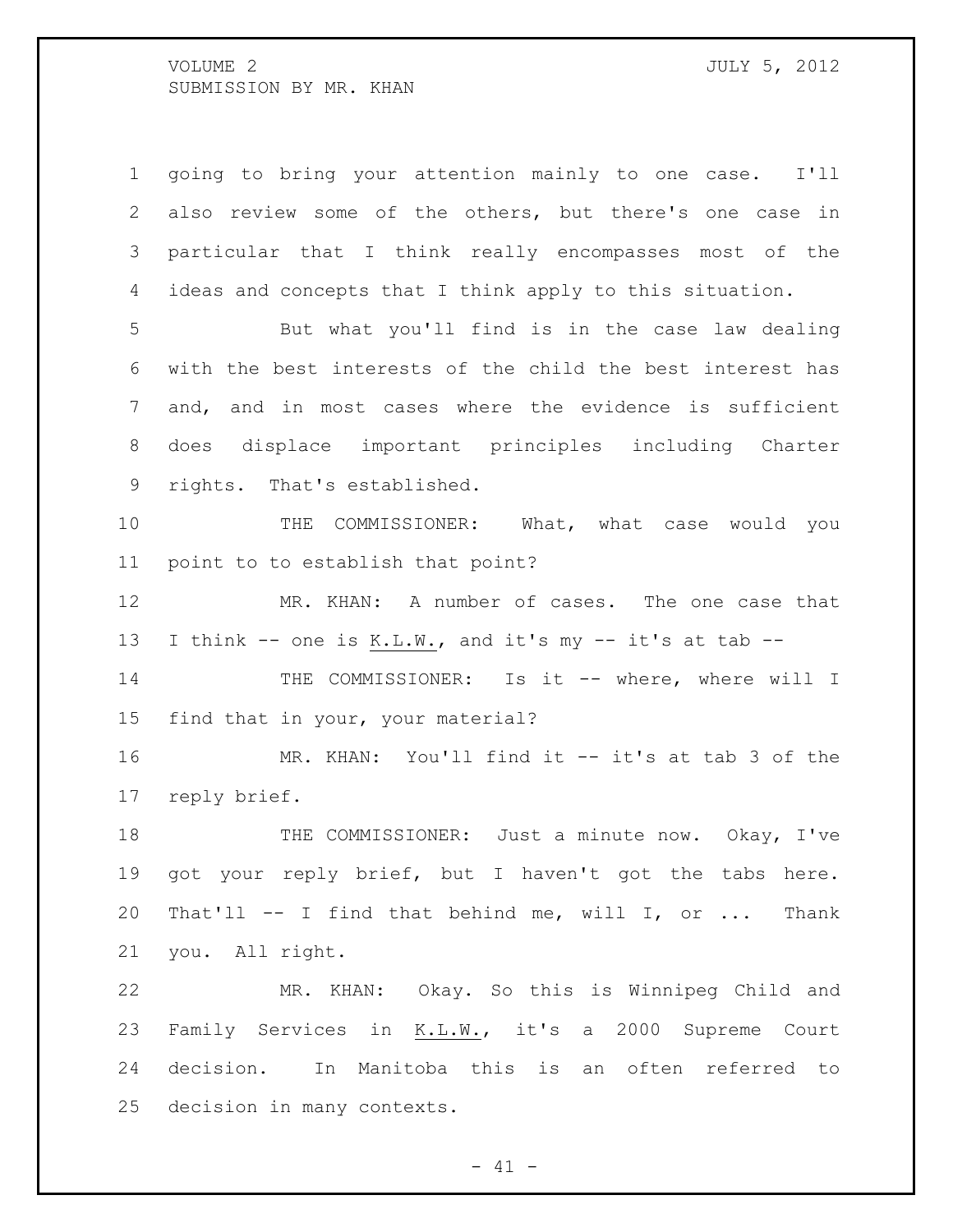In this situation there was, there was an apprehension of course, as always is in child protection matters. There's an apprehension. What was brought -- the 4 issues brought to the court, the Supreme Court, was whether the apprehension of a child violates section 7 of the Charter, particularly in the context of what would be considered emergency and non-emergency situations.

8 THE COMMISSIONER: Violate what section?

 MR. KHAN: Section 7 of the Charter. And what's interesting about that case is while we're dealing with section 7 of the Charter there's actually an inner competition within, within the, the best interests of the child context. We've got a -- we have a situation there where there are two sub-competing interests. The, the interest in, in preventing harm to the child versus basically a child's right to family, family unity.

 Now, it's been, it's been brought up in earlier arguments that an apprehension, especially in particularly unnecessary apprehensions, is harmful to children. This court addresses that, and, and I think it helps to explain the significance of that.

 Essentially whenever, and this is occurring certainly on a weekly basis in Manitoba, whenever an agency apprehends a child it is, it is in fact violating section 7 25 of the Charter. This is happening all the time, and what

 $- 42 -$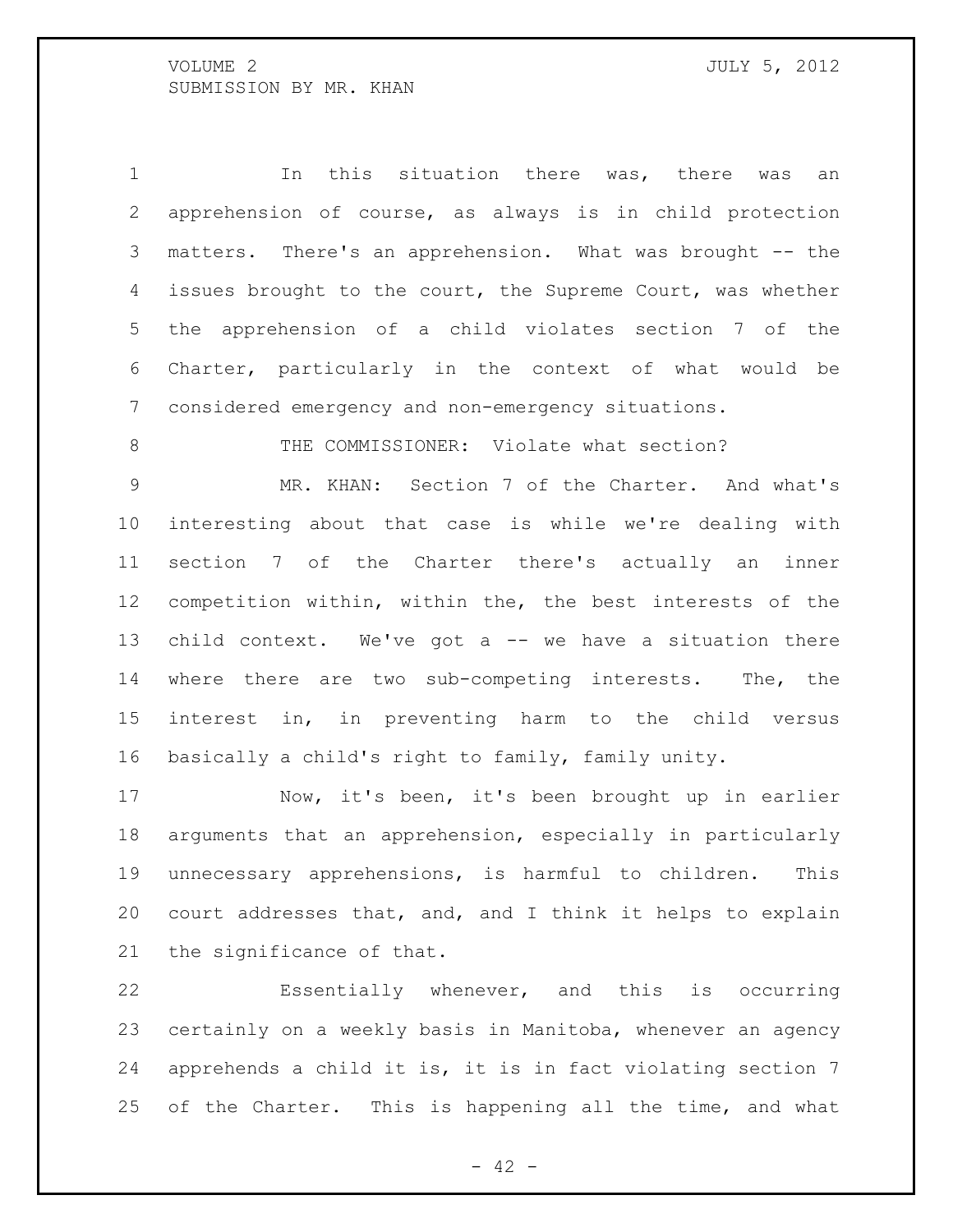the court says, and what society is saying is that where there is a risk that a child might be harmed then that violation is, is justified. If I can bring your attention to paragraph 72 of that case. THE COMMISSIONER: Seventeen? 7 MR. KHAN: Seventy-two, 7-2. And these are just some quotations to help explain the importance of the, of the family relationship. At the beginning of 72: "The mutual bond of love and support between parents and their children is a crucial one and 15 deserves great respect. Unnecessary disruptions of this 17 bond by the state have the potential to cause significant 19 trauma to both the parent and the child." At paragraph 94 ... 23 THE COMMISSIONER: Yes. 24 MR. KHAN: The court writes: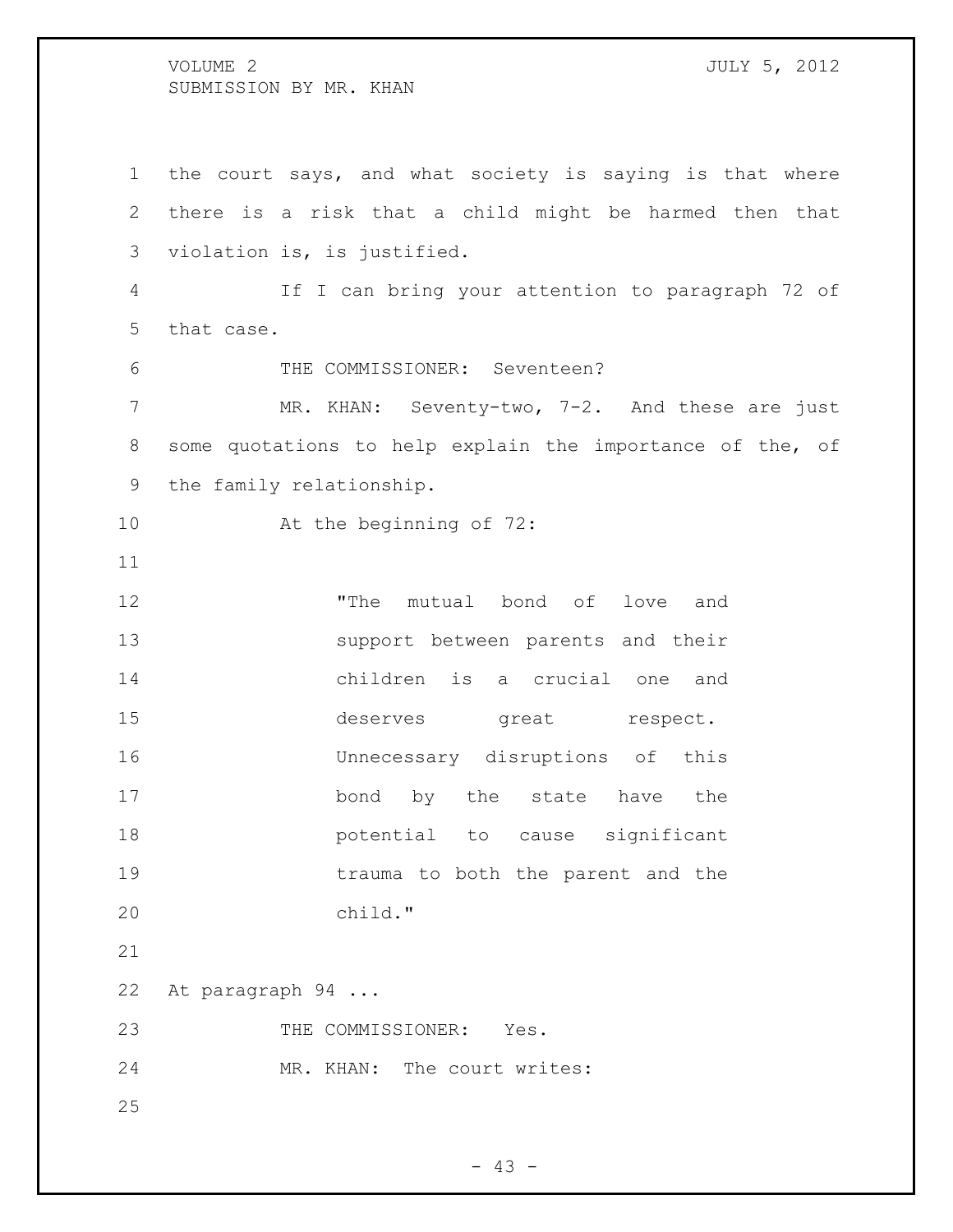"The interests at stake in cases of apprehension are of the highest order, given the impact that state action involving the separation of parents and children may have on all of their lives, and particularly on their psychological and emotional well-being."

 And, again -- and I'm pointing these out just to explain the importance that the court has given to the family unit, as well as non-physical harm.

 The case quotes those -- the case refers to that in a number of occasions, including the ones I've mentioned.

 Now, the purpose is -- it's been brought to your attention earlier by counsel, and, and you've been referred 19 to the expert evidence that suggests, or that states that during inquiries due to the heightened stress placed on workers there's an increase in apprehensions, and what we're saying is we're dealing with two risks here.

 We're dealing with an inability of workers to, to properly make decisions, and either way they go, in terms of the wrong decision ...

 $- 44 -$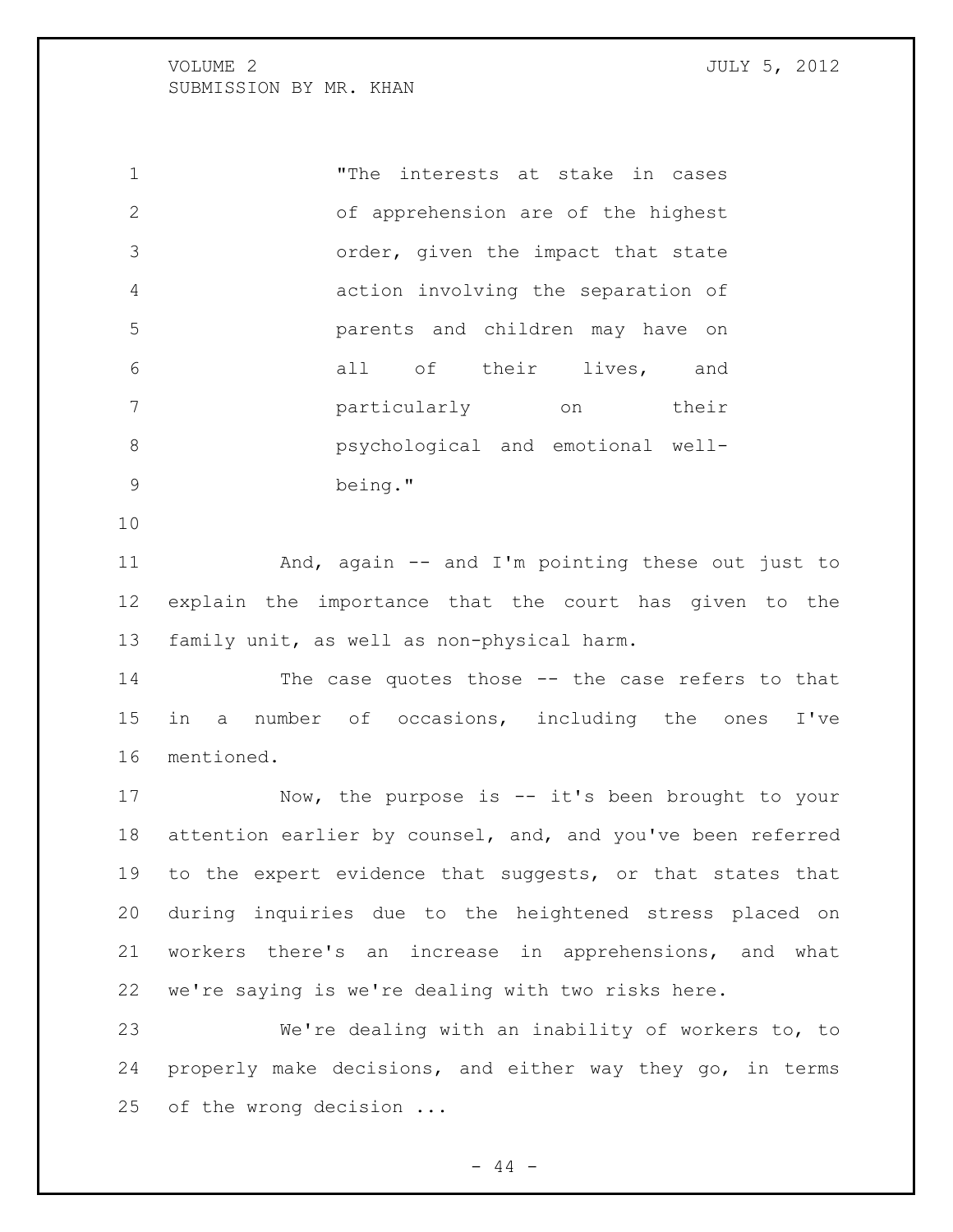THE COMMISSIONER: Did you say the inability of workers to make decisions? MR. KHAN: To make proper decisions. THE COMMISSIONER: Yes. 5 MR. KHAN: And if they make -- THE COMMISSIONER: You said there's two risks -- 7 MR. KHAN: That's right. MR. COMMISSIONER: -- that's, that's the first one. MR. KHAN: No, no. The risk is they'll, they'll not apprehend when they're supposed to -- 12 THE COMMISSIONER: Yes. MR. KHAN: -- but there's the equal risk of apprehending when they should not because they're going to cause harm to that, to that child either way. Now, the evidence is clear, and I don't think 17 it's contested that the work that a front line worker does, particularly with respect with apprehension, is, is clearly extremely important and it's not easy, there's no science to apprehension. The worker must make a decision based on

in many cases insufficient evidence.

 THE COMMISSIONER: Now, whenever you think it's an appropriate time for a mid-morning break we'll take it, but I'll let you decide that.

MR. KHAN: Sure, why don't we take it now if

 $- 45 -$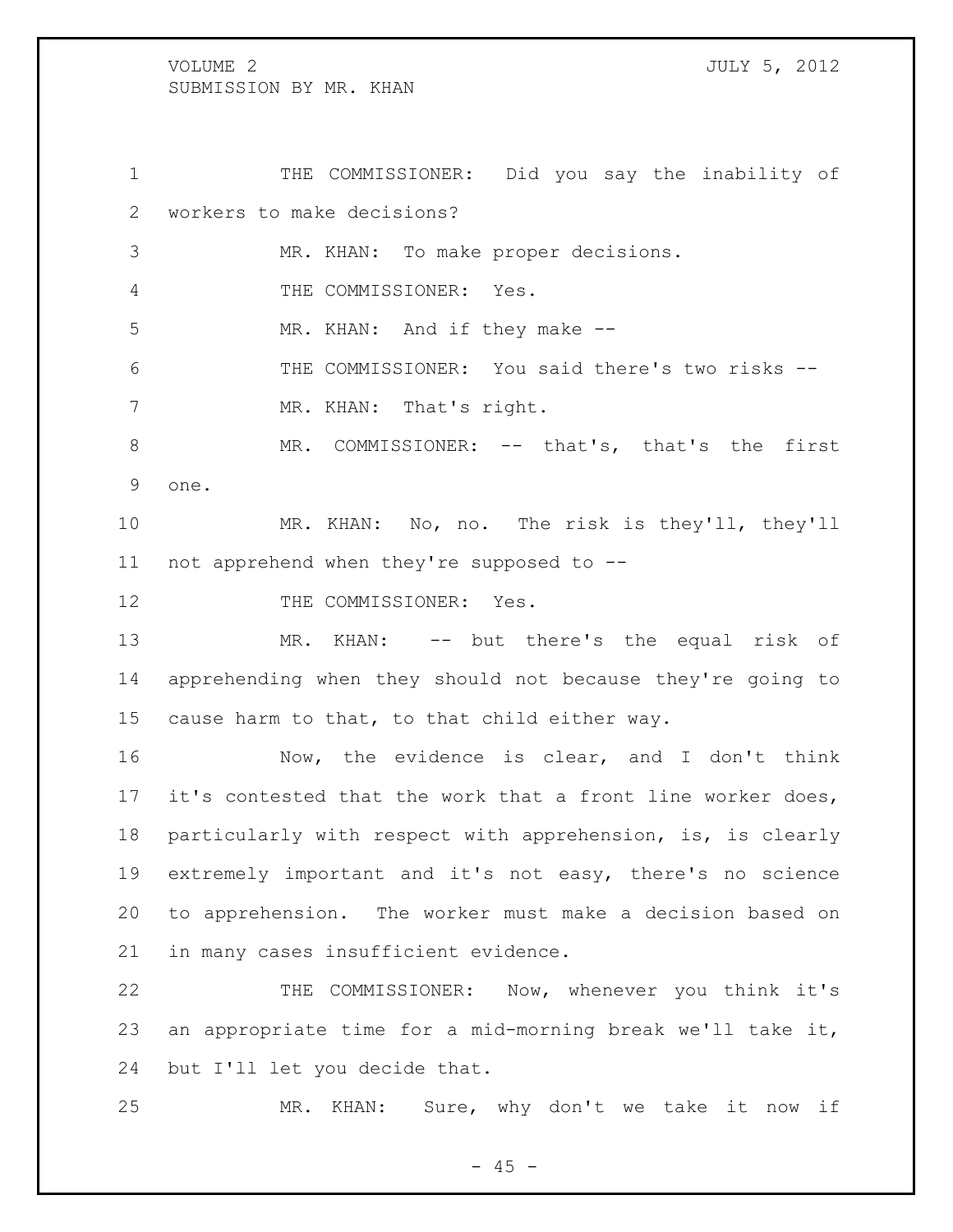that's all right -- THE COMMISSIONER: All right. All right, and, and I have to tell you I am going to try to limit it to 15 minutes, so we can move forward, so we will, we will adjourn now for 15 minutes hopefully only. MR. KHAN: Thank you. 7 THE COMMISSIONER: All right. (BRIEF RECESS) 11 THE COMMISSIONER: Mr. Khan. 12 MR. KHAN: Mr. Commissioner, I was -- just before the break I was reviewing the K.L.W. case. If I could bring your attention to paragraph 100 of that case. UNIDENTIFIED PERSON: Which case? 17 MR. KHAN: The same case. 18 THE COMMISSIONER: Yeah, you got it back. UNIDENTIFIED PERSON: Oh, did you give it back to me? I -- you gave it back to me, oh. 21 THE COMMISSIONER: Paragraph? MR. KHAN: One hundred. 23 THE COMMISSIONER: Yes. MR. KHAN: It's, it's a very lengthy passage. I'm going to read it out. I think it's -- it helps to

 $- 46 -$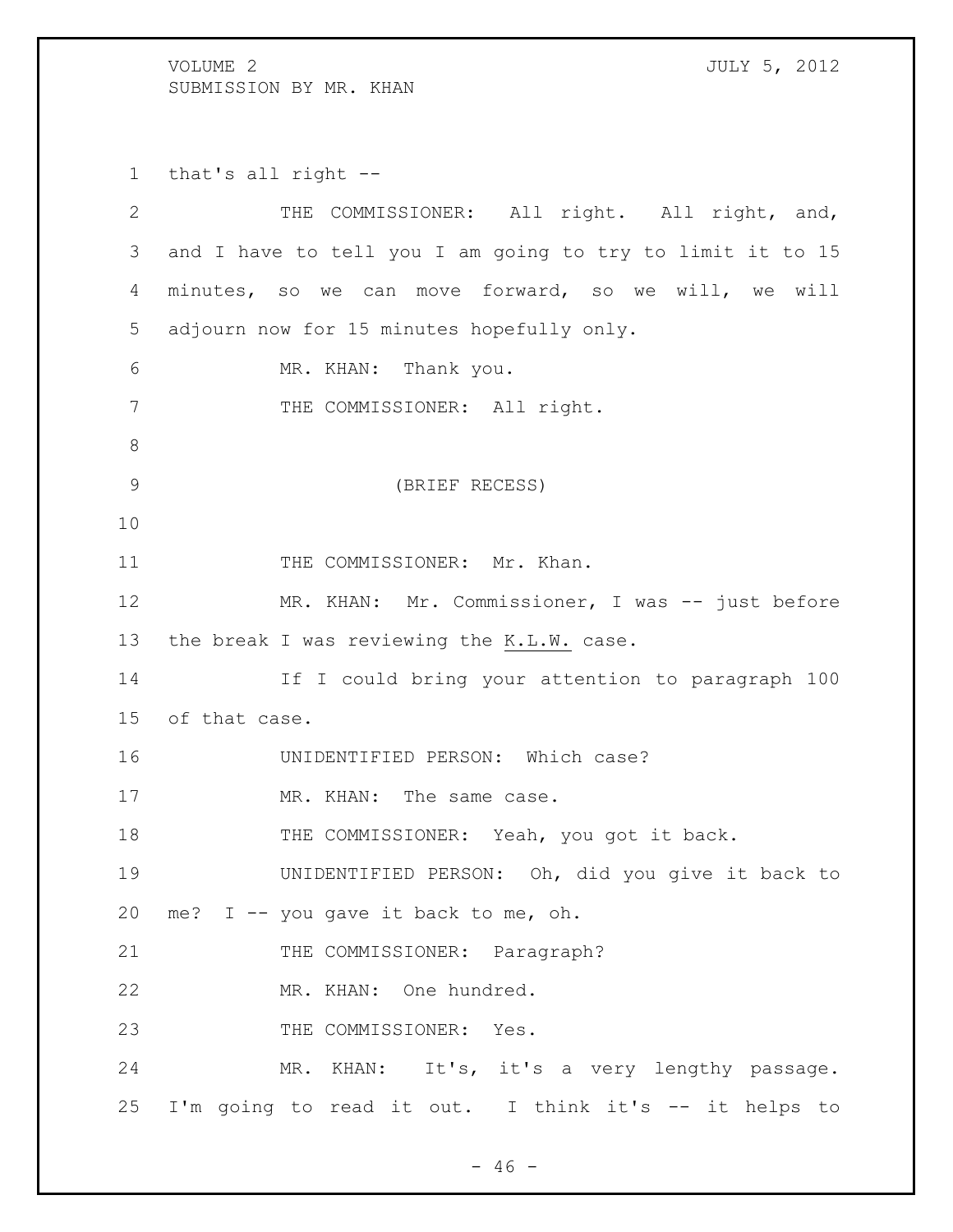explain, first of all, the dilemma that workers are in, and also basically the, the amount of evidence that's, typically needed to, to apprehend children and displays the, the Charter right, section 7. So paragraph 100: "The evidentiary difficulties particular to the child protection context arise out of the fact that child protection authorities are almost always concerned with situations taking place within the 13 intimacy of private homes. The 14 following passage from Southin (...)  $--"$  This is Southin: " -- describes the problems this causes for child protection authorities carrying out their mandate: Social workers must make difficult choices when determining what to do about a child allegedly in

 $- 47 -$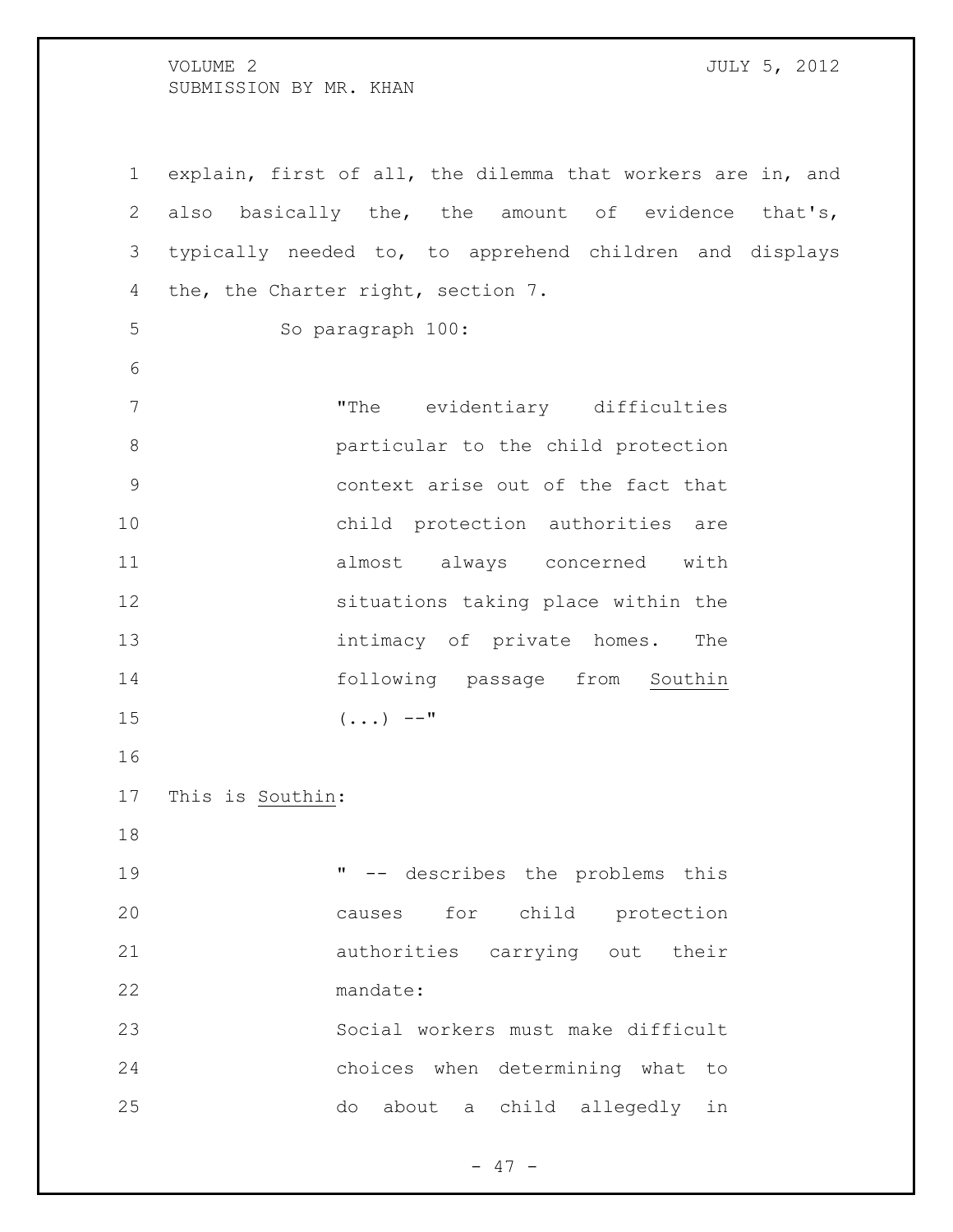danger. From time to time, we read of a child who dies because he was physically maltreated. The ministry is sometimes blamed for not having done enough. A child may have physical injuries. The ministry investigates. The parent 8 says the child fell. The physicians say that perhaps the injuries came from a fall and **perhaps** they came from a beating. The evidence is inconclusive and 13 the child is not apprehended. It was a beating. The child who is neglected may or may not tell the 16 truth. He stays in the home and 17 is abused further. The ministry can do little as it has 19 insufficient evidence. As this passage reveals, child protection workers are inevitably called upon to make highly time- sensitive decisions in situations 24 in which it is often difficult, if 25 not impossible, to determine

 $- 48 -$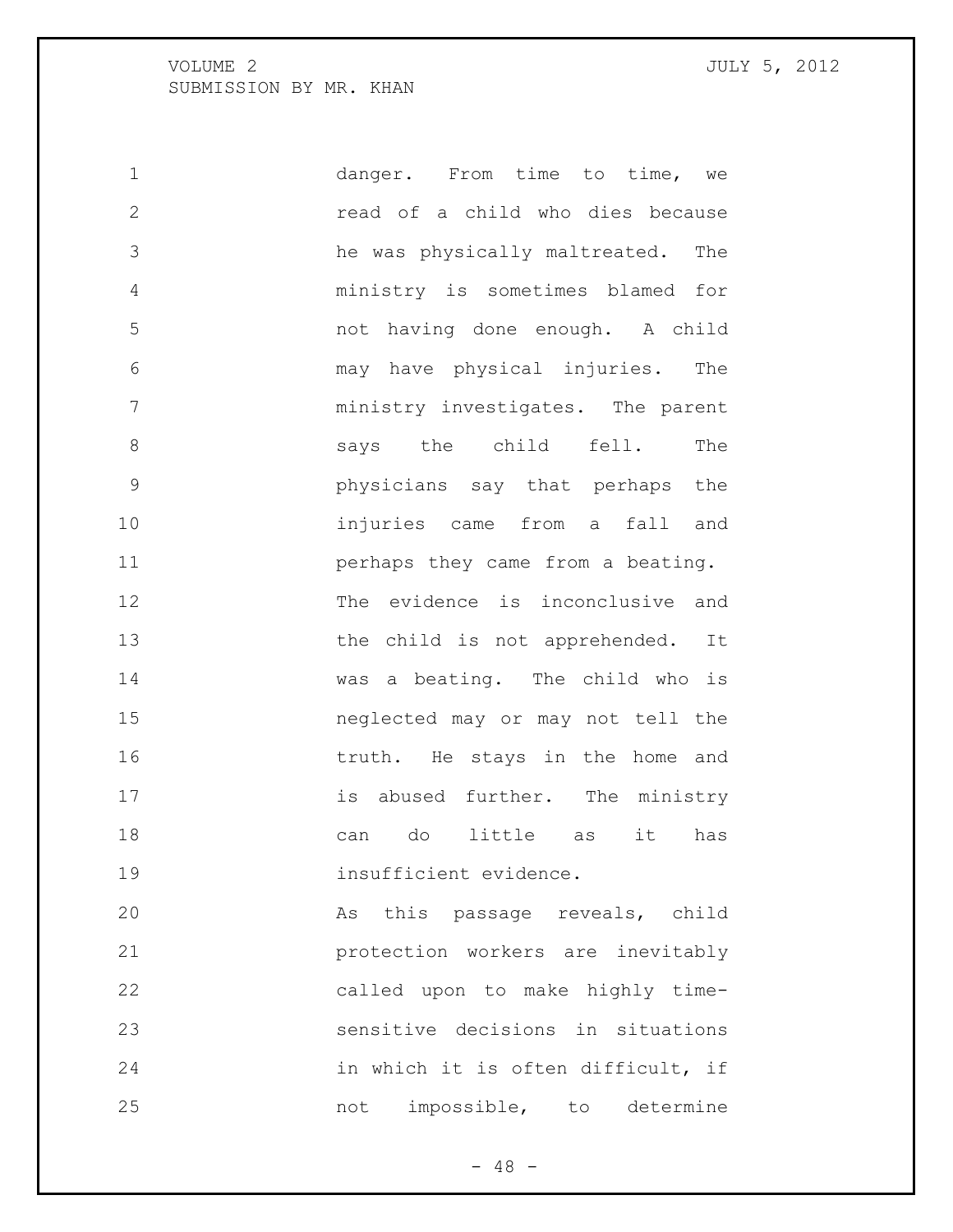| $\mathbf 1$  | whether a child is at risk of      |
|--------------|------------------------------------|
| $\mathbf{2}$ | imminent harm, or at risk of non-  |
| 3            | imminent but serious harm, while   |
| 4            | the child remains in the parents'  |
| 5            | care. The challenging task facing  |
| 6            | child protection workers was also  |
| 7            | recognized by Lord Nicholls in     |
| 8            | his speech for the majority in In  |
| $\mathsf 9$  | re H. $( \ldots )$ --"             |
| 10           | I am very conscious of the         |
| 11           | difficulties confronting social    |
| 12           | workers and others in obtaining    |
| 13           | hard evidence, which will stand up |
| 14           | when challenged in court, of the   |
| 15           | maltreatment meted out to children |
| 16           | behind closed doors. Cruelty and   |
| 17           | physical abuse are notoriously     |
| 18           | difficult to prove. The task of    |
| 19           | social workers is usually anxious  |
| 20           | and often thankless. They are      |
| 21           | criticized for not having taken    |
| 22           | action in response to warning      |
| 23           | signs which are obvious enough     |
| 24           | when seen in the clear light of    |
| 25           | hindsight. Or they are criticized  |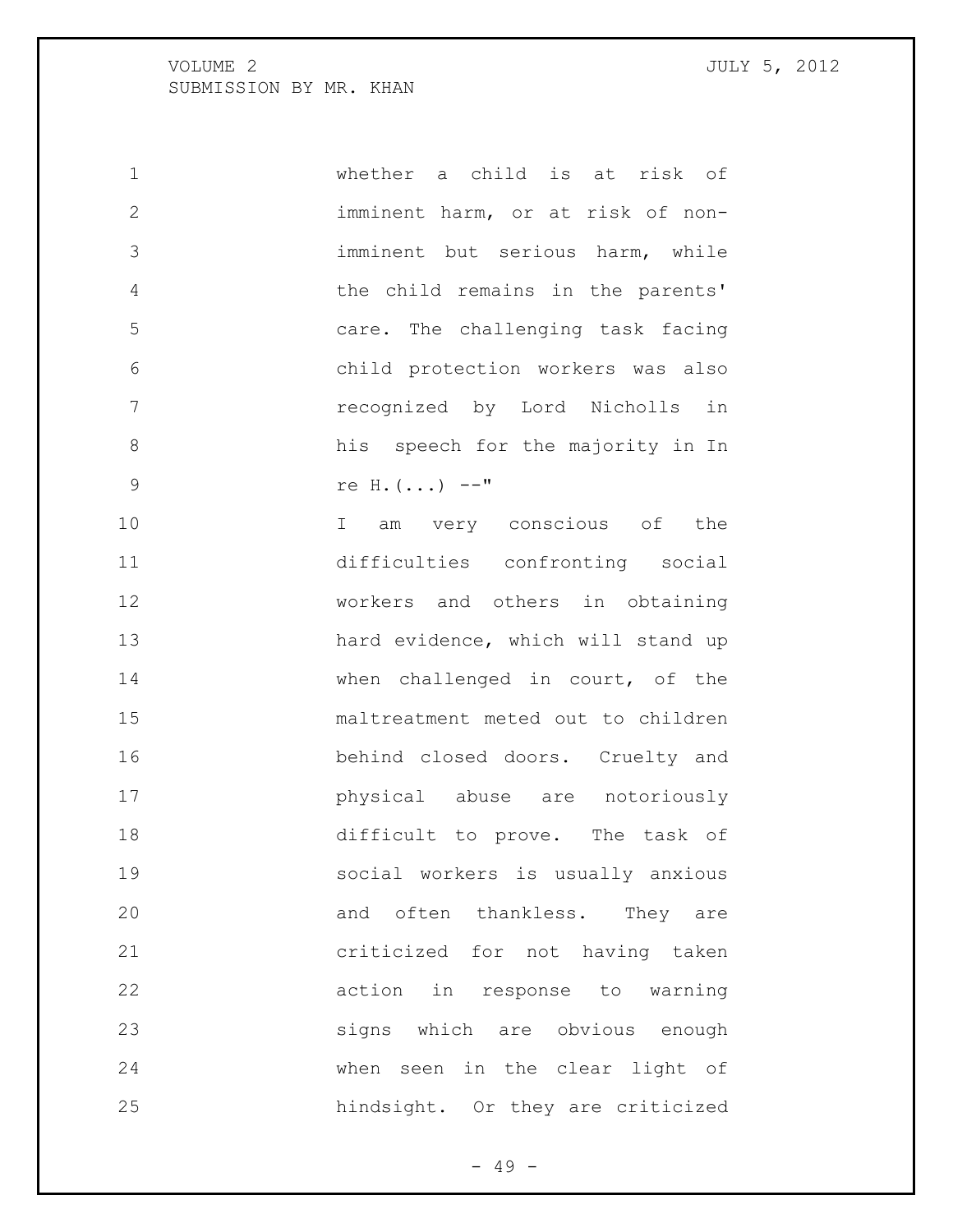for making applications based on serious allegations which, in the event, are not established in court. Sometimes, whatever they 5 do, they cannot do right." Now, what I'd like to point out is, as I mentioned earlier, apprehensions occur, and often occur with somewhat limited information, so agencies on a regular basis are displacing a Charter right on, on the risk of harm to that child. Sometimes the evidence -- and sometimes they're wrong, sometimes the evidence isn't sufficient, they return the child, but the point is is the law in the courts have shown the -- have expressed the importance of not taking that risk, and while in this case we're not dealing with section 7, we're dealing with section 2 I would say by analogy the same principle applies.

 I would also like to bring your attention to paragraph 76 of that case.

21 THE COMMISSIONER: Yes, I have it.

 MR. KHAN: Okay. And I think it's important because in terms of child protection, and the best interests of the child, I think the paragraph reflects where we've come from and where we're going in the legal

 $-50 -$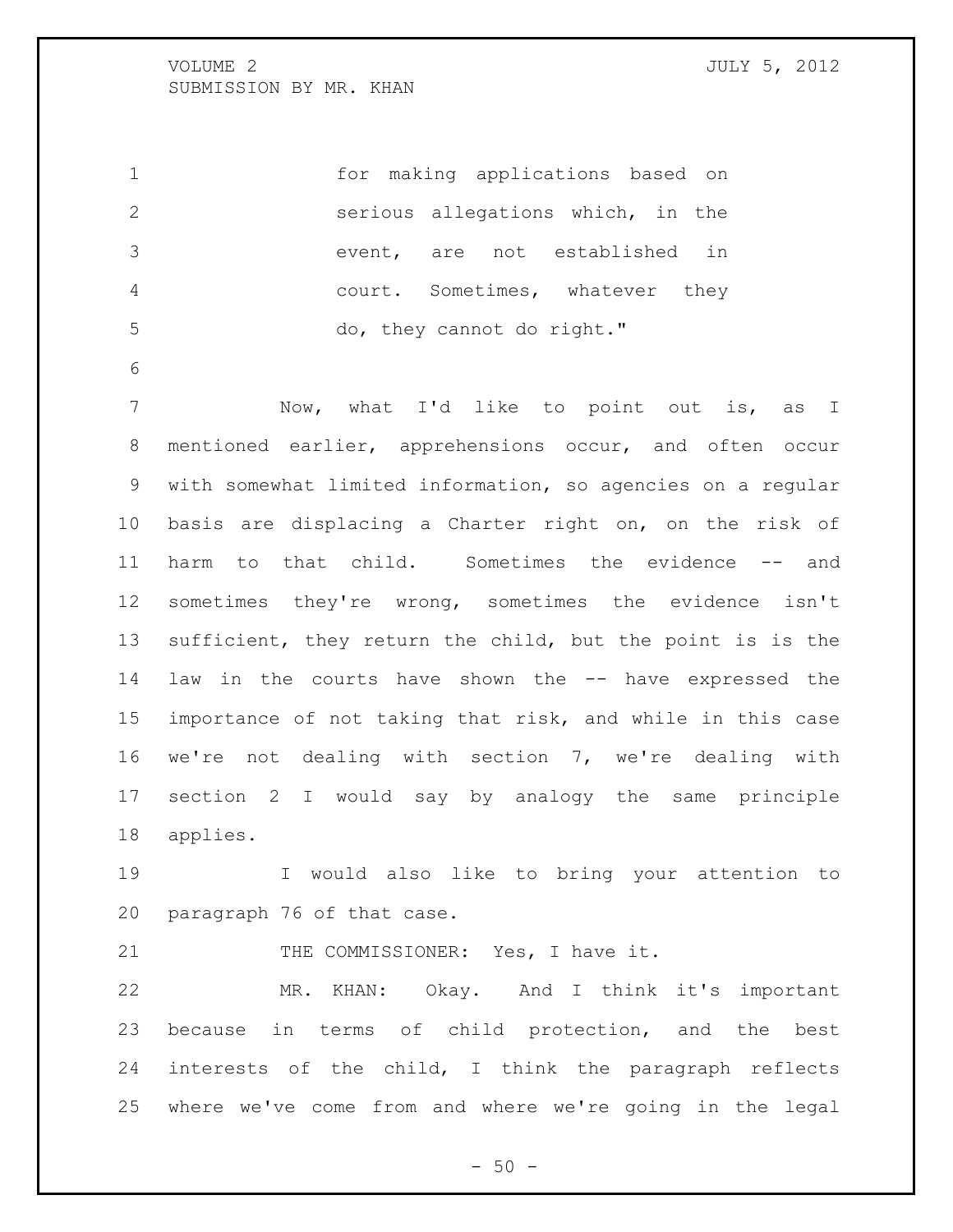significance and importance of the best interests of the child.

I'll read out paragraph 76.

 "Canadian child protection law has undergone a significant evolution 7 over the past decades. This evolution reflects a variety of policy shifts and orientations, as 10 society has sought the most appropriate means of protecting children from harm. Over the last 13 40 years or so, society has become much more aware of problems such as battered child syndrome and child sexual abuse, leading to calls for greater preventive intervention and protection. At 19 the same time, Canadian law has increasingly emphasized individual **rights** to protection against state intervention. This has led, somewhat paradoxically, both to 24 greater scope for state intervention in the lives of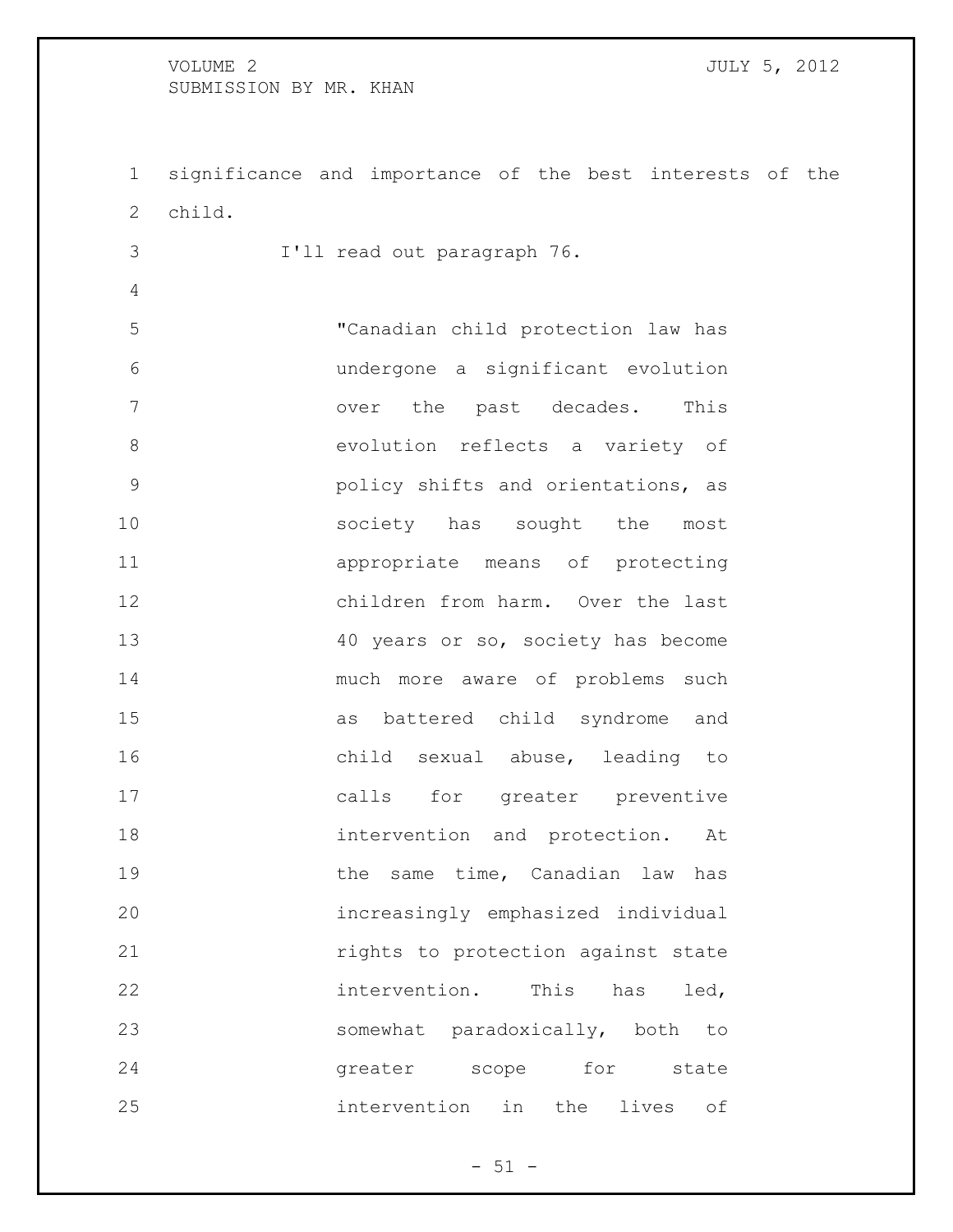protecting children, and to greater emphasis on court-enforced procedural protections from such intervention." 7 So I think what we can take from that case is first of all the best interests of the child are certainly -- it's certainly a principle that, that does displace a Charter right. 11 THE COMMISSIONER: Best interests of the child can -- 13 MR. KHAN: Of the child can displace --14 THE COMMISSIONER: -- displace a Charter right? 15 MR. KHAN: -- a Charter right, yeah. I don't think there's any dispute of that as law. And what's also very important in this context is that insufficient evidence, as long as it's -- as long as it demonstrates a risk suffices for this displacement of the Charter right, and it's also recognized that there's a, there's a harm to children in every apprehension, whether it's justified or not there is always a harm to children. 23 THE COMMISSIONER: In every apprehension? MR. KHAN: Yeah. Well I would say most

families for the purpose of

apprehensions, and that's, and that's to the disruption of

 $-52 -$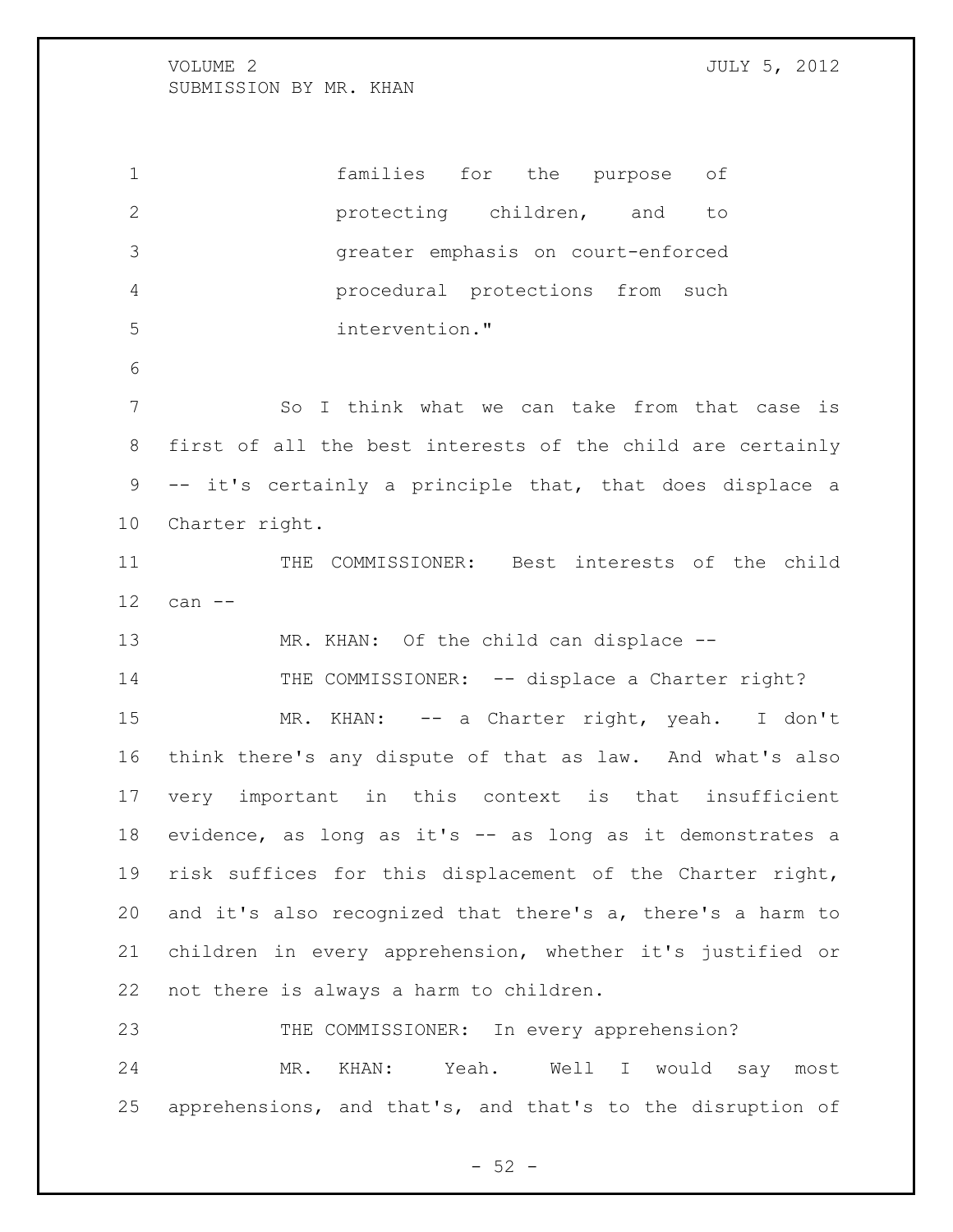family unity.

| $\overline{2}$ | Now, this isn't just theoretical concepts. I                |
|----------------|-------------------------------------------------------------|
| 3              | think if we, if we personalize that thought, considered our |
| 4              | own families, you know, clearly we can all imagine that,    |
| 5              | that the, the forced removal by strangers of our children,  |
| 6              | from, from our homes, would, would traumatize our children, |
| 7              | so workers, workers constantly have that on their minds     |
| 8              | when they're apprehending children. I just want to put      |
| 9              | that into context.                                          |
| 10             | Now, the principles outlined in K.L.W. are                  |
| 11             | followed in a number of cases. What I'd like to bring to    |
| 12             | your attention is at tab 6, the case of Radke (phonetic),   |
| 13             | it's at tab 6 of my reply brief.                            |
| 14             | THE COMMISSIONER: What's the first one?<br>You              |
| 15             | said that it followed a number of cases --                  |
| 16             | MR. KHAN: Right, and I'm going to bring you to              |
| 17             | Radke.                                                      |
| 18             | THE COMMISSIONER: Radke.                                    |
| 19             | MR. KHAN: Tab 6, yes.                                       |
| 20             | THE COMMISSIONER: Yes. Yeah.                                |
| 21             | MR. KHAN: It's a Saskatchewan Court of Queen's              |
| 22             | Bench decision, it's not a Supreme Court decision but it's  |
| 23             | -- I think it helps to show the trend and where we're       |
| 24             | going.                                                      |
| 25             | That decision was, was essentially a custody                |

- 53 -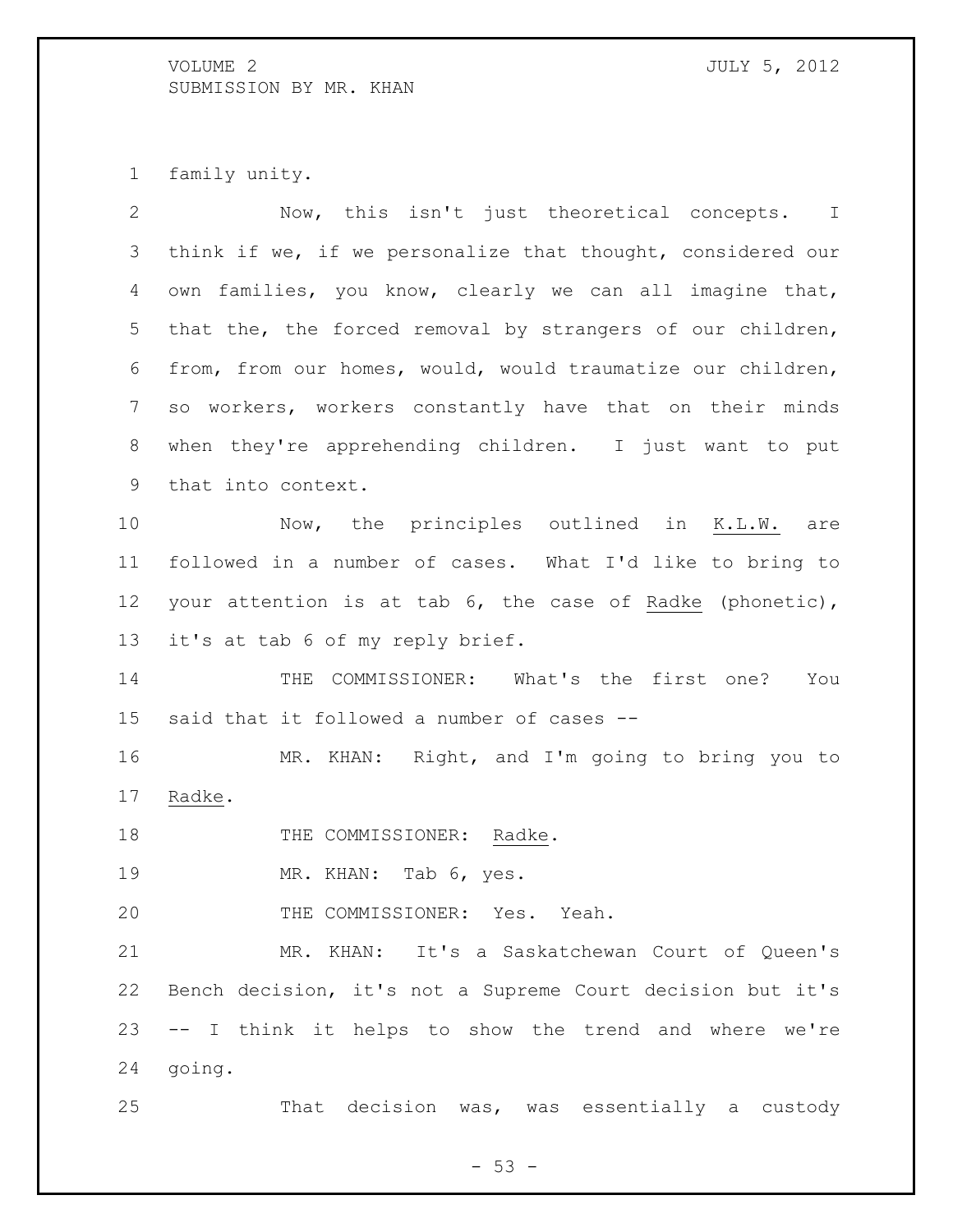dispute and there was an application for an order to stop publicizing confidential information in this situation by the paternal grandmother.

 Dagenais/Mentuck was considered in it's considered at -- if you look at paragraphs 9 and 15 of the decision.

THE COMMISSIONER: Nine and 215?

8 MR. KHAN: Nine and 15, yes. So this is a case where the, the best interests of the child was considered -- or, sorry, the Dagenais/Mentuck test is considered in the context of the best interests of the child.

12 At issue here were the privacy, were the privacy interests of the children. In the end a limited, a limited ban on the freedom of expression was granted to protect the confidentiality interests of the children.

 Of particular note is paragraph 37 of that decision, so paragraph 37, and what's interesting is the court says that -- and this is halfway through that paragraph.

21 1 am entitled to rely on logic and common sense to determine whether there is a reasoned apprehension of that harm.

 $-54 -$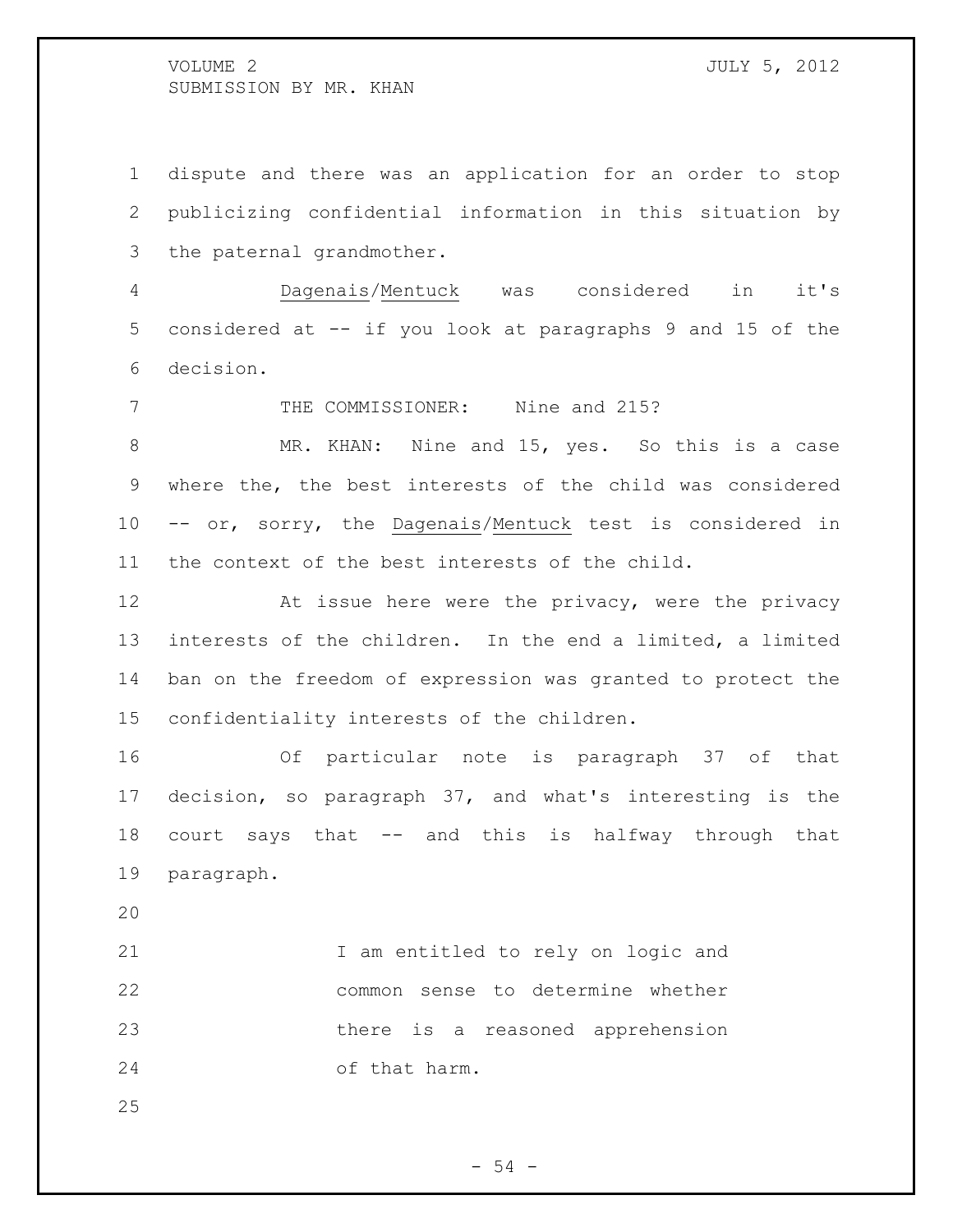And of course they're referring to the harm of the child.

 The case refers to the Harper decision, and then -- now just to provide greater context to that, to that paragraph the Harper decision is -- it's not a child protection matter, but what's interesting in, in there, in the Harper decision, is it looks at -- in which situations in which harm could be adduced, so we've got, we've got a, a case involving the best interests of the child now, now incorporating principles from matters that don't involve children at all, for the purposes of, of addressing and making appropriate decisions when we're dealing with the bests interests of the child.

 So it's following a trend and the trend that we're seeing is greater protection for children, less chance of risk.

17 THE COMMISSIONER: Well, how, how is the risk to the child welfare system or to children within the system reduced by a publication ban?

 MR. KHAN: Well, I can answer it shortly now but I'm also going to be addressing it when I --

THE COMMISSIONER: All right, you can wait.

MR. KHAN: -- when we talk about the issues.

24 THE COMMISSIONER: You can --

MR. KHAN: But I would like to --

 $-55 -$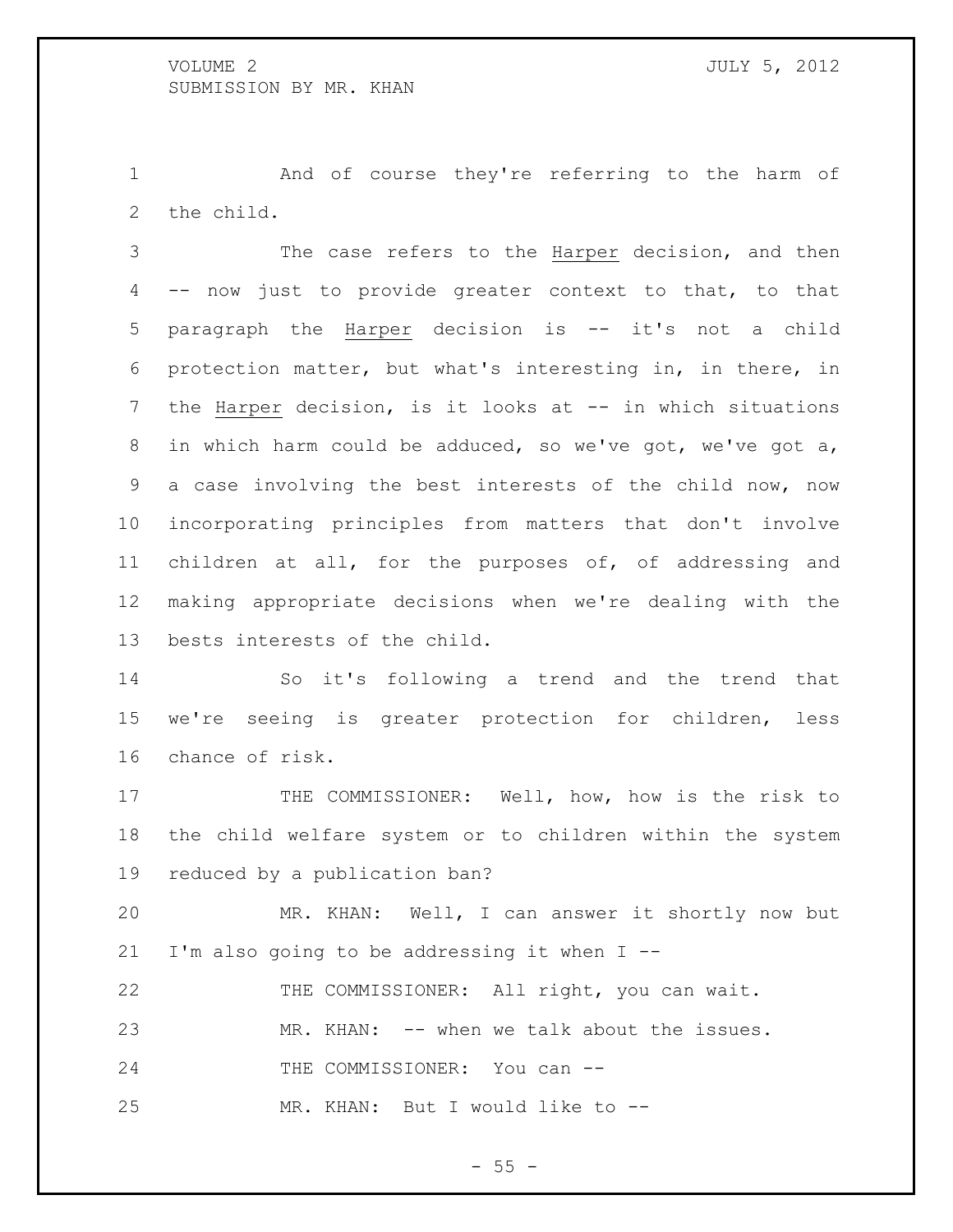1 THE COMMISSIONER: And want you to hear -- MR. KHAN: -- provide a short answer -- THE COMMISSIONER: In that you've raised the risk issue now, I wanted to ask that, but you can certainly leave it till later when you can fit it where you want to. MR. KHAN: Okay. Now both in our reply brief as well as the reply brief of the authorities, there's a list of cases that, that all involve the best interests of the child that talk, that in those cases the open court principle or Charter rights are displaced where the best interests of the child are involved and I don't think there's a need for me to go through each one in any detail  $-$ 14 THE COMMISSIONER: But those --15 MR. KHAN: -- but they're there. THE COMMISSIONER: Those are, are those the cases in your, in your part 1 or the ones you identified as you go through the page by page? 19 MR. KHAN: Sorry, in my part 1? THE COMMISSIONER: You're referring to your reply brief. MR. KHAN: Yes. Oh, as I go through in page by page in the arguments themselves. 24 THE COMMISSIONER: Yeah, I see, yeah, okay. MR. KHAN: And the, the authorities reply brief

 $-56 -$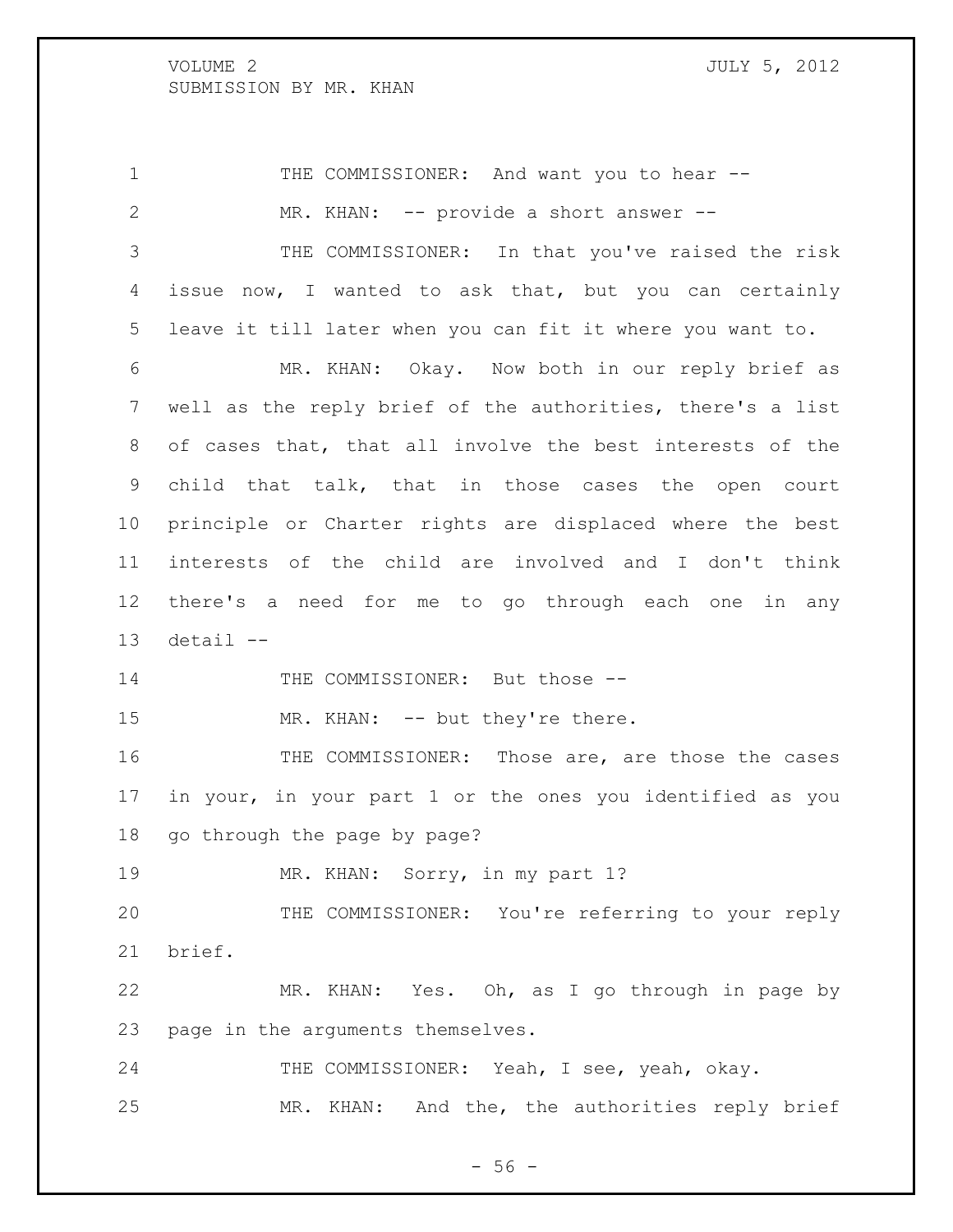has a similar format, it's just they're referring to different cases. But the point is is that there is plenty, and these are just a selection of the cases that are out there. There's plenty of cases that stand for those principles.

 Also the case that I would like to bring to your attention are cases where it says that, where the courts have said that we do not need to prove harm and that's obvious, that's reflected, that would be reflective of the K.L.W. case. So we don't need to establish that there is harm.

 I don't think I need to discuss the Dagenais/Mentuck test specifically. I think it's been addressed by counsel before. We think it applies. But essentially when we're dealing with the best interests of the child, the end result becomes whether, whether the evidence that's before you shows that there's a serious risk to the children.

19 THE COMMISSIONER: Whether what?

 MR. KHAN: The evidence that's before you, in 21 this case it's all the affidavit evidence ...

22 THE COMMISSIONER: Yes?

 MR. KHAN: Shows a risk to children. The evidence doesn't need to show that harm has occurred, it just needs to show that there's a risk.

- 57 -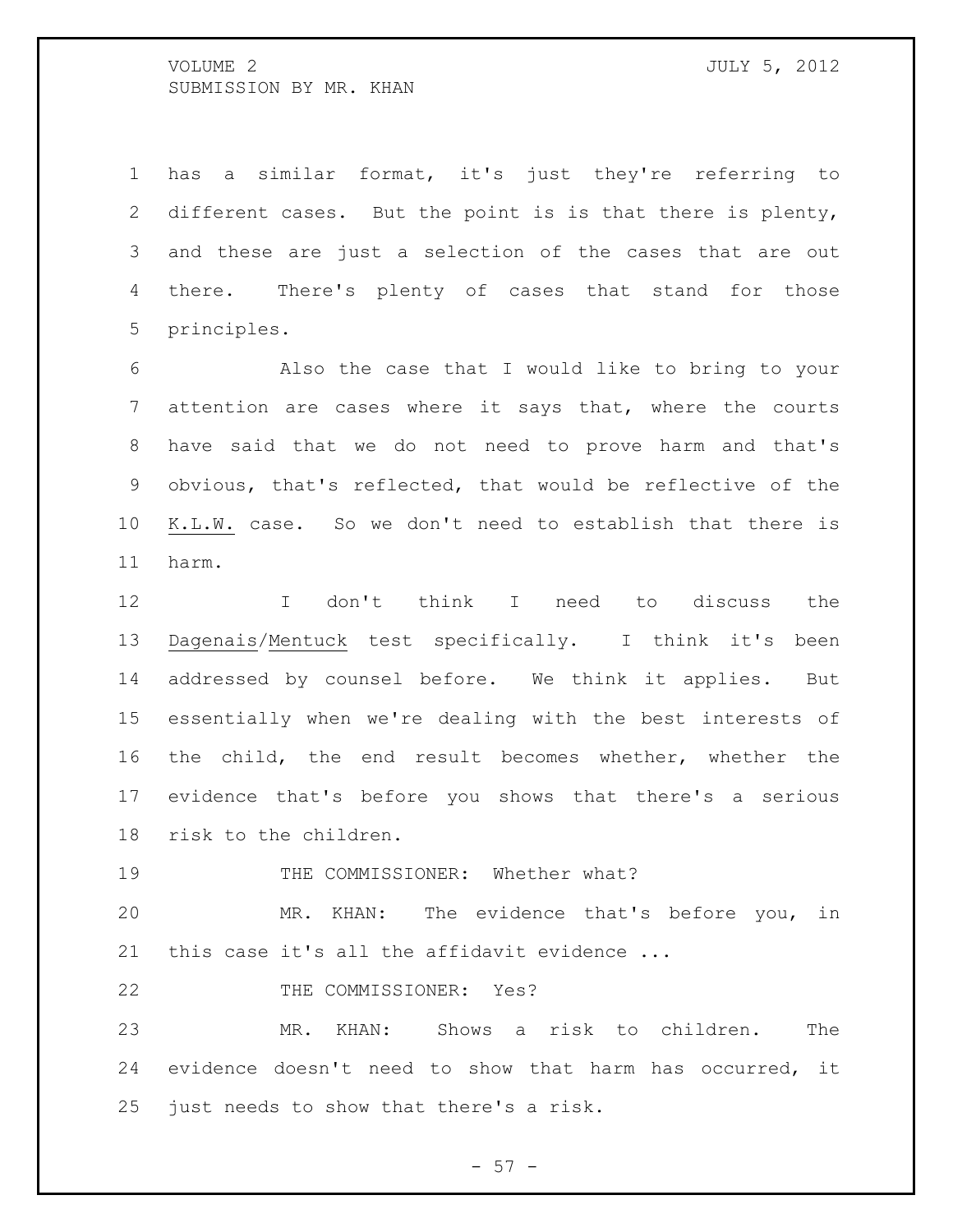THE COMMISSIONER: The risk arising out of an apprehension?

 MR. KHAN: Well, we just need to show that there is a risk to the best interests of the child.

5 THE COMMISSIONER: Okay.

MR. KHAN: So and any of those --

THE COMMISSIONER: However it occurs.

8 MR. KHAN: Yeah, however it occurs. Now if I take -- you may -- if I can just take a step back. When I was defining the best interests of the child I had mentioned that it's encompassed in the legislation in the Convention on the Rights of the Child and I would just like to bring -- I thought I would just simply cite them so that you're aware of it when you're making your decision. Now I refer to the Convention on the Rights of the Child. It's at tab 11 of my motions brief. Sorry, you don't need to -- I just wanted to bring -- it's just so that you have easy reference when you need -- and I'm looking at article 7, 8 --

THE COMMISSIONER: Wait a minute.

 MS. WALSH: Mr. Commissioner, I think you have the reply brief. I'll give you the binder with the motions brief.

24 THE COMMISSIONER: Oh, give me the motions brief now, yes. I have the motions but I don't have the

 $- 58 -$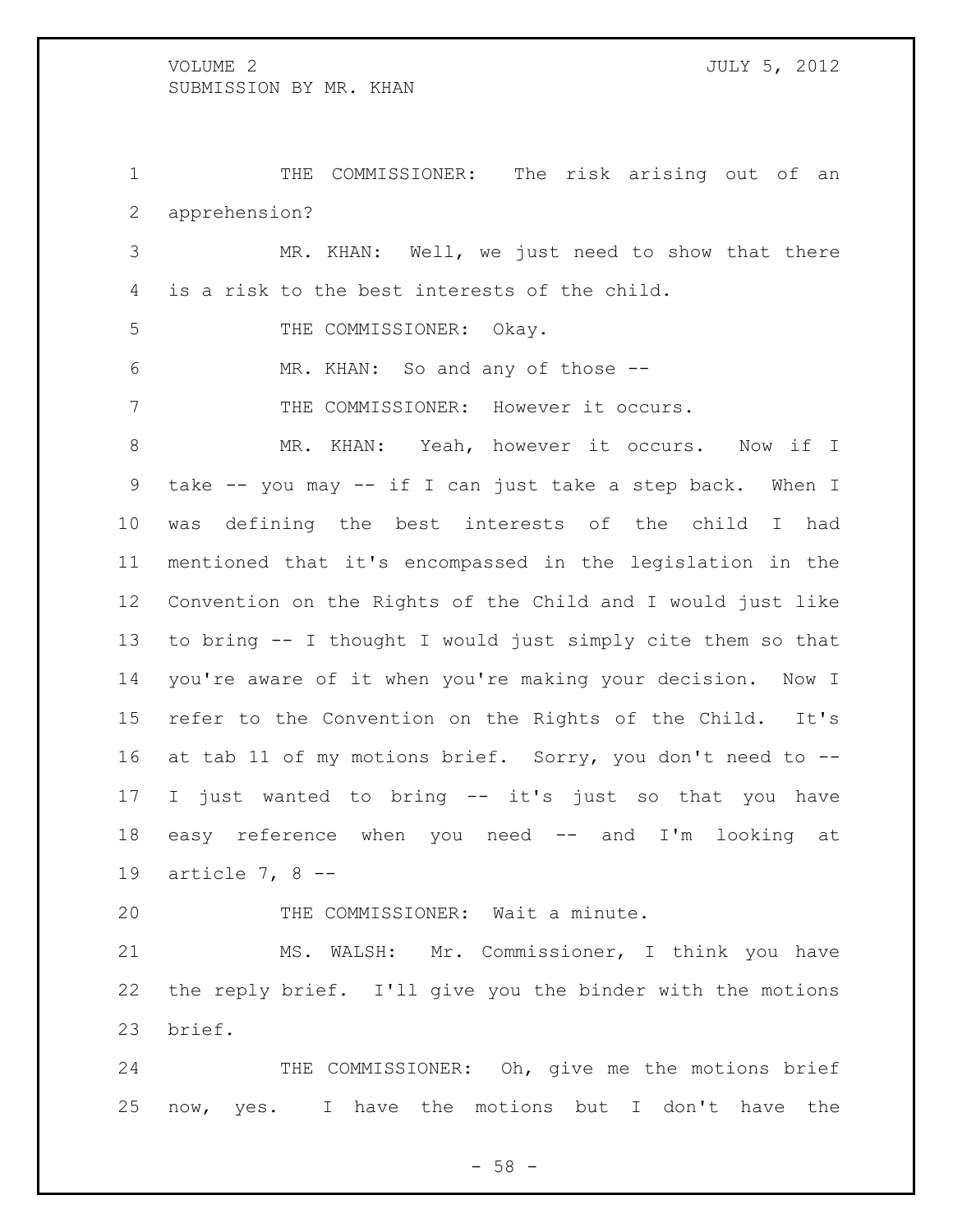attachments. They're all behind me, I guess. Do you want to take this back, this one? MS. WALSH: Sure. THE COMMISSIONER: All right. Tab 11, this is of your motions brief? MR. KHAN: Yes. THE COMMISSIONER: Yes. Which section -- MR. KHAN: We're looking at articles 7, 8 and 19. 9 THE COMMISSIONER: Articles 7, 8 and 9. MR. KHAN: In terms of the Child and Family Services Act, subsection 2(1), so section 2(1) and section 17(2). 13 THE COMMISSIONER: Seven, eight and nine, then what? MR. KHAN: Seven, eight and nineteen for the convention. 17 THE COMMISSIONER: Seven, eight and nineteen? 18 MR. KHAN: Nineteen. 19 THE COMMISSIONER: Yes. And then? MR. KHAN: And from the Child and Family Services Act, section 2(1). 22 THE COMMISSIONER: Yes. MR. KHAN: And 17(2). THE COMMISSIONER: Right. MR. KHAN: So basically those provisions assist

 $-59 -$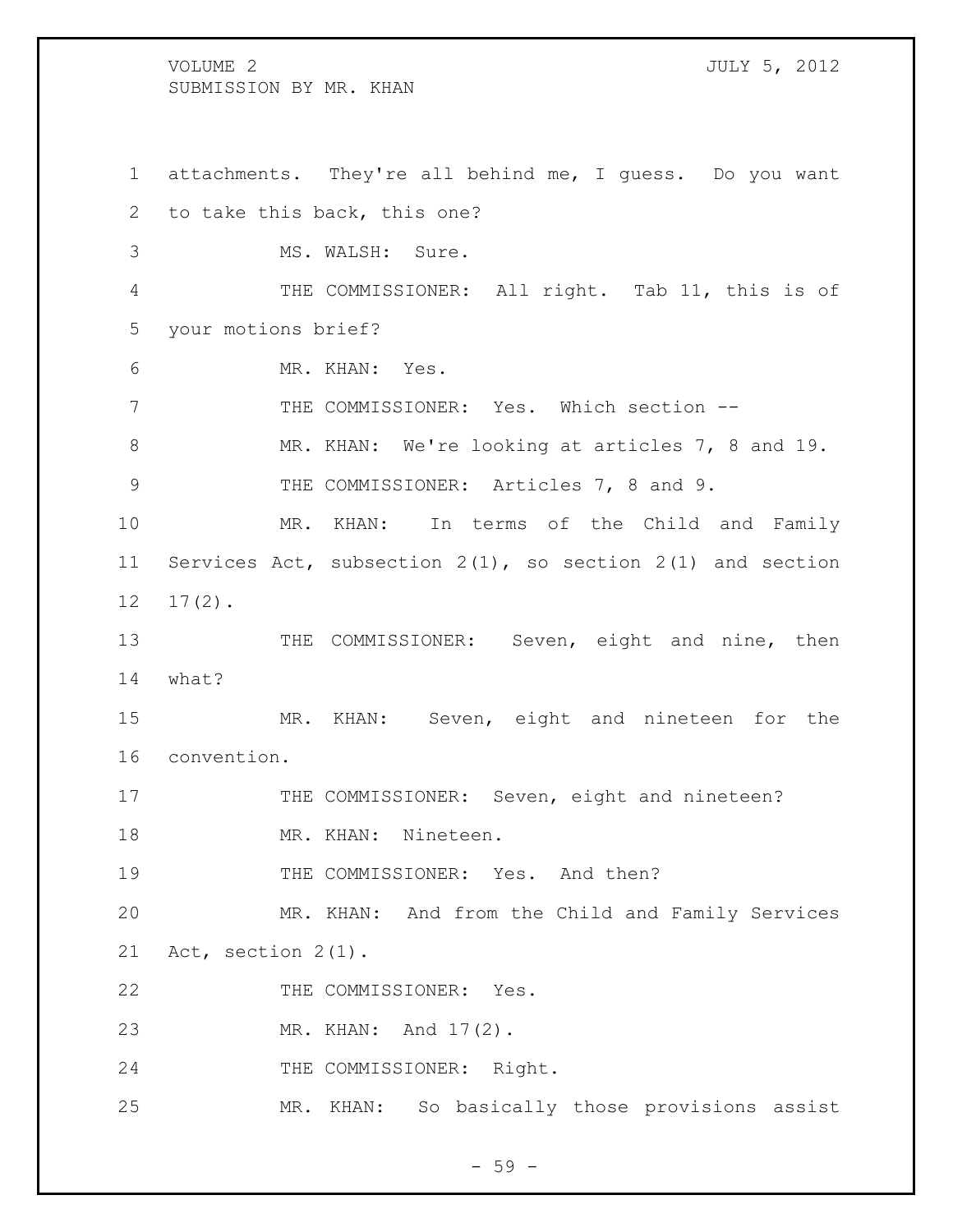in defining what are the best interests of the child.

 Okay, now quite a bit of evidence has been placed before you and I understand that you've had the, you've had 4 the opportunity to review all of the evidence. But I, what we would submit is the evidence before you clearly shows that there is a risk to children through the publication of the workers' names. And in our, and in our situation, at Intertribal's situation, that's even more true.

 Now basically all of the affiants, including the media's affiants, have agreed that social workers are clearly important to the Child and Family Services and to the protection of children. That's not contested.

13 THE COMMISSIONER: No.

 MR. KHAN: Neither is the fact that a worker's inability to perform her functions would put children at risk or could put children at risk. I don't think that's contested either and it hasn't been contested by the, by any of the affiants.

 The media suggests in their brief that the expert evidence really shows that we shouldn't have an inquiry and it doesn't really lend to the specific issue of harm and risk to the children. I would disagree. Clearly the expert evidence shows that the inquiry adds a great amount of pressure and distress on the system itself. Now we're not suggesting at all that that means we shouldn't have an

 $- 60 -$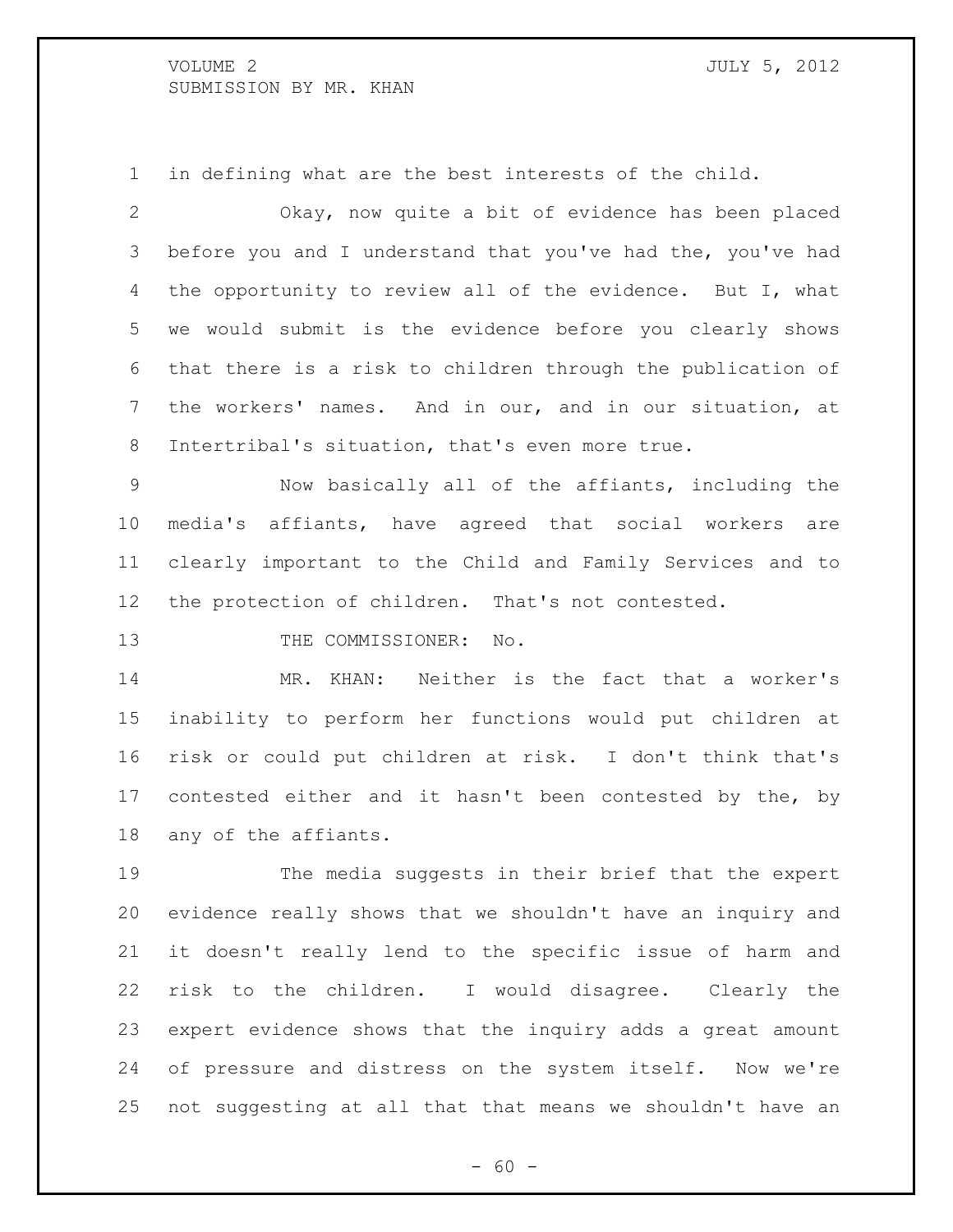inquiry, I don't think that's the position of any of the parties. But what -- and I'll go through it -- but what we see from the evidence is that this is a system, an extremely important system, fundamental to our society, I would submit, because we're dealing with children, that's already under a fair amount of strain. But what we have in Shirley Cochrane's affidavit, the affidavit, the affidavit of Ms. Kehler, the expert affidavits, the affidavit of Mr. Rivers, is a situation where there is a, it seems that there's a, there is a constant shortage of qualified workers.

 There is a high turnover rate which seems to be across all the countries that have been reviewed in the articles provided by the experts. So there's this high turnover rate. There's, there's a certain degree of stress that's always present in social work, particularly in the child protection field. That's just -- it's a constant. So we're dealing with a high strain on the system that exists already, and it's always there. The experts talk about the, of course the death of a child in itself is one of the most distressing events for a worker, that's understandable. It certainly applied in Intertribal's situation when the death was discovered and that's, I think that's pretty clear in our affidavit material, in our submissions when we applied for standing.

 $- 61 -$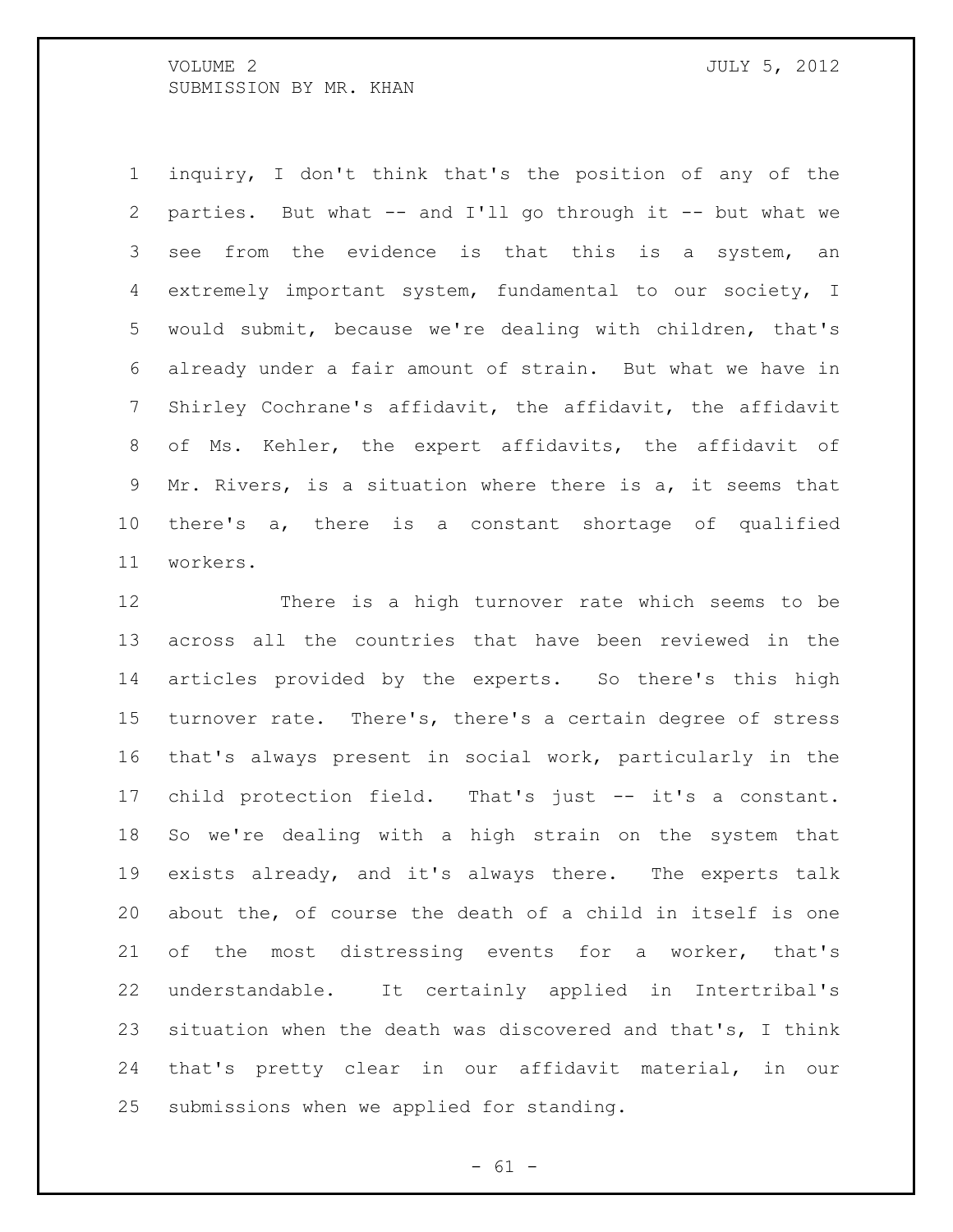Ms. Regehr also says that, that the apprehension of children is close to as distressing as the death of a child.

4 THE COMMISSIONER: What's that again? MR. KHAN: That the apprehension of children -- THE COMMISSIONER: Yes.

7 MR. KHAN: -- is also very close to the, or as -- close to the same distress as when a child dies in care, or in this circumstance it would be out of care, but shortly afterwards. So apprehensions are a weekly event, not daily, and if you can think about the entire agency, the entire CFS system. So we're dealing with constant stressful events on our front line workers.

 The workloads tend to be very high. You know in most cases, you know in the eyes of people we're dealing with the workers can't do anything right. We're, we're constantly, you know, dealing with families who, in many cases, don't see anything wrong with, with how they're raising the children. When we apprehend children we're basically saying there's something wrong with how children are being raised. We're constantly being with families who certainly are hostile to that. It's instinctive that families are hostile during the apprehensions. So we've got, we've got these stresses on the workers.

In Intertribal's particular situation, we have,

 $- 62 -$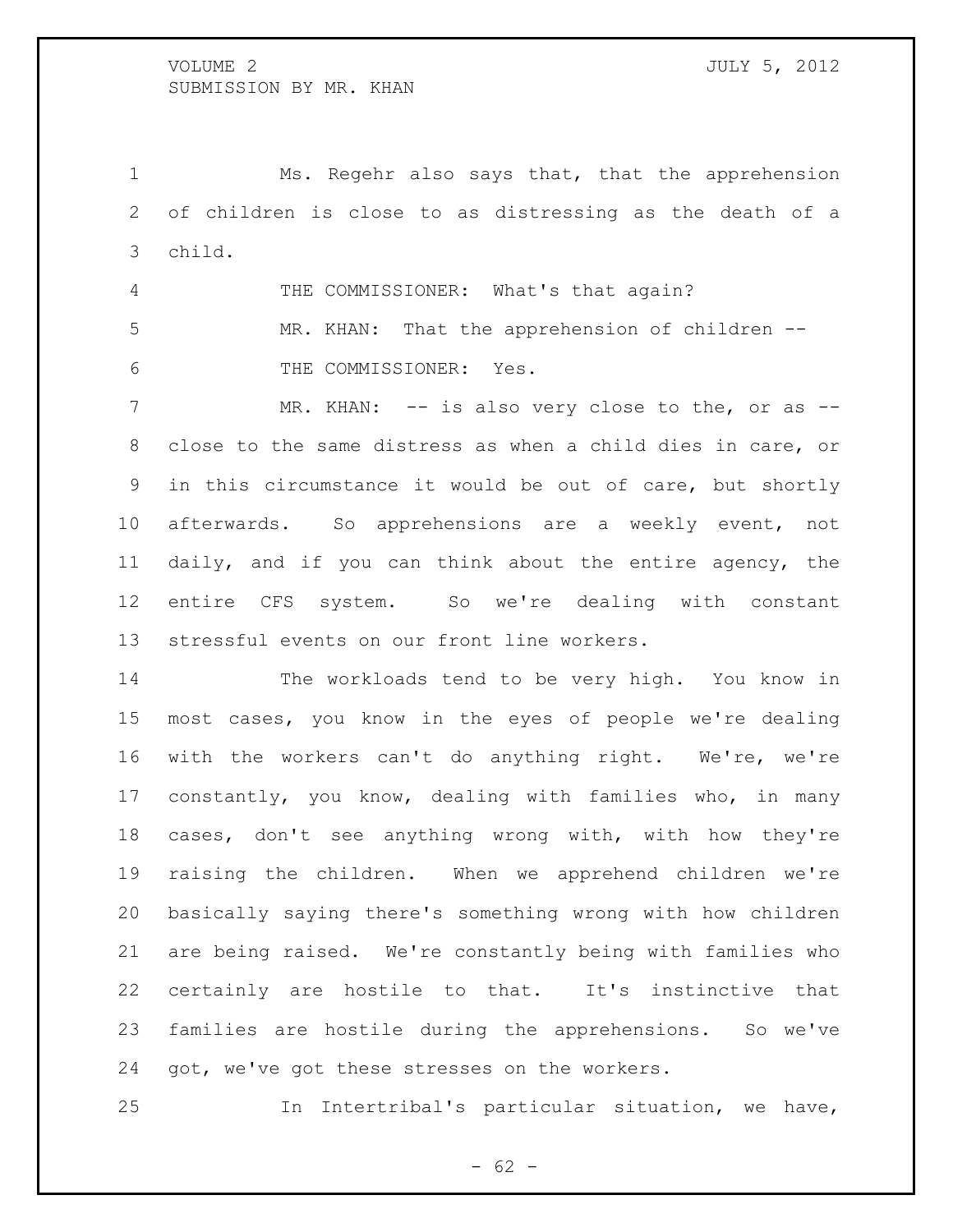we're now faced with, and it's provided in Ms. Cochrane's affidavit, we're faced with blame. We've been alleged and accused of being responsible for this child and I'm not putting any new evidence before you. I understand that you haven't reviewed the materials that have been, that we'll be going through during the inquiry, but I do, I do bring it up in, it is mentioned in the affidavit of Ms. Cochrane. Our involvement in this file is, is negligible. We received a phone call --

 THE COMMISSIONER: So it wouldn't it work to the advantage of your client to get it all out on the table?

12 MR. KHAN: It does, it does. We've very thankful that we're a party here. We're very thankful that we can ask questions because we want to know, we also want to know what happened. We want to be able to, you know, set the record straight, so to speak. It's very important in our community because these are the people we deal with, the people depend on us. It's a very --

 THE COMMISSIONER: But if your worker, if your workers have nothing to do with this, why would they want anonymity at this hearing?

 MR. KHAN: That's right. And the reason is it's not the workers that have been blamed specifically, it's the agency. So, and it's, the agency has been accused of being responsible for Phoenix Sinclair. There was never an

- 63 -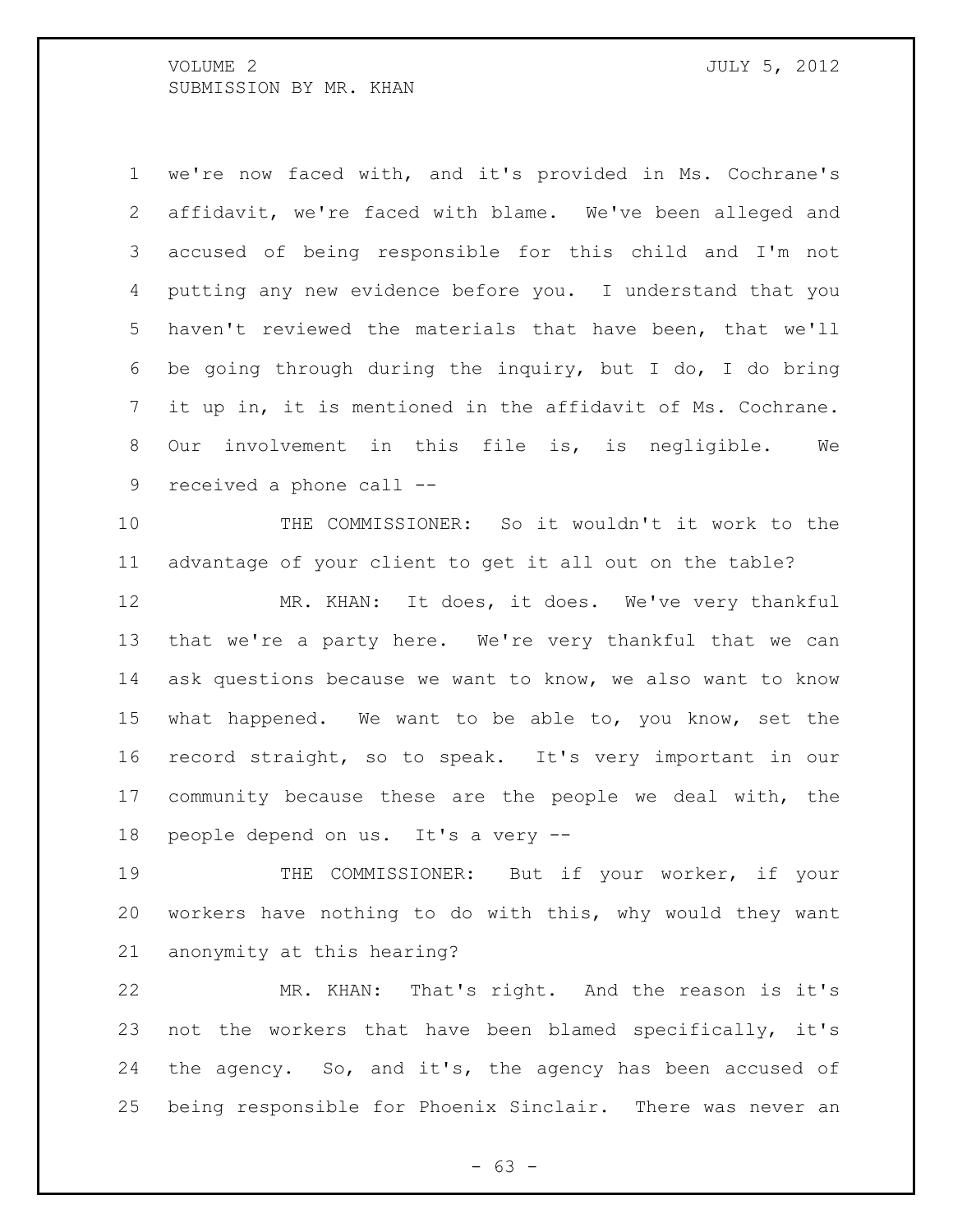open file and this isn't a play on words. Not only was -- we never had Phoenix in our care. Unfortunately --

 THE COMMISSIONER: But you, you don't want the names of the social workers in the employ of your client revealed in this hearing.

MR. KHAN: That's right.

7 THE COMMISSIONER: Why?

 MR. KHAN: Because in the community the, the agency as an entity, has been, has been blamed or held responsible for this tragic event. Even when we set the record straight, there, in our respectful view, there is no way of completely eradicating that perception. Now Ms. Cochrane, in cross-examination, has stated that she is confident that the community, the community as a whole, were understanding the facts as they come out.

 THE COMMISSIONER: Well, wouldn't it help to eradicate that misconception if it were shown that the social workers in the employ of your client were not involved here and who they were?

 MR. KHAN: Well, we want to show that the employer was not involved. And of course the employer, the agency consists of workers --

 THE COMMISSIONER: But you're, but your motion relates to individuals, does it not?

MR. KHAN: That's right.

- 64 -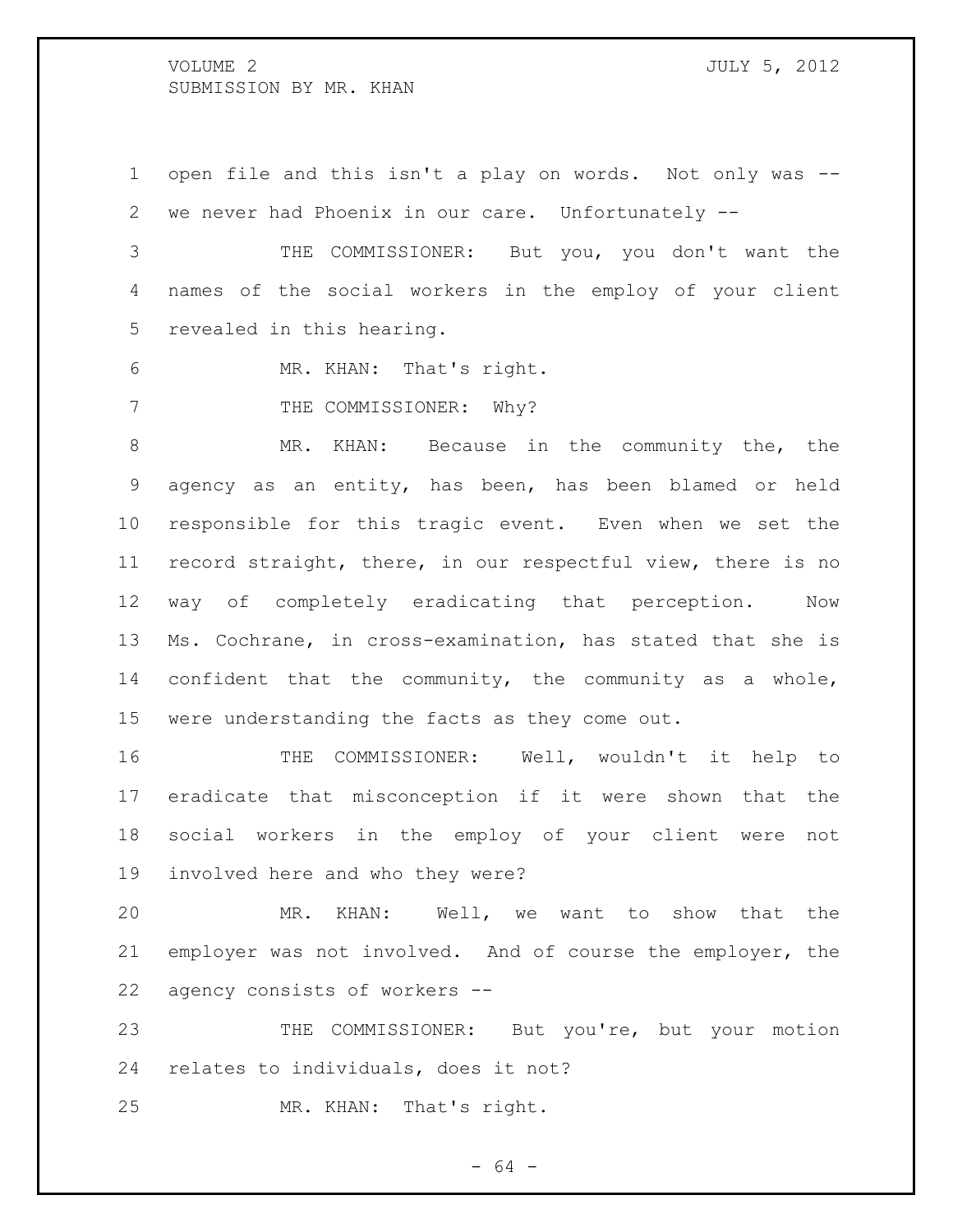1 THE COMMISSIONER: Not the agency.

 MR. KHAN: That's correct. We don't want that blame that exists and like I mentioned earlier, regardless of when, regardless of how well we can set the record straight, we have no control over the publication of information. The media, and it's quite -- and it looks like it's either on an assumption or they were misinformed. I don't see this as a -- I don't believe it was intended, but the media has misreported, has reported something that's simply not true with respect to Intertribal.

 THE COMMISSIONER: But then isn't this, this hearing, this public inquiry is the opportunity to put the record straight.

14 MR. KHAN: Yes, and we're very thankful for that. We want to come forward, we want the public to know that Intertribal was not involved.

17 THE COMMISSIONER: Well, why do you want your, your social workers not identified by name then?

 MR. KHAN: Because there's a lack of confidence in how -- if, if -- of whether that would even be reported.

21 THE COMMISSIONER: Pardon?

 MR. KHAN: There's a lack of confidence as to whether that would be reported. Mr. Commissioner, you can, you can answer that in your final report.

THE COMMISSIONER: If that's what the evidence --

 $- 65 -$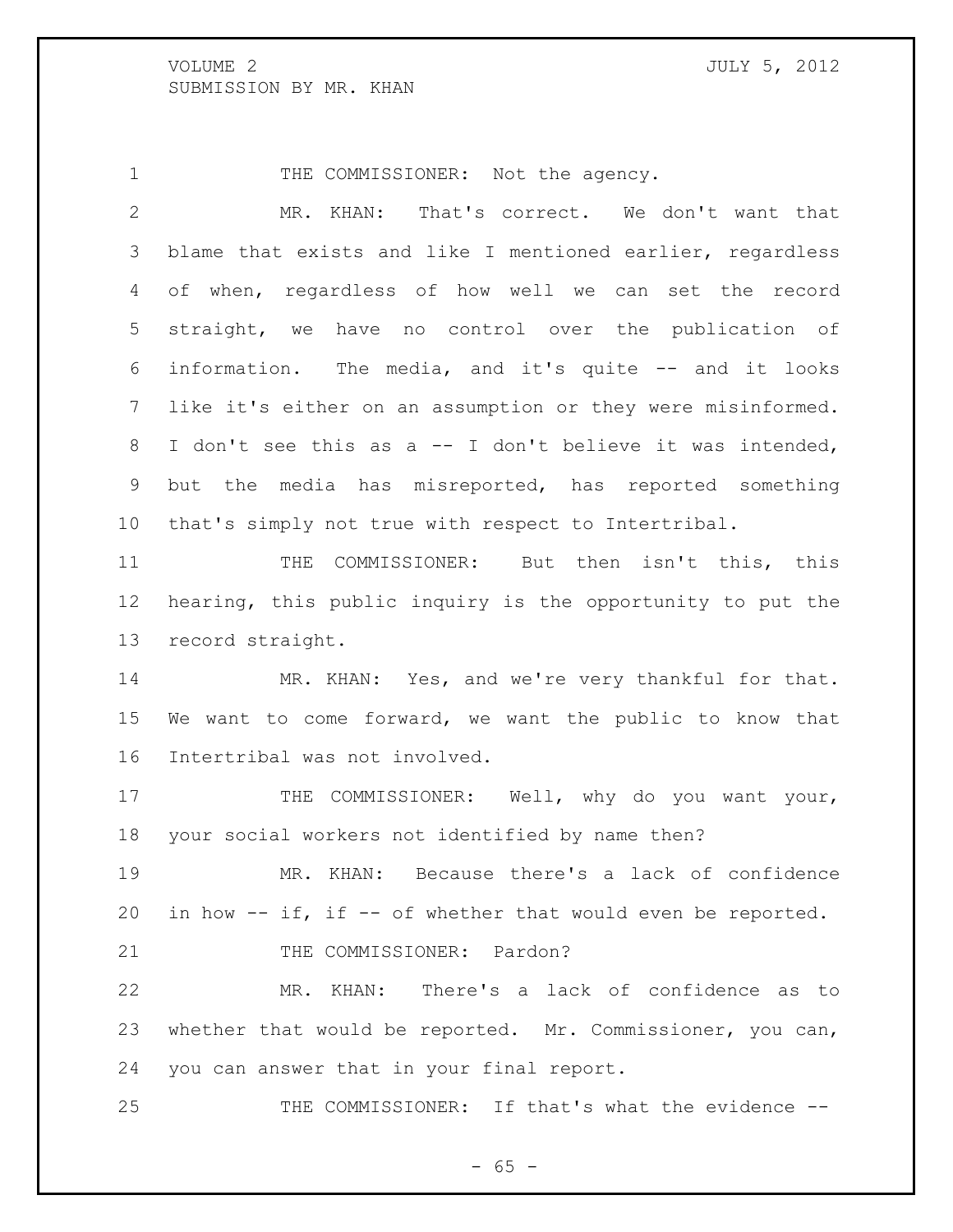MR. KHAN: If that's what the evidence is, of course. I'm making the assumption --

 THE COMMISSIONER: If that's what the evidence shows you can be assured I will.

 MR. KHAN: Thank you. However, and I think as we've seen already and I'm not, and I'm not intending on casting the media in a negative light, with respect to us, I can understand why that may have been assumed in the past. It's unfortunate that it was reported. However, your -- and this relates to the influence and the, and the power of the media. When the media reports things, people have a tendency to believing it's true. When someone is accused of a crime, in my view it is the simple publication of being accused. People will -- even if the person is held not to be responsible for that crime, there will always -- there always is a harm done and it can't be completely retracted, it can't be completely dealt with.

 THE COMMISSIONER: But as I hear you, you're telling me your client has nothing to hide here.

MR. KHAN: Nothing.

21 THE COMMISSIONER: All right. But yet they don't want the names of their workers revealed.

 MR. KHAN: That's correct. And the reason is we don't want, we don't want a name and a face to be associated with the misconception that we were responsible.

- 66 -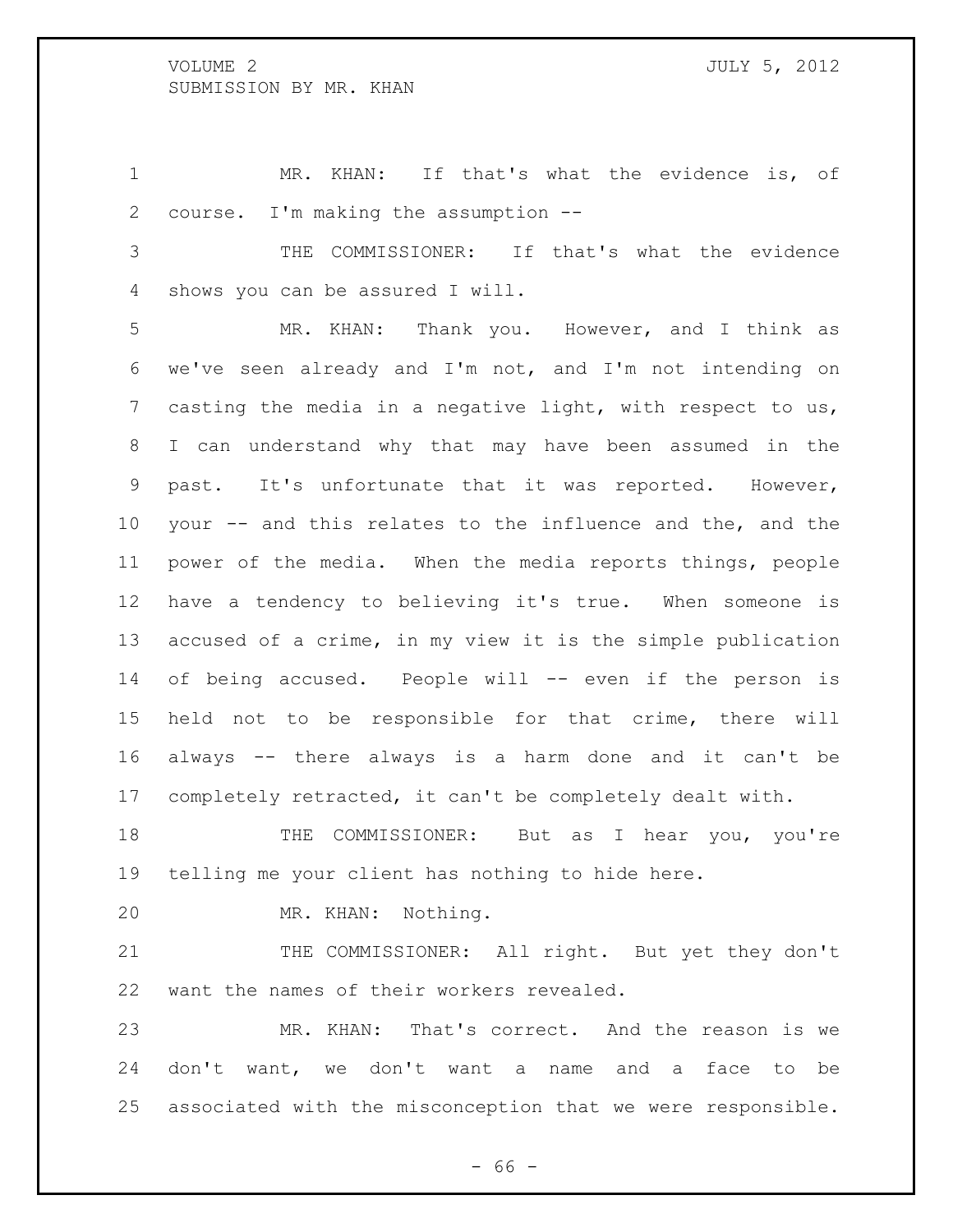It's already affected the agency to the point where we've needed to seek assistance from the authority and then as Ms. Cochrane's affidavit shows, that occurred shortly after the tragedy was discovered. It was devastating. It was devastating on the community and on the agency. But what they're, but what they've observed, and Ms. Cochrane has observed since, is amongst, not everybody, but amongst a significant number, a significant number of members of this public there was this belief that we were somehow responsible.

 Now, we are confident that the community as a whole will, will understand the facts as they come out and will be able to process them and realize no, we weren't involved. But what we're -- I wouldn't say that we're more concerned about, but what we certainly have to be concerned about are the people that we deal with in the work we do.

 Now unfortunately a number of families, and this is the same throughout CFS, throughout the world, a number of families, the reason they fall into CFS is because sometimes there are addiction issues. Sometimes there are 21 mental health issues, right. There's -- unfortunately there's a cycle abuse, you know, children who have been abused often end up abusing their children and so on. We're dealing with people who may not be able to fully grasp the information that's coming out. And when we go to

- 67 -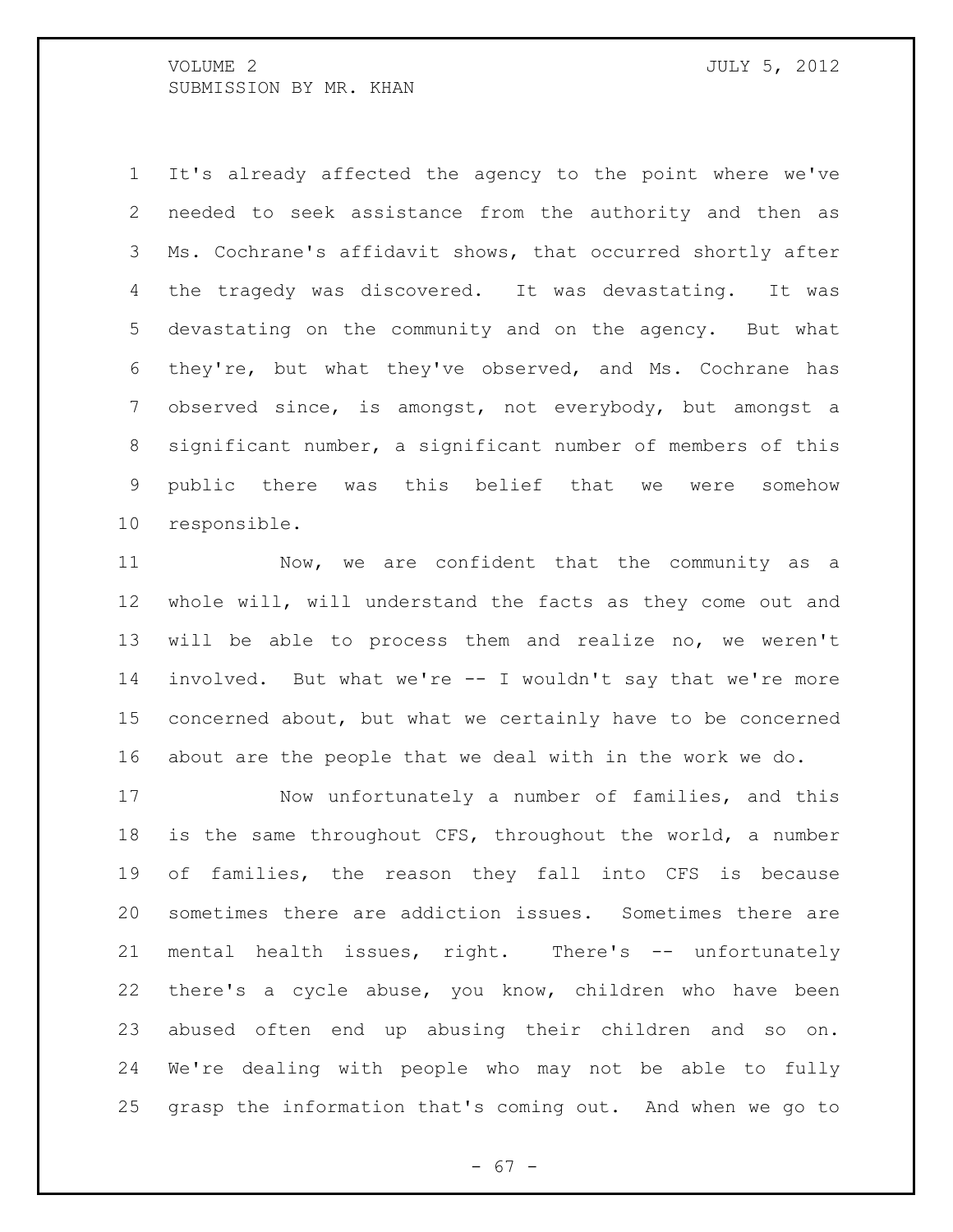those homes, when we're apprehending those children, we apprehend but at the same time we're trying to build a relationship with that person because if there's no 4 relationship, these cases end up in trial and once they end up in trial, because of our mandate, we're forced to, to introduce evidence that sheds those, that sheds a very negative light on those parents. Those parents don't want to work with an agency after something like that happens.

 THE COMMISSIONER: But wouldn't your social workers be better off when they go to that house, under those circumstances, for it to be known that they had nothing to do with this tragedy?

13 MR. KHAN: We don't think that -- my answer to that is in two parts. I doubt that the media would, and not that I would expect them to, they're not going to have a full page retraction that Intertribal was not involved, you know, in this tragedy. It's not -- I just -- it's not going to happen. I've seen full page pictures on something very different which it was essentially, quite frankly scares my client. That's not going to happen. We don't have, and with all due respect, Mr. Commissioner, you don't have the control on what's going to be reported by the media or on how it's going to be reported. I'm not suggesting that the media, and I don't see what the purpose would be, but I don't, I'm not suggesting that the media

- 68 -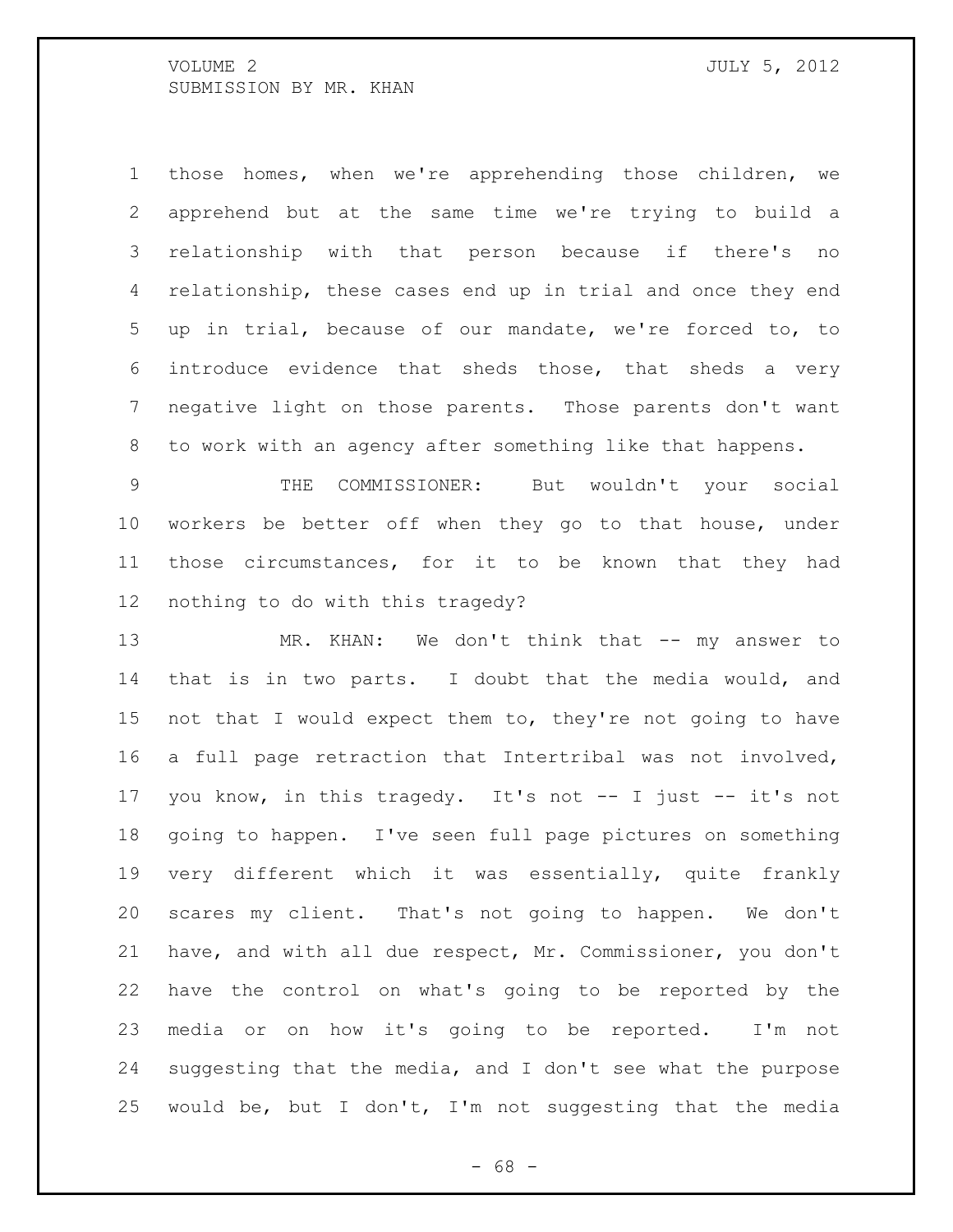would, would publish negative things about Intertribal as the evidence comes out. I don't see it. Quite frankly, I don't know if the media would want to publish anything about Intertribal. Our involvement, and this is based on the affidavit of Shirley Cochrane, is very benign, there's no involvement.

 So if they were not to publish anything we're still in the same boat, we're still in the same boat of people, particularly people who we are going to be dealing with think that we were involved. And so the issue of the non-publication is we don't want those parents, right, those family members now associating a name and a face to what they misconceive, something that's not true. We simply think that they're going to start associating a particular worker to the tragedy and we want to limit that risk. And we've gone through a great amount of trouble in preparing our materials and so on. We feel that there is a significant risk in that. And I think that, I don't know how we can otherwise deal with the situation. Like I said we don't know what will be published and we don't know how it will be published. Also is this, the evidence is going to come out in pieces and it is, it's not going to come out all in one day and how the media reports as the evidence comes out is going to affect us, it's going to affect, it's going to affect all social workers, right. We're going to

- 69 -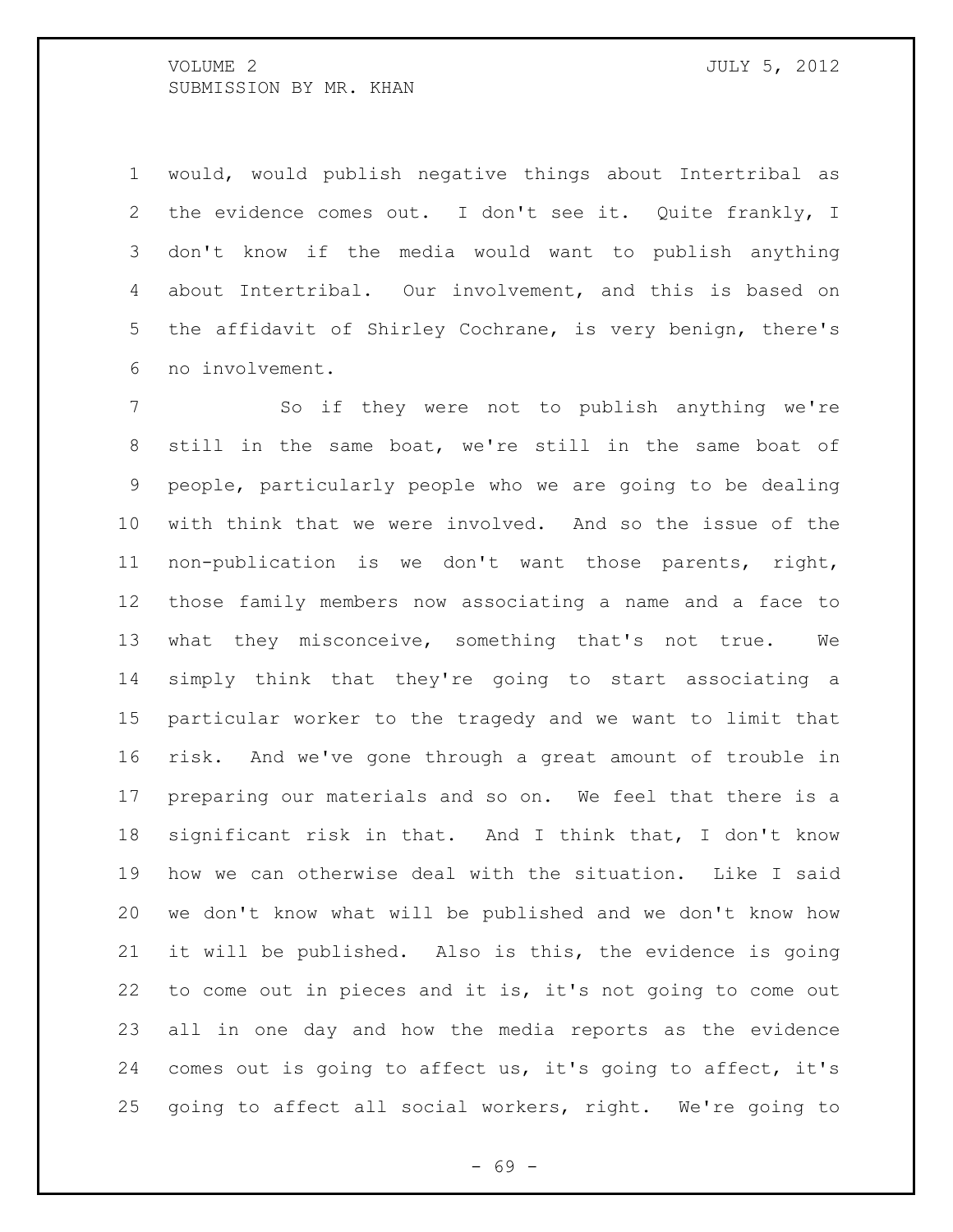| 1 hear one side of the story and that side of the story might |
|---------------------------------------------------------------|
| 2 last for a long time and then the other side of the story   |
| 3 that corrects everything might come out later on.<br>But    |
| 4 again, back to what I view as damage already being done,    |
| 5 once something is misreported, even correcting that, it     |
| 6 doesn't, you can't eliminate the harm that's already there. |

7 and again, when workers are, workers are dealing with families where there's also, like concerns of violence, gang affiliations and so on, it's instinctive for parents to be, to be resistant to a stranger removing their children, that's instinctive. We wouldn't expect anything much different than that so we try to lessen that situation, lessen the stress. But now someone with a violent history believes that that particular worker is somehow responsible for the death of a young child. There is a -- in my view, in our view, we now have elevated a general risk that exists always in apprehensions to a much higher level. And from reading and from reading, reviewing the reader's comments that have been, that Mr. Smorang has talked about that in length yesterday morning, some of these people are saying very hostile things, very dangerous things about these workers. We don't know if in the next home we want into someone will have that view, right. We don't know in what state of mind they will be at that particular moment when we walk into the home. We simply

 $- 70 -$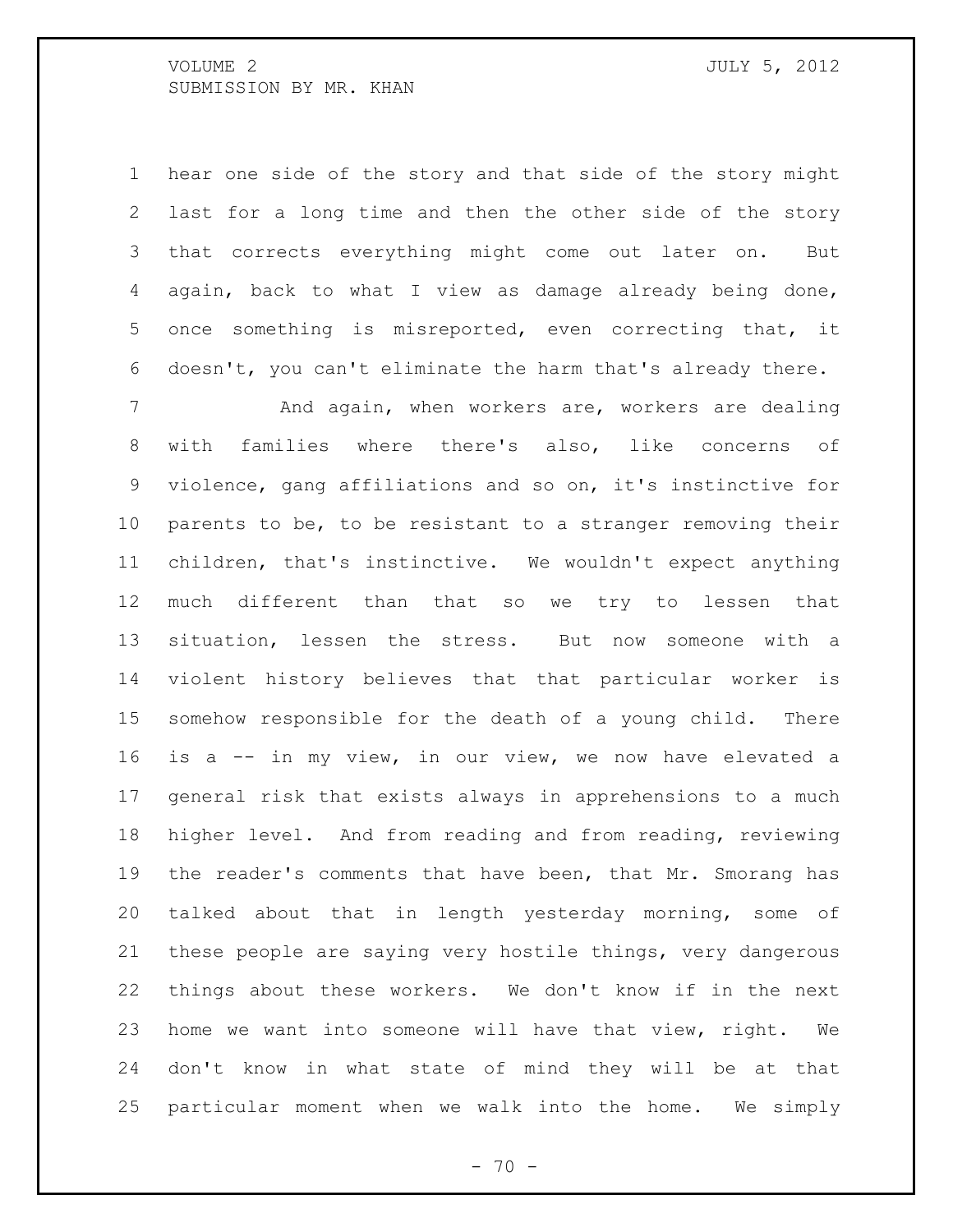want to reduce the risk. The risk is always there. Even if this inquiry never happened, that risk is always there. I hope that helps to -- THE COMMISSIONER: Yes. 5 MR. KHAN: -- answer the question. THE COMMISSIONER: About how much longer would you expect to be, Mr. Khan? MR. KHAN: You know I might be perhaps 10 minutes. 10 THE COMMISSIONER: Fine. MR. KHAN: Perhaps longer. 12 THE COMMISSIONER: Well -- MR. KHAN: I think it will be 10 minutes. THE COMMISSIONER: -- how about 15 and then we can get a half hour in of the next counsel before we break for lunch. MR. KHAN: Okay. Now, Mr. Commissioner, I had planned on going through what I view is the relevant evidence specifically but now you've read, you've read Ms. Regehr's affidavit, Mr. Rivers' affidavit. Do you -- would you like me to point out certain paragraphs? THE COMMISSIONER: Well I've read them but I don't have specifics to the front of my mind in all of them, I can assure you, because there's such a volume of them.

 $- 71 -$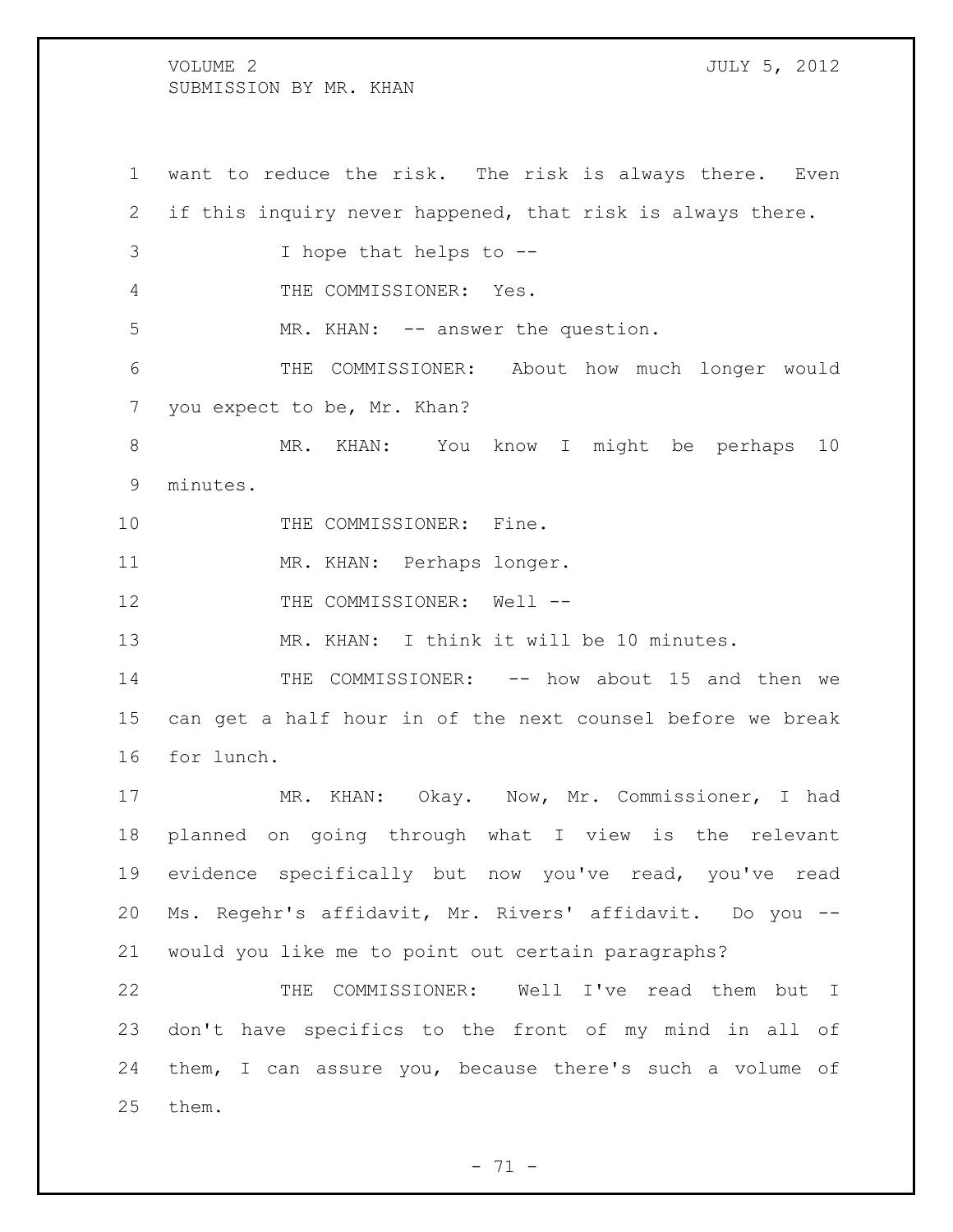MR. KHAN: Okay. Well, firstly, and I'm not going to refer to it specifically but I just wanted to discuss Ms. Cochrane's affidavit first. THE COMMISSIONER: Yes. 5 MR. KHAN: Now, I would -- first of all, we're hopeful that that was of assistance in sort of explaining how our agency operates. 8 THE COMMISSIONER: Just let me get her -- I think you can take this back. I think this is yours, isn't it? 10 MS. WALSH: I think you need that one. 11 THE COMMISSIONER: Oh, okay. All right. I want to get the ... 13 MR. KHAN: That would be at tab, sorry, at tab 1 of our motion brief. 15 THE COMMISSIONER: Just a moment. Yes, I -- MS. WALSH: (Inaudible) this one if you prefer to use yours. THE COMMISSIONER: All right. I have Ms. Cochrane's affidavit. MR. KHAN: Thank you. Our purpose was twofold, one was just to describe how our agency operates. I think, I'm hopeful this is of assistance just in terms of how CFS operates in general. In particular, our agency, we're a small agency. We've got four front line workers, two of which are scheduled, currently scheduled to testify. I

 $- 72 -$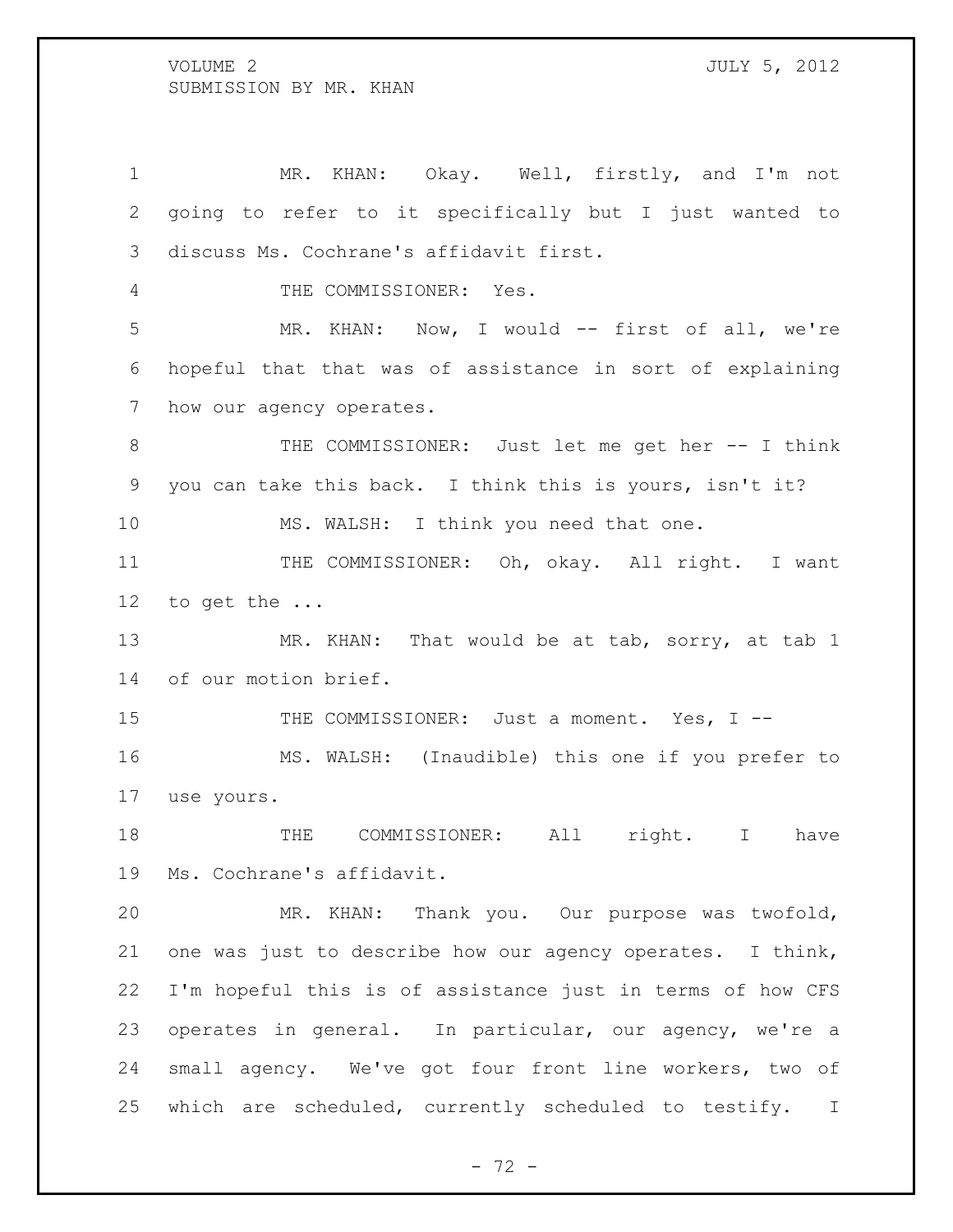don't think it needs to be said but if either, if one or both of those workers were unable to, you know, needed time off, were unable to perform their functions, it really puts the agency at a disadvantage, a serious disadvantage in terms of its ability to service the families and children. We are a rural community. It's not necessarily easy to have someone come up north. We're two hours north of the city. And also is, because it's a rural community and these are all, all -- most, if not all, of our staff are from the community, there's always family connections. So we're constantly keeping an eye on whether there's a potential family conflict of interest and so on. So that could also, that would put a fair amount of pressure on the agency if they were short staffed.

 What I thought was interesting was the concerns and the observations of Ms. Cochrane throughout her affidavit were actually echoed by the experts and I think it speaks of two specific things and on the first point I'll discuss it much more if I reply, if I replied to Mr. Kroft later, later this week or this afternoon, but I think it speaks to the reliability of the evidence that Ms. Cochrane is providing. Also, just to keep in mind, the agency, like all agencies, are mandated to protect children. We approach things in as an objective way as we can. I mean certainly we have an interest in your

- 73 -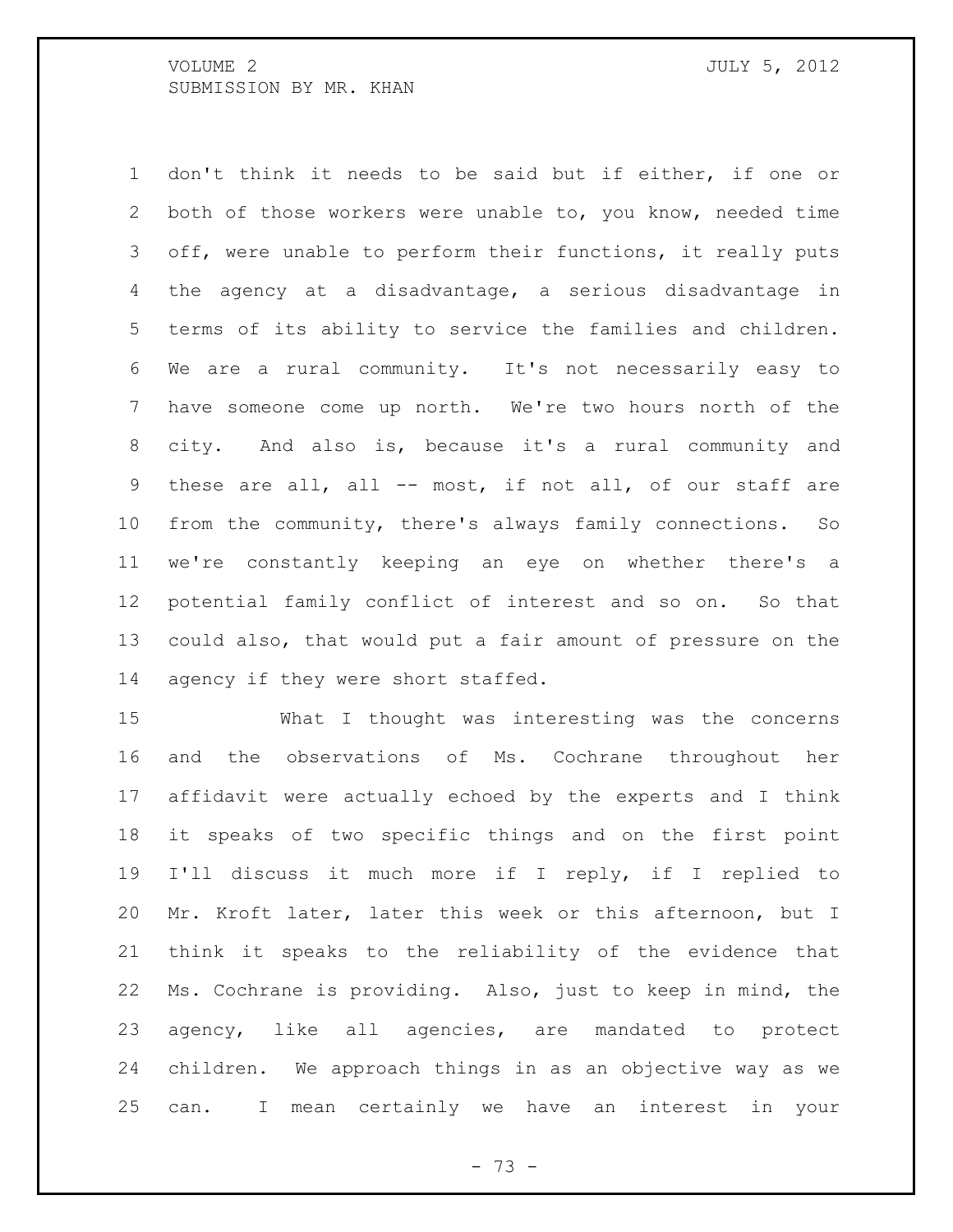decision, but our interest is motivated because of the work we do. So I hope you understand that.

 But what's also of interest is -- so the evidence we're providing, the concerns being showed and what we've experienced is echoed in the expert reports of what they've studied and what they've noticed. And so I think that leads -- I think you can extrapolate from that where we're heading and again the experts show that we're heading into very rough waters and this goes back to my comments on the currency of affairs. The system is currently under strain, there's a lot of stress, and putting the system under further stress and an individual under further stress, you're really creating a risk to the -- you're putting the best interests of children at risk. And it's equally from apprehending when you should not be apprehending, or not apprehending. And the case law says we should not take that risk.

18 Now I'll review quickly Ms. Regehr's affidavit, if you don't mind.

20 THE COMMISSIONER: No, that's fine.

 MR. KHAN: And I don't want to go over my time so I'll go through the paragraphs fairly quickly but I'll make sure that I mention the paragraphs so that you're aware of them.

THE COMMISSIONER: Yes. Okay, go ahead.

- 74 -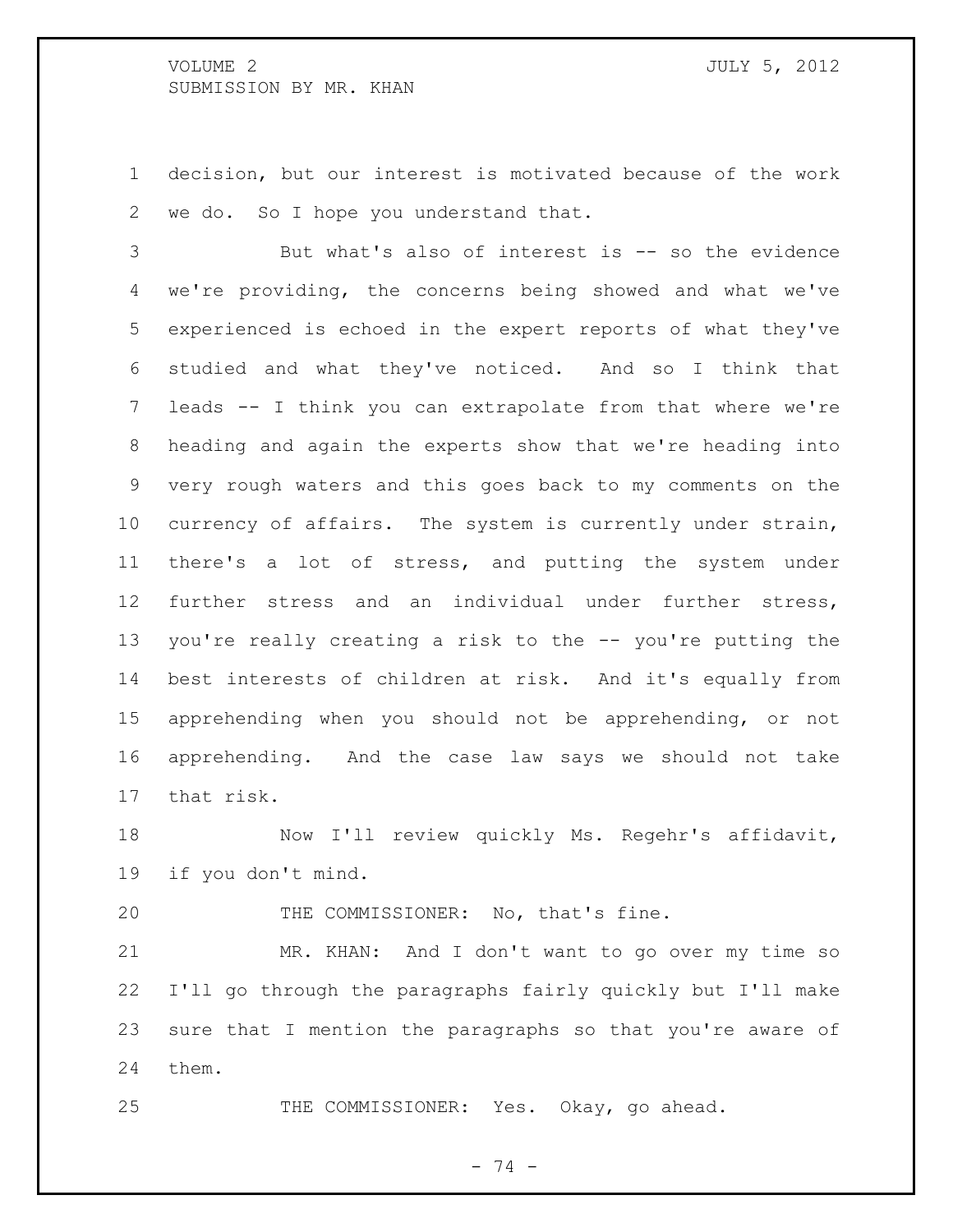MR. KHAN: Okay. And so at paragraph 11, the death of a child is a most distressing event encountered by CFS workers, as I mentioned before, but that's the paragraph.

THE COMMISSIONER: Yes.

 MR. KHAN: And if you note that's consistent with what Ms. Cochrane has experienced or her agency has experienced. At the same paragraph, apprehending a child, the apprehension of a child is distressing the workers, is almost equally as distressing to workers. And again, that's also consistent with, with what both Intertribal and the union has been saying in terms of their evidence.

 Paragraph 12: The inquiry process was identified as highly stressful, resulting in repeated exposure to highly distressing memories. And when you review Ms. Cochrane's affidavit, you'll read how the workers are concerned about, again, reliving those memories and those emotions they felt when the tragedy was first discovered. So it's consistent again.

 Paragraph 13: Media attention intensified the distress of workers subject to the review and Intertribal feels this is particular acute in our situation. Again, at paragraph 13, the sense that the media weakens support for the CFS system. And I've mentioned on a few occasions, written and orally, that trust in the system is essential,

- 75 -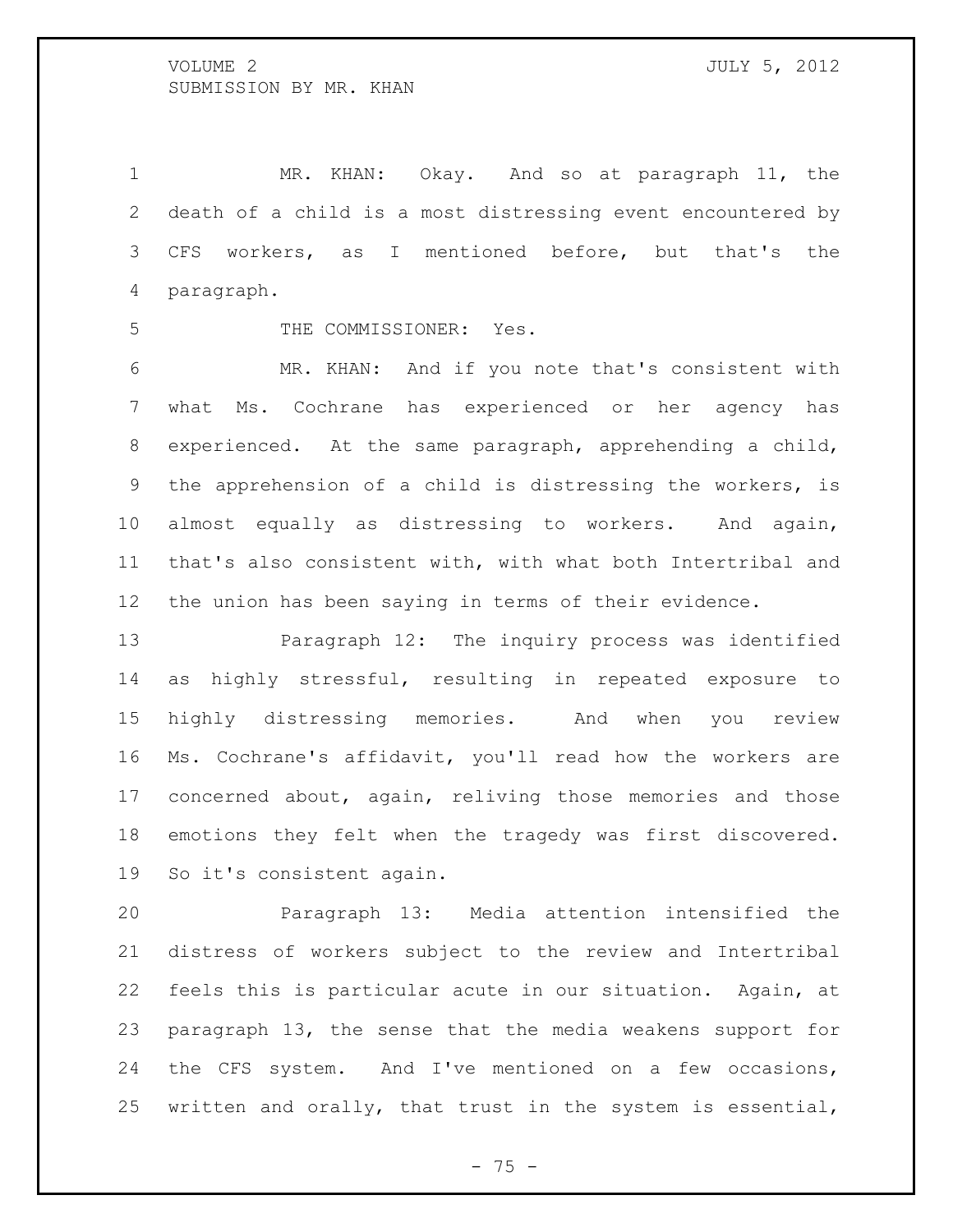trust in the agencies is central for anything to get done.

 Paragraph 14: The degree of media coverage significantly associated with the level of post-traumatic stress symptoms. Now, Mr. Commissioner, the agent's, Intertribal's, most witnesses aren't scheduled to testify until later on during the inquiry while other witnesses are testifying. Just to follow up some of the concerns raised by Mr. Smorang and Mr. Saxberg about how the media will be, I guess reporting and publishing information provided by their workers. My workers, you know, they clearly, you can't stop them. They've been paying attention to how the media has been reporting this inquiry in advance. It's going to be extremely distressful for them if the media were to report harshly on specific workers and publish their photos. They're going to -- knowing that they will one day be also testifying at the inquiry. Once again, I don't see a reason why the media would be interested in Intertribal. Regardless, in a worker who is going to be testifying two months down the road and, and you're watching one worker after another, perhaps their faces is on the front page beside a picture of Phoenix Sinclair, it's going to raise significantly the level of stress, both for that worker and the agency. And why does that matter? Well it matters because the work, it's going to affect or could affect the work they do.

- 76 -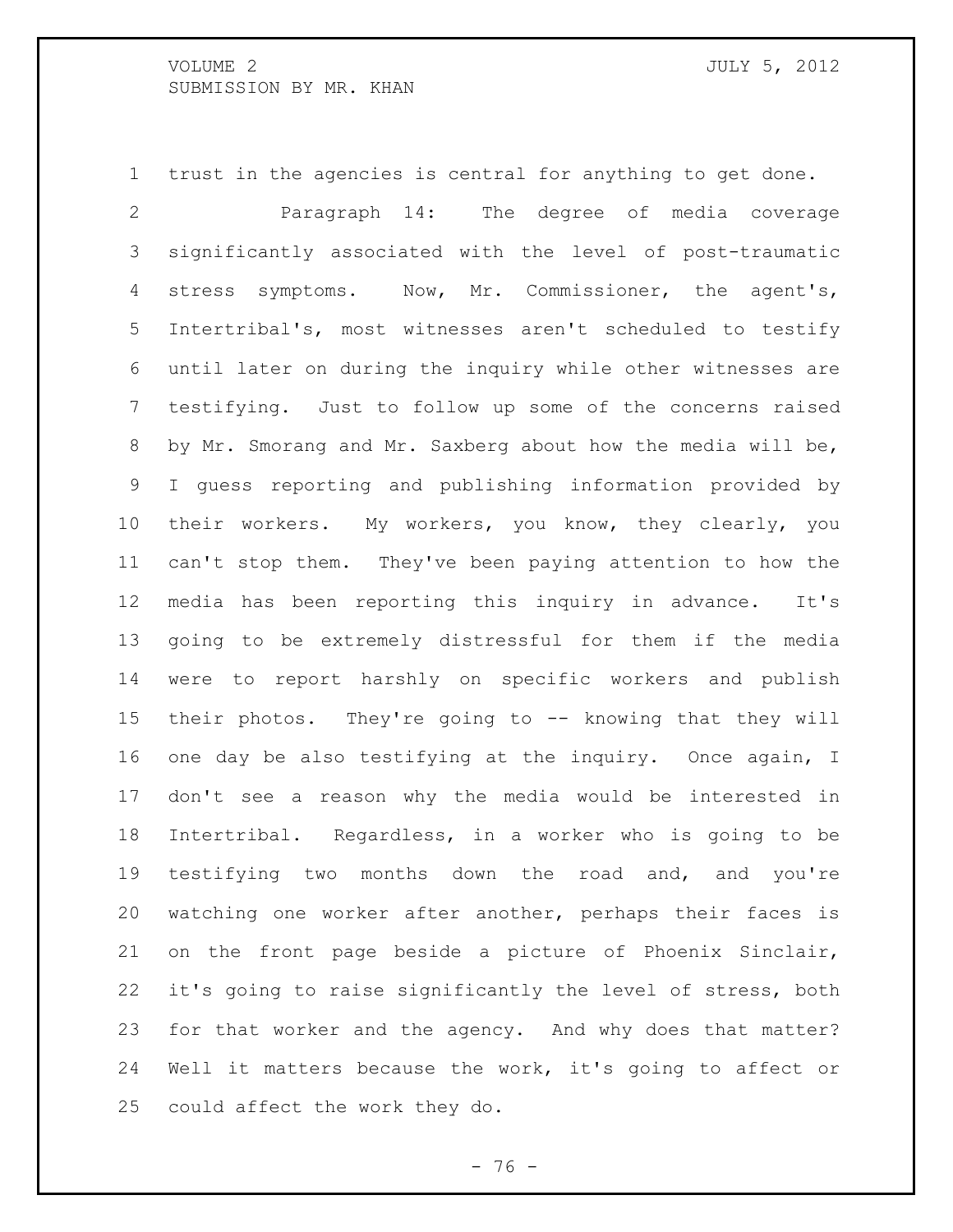Keep in mind, Mr. Commissioner, that, I mean there's no -- workers aren't, they may not be made -- I don't mean to be sarcastic. They're not made out of a cookie cutter. They all have individual levels of stress tolerance. Some individuals can take, withstand a great amount of stress. Others crack under relatively little pressure. What we've already experienced at Intertribal and what we've shown in our affidavit is that events around the subject matter of this inquiry has already caused significant and tangible distress to the agency and to its staff, to its workers. We've seen that already. And while we, we've taken, we've done our best to put preventative measures to assist and support our workers, it's impossible to know who in society will withstand or not withstand a certain level of stress and it would be, in the agency's view, it's taking a big risk to take that chance to see well let's see who, let's see if they're going to be able to do their jobs, you know, under these more stressful situations. We should be doing our best as we've done and I'm sure the union will be, as they've mentioned they'll be talking to the department as they will be doing to try to mitigate the situation. But even our attempts, I don't think, are suffice to disregard the law that says we have to avoid those risks whenever we can and that's what we're asking, we're asking to avoid these serious risks.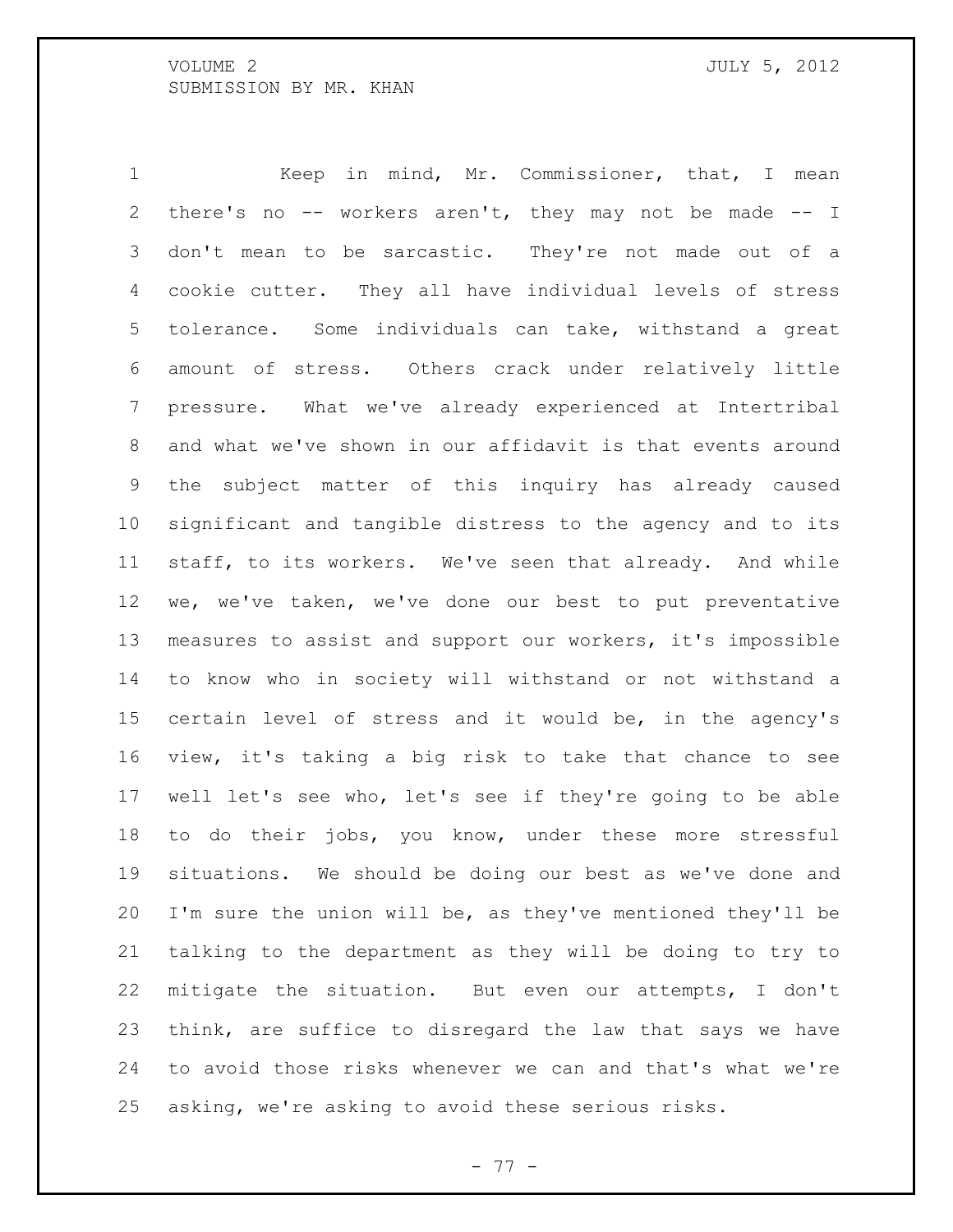Paragraph 12 of Ms. Regehr's affidavit: The impact of media attention affected professional witnesses' family members and children. And this is particularly of concern of Intertribal given that it was, it's in a rural setting.

 At Exhibit 2 of Ms. Regehr's affidavit is an article, titled "Inquiries into the Deaths of Children in Care: The Impact on Child Welfare Workers and their Organization." This discusses the high turnover rate. It discusses the -- it particularly makes mention of the Gove inquiry where it says 250 of the 300 workers hired in B.C. after the Gove Inquiry quit because of case overload and there's a difficulty in retaining sufficient workers. Clearly turnover is not in the best interests of the child. Turnover results in instability for children who are in care. We already experience a high turnover rate throughout the CFS system, that hurts children.

 Mr. Bruce Rivers' affidavit and this is particularly concerning to the agency. At paragraph 5, Mr. Rivers describes how one worker went AWOL due to the pressures of being publically ostracized and the worker could not be tracked down by police and he has since left the agency. Again, like you know, again this -- we're dealing with individuals who have different stress tolerances.

- 78 -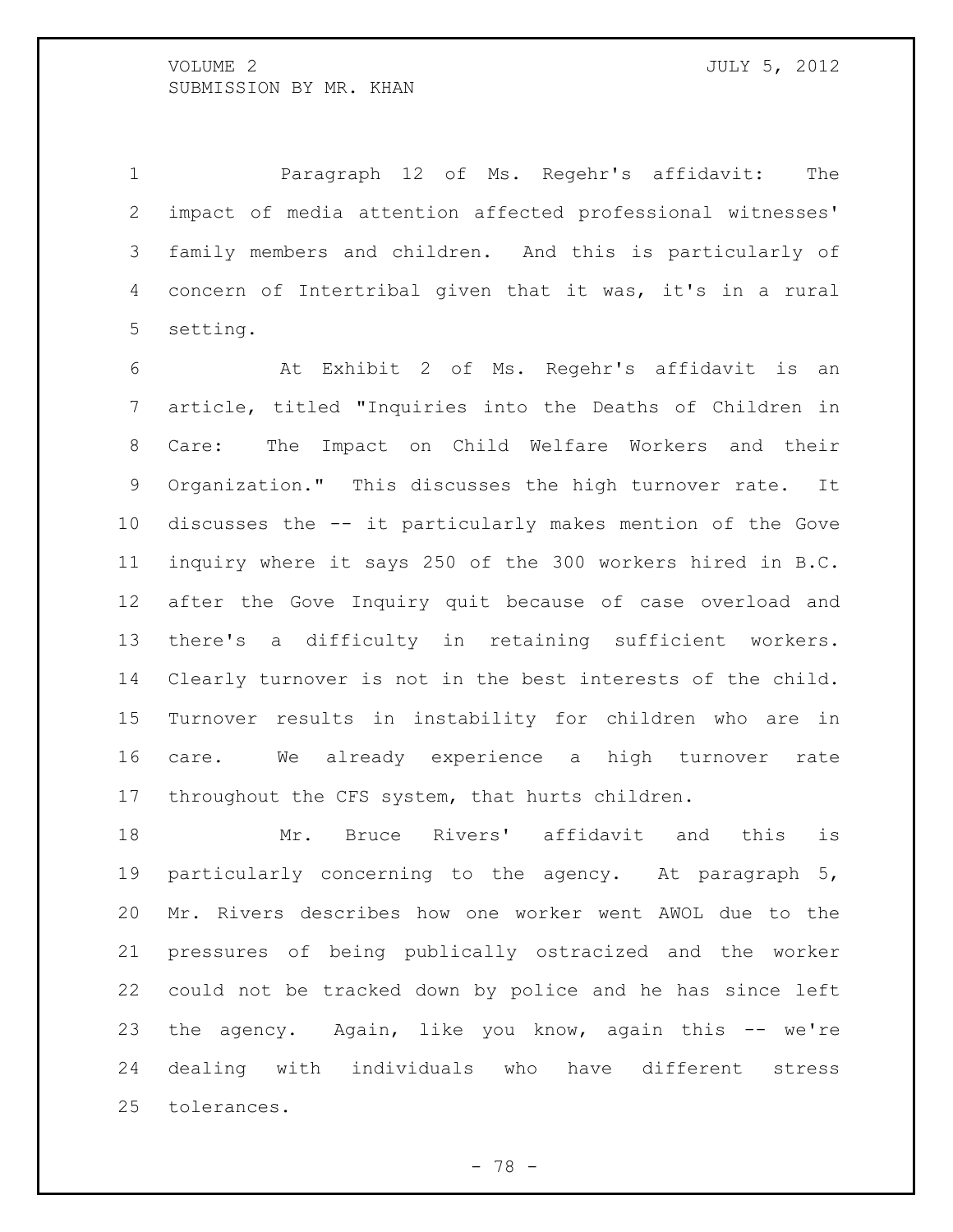Paragraph 19 of his affidavit: It became more and more difficult to retain child welfare staff. Intertribal's also exhibiting those same problems at the present time.

 Paragraph 20 of his affidavit: A spike in the number of children coming into care. As I've mentioned on numerous occasions, unnecessary apprehensions is just as harmful to children.

 At paragraph 23 of Mr. Rivers' affidavit, he talks about increasing difficulty in engaging the number of volunteers that they need. To equate that to CFS, we deal with collaterals. Sources of referrals are, it's not a collateral but collaterals and sources of referrals. There is a lot of cooperation between different organizations that provide different services that we need to engage to meet the needs of families and children and there is a concern that if there's a breakdown in the trust and there's a misconception that you know that particular workers or agencies are not competent that it will affect the assistance that it needs from, well certainly from sources of referrals which are essential in this system but also from collaterals.

 A lot of what has been said by Ms. Regehr and Mr. Rivers is also echoed by Ms. Gosek. Now I'm not going to refer to any specific paragraphs but the evidence is

- 79 -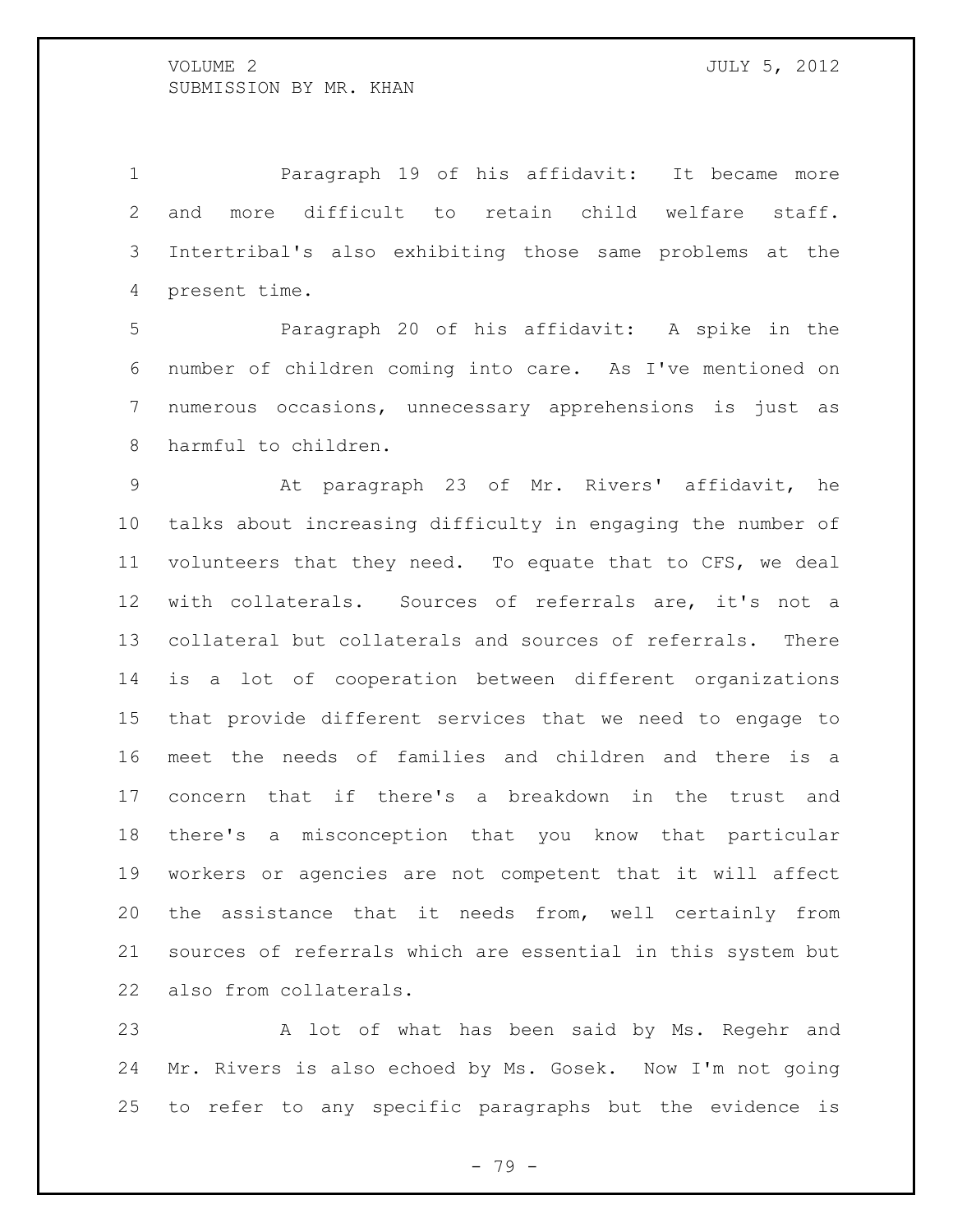consistent. Now there's no evidence that says that those things aren't -- that contest what the experts, what Ms. Cochrane, Ms. Kehler has said. Ms. Hastings, in cross- examination, has stated that, you know, she feels that in her view her name could be published in terms of, you know, when there's a death of a child or even in a regular course of her work. I believe she says that at, it's at the end of her cross-examination. That's inconsistent with how the law currently stands. Mr. Smorang made reference to a decision of the Court of Queen's Bench by Justice Rivoalen.

 THE COMMISSIONER: Mr. Khan, I'm going to ask you to wrap up in the next five minutes.

13 MR. KHAN: Okay.

14 THE COMMISSIONER: I think we just have to if we're going to get this job done.

 MR. KHAN: Okay. In any event, with respect to that, section 75. It's been the practice of the court and in fact it's been the practice of the media in child protection matters not to, not to report names of any professional witness. As Mr. Saxberg pointed out, those, the trilogy of cases are at tabs 14 -- sorry, 12 to 14 of my reply brief. There's no need to go to it now, but essentially Justice Rivoalen confirmed that section 75(2) means that no witnesses --

25 THE COMMISSIONER: Means what?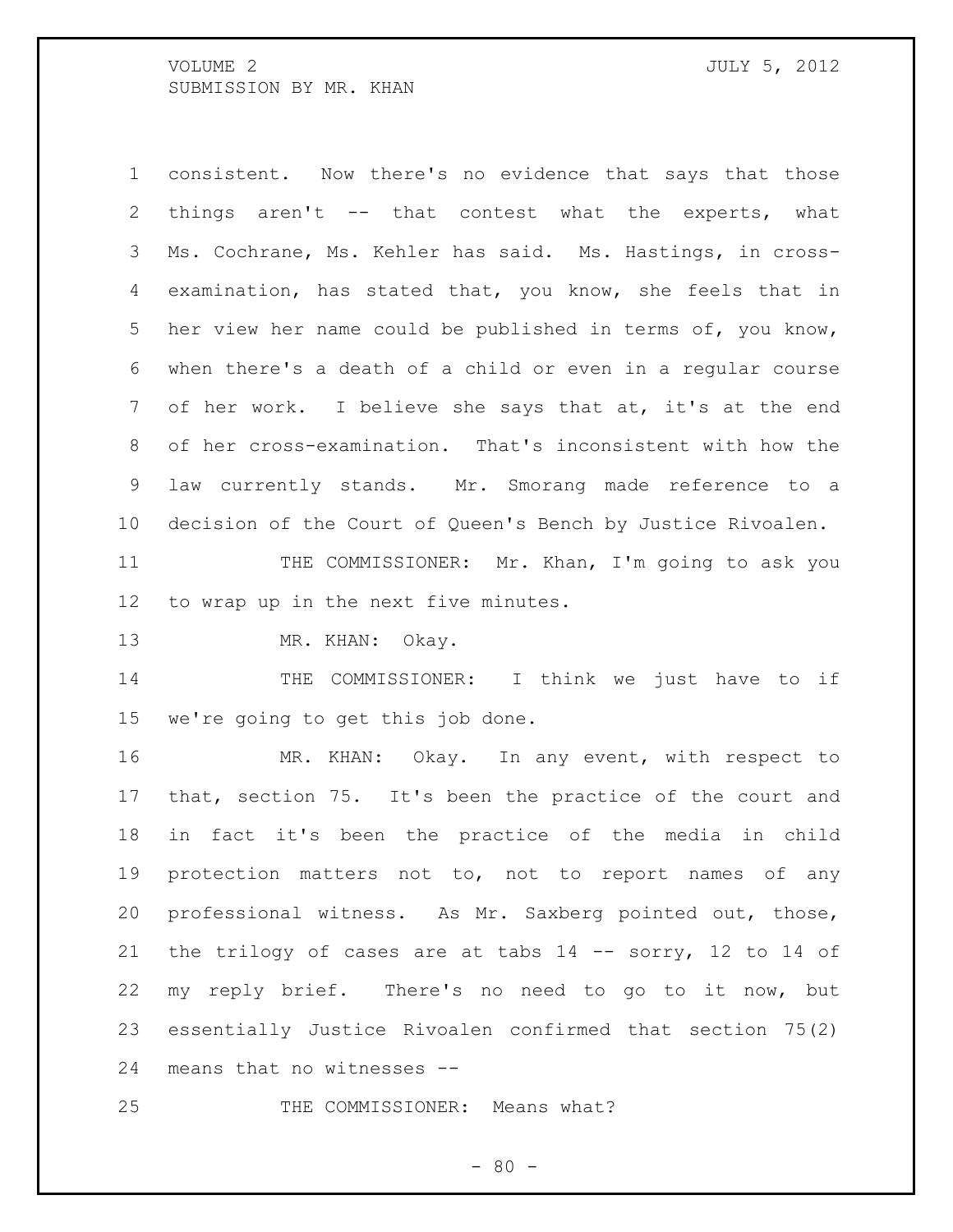MR. KHAN: Means that no witnesses, including social workers, professional witnesses can be reported by the media. In that particular case, the breaching reporter was banned from the courtroom for the remaining of the trial.

THE COMMISSIONER: What case was that?

 MR. KHAN: That's The Director of Child and Family Services v. D.M.P.

9 THE COMMISSIONER: All right.

 MR. KHAN: It's a Manitoba case. While it's been suggested in the media's affidavits that the names of workers are published, regularly published, there's no evidence before you, Mr. Commissioner, that the media has ever published the name of a social worker. There is evidence, there is evidence that workers' names are published in the context of an inquest report. That's occurred. I would --

 THE COMMISSIONER: And those are available to the media to report on, am I correct?

 MR. KHAN: I would say yes if it's, if it's -- yeah, I would say yes. But in those cases, publication bans are not requested. And if I can use by analogy, and this is at my -- just for reference it's at tab 14 of my reply brief and again it's The Director of Child and Family Services and D.M.P., paragraph 34. In the paragraphs

- 81 -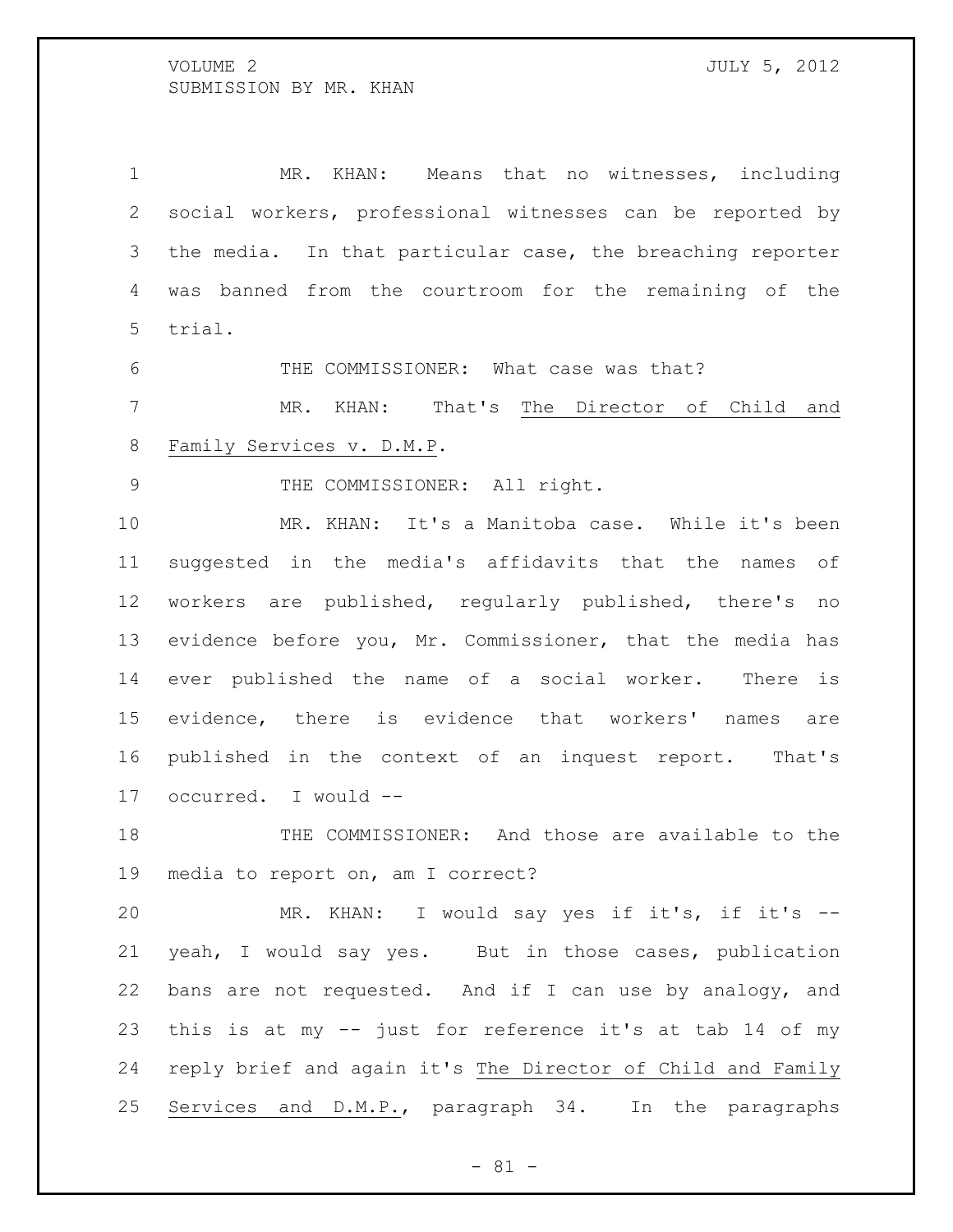VOLUME 2 SUBMISSION BY MR. KHAN

| . F<br>J<br>۱.<br>. . | 1 |
|-----------------------|---|
|                       |   |

 surrounding that, this case discusses section 75(2) and it refers to two cases where a publication ban was granted, however the court notes that in those two particular cases where a publication ban has been granted, it was never contested. At the bottom of paragraph 32 (sic), the court writes:

 "Cases featuring uncontested outcomes are of little value as a **precedent**, and that case is of 11 11 little assistance in finding the **answer** to this application."

 I would submit the same principle applies with the previous inquest reports in which names have been published.

 It's never been, as far as I'm aware, it's never been contested. A restriction on the publication of workers' names have never been asked. And even for those inquests there is no, there is no evidence before you that the media has ever published names of workers, it's just not there. Perhaps there is. It was put to Mr. Rosner on cross-examination but it wasn't provided. I should say it was never provided in -- we don't have that. So that's been the practice up till today.

 $- 82 -$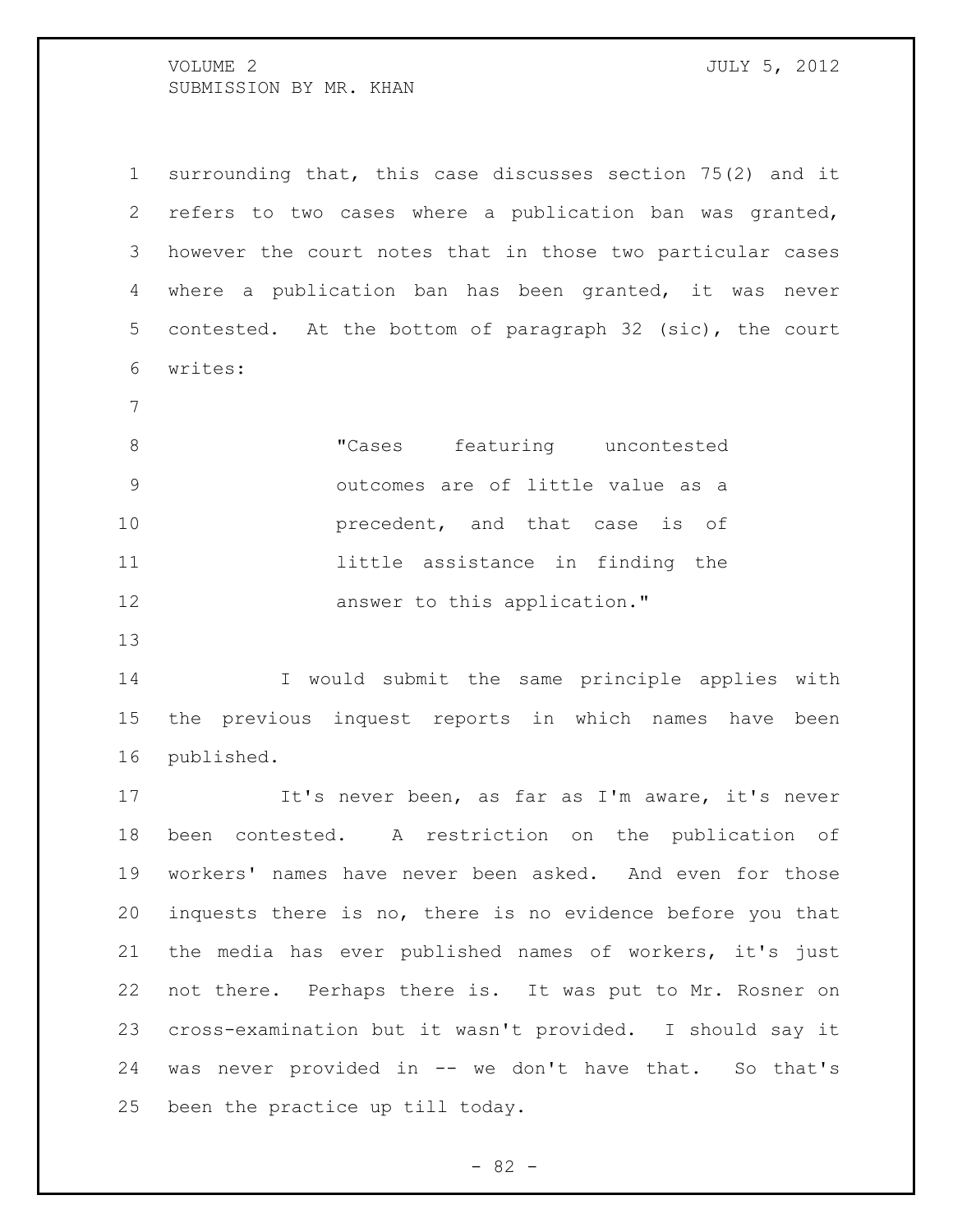THE COMMISSIONER: I'm going to ask you to wrap up. I hate to do that but you've had a couple of hours and we've been on the applicant's cases from when we started yesterday morning and we've just got to get through this this week.

 MR. KHAN: No, I understand and I apologize for taking too much time.

 THE COMMISSIONER: No, you don't need to apologize, you're being very fair, but I'm trying to be not under unfair to you.

 MR. KHAN: Well in short, I think the context in applying the Dagenais/Mentuck test is extremely important. The test is flexible and contextual. In this situation we're dealing with the best interests of the child. In all the cases that have been brought to your attention where the best interests of child is engaged, the best interest has overridden a Charter right or the open court principle.

 Also, for the open court principle or to be displaced we do not need to prove harm, but that there's an increased risk in harm. And a perfect example of that is the K.L.W. case which we discussed, but also the other cases mentioned in our reply brief and there's different types of risks, a risk of kidnapping was sufficient in one situation, different kinds of risk. I think -- so my -- what I propose to you, Mr. Commissioner, is that this all

- 83 -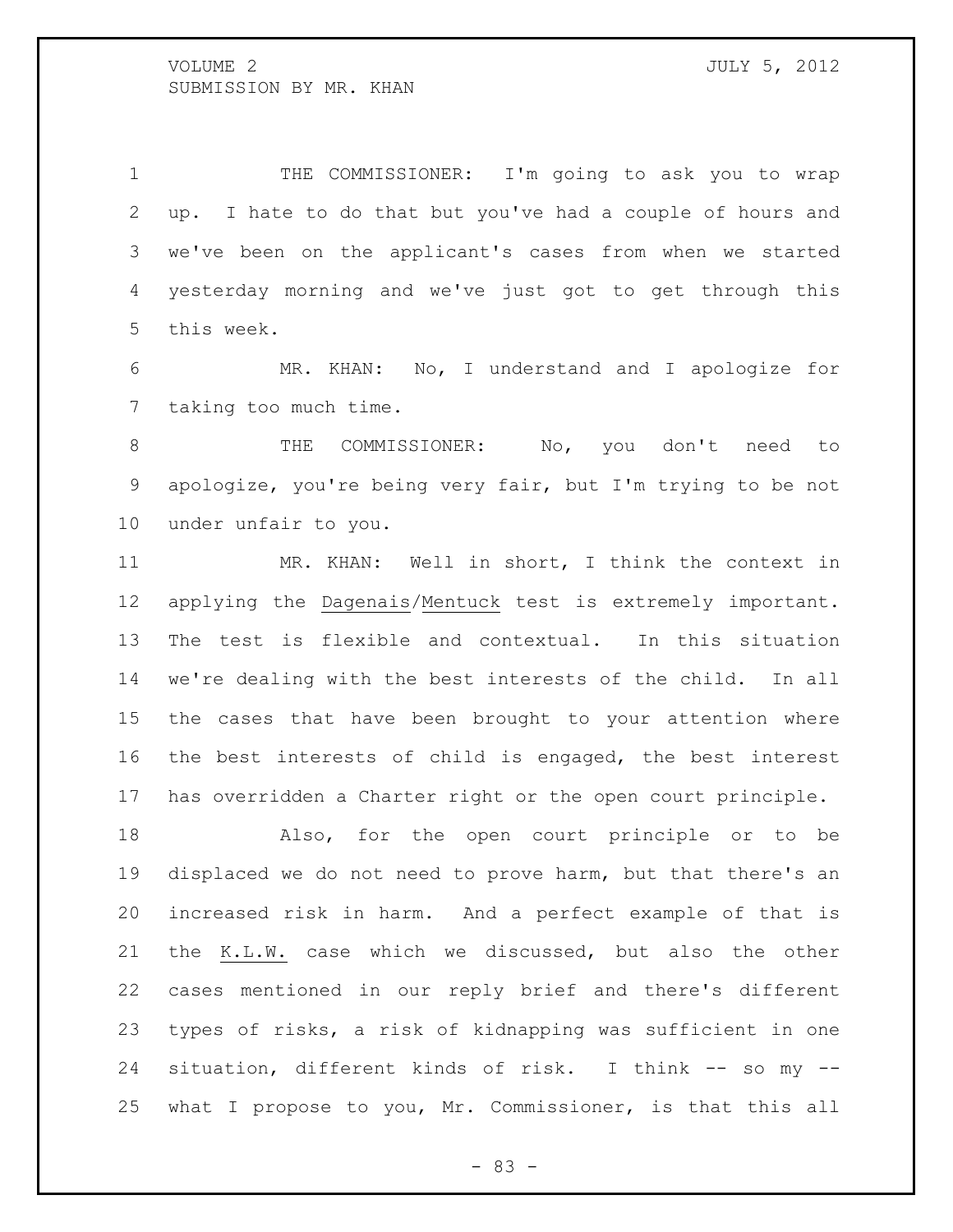comes down to the evidence that's before you and if the evidence is that there's an increased harm to the best interests of the children, the law as it stands today -- THE COMMISSIONER: Who then what? MR. KHAN: The law as it stands today -- THE COMMISSIONER: Yeah. 7 MR. KHAN: -- and the trend we're following, in the law of course, is that we must take whatever measures, minimal of course when and where possible, to prevent the increase in risk. We're dealing with a system that's always undergoing a fairly high level of stress and our position is that the evidence before you suggests that we're, we're significantly increasing that level of stress on the system and on individual workers. THE COMMISSIONER: What are we -- that level of stress ... 17 MR. KHAN: On the system -- THE COMMISSIONER: On the workers, on the system -- MR. KHAN: And on the workers. 21 THE COMMISSIONER: -- would be increased by the, by the  $-$  MR. KHAN: Publication of the name. 24 THE COMMISSIONER: -- of the identity. Okay. MR. KHAN: Okay. And just one last line and then

- 84 -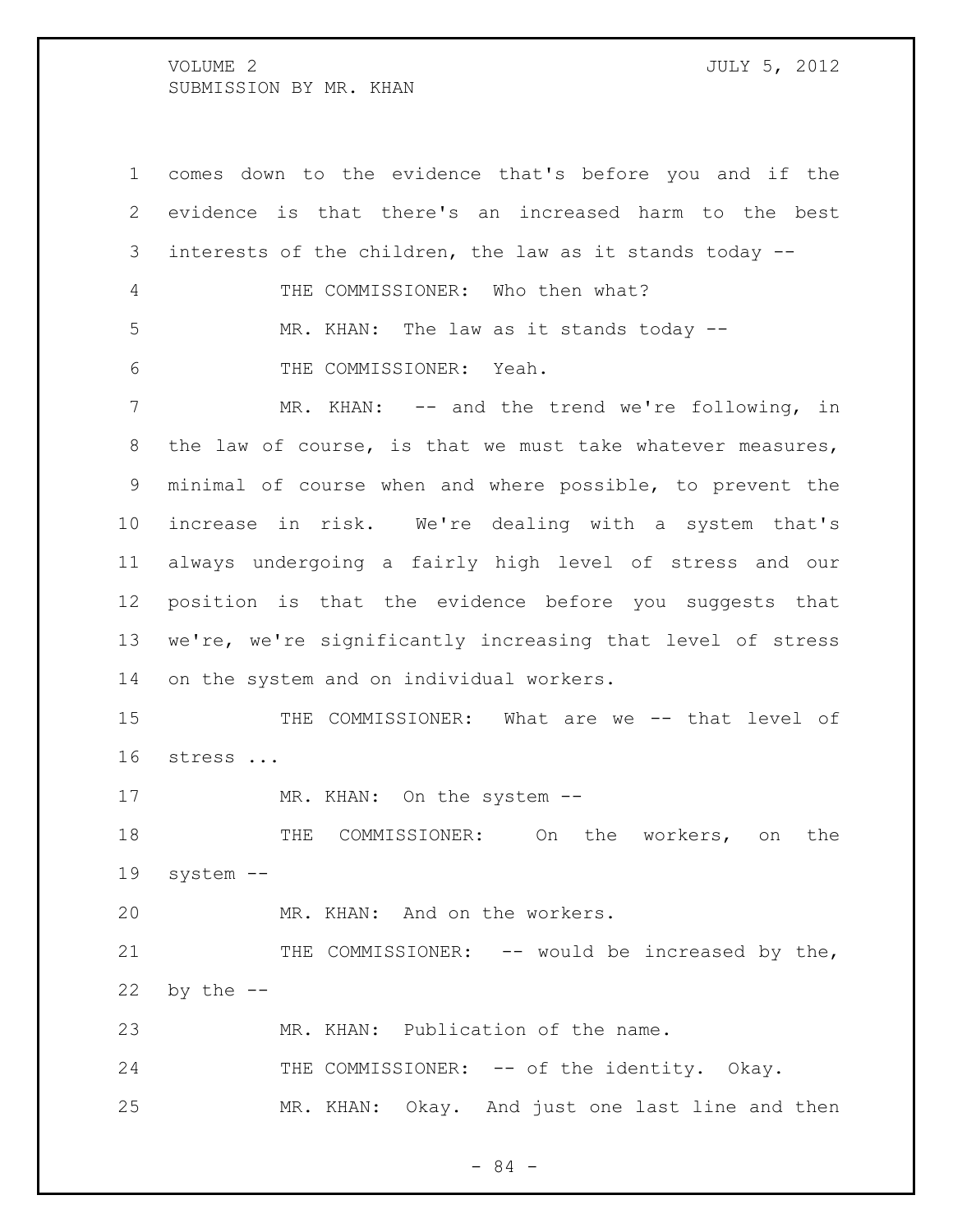I'll go. THE COMMISSIONER: All right, I'll let you one last line. MR. KHAN: Thank you. And this is in reference to the blue, the blue paged brief provided by Mr. Saxberg. THE COMMISSIONER: Yes. MR. KHAN: And it's at paragraph, sorry, tab 24. I don't think you need it before you. I'll just read it out. 10 THE COMMISSIONER: Where is it? MR. KHAN: It's tab 24 -- 12 THE COMMISSIONER: Yeah. 13 MR. KHAN: -- of the additional compiled book of authorities -- 15 THE COMMISSIONER: Yes. 16 MR. KHAN: -- or documents. 17 THE COMMISSIONER: Yeah. MR. KHAN: And it's an article by Ms. Reynolds of the Winnipeg Free Press, where one of the concerns that we've raised is at least understood in this article and that is: The anonymity argument is a solid one. Having your face in the newspaper or on television in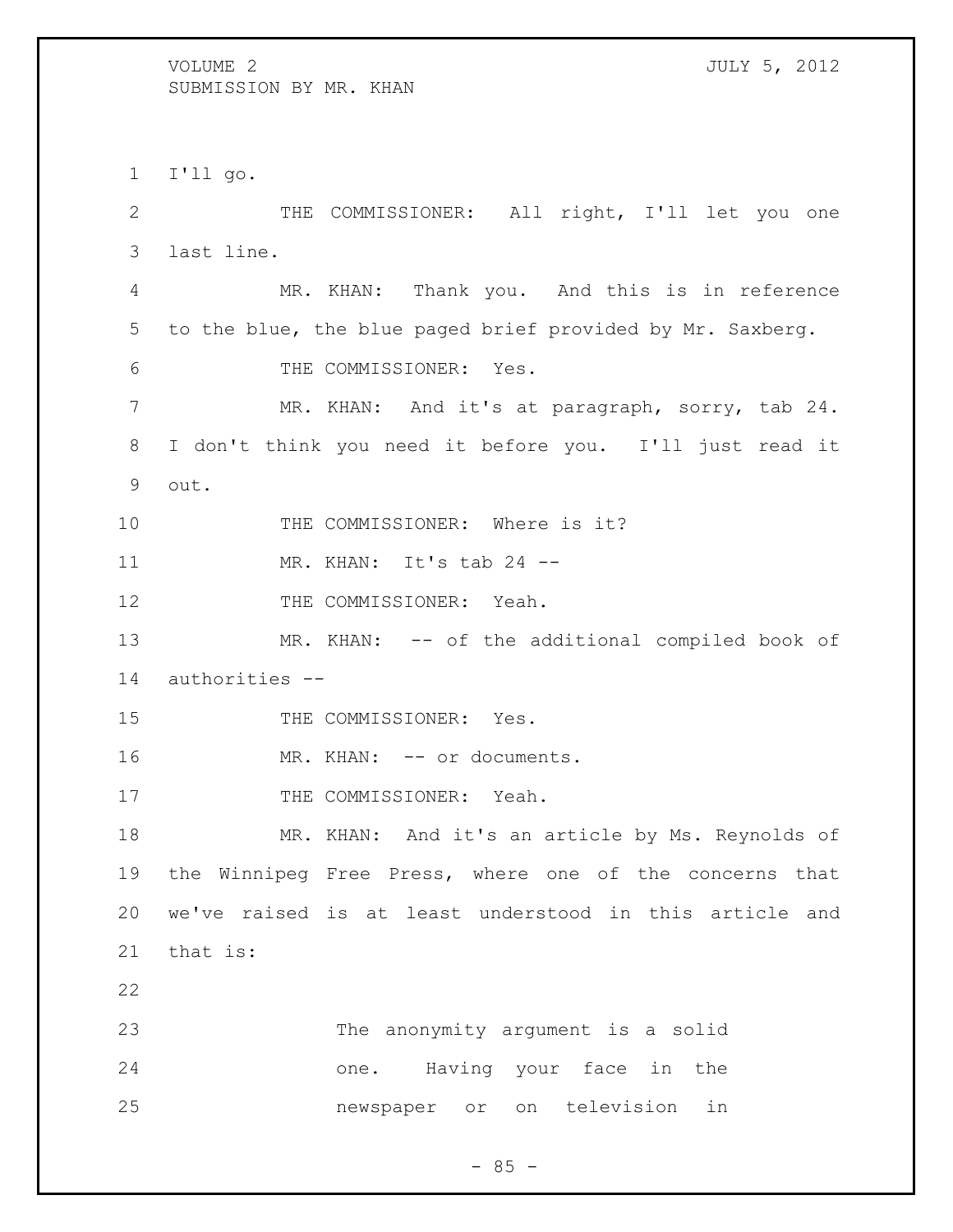VOLUME 2 JULY 5, 2012 SUBMISSION BY MR. KHAN SUBMISSION BY MR. JULIANO

 connection with this hideous case, no matter how insignificant a role you played, could make it even harder to walk through the next stranger's door to remove their children. And that's one of the situations that Intertribal's workers as well as all the other workers are going to be faced with. 11 THE COMMISSIONER: Thank you. MR. KHAN: Thank you, Mr. Commissioner. 13 THE COMMISSIONER: Thank you, Mr. Khan. 14 MS. WALSH: Mr. Commissioner? 15 THE COMMISSIONER: Yes. MS. WALSH: The University of Manitoba has a -- 17 THE COMMISSIONER: Pardon? MS. WALSH: The University of Manitoba has a brief submission as well. THE COMMISSIONER: All right, and that will be next. Now just let me find -- I'll give you this book back, counsel. Let me just find -- it will be Ms. Gosek's affidavit, I assume. Yes, sir. MR. JULIANO: Mr. Commissioner, my name is 

 $-86 -$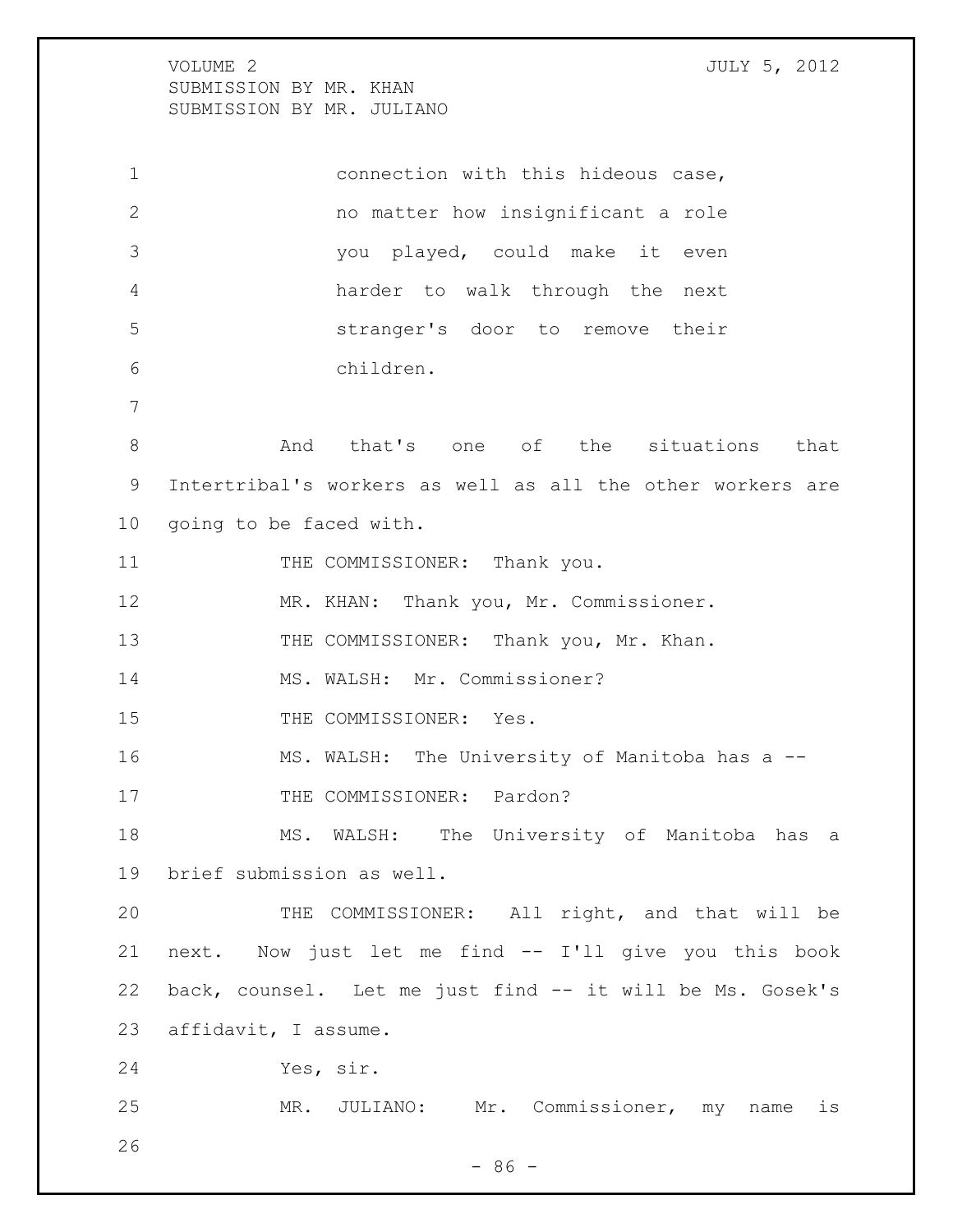Greg Juliano. I'm general counsel for the University of Manitoba and as you know, we are intervenor with status here but we consider our role quite peripheral and we will be very brief and hopefully not interrupt anyone's lunch.

 THE COMMISSIONER: I think I made myself clear earlier on, I'm pleased to have you here because I think it's something the university should be doing is interacting in publications of this kind.

 MR. JULIANO: For sure and that's exactly why we're here. And you know, we are an intervenor, we don't have our motion before you today, but we do wish to express our support for the motion that has been filed by MGEU and the others as well.

14 It is unusual for us so far in these proceedings. We haven't really taken a position with regard to anything in the pre-inquiry process but this is a point that our institution feels quite strongly about across the university and in particular in our Faculty of Social Work.

 The university -- I just want to point out, the university really has nothing to gain or to lose in taking this position. We don't have anyone on our faculty or staff who would be amongst the people that have at stake their names being published. But we simply are here just to provide our own unique set of knowledge and our unique perspective for the commission's consideration.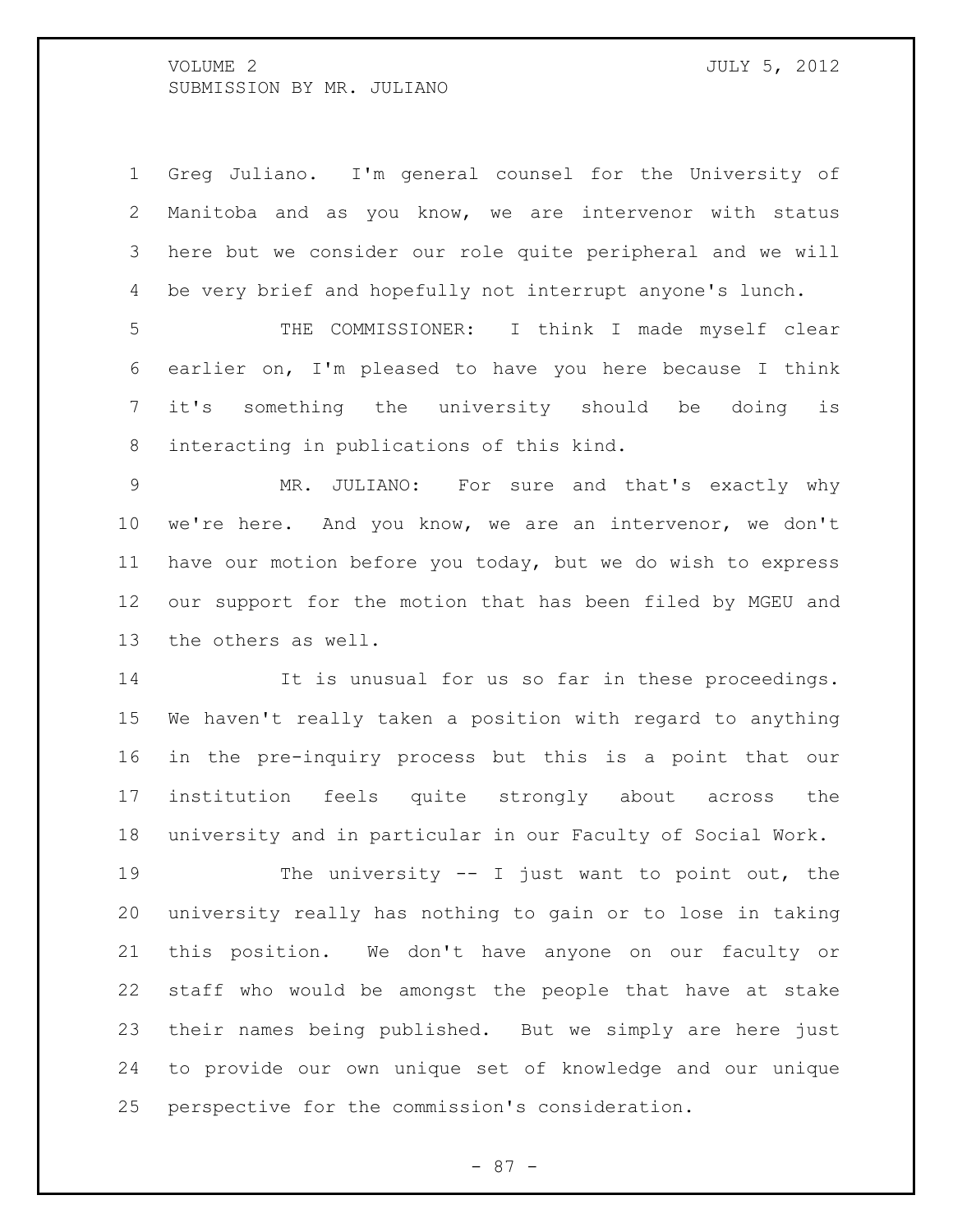As you know, we are the only accredited social work program in the province of Manitoba and as such, we feel a societal responsibility to help build a strong child protection system in the province and there's a strong feeling amongst our faculty that the publication of names is counterproductive to that goal.

 You've already heard reference to the evidence that has been introduced through the university, that being entirely contained in the affidavit of Ms. Gwen Gosek. So I'll try not to repeat anything, if I can.

 Ms. Gosek, although one individual, was selected by her dean and her colleagues, based upon her expertise and experience, to be our representative in terms of giving evidence to today, but is fully supported by the faculty. Ms. Gosek, you'll see from her, her C.V. which is attached to her affidavit, has been a faculty member with the university for almost 14 years. Prior to that she spent about almost eight years in the community as a support worker, including as a director or manager of other support workers. I think it's particularly interesting that she's an aboriginal woman and this came out in her cross- examination and that she made the personal choice to be a support worker rather than a front line, what we traditionally call a front line social worker because of her personal belief and the difficulties she would have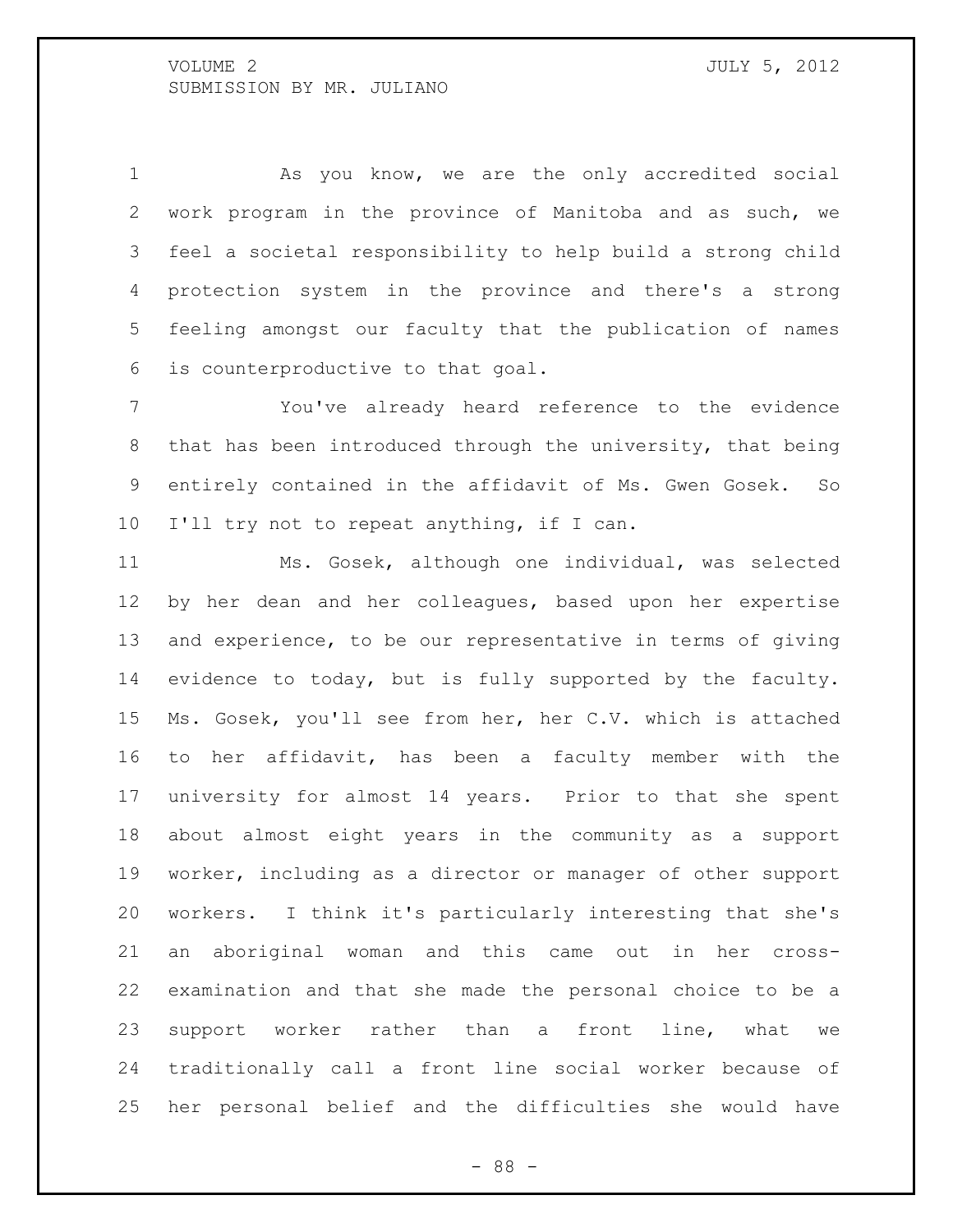being placed in a position where she might have to encourage the apprehension of a, of a child and remove them from their parents. But she has an immense experience advising and preparing students, both at the undergraduate and the master's degree level in the Faculty of Social Work and is very familiar with the challenges. The students are quite often people who are already working in the system and as well as new students who are just entering the system and she has a bit of a emphasis on serving the indigenous community. She as well, you will see, has researched, in particular why we presented her evidence. She's done a lot of research in the area of the stresses that social workers encounter on the job and the effects that that has had on the system.

 So I adopt many of the comments that my learned friends who have gone before me have, have said, and I don't want to repeat those things. I did just want to bring your attention to, I suppose, one train of thought through Ms. Gosek's affidavit and I'm just going to comment on that one, that one train of thought. I won't, I won't stop to refer you to paragraphs unless you want me to.

THE COMMISSIONER: I have your brief here.

MR. JULIANO: Yeah.

 THE COMMISSIONER: Are you going to make reference to that?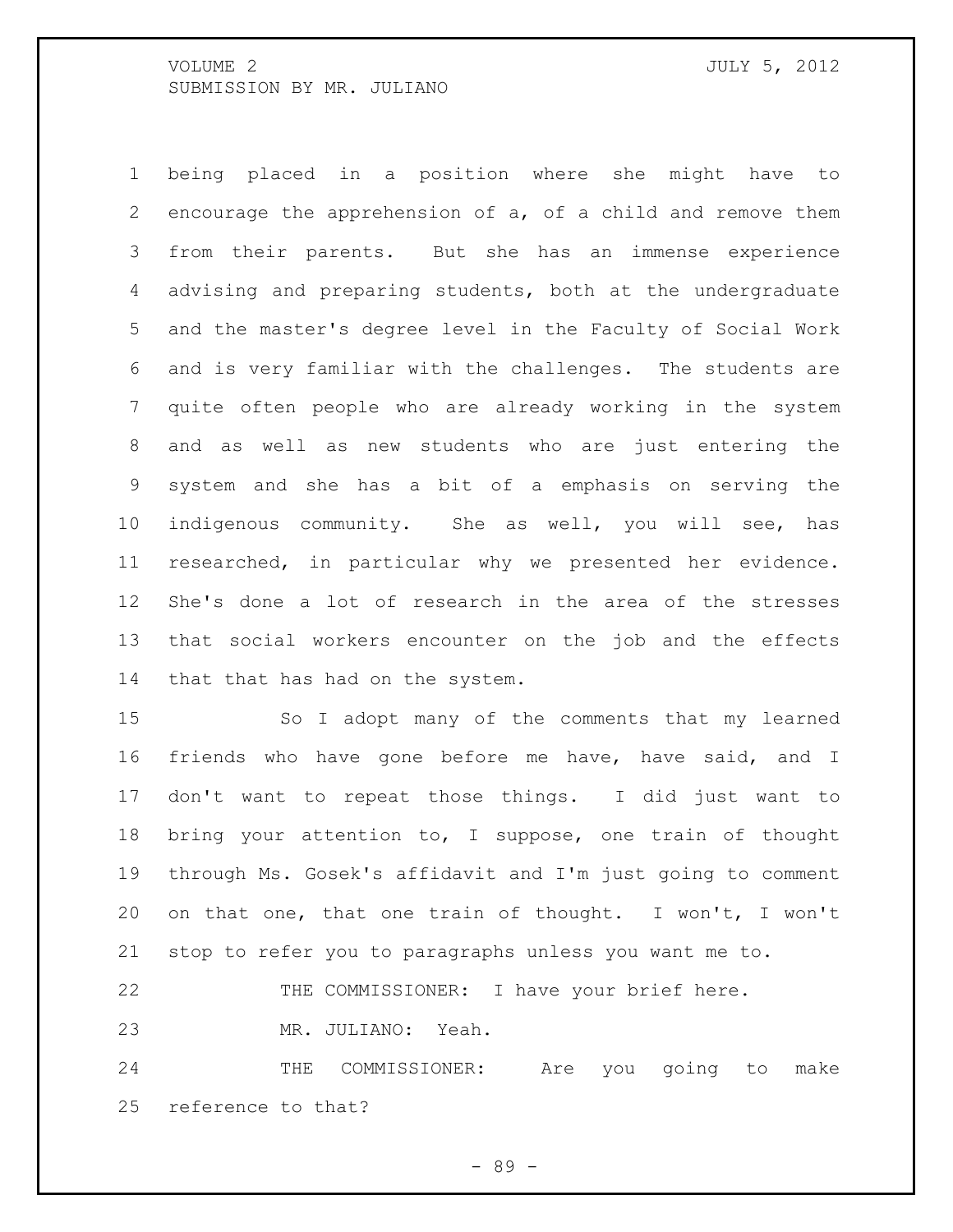MR. JULIANO: I wasn't really going to stop -- 2 THE COMMISSIONER: That's fine. MR. JULIANO: But if you want me -- THE COMMISSIONER: No, no. MR. JULIANO: -- I'll cite some propositions that are in the affidavit and if you want me to tell you where they are, I will.

 THE COMMISSIONER: I have read it and so you go right ahead.

 MR. JULIANO: So I think what's really interesting about Ms. Gosek's affidavit and it's only something that's been touched on previously but I think is a bit more unique to her situations, is it kind of follows the career path of an alumni of the university that someone coming out of social work and entering into the profession and, and sort of how, what they would experience and then 17 how that impacts the system. So she, early on in her affidavit, states that people who enter into child, sorry, child protection work, do so out of a desire to help. They do so out of a desire to help. It's a highly altruistic motive and these are good people. The unfortunate thing that is quite clear from her affidavit is that they quickly become disenchanted and essentially by the stress of the work. That stress is derived, you'll see in her affidavit, from a number of factors and she describes --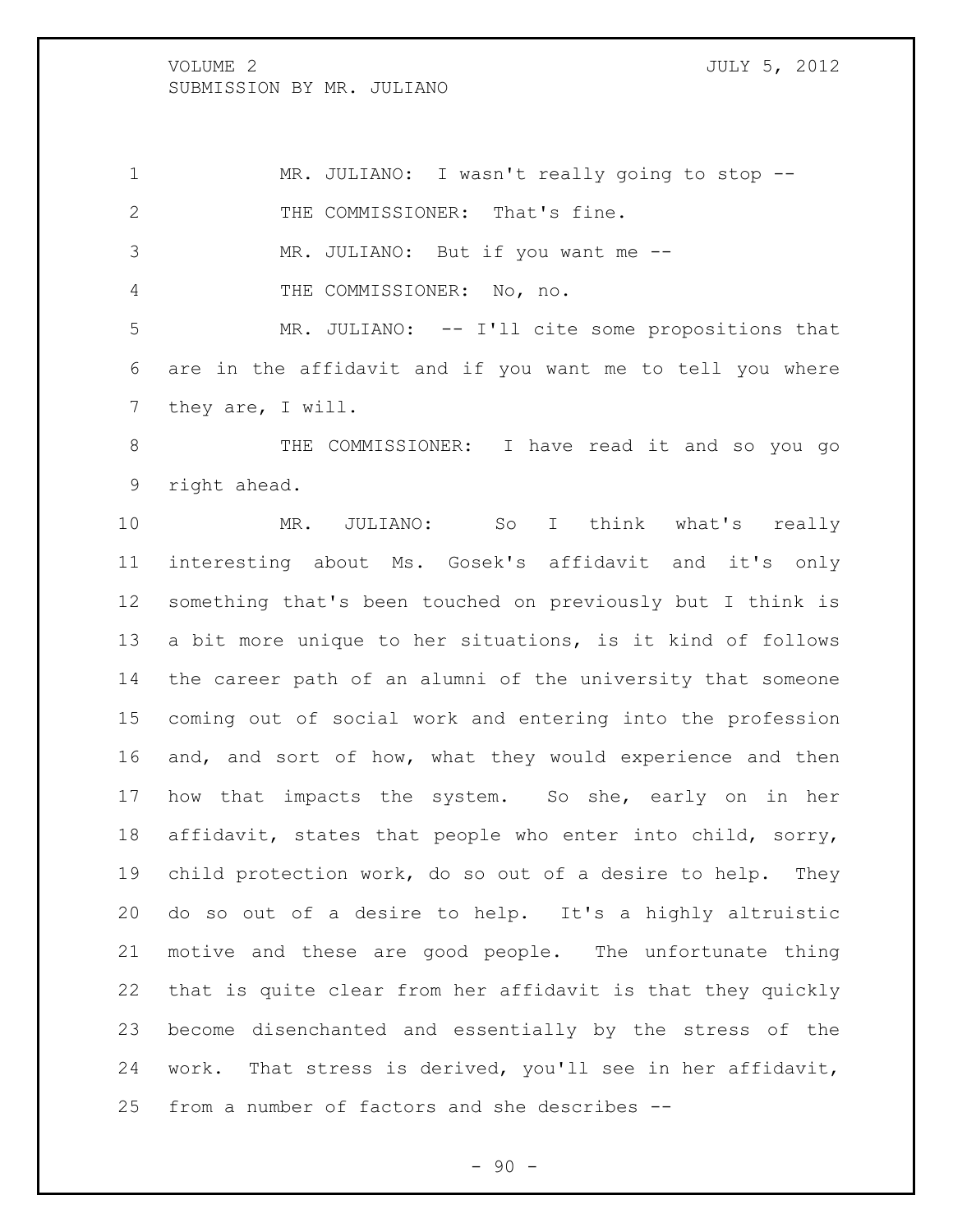THE COMMISSIONER: Excuse me, would one of you counsel give me that, her affidavit, please. I know it's behind here somewhere but we're just not organized as such that I can get onto it.

 MR. JULIANO: So what I was saying that it's unfortunate but it seems that social workers are quickly disenchanted, largely by the stress of the work. She describes a wide variety of stresses that contribute to this, some of which are not really relevant here, funding issues, low salaries, that sort of thing. But she does describe a number of stresses which are highly relevant to what we're talking about today, high case loads, high turnover amongst colleagues, their experiencing of traumatic events such as a death of a child in care, and also the risk of personal violence against them.

 It's also pointed out that inquiries and inquests are a source of stress and has been discussed previously, those, that stress flows down, not to just those who are participating in the inquiry but also to the whole profession.

 Of course it's also been described the tension of, the desire to support families and also the need to protect children, that social workers are sometimes asked to apprehend children, a social worker is being criticized for either doing too much or too little. And you'll see in

 $-91 -$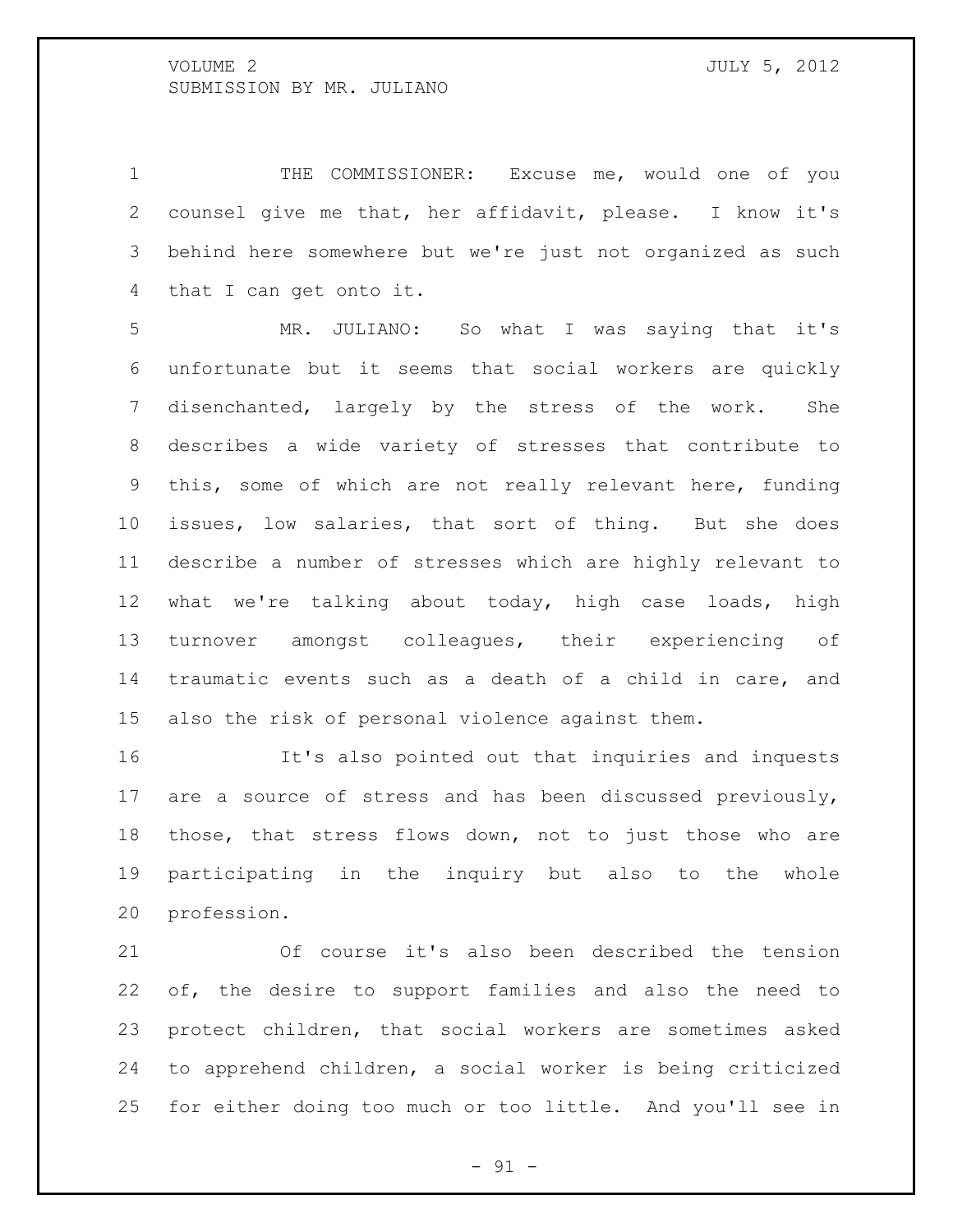Ms. Gosek's affidavit her citing studies that demonstrate annual turnover rates in the profession at between 23 and 60 percent per year.

 So in other words, what we have there is a quarter to half of the staff being new every year and what that, the effect is is that it leaves families without consistent help and the ability to build critical relationships. It's those relationships that are really important in terms of the primary goal of the system which is to help keep families together and working well, but also in terms of identifying problems and issues and potential dangers that are critical to protecting children.

 This trickles down even further. The ones remaining, even after all these people have left the profession, struggled to get familiar with new files and they experience a huge amount of case overload. One study that is cited by Ms. Gosek indicated that after the Gove Inquiry in B.C., that 250 out of 300 new social workers hired after that inquiry quit, citing case overload, and that must, that clearly would be devastating to the system. She cites the high cost of training new recruits and she also cites articles indicating that it takes approximately two years to train, to properly train a new social worker. So we have turnover rates which indicate people are only staying in the role for two years yet it takes two years to

- 92 -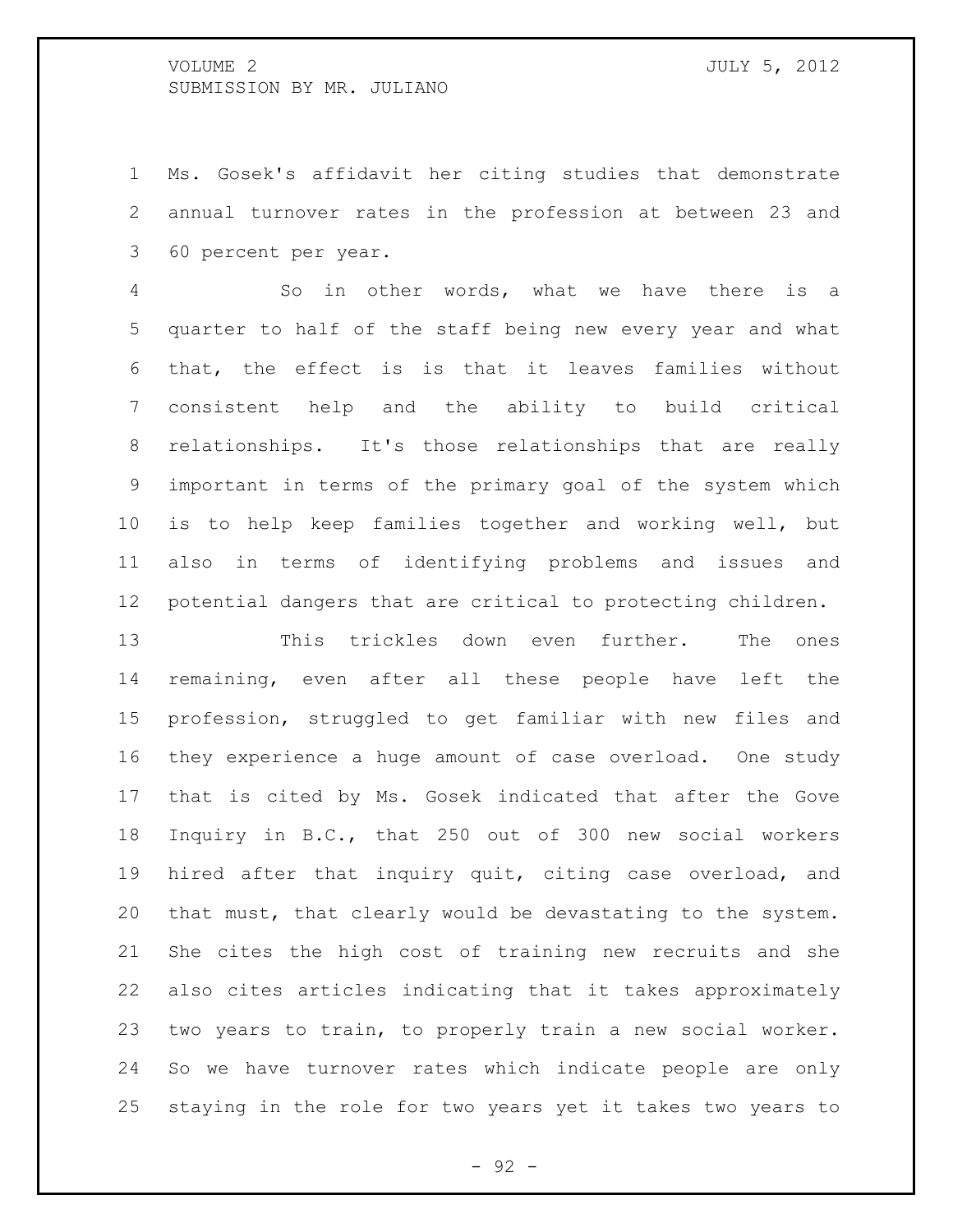properly train someone. And those people, in the infancy of their career, are being asked to make life and death decisions. The stress must be unbelievable.

 So the university would submit that the stress of child protection work is an extremely serious issue and it is, as we speak, already impacting the support that families receive and the system's ability to protect children. The university is, the university's position is that this inquiry can accomplish its mandate, which of course does not include making recommendations about civil or criminal responsibility. It can accomplish its mandate without adding to the stress that social workers are already under. Unduly emphasizing personal blame only encourages that chilling effect. It's counterproductive to this inquiry, getting to the bottom of what happened and hopefully in the end, improving the system that is currently under so much stress.

 So that's really all I have to say other than that we encourage the commission to give very serious consideration to the motions that are before you.

21 THE COMMISSIONER: Well, I just want to ask you this one question. I fully understand the stress that you've outlined, but how would that be reduced by the imposition of a publication ban in this instance?

MR. JULIANO: I think, I would adopt the comments

- 93 -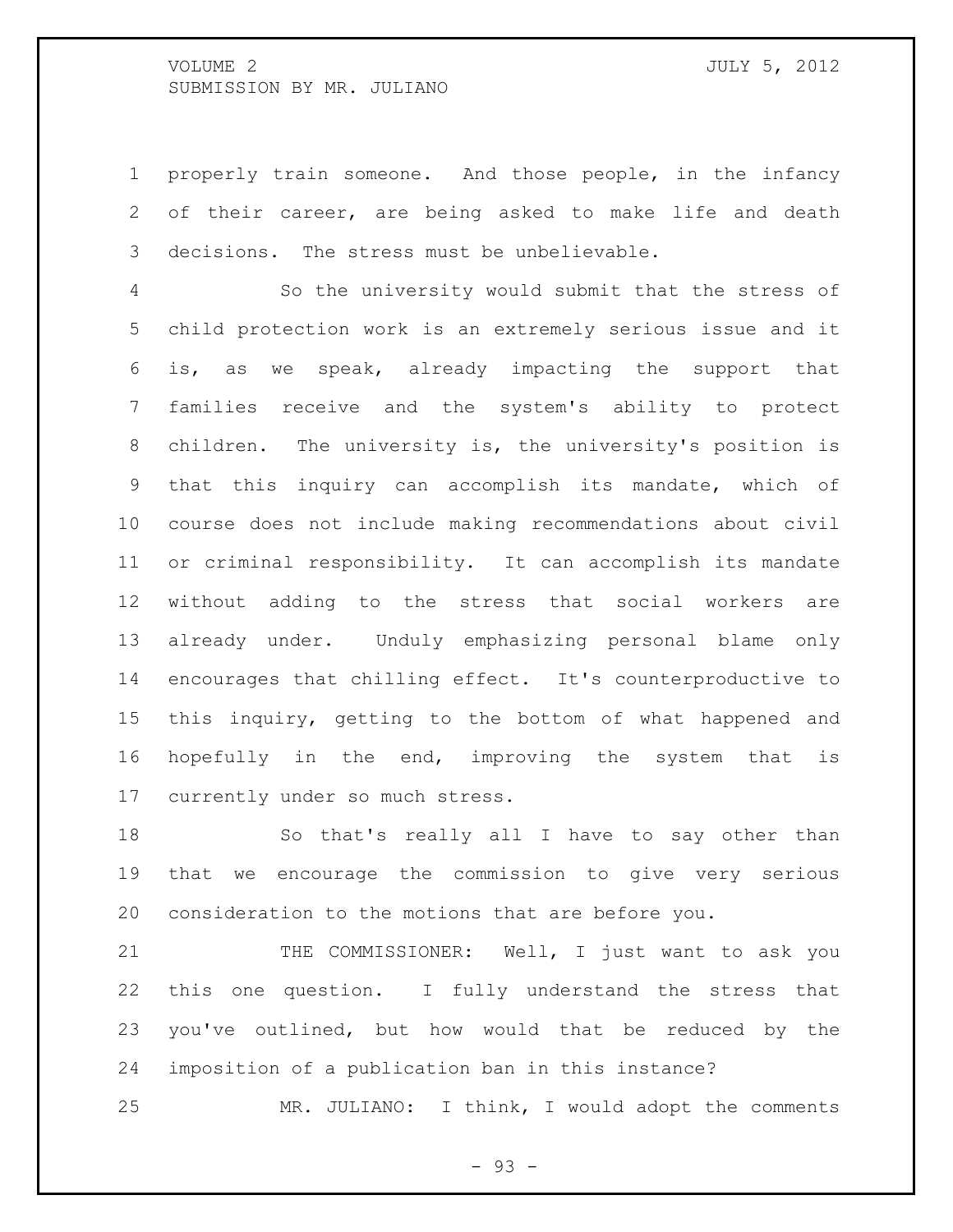of the other counsel. The stress would be reduced in the sense that I think the feeling amongst the social work community would be that the system is under review, not so much individual actions and that would have a comforting effect. It's not that there aren't other ways to ensure personal accountability but that's really not the point of, or it's certainly not the university's hope, which is really what we're hoping that this commission accomplishes is getting down to the bottom of really what's troubling our system and --

 THE COMMISSIONER: That's what we hope we deal with.

13 MR. JULIANO: Exactly.

14 THE COMMISSIONER: Okay. Thank you very much.

MR. JULIANO: Thank you.

 THE COMMISSIONER: Well, I guess we'll adjourn 17 for lunch. Mr. Kroft, you're up next I guess; is that correct?

MR. KROFT: Yes, sir.

 THE COMMISSIONER: Do you have any idea about your time required?

 MR. KROFT: I'll ask you to ask me that about an hour into it and then I'll be able to tell you more.

24 THE COMMISSIONER: All right. Well, I think being the time now at 20 minutes past 12:00, it's best we

- 94 -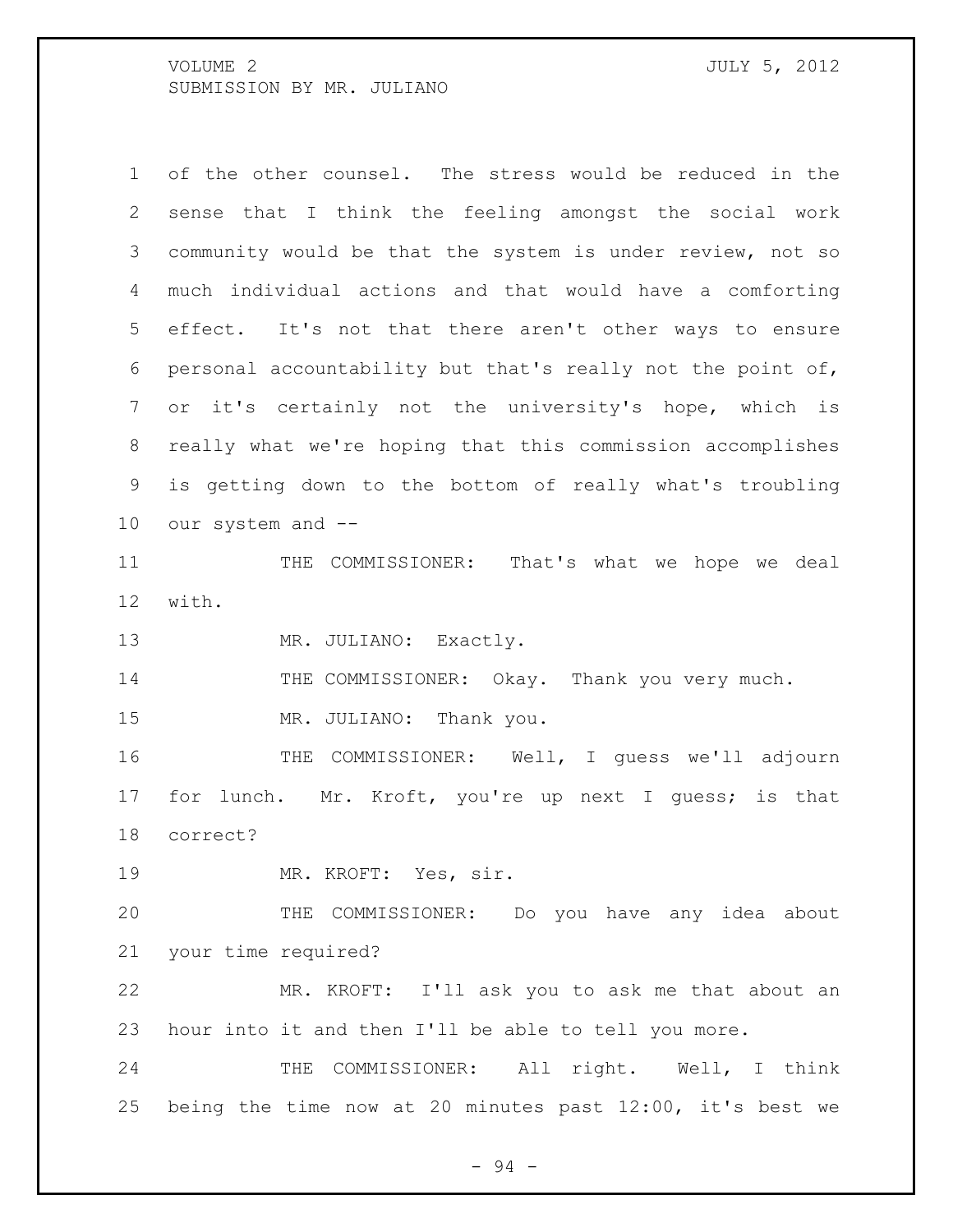# PROCEEDINGS

probably adjourn until 1:30.

 MR. KROFT: And I'm happy to have a shorter lunch break if it's possible and if we, if you sent us home early on Friday but we ate quickly today, I think that would be a good -- if we're talking about balancing acts and tradeoffs, that would be good for, a good balance. THE COMMISSIONER: A short lunch break today and what? MR. KROFT: I think I'm speaking for my colleagues -- 11 THE COMMISSIONER: What's the, what's the tradeoff? MR. KROFT: The tradeoff would be that if we happen to finish earlier on Friday but we ate quickly today, that's probably not a bad tradeoff. I see some of my colleagues are nodding. 17 THE COMMISSIONER: Well, that's, that's all right with me. I'm rather encouraged to hear you say that we might even get through early tomorrow. So what, what do you suggest for a lunch hour today then? MR. KROFT: I'm happy to come back in 40 minutes, but I'm not going to speak for my colleagues on that and I don't think there's any evidence before you, sir. 24 THE COMMISSIONER: Well, shall we say 1:15 then? All right, we'll adjourn till 1:15. Enjoy your soup.

- 95 -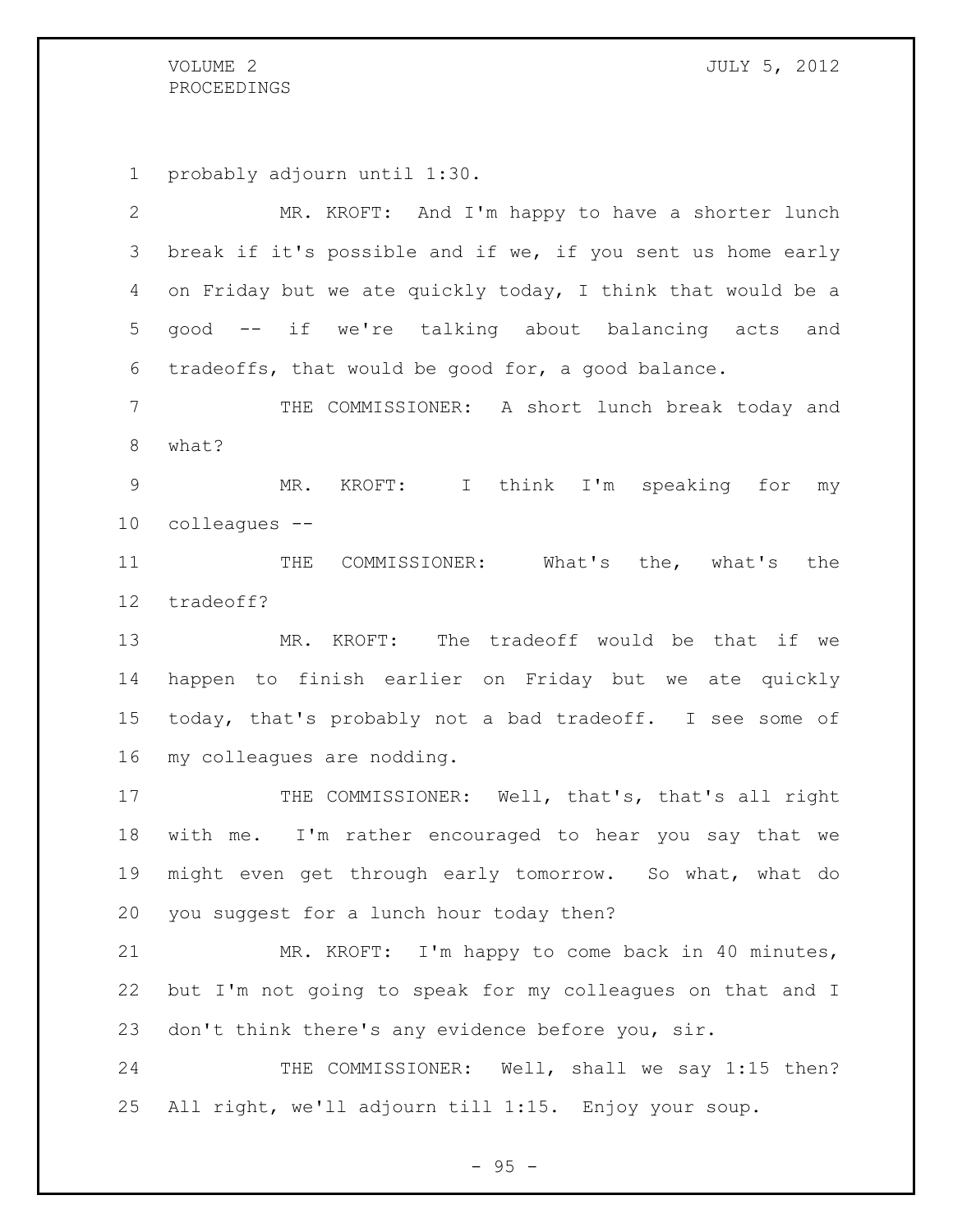(LUNCHEON RECESS) MR. MCKINNON: Mr. Commissioner, for the record I'm Gordon McKinnon -- THE COMMISSIONER: Yes. MR. MCKINNON: -- and I represent the department and Winnipeg CFS, which is a branch of the department. I'm just going to take a moment to answer the question that you asked of Mr. Smorang about the ability of the employer to accommodate workers who may be adversely affected by publication of their identifying information. 12 THE COMMISSIONER: Yes. MR. MCKINNON: So I have made some inquiries of my client. I can advise you that Winnipeg CFS employs six workers who are testifying or, or we anticipate will testify at the inquiry. All six of those workers do have regular contact with children and families. And just as a reminder, Mr. Commissioner, Winnipeg CFS no longer has an intake function. In Winnipeg, all intakes are done by ANCR for Winnipeg CFS and all the other Aboriginal agencies that have a presence in Winnipeg. THE COMMISSIONER: ANCR, and who else? MR. MCKINNON: ANCR does all the intakes -- 24 THE COMMISSIONER: Yes. 25 MR. MCKINNON: -- for Winnipeg --

- 96 -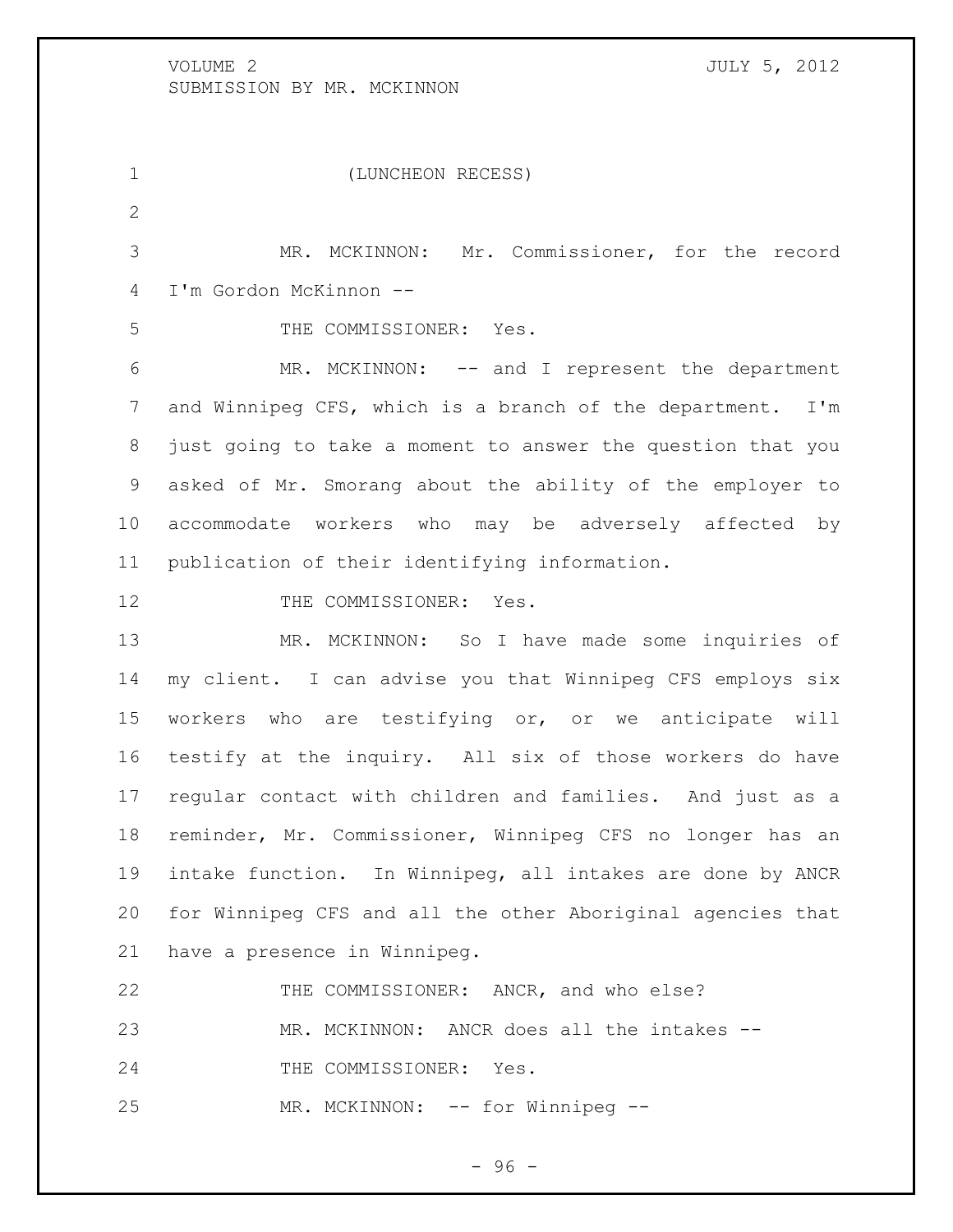1 THE COMMISSIONER: Yes.

 MR. MCKINNON: -- for Jewish Child and Family, and for all the Aboriginal agencies that have a presence in Winnipeg.

THE COMMISSIONER: Yeah.

 MR. MCKINNON: And I make that point because only six of the workers expected to testify are now with Winnipeg CFS. I think about a dozen are with ANCR. So it may be that Mr. Saxberg and his client should be commenting on this as well.

 And I also point out that with respect to the two workers who are testifying from Intertribal, that's a much smaller agency so you may wish to ask Intertribal this question. So really what I'm saying is I can only speak for the six workers who now are employed at Winnipeg.

16 THE COMMISSIONER: Yes.

17 MR. MCKINNON: One of those six workers, Mr. Commissioner, is what we refer to -- or what is referred to as a float worker. And I think the best way to describe a float worker is to make an analogy to a substitute teacher. The float fills in during someone else being vacant or -- some position being vacant or employee being absent or on maternity leave. So float social workers are intended to provide short-term relief when other social workers can't be at work. The float social work program at Winnipeg CF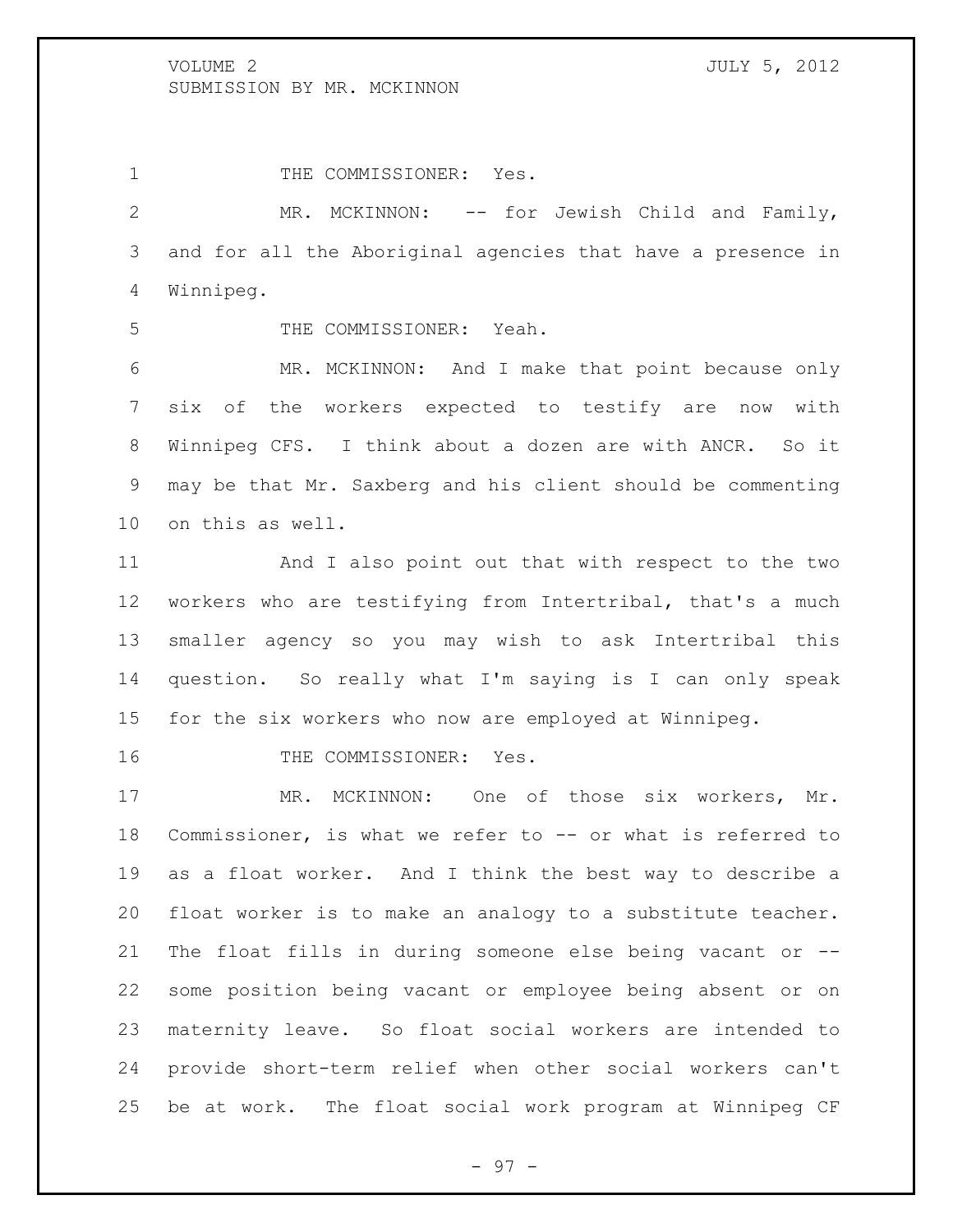has five or six staff. The staff are fully utilized already and --

 THE COMMISSIONER: Just a minute. There are six social workers or staff?

MR. MCKINNON: Six social workers.

THE COMMISSIONER: One of whom is a float.

7 MR. MCKINNON: No, there are six that are testifying --

9 THE COMMISSIONER: Yes.

10 MR. MCKINNON: -- and coincidentally there are six who are float social workers. Only one of the floats is testifying.

13 THE COMMISSIONER: Okay.

 MR. MCKINNON: But the point I'm attempting to make is there's a very small unit of five or six individuals who are intended to cover if there are short-term vacancies in the system.

18 THE COMMISSIONER: Well, while there are six going to testify, how many social workers are there in the employ altogether?

 MR. MCKINNON: Oh, in the total agency, I think it's about 150 --

23 THE COMMISSIONER: All right.

24 MR. MCKINNON: -- in the agency.

25 THE COMMISSIONER: All right. Doing --

- 98 -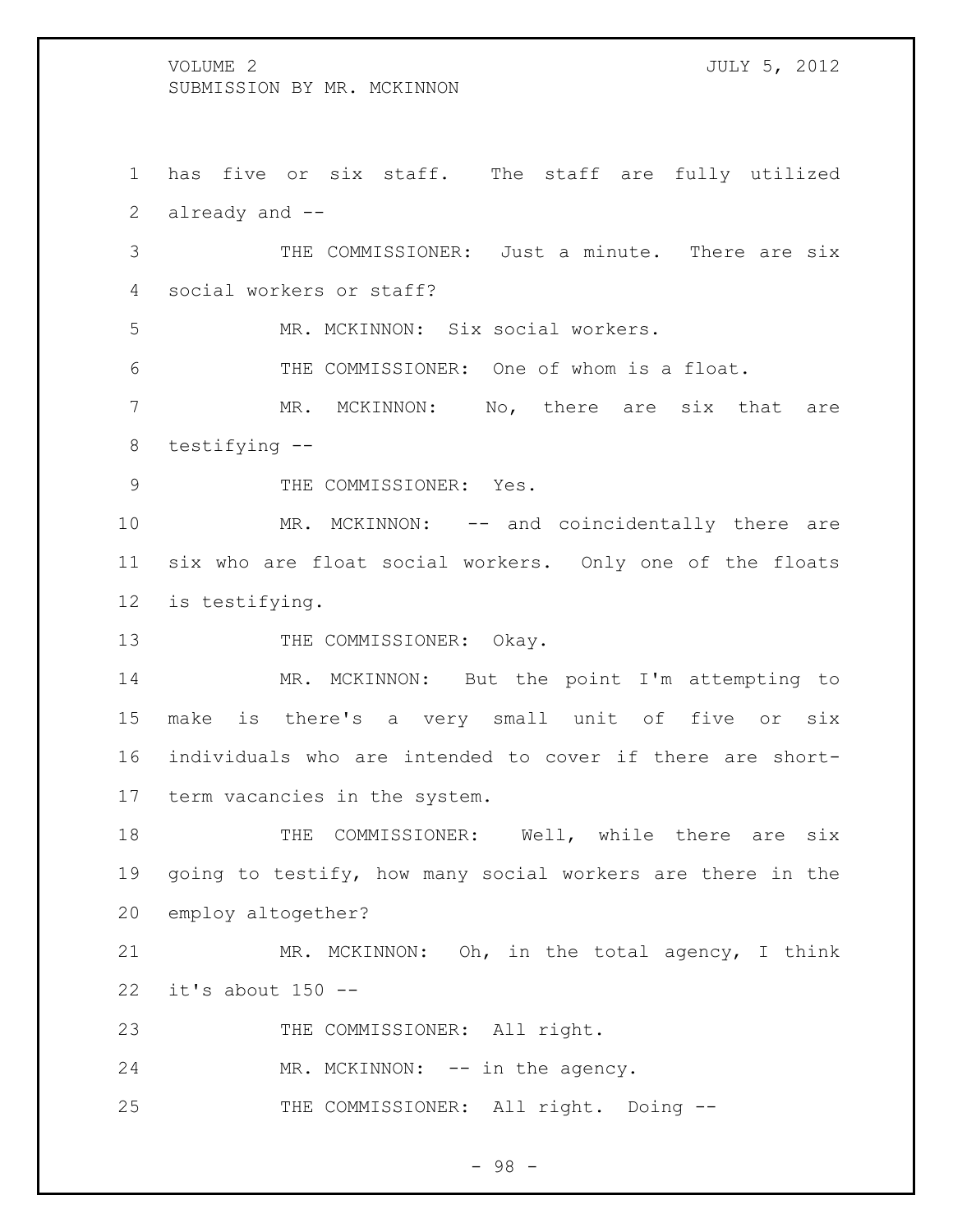1 MR. MCKINNON: And --

 THE COMMISSIONER: Doing the same kind of work? MR. MCKINNON: The functions of Winnipeg CFS now includes things like long-term relationships with families. So, so when there's long-term service required, Winnipeg would do that. They do things like adoption services. They do things like family reunification. They do the, the social work required after a case goes from intake. So they could be children in care -- 10 THE COMMISSIONER: Um-hum.

11 MR. MCKINNON: -- or they could be investigations on child protection cases where further, further investigation is required than can be done at an intake level. So the two categories of work, broadly speaking, are ongoing investigation on protection files and providing 16 care for children who have been apprehended and are wards, so to speak.

18 THE COMMISSIONER: And in total, you said that is how many social workers in the employ of --

MR. MCKINNON: About 155 is my recollection.

21 THE COMMISSIONER: And, and the six are part of 155.

23 MR. MCKINNON: Those -- six of those 155 are scheduled to testify.

25 THE COURT: Yes, okay.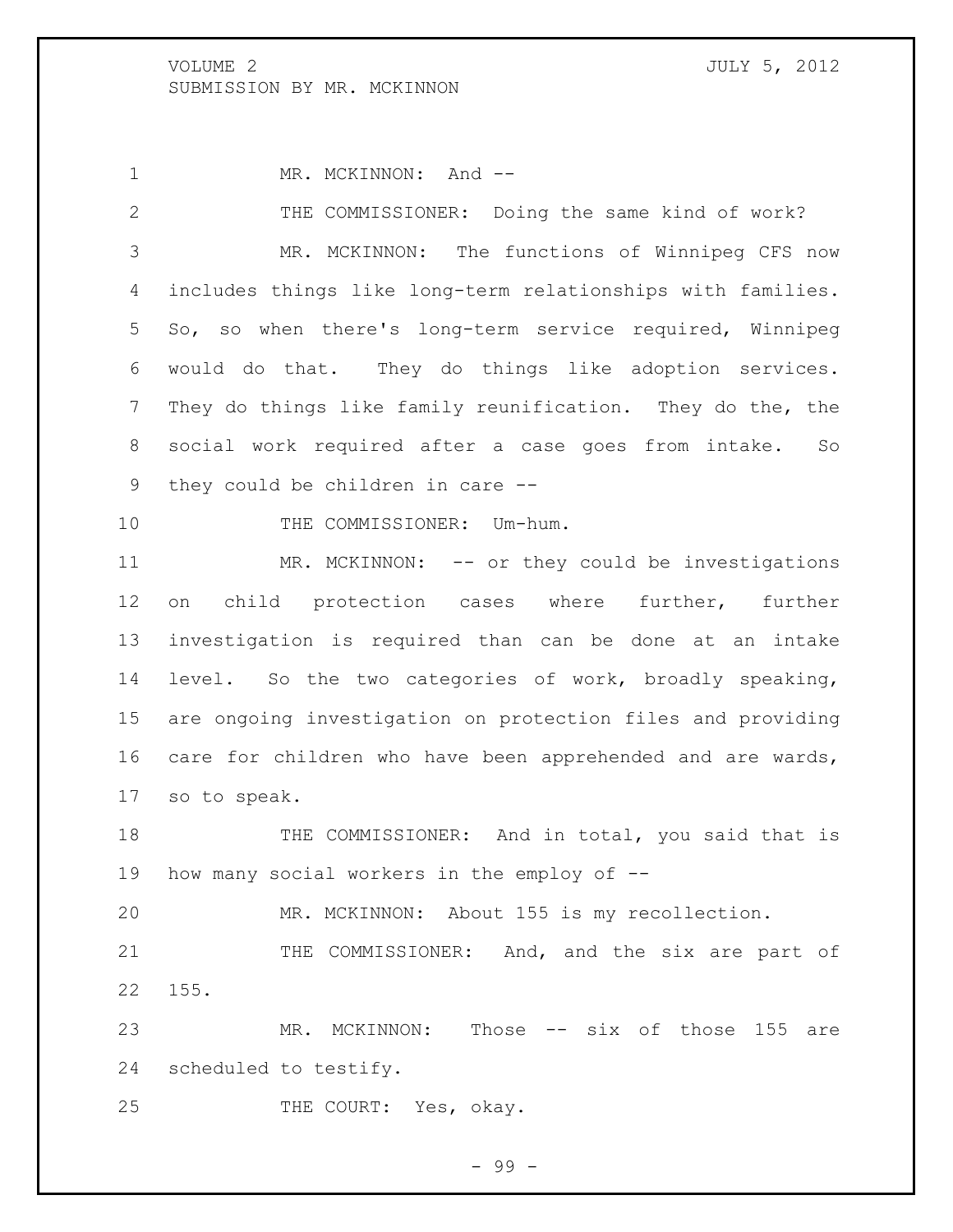1 MR. MCKINNON: And if they had to be removed from their position, for whatever reason, to protect their identity, the impact would be someone would have to fill their position. The way that is typically handled is by assigning a float social worker. And as I mentioned, there are five or six float social workers who would have to fill in if one or more of the witnesses who testified, for whatever reason, couldn't continue in their duties.

 Those float social workers are currently all assigned. In other words, there are no individuals available in Winnipeg CFS to fill in if a current employee were unable to fulfil their duties for whatever reason.

13 THE COMMISSIONER: That's taking into account the 155 complement.

 MR. MCKINNON: That's taking into account the 155 complement, yes.

17 THE COURT: Okay.

18 MR. MCKINNON: I guess what I'm saying to you, Mr. Commissioner, is that it would create a hardship on Winnipeg CFS if five or six of their social workers had to be replaced for any period of time. There are not five or six available replacements.

 You also asked about counselling and support. 24 THE COURT: Before you leave that --MR. MCKINNON: Yes.

 $- 100 -$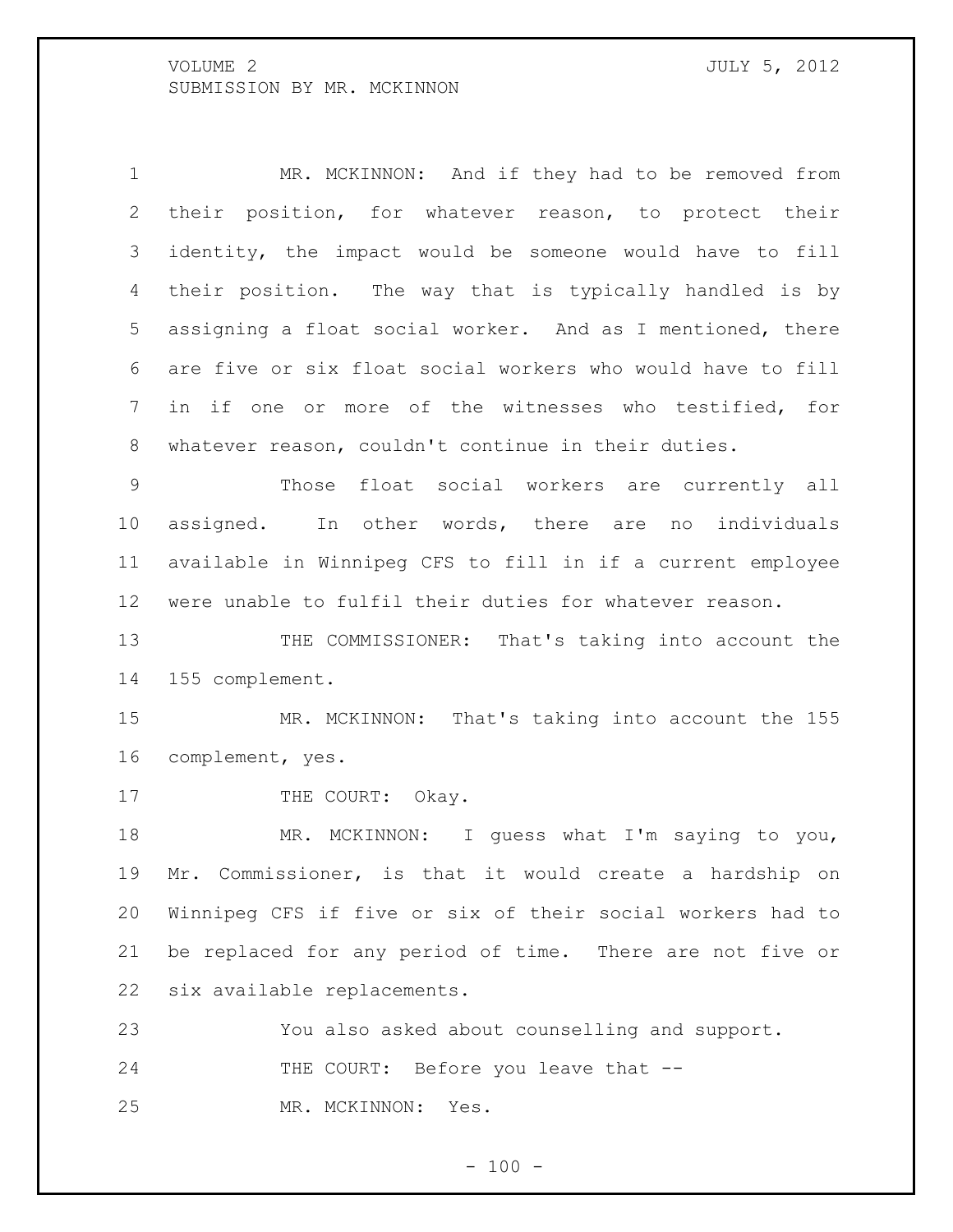1 THE COURT: -- what, what's the recruitment program with respect to people coming into CFS to work, or into the Winnipeg Child and Family Services?

 MR. MCKINNON: I wouldn't be comfortable answering that; I don't think I have enough information to answer that. I know that there are chronic vacancies. I know there are difficulties in finding qualified people, but I, I don't want to go much further than that, Mr. Commissioner. I would be uncomfortable --

10 THE COMMISSIONER: Okay.

11 MR. MCKINNON: -- as to how reliable I would be. 12 THE COMMISSIONER: Thank you.

 MR. MCKINNON: In terms of counselling and support, which was your other question to Mr. Smorang, Winnipeg CFS does have a peer support group. It also has an employee assistance program. It also has a practice of providing additional counselling to its employees who may require it.

 So that's the response of the employer to your question, Mr. Commissioner, unless you have any questions.

21 THE COMMISSIONER: No, no, that's fine. Thank you.

 Now, just a minute, Mr. Smorang. Before I hear from you, on the agenda ...

UNIDENTIFIED PERSON: Mr. Commissioner, is your

 $- 101 -$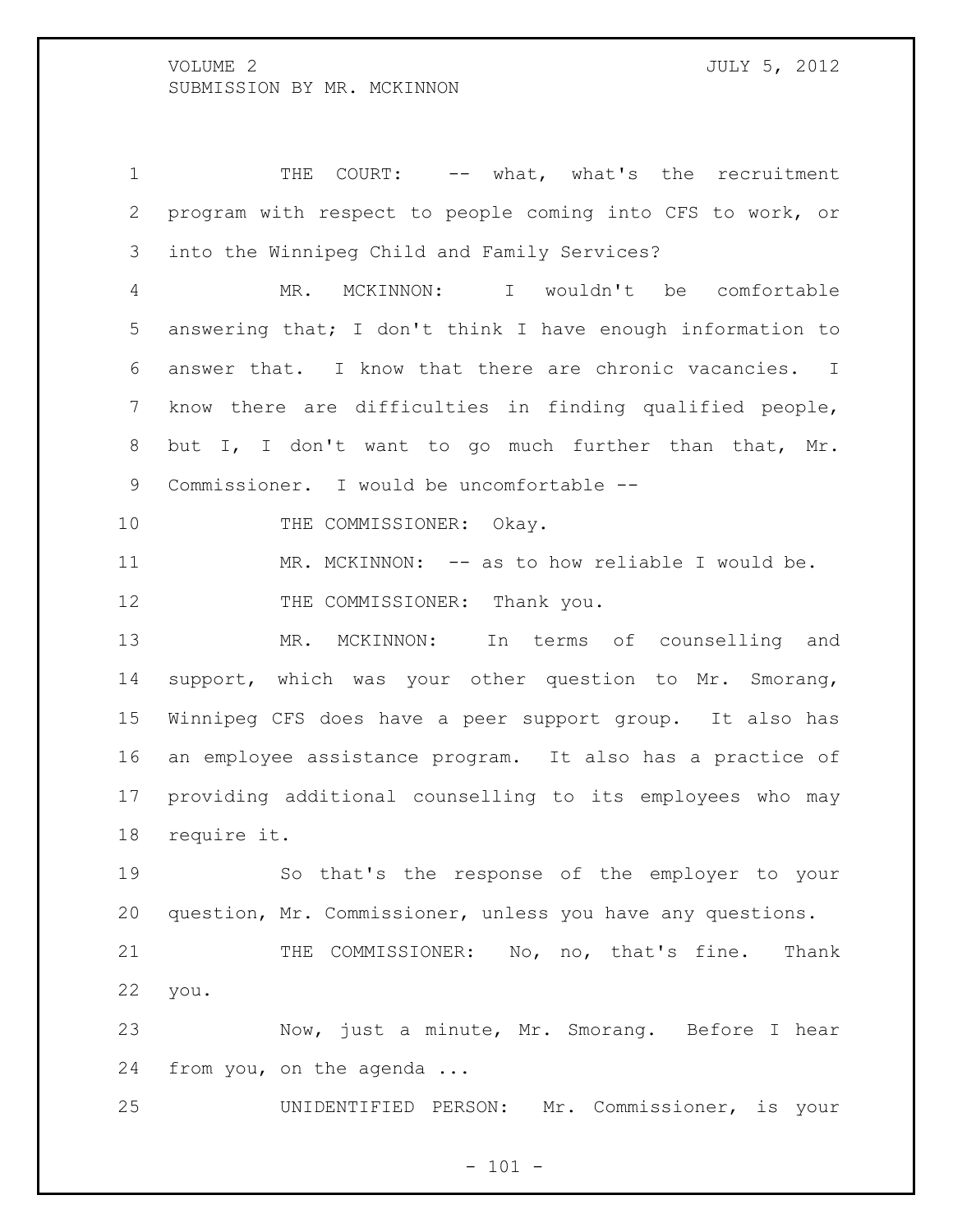microphone on?

 THE COMMISSIONER: Oh, no, it's not. Sorry. You did well to hear me. You, you will -- you get a reply, Mr. Smorang, under this timetable, do you not, to -- once the three parties have spoken against the ban? 7 MR. SMORANG: I get a reply? Yes. 8 THE COMMISSIONER: Yeah. Well, we, we -- can you deal with what Mr. McKinnon's just dealt with now at that time, along with Mr. Saxberg and Mr. Khan? MR. SMORANG: I can. In fairness to Mr. Kroft, we felt it would be important to answer your question in full before he spoke, to give him an opportunity if he needs to -- 15 THE COMMISSIONER: Oh, all right. MR. SMORANG: -- to address it. It was more of a fairness question in terms of the order that we felt -- 18 THE COMMISSIONER: All right. I was just thinking of time, but -- MR. SMORANG: Yes, I'll be, I'll be -- 21 THE COMMISSIONER: -- that, that --22 MR. SMORANG: -- two minutes. THE COMMISSIONER: I understand. You've explained. Go ahead. MR. SMORANG: Thank you, sir.

 $- 102 -$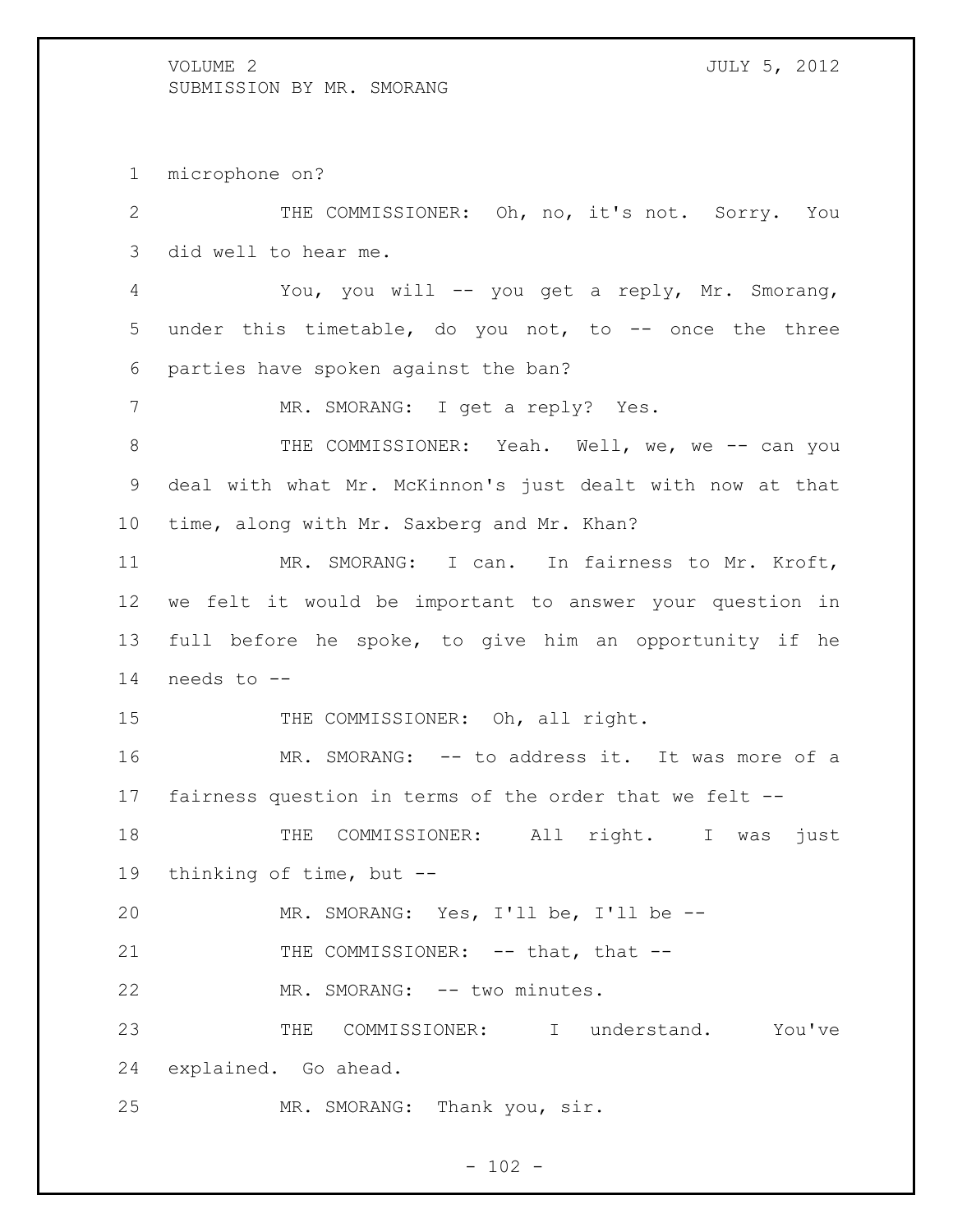1 THE COMMISSIONER: Thank you, Mr. McKinnon. 2 MR. MCKINNON: Thank you.

 MR. SMORANG: Just because you asked me the question -- and the question was, are there reasonable alternative measures --

THE COMMISSIONER: Yeah.

7 MR. SMORANG: -- that an employer could take to otherwise ameliorate the damage of media exposure, and the two examples you, you pointed out were counselling or temporary removal from duties. Obviously, the question you've asked relates to your -- to part one of the Dagenais/Mentuck analysis, which is, are there reasonable measures that will prevent the risk. I indicated to you I don't act for an employer, I act for the employees. You've now heard from three employers, and you may wish to delve further later on, but I think I heard Mr. Khan speak to that question on behalf of Intertribal, Mr. Saxberg on behalf of ANCR, and now Mr. McKinnon on behalf of the department.

 I guess just to fully answer your question -- because I think your question has two parts to it. One is, can specific workers be accommodated by either counselling 23 or removal from the workplace, and, and the employers have answered that question.

But the second part is, would that prevent the

 $- 103 -$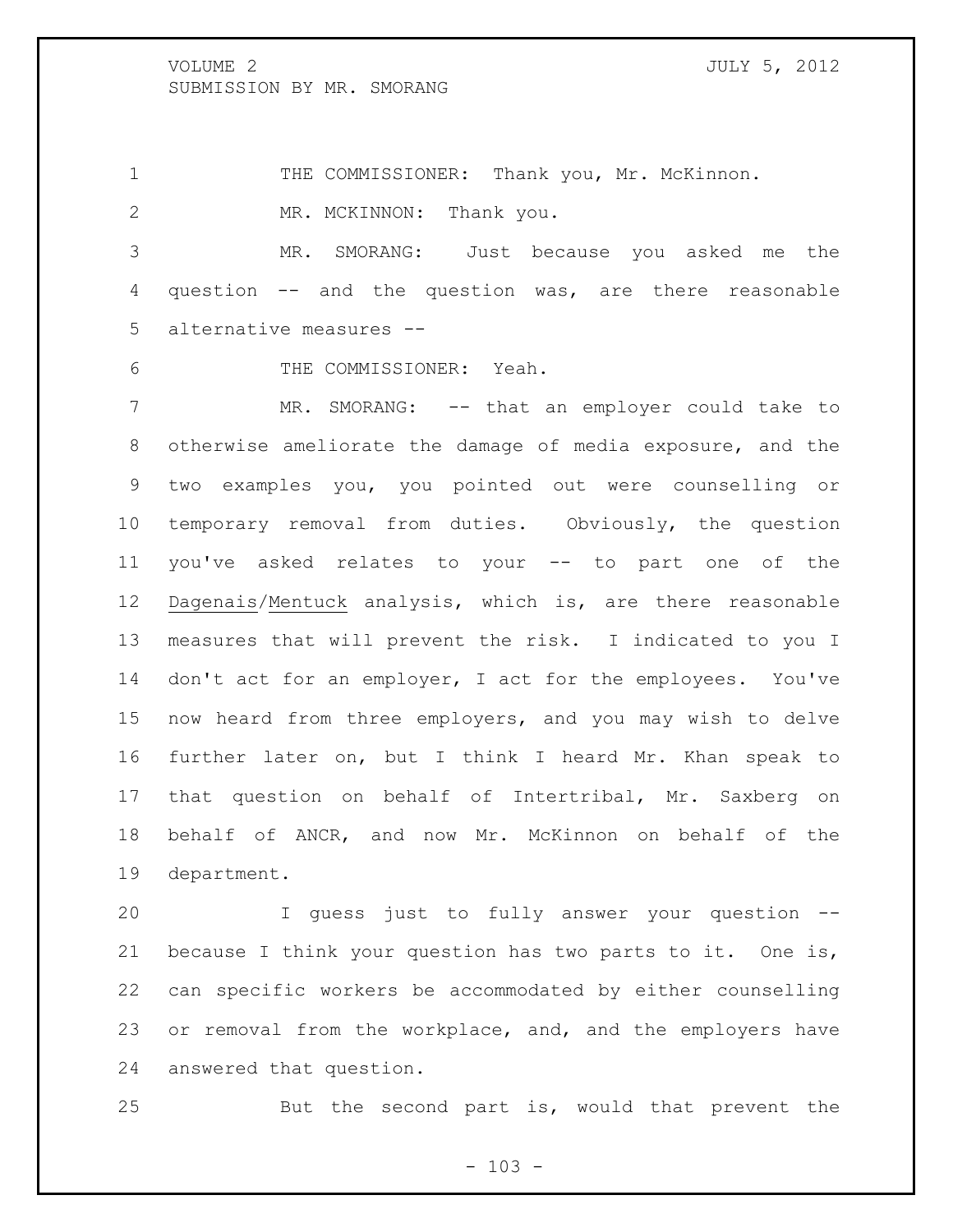risk? And I would simply point out on behalf of my client that you have also heard of other wider effects, not just that would apply to the actual witnesses, that is, the system-wide effects such as changes to file and case loads. If people left, you'd have families that have been dealing with a worker who now have to deal with a brand new worker, so there's that whole trust relationship issue. You heard 8 from Mr. Saxberg about -- through, through Dr. Regehr, about radiated distress on other workers and on the concept of the vicious circle. And then just this morning you heard from Mr. Juliano, who I think summed it up nicely in terms of the chilling effect on the entire system and the profession.

 So I would simply point out to you, sir, that while taking care, if you will, of the individual witnesses might theoretically be possible -- and I think from the 17 answers you heard from the employers, it's not -- but even if it were, that only deals with those workers. It doesn't deal with the effect of the other individuals or the effects on the families who are already in the system and who rely upon their ongoing relationship with those workers. So that's just, I think, what I needed to say in order to fully answer your question and, as I say, to give Mr. Kroft the benefit of hearing our answer to your question.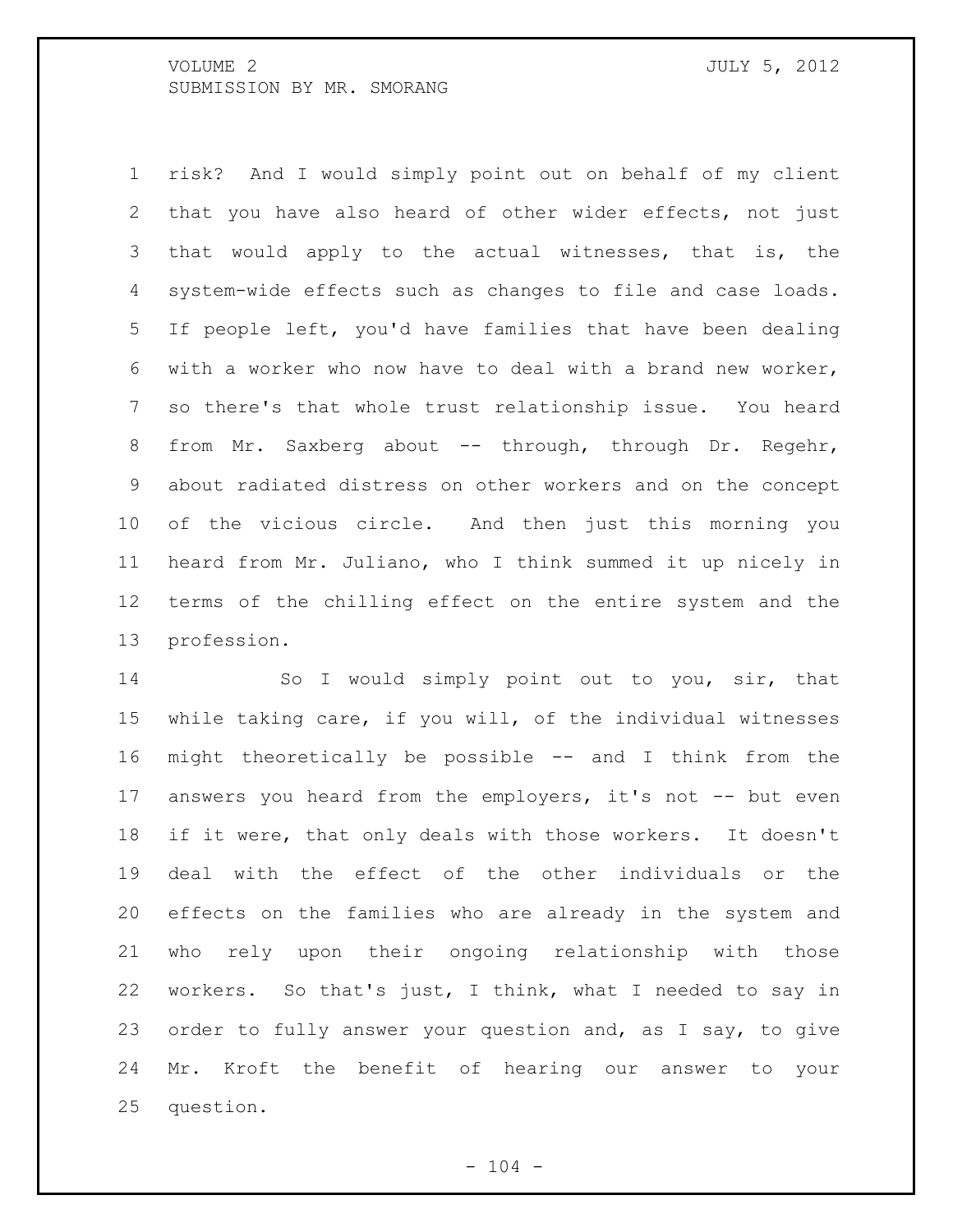1 THE COMMISSIONER: Thank you, Mr. Smorang. Mr. Kroft?

 MR. KROFT: Thank you, Mr. Commissioner. I left on your desk -- or Ms. Wowchuk, she left on your desk -- I, I prepared for you and for my colleagues a summary of nine benchmark points that I'm going to cover. I did that kind of like, you know, you see those fundraising campaigns with a thermometer; at least you know how close you are to the top.

10 THE COMMISSIONER: Yes.

 MR. KROFT: What you don't really know is how long it's going to take to get the extra --

13 THE COMMISSIONER: Well, we're, we're going down to the bottom, that's --

MR. KROFT: We're going down to the bottom.

THE COMMISSIONER: Yeah.

 MR. KROFT: So I have some other copies here if anyone needs one. I'll just put it here.

 What I'll try to do is stop at each point when I'm done. I know that you've been very courteous in terms of leaving questions to the end. When you get to be my age, you'll, you'll realize that sometimes it takes a little effort to remember if you let it go too long and so I'm happy to be interrupted or -- and I'll try to pause at each juncture.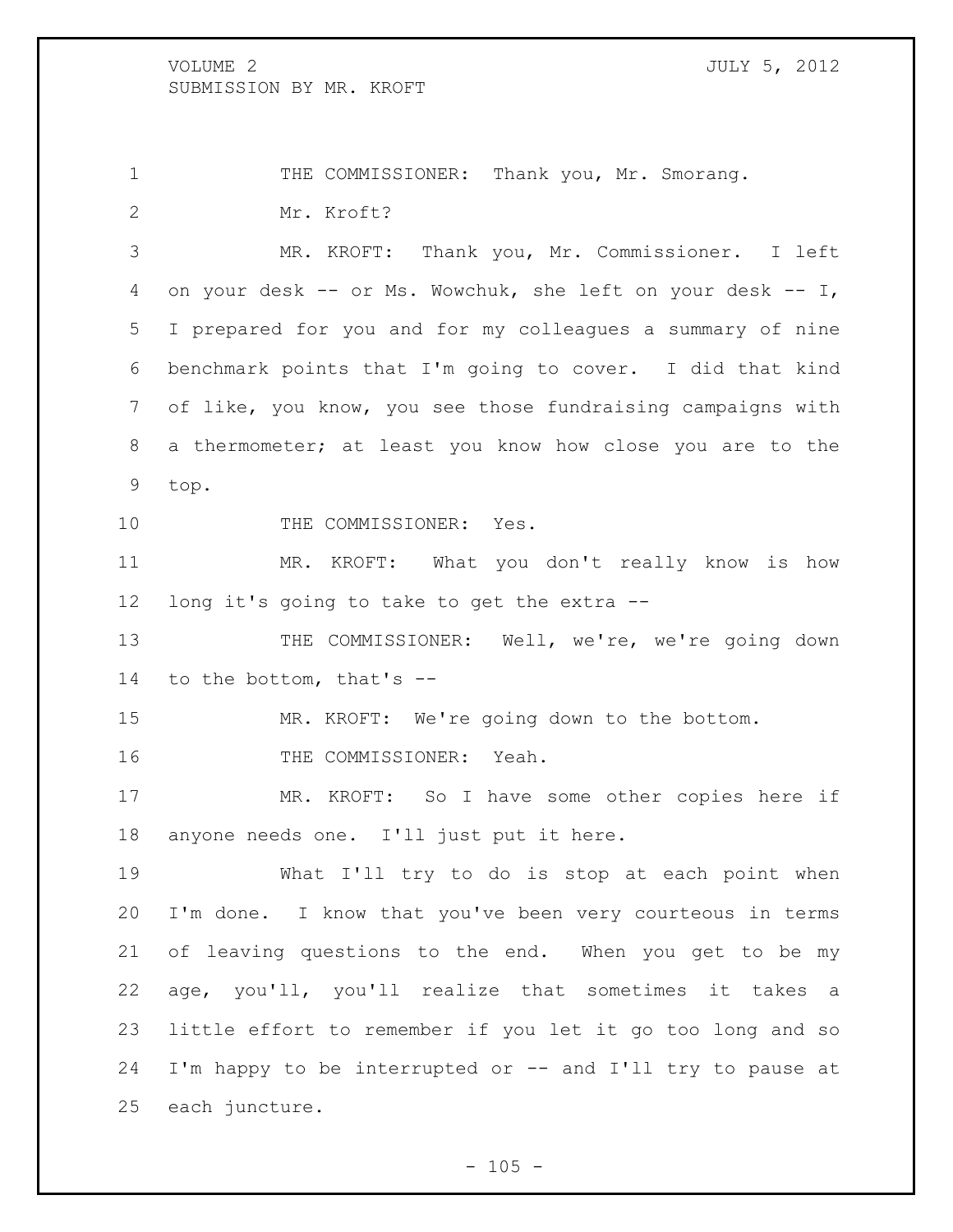1 THE COMMISSIONER: Thank you.

 MR. KROFT: So I will tell you I am not going to follow my brief. I believe you've read -- you mentioned you read that.

THE COMMISSIONER: Yes.

 MR. KROFT: And so I'm going to leave that with you, and you can either remember it or read it again. That was the logical presentation done in accordance with what they teach you at university is a proper legal analysis. Now I'm going to drift around and just hit topics that I think are probably the most important or the ones that require response, if that's to your satisfaction, sir.

 So let me begin with the beginning with a brief introduction about how we see this case. And when I say "this case," of course, I mean the application that I'm speaking to now, which is the publication ban application.

17 The applicants are, I believe, all, or for the most part, government officials. They work for the government, they're paid by the taxpayers of Manitoba, and the people of this province have entrusted those people with the power to remove children from their parents.

 You heard Mr. Khan this morning talk about the K.L.W. case, I believe it was, where the Supreme Court found that that, in fact, was a violation of a section 7 Charter right and upheld the power of these people to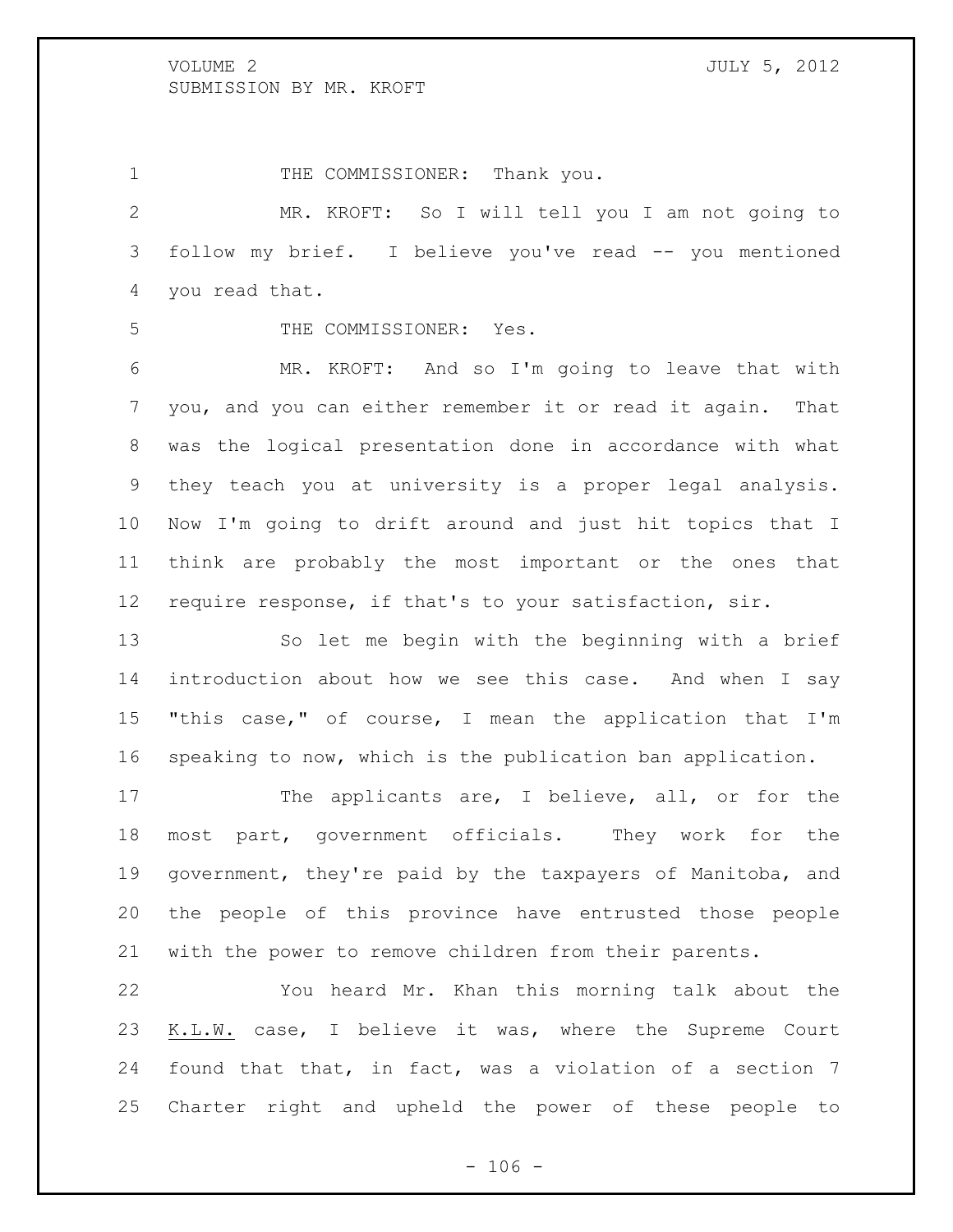apprehend children, to, to interfere with family life, even without a judicial warrant. That's what that case was about.

 In other words, you're dealing with government officials paid by the taxpayers who have a fairly awesome and, at least on an emergency basis, unsupervised public power, a power that the state must exercise but one that is of significant intrusiveness and potential damage if not done carefully, to all of the citizens of this province who have families.

 Those are who the applicants are, and there have 12 been, as I understand it -- although I'm not privy to them -- a number of private reports referenced in your order-in-council relating to the Phoenix Sinclair anyway. But the government has determined, in its wisdom, that those private reports aren't enough, that a public review is necessary, and that's what the order-in-council says as I read it.

 And I know from the newspapers and from my own common sense that the government has committed and will be committing a large sum of taxpayers' money in order to finance this public inquiry which they feel is in the best interests of Manitoba.

 So I also know that the Manitoba Government Employees Union, at least, doesn't agree that a public

 $- 107 -$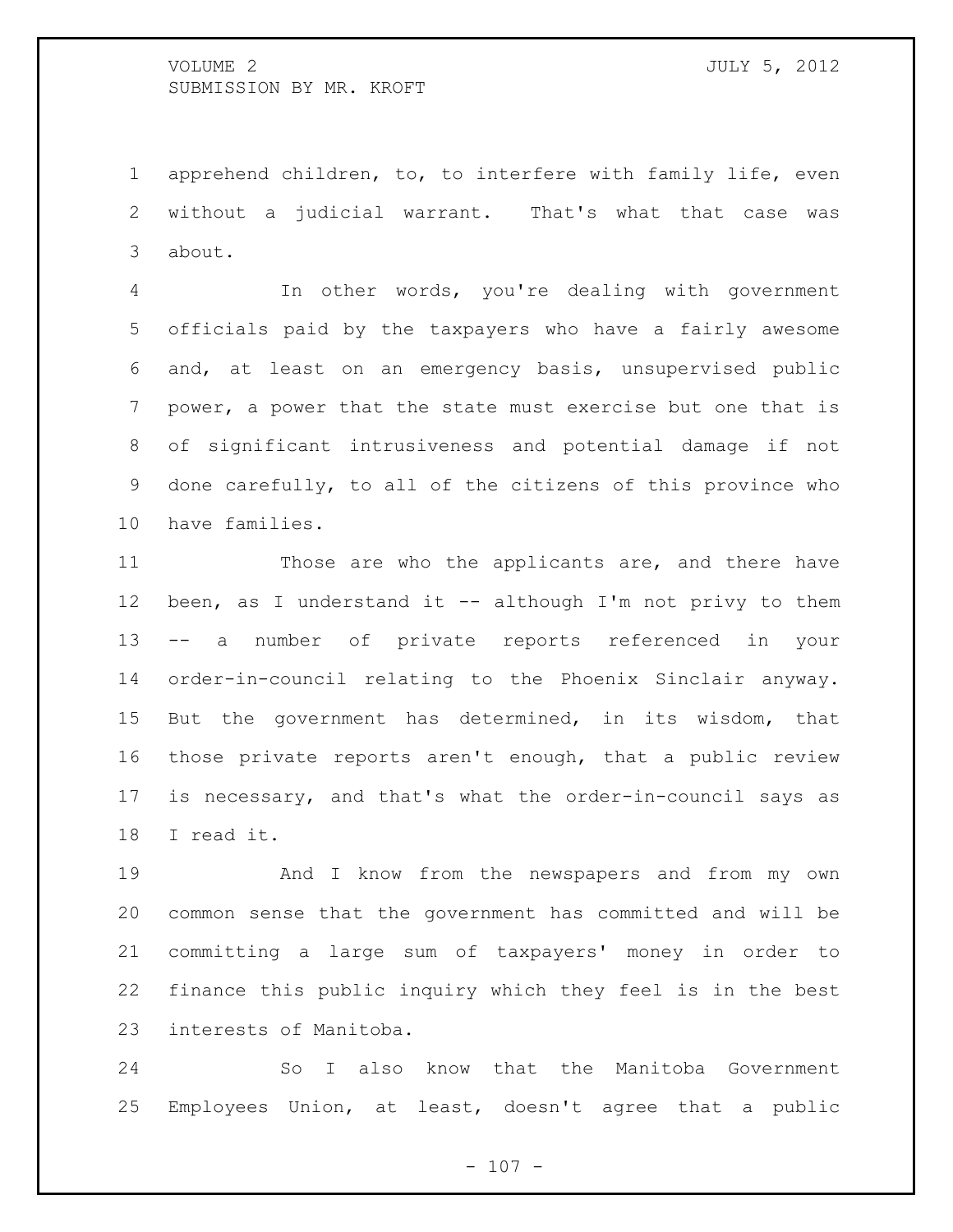inquiry into the death of Phoenix Sinclair is appropriate or necessary. They sought a court order that the government didn't have the authority to call a public inquiry and they went, I gather, to the Court of Appeal, who told them that they were not correct and that the government of this province had every right to call this inquiry if it thought it was in the best interests of the province, and so that is why we are here today. Following that court ruling, the MGEU, Ms. Kehler

 and two other people, wrote a letter to all of their members and I'm just going to read you a portion of the cross-examination where Ms. Kehler summarizes the letter. This is the cross-examination of Ms. Kehler. You don't need to pull it out now because it's a short part.

 It's page 8, question 35. And the question and answer were:

 "Okay. You have committed to the members of the MGEU and the public, because it was a public 21 and letter, you have committed to oppose the public review of the facts of the Phoenix Sinclair case.

25 That's correct."

 $- 108 -$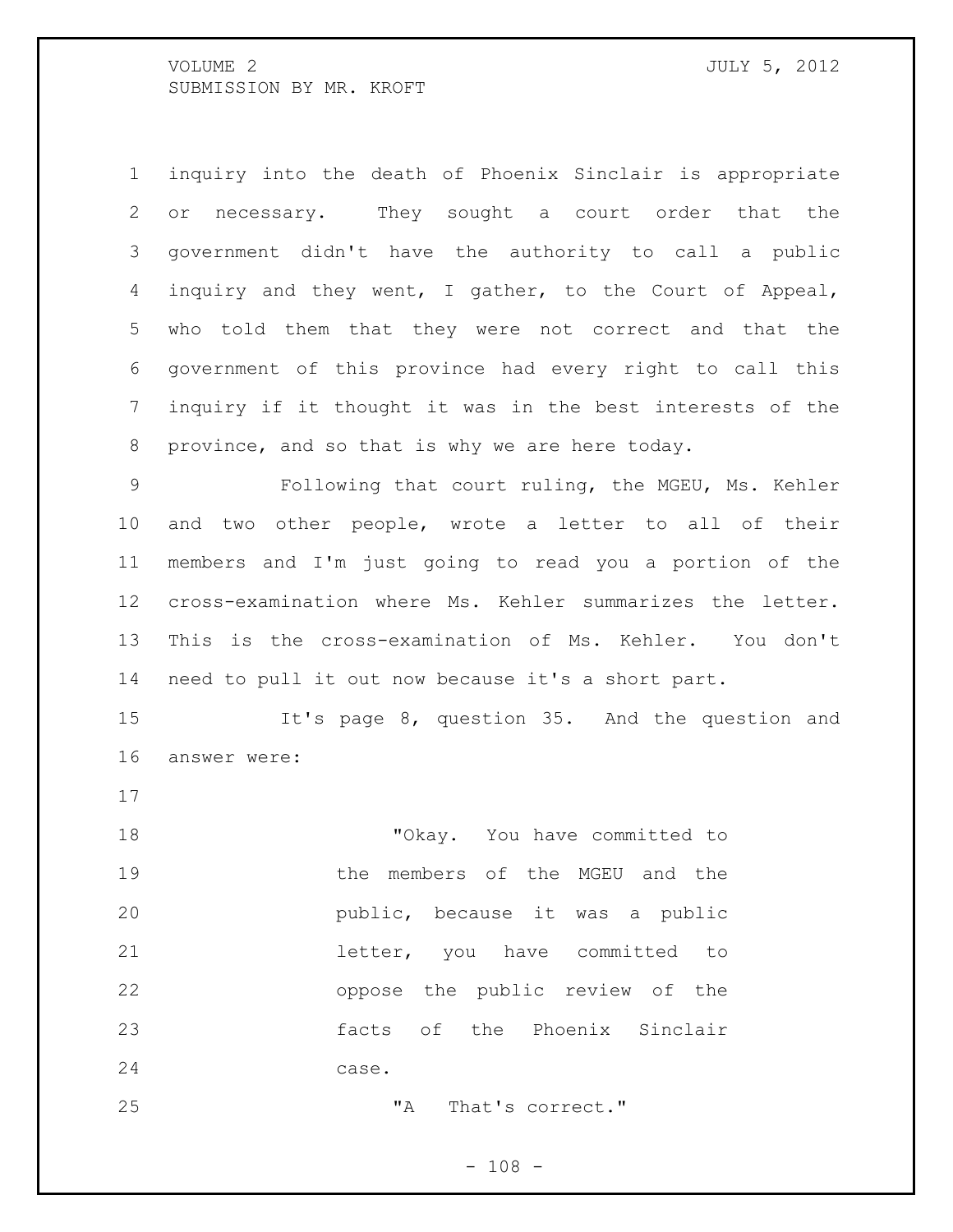This was her letter following the court ruling. 2 The applicant who -- and, of course, I don't know exactly who they are, but based on the numbers, the applicants are going to be, it seems, the most important witnesses in this proceeding. Or certainly arguably so. They're the people who, to put it colloquially, run the child welfare system in this province, the system that is the subject of the entire inquiry.

 And I have no doubt that they will be important, probably the most critical sources to you of information that you will require when you're making recommendations that, if accepted, could profoundly affect children and families in the province.

14 So those are the applicants, these public servants, and they are asking you, they're asking you to make it illegal for the media to tell the citizens of this province who they are. I don't mean to put too fine a point on it, but that is what the publication ban is requesting.

20 THE COMMISSIONER: Just repeat that.

 MR. KROFT: They are asking you to make it illegal for the media to tell the citizens of this province who they are, to reveal who is providing you with the information that you are going to be relying on to make the recommendations to what everybody in this room agrees is a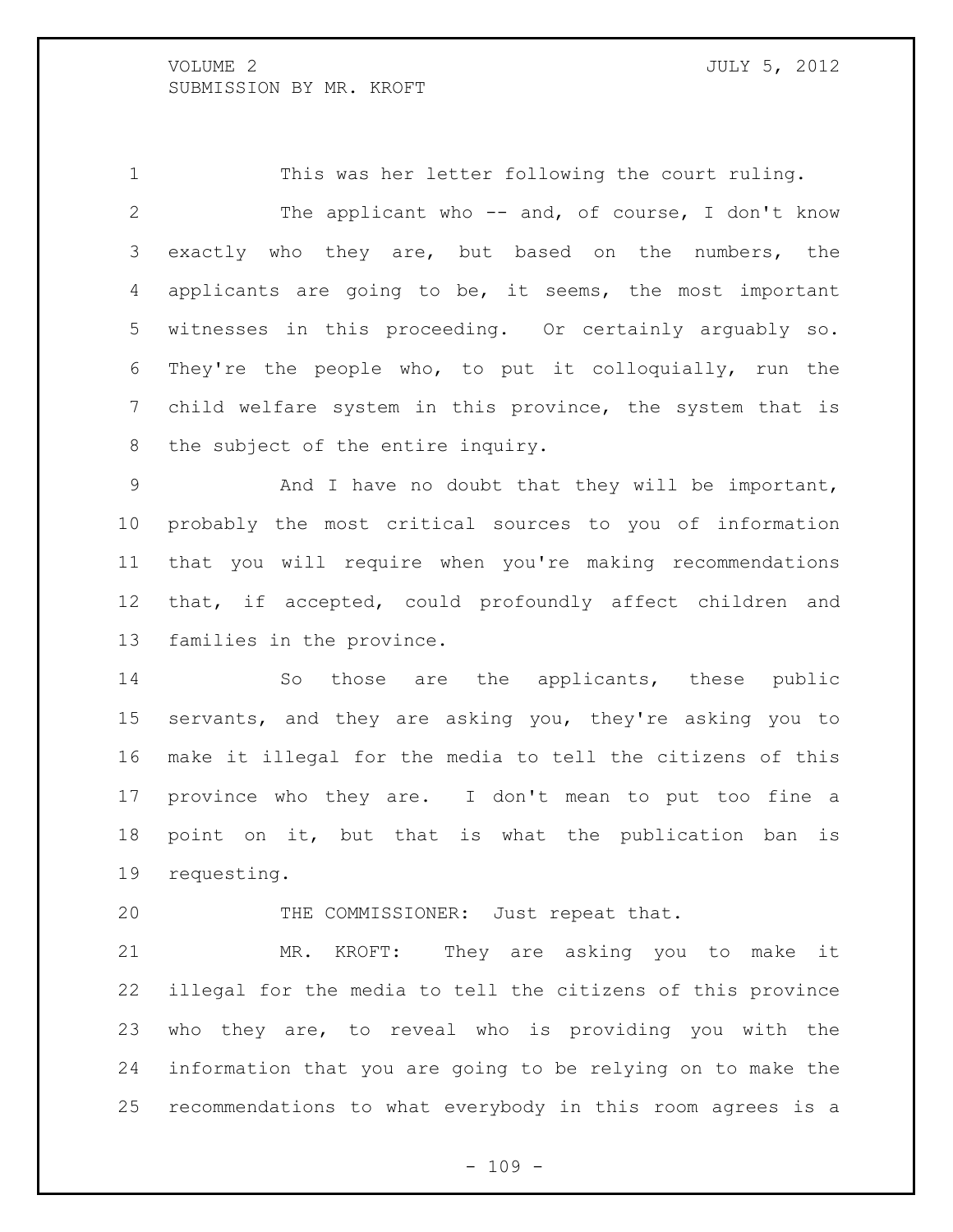central government service in the province.

 So to put it another way, they are asking you to withhold truthful information from the people of Manitoba, 4 and the most talked about reason for doing that -- and I'll discuss all of them, but the most talked about reason over the past day and a half is because they want to control the content and the tone of the public discussion about this public inquiry.

 You heard Mr. Smorang and also Mr. Saxberg talk about how they didn't like some of the headlines that they've seen so far in relation to the death of Phoenix Sinclair and, and this inquiry, and you heard at some 13 length from Mr. Smorang about his displeasure -- and I, I don't disagree with him -- about some of the comments that ordinary Manitobans made on different websites. Mr. Smorang went through some of the more colourful blogs and comments, I would say some of them even vulgar.

18 And in some countries, Mr. Commissioner, in some countries the government executes people or puts them in jail for using those kinds of tones when they're talking about what the government does. But our constitution and our Supreme Court says that it's different here in Canada. Our Supreme Court says that in this country you can't stop people about talking, about public issues. Even if you don't like what they're saying or even if you don't like

 $- 110 -$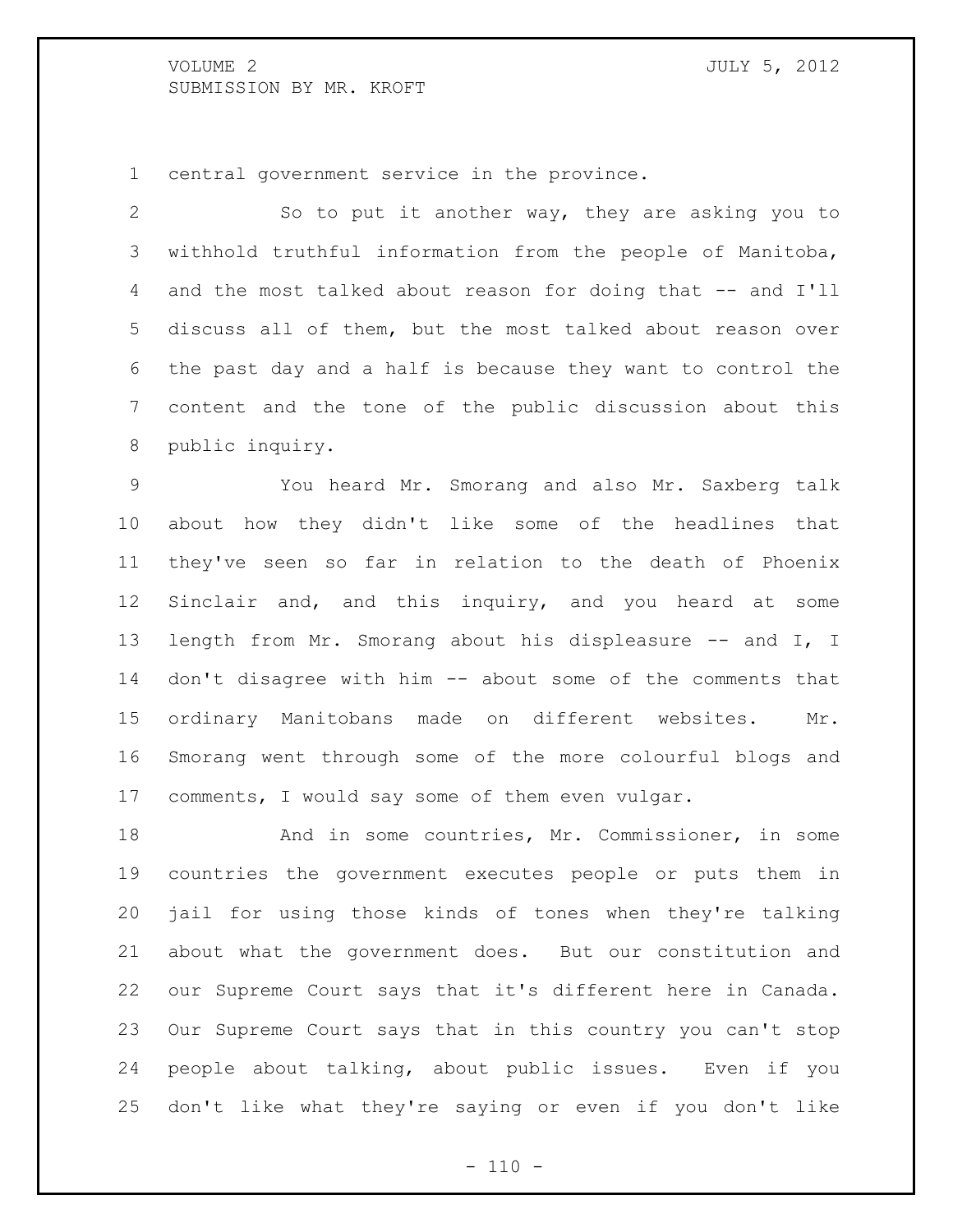the language they're using, you can't stop them unless the applicants demonstrate to a judicial officer such as yourself on clear and on convincing evidence that that censorship is the only reasonable way to prevent very serious harm to a social value of superordinate importance.

 So in a nutshell, today or tomorrow, depending how quickly you move me along, but at the end of my presentation I am going to be submitting to you that the true danger to children, and in fact to all Canadians, would be to permit an unaccountable group of anonymous civil servants to make decisions which violate section 7 Charter rights, the right to liberty, without at some point being accountable personally to the public that they serve.

 Mr. Commissioner, I'm going to suggest to you at the end of my presentation that if you grant the order requested, this will not be a public inquiry as that term is used and understood by the public in this province, in this country, and that you will have facilitated the promise of the MGEU to its members and to the public that there not be a public inquiry.

 You can call it something else, but if the most important witnesses who are government employees exercising discretion over the people of Manitoba's fundamental rights, and they are not identified, this is something other than a public inquiry. That is my introduction.

- 111 -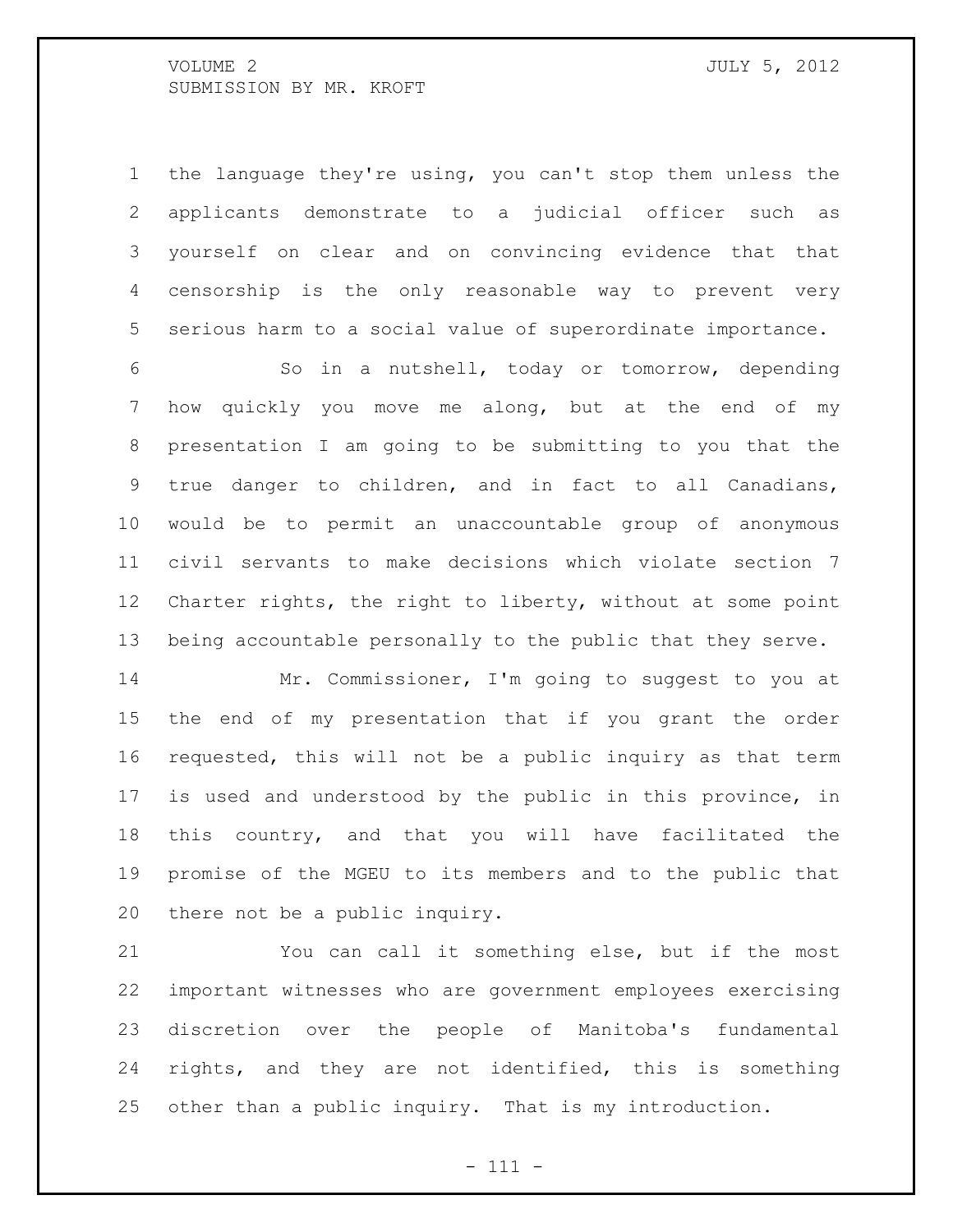THE COMMISSIONER: Just let me go back to that statement you made about the Constitution and the Supreme Court of our country, saying you, you can't stop people talking about public issues unless it is demonstrated to a judicial officer on clear and convincing evidence that -- and I just want to take the rest of that down, what you said. MR. KROFT: And, and I'm, I'm going to come back to it later, but it's just the Mentuck test. 10 THE COMMISSIONER: All right. MR. KROFT: What I said was, on clear and convincing evidence -- 13 THE COMMISSIONER: Yes. 14 MR. KROFT: -- that the censorship --15 THE COMMISSIONER: Yes. MR. KROFT: My word. 17 THE COMMISSIONER: Yeah. 18 MR. KROFT: -- is the only reasonable way to prevent very serious harm to a social value of superordinate importance. And I wish I could claim credit for that eloquence, but I cribbed it from one of the Supreme Court cases. 23 THE COMMISSIONER: Yeah. Of superordinate what? MR. KROFT: Importance. 25 THE COMMISSIONER: Importance.

- 112 -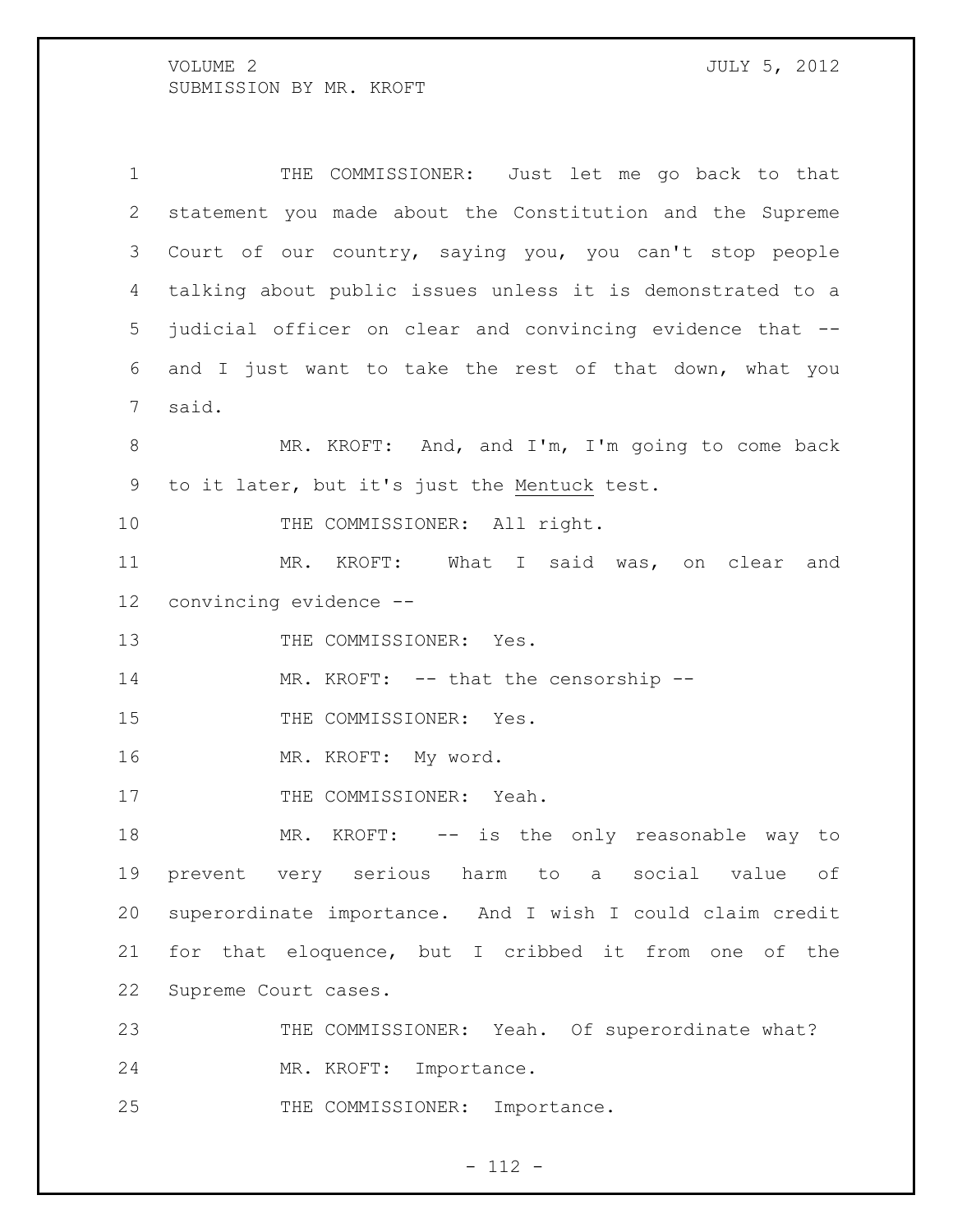MR. KROFT: When I get to the cases I'll try to remember which case it was it came from and -- THE COMMISSIONER: Yeah, yeah, I, I -- MR. KROFT: -- point you to it. THE COMMISSIONER: I know it's there but I just want -- that's fine. Thank you. Carry on. MR. KROFT: Well, I finished my introduction and I want to now touch upon some important themes that have come up in the submissions to you.

 The first theme that I want to touch upon is freedom of the press and other media in a democratic society, and I have to tell you that I wasn't expecting to have to spend any time on explaining why freedom of the press is vital to the preservation of freedom of Canadians, both children and otherwise. I thought that it had been cleared up by John Stuart Mill and Jeremy Bentham in the 17th century.

18 But I listened carefully to Mr. Smorang's presentation and his passion about the evils of a free press in the internet age, and I thought that the best thing I could do is just to point you to one of the Supreme Court of Canada cases lest you have any doubt about the connection between a free press and a free and democratic society.

And I won't take you to it because I'm conscious

 $- 113 -$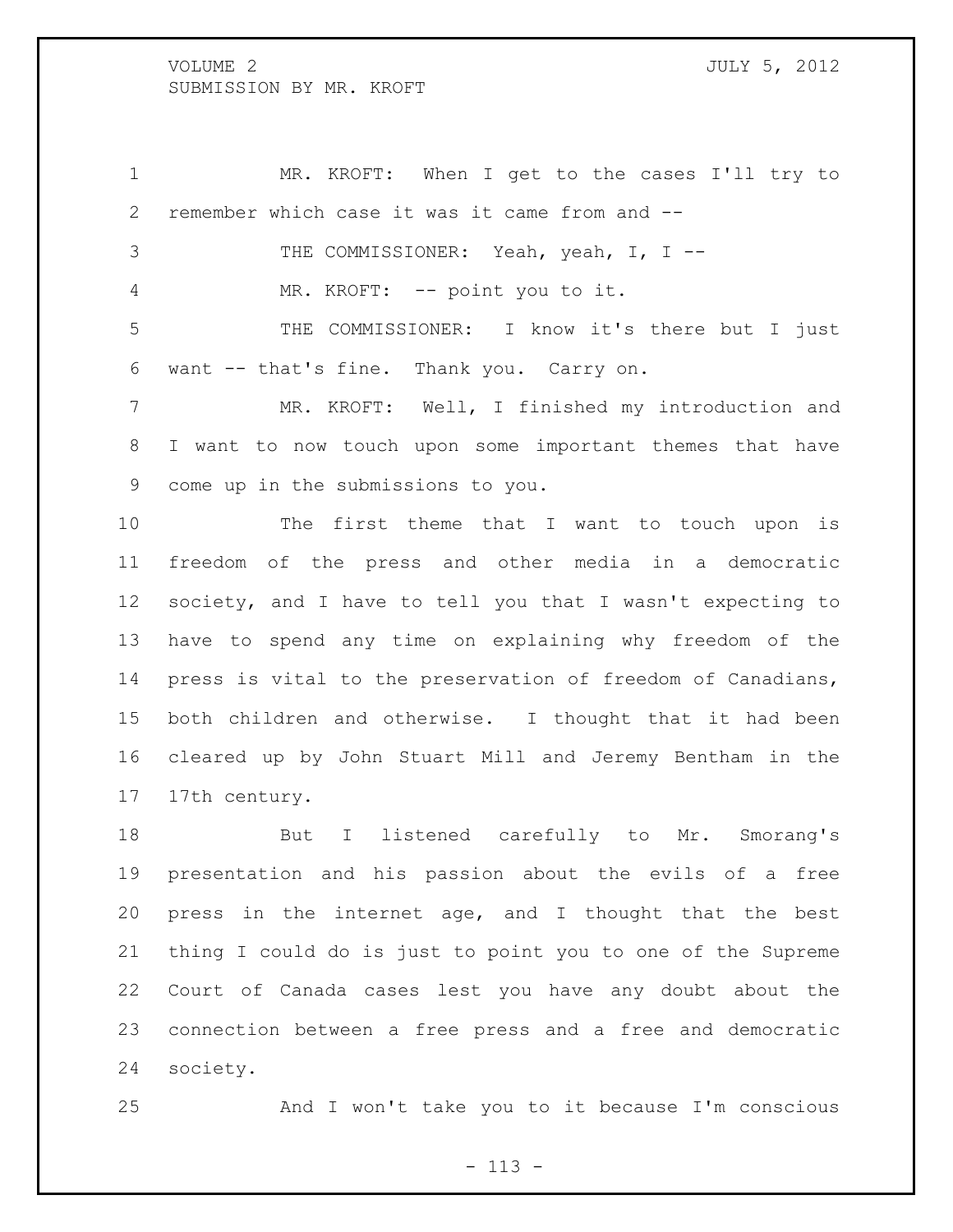of the time, but you might look at the Edmonton Journal case, which is at tab 2 of our authorities --

THE COURT: Yes.

4 MR. KROFT: -- at page 13 and following, where Mr. Justice Cory deviates somewhat from Mr. Smorang and the MGEU's view of the press and its role in our freedom. I'm not going to say any more about freedom of the press generally, but I do want to move on to speak a minute about freedom of the press in the context of the administration of justice and the judicial system.

 In the MGEU brief you will see, at paragraph 82, the view that that party takes of freedom of expression and its relationship to the administration of justice. It said:

 "What is portrayed as charter values and the open court **principle is nothing more, it is** 19 submitted, than an attempt by the Media to maximize profits and sell newspapers and increase viewership 22 and readership."

That is their view.

The Supreme Court of Canada does not agree with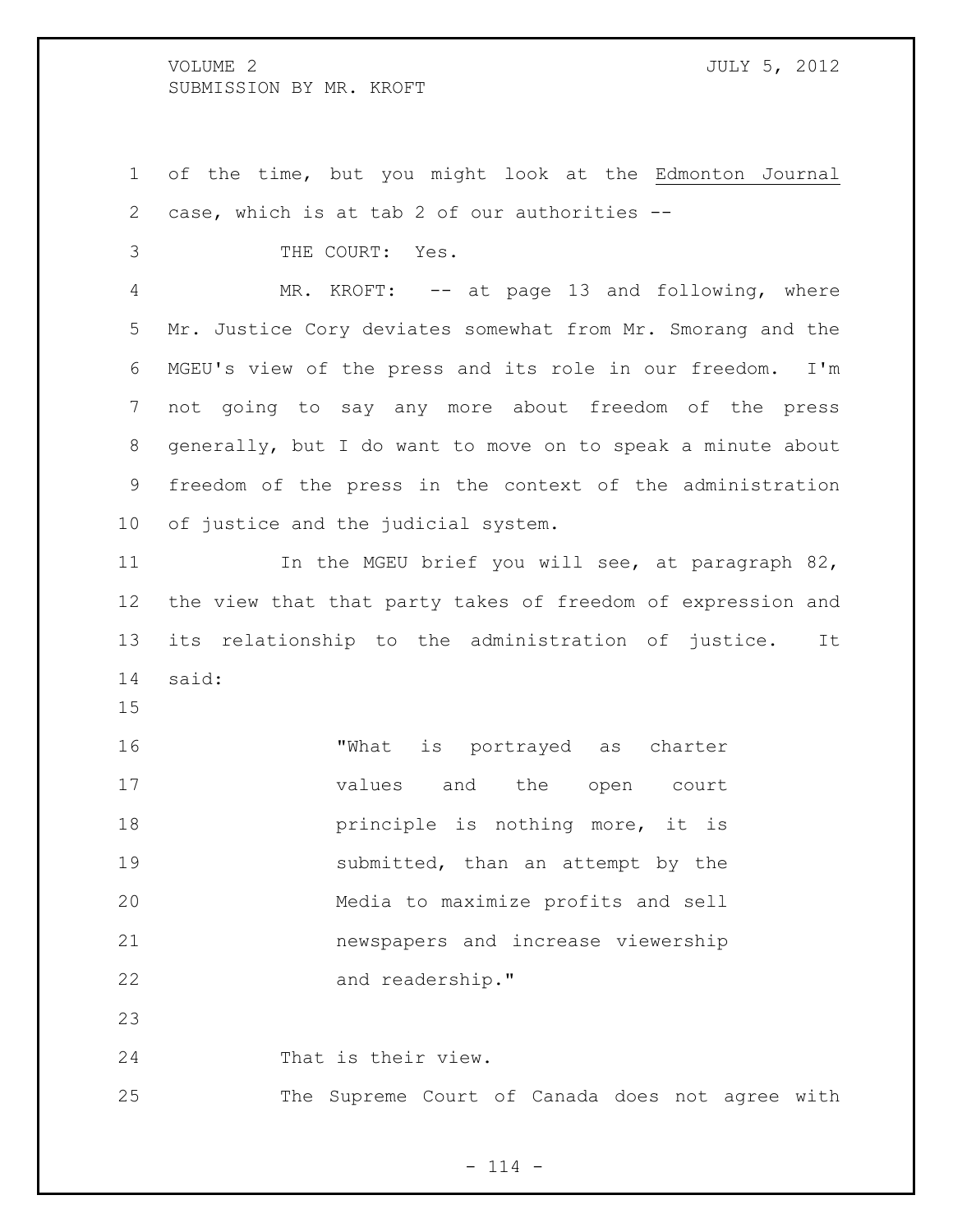that view. And you might make a note to look at the Edmonton Journal case, again at tab 2 of our brief, at page 17 this time. And there Justice Cory says this: "Discussion of court cases and constructive criticism of court proceedings is dependent upon the **8 receipt** by the public of information as to what transpired 10 in court. Practically speaking, 11 this information can only be obtained from the newspapers or other media." You mentioned yesterday -- and I'm going to come back with the case I circulated just before the hearing, from the Supreme Court that just came out on filming. In that case Madam Justice Dechamps said ... She said, and she was quoting: "'[o]penness would be a myth if 22 the media were not given legitimate access to the courts in order to witness all stages of

 $- 115 -$ 

proceedings, and the freedom to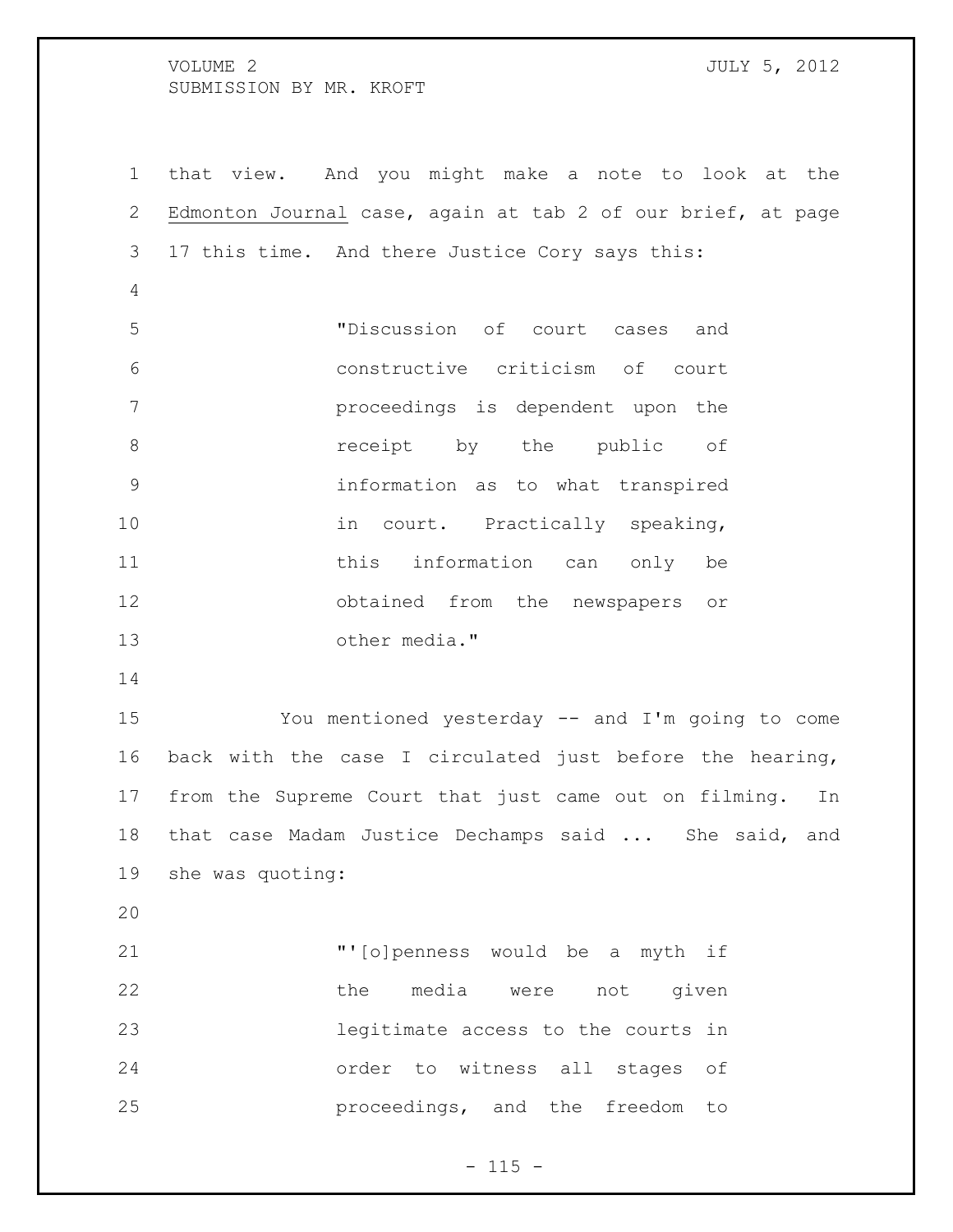make accurate and honest reports 2 of those proceedings.'"

 We're not talking about trivial rights and trivial matters. We're talking about rights that go to the very heart of our democratic tradition, a tradition that children have a stake in as well as adults. And I point out, sir, that the media can't perform this role if it doesn't have the facts.

 You heard Mr. Saxberg this morning and Mr. Smorang yesterday complain quite bitterly about what they say were errors in the media's coverage of this particular 13 set of incidences. And there, there is some irony there; I 14 don't know if you noticed it. But when the government, government officials in this case refuse to disclose facts about important public issues, does it really lie in their mouths to then complain that the media or the public get it wrong? Of course, they got it wrong. That's why we're having a public inquiry, so that they can get it right.

 The remedy, if there has been some wrong reporting, is transparency, not censorship. And so on this point, the role of the media, I simply say that the applicants apparently disagree with our Supreme Court and our Charter of Rights and Freedoms when it comes to the importance of the media to the proper functioning of

 $- 116 -$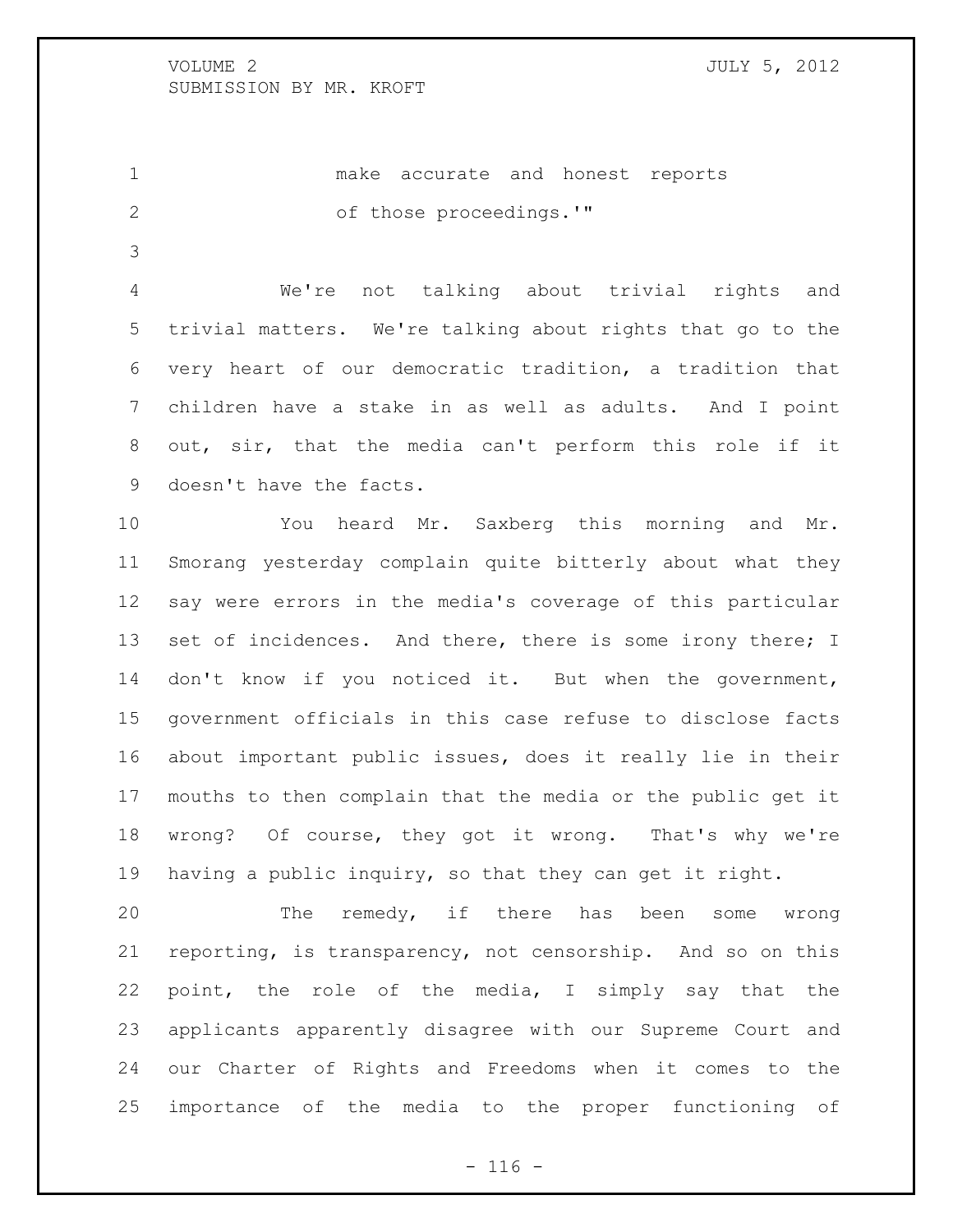judicial proceedings in a free and democratic society.

 But I want to assure you, Mr. Commissioner, that on behalf of my clients I'm not asking for a publication 4 ban to suppress these extreme views. In fact, my client defends the right of the applicants to make the comments that they made, although they seem to be somewhat out of step with democratic principles because they believe that good public policy and accountable government comes from informed discussion, not from suppression of information.

 THE COMMISSIONER: But you wouldn't go that far with respect to comments that incite violence, for instance, would you?

 MR. KROFT: No, I'm not here to defend hate literature, and there's a whole -- if, if you look at the very end of my motions brief you will see a quote from Mr. Justice Brandeis of the United States Supreme Court, made many years ago at the turn of the century, where he talked about where there's no time between a negative consequence -- no time for discussion, there is an exception to the otherwise important democratic rule that the remedy for bad speech is more speech, not suppression.

 So I've dealt with the issue of freedom of the press generally; I've touched on the issue of why a free press is important to a free and democratic society in judicial proceedings such as these in particular. I want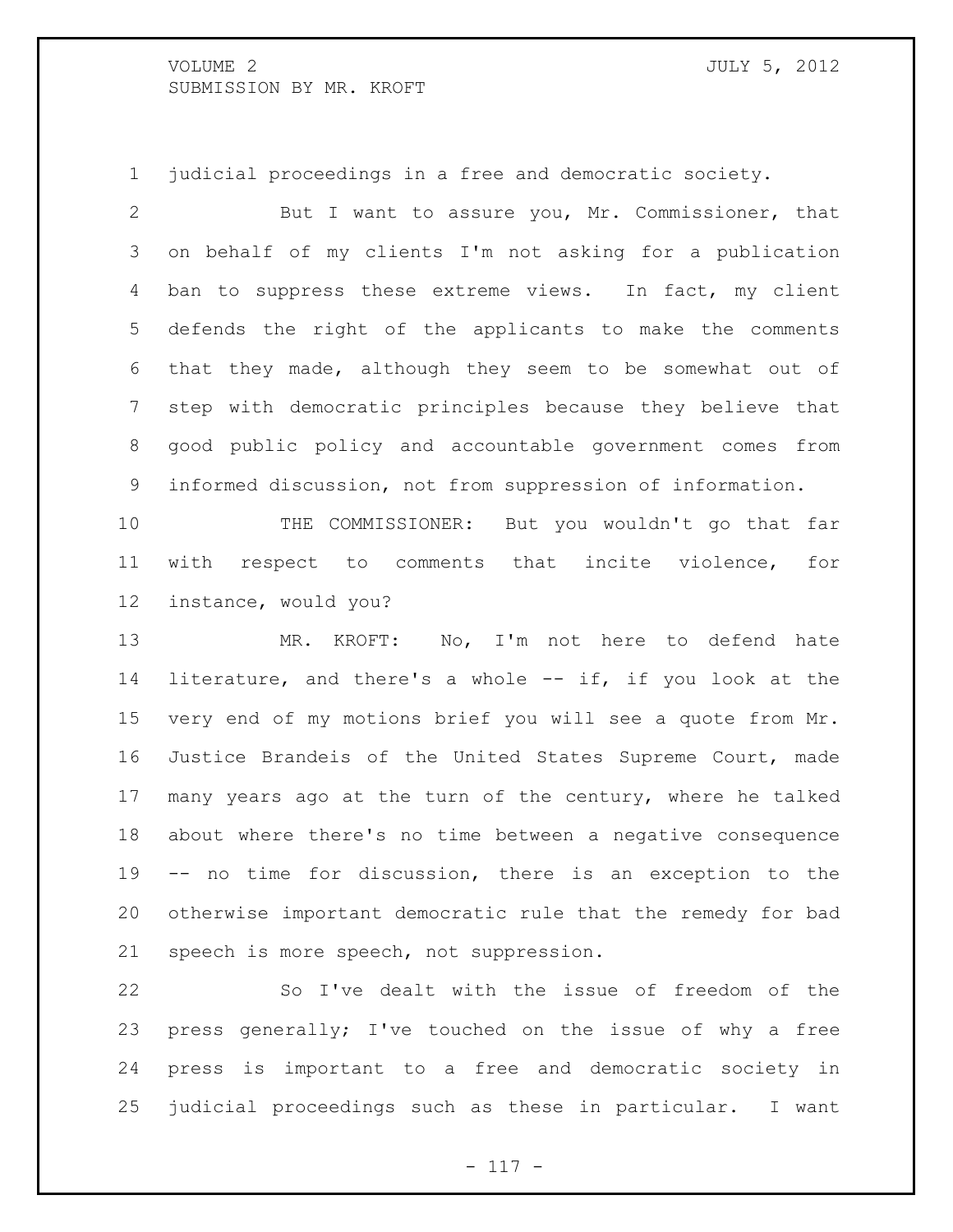to move on now to a third general point, a general theme, the theme of why it is important for witnesses to testify in public and not anonymously. Obviously, a topic that's been dealt with quite a bit.

 My friends for the applicants argue that an order prohibiting public discussion of the identity of the professional witnesses is of no real consequence. It's a minimal impairment. In his brief, Mr. Smorang says it's barely a restriction at all. Mr. Saxberg in his brief, at paragraph 28, went further. He said there's no purpose whatsoever that is advanced by revealing the identities of the applicants.

 Well, these positions articulated by my friends 14 are not supported by the law, they're not supported by the evidence which they filed, and it's not supported by common sense, either, and I want to speak to that for a few moments now.

 I'm going to begin with the law. One of the principle reasons for the open court rule is the testimony is more honest and more accurate and more reliable when it is given in full public view. And as authority for that, I am going to direct you again to the Edmonton Journal case at tab 2 of our brief. You can make a note that it's at pages 36 and 37 and it's part of actually Madam Justice Wilson's explanation because she, even more than Mr.

- 118 -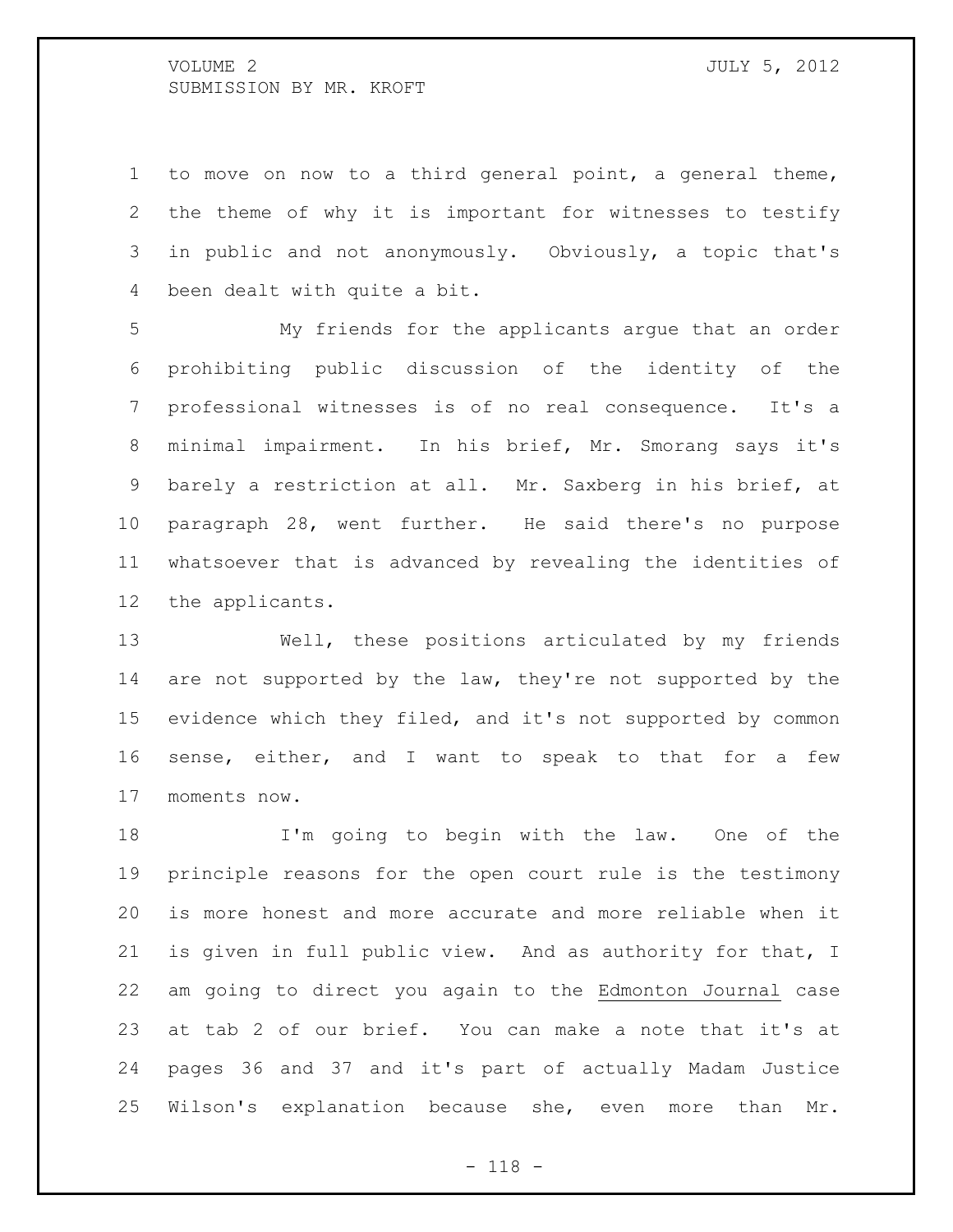VOLUME 2 JULY 5, 2012 SUBMISSION BY MR. KROFT Justice Cory, goes into a discussion of why freedom of the press is so important to judicial proceedings. And she says: "The one most frequently advanced, and certainly the one with the deepest roots in the history of our law" -- And she's talking about why is it important to have free reporting on judicial proceedings. **...** the one with the deepest 14 roots in the history of our law, stresses the importance of an open 16 trial for the evidentiary process." She refers to Mr. Cory referring to: "... Blackstone [who] stressed 22 that the open examination of witnesses 'in the presence of all mankind' was more conducive to ascertaining the truth than secret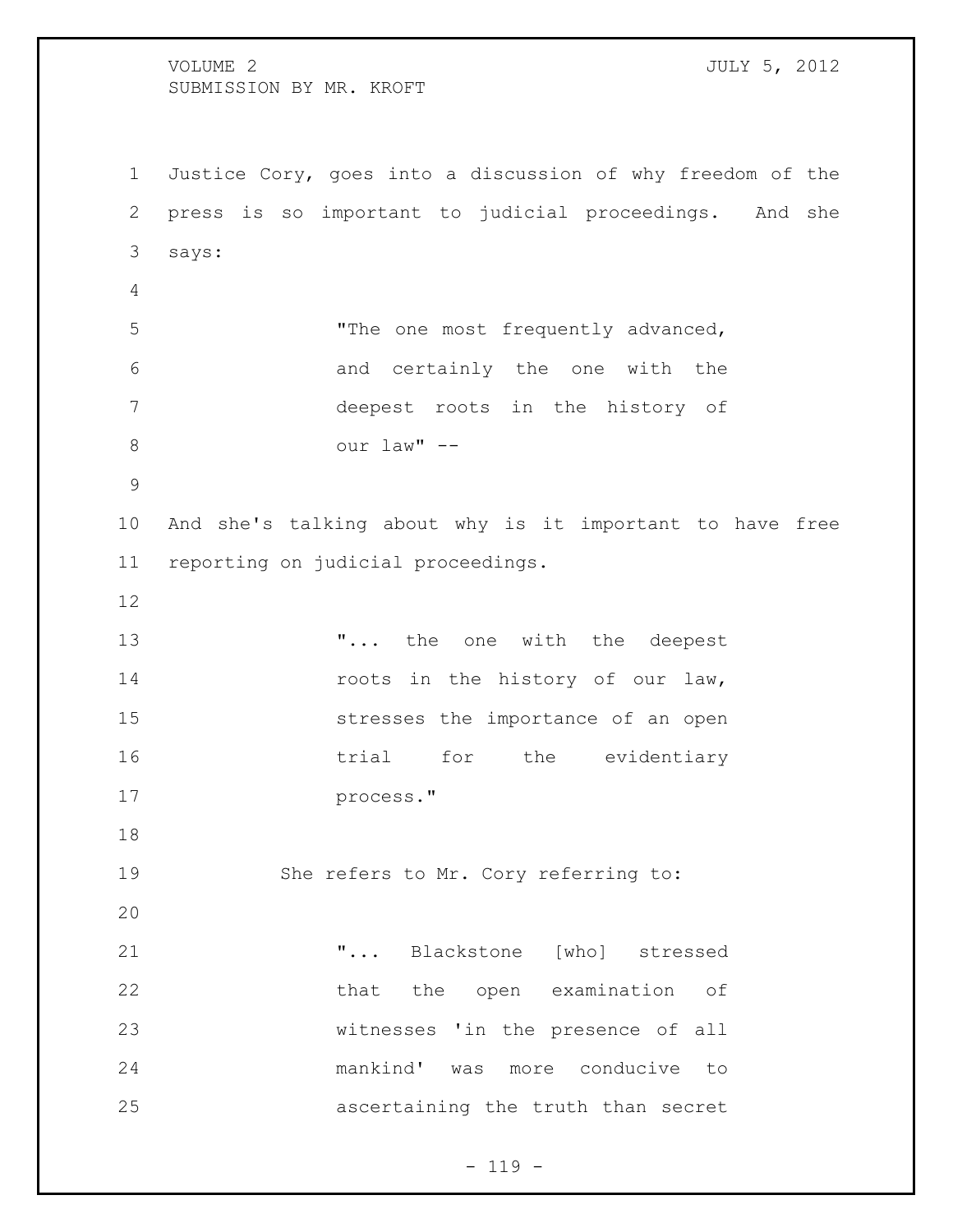examinations." And she goes on then to discuss some of the things that Dean Wigmore said in his treaties. This is the same cite, and let me just tell you what he said because it explains why it is important that witnesses be identified. 7 Dean Wigmore said the ... "Its operation in tending to improve the quality of testimony is two-fold." We're now talking about public giving of evidence. 15 "Subjectively, it produces in the witness' mind a disinclination to 17 falsify; first, by stimulating the instinctive responsibility to public opinion, symbolized in the audience, and ready to scorn a demonstrated liar; and next, by inducing the fear of exposure of subsequent falsities through disclosure by informed persons who may chance to be present or to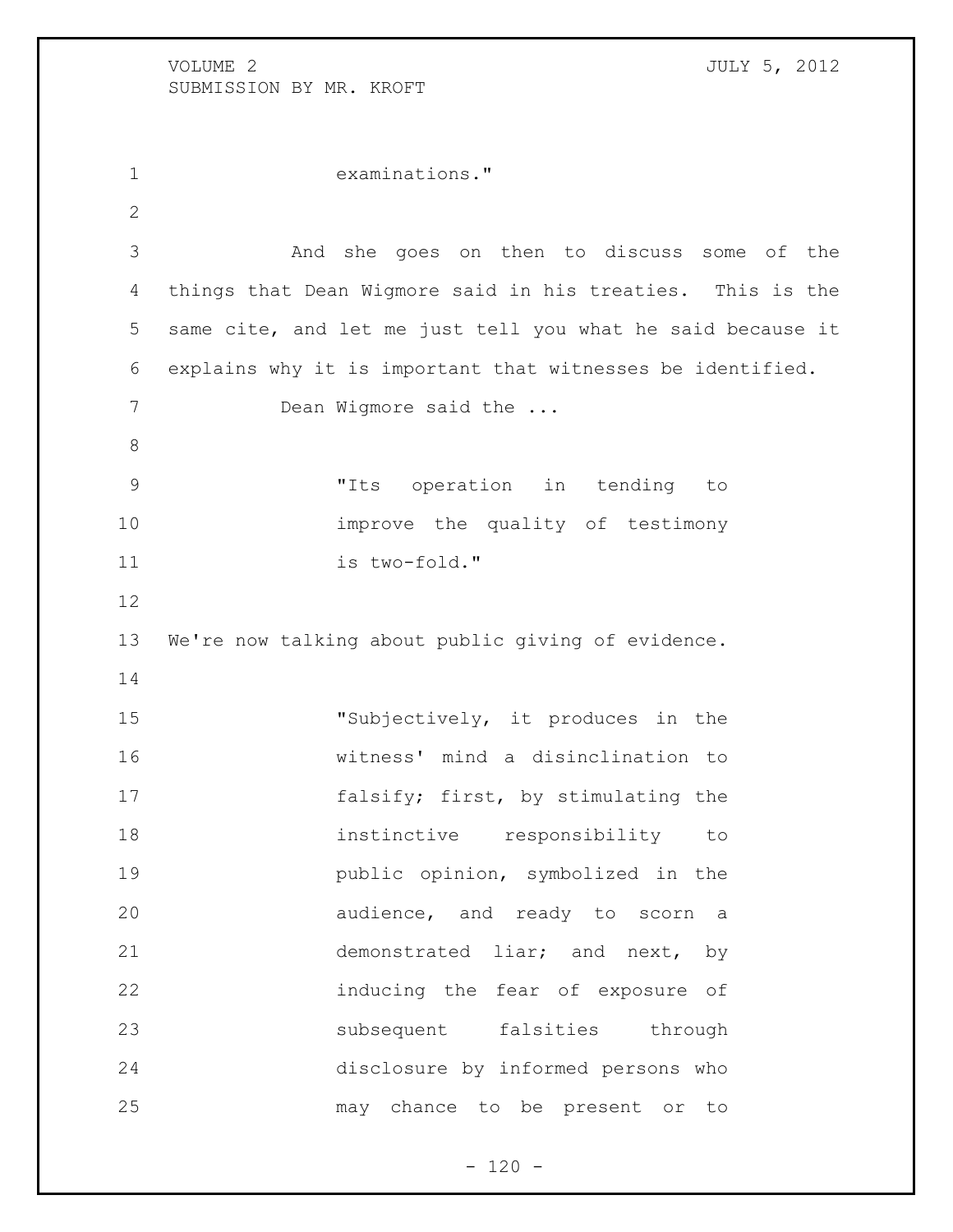```
VOLUME 2 JULY 5, 2012
   SUBMISSION BY MR. KROFT
1 hear of the testimony from others 
2 present."
3
4 Like the media. That wasn't Dean Wigmore, that was me, the 
5 last word.
6
7 "Objectively" --
8
9 Dean Wigmore says, 
10
11 "... it secures the presence of 
12 those who by possibility may be
13 able to furnish testimony in chief 
14 or to contradict falsifiers and 
15 yet may not have been known 
16 beforehand to the parties to 
17 possess any information."
18
19 So people come forward when they have access. 
20 And he says:
21
22 "The operation of this latter 
23 reason was not uncommonly 
24 exemplified in earlier days in 
25 England, when attendance at court
```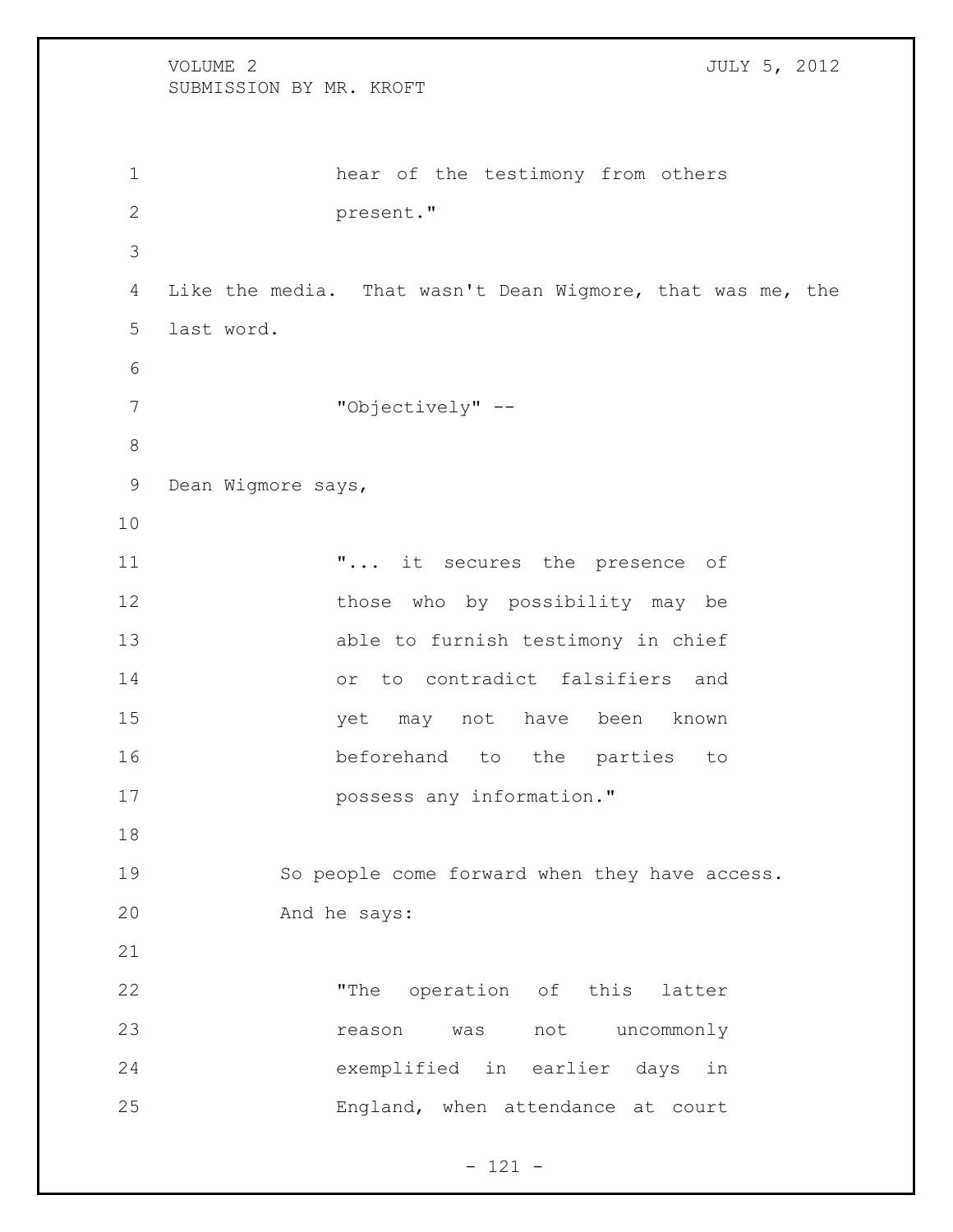was a common mode of passing the time for all classes of persons ..." 5 And then he says: 7 The same advantage is gained, and 8 much relied on, in more modern times, when the publicity given by newspaper reports of trials is often the means of securing useful 12 testimony." That's why more than a century of jurisprudence says it's important that witnesses don't testify anonymously. 17 And that's not to say, though -- Mr. Commissioner, it's not to say that public testimony is always what the witnesses prefer. In fact, we know that's not the case. The arguments that you have heard today have been heard many times by the court. And if you do have time, you might refer to tab 19 of my brief, which I will need to do to make sure I get

in our authorities -- I'm sorry, not the brief, the, the

it right. You're not going to like the heft of it. It's

- 122 -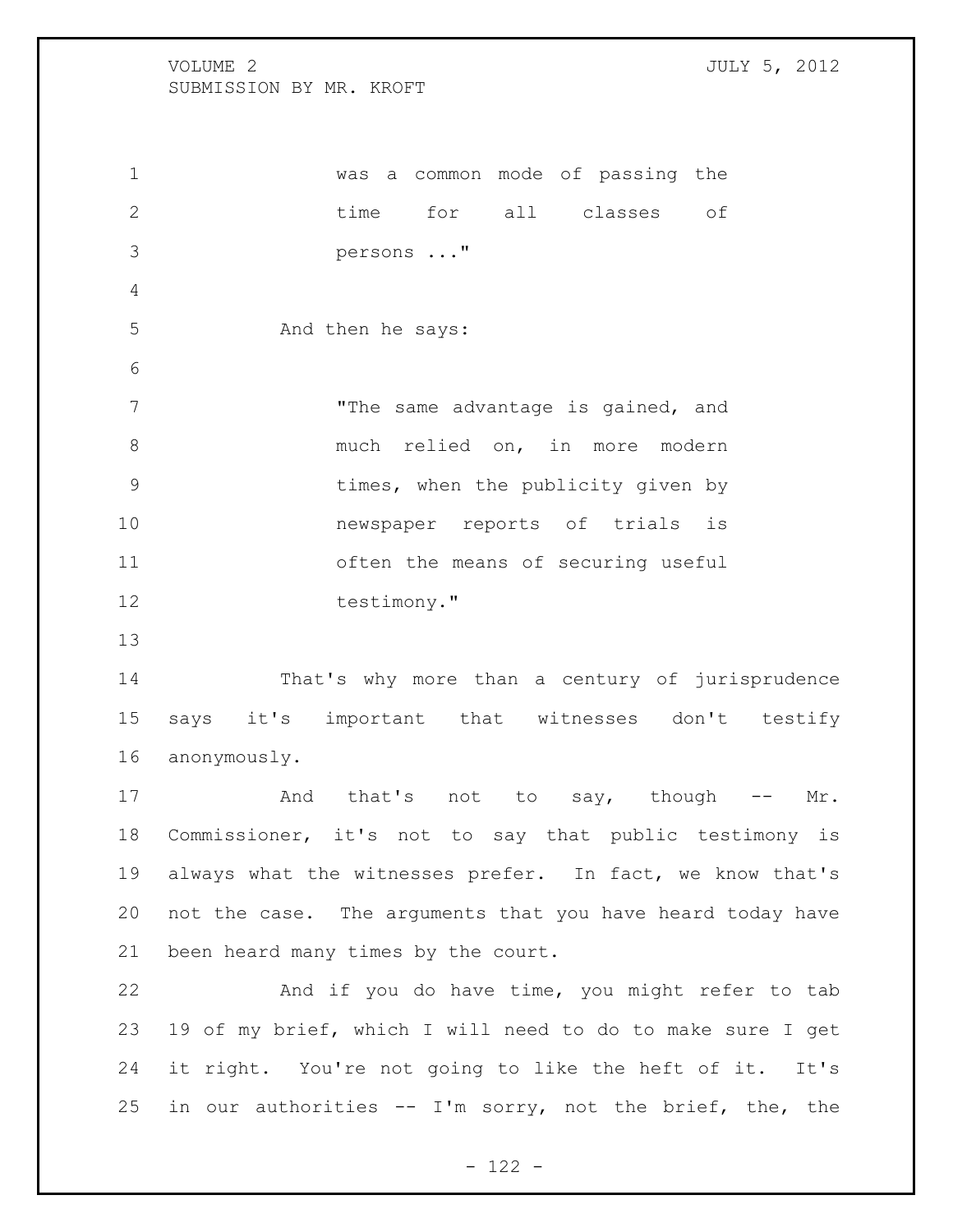brief of authorities.

| $\mathbf{2}$ | UNIDENTIFIED PERSON: Nineteen?                           |
|--------------|----------------------------------------------------------|
| 3            | MR. KROFT: Tab 19, yes. You know what, I'll              |
| 4            | just read it to you, but you should have my brief of     |
| 5            | authorities anyways.                                     |
| 6            | THE COMMISSIONER: Here's, here's one.                    |
| 7            | MR. KROFT: Is, is that the one? I thought we             |
| 8            | filed it in a, in a binder. No?                          |
| 9            | THE COMMISSIONER: You, you filed two volumes?            |
| 10           | MR. KROFT: Yeah.                                         |
| 11           | THE COURT: Yes.                                          |
| 12           | MR. KROFT: Yeah.                                         |
| 13           | THE COMMISSIONER: I have it.                             |
| 14           | MR. KROFT: I'm referring to tab 19 now.                  |
| 15           | THE COMMISSIONER: Give that back (inaudible) --          |
| 16           | MR. KROFT: You know what, let me just read it to         |
| 17           | you rather than make you                                 |
| 18           | THE COMMISSIONER: Well, I want to see it.                |
| 19           | MR. KROFT: Okay, good. Good.                             |
| 20           | THE COURT: You, you've whetted my appetite.              |
| 21           | MR. KROFT: All right. It's on tab 19.                    |
| 22           | THE COMMISSIONER: Yes.                                   |
| 23           | MR. KROFT: So this is our Manitoba Court of              |
| 24           | Appeal in rejecting an application for an order that was |
| 25           | intended to keep witnesses anonymous. And if you look at |

- 123 -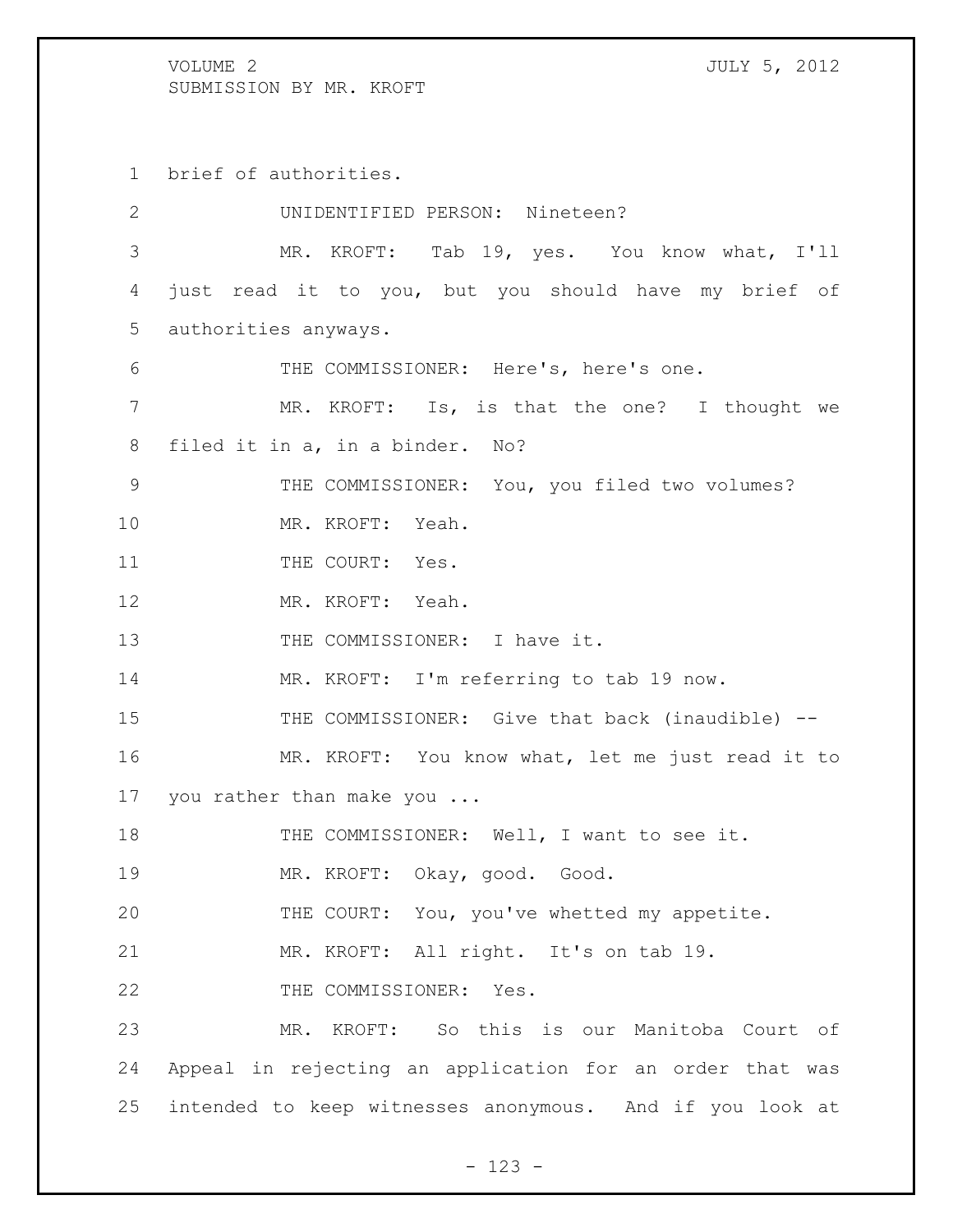VOLUME 2 SUBMISSION BY MR. KROFT

| ı<br>ï<br>- 1 |  |
|---------------|--|

| $\mathbf 1$   | page 4, paragraph 15, the court actually cribs from Scott  |
|---------------|------------------------------------------------------------|
| 2             | v. Scott from the early part of the last century, and      |
| 3             | you'll see this quoted all through the cases. You may want |
| 4             | to highlight it. It's the bottom of the page, paragraph    |
| 5             | 15. There's a quote at the bottom -- are you -- are we     |
| 6             | together?                                                  |
| 7             | THE COMMISSIONER: Yes, yes. Um-hum.                        |
| 8             | MR. KROFT:                                                 |
| $\mathcal{G}$ |                                                            |
| 10            | "'The hearing of a case in public                          |
| 11            | may be, and often is, no doubt,                            |
| 12            | painful, humiliating, or deterrent                         |
| 13            | both to parties and witnesses, and                         |
| 14            | in many cases, especially those of                         |
| 15            | a criminal nature, the details may                         |
| 16            | be so indecent as to tend to                               |
| 17            | injure public morals, but all this                         |
| 18            | is tolerated and endured, because                          |
| 19            | it is felt that in public trial is                         |
| 20            | to"                                                        |
| 21            |                                                            |
| 22            | I think it should be:                                      |
| 23            |                                                            |
| 24            | " be found, on the whole, the                              |
| 25            | best security for the pure,                                |
|               |                                                            |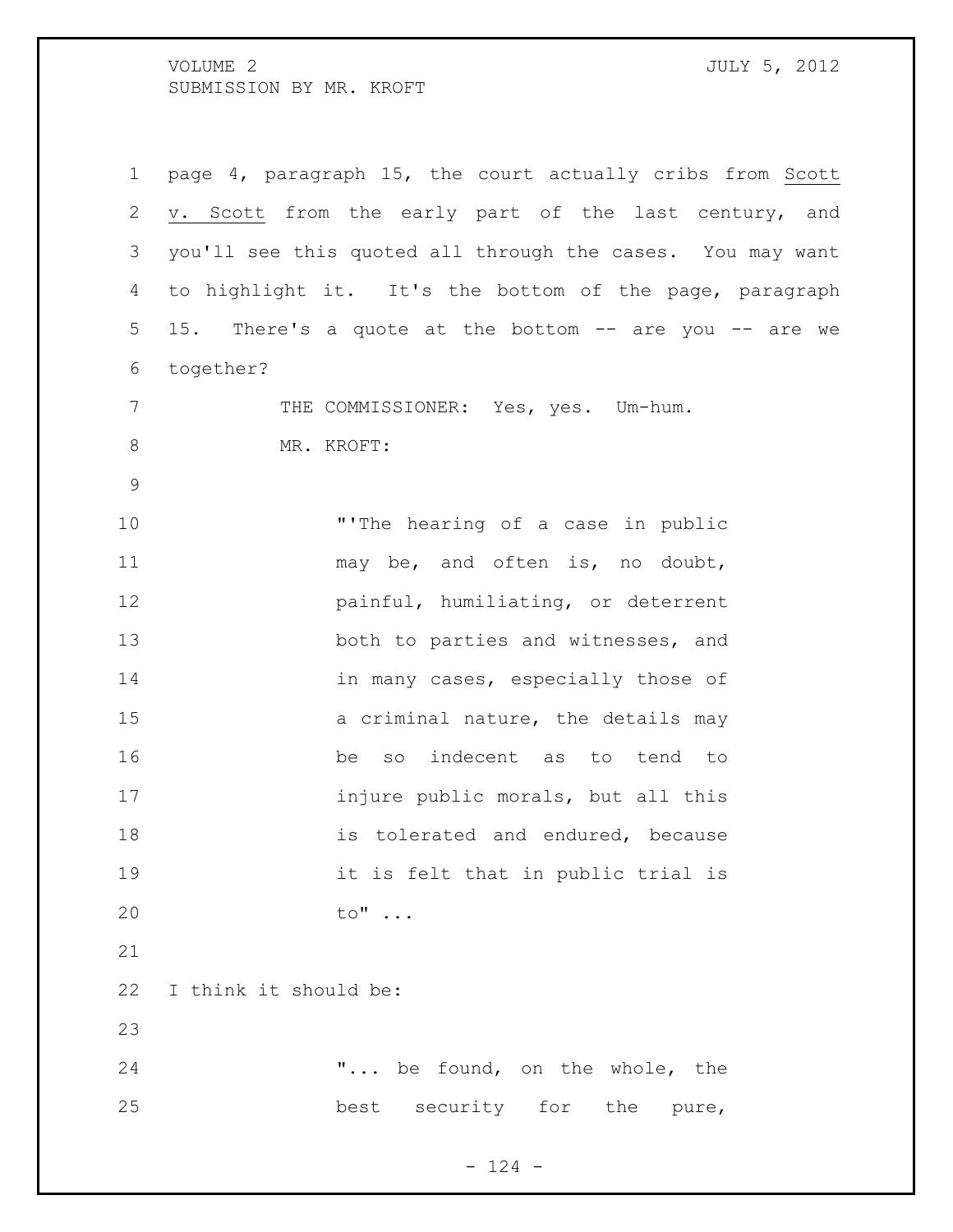1 impartial, and efficient administration of justice, the best means for winning for it public confidence and respect.'"

 And I stop on "public confidence and respect" because that has special application when we're dealing with a public inquiry, of course, which is called in order to, to some degree, restore public confidence and respect in governmental matters where the government feels that that may be in jeopardy.

 And so let me spend a minute when I'm talking about the importance of giving testimony in public, to talk about it in the context of public inquiries. And I refer you to the Phillips case, the Westray mine disaster case, which I provided to you at tab 4.

17 THE COMMISSIONER: Yeah. That's Cory, too, isn't it?

 MR. KROFT: Yes, indeed, it is. And at paragraph  $20 \t 117 - -$ 

THE COMMISSIONER: What tab is that at?

 MR. KROFT: That's at tab 4 of our book of authorities.

 THE COMMISSIONER: Yeah. Yeah. MR. KROFT: And he --

 $- 125 -$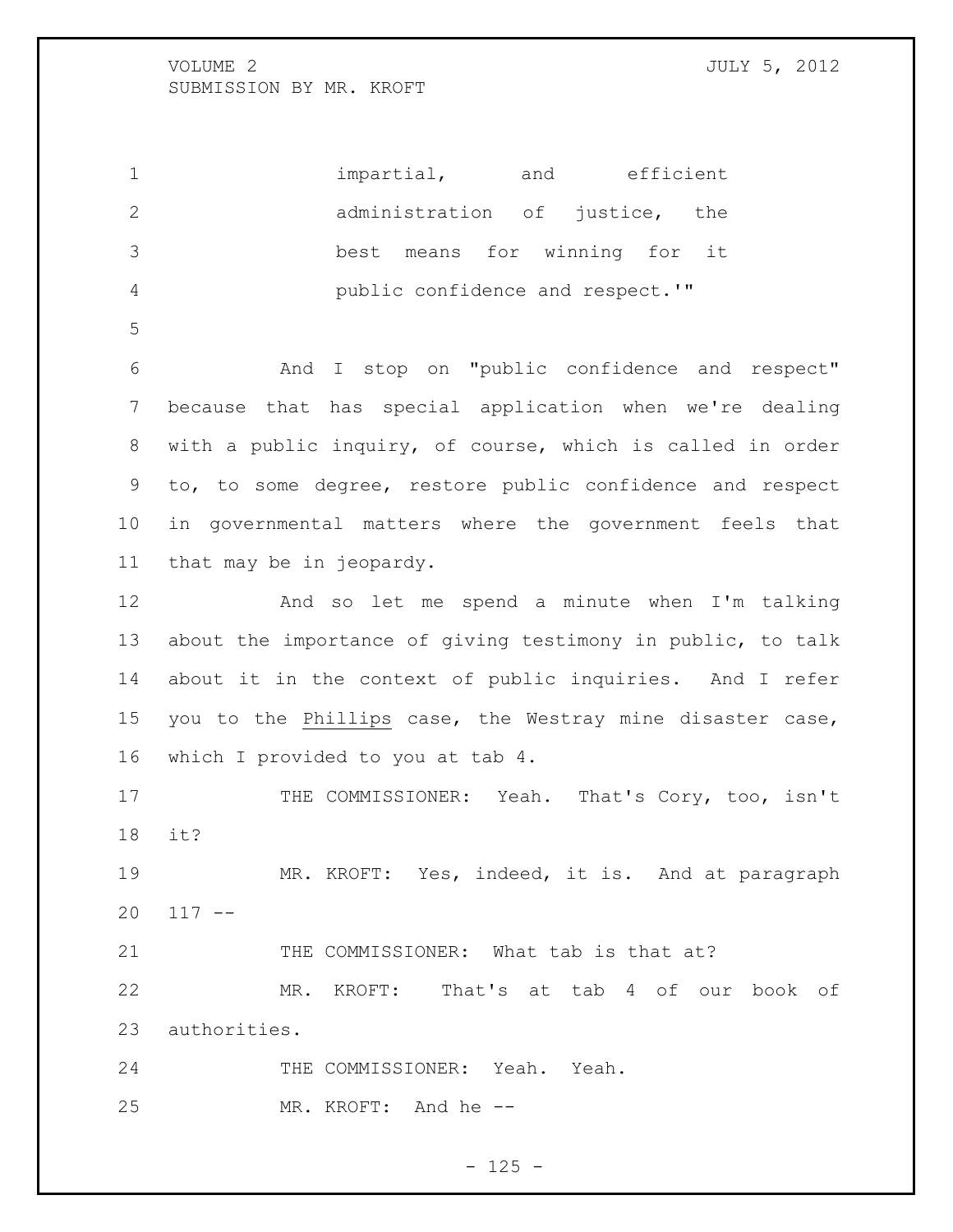VOLUME 2 JULY 5, 2012 SUBMISSION BY MR. KROFT 1 THE COMMISSIONER: Paragraph --2 MR. KROFT: He wrote --3 THE COMMISSIONER: Paragraph 15, did you say? 4 MR. KROFT: No paragraph 117 is where I'm going 5 to start. 6 THE COMMISSIONER: Okay. 7 MR. KROFT: You'll find that on page 78. 8 THE COMMISSIONER: I'm there. 9 MR. KROFT: Okay. There's a fairly large quote 10 there from -- 11 THE COMMISSIONER: Paragraph 178? 12 MR. KROFT: Sorry, no, page 78, paragraph 13 one-one-seven, 117. 14 THE COMMISSIONER: Oh, oh, page 78. 15 MR. KROFT: Yes, I'm sorry. 16 THE COMMISSIONER: Go ahead. 17 MR. KROFT: So Mr. Justice Cory here is, is 18 adopting with favour some comments by Professor Jamie 19 Cameron in the quote in the middle of the page. And I'll 20 just take you to the bottom of that quote. 21 THE COMMISSIONER: Um-hum. 22 MR. KROFT: It's all good, but I don't want to 23 take a lot of time. 24 THE COMMISSIONER: Yeah. 25 MR. KROFT: But what she says at the end of her

 $- 126 -$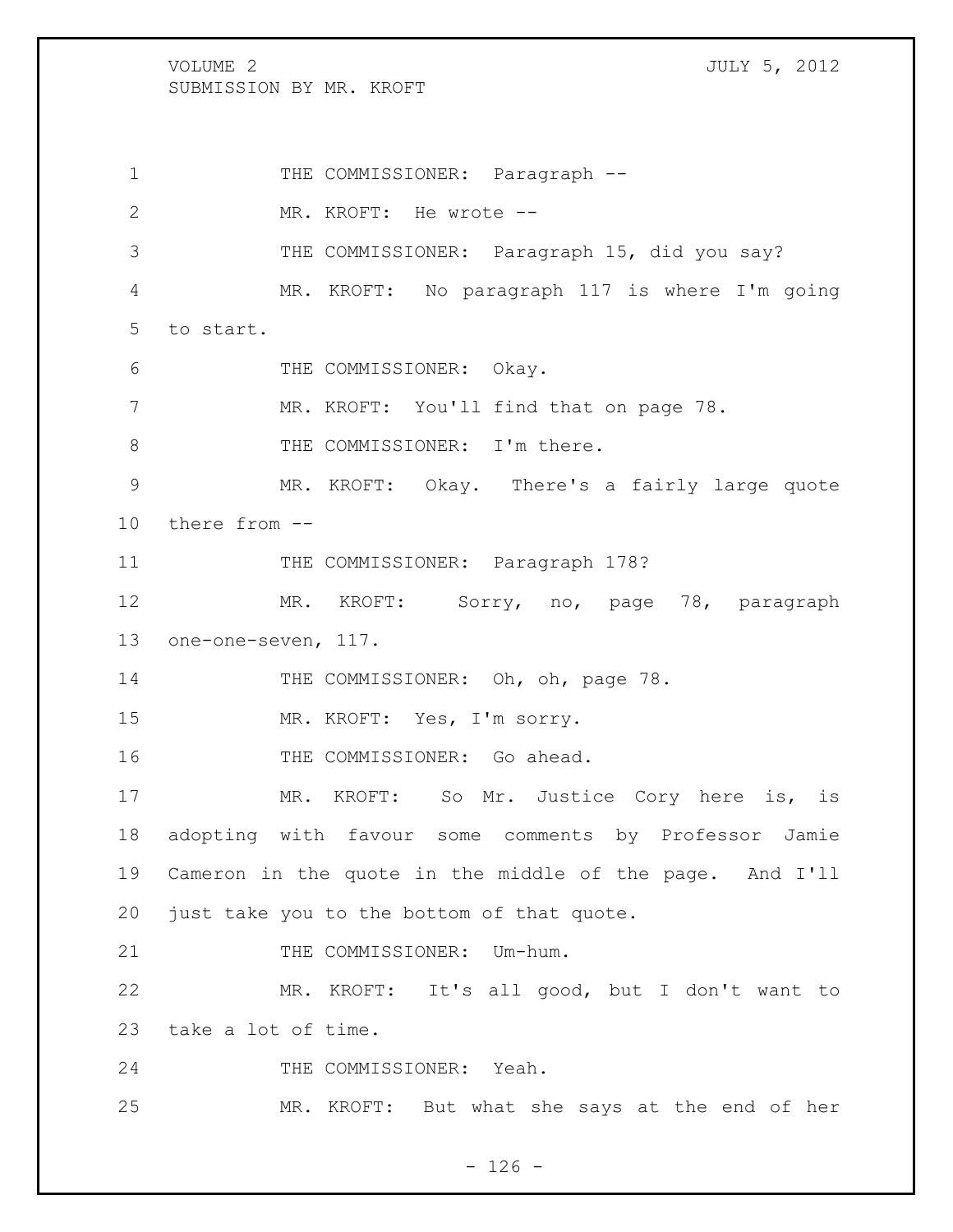VOLUME 2 JULY 5, 2012 SUBMISSION BY MR. KROFT piece is: "Where different phases of the proceedings" -- And she's talking about public inquiries here. 8  $\ldots$  "... are closed ..." "Where different phases of the proceedings are closed or where information about them is censored, the public's ability to **judge** the functioning of the 15 system, rate the government's performance and call for change is 17 effectively removed." 19 That's from the Supreme Court. And another interesting comment that Mr. Justice Cory picks up is one from Justice Grange, who was talking about the inquiry that he held. And if you turn back to page 52, paragraph 63. 24 THE COMMISSIONER: Um-hum. MR. KROFT: This is a -- I think a speech that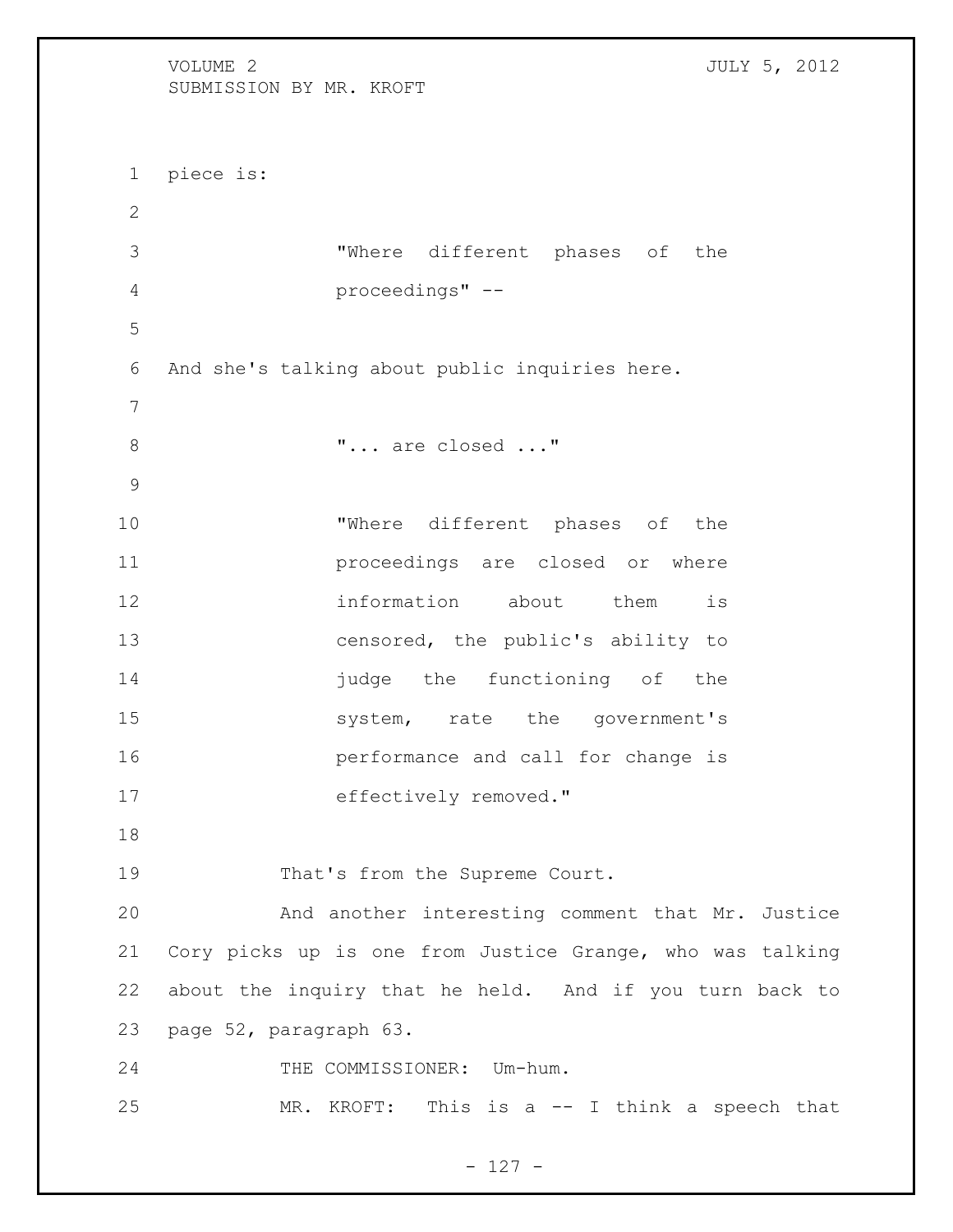Justice Grange gave and it is adopted by Justice Cory. And I'm focusing on the -- starting in the second line of the quote, where Justice Grange said: "They are not just inquiries; they are public inquiries." 8 And then a little later, he says: "I realized that there was another **purpose** to the inquiry just as important as one man's solution to the mystery and that was to inform 14 the public. Merely presenting the evidence in public, evidence which had hitherto been given only in **private, served that purpose.** The **public** has a special interest, a right to know and a right to form its opinion as it goes along." That's what the Supreme Court and Justice Grange said, and of particular significance in that comment -- and remembering back to some of the comments you've heard -- it's not enough to say: Well, don't worry because you'll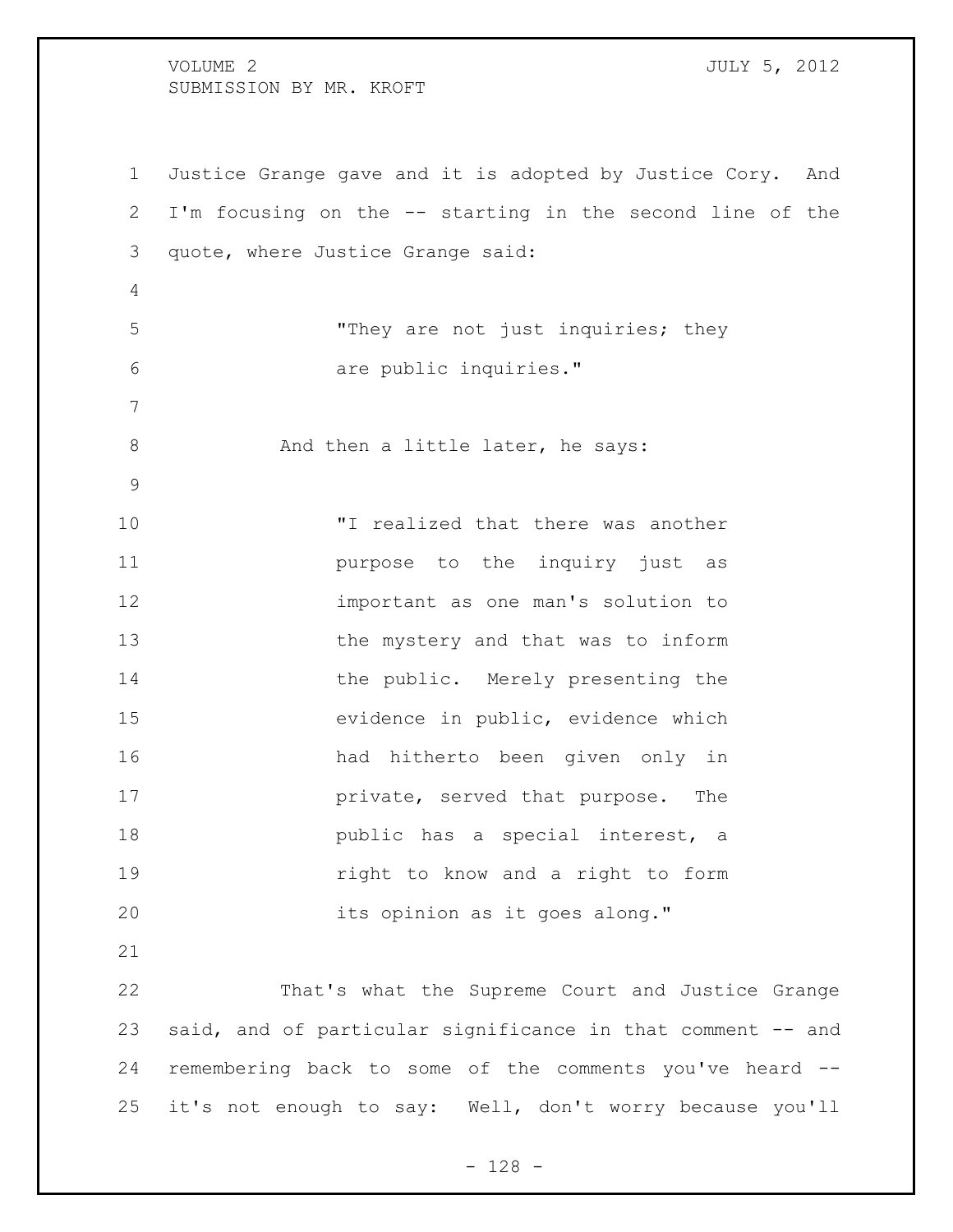know. Don't worry, Mr. Commissioner, you'll hear it, no one else has to.

 That's not what a public inquiry is about, and if that's what it's turned into, it isn't a public inquiry and it doesn't achieve the purpose. And that's what the Supreme Court is saying here and why I bring it to your attention.

8 6 And on this point as well, there, there is actually -- I'm sorry, did you have a question or ...

 If you, if you look at tab 18 of our brief, the Ontario Court of Appeal had a crack at a public inquiry case. It was the one from Cornwall involving the alleged child abuse ring. And there was an application in that case for a publication ban of the name of a witness, of a particular witness -- not a whole group like here, but particular witness -- and it went to the Court of Appeal.

17 And if you look at paragraph 47 on page 13 ...

18 THE COMMISSIONER: Yes.

 MR. KROFT: The Court of Appeal, I think it was Mr. Justice Sharpe, said:

 "Even if it were possible for the Commission to conduct certain fact-finding investigations by using a moniker to identify the

 $- 129 -$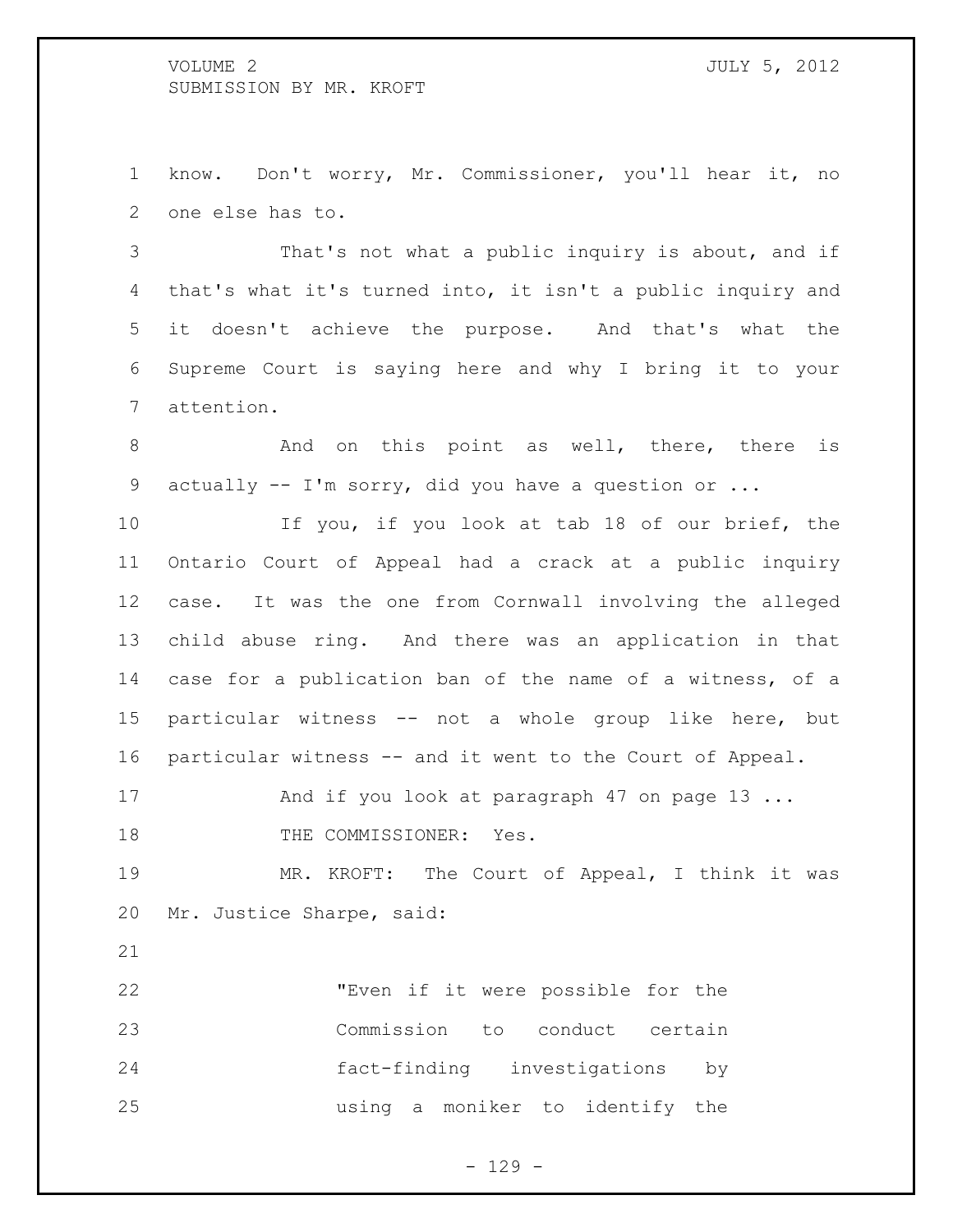employee, one must have regard to 2 the fact that this is a public inquiry called to clear the air in a community long troubled by **19 rumours**, the innuendoes, and allegations of secrecy and cover- up." And then he says: "His identity cannot be viewed as 12 a mere detail that is not germane 13 to the inquiry. A central purpose of this Commission is to 15 facilitate the public's understanding of the institutional **response** to the allegations made" -- In this particular case, it's not applicable here. "... against well-known 23 individuals, including the 24 employee, prominent in the community and whose names have

 $- 130 -$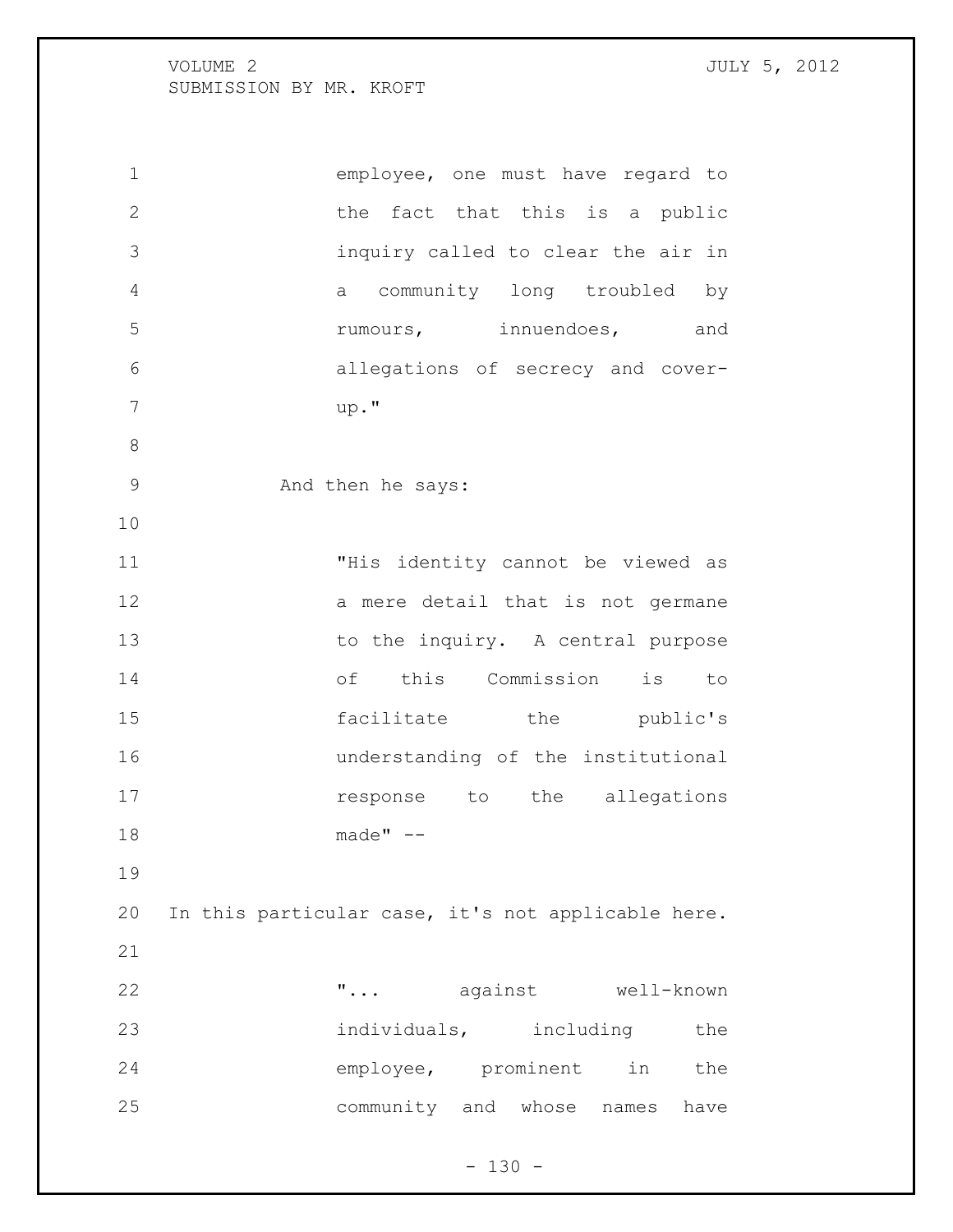already been in the public eye in *relation* to this very controversy." And, and what I'm focusing on here and ask you to focus on is the importance of identity as not a mere detail. 8 And while I'm talking about the importance of the identities of witnesses, I also want to point out that it is particularly important not only in public inquiries but also when we're dealing with public servants who are exercising state power, such as the witnesses, the applicants here. And for that I'd like to take you to the Mentuck case, which is at tab 5. 15 THE COURT: And what is that proposition you just mentioned? MR. KROFT: The identifying witnesses -- that identity -- not identifying witnesses, but identity is particularly important when the inquiry relates to government officials who are exercising state powers, such as social workers do when they apprehend children. THE COMMISSIONER: All right. And tab what?

MR. KROFT: Taking you to tab 5.

24 THE COMMISSIONER: Yes.

MR. KROFT: Okay. And taking you to paragraph

- 131 -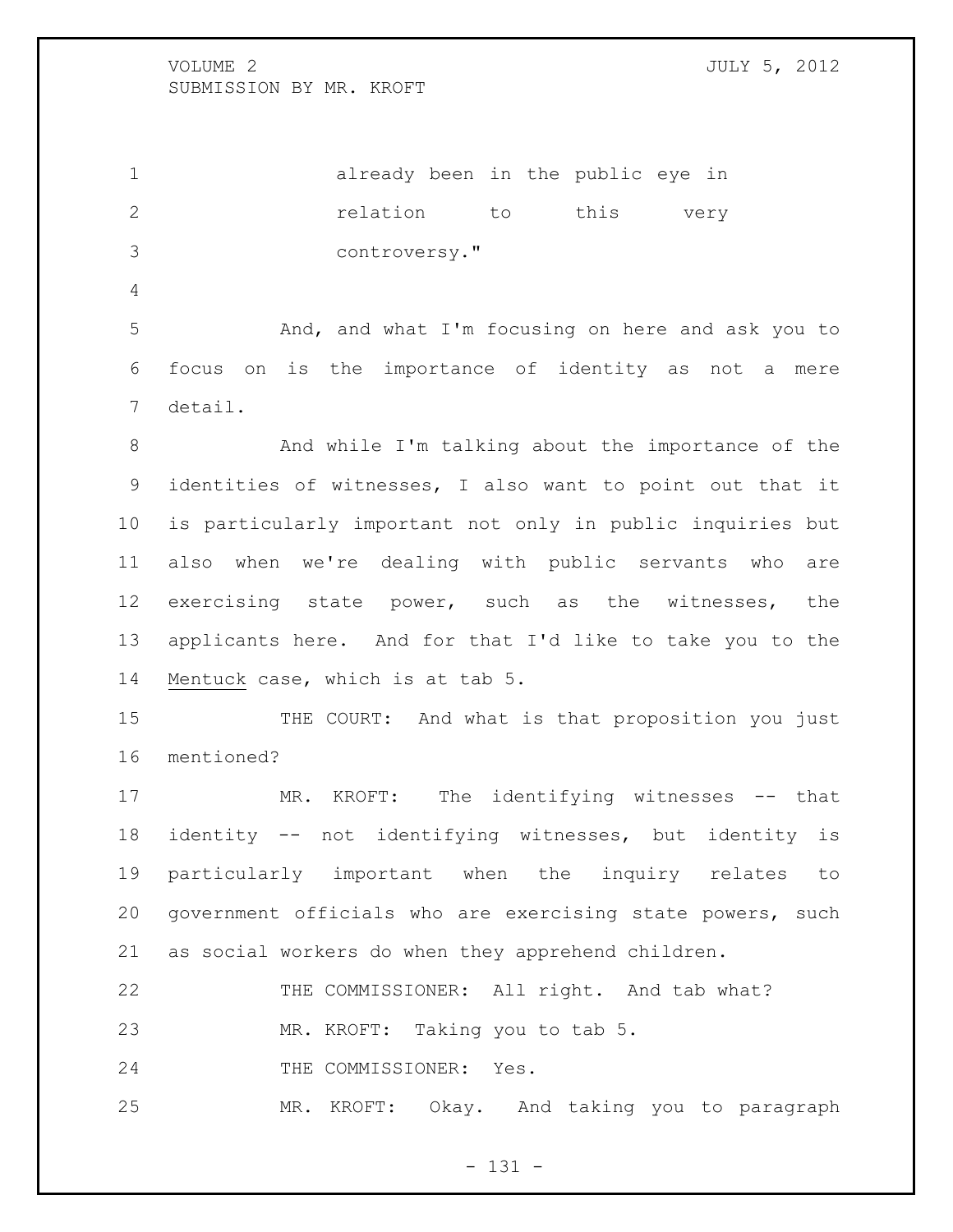58. Just to remind, this was a case where undercover police officers were seeking anonymity. They didn't want to be identified because they said that they might be in danger. And they wanted a publication ban on naming them because they were giving evidence, and they wanted that permanently. 7 And at paragraph 58, the court said as follows: "As a general matter, it is not 10 desirable for this, or any, Court to enter the business of permanently concealing information in the absence of a compelling reason to do so." 16 So they don't like permanent bans at all. 17 And then they say: "The appellant suggests that the officers would be in physical danger if their identities were ever revealed. This is not a substantial enough risk to justify permanent concealment. All police officers are subject to the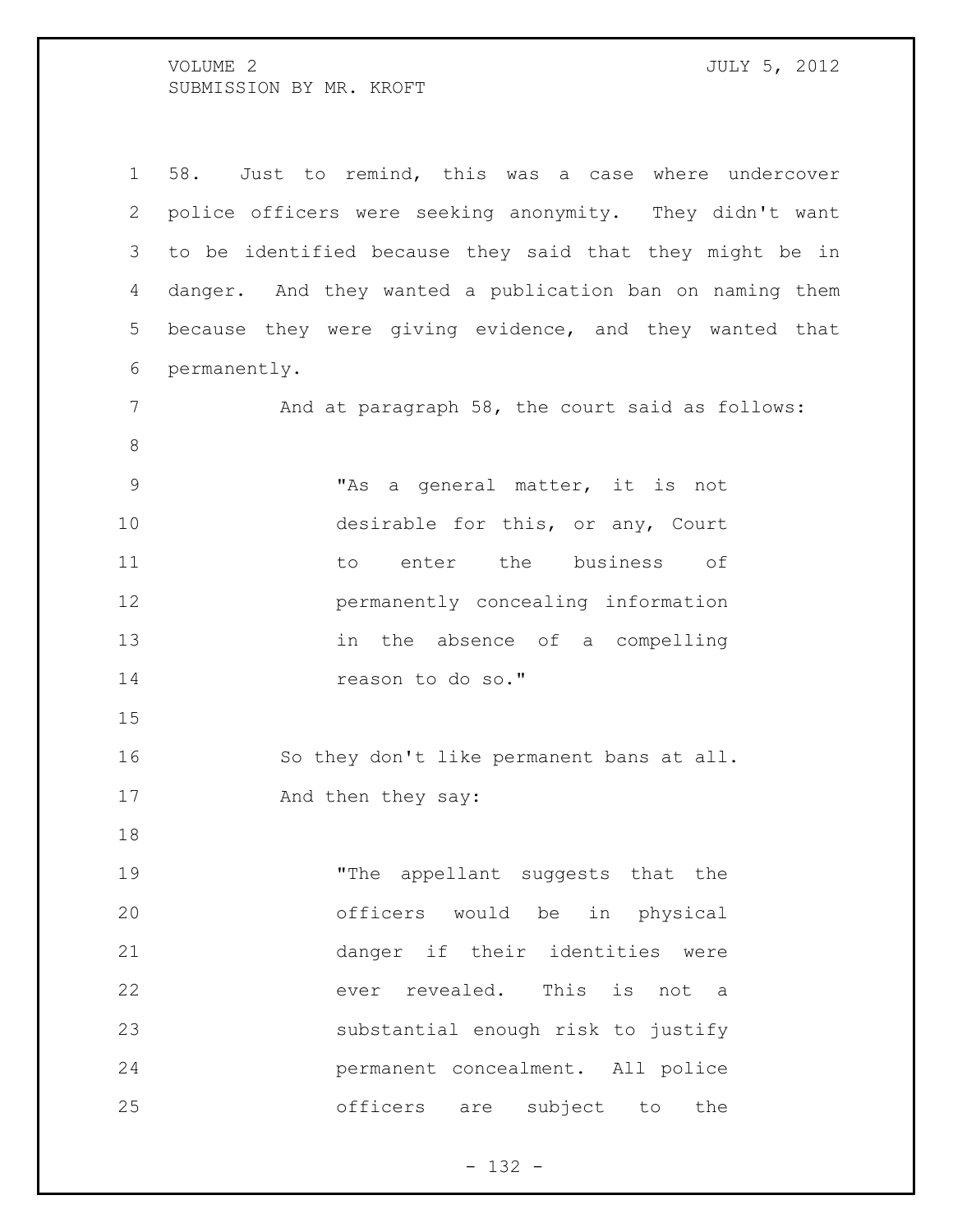possibility of retributive violence from criminals they have apprehended and other persons who bear them grudges or ill-will. In rare cases this may result in tragic events, and while all efforts must be deployed to 8 prevent such consequences" -- And here is where I really want to focus: **"...** a free and democratic society does not react by creating a force of anonymous and unaccountable police." 17 1 I would say that those, those words are particularly apt in this case. So I'm talking at this stage about why it's important to identify witnesses, and I've just finished telling you what the law says about that. I want to now tell you what the applicant's evidence from Ms. Gosek, one 23 of the experts tendered on behalf of the faculty, as Mr. Juliano pointed out. She dealt with this issue and Ms. Gosek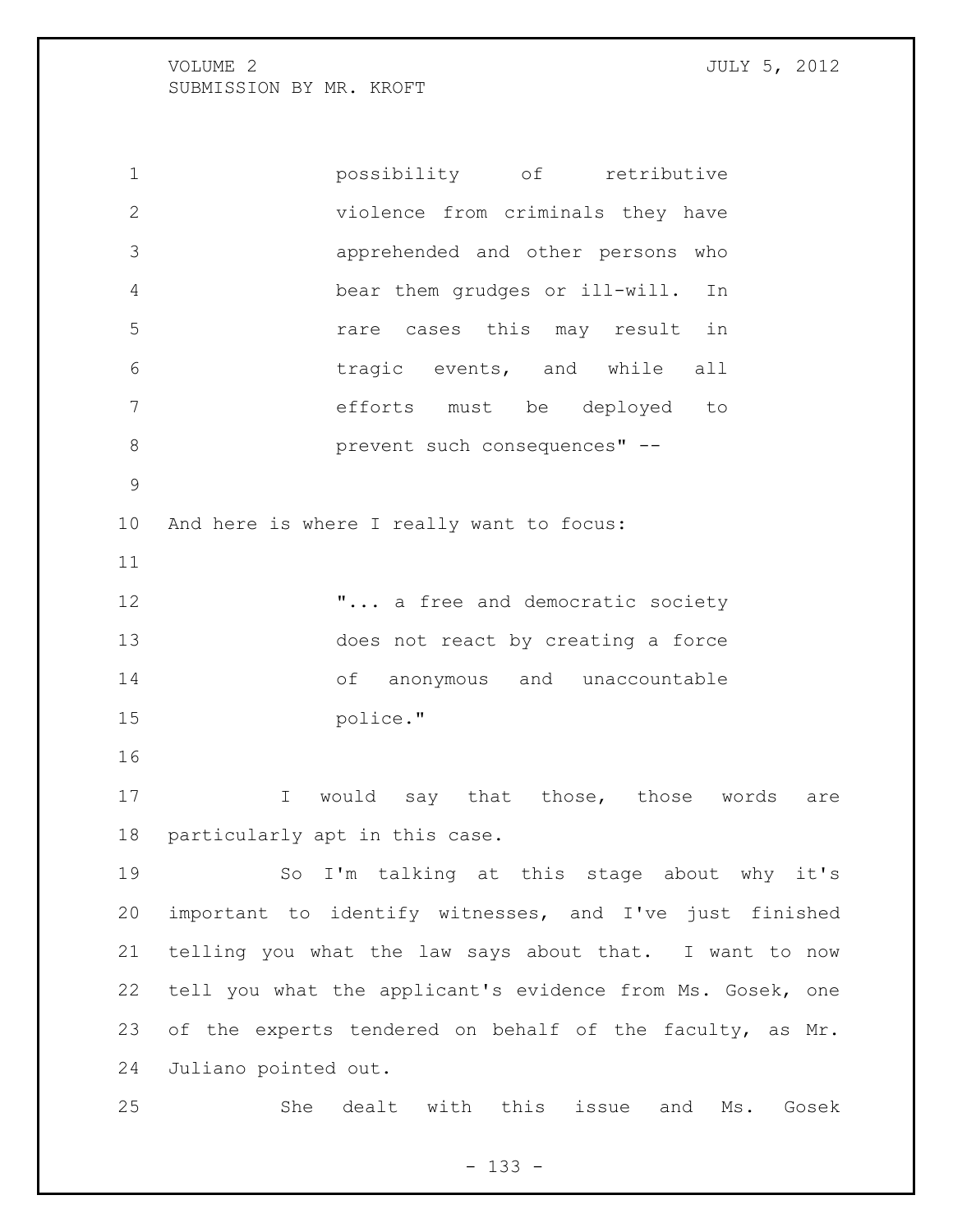volunteered to me when we were cross-examining at the very beginning of her testimony, early on, her particular bias and perspectives on social work and child protection and, and -- I think Mr. Juliano referred to it in terms of why she didn't take a position as a social worker in the end. She volunteered that information and it would be useful -- THE COMMISSIONER: She volunteered what information? MR. KROFT: She, she volunteered information to me right off the top -- 11 THE COMMISSIONER: On the record. MR. KROFT: On the record. But let's look; maybe take out her -- the transcript of her cross-examination. 14 THE COMMISSIONER: Okay. MR. KROFT: This is Ms. Gosek. THE COMMISSIONER: Yeah, just a minute. I've got to find Gosek. We got your other two, but ... It's here. MR. KROFT: Keep those other two handy, because I intend to spend some time in the cross-examinations. But I was thinking of Ms. Gosek here. Maybe I can just read it to you. Would that be better? THE COMMISSIONER: Well, just, just a minute. I've got, I've got it. Just one second. That's Rosser. Should have put tabs on ... I've got them all marked so I, I ... There's Hastings.

- 134 -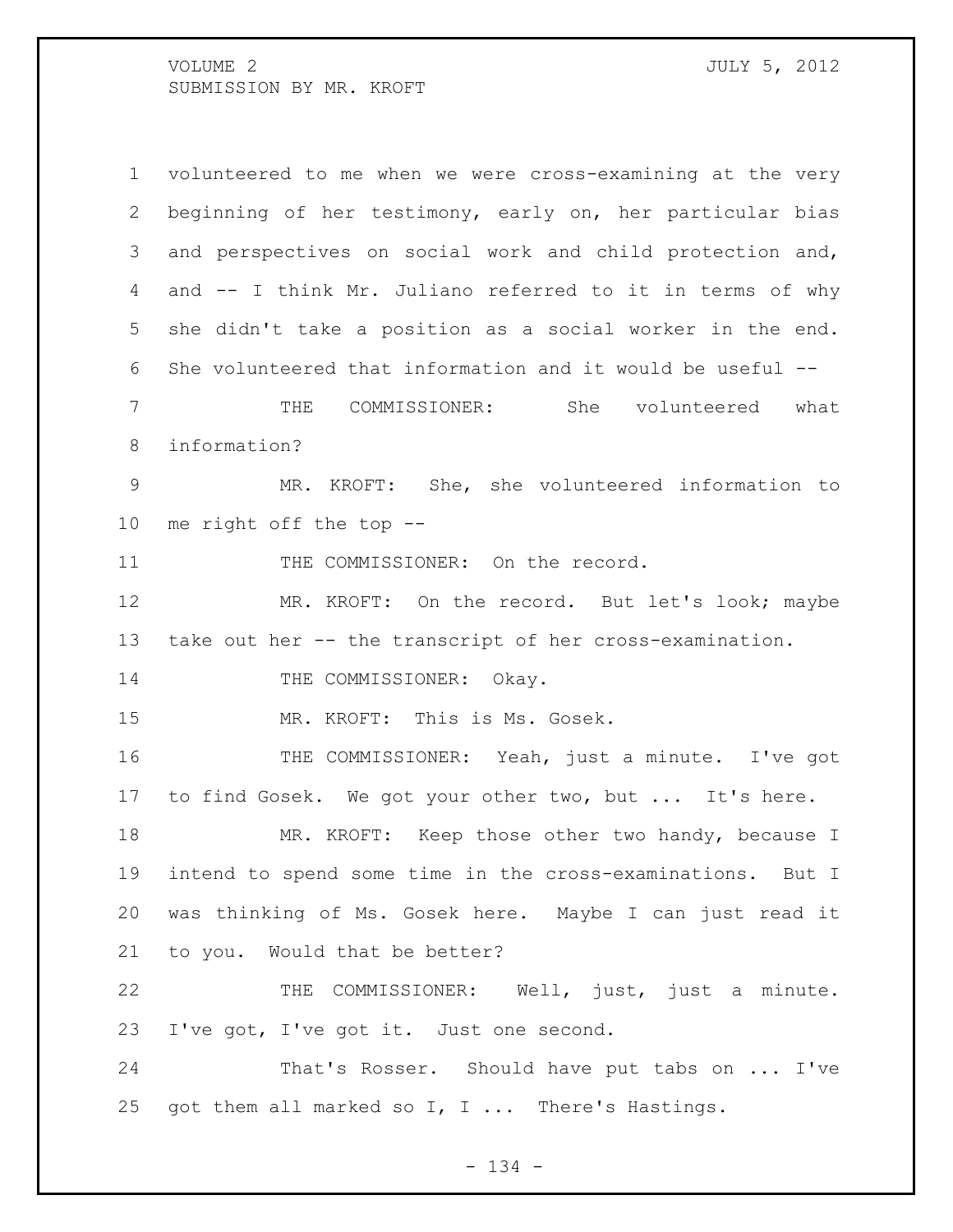Well, go ahead. MR. KROFT: Okay. I'll, I'll read it to you and, and, and -- let me just give you the cite and you can -- 4 THE COMMISSIONER: At what page of her -- of the transcript? MR. KROFT: So it's page 7, question 25 to 27. 7 THE COMMISSIONER: Yeah. 8 MR. KROFT: And then page 13, question 51 to 53. 9 THE COMMISSIONER: Go ahead. MR. KROFT: So, so as I was saying and as, as Mr. Juliano described to you earlier, at the beginning of the cross-examination when I actually asked Ms. Gosek why it was she never became a social worker in the field, she, she gave me a fairly long explanation about her own perspectives and her own identity and, and feelings about social work and background. 17 And I said to her: "I guess when we hear your opinions, and read your information, it is important we understand that you have a particular perspective that you have just articulated?"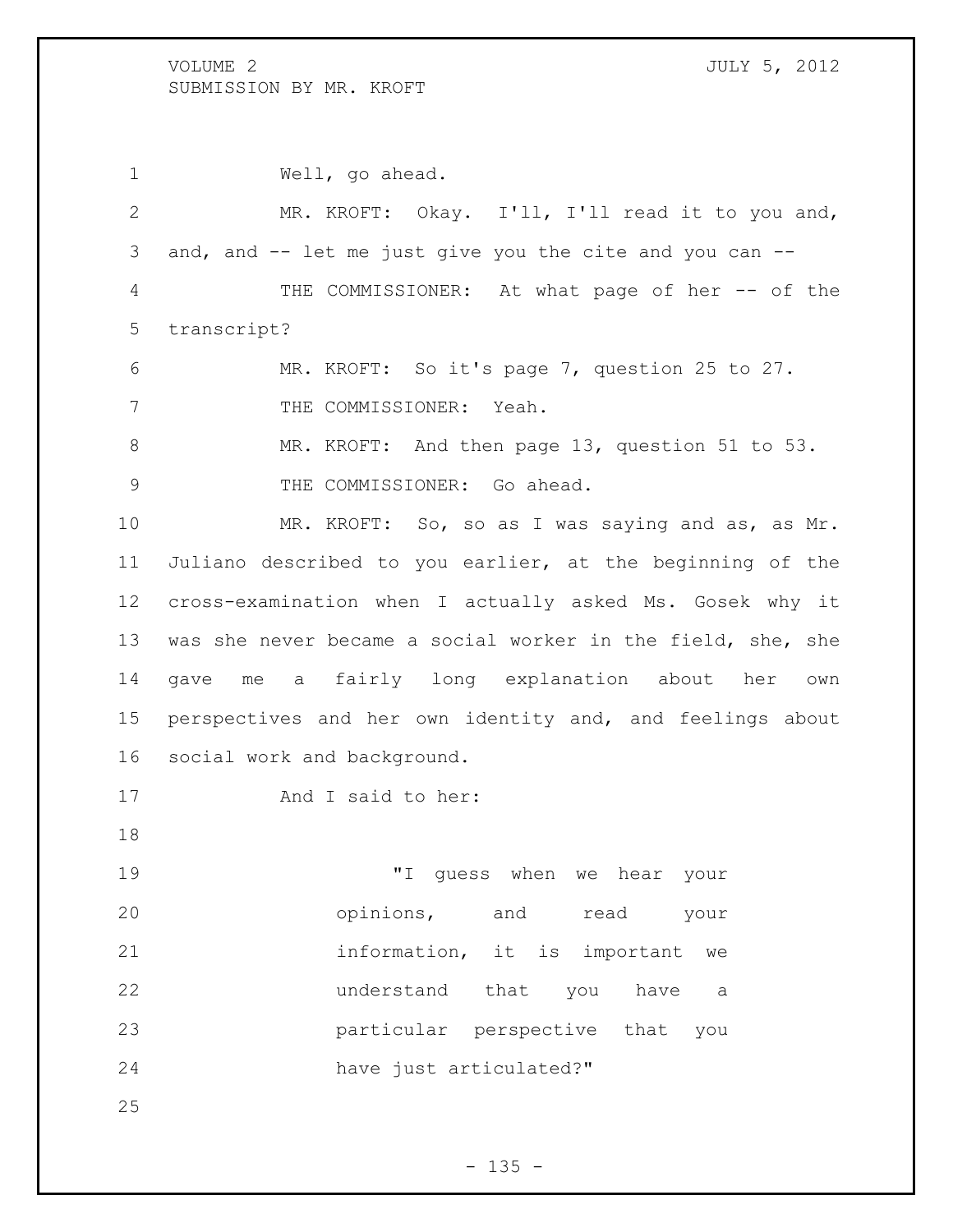VOLUME 2 JULY 5, 2012 SUBMISSION BY MR. KROFT 1 And she said, "Right." And I asked her: "[Would you] agree with 5 me, that when you are, I guess, speaking to anybody, certainly any social workers, there can be 8 different perspectives? "A Yes. 10 That, in part, influences how people make decisions about their career, and their work?" 15 And she answers, "Right." That's why she told me about who she was, because her identity and her background was important. 18 And then at page 13, I put to her: "And it is important to know if people have a particular axe to **grind, if, for example, there is**  evidence of conflict of interest, that would be something you would want to know in evaluating on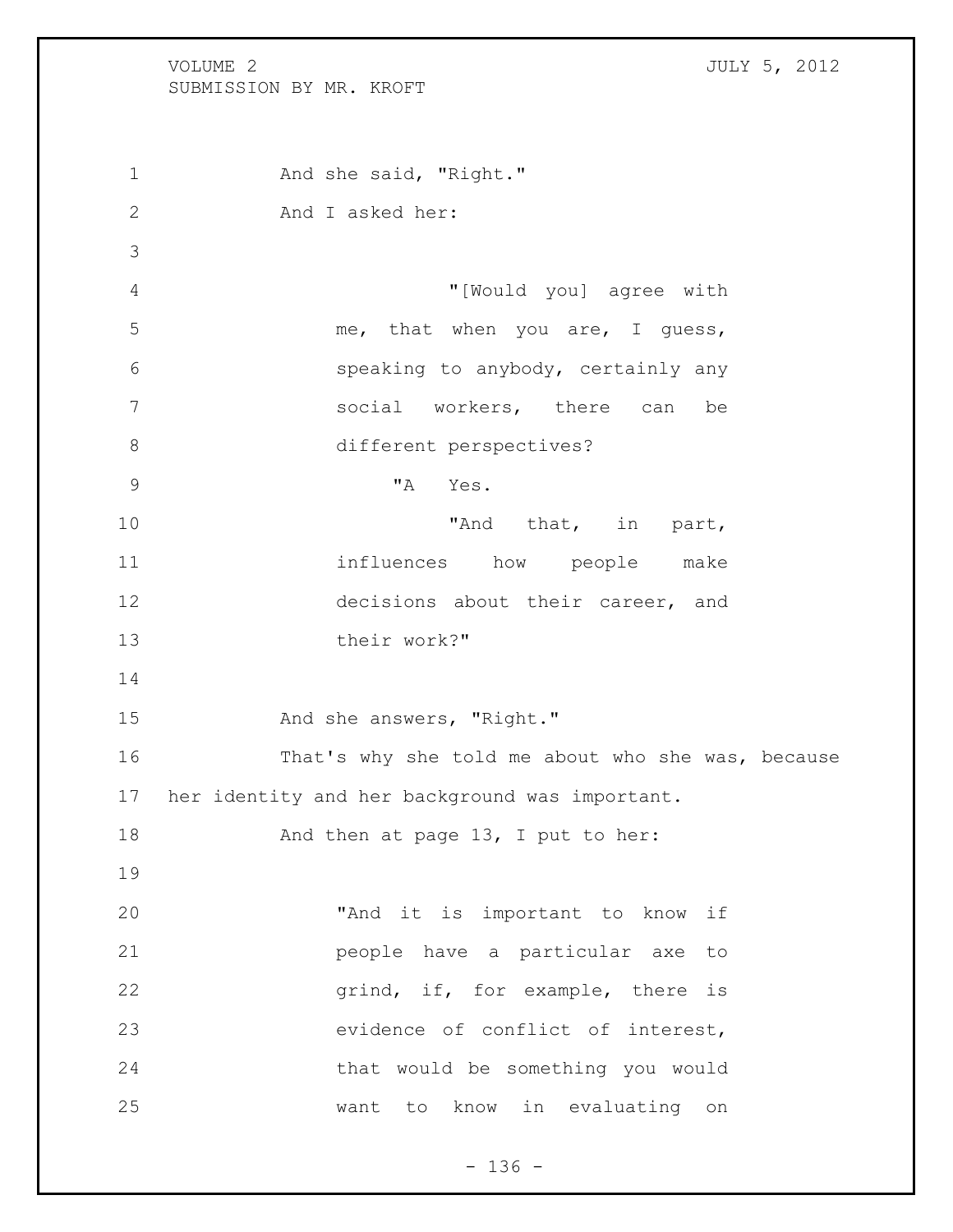whether or not to rely on some information; is that right? Her answer was: "Absolutely. That is why I stated up front where my personal biases 8 come from. Because I believe that 9 we all bring biases to the table." 11 The question was: 13 TQ So that is sort of a, I guess a universal statement about everybody, one way or another?" And she said: "I would say so. We bring our personal experiences." And I asked: 24 The way we have to deal with that in our search for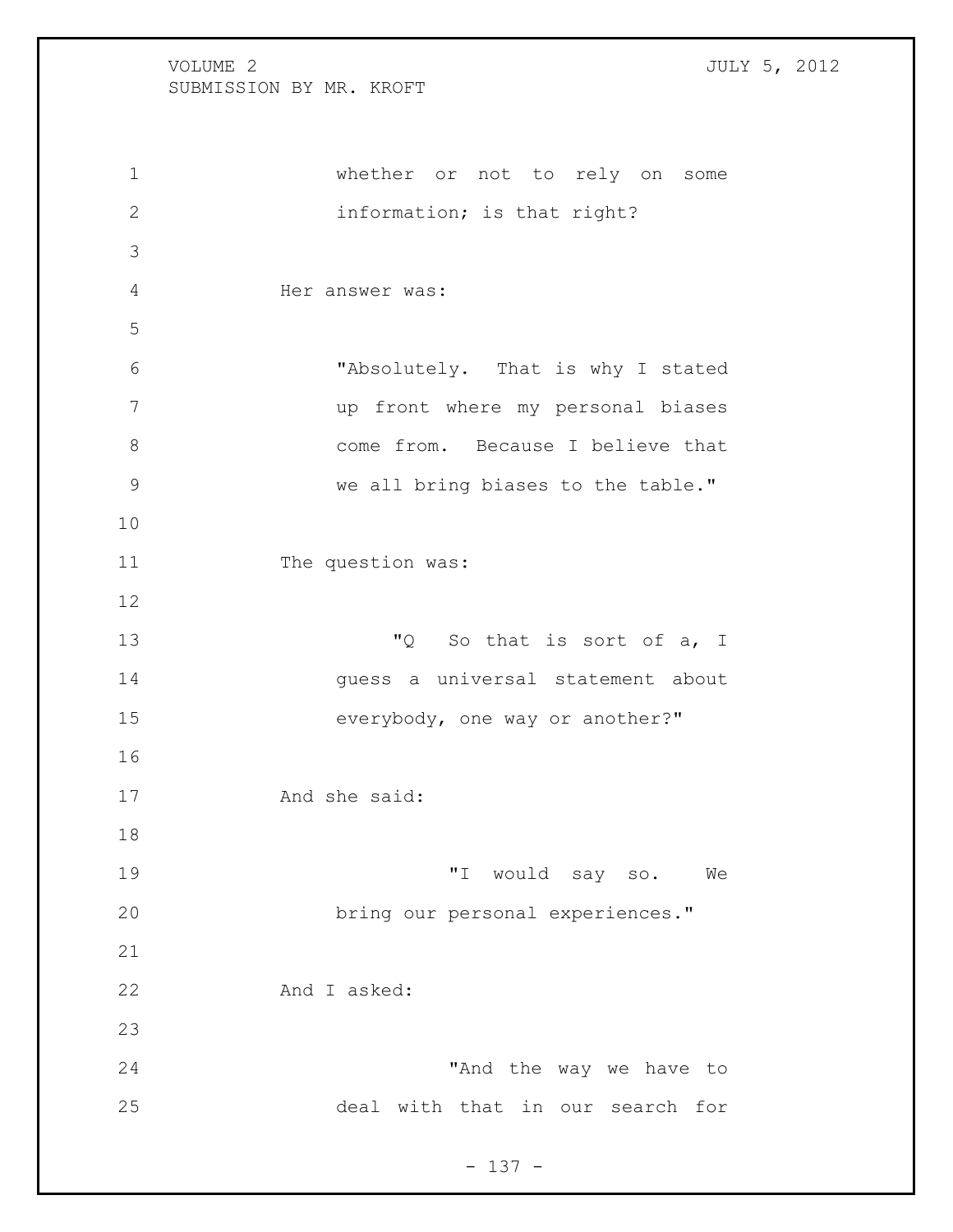1 the truth, is to just make sure we understand that, and understand 3 the biases; is that right?"

 And her answer was, "[Yes,] to the best of our ability."

 The point she was making and the point I'm making to you is that knowing somebody's background, their relationships to other people, all the things that we call identity, is not a mere detail. It has everything to do with what we understand about what the person is telling us, at least according to Ms. Gosek, as well as the jurisprudence that I cited to you.

14 And that's not our evidence; that's the evidence from the applicants.

16 And I also want to make the point, Mr. Commissioner, that the publication of identity is important to the public understanding that the child welfare system is a human process. You, you read in the affidavits and you heard during the submissions that there's a sentiment that the media doesn't and the public doesn't understand the stresses that affect child welfare workers.

 That came through loud and clear both from the affidavits and from some of the submissions this morning. Mr. Khan spoke of this when he made the point to you that

- 138 -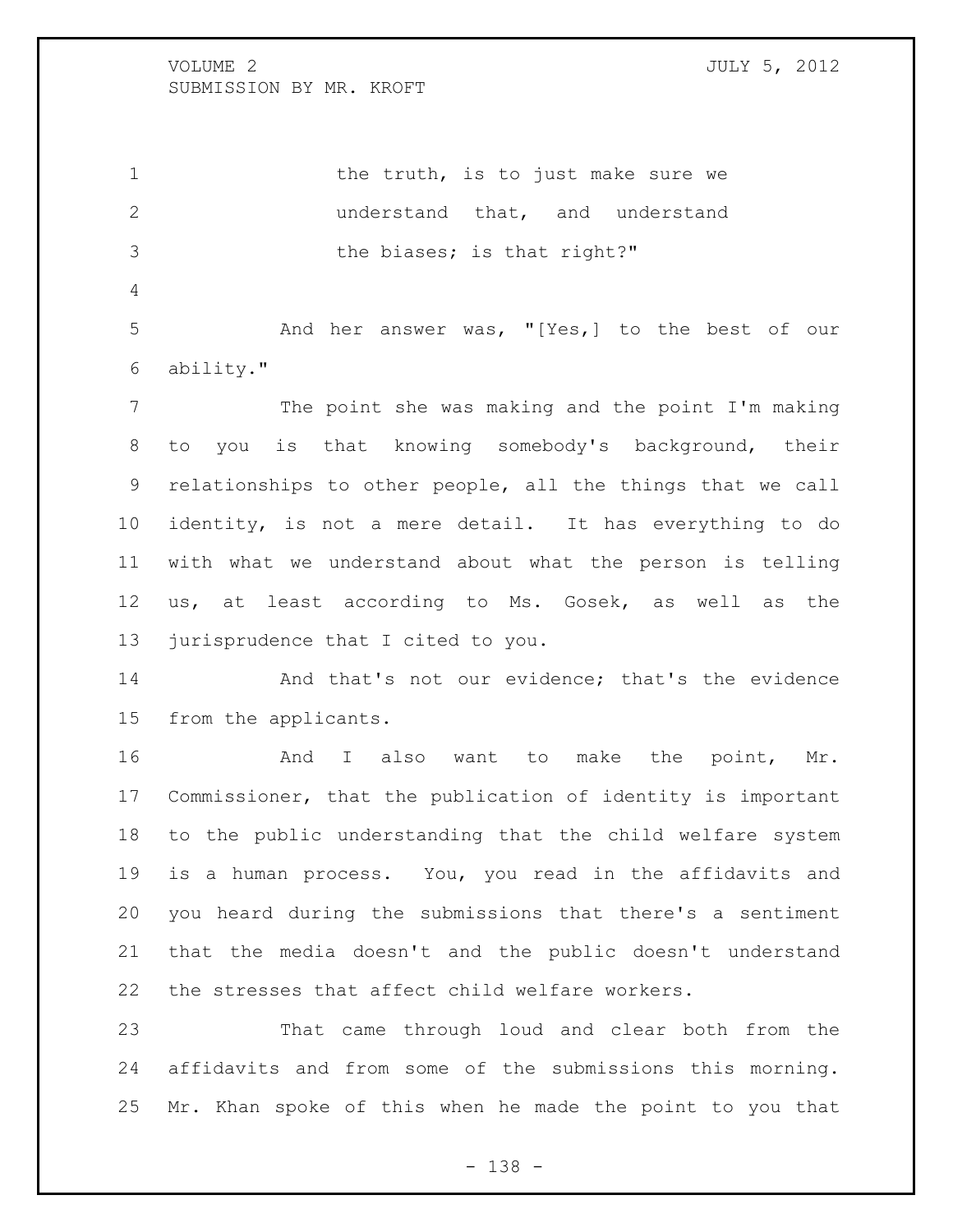the social workers aren't cookie cutters; they're people. Individuals.

 Well, if the people of Manitoba are going to get the benefit of their investment in this public inquiry, if they're going to be empowered to understand what Mr. Khan believes they ought to be understanding, they need to understand that these people, these professional witnesses, are real human beings with real identities, real backgrounds, making professional judgment calls in the real world, just like Mr. Khan said. That these are people. This isn't Mr. X or Madam Y; these are real people. That is how the public will understand and address the concerns that Mr. Khan and others have raised that there is insufficient understanding of the stresses on social workers.

 And the order that they're seeking goes directly contrary to achieving that purpose. You pointed out earlier, I think -- but I'll point it out if, if you didn't; I think this is what you meant -- that, in fact, the order that they're seeking can operate actually quite unfairly to the professional witnesses. I don't know how many there are now, but there are dozens of social workers and, and I have no idea -- I'm assuming that nobody did anything wrong. But you may in the course find that one or two didn't do something well, or maybe you, you'll even be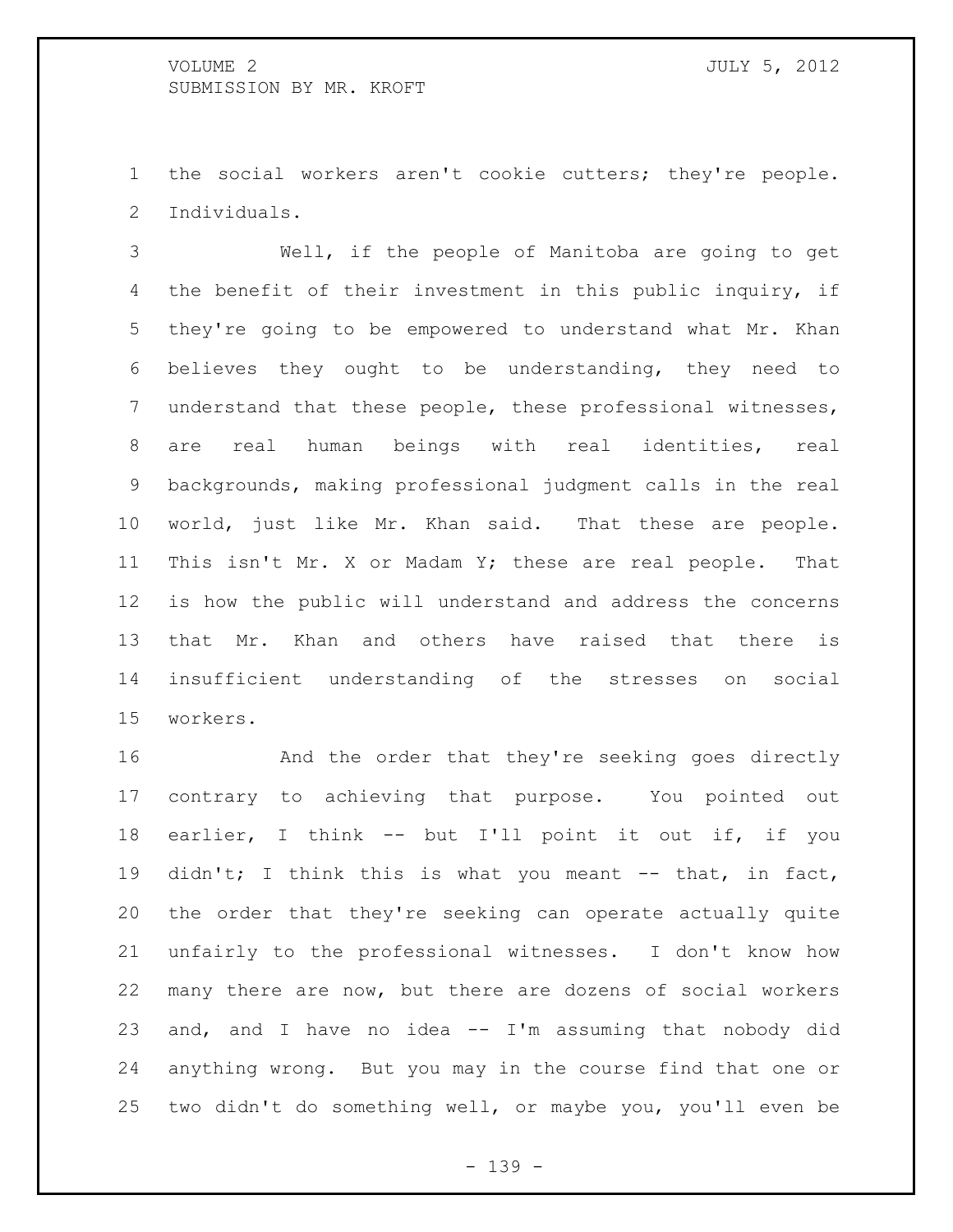harsh with them; that will be up to you.

 Hardly seems fair that if there's 40 social workers and one person who deserves some condemnation that you say, Well, there's one of the 40 who's really bad, the rest were great, and there's no, there's no identification. I'm not sure how I would feel if I was one of the other 39. So there's some unfairness, even, in not naming the social workers.

 Let me conclude, then, on this point, that naming -- that the identity is important, it's not trivial, it's not a minimal impairment, by saying that it is, to summarize, going to impair the evidence -- the quality of the evidence that you receive. It will impair the input to your decisions; that's what the law says since Blackstone.

 And if you grant the order, the confidence of the public is not going to be restored in the same way. It's not going to be enhanced by the inquiry where it's illegal to publicly mention the names of the government employees who are, after all, testifying about their professional service. What is called for to clear the air, what is called for to promote understanding, is a public inquiry, as we all understand it. And that is why we say it is not a detail, identity. It is fundamental.

 I have one more item that I'd like to deal with under item 2 of my list. I don't know when you want to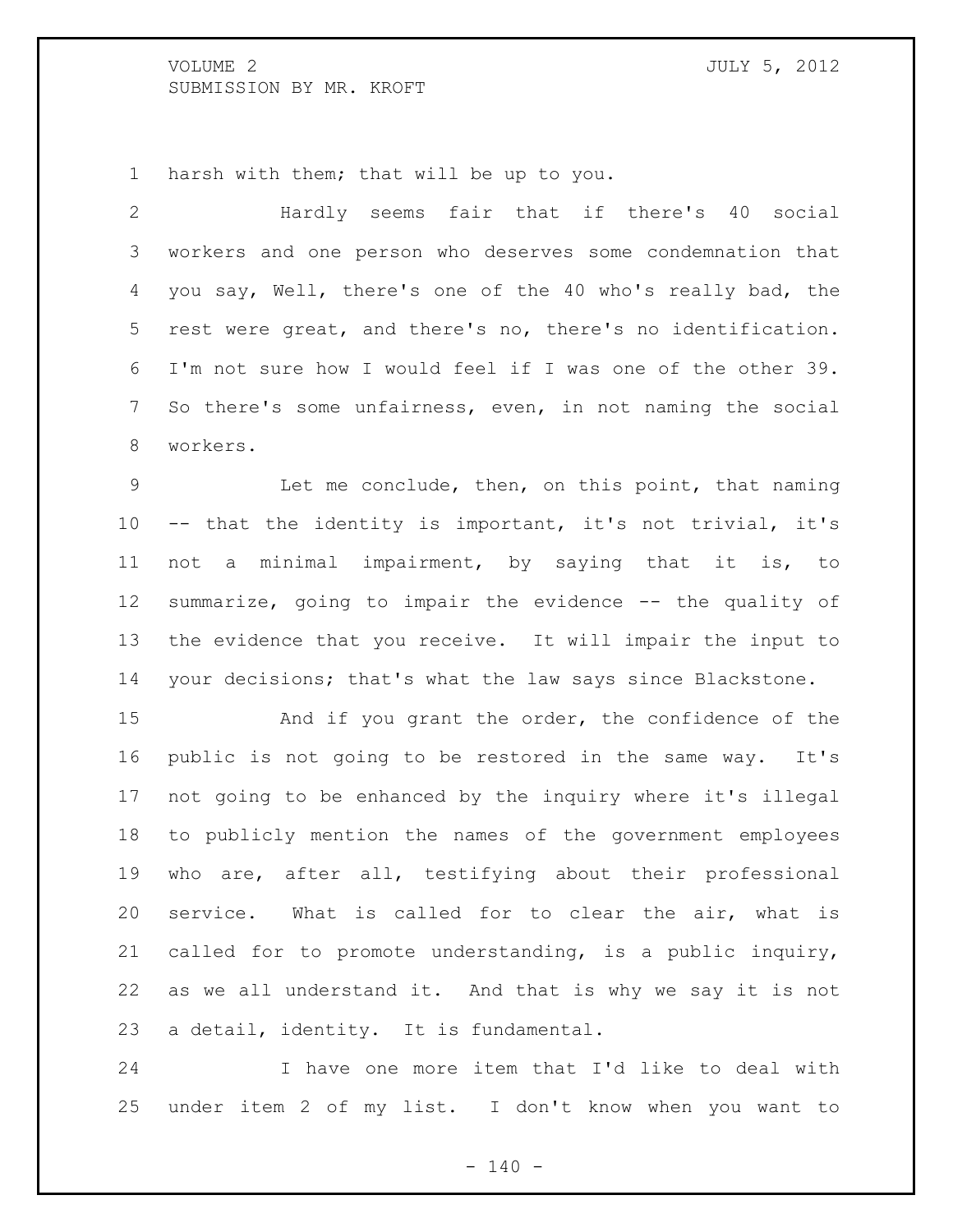take a break, but you'll give me the --

| $\overline{2}$ | THE COMMISSIONER: Well, let's -- not yet.                   |
|----------------|-------------------------------------------------------------|
| 3              | MR. KROFT: Okay. Well, the, the next --                     |
| 4              | THE COMMISSIONER: In, in the -- we're going to              |
| 5              | be here until five o'clock, I assume.                       |
| 6              | MR. KROFT: I'm here as long as you need me here.            |
| 7              | THE COMMISSIONER: Well, we, we won't break --               |
| $8\,$          | MR. KROFT: And longer, probably.                            |
| $\mathcal{G}$  | THE COMMISSIONER: We won't break for half an                |
| 10             | hour yet.                                                   |
| 11             | MR. KROFT: Okay.                                            |
| 12             | THE COMMISSIONER: Unless someone needs to, and              |
| 13             | so indicates.                                               |
| 14             | MR. KROFT: So the last point under my important             |
| 15             | theme section has to do with an argument that you heard     |
| 16             | this morning and that you saw in the briefs. I think it     |
| 17             | was made mostly by the ANCR brief and by Mr. Saxberg, and   |
| 18             | then repeated somewhat by Mr. Khan, which is an argument to |
| 19             | the effect that the best interests of the children or the   |
| 20             | children's rights are paramount. If you wanted to see how   |
| 21             | they articulated it, it's in parts IV and V of the ANCR     |
| 22             | brief.                                                      |
| 23             | COMMISSIONER: What, what did you just<br>THE                |
| 24             | identify, section?                                          |

MR. KROFT: It's sections IV and V of their reply

- 141 -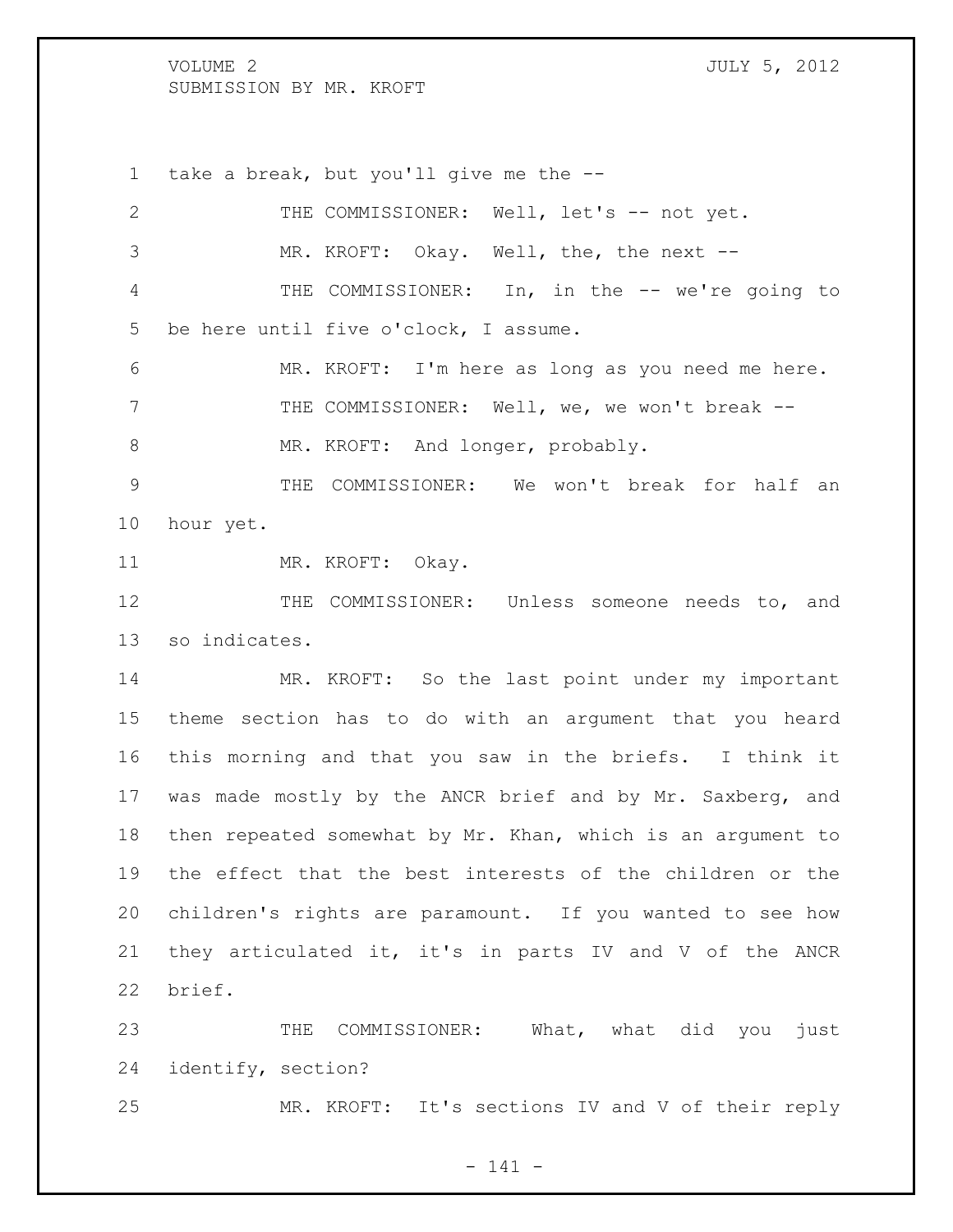brief. 2 THE COMMISSIONER: Yes. Yeah. MR. KROFT: And the argument they're making is that the best interests of children are paramount to section 2(b) rights like freedom of expression. THE COMMISSIONER: Yes. MR. KROFT: And what I want to say about that is that the Supreme Court -- 9 THE COMMISSIONER: I, I want to hear you on that, I  $-$  MR. KROFT: Yeah. 12 THE COMMISSIONER: -- must tell you. MR. KROFT: Yeah. Well, let -- I don't intend to be long, because it's so clear. 15 THE COMMISSIONER: Well, I still want to hear you. 17 MR. KROFT: Here it goes. THE COMMISSIONER: Because I, I guess I haven't got it quite clear yet. MR. KROFT: Well, let's, let's see if I can fix that real quick. The Supreme Court has definitively rejected an approach to Charter analysis based on a hierarchy of rights. In fact, the Dagenais case, if you wanted to say, what was the nugget, what was the turning point in Canadian

- 142 -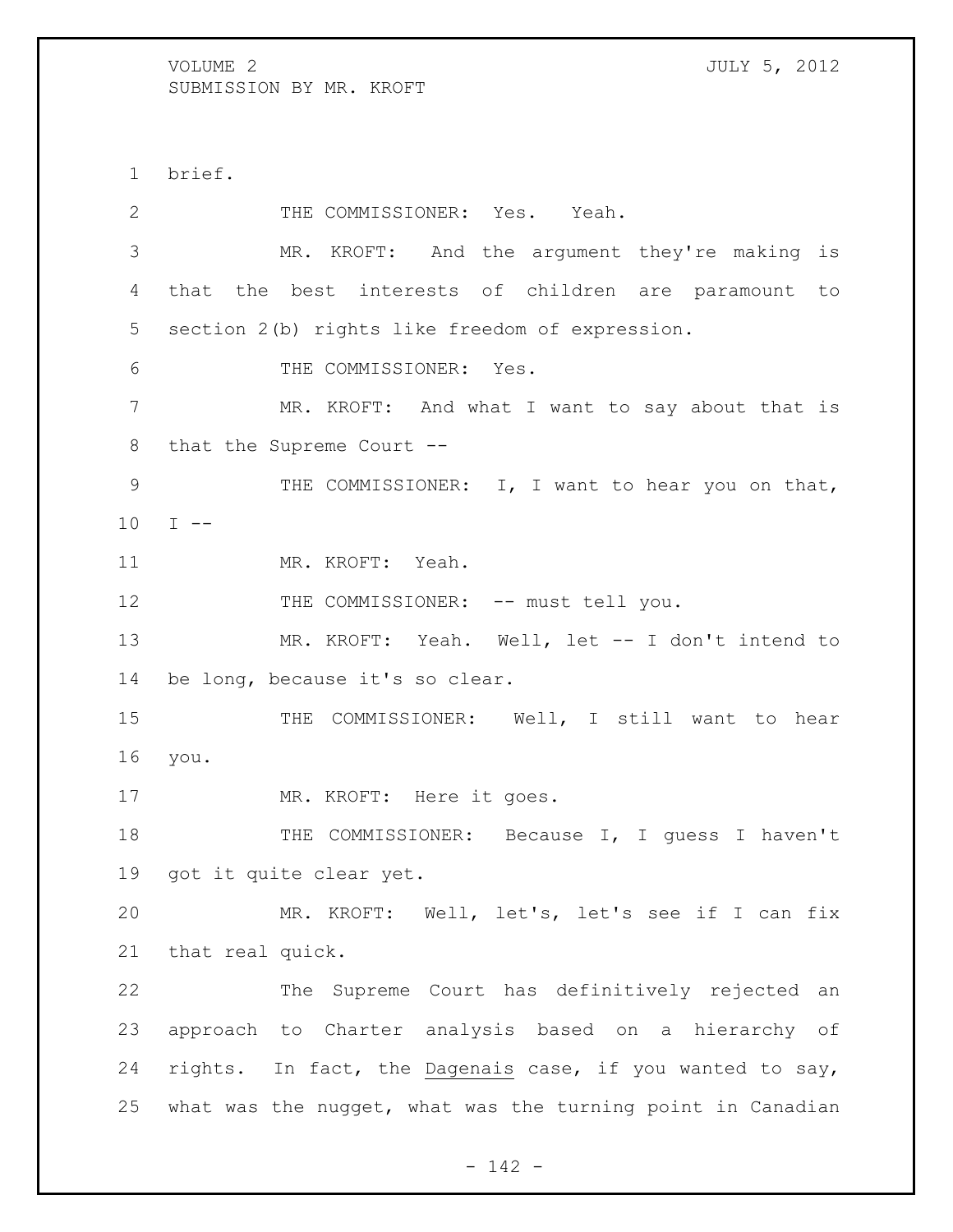constitutional jurisprudence? It's that. And if you look at the Dagenais case, which we provided at tab 20 ... THE COMMISSIONER: Yes. MR. KROFT: And if you look at page 51 of tab  $5 \quad 20...$  THE COMMISSIONER: Yes. MR. KROFT: And you look at paragraph 72 on that page. 9 THE COMMISSIONER: Yeah. MR. KROFT: Halfway down begins, "A hierarchical approach"? 12 THE COMMISSIONER: Yes. 13 MR. SMORANG: This is the answer to the question: "A hierarchical approach to **16** rights, which places some over 17 others, must be avoided, both when interpreting the [Charter](http://www.canlii.org/en/ca/laws/stat/schedule-b-to-the-canada-act-1982-uk-1982-c-11/latest/schedule-b-to-the-canada-act-1982-uk-1982-c-11.html) and when developing the common law. When the protected rights of two 21 individuals come into conflict, as can occur in the case of **publication** bans, [Charter](http://www.canlii.org/en/ca/laws/stat/schedule-b-to-the-canada-act-1982-uk-1982-c-11/latest/schedule-b-to-the-canada-act-1982-uk-1982-c-11.html) principles require a balance to be achieved that fully respects the

- 143 -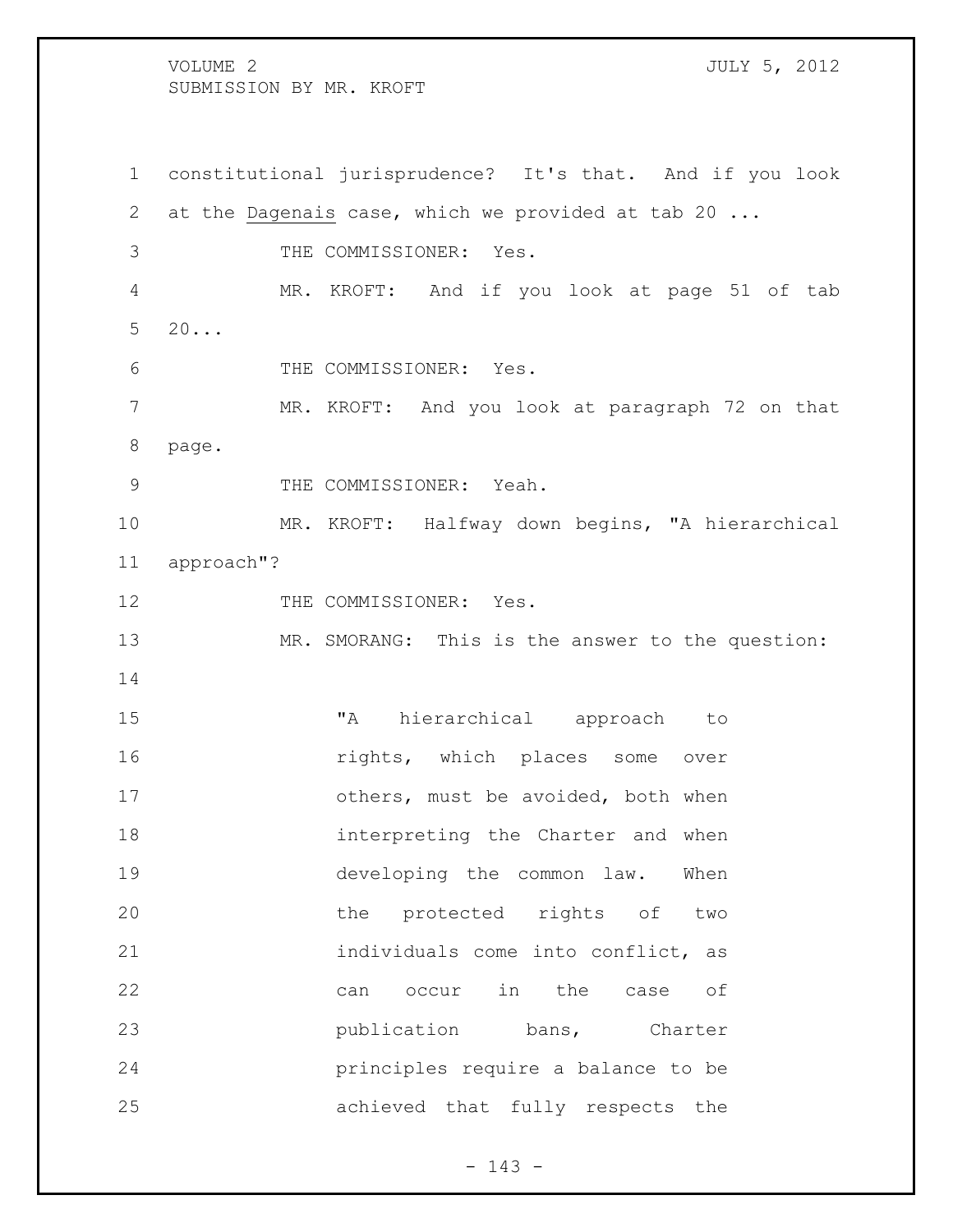importance of both sets of 2 rights." If you want any more focus -- I'm, I'm not going to take you to this, but if you look back at that Cornwall inquiry case ... If you look at the Cornwall inquiry case which was at tab 18, and you look at paragraph 42 in that case -- you can just make a note because it's relevant because it was a publication ban case as well. THE COMMISSIONER: Paragraph 42? MR. KROFT: Forty-two of the Cornwall case. 12 THE COMMISSIONER: Yeah. 13 MR. KROFT: That's the --14 THE COURT: Yeah. 15 MR. KROFT: -- Court of Appeal case. It says -- THE COMMISSIONER: Yeah. 17 MR. KROFT: It says the same thing, though: There is no hierarchical approach to rights. And that just makes sense, Mr. Commissioner. It just makes no sense to ask a judge or anybody else whether child safety is more important than freedom of expression. The question, I say with respect, entirely misses the constitutional point.

24 THE COMMISSIONER: Well, is it the constitutional point alone, or what about when it comes time to, to

 $- 144 -$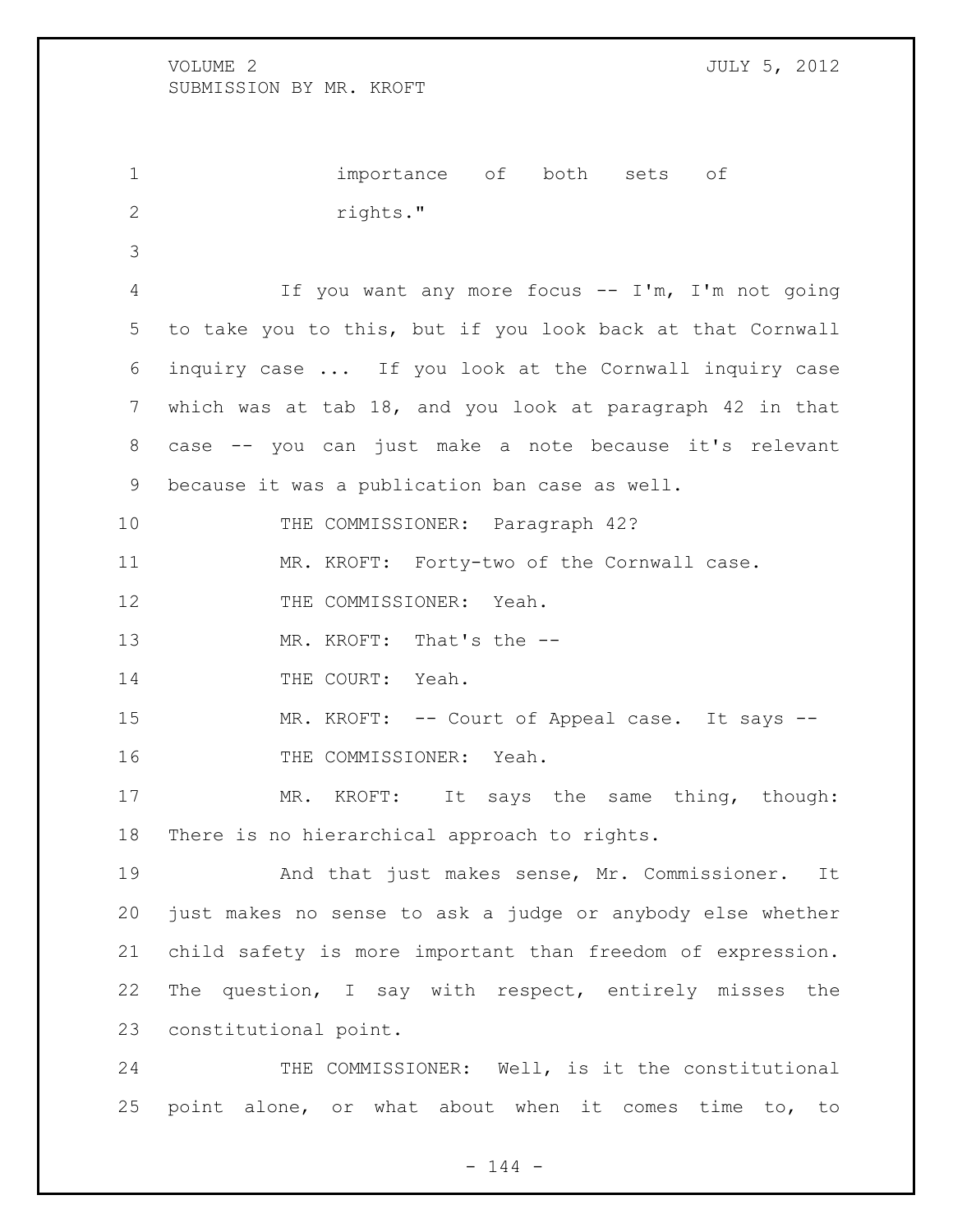balance the test?

MR. KROFT: Yes.

THE COMMISSIONER: The Dagenais/Mentuck test.

4 MR. KROFT: Correct. So -- and I agree with my friends on this. It is a contextual and balanced approach that requires respect and reconciliation of both rights to the extent possible, and there is no this right trumps that right.

 In that paragraph on Dagenais, that was talking about an old saw that, that those of us who have lived that long used to encounter when we acted for the media on these kinds of cases, where the Crown would always stand up and ask for a publication ban and say, Fair trial trumps freedom of expression, and that was the end of the case. They were very short.

 And that's what Dagenais/Mentuck was about. That was the case and what it was about, and that's what happened in the lower courts. And the, the court -- Supreme Court said:

 "The pre[-Charter](http://www.canlii.org/en/ca/laws/stat/schedule-b-to-the-canada-act-1982-uk-1982-c-11/latest/schedule-b-to-the-canada-act-1982-uk-1982-c-11.html) common law rule governing publication bans emphasized the right to a fair trial over the free expression interests of those affected by the

 $- 145 -$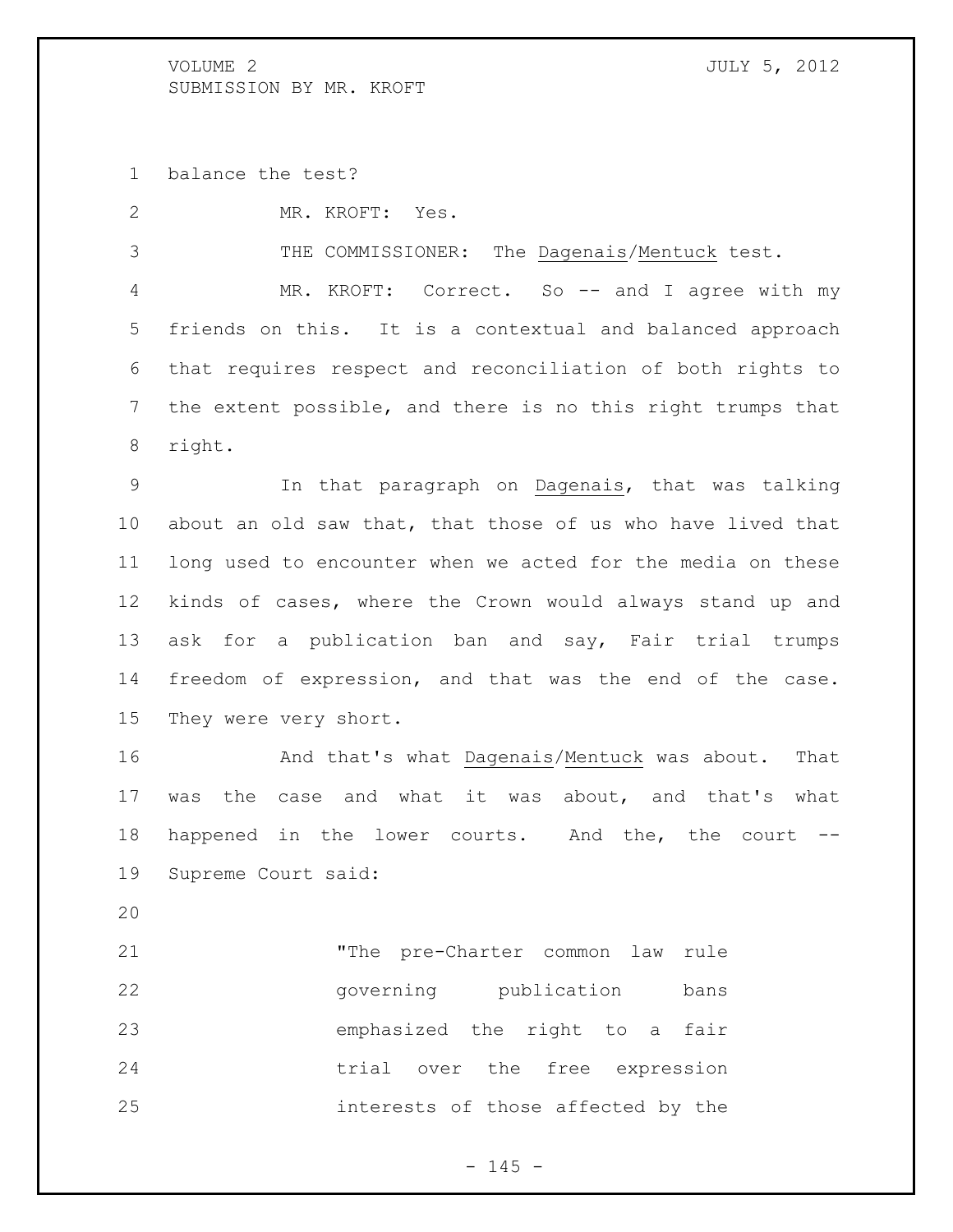1 ban. In my view, the balance this rule strikes is inconsistent with 3 the principles of the [Charter,](http://www.canlii.org/en/ca/laws/stat/schedule-b-to-the-canada-act-1982-uk-1982-c-11/latest/schedule-b-to-the-canada-act-1982-uk-1982-c-11.html) and in particular, the equal status given by the [Charter](http://www.canlii.org/en/ca/laws/stat/schedule-b-to-the-canada-act-1982-uk-1982-c-11/latest/schedule-b-to-the-canada-act-1982-uk-1982-c-11.html) to [ss. 2\(](http://www.canlii.org/en/ca/laws/stat/schedule-b-to-the-canada-act-1982-uk-1982-c-11/latest/schedule-b-to-the-canada-act-1982-uk-1982-c-11.html#sec2_smooth)b) and [11\(](http://www.canlii.org/en/ca/laws/stat/schedule-b-to-the-canada-act-1982-uk-1982-c-11/latest/schedule-b-to-the-canada-act-1982-uk-1982-c-11.html#sec11_smooth)d)." 8 That's the fair trial right. It would be inappropriate for the court to continue to apply a common law rule that automatically favoured the rights protected by section 11(d) over those protected by section 2(b). So the question is wrong, if you ask the question. 14 THE COURT: What, what were you just reading from? MR. KROFT: The first part of paragraph 72 on page 58 of Dagenais. 18 THE COMMISSIONER: Oh. MR. KROFT: Sorry. 20 THE COMMISSIONER: Okay. MR. KROFT: Fifty-one of Dagenais. THE COMMISSIONER: I'd gone back to Cornwall. MR. KROFT: Yeah, no. 24 THE COMMISSIONER: All right. MR. KROFT: It's the Dagenais case.

 $- 146 -$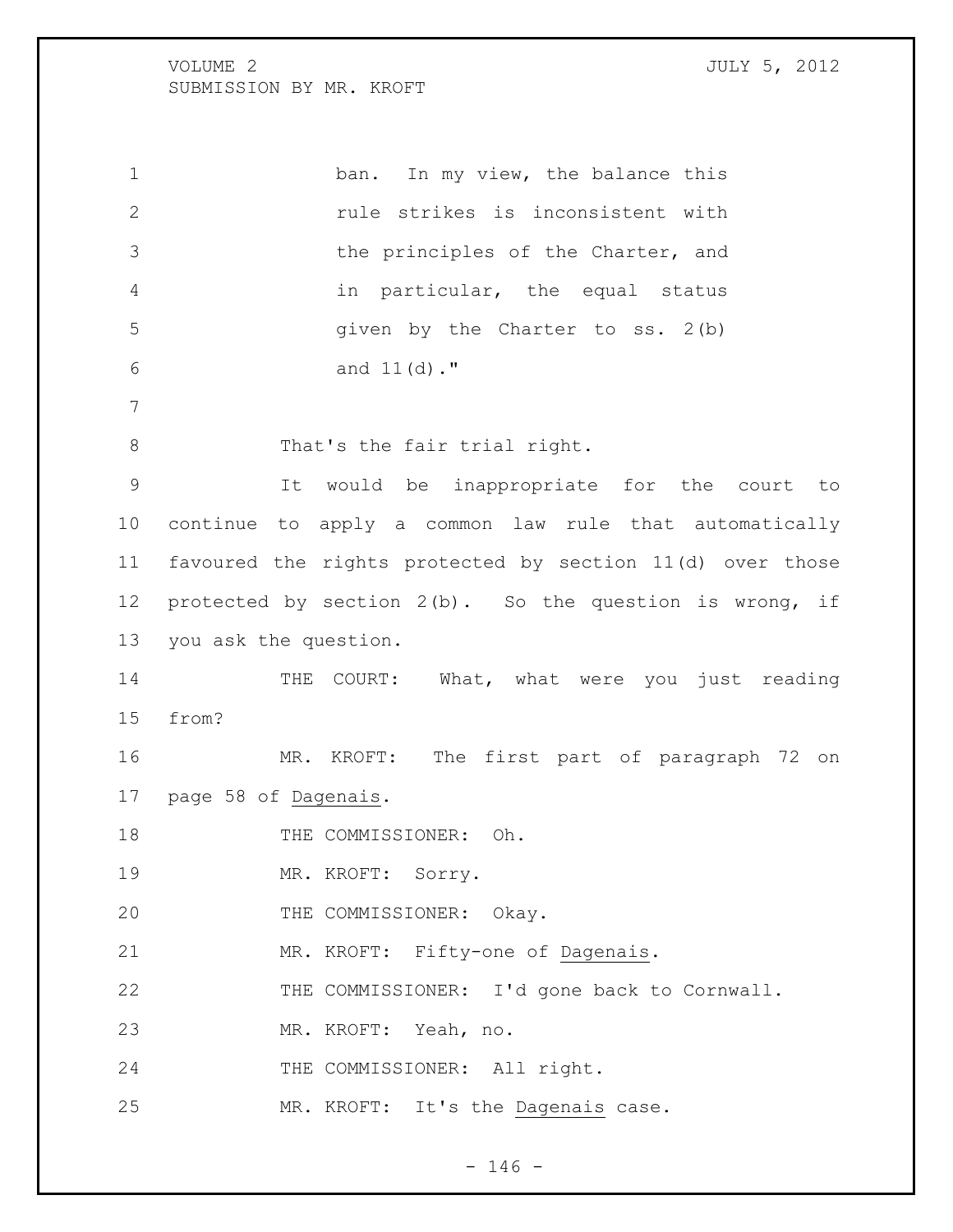THE COMMISSIONER: You're, you're gone to page -- yes, okay.

All right. Carry on.

 MR. KROFT: So the answer to your question is, Don't ask me who do you like better, your mother or your father. That's not a question.

 In a particular case, in particular context, you balance the values between two rights and sometimes one right will have to be preferred; in another case, other rights will have to be preferred. What is constitutionally wrong is to make the kind of statements that you heard in some of the motions briefs, one right is paramount to the other. It's just not legally so.

 I am not arguing to you and you will not hear me argue that in a particular case protecting a child is not a social value of importance that needs to be weighed in the balance. Of course, it is. But does it always prevail? Of course not.

 In fact, if you think about, what could be more in the interests of the rights of children than living in a free and democratic society? There's a whole line-up of people escaping from places like Syria and all else over the world because they think that their children are going to be better off here.

To, to juxtapose the best interests of the

- 147 -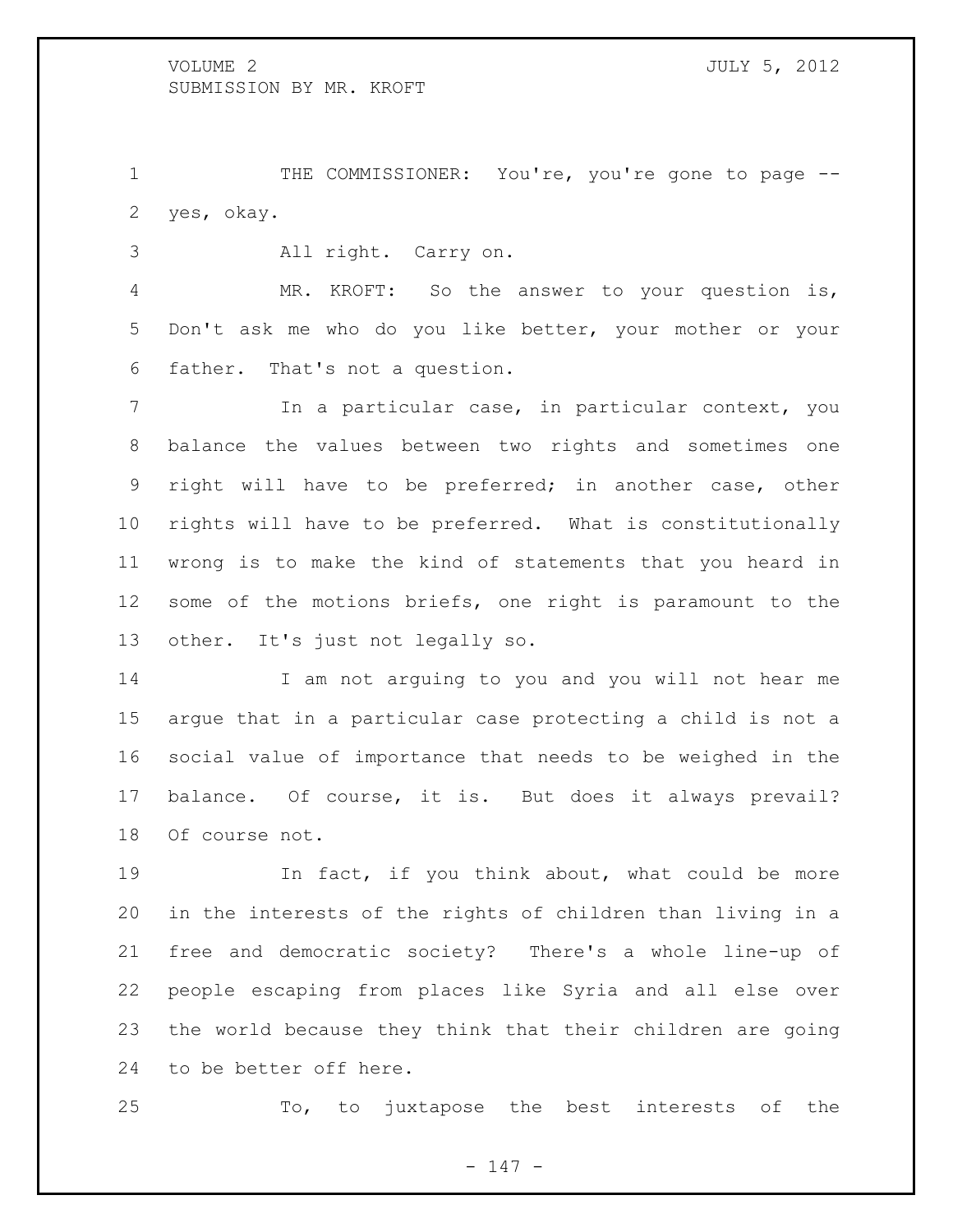children on the one hand and democratic freedom on the other makes no sense. And if you get back into that corner, you're making a mistake according to the Supreme Court in the Dagenais case. I'm finished number two. THE COMMISSIONER: All right. MR. KROFT: Are there any other questions arising from number two or should I just -- I'll, I'll push on, then. And I want to talk about the Mentuck test now and the evidentiary, the evidentiary requirements. I'm, I'm not going to speak a lot about the Mentuck case and I don't think it's in controversy. That's the test that applies. 13 THE COMMISSIONER: I think everybody agrees with that. MR. KROFT: I do, too. Yeah. THE COMMISSIONER: There anyone that doesn't, I'd want to hear them. 18 MR. KROFT: So, so, in essence, what we're talking about today is whether the applicants have demonstrated that the publication of their identities will cause serious and unavoidable harm to the administration of justice that outweighs the damage caused by the requested infringement of constitutional rights. 24 THE COMMISSIONER: Okay, now, now that you're

onto that test, let me just get it in front of me.

- 148 -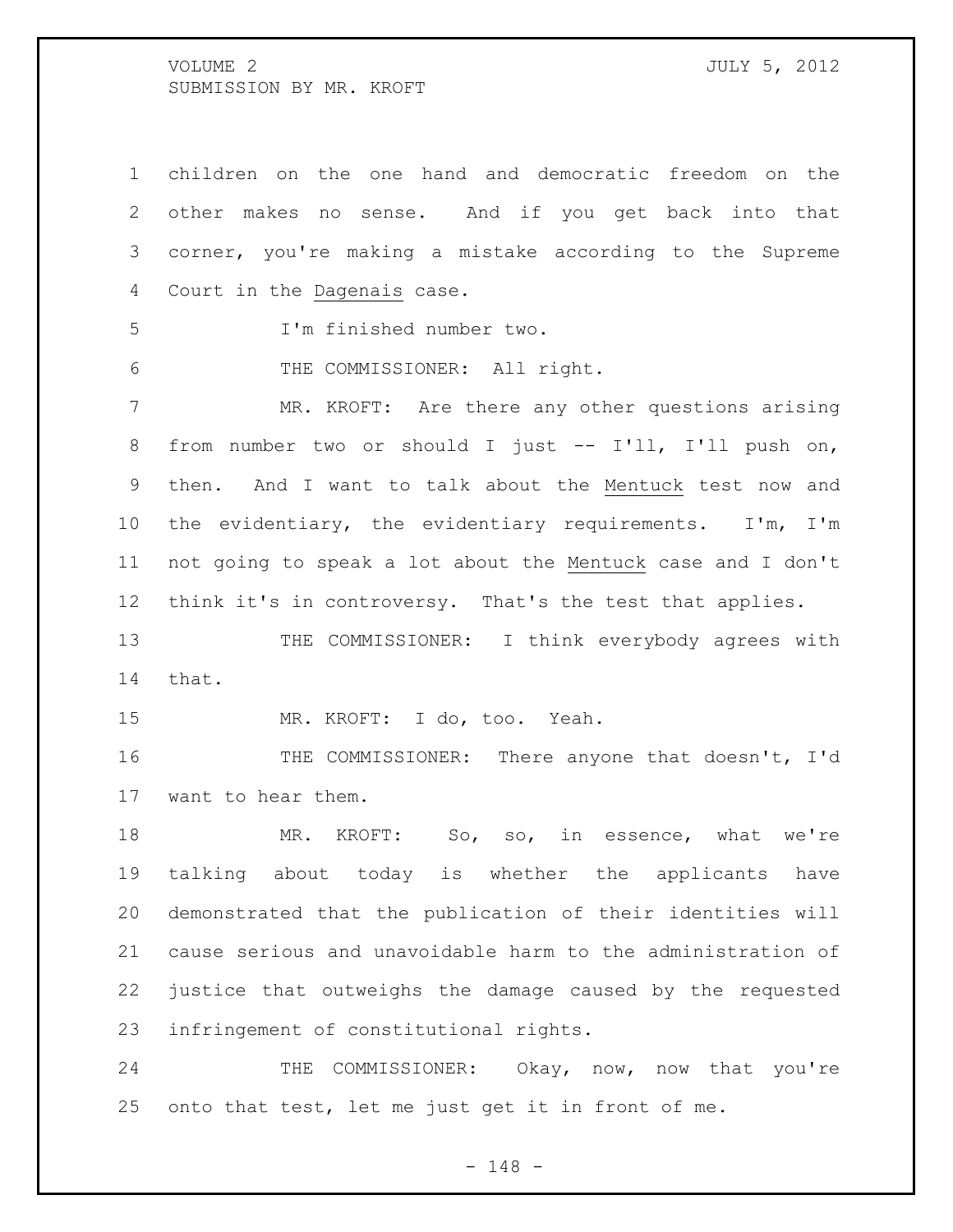MR. KROFT: Sure. You may want to just look at Mentuck. It's at tab 5. THE COMMISSIONER: All right. That ... The two, two prongs are set out there, are they? MR. KROFT: They, they, they are, and, and, and, and -- 7 THE COMMISSIONER: Page 5. 8 MR. KROFT: I don't think there's any controversy. Everybody's repeated them in their briefs, I think. 11 THE COMMISSIONER: Yes. Oh, many times, but I --12 MR. KROFT: Yes. 13 THE COMMISSIONER: I just -- as you're going to discuss it, I want to have it in front of me. MR. KROFT: Well, I'm actually not going to discuss it any further because I want to -- I, I, I don't think we need to. 18 THE COMMISSIONER: Well, it's not there on page 5. Tab 5? MR. KROFT: The Mentuck case is at tab 5. 21 THE COURT: Page what? Where -- MR. KROFT: That's a good question, and I'll find it for you. THE COMMISSIONER: And is the two-step test set out in the, in the case.

 $- 149 -$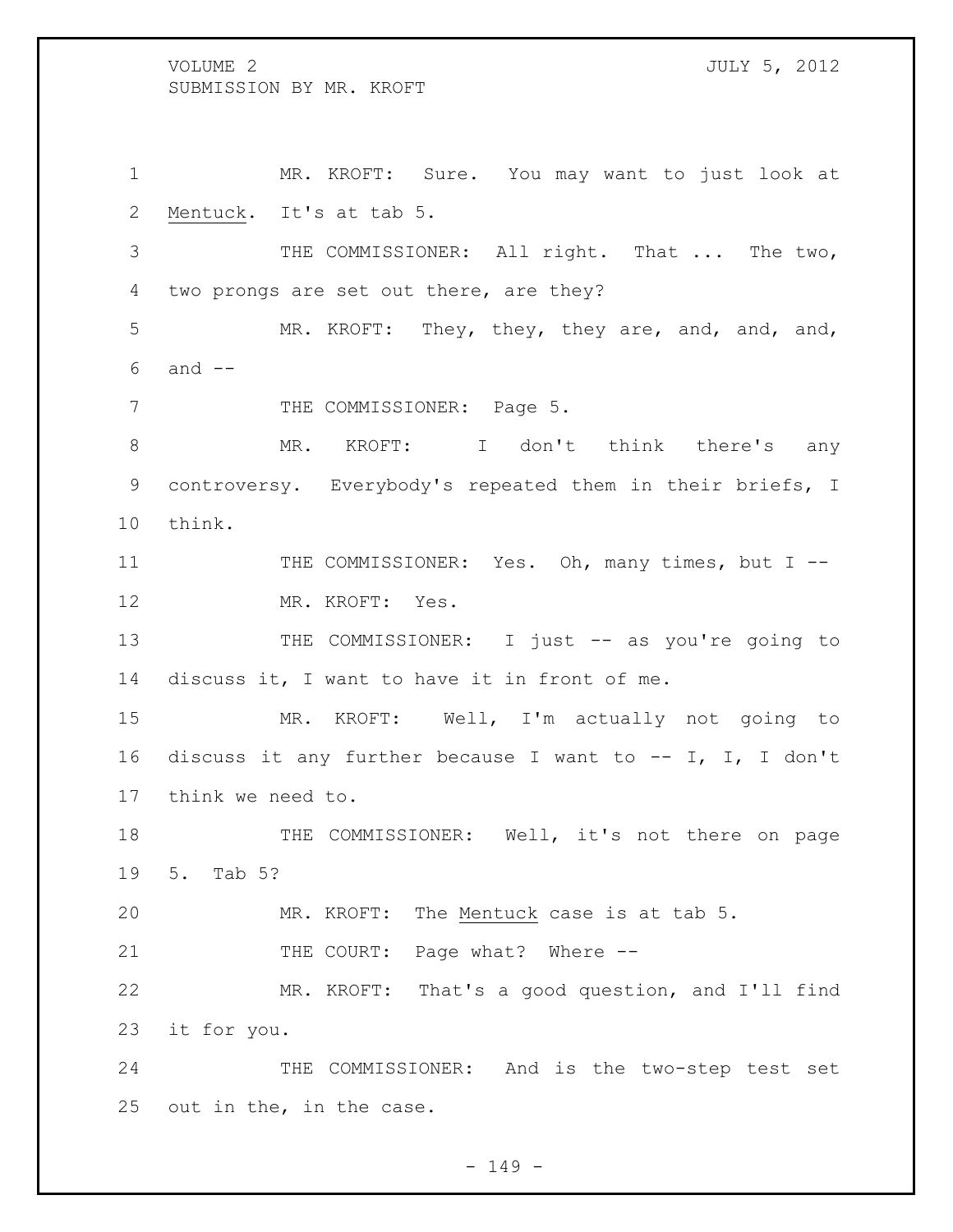MR. KROFT: It is, indeed, yeah. Paragraph 32. THE COMMISSIONER: Okay. You say everybody's quoted it, but it still -- I want it in front of me. MR. KROFT: Okay. THE COMMISSIONER: All right, there it is. MR. KROFT: Do you have a yellow sticky or something? Because I'm going to take you to some -- 8 THE COMMISSIONER: No, I've got everything else, but I, I'm -- I've got red pen, that's okay. MR. KROFT: You can have half of mine. 11 THE COMMISSIONER: Thank you. MR. KROFT: I'm not going to talk about that because it's not controversial, but I think the part that is more controversial is the evidentiary standards that are required by that test. That's really the point of controversy before you. 17 Now, Mr. Saxberg made some arguments to suggest that there should be some kind of different onus than all of the tests, all of the cases I talk about. I hadn't expected until I heard Mr. Saxberg on the point, that there would be any controversy about that and I simply say to you

 that the Supreme Court could not have been clearer, both in Mentuck and its progeny, that the applicant bears the onus to prove a case for a discretionary publication ban.

25 THE COMMISSIONER: In Mentuck?

 $- 150 -$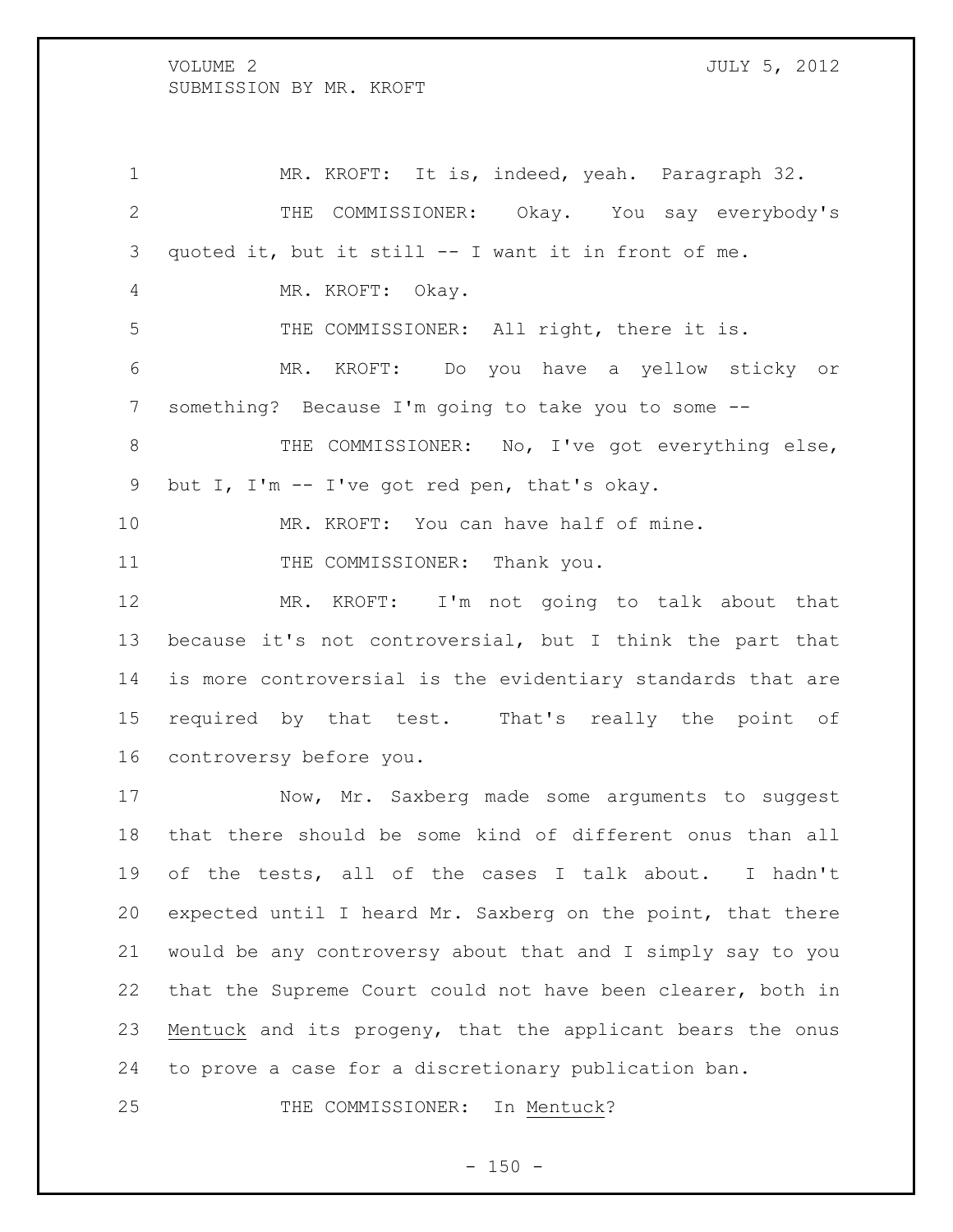1 MR. KROFT: In Mentuck, if you look at paragraph 34 ... THE COMMISSIONER: Is this where onus is addressed? MR. KROFT: Let me just make sure. I'm sorry. I may have, I may have given you the wrong paragraph. 7 1, I will give you that cite; Ms. Chisick is going to find it for me. 9 THE COMMISSIONER: Well, what, what -- you cited the proposition -- MR. KROFT: Yeah. 12 THE COMMISSIONER: -- that, that the applicant bears the onus. MR. KROFT: Yes. And I'm going to give you the cite for that it because it's -- 16 THE COMMISSIONER: Yeah. I --17 MR. KROFT: -- clear as, as a bell. 18 THE COMMISSIONER: I will want that cite, yes. MR. KROFT: Yes. UNIDENTIFIED PERSON: (Inaudible). MR. KROFT: Thirty-two? Okay. I must have missed it. 23 THE COMMISSIONER: Oh, right in the ... MR. KROFT: Where, where, where is that?

 $- 151 -$ 

UNIDENTIFIED PERSON: (Inaudible).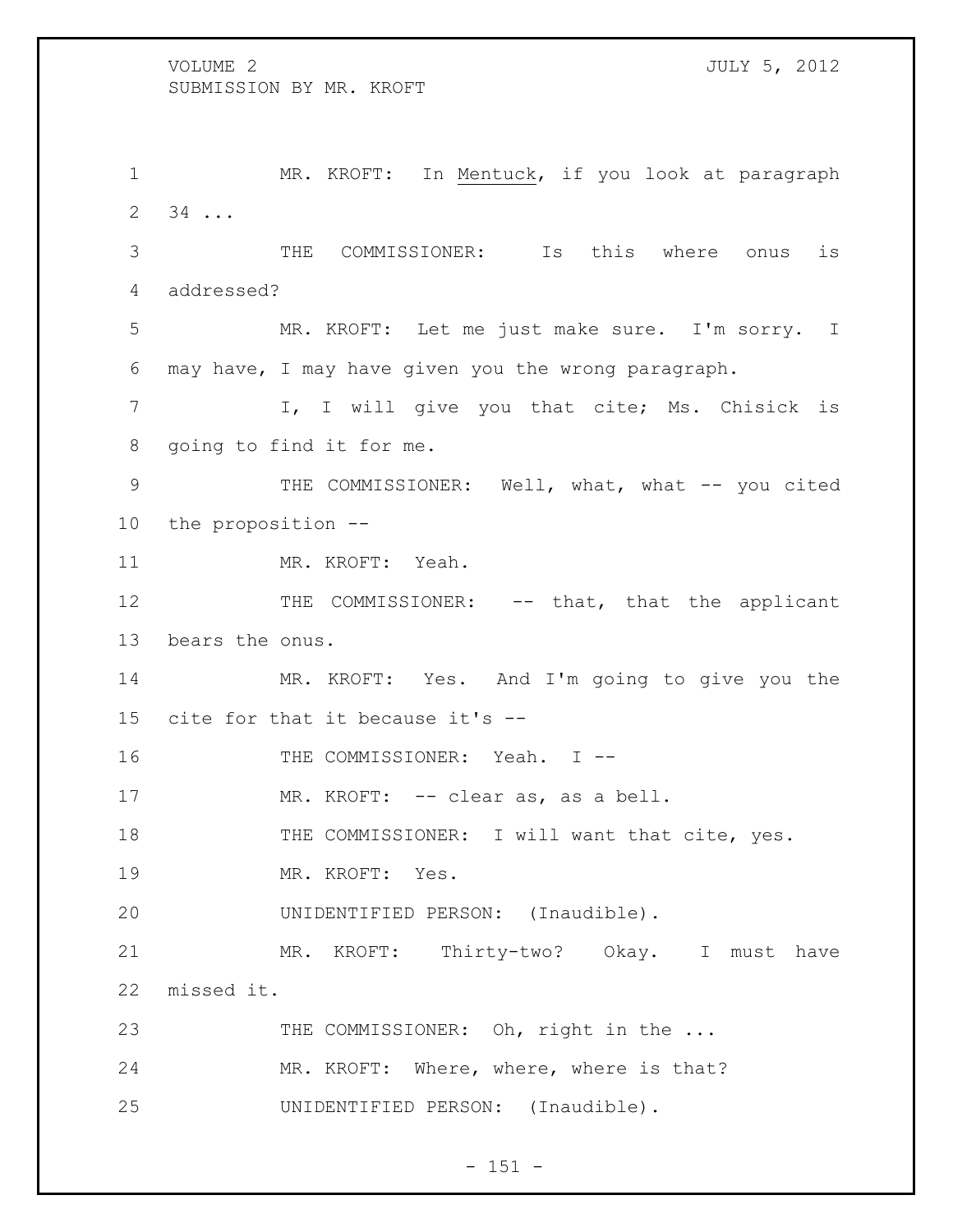THE COMMISSIONER: I don't think it's in 32. MR. KROFT: I don't, either. 3 THE COMMISSIONER: We, we -- MR. KROFT: I'm going to give it to you after the break. THE COMMISSIONER: You'll get it for me. MR. KROFT: I'll get it for you after the break, yes, I will. So for now, I'm going to ask you to trust me that it's there and that it's clear as a bell. The case is just too long. 11 The case also says, while, while we are on 30 --12 paragraph 34 -- and, and this is really the point I, I want to mention. In paragraph 34, you'll see the admonition that the reality of the risk, the risk that could justify a publication ban, must be well-grounded in the evidence. Have you found that piece? 17 THE COMMISSIONER: Yes, yeah.

 MR. KROFT: And then if you flip over to paragraph 39 ...

20 THE COMMISSIONER: Yes.

 MR. KROFT: If you look at paragraph 39, the first words:

 "It is precisely because the presumption that courts should be

 $- 152 -$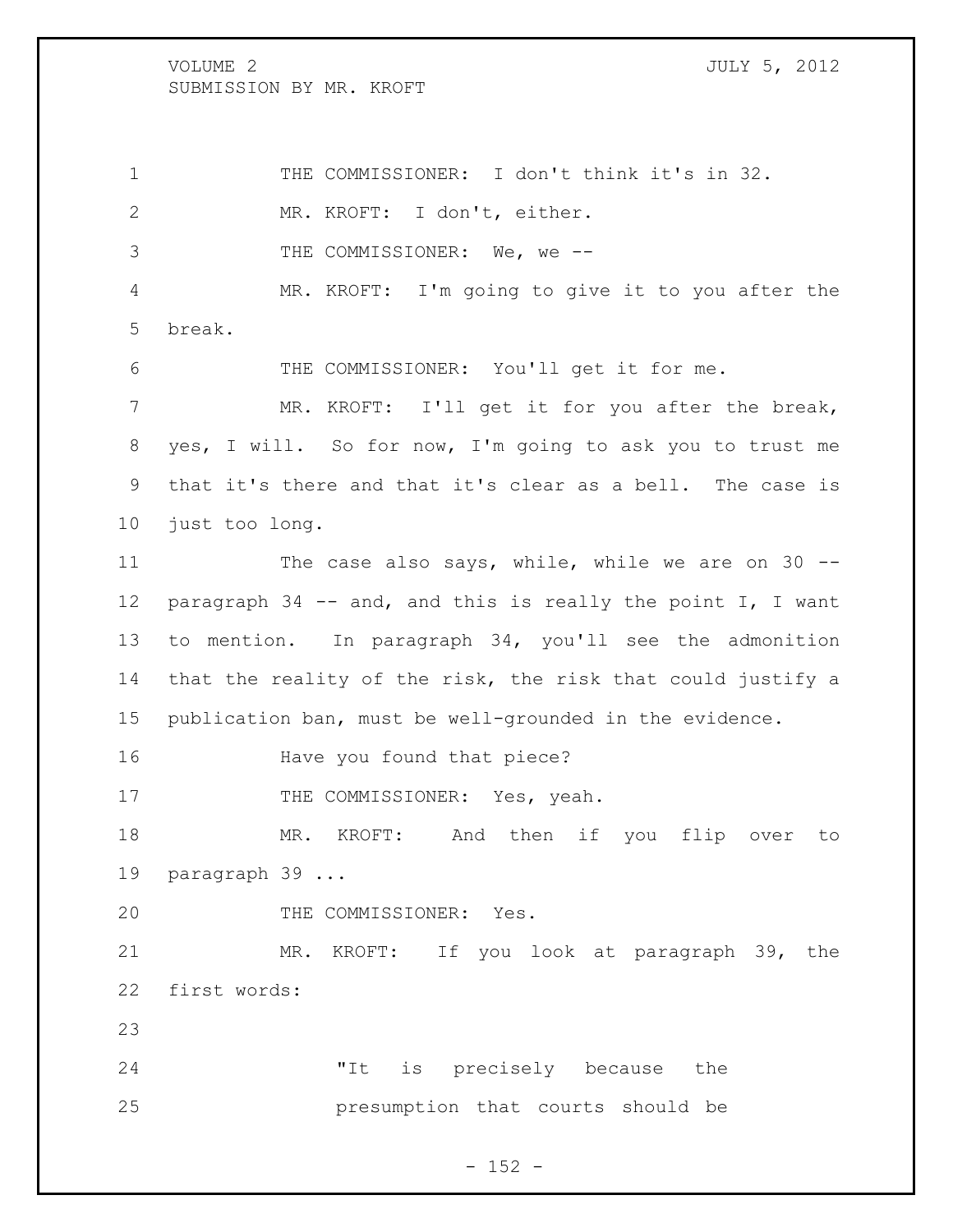open and reporting of their proceedings should be uncensored is so strong and so highly valued in our society that the judge must have a convincing" -- A convincing. "... evidentiary basis for issuing a ban." Then, if you go to tab 16, which is one of the cases following Mentuck from the Supreme Court of Canada ... Sorry. 15 THE COURT: Would you like to take a break now? MR. KROFT: You know, maybe I should, and try to get those cites for you. 18 THE COURT: All right. And, you know, depending upon what kind of pace we're making, we might even be here long enough we need two breaks. 21 MR. KROFT: Okay, well -- THE COMMISSIONER: But we'll take one now for 15 minutes only. MR. KROFT: Thank you.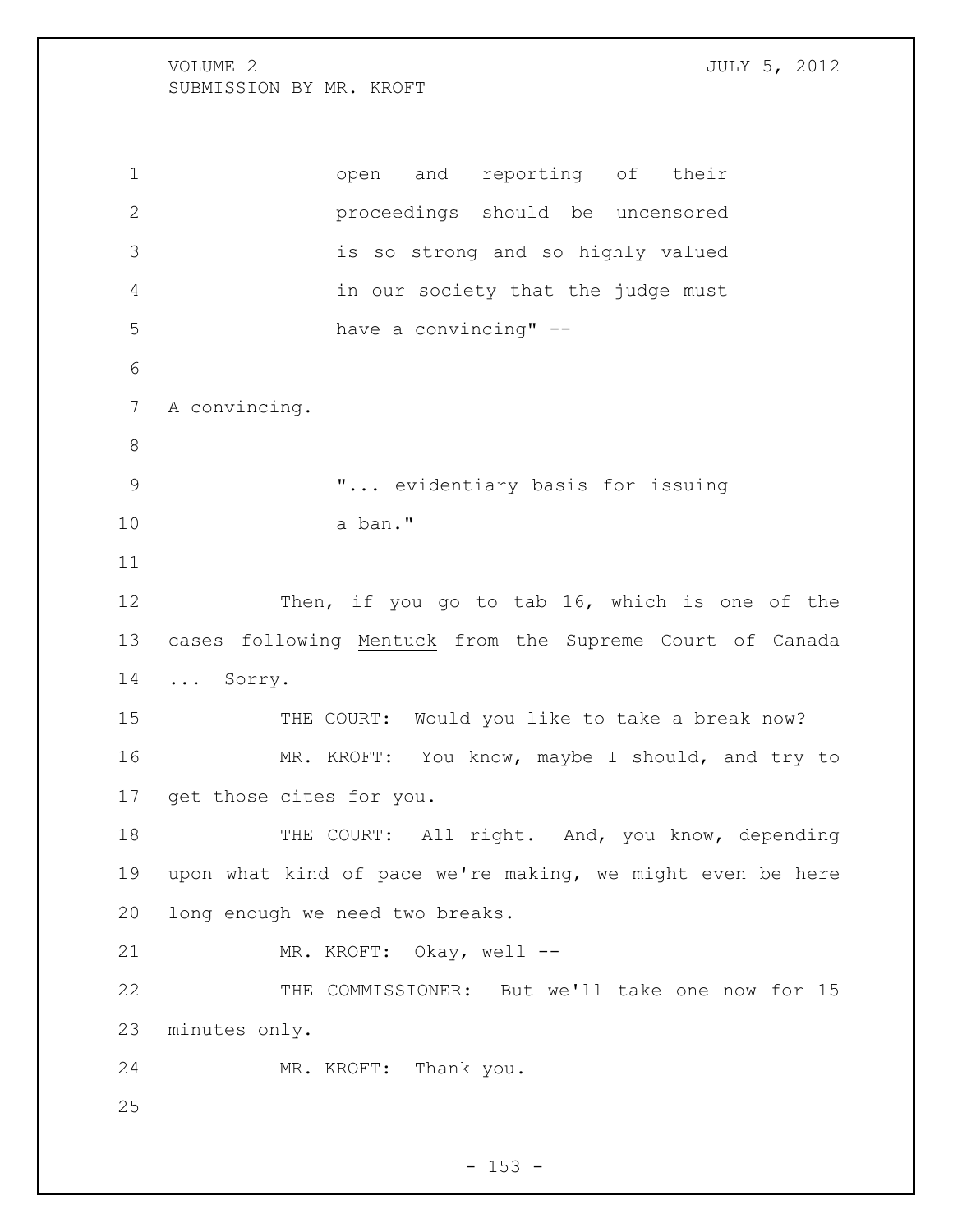(BRIEF RECESS) MR. KROFT: I've recovered. 4 THE COMMISSIONER: Okay. MR. KROFT: Let me try it again with those cites but before I do, Mr. Khan corrected me during the break and I just want to correct it. I had apparently said that he 8 had expressed the view that the rights -- the best interests of the child trumps Charter rights. He, he -- that's not his position, his -- he doesn't disagree with the submission I made and there was another applicant who made that submission so I apologize for putting words in his mouth. 14 THE COMMISSIONER: Right. It's good to clear the record. MR. KROFT: Yeah. I was fumbling around with some cites, I'm not able to give them to you. We were talking -- I had moved onto -- THE COMMISSIONER: Did you get the onus section? MR. KROFT: Yeah, yeah. So the first question we've got to deal with is, is the onus section, and if you go to tab five of my brief of authorities -- 23 THE COMMISSIONER: Yes. 24 MR. KROFT: -- and go to paragraph 26. Sorry, page 26, page 26.

 $- 154 -$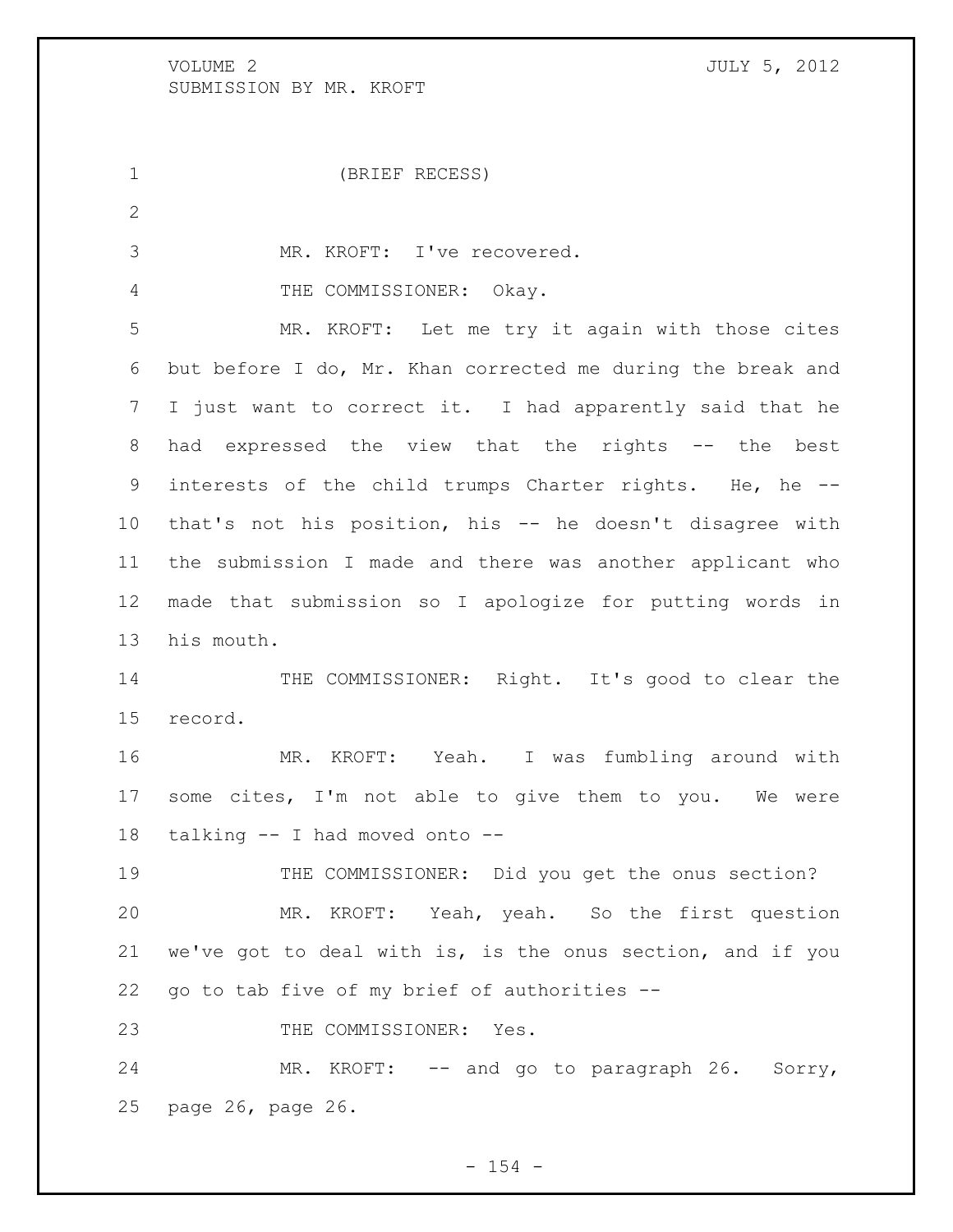1 THE COMMISSIONER: Yes. MR. KROFT: And starting at the second line there's a quote. THE COMMISSIONER: Yes. MR. KROFT: 7 The burden of displacing the general rule of openness lies on the party making the application. And then he quotes from Dagenais and another Supreme Court case. 14 There must be a sufficient evidentiary basis -- 17 THE COMMISSIONER: Yes. MR. KROFT: 20 -- from which the trial judge may assess the application and upon which he or she may exercise his or her discretion judicially. 25 THE COMMISSIONER: Yes.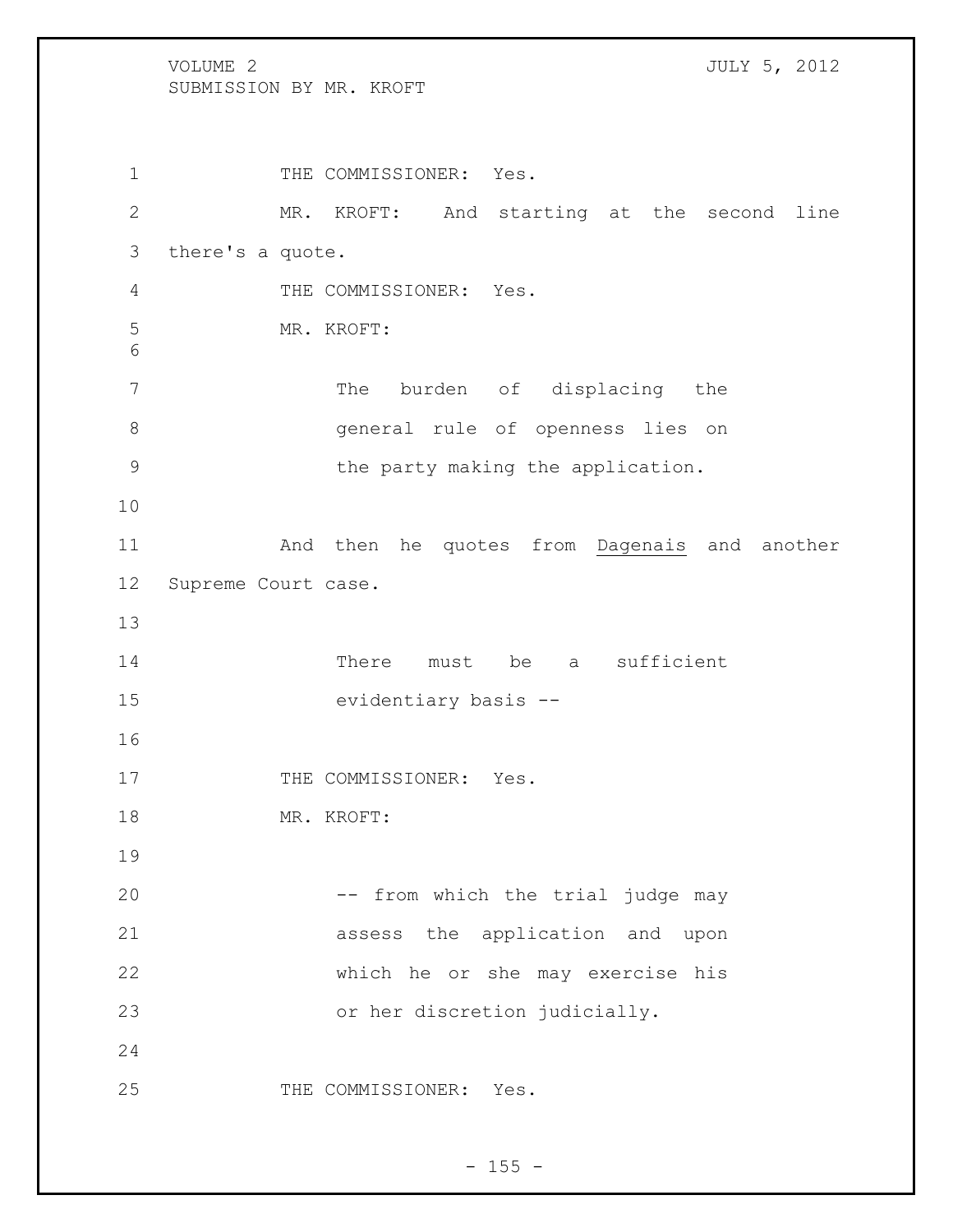MR. KROFT: And talks about the importance of an evidentiary basis as well for the appeal.

 So I, I had -- my first point had been to you on, on, on the Mentuck issues about onus in evidence was on the onus, so we've covered that. This also goes to the question of the importance of having evidence --

7 THE COMMISSIONER: Yes.

8 MR. KROFT: -- and I think I had already taken you to the top of paragraph 39 which talks again about the importance of having a convincing evidentiary basis, I think you, you may have marked that already.

12 THE COMMISSIONER: Yes, yes.

13 MR. KROFT: Okay. And then the last thing that I was going to do is, is take you to tab 16 to yet another Supreme Court case.

16 THE COMMISSIONER: The Toronto Star?

 MR. KROFT: Yeah. This is the one that had to do with that "M" or meat packing plant, poison food issue and had to do with search warrants. But they talk about the Dagenais/Mentuck test again at --

21 THE COMMISSIONER: Yes?

 MR. KROFT: And if you go to page eight, paragraph 10. And here the court, the Court of Appeal and the Supreme Court, were -- refused the, the ban -- I'm sorry, the, the -- refused to seal the, the order, applying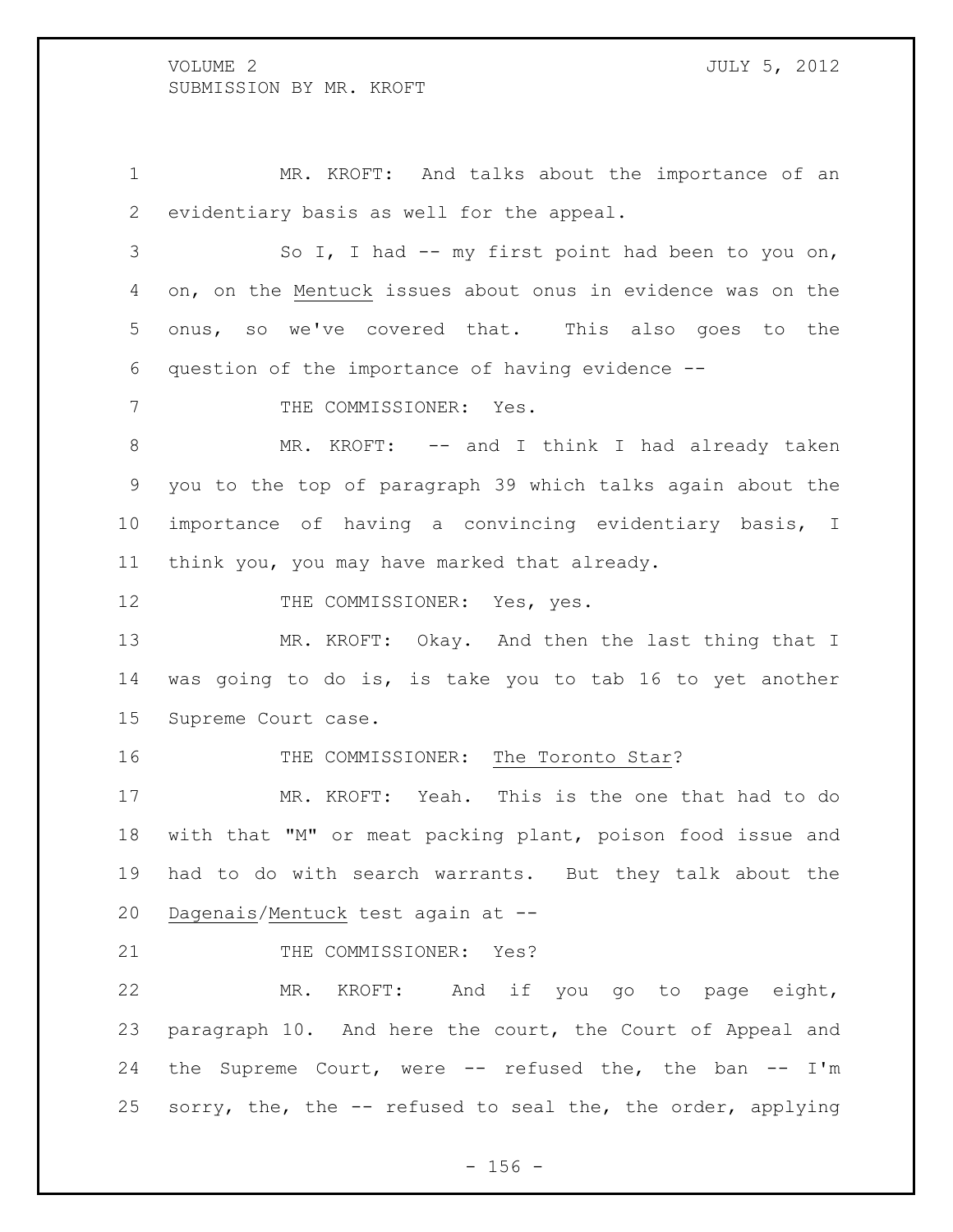the Mentuck test, said that a generalized desertion of possible disadvantage was not enough. THE COMMISSIONER: Just a minute. All right, where are you reading from? MR. KROFT: Paragraph 10. THE COMMISSIONER: Yes. MR. KROFT: Second line. 8 THE COMMISSIONER: Oh, yes. MR. KROFT: You see generalized assertion? 10 THE COMMISSIONER: Yes. MR. KROFT: And this comes back to well grounded

 in the evidence and in this case it's a policeman saying, well, it will interfere with our investigation and you know I, I think, people might see something they shouldn't, that's not enough, it has to be firmly rooted in the evidence and that's, that's the point that I make with that.

 So that gives you the flavor of what the Mentuck test requires in terms of an evidentiary basis and that it's clearly that the applicant has the onus to bring that evidence and you'll see, if you read the Mentuck case that the court -- and I won't give you a cite for this, the court even points out that even -- that the absence of evidence brought from the party who is opposing the ban is not to be taken by the court as an indication in favour of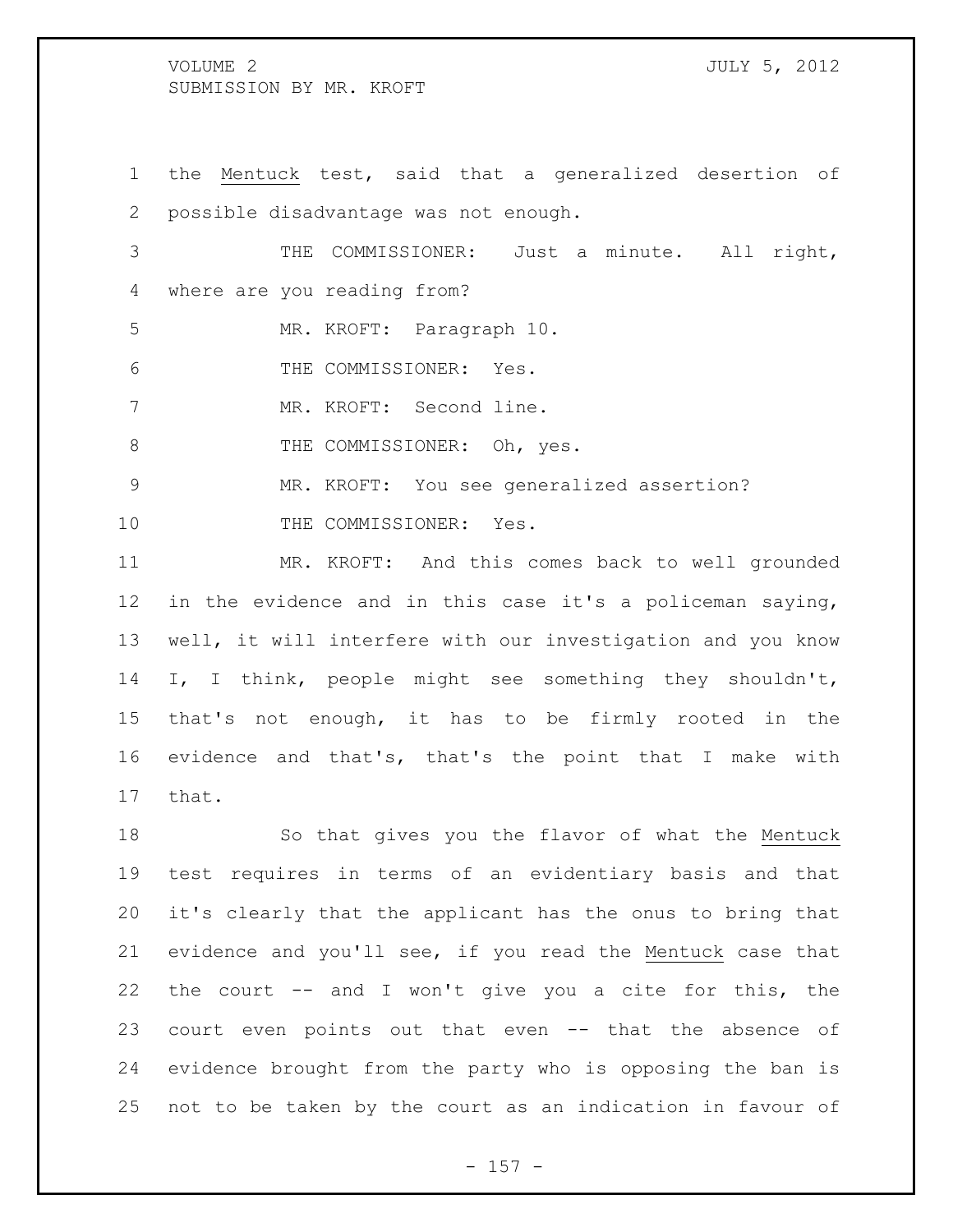the ban. It's not the job of the party, in my position today, to bring evidence, it's the party, the other party. I can give you that cite if you would like but it's along the same lines. And, and the reason why I'm dwelling on this point is really to get to the point about the rules of evidence and why they're applicable here and, and really to respond to Mr. Smorang's comments, which I provoked of course in my motions brief, so I'm not saying that with any disrespect but that his argument is you should just use relaxed rules of evidence, after all this is a public inquiry.

 And I should tell you first that my point is this particular application is not about developing recommendations. That's going to come in September and you may well find that the evidence rule should be relaxed for that purpose. I'm not disagreeing that a public inquiry, when it's developing its recommendations and, and doing its substance, that that doesn't have to apply, the strict rules of evidence.

 But that's not what we're doing today. This application, today, is going to determine whether you, a holder of government authority, under The Evidence Act of Manitoba, whether you should order an infringement of a Charter right, protected under Section 2(b).

If you grant the order today and someone says the

- 158 -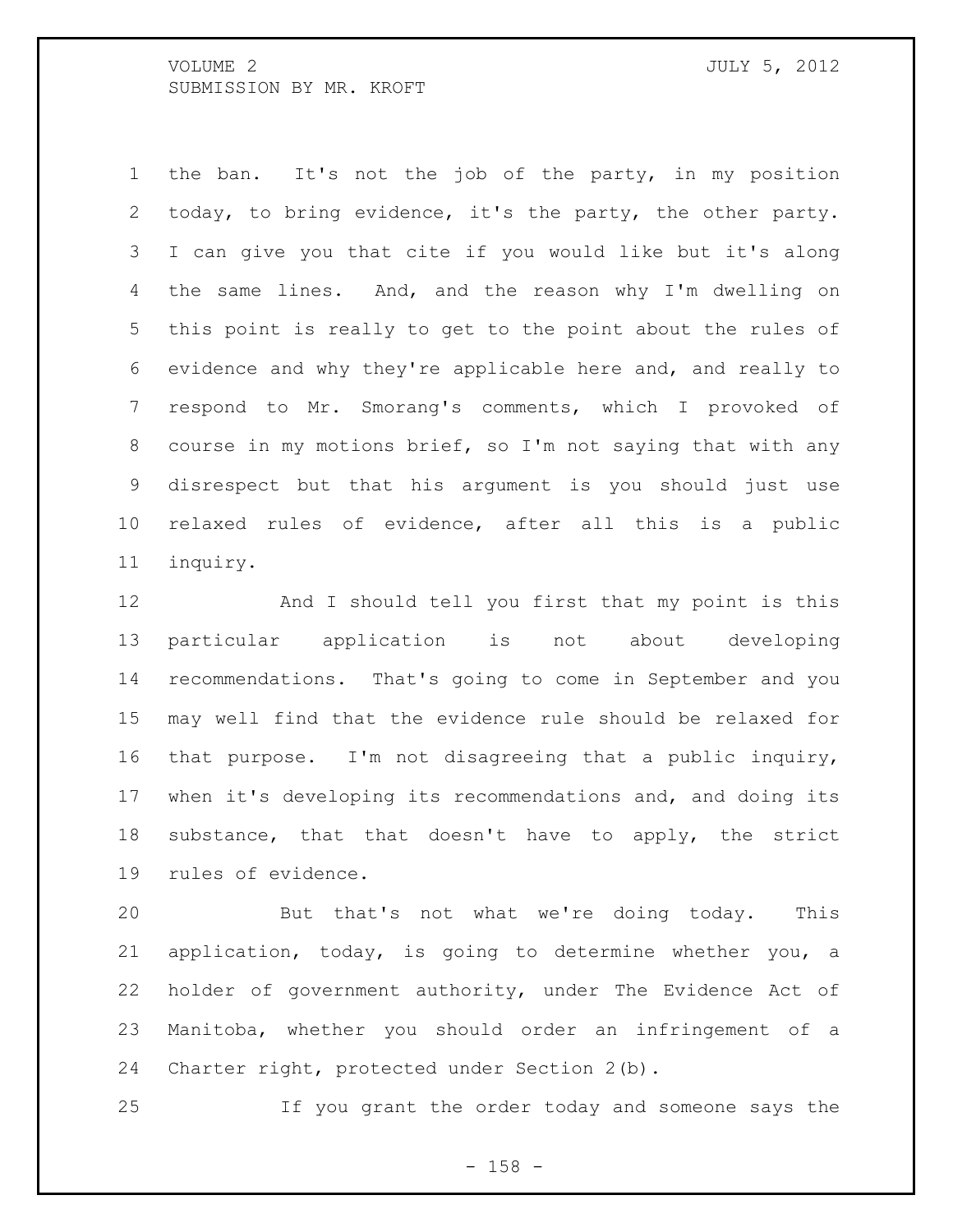wrong thing, they will be subject to prosecution by the state. So unlike when you're developing recommendations, at stake today is the liberty of subjects, the liberty of citizens who could face punishment at the hands of the state, as a result of what you determine today, citizens whose rights, the right to say something to somebody else, their democratic right of free speech will be infringed. 8 So when fundamental rights are --

THE COMMISSIONER: You mean if I --

 MR. KROFT: If you were to grant an order -- THE COMMISSIONER: And, and someone breaches it. MR. KROFT: Yes. You, you, you will be saying to somebody you know that name that I'm saying here in this room, well, when you go out of this room, you can't mention that, that name, you can't say that, and if you say that you're in trouble. I'm taking away a right that you would otherwise have on pain of punishment.

18 And I say those are fundamental rights, the right to, to speak, the right to say what it is that you saw in court today. That's a right that you will be infringing upon if you make the order.

 And, and let me give you an analogy, dealing with the rules of evidence. In Section 91 of The Evidence Act, a Commissioner has the authority to send someone to jail if they refuse to testify or don't come when they're

 $- 159 -$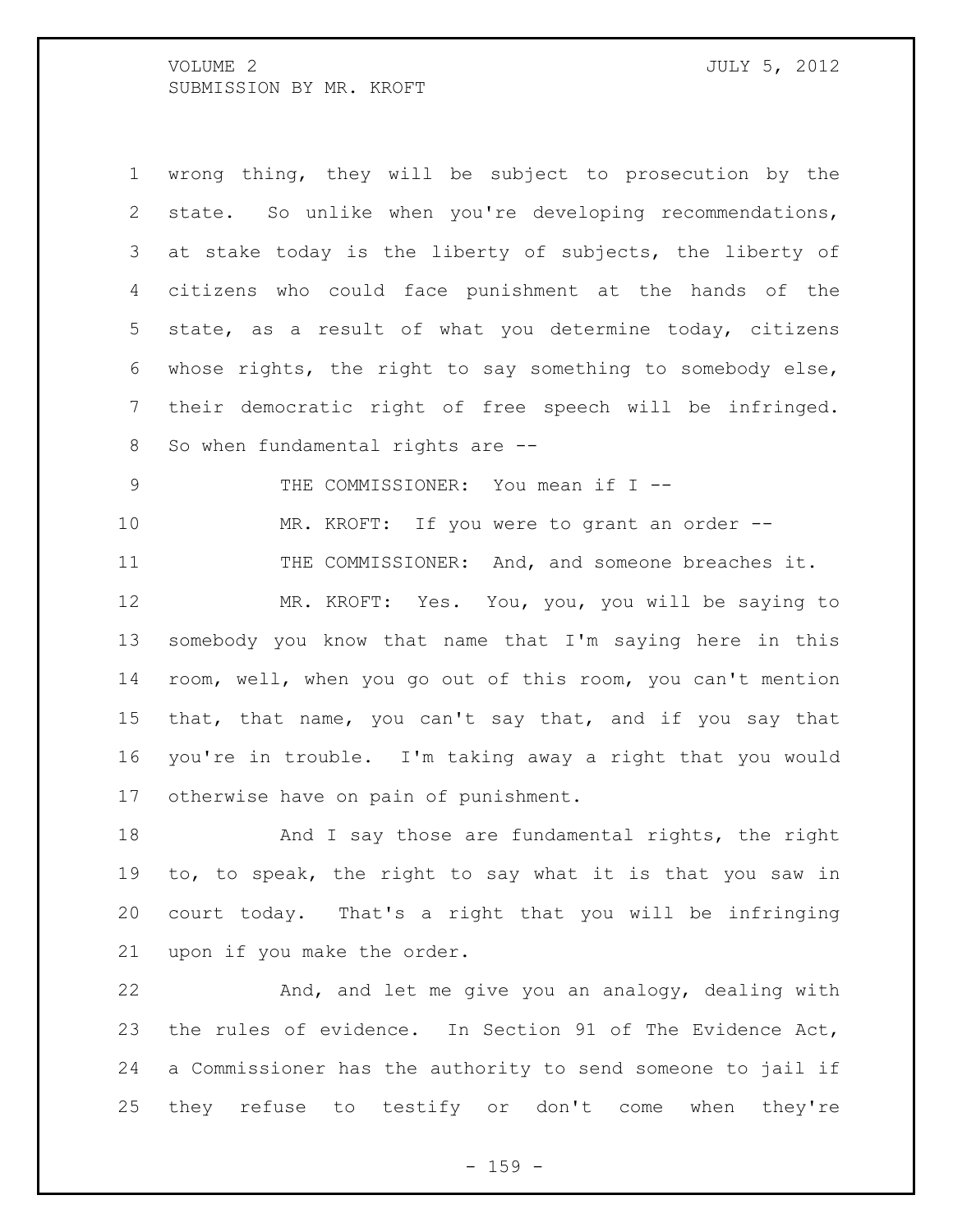subpoenaed. So you have the right to some -- send someone to jail. Now, on my friend's argument, that you have to use the same rules of evidence, that there should only be one relaxed standard for anything that happens before you, you would be taking away somebody's liberty under that section without regard to the rules of evidence. Would you really do that, I would submit very strongly if I was acting for that person that that would be a breach of legal principle.

 So when you're dealing with recommendations, yes, relaxed rules of evidence, when you're dealing with people's rights, their liberties, no. You're taking away something that belongs to Canadian citizens and a higher standard of evidentiary caution is warranted.

 I don't propose, you'll be happy to hear, to go through each paragraph that our motions cite as being contrary to the rules of evidence and that you shouldn't consider. I am going to do two or three examples and then I'm going to move on.

 And the examples I'm going to refer to are examples of assertions of opinion from people who aren't qualified to give it, second hand evidence --

23 THE COMMISSIONER: Now, you're still under number three?

MR. KROFT: Yes.

 $- 160 -$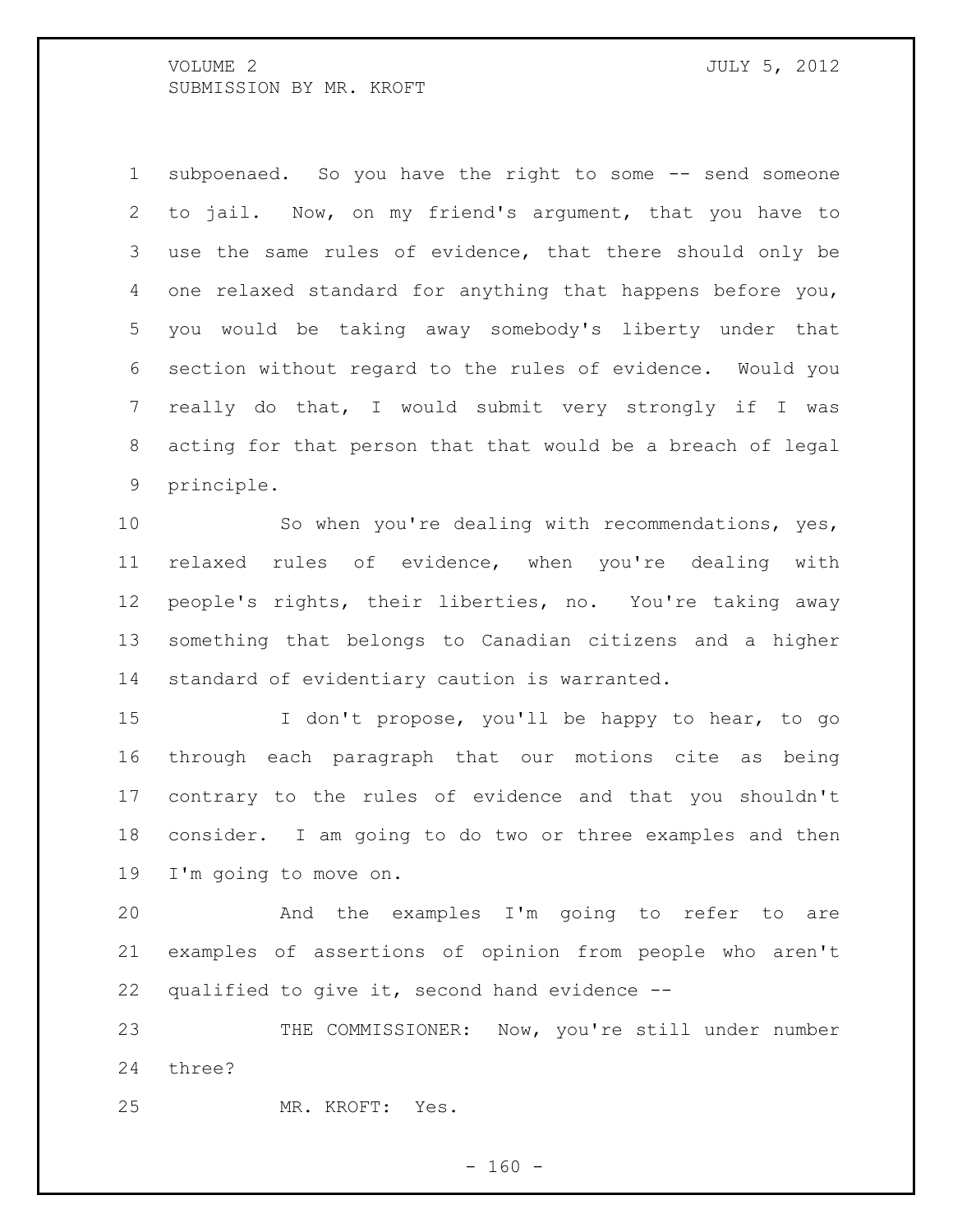1 THE COMMISSIONER: On, on your nine points? MR. KROFT: Yes.

THE COMMISSIONER: Sorry.

 MR. KROFT: Yes. So what, what I, what I've done under number three, we've talked about Mentuck, I've talked about the importance of evidence under Mentuck, and why the rules of evidence do apply and now without getting into detail I'm, I'm going to show you some examples of what we find to be offensive and, and things that you ought not to be considering when you're determining this motion as opposed to developing recommendations. That's where I am.

 So let me, let me begin by giving you an example of the kind of opinion evidence from people who aren't qualified to give it, that we respectfully submit you should not be relying upon and for that I'll take you to the affidavit, first, of Ms. Kehler.

 And I'll be looking at that and then I'll be looking at her cross-examination so you may want to get those two documents out.

 THE COMMISSIONER: Yes. I've got her cross-examination here. Where will I find her affidavit? MS. WALSH: Everything is behind you. The MGEU binder. Do you have the MGEU binder? (Inaudible) affidavit. Kehler.

25 Are there two Kehlers?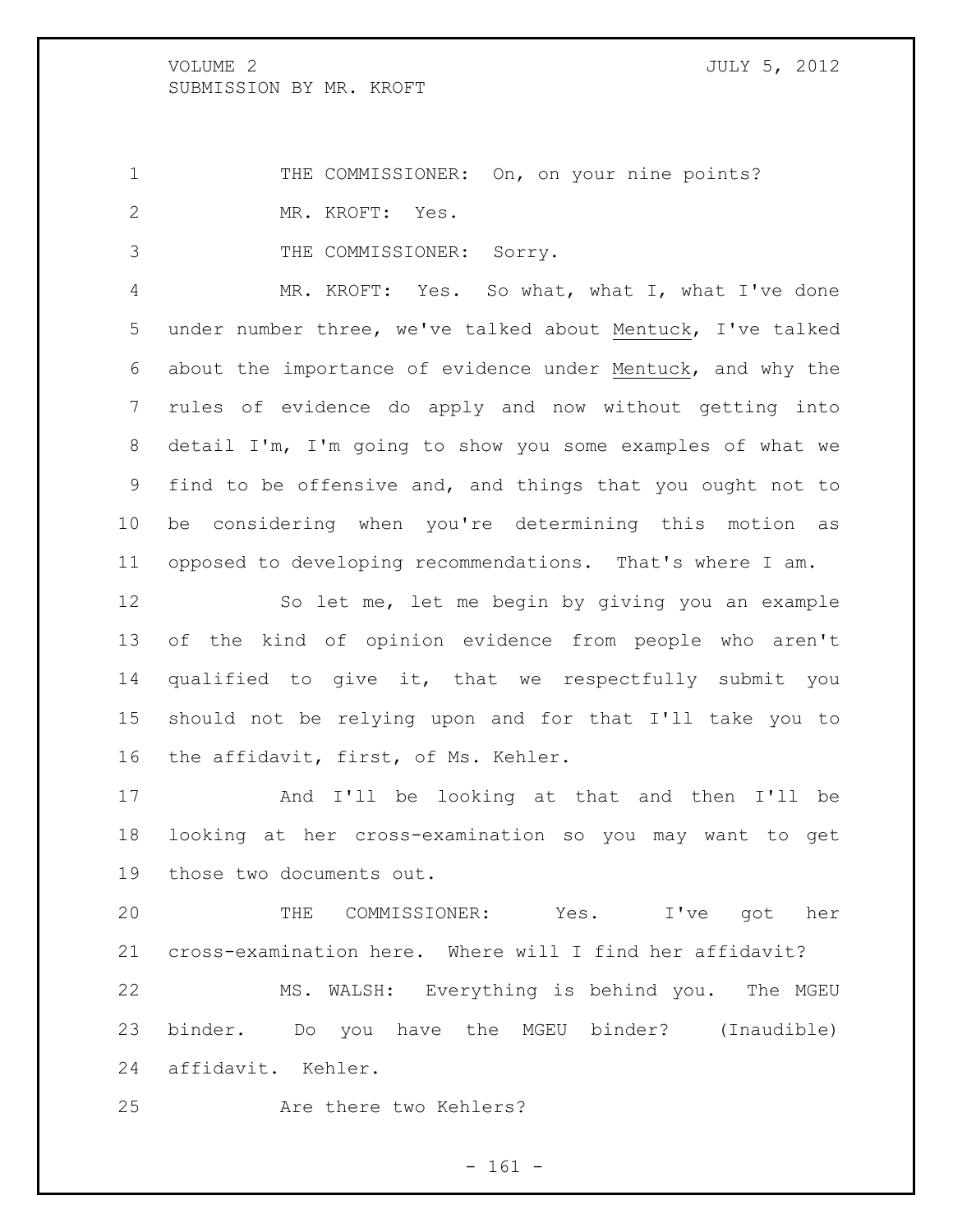VOLUME 2 JULY 5, 2012 SUBMISSION BY MR. KROFT THE COMMISSIONER: This is Kehler, yes. MS. WALSH: Do you have two Kehlers? THE COMMISSIONER: Yes. 4 MS. WALSH: Okay. 5 THE COMMISSIONER: Okay. MR. KROFT: Okay. So do you have the affidavit and the cross? 8 THE COMMISSIONER: Yes. MR. KROFT: Okay. So let's start on the affidavit, at page nine. THE COMMISSIONER: This is her first affidavit. MR. KROFT: Her first affidavit, I'm sorry, yes. Page nine. 14 THE COMMISSIONER: Yes. MR. KROFT: Okay, so this is, this is evidence that Ms. Kehler gave, in chief, as it were. She says: First -- and she's talking about meeting social workers. 18 THE COMMISSIONER: Paragraph? MR. KROFT: Twenty-six at the bottom of the page. She's talking about naming social workers, of course, and she, she makes the argument that: "... this will have personal privacy implications for them outside of the work ... where --"

 $- 162 -$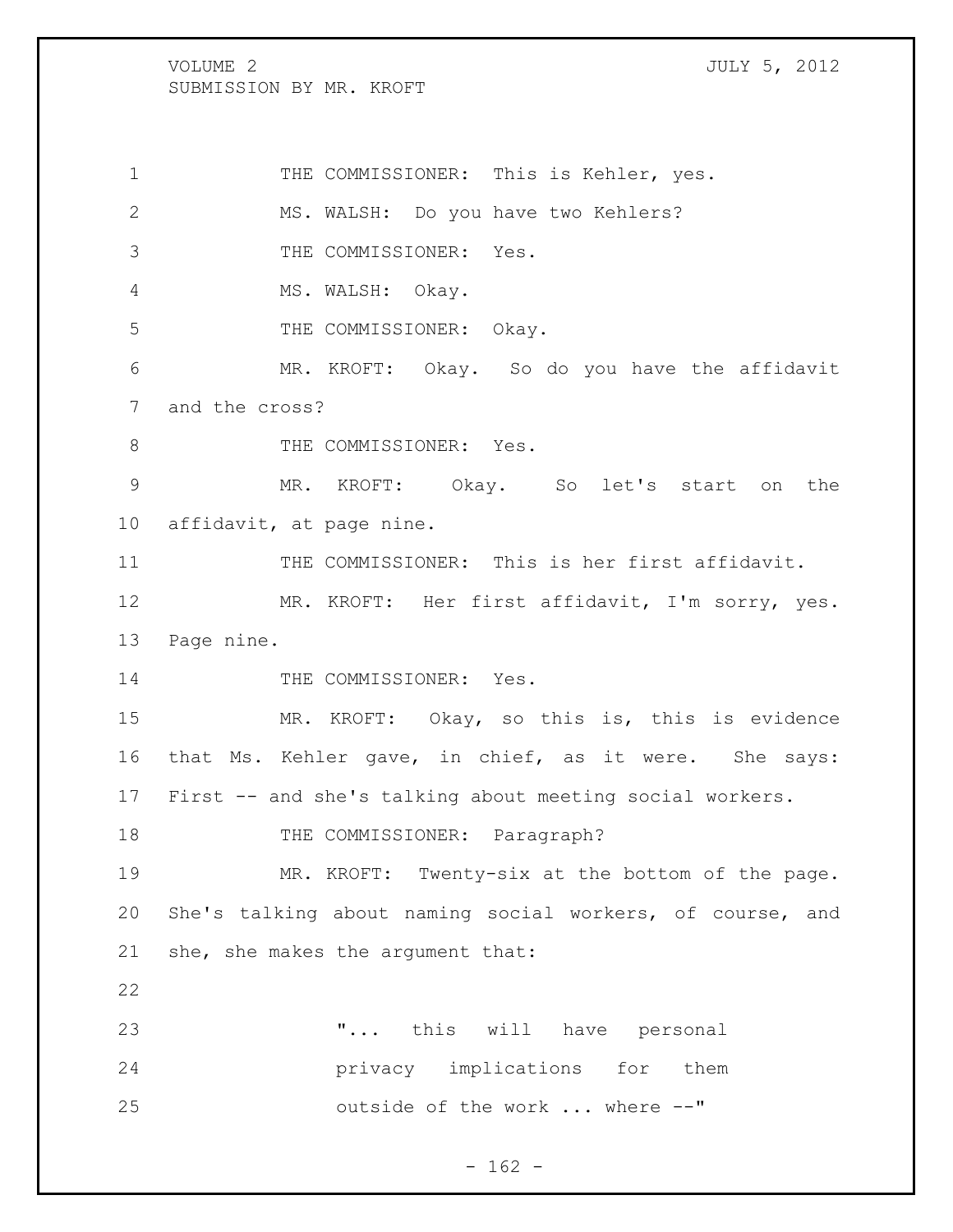She says: "-- like other citizens, they have the right (the right) to expect that they will not be recognized and approached by strangers in the day to day events of their **b** privates lives." 10 And she says that: "Social workers make every attempt to keep the nature of their work as private as possible." That's her evidence. Well, if we look at her cross-examination and we take you to that, because we ask her about, about, about that. If you go to page 2 of her cross-examination, question five. 21 THE COMMISSIONER: Yes. MR. KROFT: Or first of all, at that point we, we were dealing with her expertise and Mr. Smorang advised she is not being provided as an expert, put forward as an expert.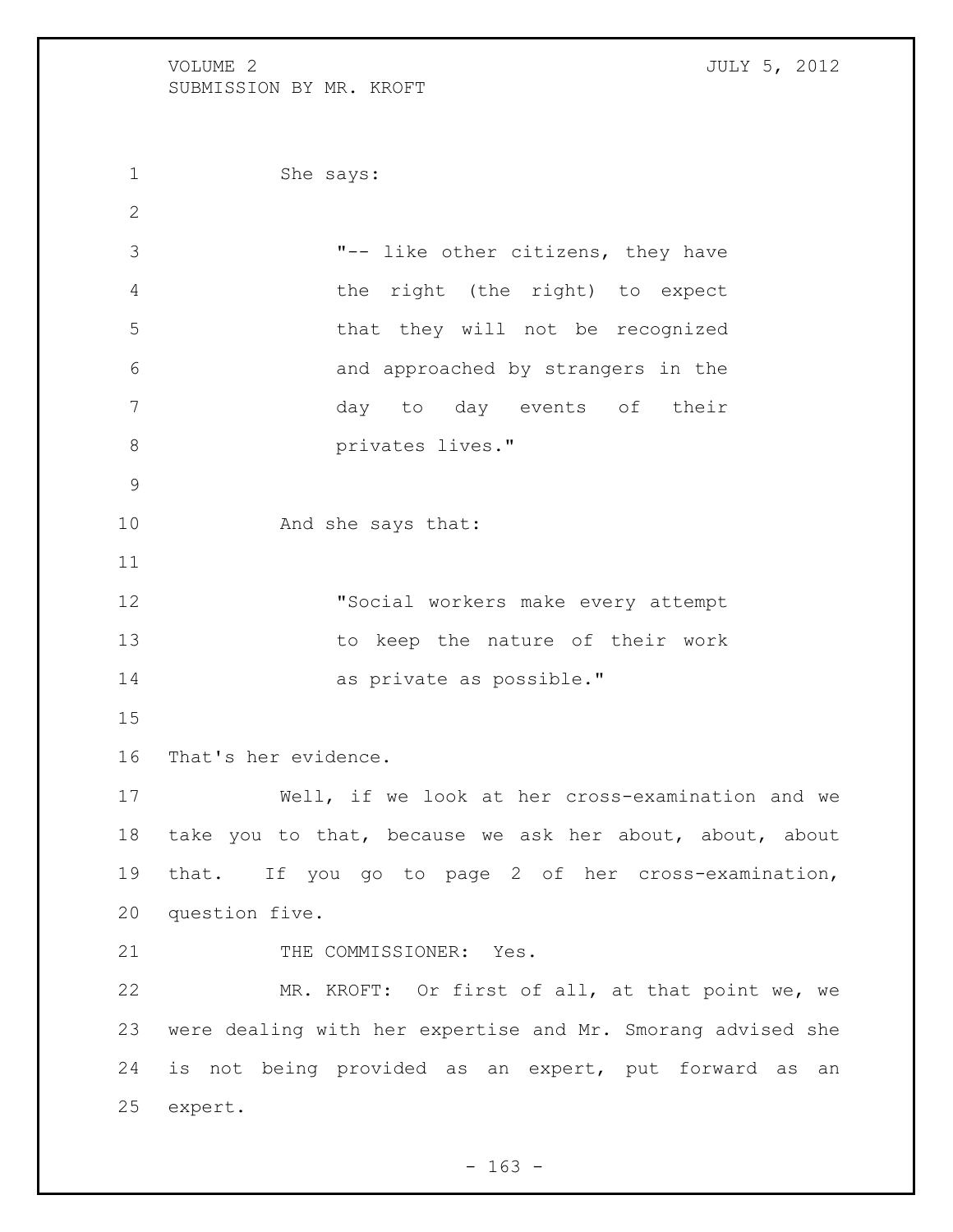1 And then if you go to page 43, I ask her about what she said about, about both the rights of privacy and also about instructions and expectations of social workers keeping their, their profession secret. And at question 193, I asked her to look at that paragraph you and I just looked at, Mr. Commissioner and, and showed to her the statement: "Social workers have the right to expect that they will not be **1** recognized and approached by strangers in the day to day events of their privates lives." And I asked her: "Are you intending that to be a legal statement?" She says: "I don't know what that would mean." I said: "You're claiming that people have a right. On what basis do you say 22 that people have a right not to be approached by strangers? 24 A I guess I'm using my own --Q Just your personal opinion?

 $- 164 -$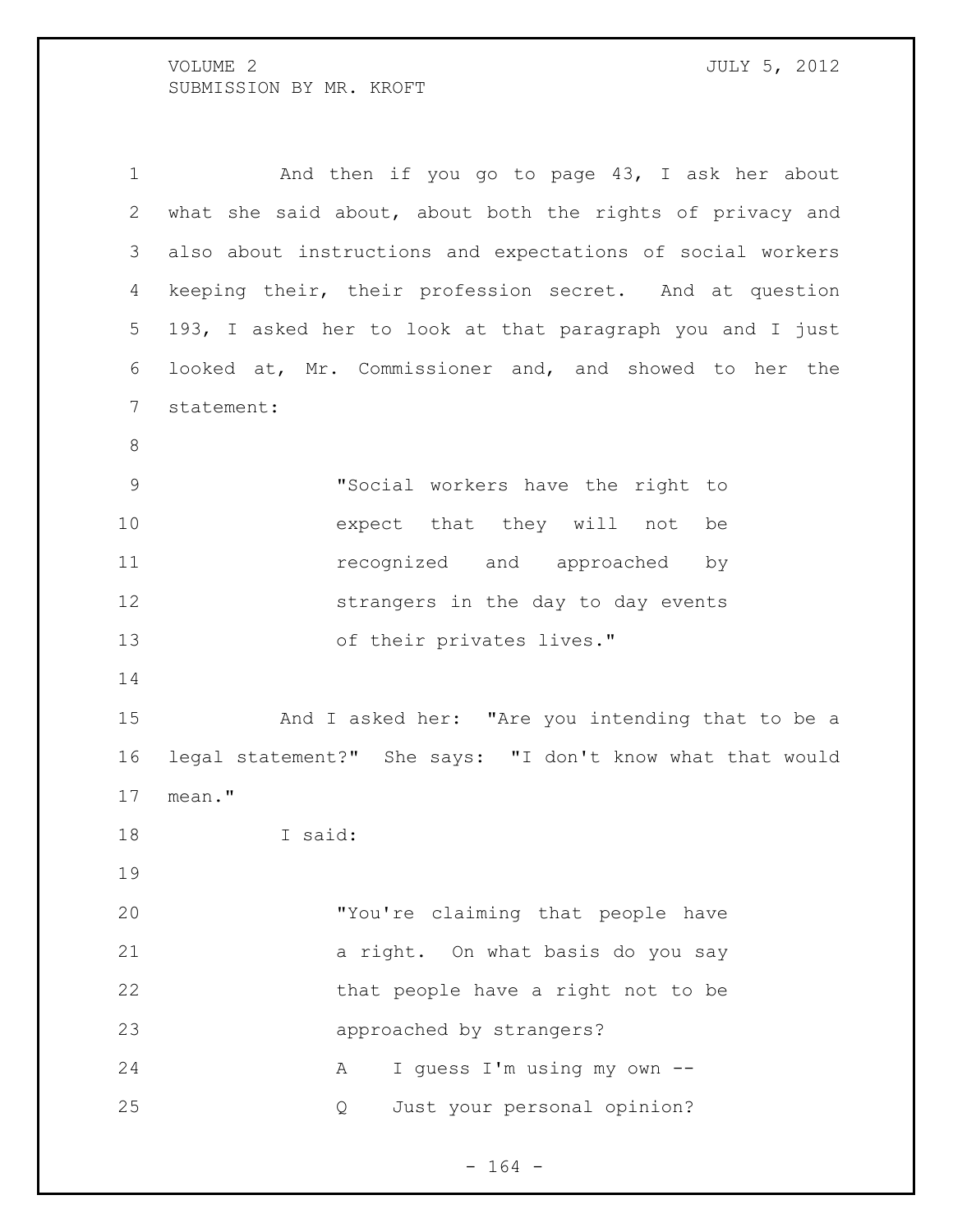1 A Right. 2 Q And that is true of a number of the statements that you make in this affidavit, isn't it? A Yes." And I ask: 9 The Mow you, in the same paragraph, talk about social work 11 is keeping the nature of their work private. A Yes. 14 Q I take it from what we have already discussed there is no written policy that you can point 17 to that talks about that? 18 No. 19 Tou are aware that the  $-$  I want to get this right, The Manitoba Institute of -- And then I got it wrong but -- " The Manitoba Institute of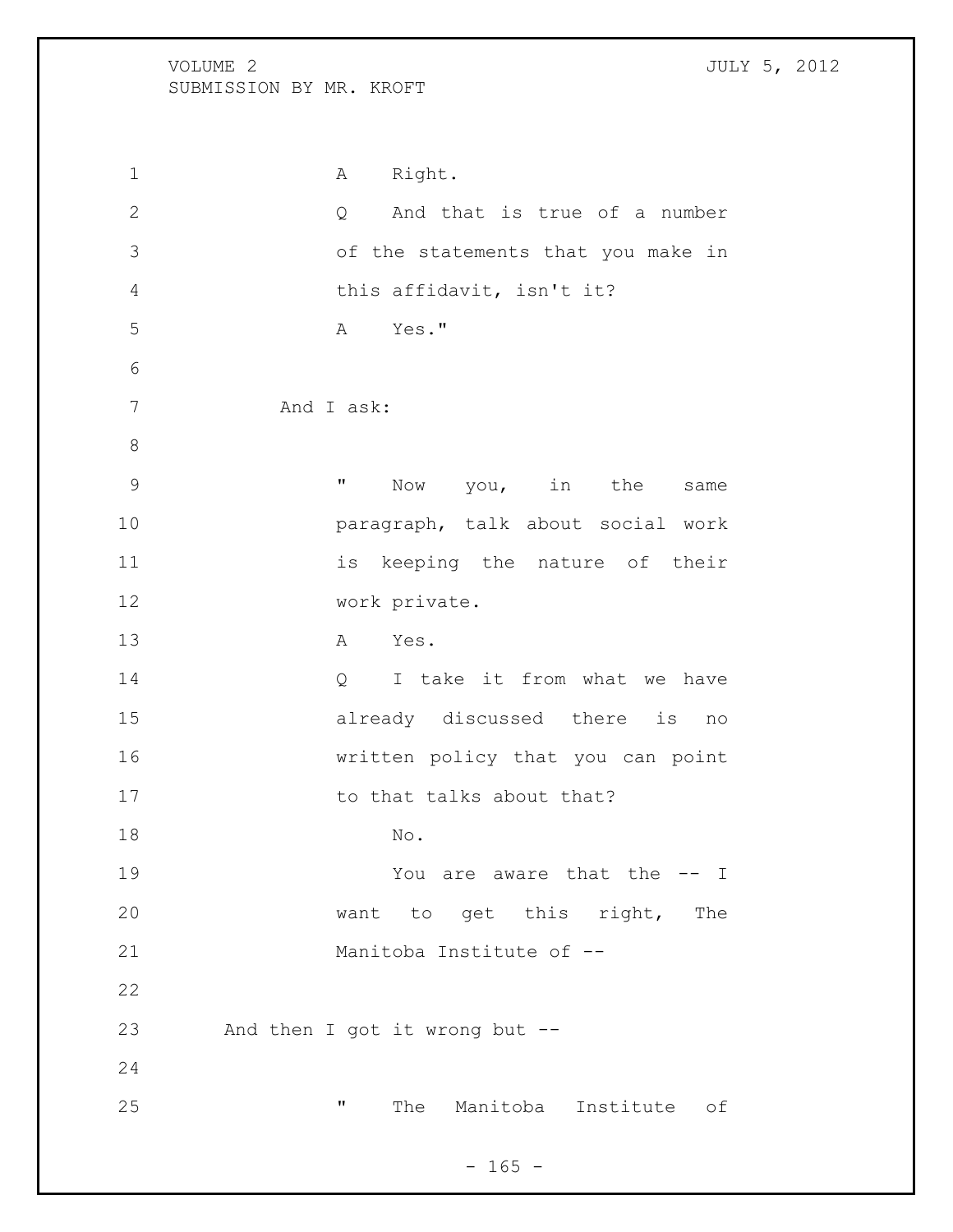Registered Social Workers, publishes a list of all of the names of registered social workers on their website." But she didn't know that. **WE SET MENU** You did not know that at the time you swore this affidavit? No, (I didn't) I did not. 11 Are you aware that there are 12 a number of social service agency, child welfare agencies, in this province that on their website post the names and positions of 16 their child welfare worker staff? 17 A No. I was not aware of that. 18 and 18 Q You are aware that there has been inquests into the deaths of children in care in Manitoba other ... than Phoenix Sinclair? Yes. 23 And I assume (that) you have probably followed those fairly closely in your position?

 $- 166 -$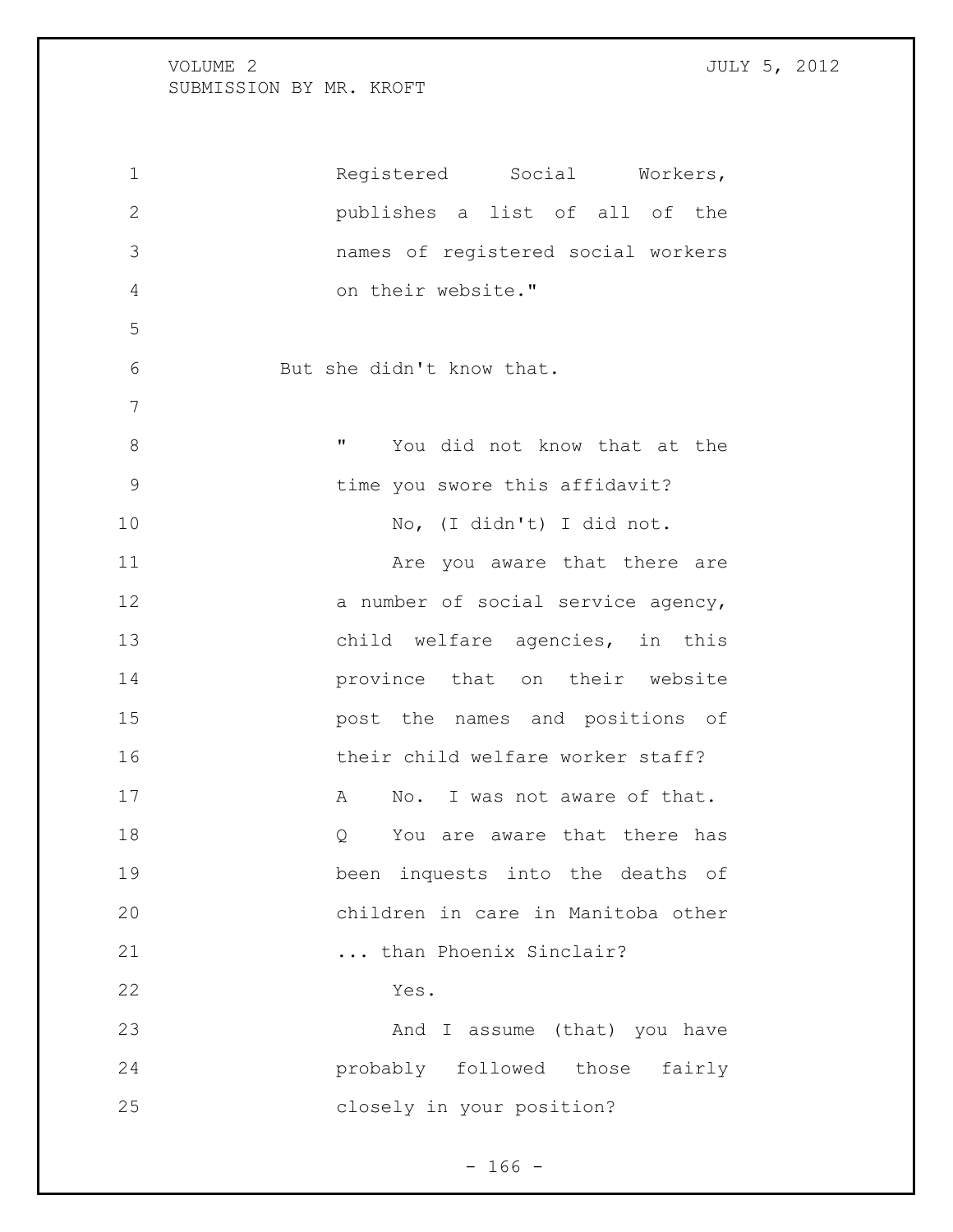1 A Some. Yes. Q And you would know that the names of the social workers who testify in those inquests are not subject to any publication bans?" Well, she wasn't aware of that but she has no reason to challenge that. I can't say it conclusively. And then I took her to some reports and showed her, for example, the Redhead report, which she remembered. And I showed her a copy of the report. "You can see that the social workers are named there." And she looked at it, she wanted to read it, and that was fine. 14 And I put to her: **"** The people who are involved 17 in the care of Mr. Redhead gave evidence and their names were used 19 in the public report. A Okay. 21 Are you ... disagreeing with 22 that? A No." I asked her:

 $- 167 -$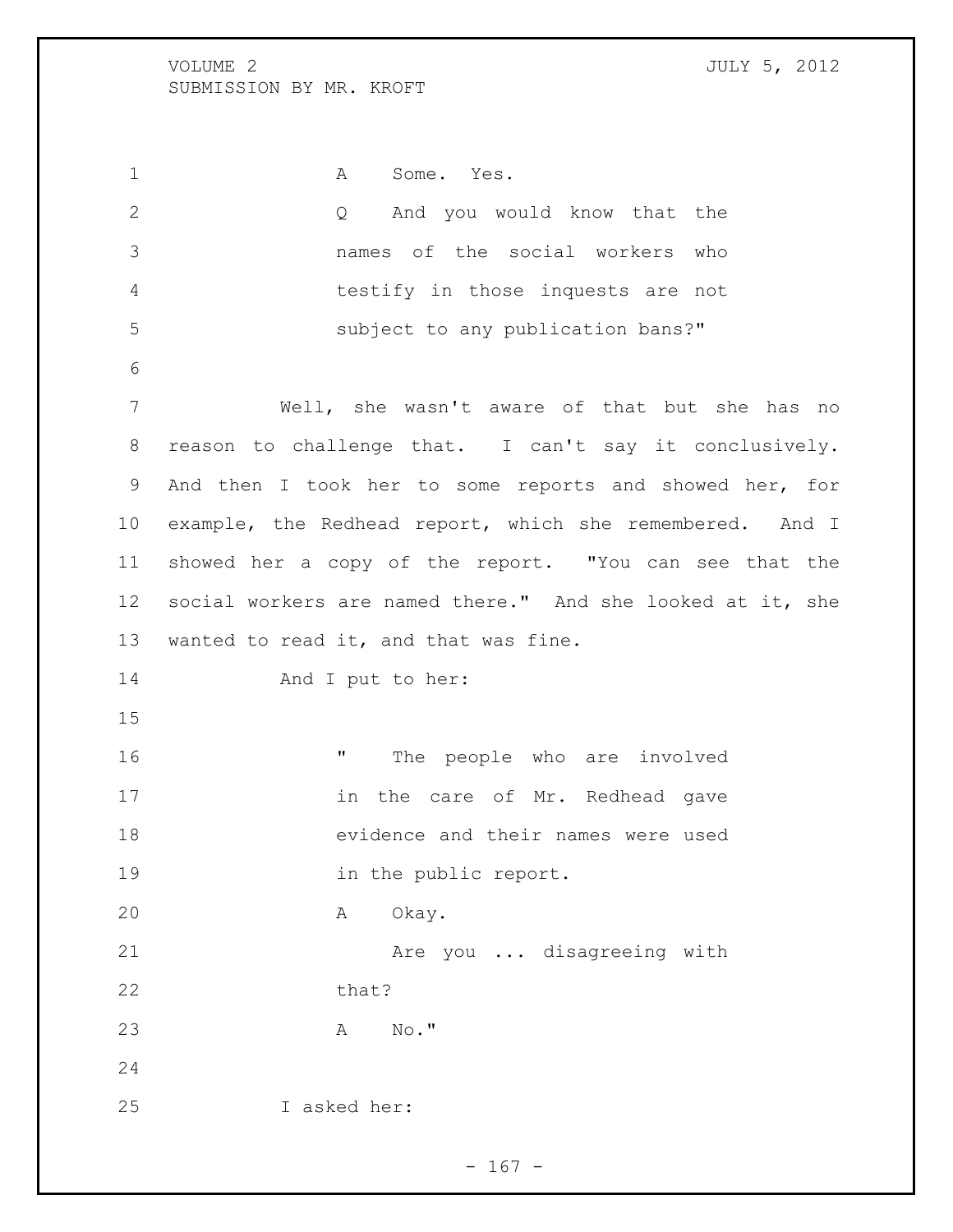1 T... Were you aware that that is 2 the practice in Manitoba at the time that you swore your affidavit? No." So Ms. Regehr (sic), who, who was not an expert made a statement in her affidavit of opinion, opinion about people's -- some right of privacy, not to be approached by strangers, which I had never heard of, an opinion, an important opinion in the context of this case, which turned out to be wrong and completely unsupported. That's what happens when you rely on people or allow people to give evidence when they don't have the expertise to give it. Another example I'll take you to is the affidavit of Ms. Wotherspoon. 17 THE COMMISSIONER: Yes. MR. KROFT: Now, her -- the meat of her report is, is, is attached to the letter in Exhibit, Exhibit "B"  $-$ 21 THE COMMISSIONER: Yes. MR. KROFT: -- to that affidavit and the report that she writes is about the potential hazards to publishing the identities of adult social workers. That's what she's talking about in the first paragraph of her

- 168 -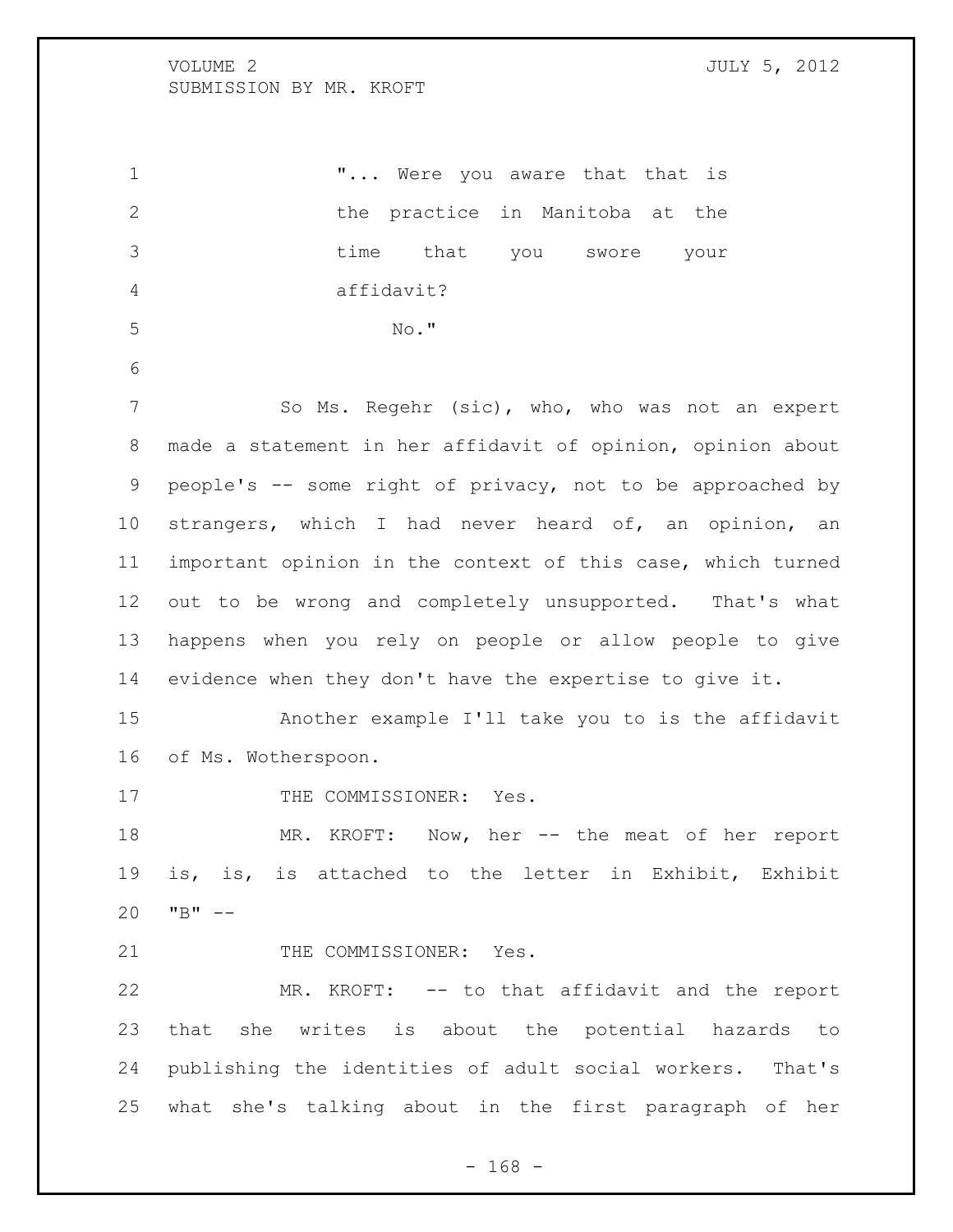letter so she's opining on what adult social workers will do under stress. And she's writing about the effect that publicity

 will have on adult social workers in their decision making. And that's the subject of her report.

 She is put forward as an expert. So I want to take you to her cross-examination.

8 THE COMMISSIONER: Yes.

 MR. KROFT: Okay. So starting on, on page three, I ask her about whether she has expertise in adult psychology because that's what she was talking about in her report.

 "Q And just to deal with what we spoke about a moment ago, you don't hold any degrees in adult psychology? 18 A I do not. My degree is in a 19 Master of Social Work. Q (Are you) an expert in neuropsychology? 22 A I have a lot of training in psychology by virtue of the work I do with the Norlien Foundation in Alberta. ... I attend every year

- 169 -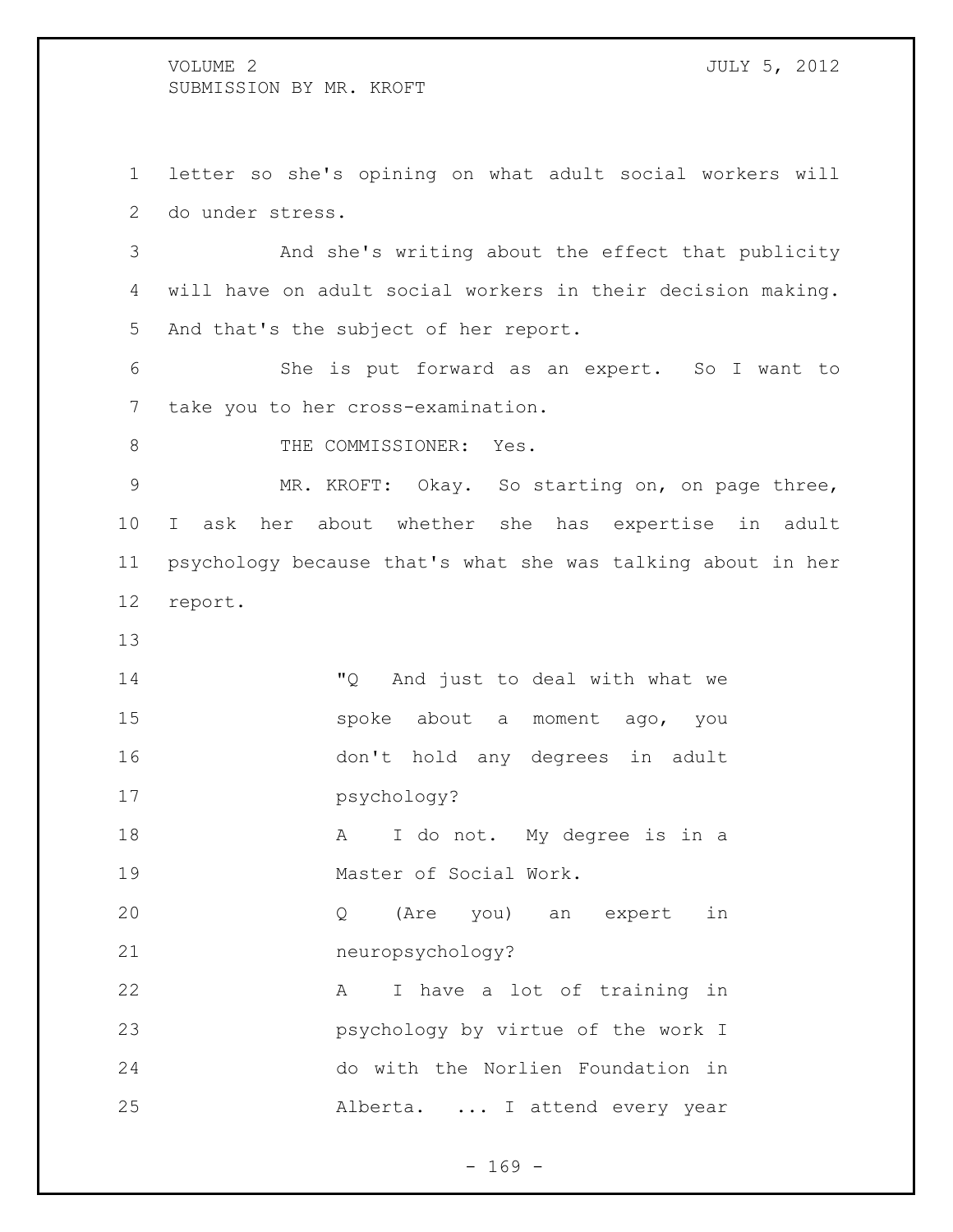a symposium in early brain and biological development, which is, a lot of that is neuropsychology. Q For children? A But it is not my area of expertise. Q You have never written a **8 paper** on that, conducted any experiments, anything like that? A No. Q You are not published in the literature? 13 A No, not in that area of neurodevelopment, no. Or neuropsychology for adults? 17 A No. You haven't conducted any of your own research in decision making theory? 21 A Pardon me? Q You haven't conducted your own original research in decision making theory? A No. My research would be

 $- 170 -$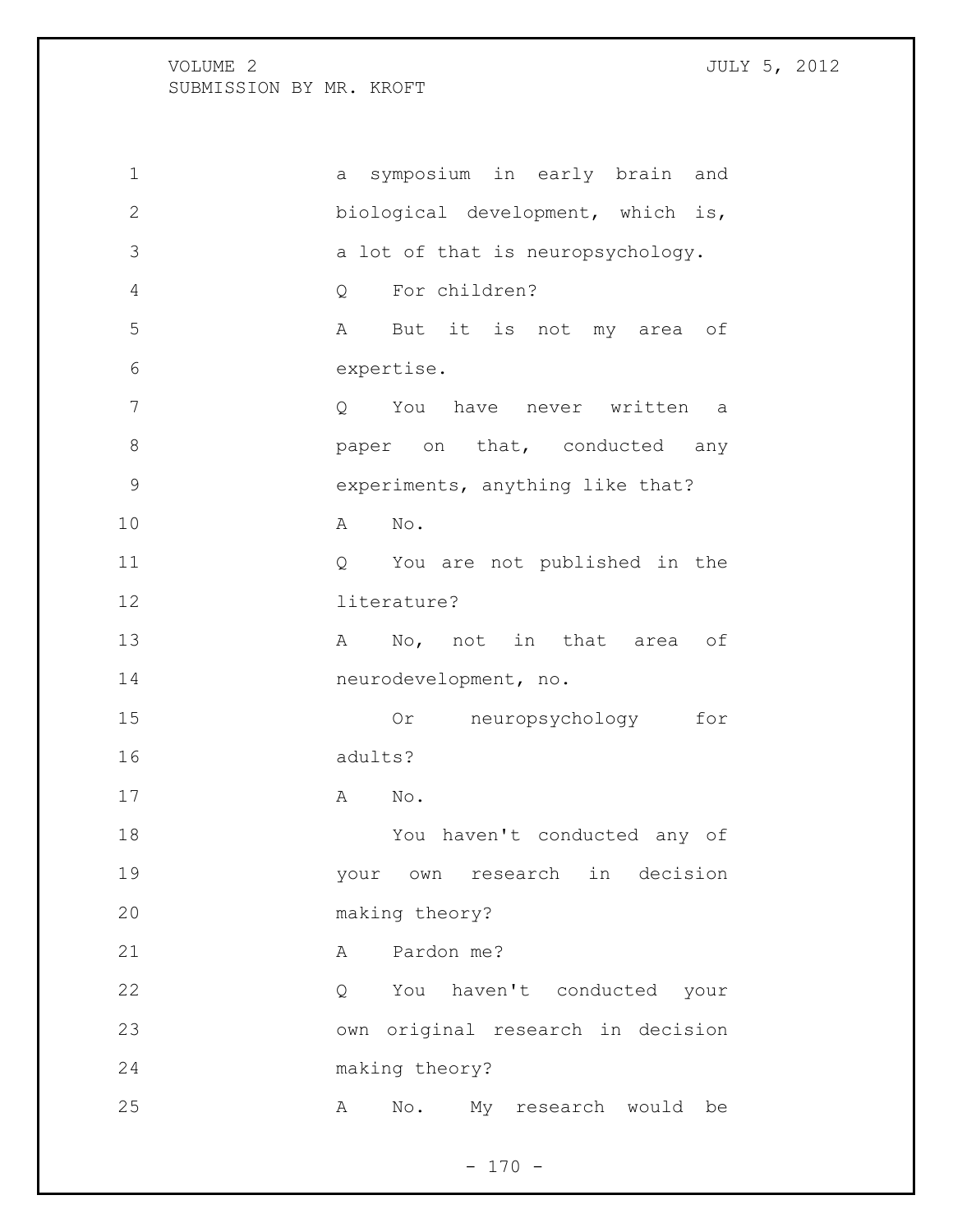characterized as a literature review. Q In other -- you haven't done original research you have read what other people have done? 6 A Exactly. 7 And you have cited the instances where you are relying on other people in your affidavit, correct?" 12 So we, we establish that. And if you go down to question 15, which is at the bottom of page four and we talk about these people that she relied on. 16 "So, one of the authors that you have relied upon in coming to your conclusions is a fellow named Joseph Hallinan? Correct. That is one of the books that I did look at. Yes. 22 Q And, in fact, relied on, when you gave your report, and came to your conclusions, correct? A Correct. (Yes or) Mh-hmm.

- 171 -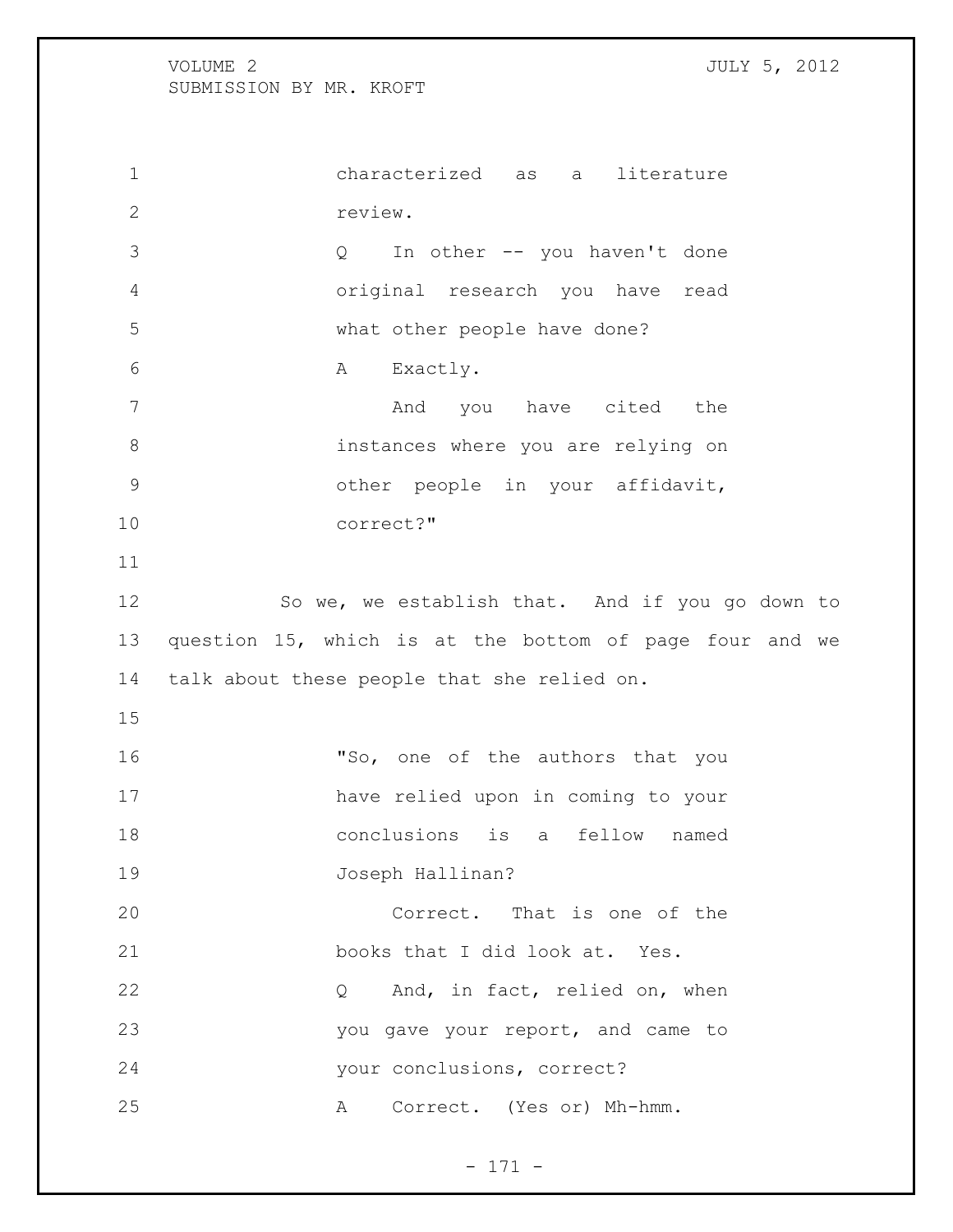| $\mathbf 1$    | Q And in particular, you cited              |
|----------------|---------------------------------------------|
| $\mathbf{2}$   | him in respect of adult decision            |
| 3              | making theory?                              |
| $\overline{4}$ | A Correct.                                  |
| 5              | Q Can you tell me what is                   |
| 6              | Joseph Hallinan's qualification?            |
| $\overline{7}$ | A Joseph Hallinan, I am<br>not              |
| $8\,$          | sure what his background,<br>O <sub>T</sub> |
| $\mathcal{G}$  | biography is, I mostly, my                  |
| 10             | interest in him was in the book             |
| 11             | that he wrote. And so that is my            |
| 12             | familiarity with him,<br>is                 |
| 13             | specifically  that book.<br>But             |
| 14             | his book,  is fairly consistent             |
| 15             | with a lot of decision theory.              |
| 16             | Q Just I want --                            |
| 17             | A I don't know his specific                 |
| 18             | biography.                                  |
| 19             | Right. You cited Hallinan?<br>Q             |
| 20             | Α<br>Correct.                               |
| 21             | And you don't know what<br>Q                |
| 22             | his background is?                          |
| 23             | couldn't tell<br>his<br>No.<br>$\mathbb{I}$ |
| 24             | specific biography.                         |
| 25             | If I suggested to you that he<br>Q          |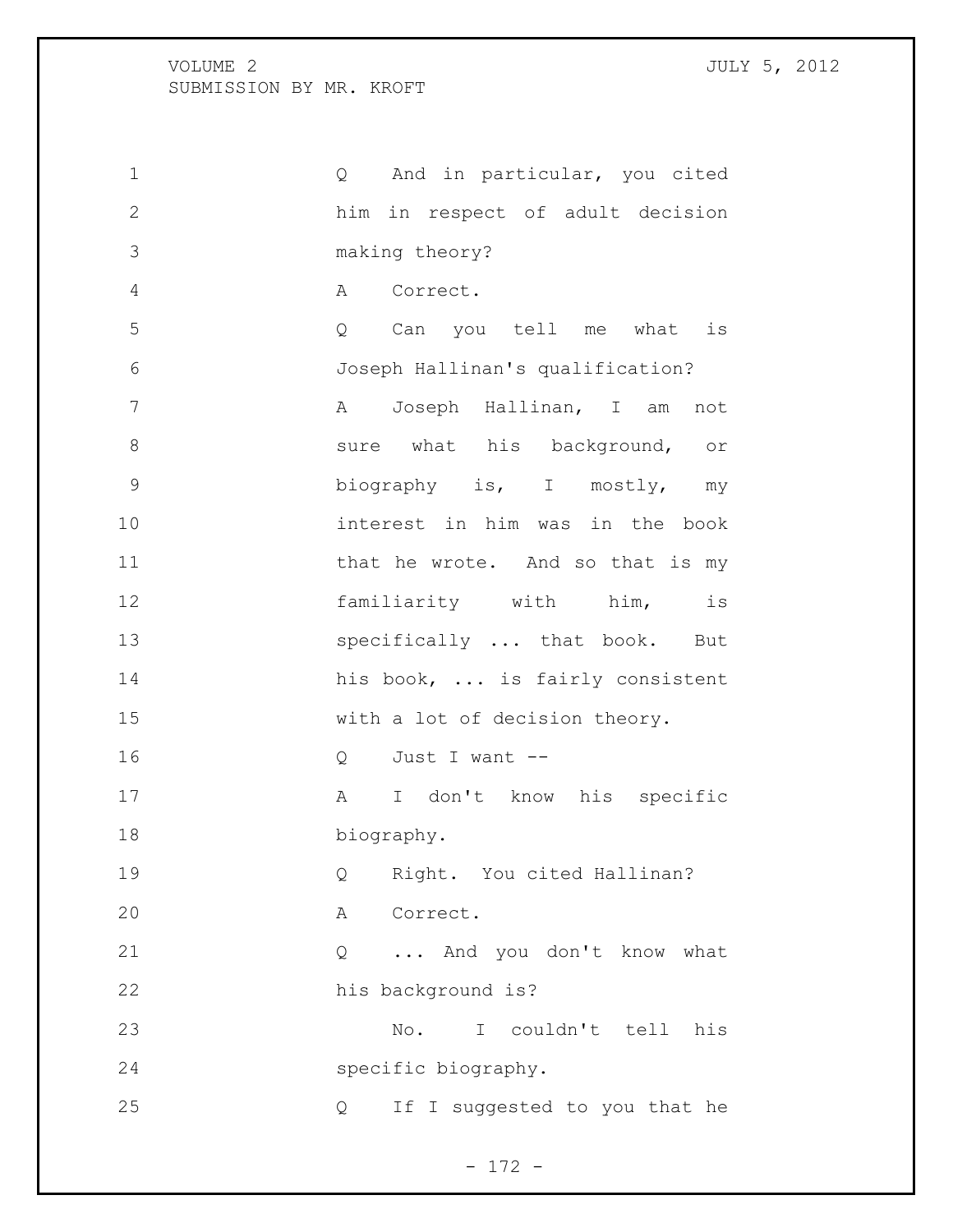was a journalist and had no training in psychology would you know that one way or the other? A No, but it wouldn't surprise me. People looking at decision theory come from a lot of different fields. Q As far as you know, has he 9 any training in that area? 10 A Pardon me? Q You don't know if he as any 12 training in that area at all? A No. Q And his book is a popular **psychology book, isn't it?** 16 A ... Yes." 18 And we move on to the next person she cites. " And you also cite a book by Kathryn Schulz, correct? Yes. What is her background? I can't remember, I would have to look (at it). I know I

- 173 -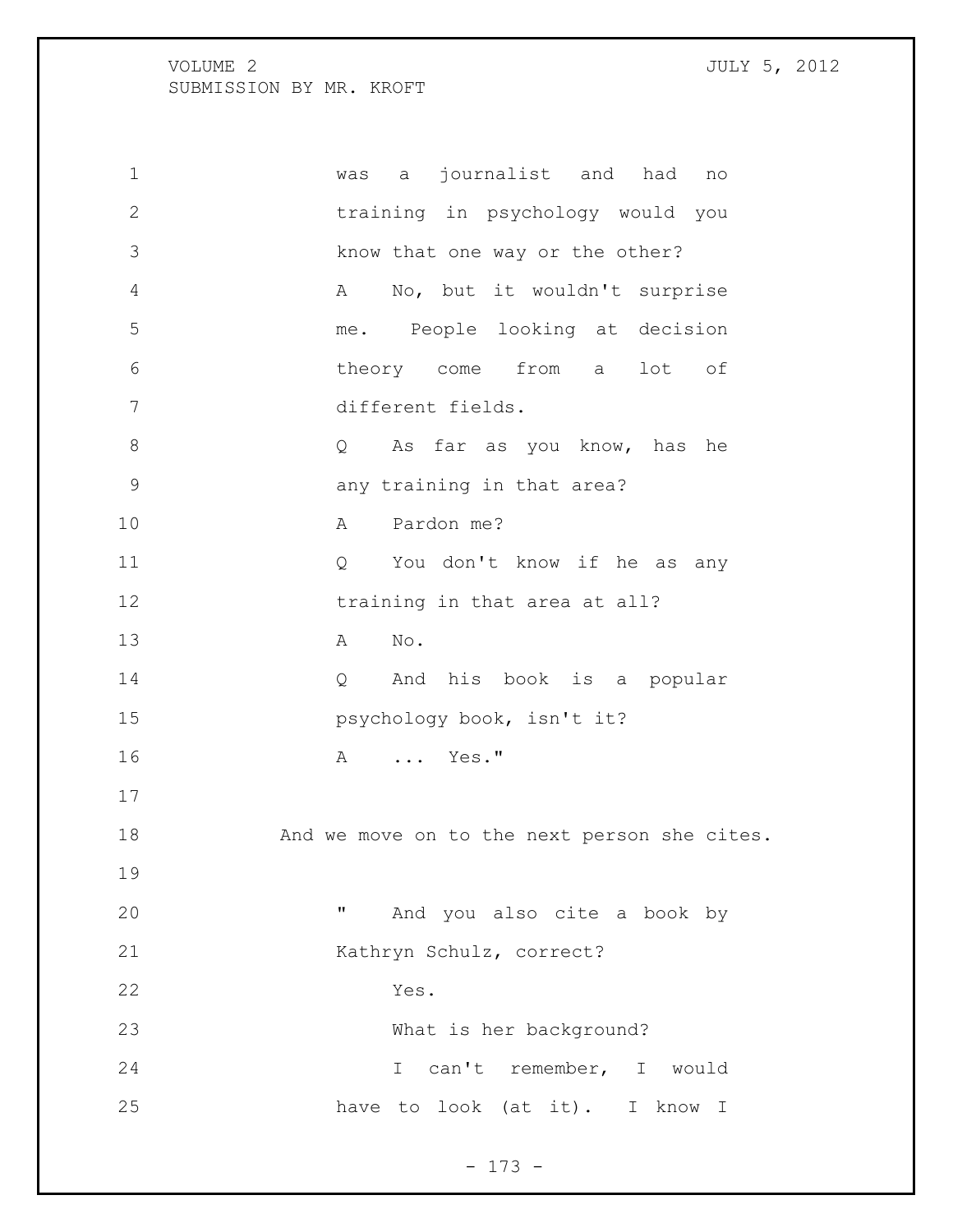read about her because her book is partly autobiographical. I can't recall at the moment. Q Did you know what her background was when you chose to cite her as one of the authorities you were relying on? 8 A Possibly. My memory isn't 9 that good as I get older. Q If I told you she was a journalist as well, you wouldn't disagree with that? 13 A I wouldn't disagree. 14 Q Her background and training is as an editor and (a) reporter, correct? 17 A Now that you mention it, that 18 is probably true." That is one of the reports that I object to and object to you relying on. And I, I don't object, for example, to Ms. Gosek's report, and let's just contrast the reports that I am suggesting should not be relied upon with the ones that I have not sought to strike out. Perhaps --

THE COMMISSIONER: You say you're -- you, you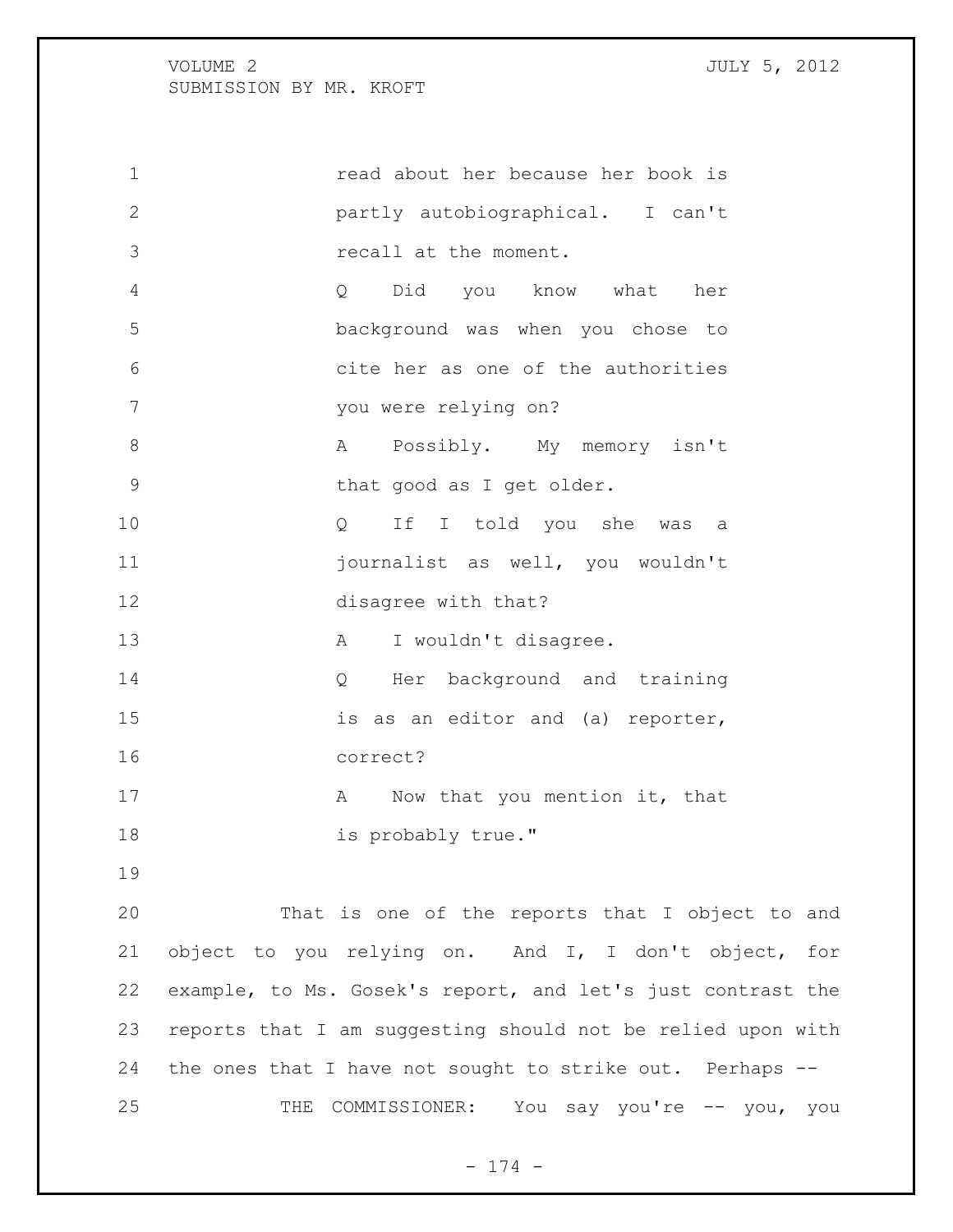don't object to Ms. Gosek's report?

| $\mathbf{2}$ | MR. KROFT: No. There's one or two paragraphs,               |
|--------------|-------------------------------------------------------------|
| 3            | in particular, where she talks about law that I object to   |
| 4            | but generally I have not objected to that report, no. And   |
| 5            | in fact I'm going to use her as an example of the sort of   |
| 6            | thing you should be looking for when you decide if you're   |
| 7            | going to accept the person presented as an expert is a true |
| 8            | expert in the field.                                        |
| $\mathsf 9$  | So if you can take out Ms. Gosek's affidavit.               |
| 10           | Sorry, not her affidavit, her cross-examination.            |
| 11           | THE COMMISSIONER: Conducted by you?                         |
| 12           | MR. KROFT: Yes.                                             |
| 13           | THE COMMISSIONER: Yes. Just a minute now.                   |
| 14           | MR. KROFT: And if you look at page 10.                      |
| 15           | THE COMMISSIONER: Just a minute, I have to find             |
| 16           | that.                                                       |
| 17           | I just don't know where that is at the moment,              |
| 18           | just a minute. Have you got a copy of that I can have?      |
| 19           | MS. WALSH: Everything is up there.                          |
| 20           | MR. KROFT: I can just read it to you, because               |
| 21           | there's not that much.                                      |
| 22           | MS. WALSH: Do you not have the University of                |
| 23           | Manitoba? I'll look behind you.                             |
| 24           | THE COMMISSIONER: (Inaudible.)                              |
| 25           | MS. WALSH: So is the cross-examination in there?            |

- 175 -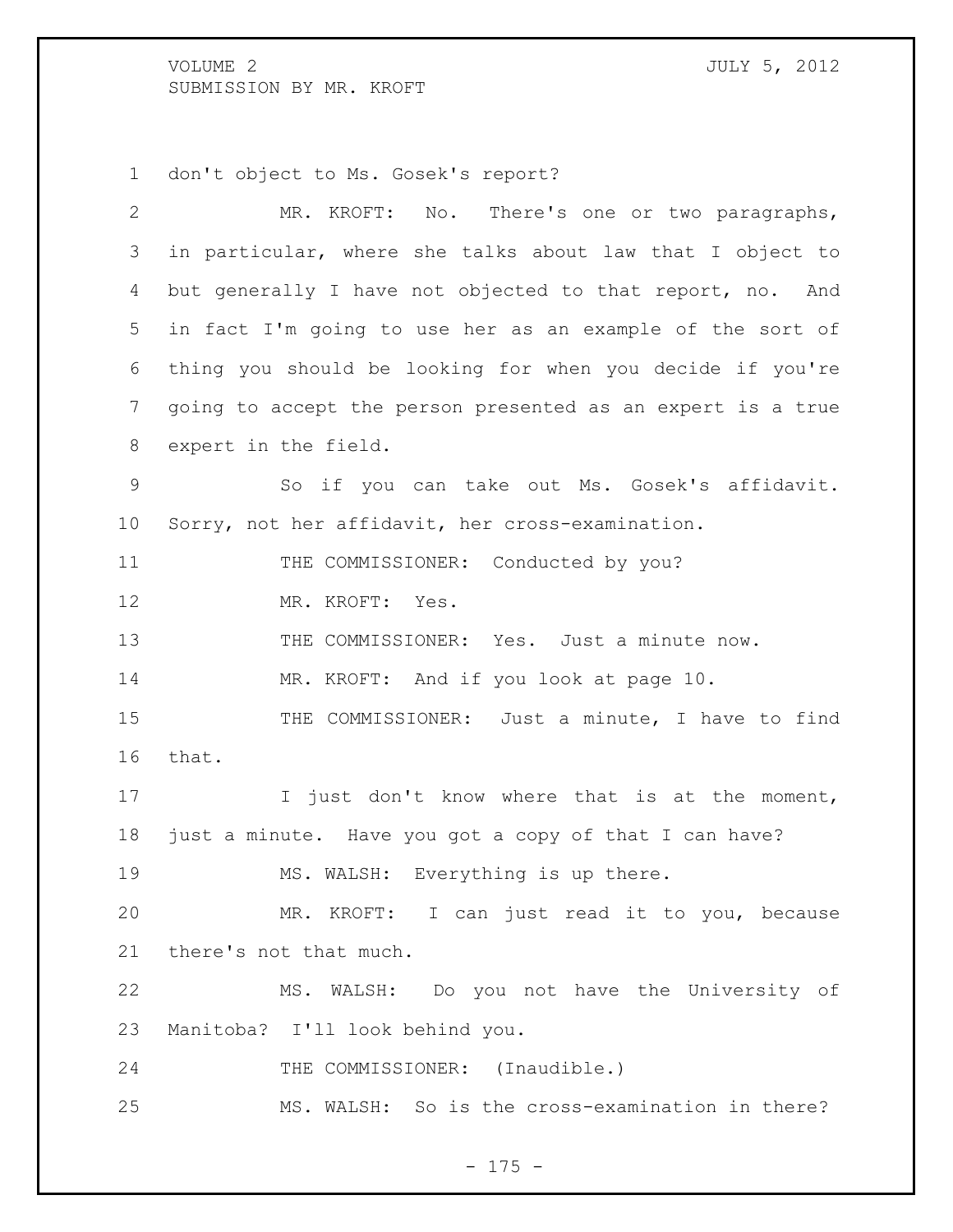VOLUME 2 JULY 5, 2012 SUBMISSION BY MR. KROFT 1 THE COMMISSIONER: Yes, it's here. 2 MS. WALSH: Good. THE COMMISSIONER: Thank you. MR. KROFT: So I'm contrasting Ms. Kehler's approach to information which -- sorry, Ms. Wotherspoon's approach in information which she obtained from sources that she -- 8 THE COMMISSIONER: Wait a minute I quess I must have -- MR. KROFT: Which one do you have, do you have -- I'm, I'm -- 12 THE COMMISSIONER: Here it is. MR. KROFT: Do you have Gosek? 14 THE COMMISSIONER: Yeah. MR. KROFT: Yeah. 16 THE COMMISSIONER: All right, page what? MR. KROFT: Sorry, if you go to page 10 of Ms. Gosek, I'm, I'm, I'm just going to show you her testimony by way of contrast, in support of my argument that you should not be considering Ms. Wotherspoon's affidavit at all or, or her report, I should say. 22 THE COMMISSIONER: Are you going to -- MR. KROFT: If you look at Ms. Gosek -- 24 THE COMMISSIONER: Are you going to Gosek's --MR. KROFT: Yes.

 $- 176 -$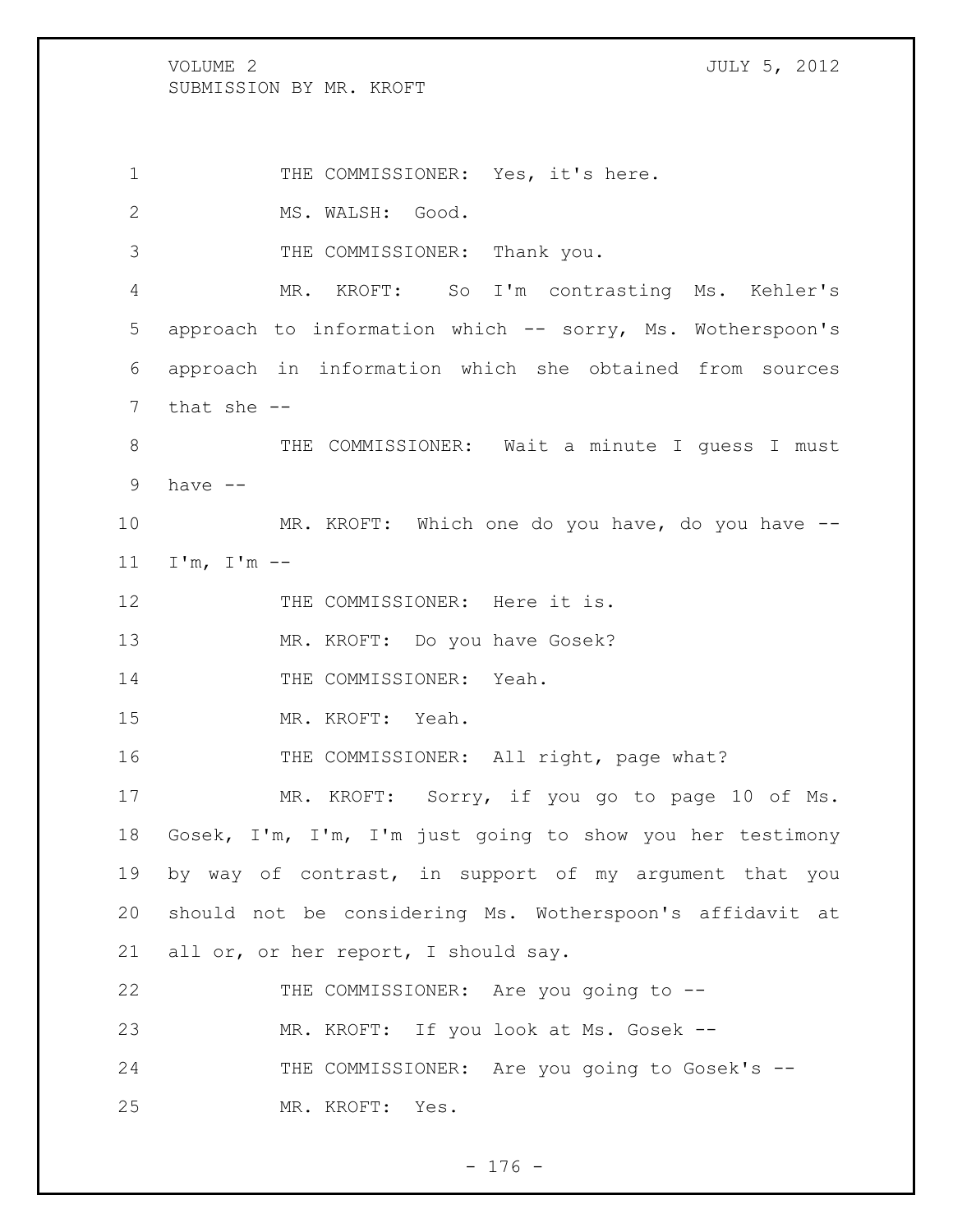THE COMMISSIONER: -- cross-examination or her affidavit? MR. KROFT: Her cross-examination, sorry. THE COMMISSIONER: Yes. MR. KROFT: And I'm going to page 10. THE COMMISSIONER: Yes. MR. KROFT: Now, she also relied heavily on literature and so I asked her about her practice and I -- starting at paragraph (sic) 39, I said: 11 The Moviet Monday when you chose which articles to rely on in order to 13 come to your conclusions, you would agree with me that it was important to you that you knew the 16 source of the article, who wrote it? 18 A Yes. I for sure, I expected that they would be peer reviewed articles, that they would be people who have worked in the 22 field, and have, in terms of their 23 research and so forth, yes. People who, whose experience, you know, and accept?

- 177 -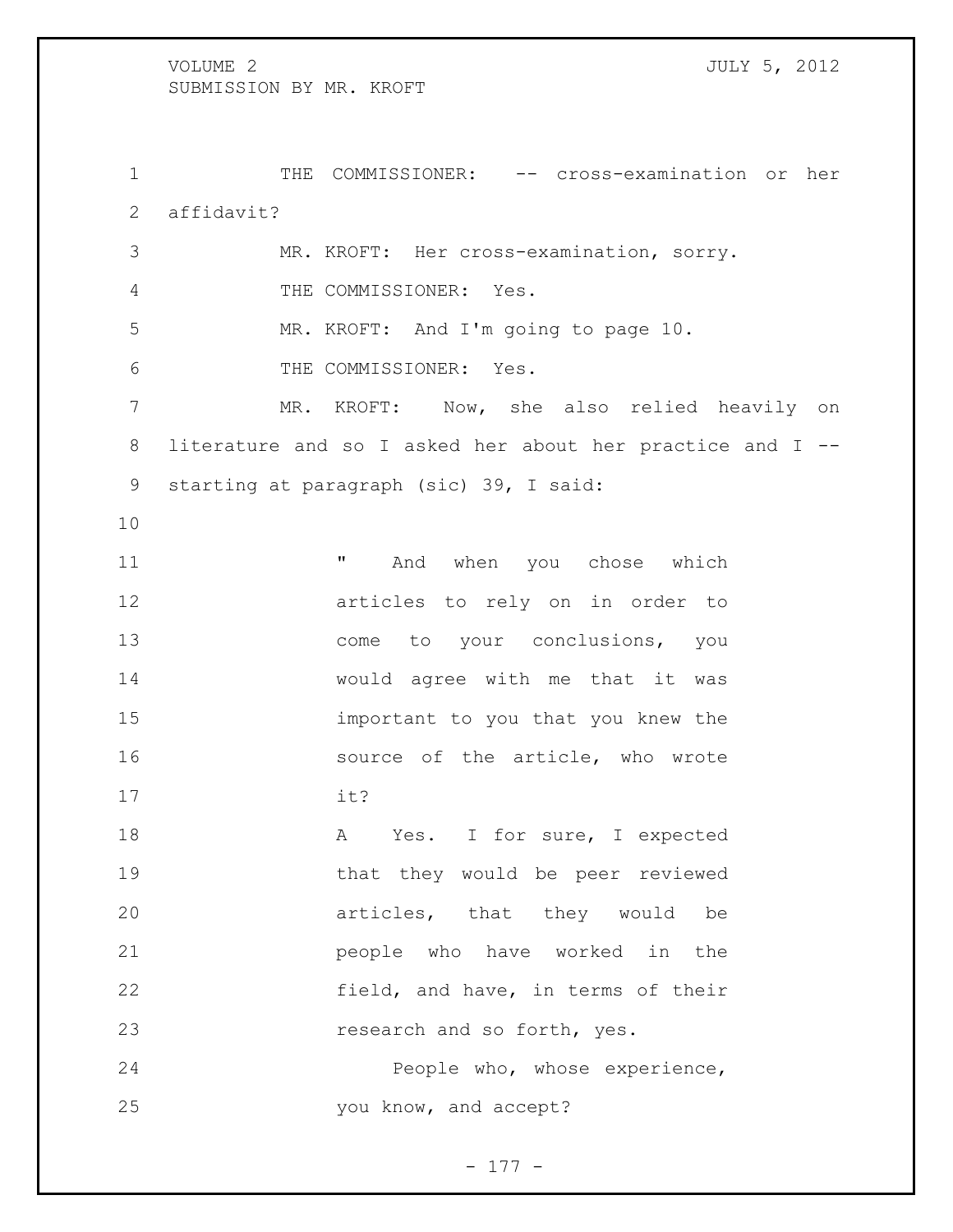1 Right. 2 And, obviously, their education would be important to you? Yes." So by contrast, the reason why I am objecting to Ms. Wotherspoon's affidavit because she, herself, has no expertise and because the people she relied on had no expertise and, in fact, she didn't even know the expertise of the people she relied upon when I asked her about it. And yet you're being asked to rely on that kind of evidence to infringe Charter rights and I say to you, with respect, that that is not in accordance with those portions of the Mentuck case and its progeny which I, in a fumbling manner, cited to you. Those should not be admitted, you should not rely on them. And I'm going to give you one more example of the kind of evidence that I'm submitting you should be concerned about and this is from the Cochrane affidavit and this one will be short. Just showing you an example of the hearsay objection that we have raised.

Do you have Ms. Cochrane's affidavit?

24 THE COMMISSIONER: Not yet.

MR. KROFT: Okay. If you look at paragraph 21.

- 178 -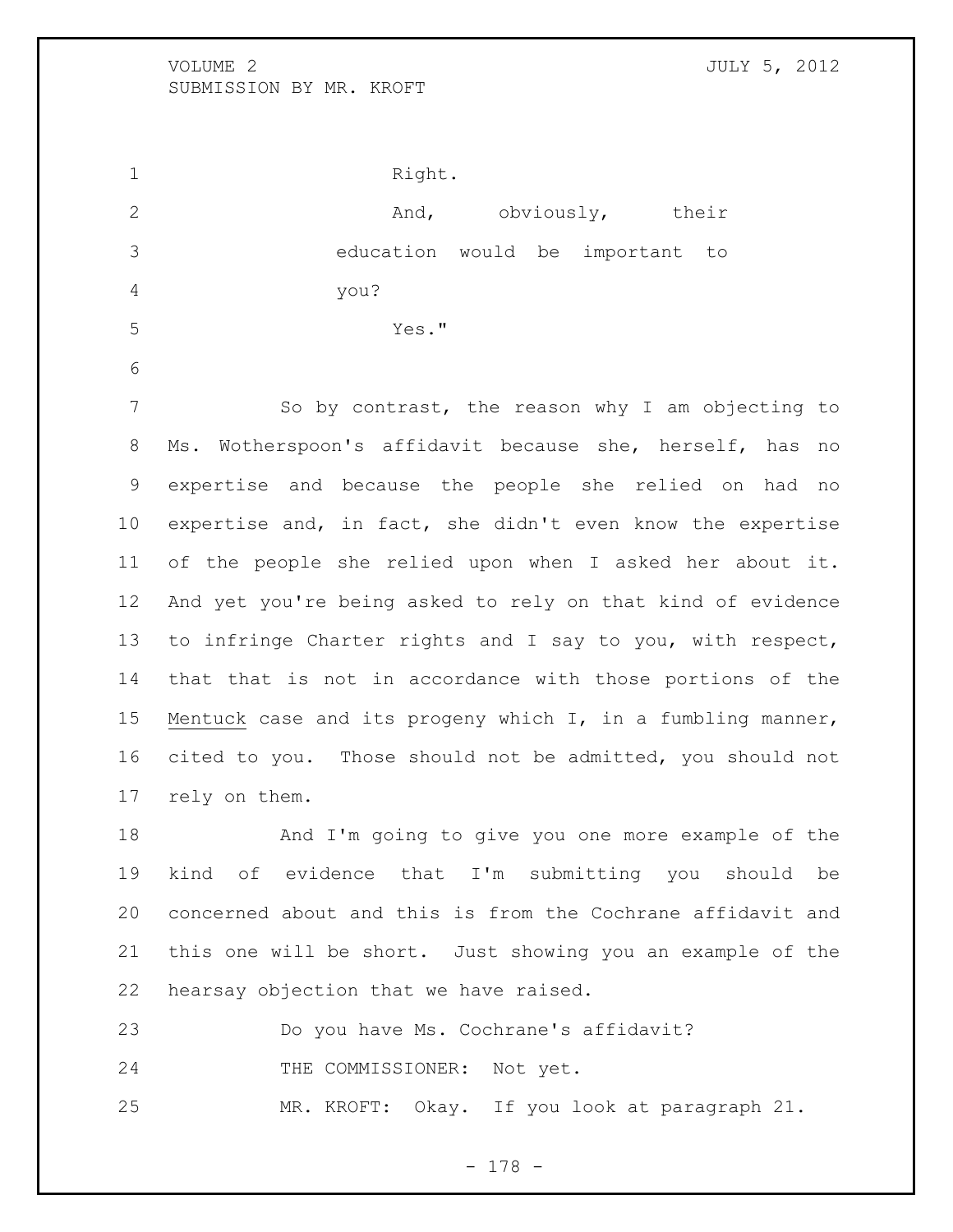THE COMMISSIONER: That will be found in Intertribal's --

MR. KROFT: Yes.

 THE COMMISSIONER: Yes, I have her affidavit and her cross.

 MR. KROFT: Okay. I don't need her cross but I do need her affidavit. If you could look at paragraph 21 of that affidavit.

9 THE COMMISSIONER: Yes.

 MR. KROFT: All right. Now, this is the evidence that's before you to demonstrate on that strong evidentiary basis that there is a risk, and the main risk they're citing is children. And this is the kind of evidence that I'm suggesting you not rely upon and you'll see why, paragraph 21. I'll just give you an example.

This is Ms. Cochrane's evidence of risk.

 "I have spoken with our staff --"

 And by the way, Ms. Cochrane is not an expert, she is not put forward as an expert. And this is what she says, a lay witness.

"I have spoken with our staff on

- 179 -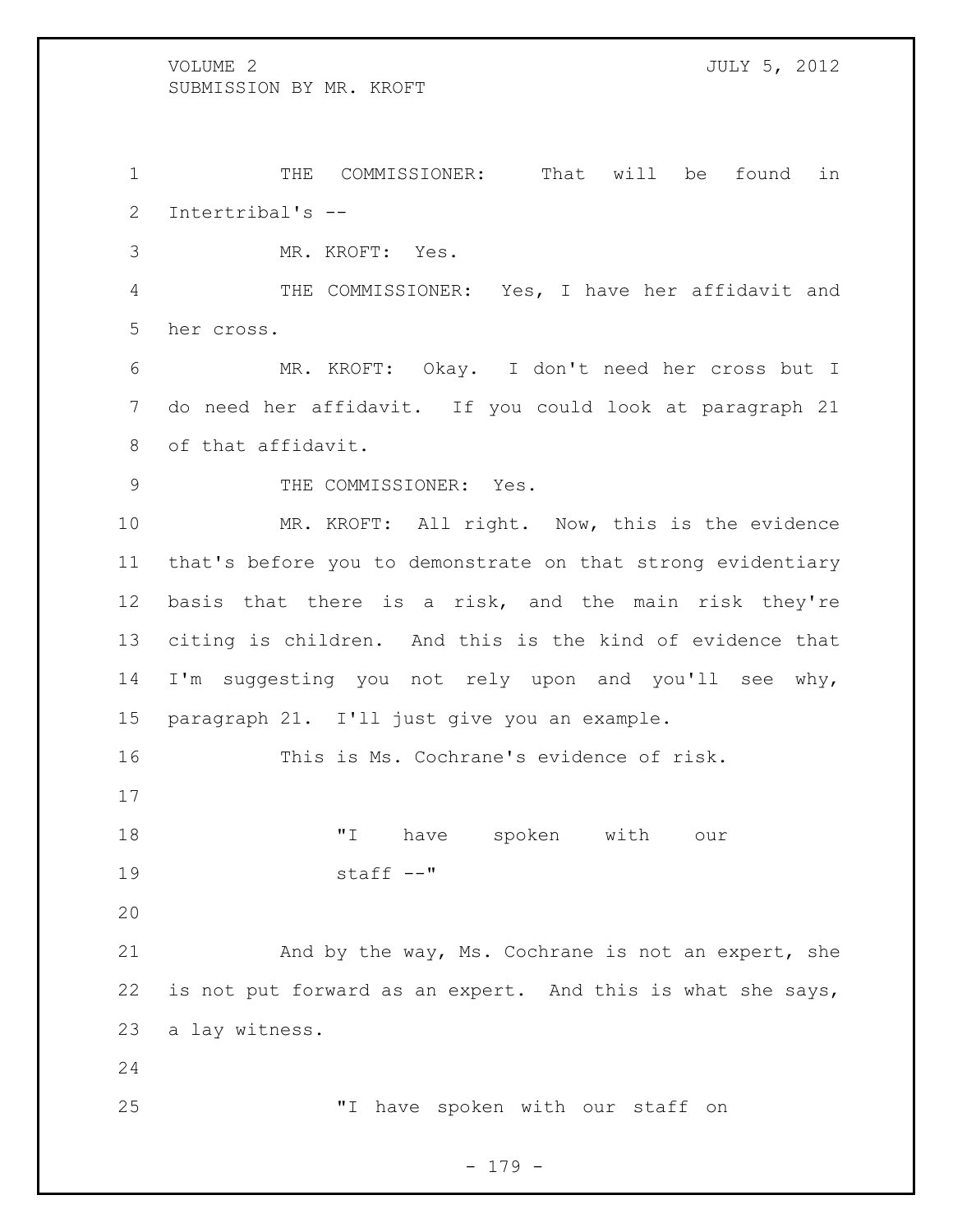many occasions about the upcoming Inquiry hearings. My staff have advised me of their concerns, which include ..." And take, for example, number "B". "That exiting families currently receiving voluntary services may **10 refuse** to work with ICFS and parents --" And sorry. "-- and parents will become resistant." So somebody on her staff that was unnamed conjectured that a family may refuse to work with ICFS, that's the evidence of risk that you have from Ms. Cochrane, and if you go through that affidavit you'll see there's a couple of pages of all the things that somebody who we don't know, and who she won't disclose, told her may happen. And I say, with respect, that's not what Mentuck was talking about when Mentuck said you need a strong

 $- 180 -$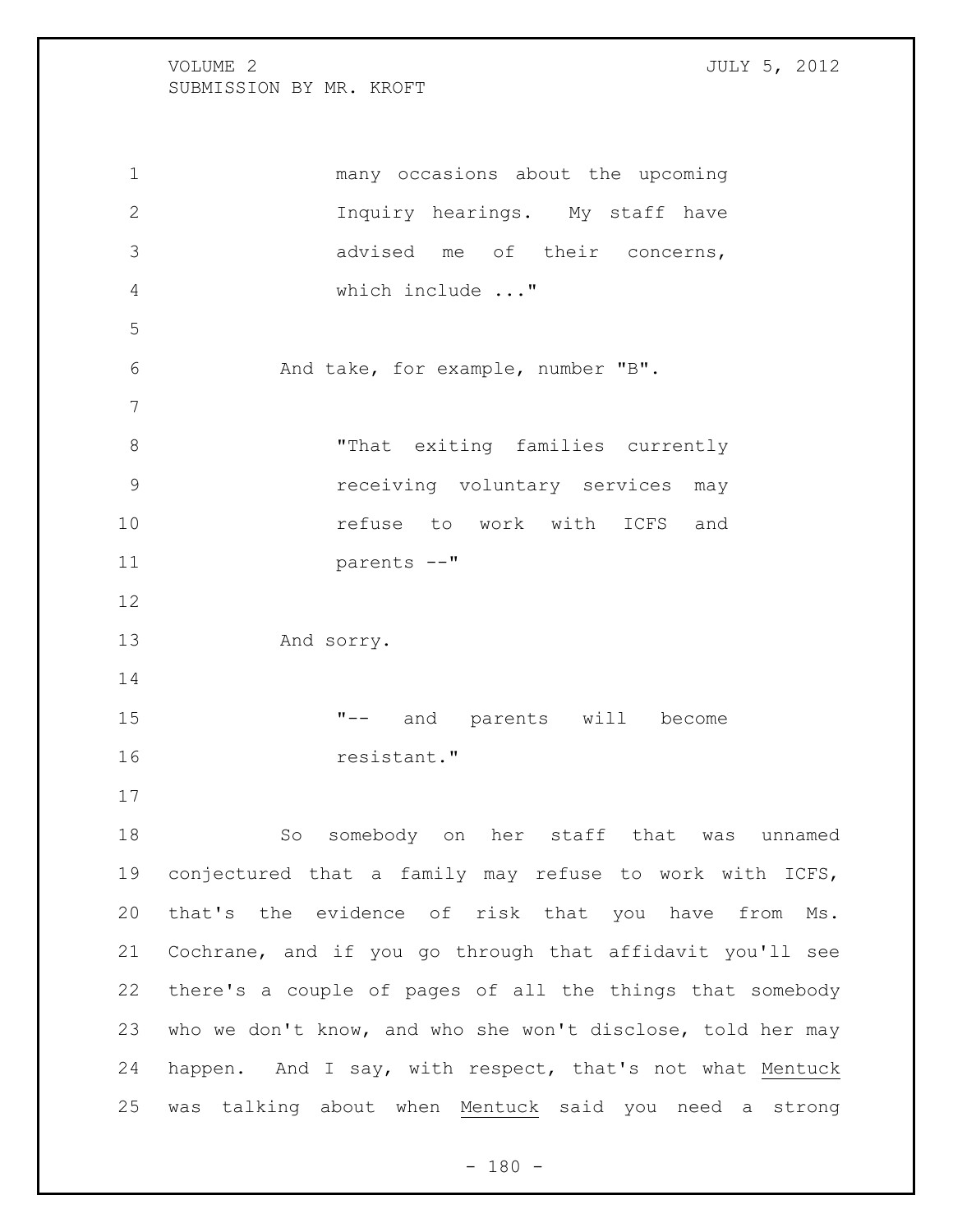evidentiary base and it's exactly what Mentuck and Dagenais were talking about when they said you shouldn't be relying upon conjecture and speculation and it's exactly what The Toronto Star case is referring to when it said it's not appropriate to rely on conjecture and mere assertion. And so you will see that we have objected to that kind of evidence.

 I'm not going to go any further into the, the details, you can, can look at it, I'm going to leave you with this. I'm submitting to you, I'm submitting to you, Mr. Commissioner, that you should look carefully at the evidence that you are being asked to rely on as you go through it and that you ask yourself if you know who is actually stating the fact you are being asked to accept. Like Ms. Gosek says who is the source? And if you don't know, you don't where it comes from, who is saying it, I'm respectfully submitting you shouldn't accept it.

 I'm asking yourself -- I'm asking you to ask yourself whether you can tell, when you read something, whether the source has a private interest in anonymity that may not be consistent with the public interest and full disclosure and I'm saying if you can't tell from the evidence whether that is so or not, you should disregard it. And I'm saying to you, with respect, that to the extent that opinions are offered, you should ask yourself

- 181 -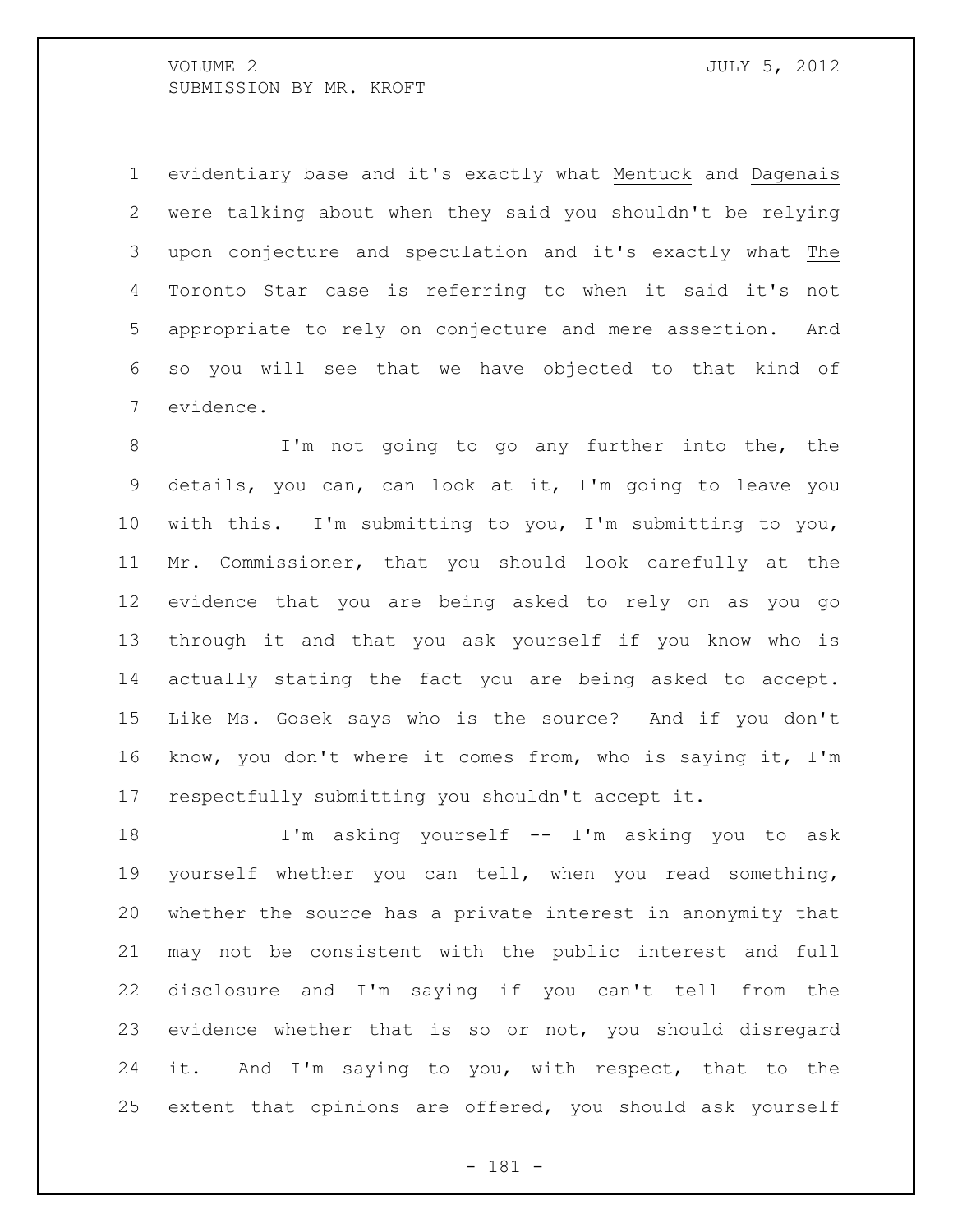if the applicants have satisfied you that they have any more expertise in the area than they do. And if they don't, then you should disregard that opinion. And I'm asking you, when you go through the material to write your decision to simply ask yourself those questions and conduct yourself in what would be, I submit, a very common sense kind of way and that's the basis for my objection. I shan't speak further about it, and now I am done with number three.

10 THE COMMISSIONER: You're going to number four? MR. KROFT: I am, indeed. Unless, of course, you have any questions on number three.

 Number four I want to talk about what this is not about and I think that's important because this can get awfully confusing and there's a lot of material before you that I am going to submit to you doesn't matter.

 And the first thing I want to say to you is this is not about whether it's a good idea to hold a public inquiry. I'll say it again, this is not about whether it's a good idea to hold a public inquiry.

Sir, you have before you --

 THE COMMISSIONER: Well, that decision has been made, hasn't it?

 MR. KROFT: Well, yes. You went right to my conclusion. But what you will see when you review -- or

- 182 -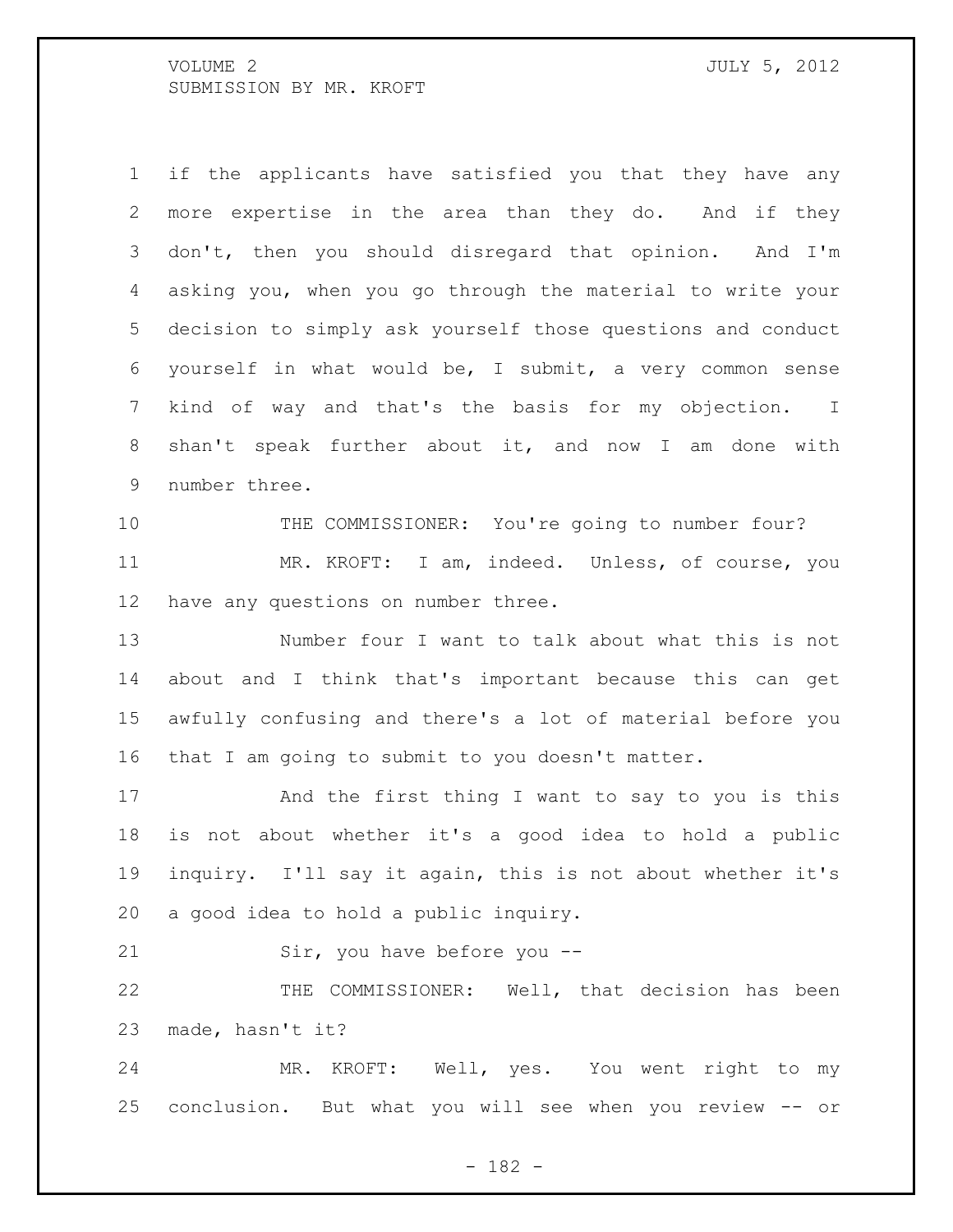what you probably have already seen is that you have a full list of affidavits and articles that relate to whether an inquest, or public inquiries or other models of investigation are good ways to investigate child deaths.

 THE COMMISSIONER: Well, the government has decided that, with respect to this unfortunate death, that this is something that it wants done.

8 MR. KROFT: Exactly. This is not about that. And so when you hear about, for example, Mr. Rivers' affidavit, I am asking you to pay special attention to what Mr. Rivers is criticizing and let's look at Mr. Rivers -- where's Mr. Rivers?

13 THE COMMISSIONER: Well, I won't be holding that this inquiry is not a good idea, the government, in its wisdom, decided it wanted it done and I -- and, and, and the, and the Court of Appeal has said it, indeed, should carry on.

 MR. KROFT: I understand. I'm glad to hear you say that, Mr. Commissioner. The problem is that for the past day and a half, you've heard people cite experts who they are suggesting support their view that there should be a ban on the publication of identities and when you look at the material what you see is what they're really saying, is that past inquiries were bad or they had a bad outcome, or they weren't properly conducted or the recommendations

- 183 -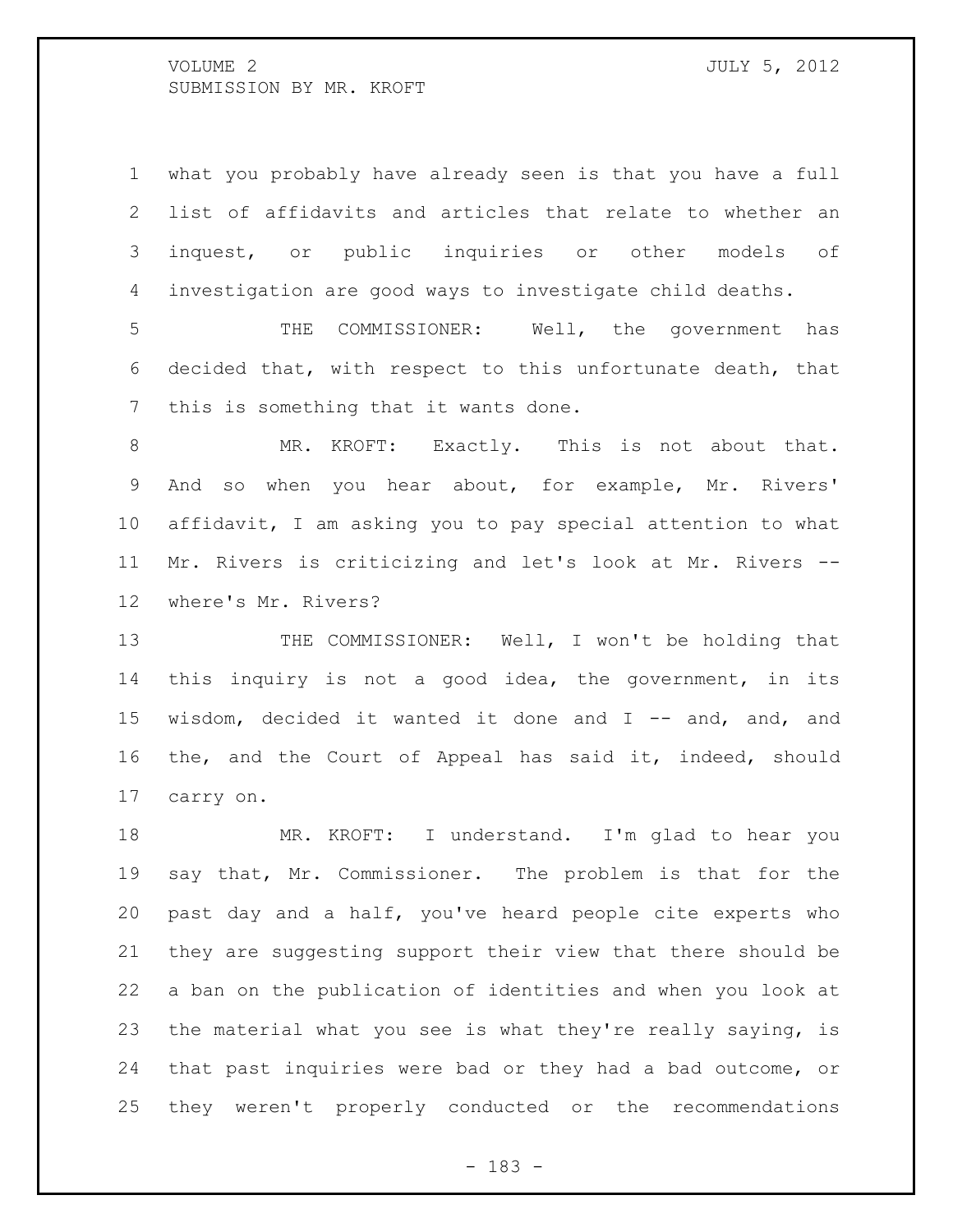weren't appropriate, and when Mr. Smorang talked to you about all of the experts that lined up, I'm saying well, let's look at what those experts say and what they're really talking about. Are they saying you shouldn't publish names or are they saying you shouldn't have inquiries because they're not a good idea, or you should do them in a different way. And I am suggesting to you that more than half of the material that you're sitting looking at has nothing to do with the issue that's before today and everything to do about the very thing you say has already been decided.

12 And I'm giving you an example of Mr. Rivers, in his affidavit, that we'll -- if you look at paragraph 13.

 THE COMMISSIONER: Well, wait a minute, we've got to find that.

 MR. KROFT: Okay. You know what, you don't need to find it, you don't need to find it. I think you have my point on this. Let me just tell you, I just want to read you two sentences from the report, in paragraph 13, you can read the note --

21 THE COMMISSIONER: Well, just a minute. If you're going to deal with it, I want to find it.

MR. KROFT: Okay.

 MS. WALSH: Mr. Commissioner, I think it's in the binder from ANCR, in the authorities.

- 184 -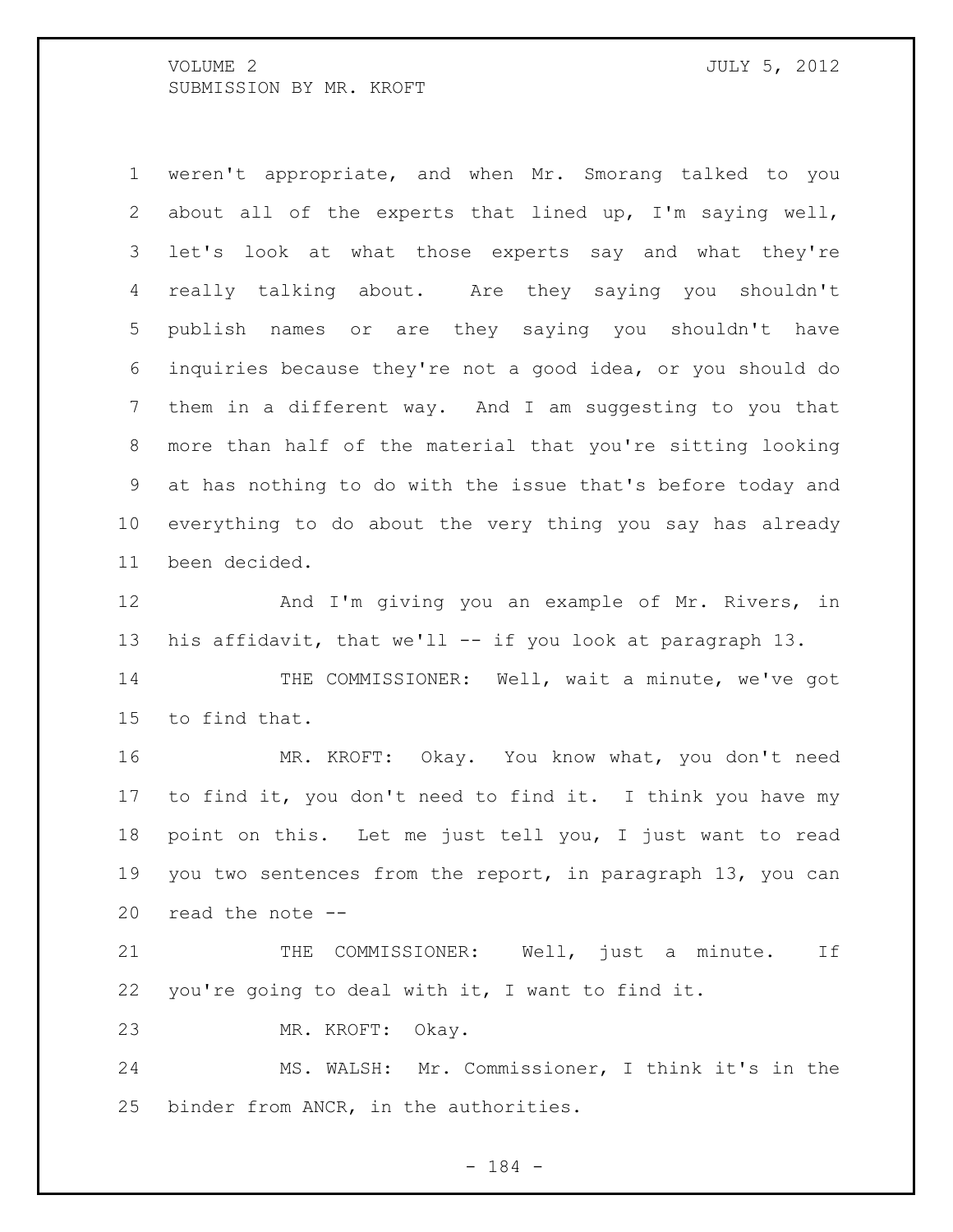1 THE COMMISSIONER: Oh, okay. MS. WALSH: Which was a big one. THE COMMISSIONER: It was filed by them. MS. WALSH: I don't know. That could be it. THE COMMISSIONER: It is here. MR. KROFT: So what is Mr. Rivers addressing? Mr. Smorang and others pointed out that I didn't cross-examine, there's a reason why I didn't cross-examine. One was I would have had to bring him and Mr. Smorang or ANCR would have wanted me to pay for it, but there was another reason and that reason was, he doesn't speak to the issue that you're dealing with. Look at paragraph 13. This is, this is sort of a taste of what he's talking about. 17 "My observations --" And he's talking about inquests that occurred in Ontario, followed by reports, followed by legislative changes. He says: "My observations were that (the) child welfare policy changes at that time were being driven by the

 $- 185 -$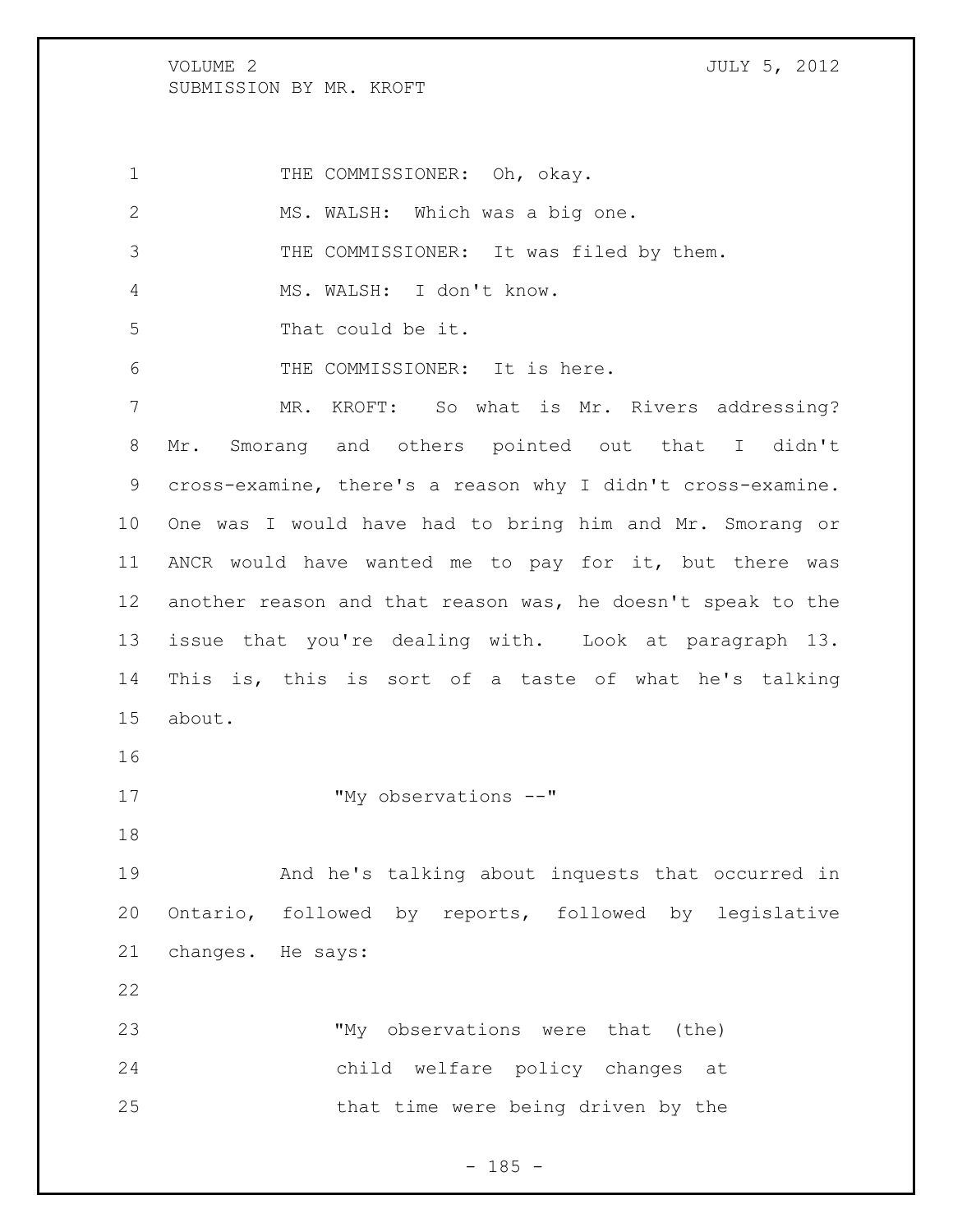deaths of a relatively small number of children in care. The policy changes were not research or evidence based but rather grounded in the recommendations that came out of the individual examinations of the circumstances 8 surrounding these deaths."

 Mr. Chairman -- Mr. Commissioner, I'm sorry, this has nothing to do with what we're talking about today, he doesn't speak to the issue of the publication ban, he doesn't speak to the issue of identifying medias. The information is an interesting comment on how Ontario dealt with a problem in the 1990s but it's not relevant to us today and that is why I agree with you that this not at about whether to hold a public inquiry and you need not spend any time, at all, on all the material that goes to that point.

 My next point about what this is not about. This is not about revealing the identity of children or clients or sources of referral, this is about the identity of public servants paid to exercise state power, as I told you. We are not talking about children's identity, we are not talking about the identity of informants.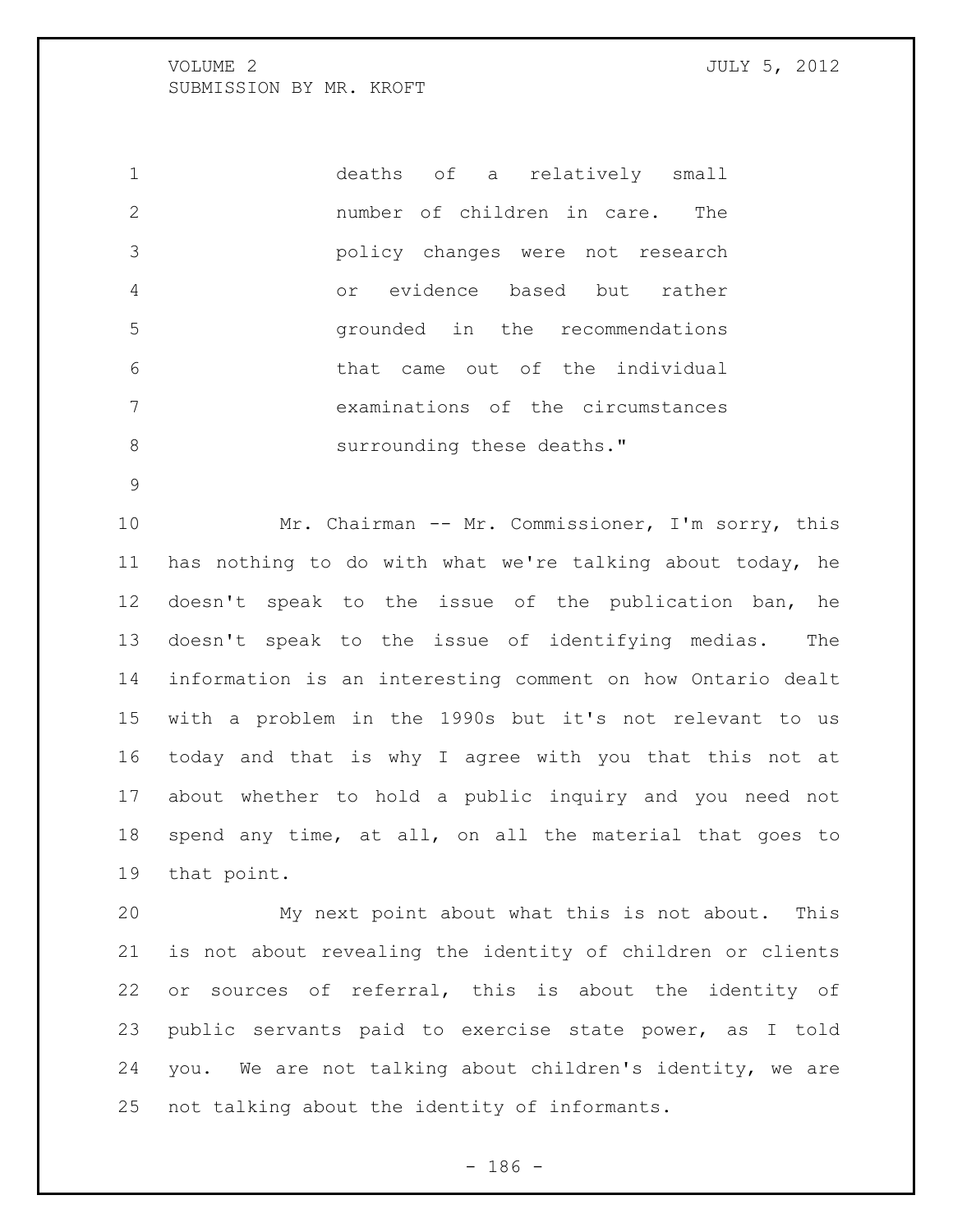A number of my friends, Mr. Smorang and Mr. Saxberg, spent a great deal of time talking to you about the Tracia Owens case and you asked a very good question. That was the case, just to remind you, where media applied for access to some child welfare records that had been submitted as evidence in an inquest. The issue was do they have access to that exhibit.

8 That was a case that related to private information about child welfare clients. In that case the social workers were named, they're in the report. The case supports the proposition that we're making today, that this ban in not appropriate. This case, that we're talking about today, has nothing to do with private information of children or parents, or anyone else, it has to do with the identity of civil servants. And just like in the Tracia Owens case, that my friend cited to you, we say that they should testify in public. So client confidentiality, it's a red herring.

 This is not about keeping social worker's professions a secret. We talked a little bit about that when I showed you Ms. Kehler's affidavit, she mistakenly suggested that somehow social workers keep their identities as social workers quiet. That's just a mistake, it's not about that.

The evidence shows you they come to the door with

- 187 -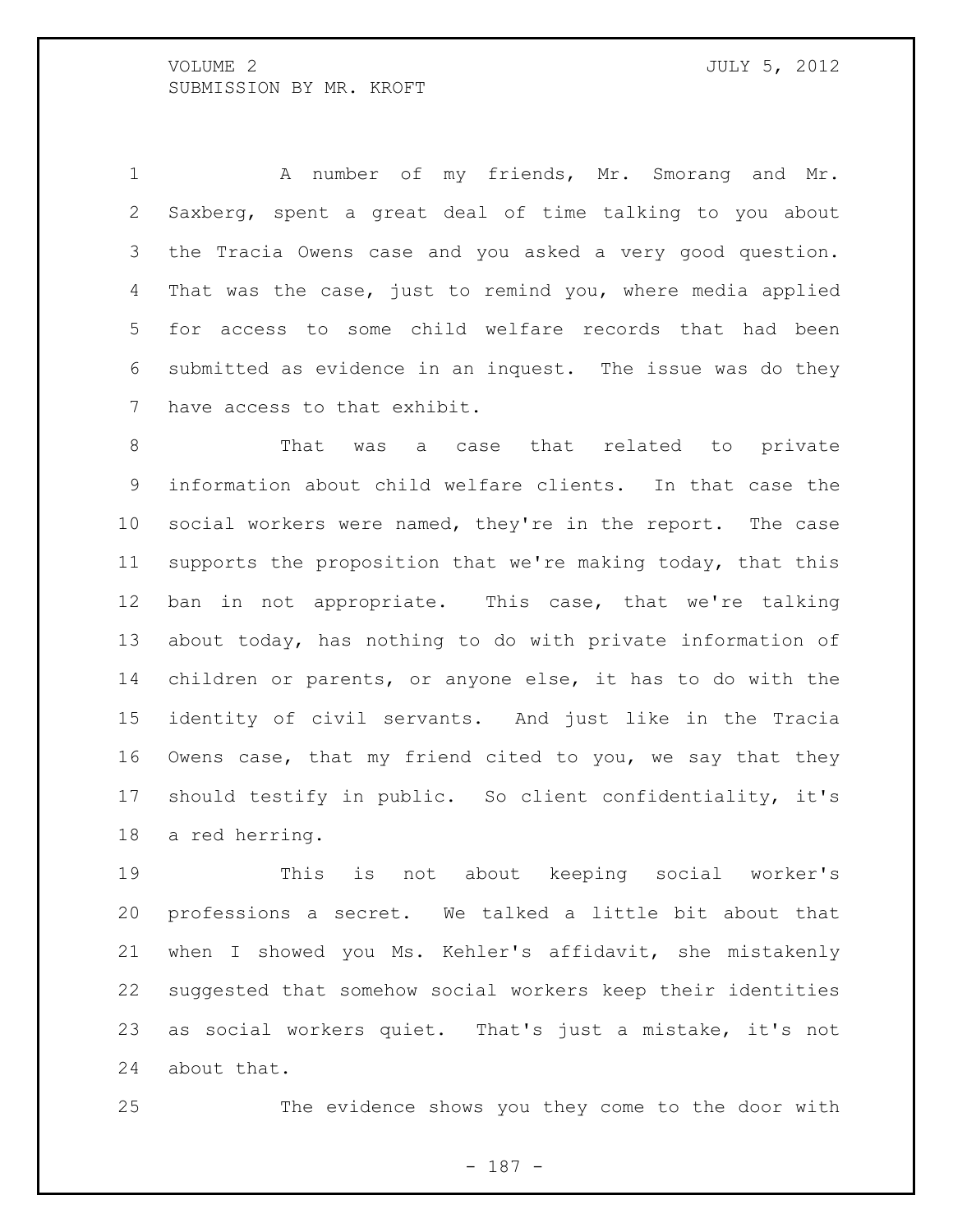photo ID, they hand out business cards. The evidence is uncontradicted, you have copies of websites where the agencies post the names of the social workers and in at least one case, they have their pictures on their website.

 The Manitoba Association of Registered Social Workers publishes the name on the public website of every single social worker who is registered to practice in this province. There are no policies or procedures requiring social workers to keep their identities or professional 10 identities a secret and the evidence from, from anybody who spoke to it, was that especially in their communities everybody knows already who the social workers are and what they do for a living. This case is not about identifying social workers as child welfare workers, that's known.

 This case is also not about the physical -- of a physical danger to social workers, about, about that kind of danger. Social workers do, in fact, have to deal with people in terribly stressful situations and, in fact, the evidence shows that they very often attend with police. I'm not saying for one minute that safety isn't a valid concern and something that they manage very, very carefully, but it has nothing to do with this application for a publication ban on identity. They have well thought out and effective procedures to protect their safety, you can read the affidavit of Shavonne Hastings, and her

- 188 -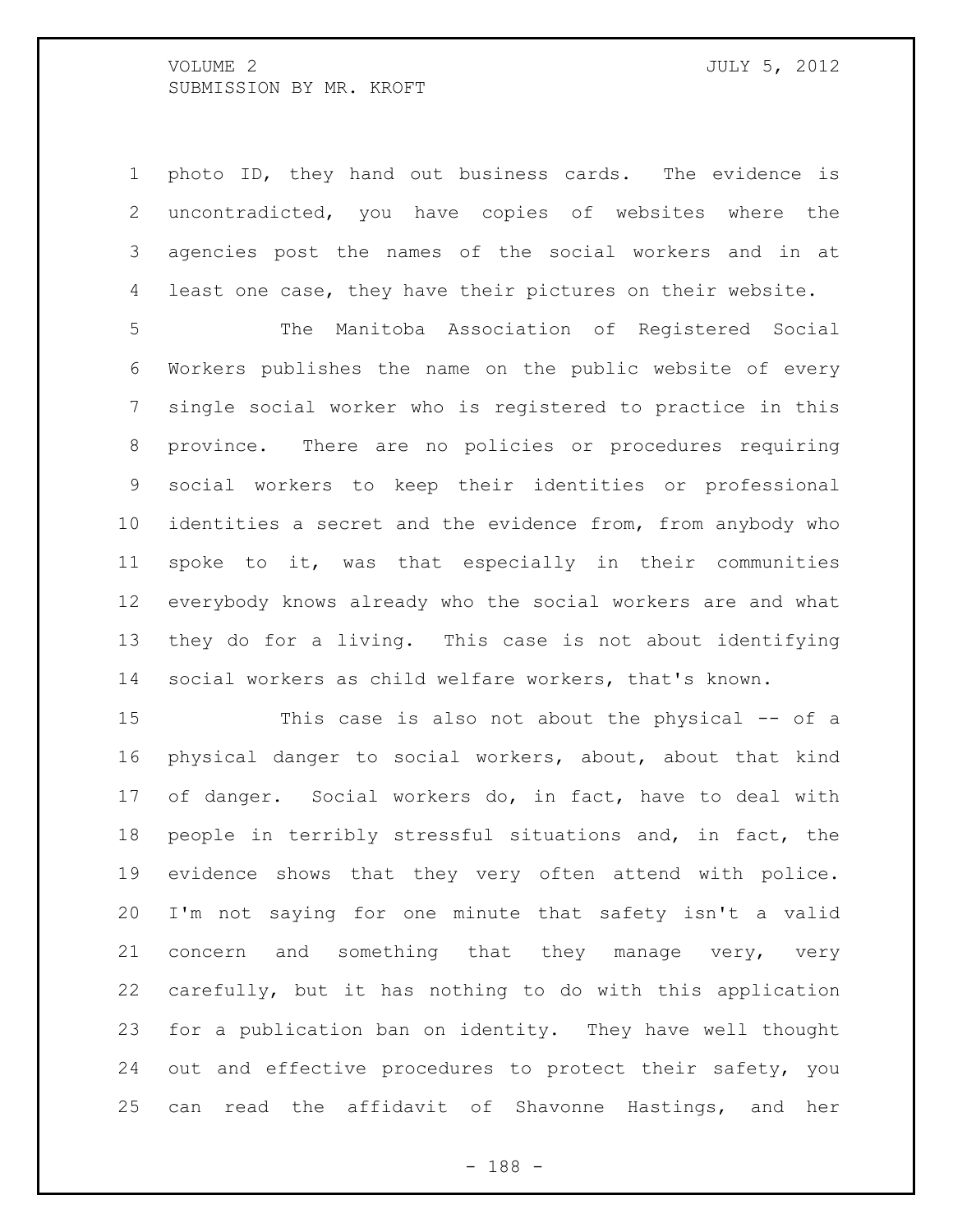cross-examination, that talks about all of that.

 But there is no evidence before this tribunal that the safety of any social worker, in any jurisdiction, anywhere in the world, has ever been compromised because their identity was revealed. There is not one example before you of a physical encounter anywhere in the world that had anything to do with the identification of a social worker.

 There is not even before you a credible scenario where a publication ban not being made would realistically increase the risk of violence. Shavonne Hastings, in her affidavit, deals with the point specifically. I think she is the only one --

14 THE COMMISSIONER: You're saying there's no, no, no case, no evidence before me that, that revealing identity resulted in some violent act to, to that social worker?

 MR. KROFT: Correct. No evidence and not even a realistic scenario where it might.

 I'm dreading asking you this but do you have Shavonne Hastings' affidavit in front of you?

22 THE COMMISSIONER: I can have it --

MR. KROFT: I know this is find the page day.

24 THE COMMISSIONER: Yes, I, I think it's one that I do have, maybe.

- 189 -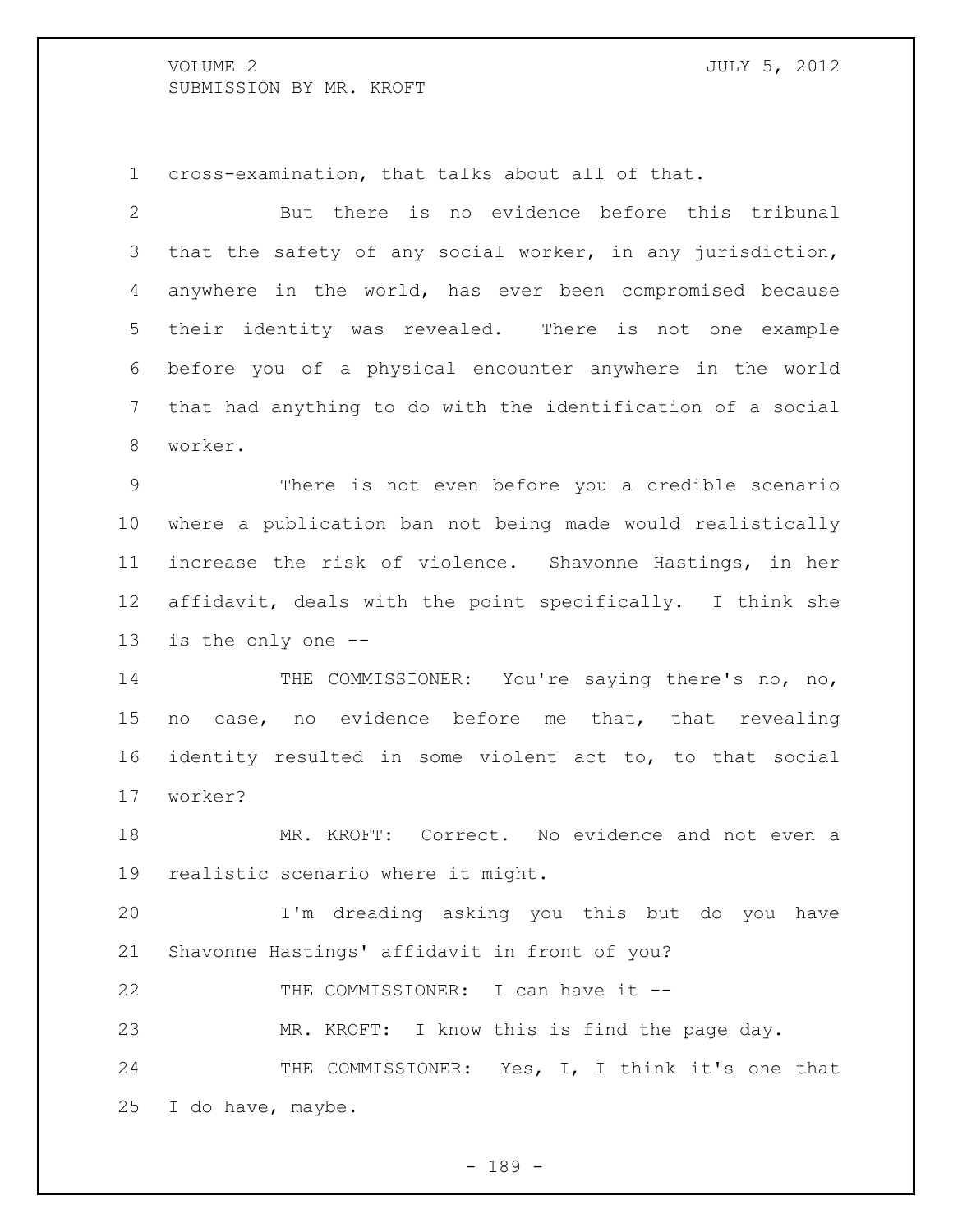1 MR. KROFT: Awesome. THE COMMISSIONER: Well, wait a minute. Oh, yes, yes, it's here. MS. WALSH: Got it? THE COMMISSIONER: Yes, yeah, yeah, yeah. I know where my copy of it is, too, but I'll go to this one. 7 MR. KROFT: Okay. On page three, paragraph nine. THE COMMISSIONER: Oh, that's her affidavit. Is it the affidavit or the cross? MR. KROFT: The affidavit. 11 THE COMMISSIONER: All right. MR. KROFT: This is what she says. She says: 14 Thave not been involved in any circumstance and I am not aware of **16 any** circumstance where the fact 17 that the identity of the social worker was known in advance made any material difference to a volatile situation. In fact, it is difficult to imagine realistic circumstances where prior publication of an identity would make a material difference to the safety of a social worker in an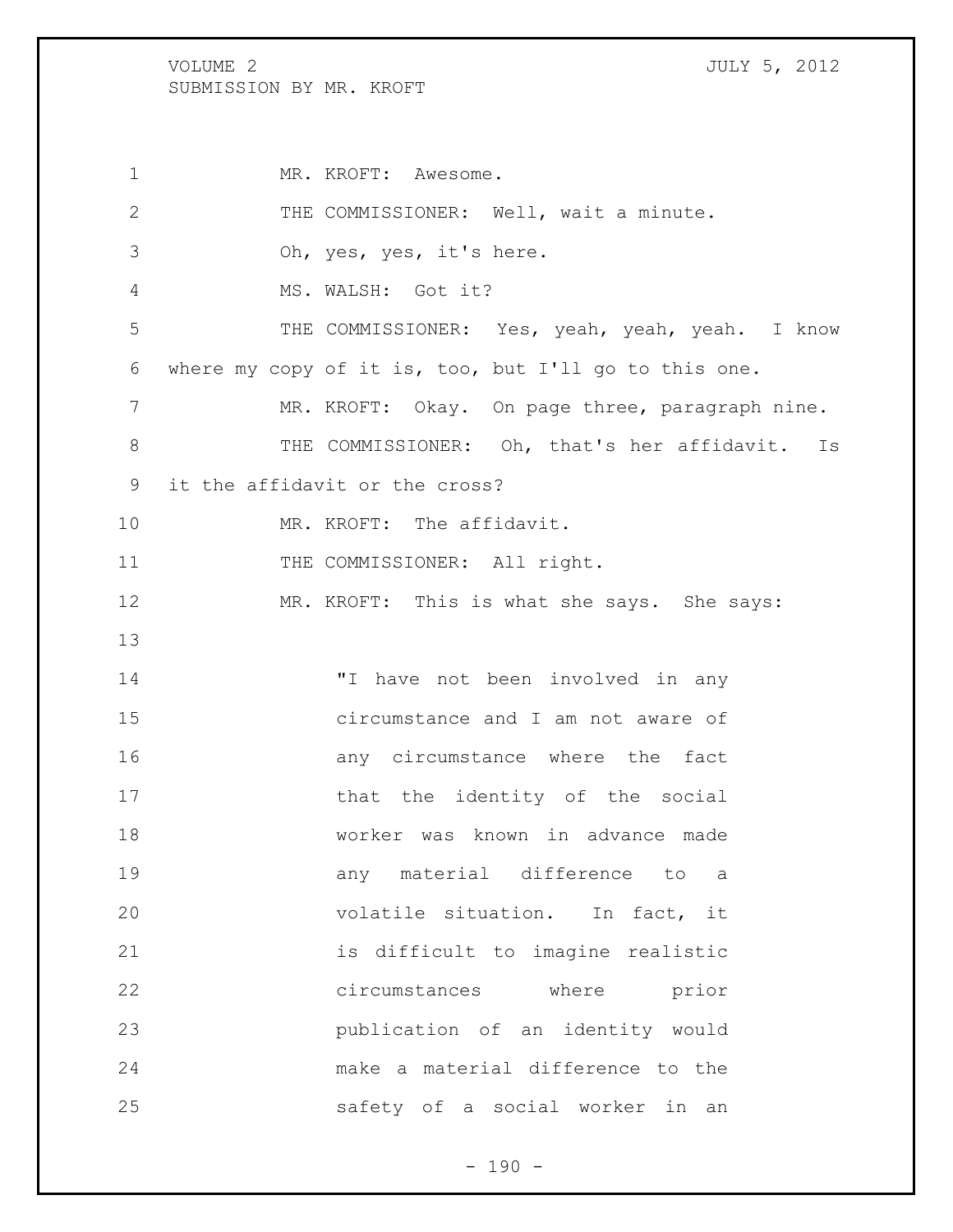1 intervention, given the nature and scope of our work."

 It is conjecture, with zero evidence to support it. This case is not about the safety of social workers. This is exactly the sort of remote and speculative risk that the Supreme Court of Canada says is not sufficient to meet the Mentuck test.

THE COMMISSIONER: What was that you said?

10 MR. KROFT: In the Mentuck case --

11 THE COMMISSIONER: Yes.

12 MR. KROFT: -- the Supreme Court of Canada said that it is not sufficient to have remote and speculative risks justify a publication ban. I'm saying to you this is a perfect example of what the Supreme Court means when it says remote and speculative risks.

 And that's all to make my point that the physical safety issue that's raised in some of the affidavits is a red herring, it's a straw man. Not to say that social work and social workers don't need to deal with people who are in volatile situations but they come to the door with their photo ID, their identification is known, and the only examples of any violence that are before you have to do with -- they come from Ms. Hastings, in her cross-examination, and they're cases -- the only two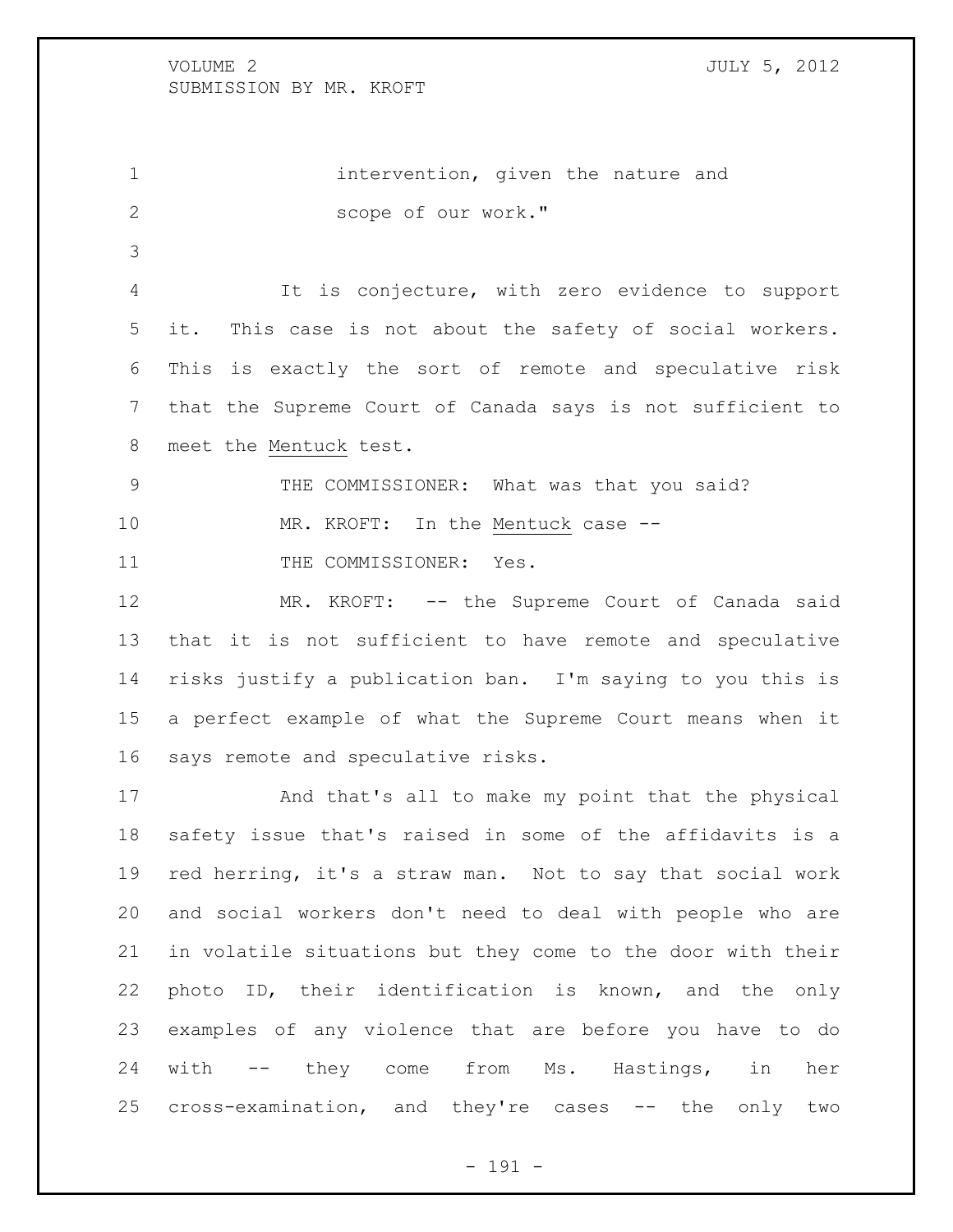examples anywhere are cases where the social worker was well known to the client. Identity and identification is not relevant. THE COMMISSIONER: And, and what statement in Mentuck did you just refer to or, or were you referring to the test itself? You just made some reference to -- MR. KROFT: I did. 8 THE COMMISSIONER: -- one or both those cases or to the test, which was it? MR. KROFT: I, I made a reference to the Mentuck test -- case, I'm sorry. 12 THE COMMISSIONER: Yes. And at -- MR. KROFT: At tab five. THE COMMISSIONER: Yes. I have it. MR. KROFT: Now I'm going to find it again for you. 17 THE COMMISSIONER: I want that. MR. KROFT: Yes. They use the -- (inaudible) and speculative is not enough. Okay, I'm not -- I'm going to give you that cite first thing in the morning, after our evening break. THE COMMISSIONER: All right. I want that. MR. KROFT: Yeah, you'll get it. 24 THE COMMISSIONER: Okay.

- 192 -

MR. KROFT: I have one last point to make under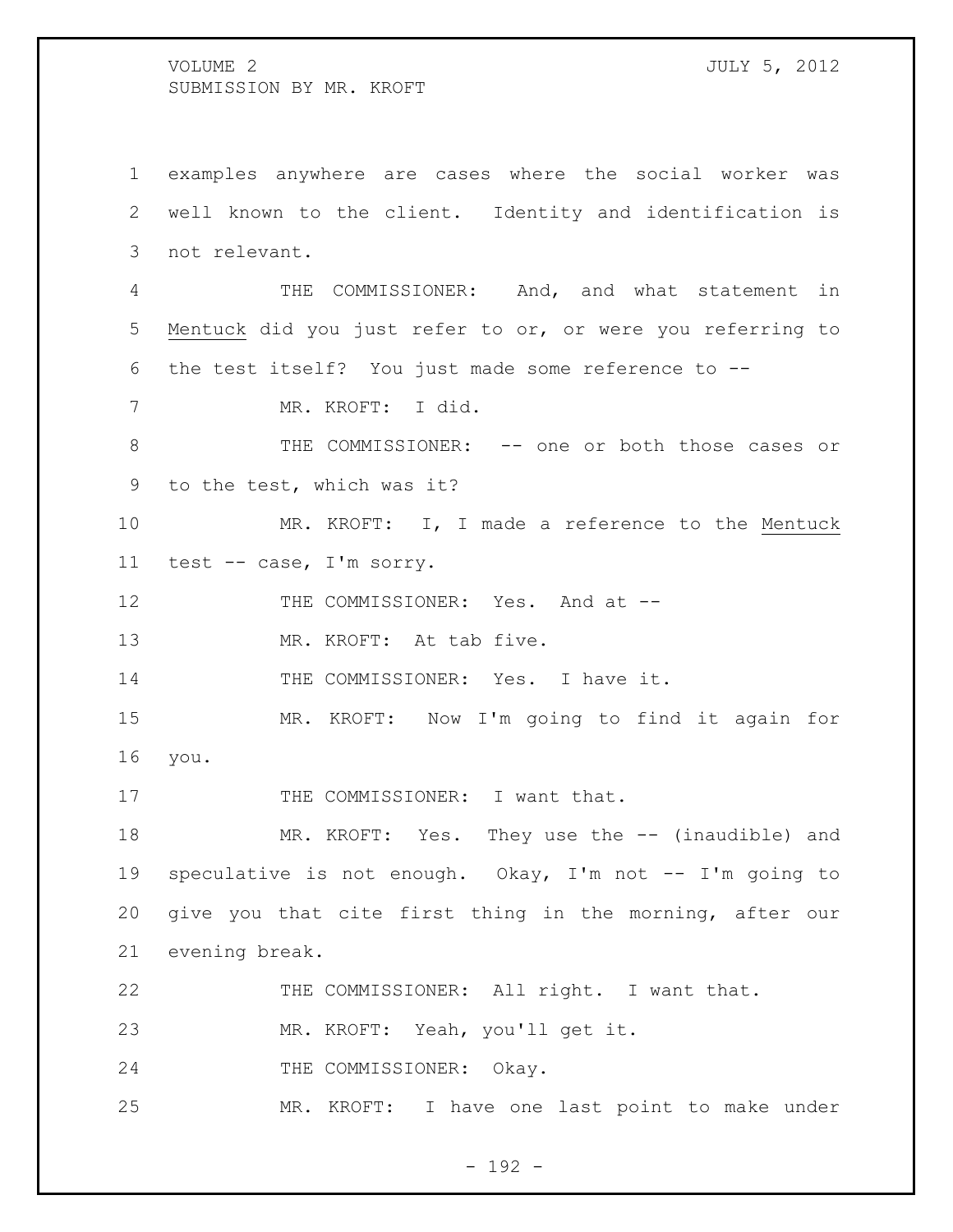my item four which is telling you what I am suggesting this case is not about and that last point is that this case is not about Section 75(2) of The Child Welfare Act -- or I'm sorry, the Child and Family Services Act. That's the section you'll remember that says in child protection proceedings the press can come in and there is a dispute as 7 to whether the section means -- there, there is a restriction on publication and it definitely applies to the children and the families involved and there is a dispute about whether it can properly be interpreted as covering professional witnesses, social workers and state actors. There is a dispute about that section but it doesn't matter, there is a dispute but there is no dispute, that the section doesn't apply to these proceedings, has no application to these proceedings.

 What is important is that it is the practice in this country to identify professional witnesses in child death inquests and inquiries. And you have the affidavit of Cecil Rosner, and it's got eight or nine examples, and not one example has been cited to you. In any inquest or inquiry has prohibited the publication of the identification of the state actors, the professionals, who are testifying. So whatever Section 75(2) of the Child and Family Services Act means here, it doesn't apply and even if it meant what my friends say it meant, it is different

- 193 -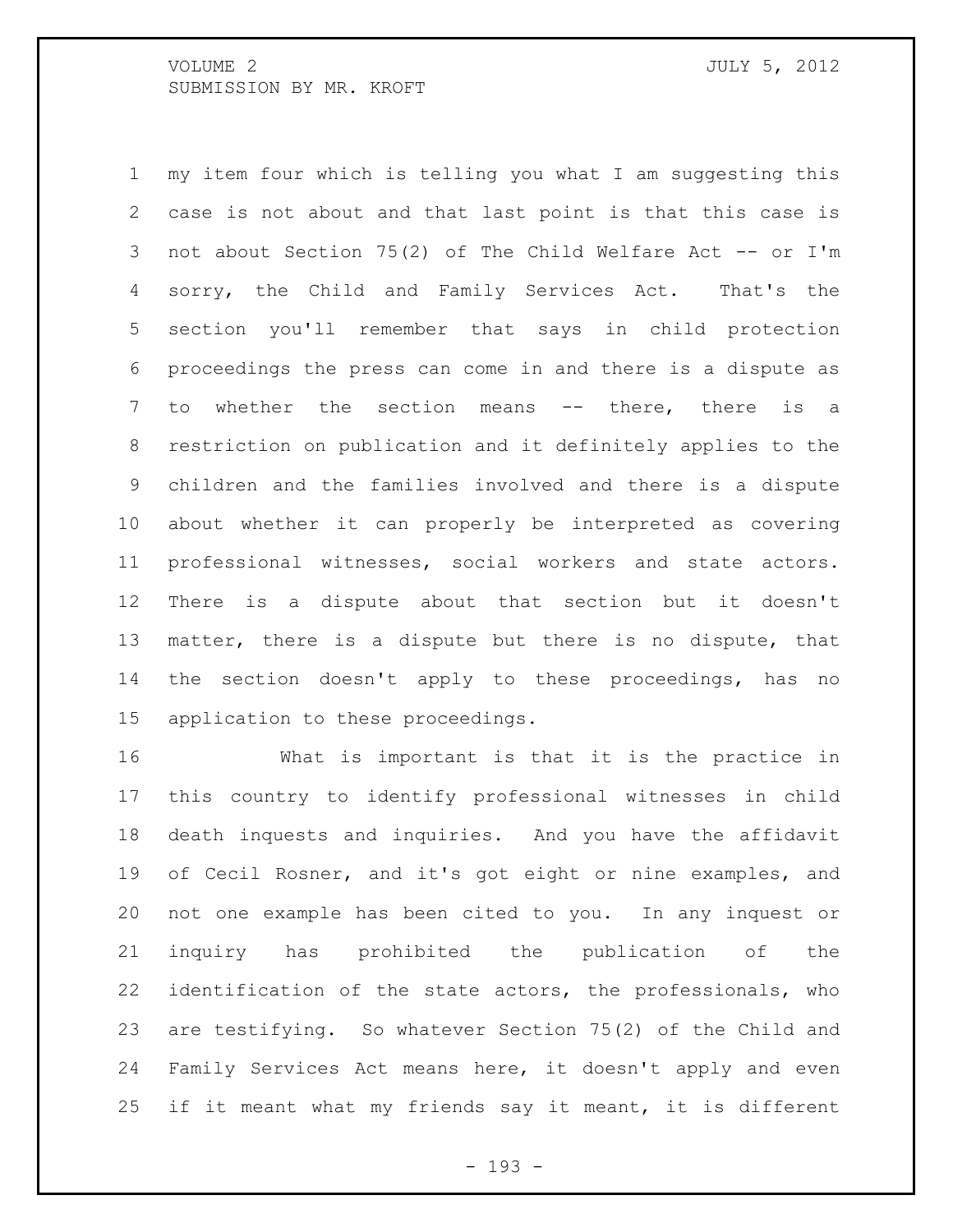than the universal practice in this country dealing with this kind of a proceeding and inquest so the case isn't about that.

And so I'm done with number four.

5 THE COMMISSIONER: Four.

 MR. KROFT: Shall I soldier on or do people need a break?

 THE COMMISSIONER: Well, if we took a 10 minute break will you be able to get through five to nine today by 5:30, say?

11 MR. KROFT: Would be tight.

12 THE COMMISSIONER: Well, why don't we say five to eight and then you can have a few minutes in the morning for your conclusion. And anything that came to mind overnight.

 MR. KROFT: I would rather do five to seven and I promise not to think tonight.

18 THE COMMISSIONER: All right. Well, if we --

19 MR. KROFT: My conclusion -- if I got to my conclusion I would finish it because my conclusion --

21 THE COMMISSIONER: All right.

MR. KROFT: -- will take a few sentences.

 THE COMMISSIONER: We'll do five to seven. Do you need -- do you want a break?

MR. KROFT: I'm happy to have a short break,

- 194 -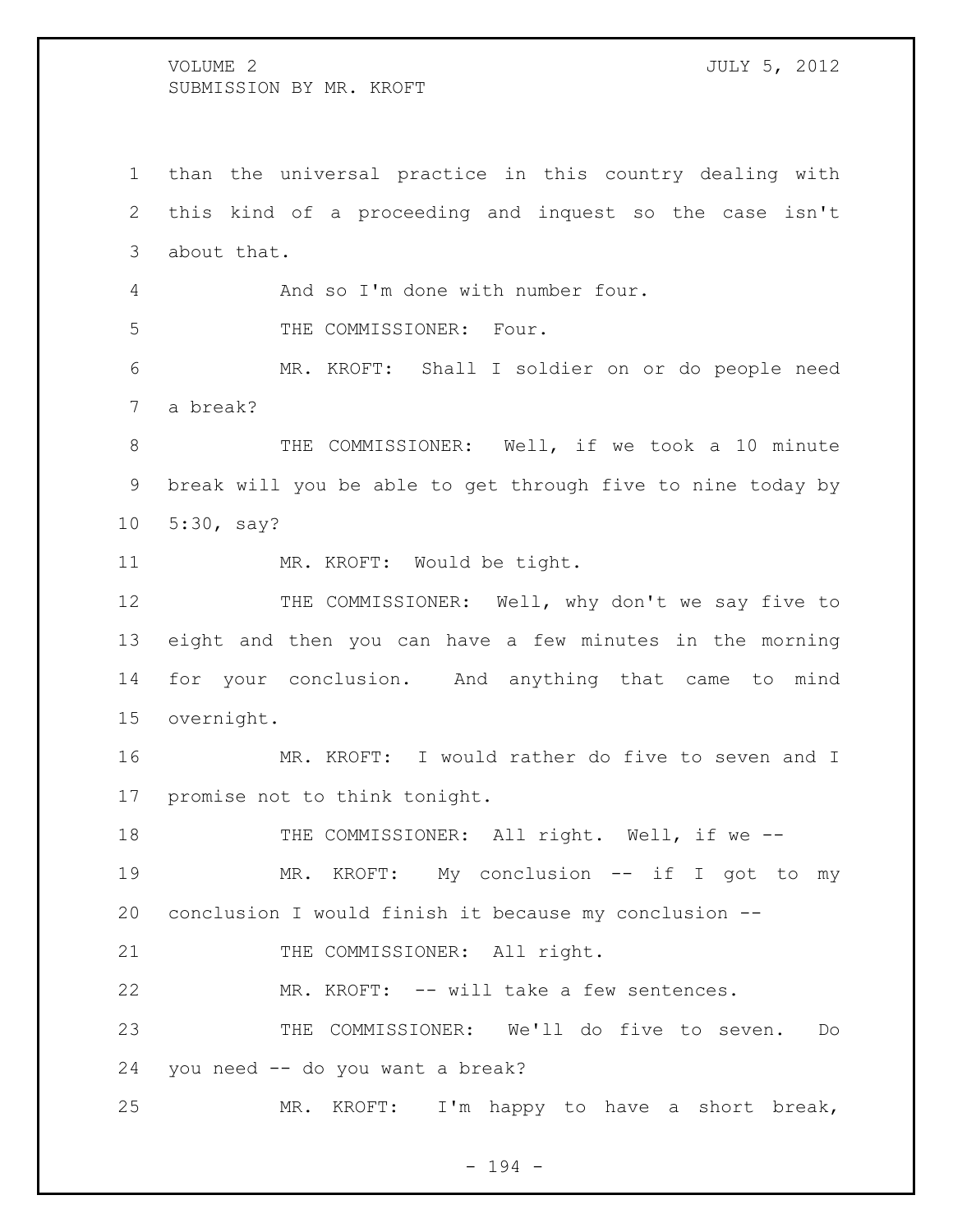### VOLUME 2 JULY 5, 2012 PROCEEDINGS

yeah.

 THE COMMISSIONER: All right. Well, now, I want to address Commission counsel. Commission counsel -- MS. WALSH: I'm sorry, Mr. Commissioner. THE COMMISSIONER: While, while there's a break, I would like you to talk to other counsel who have yet to speak to follow Mr. Kroft, in opposing the motion, and there are two of them. And then there are the series of replies from the three counsel and I would like you to see what you can get out -- get by way of a timeframe to involve those presentations. 12 If, if we're not going to be able to get to the remainder of the agenda, that is dealing with the SORs and

 perhaps Mr. McKinnon's motion, we might have to put those 15 over but I  $-$  if, if the other two counsel are going to follow Mr. Kroft and the counsel who are going to reply would, would -- if it appears they're going to consume all day tomorrow, then we're going to have to make some other arrangement and we will deal with that but I would like you to canvass that while we have this 10 minute break.

 MS. WALSH: I will, Mr. Commissioner. I did canvass counsel for the SORs, the two separate counsel, as to how long they would take, and Mr. McKinnon, as to how long he thought he would take and between them, amongst them, they thought, in total, less than an hour for all

- 195 -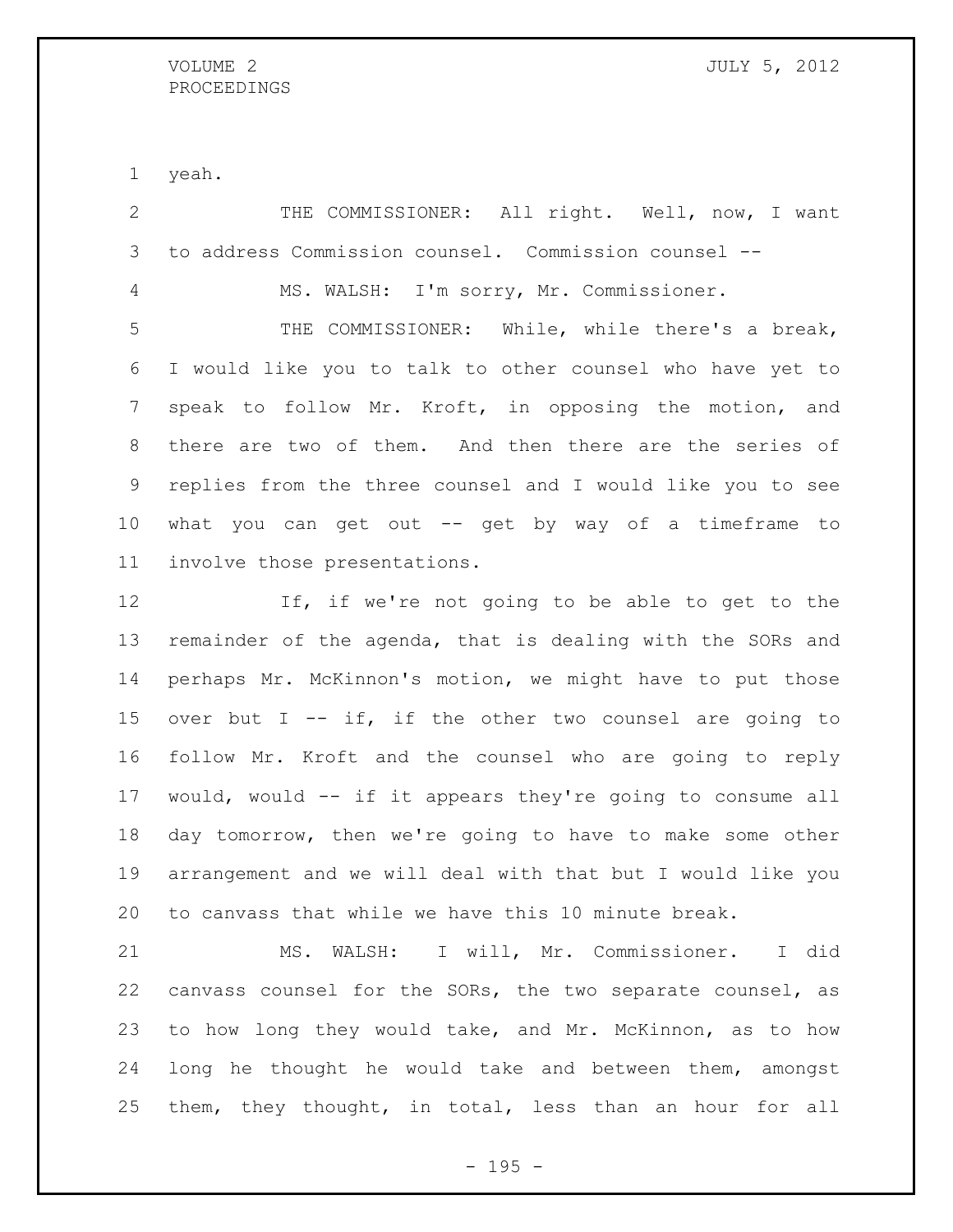### PROCEEDINGS

 three of those. So Mr. McKinnon and the two SORs, the two SORs, that would be 15 minutes all in, including responses -- 4 THE COMMISSIONER: Well -- MS. WALSH: -- and Mr. McKinnon thought five minutes. 7 THE COMMISSIONER: Well -- MS. WALSH: So those can be fit in quite easily -- 10 THE COMMISSIONER: Well -- MS. WALSH: -- but I will talk to the other -- 12 THE COMMISSIONER: -- if there is time. 13 MS. WALSH: -- counsel. 14 THE COMMISSIONER: So canvass those other five, if you will, please. MS. WALSH: I will. 17 THE COMMISSIONER: We'll rise for 10 minutes. (BRIEF RECESS) MS. WALSH: Mr. Commissioner, thank you for your indulgence. We have been doing some calculating, negotiating, discussions to -- discussing to see what can be achieved, so that we finish within the three days that's been allotted and I think we made good progress.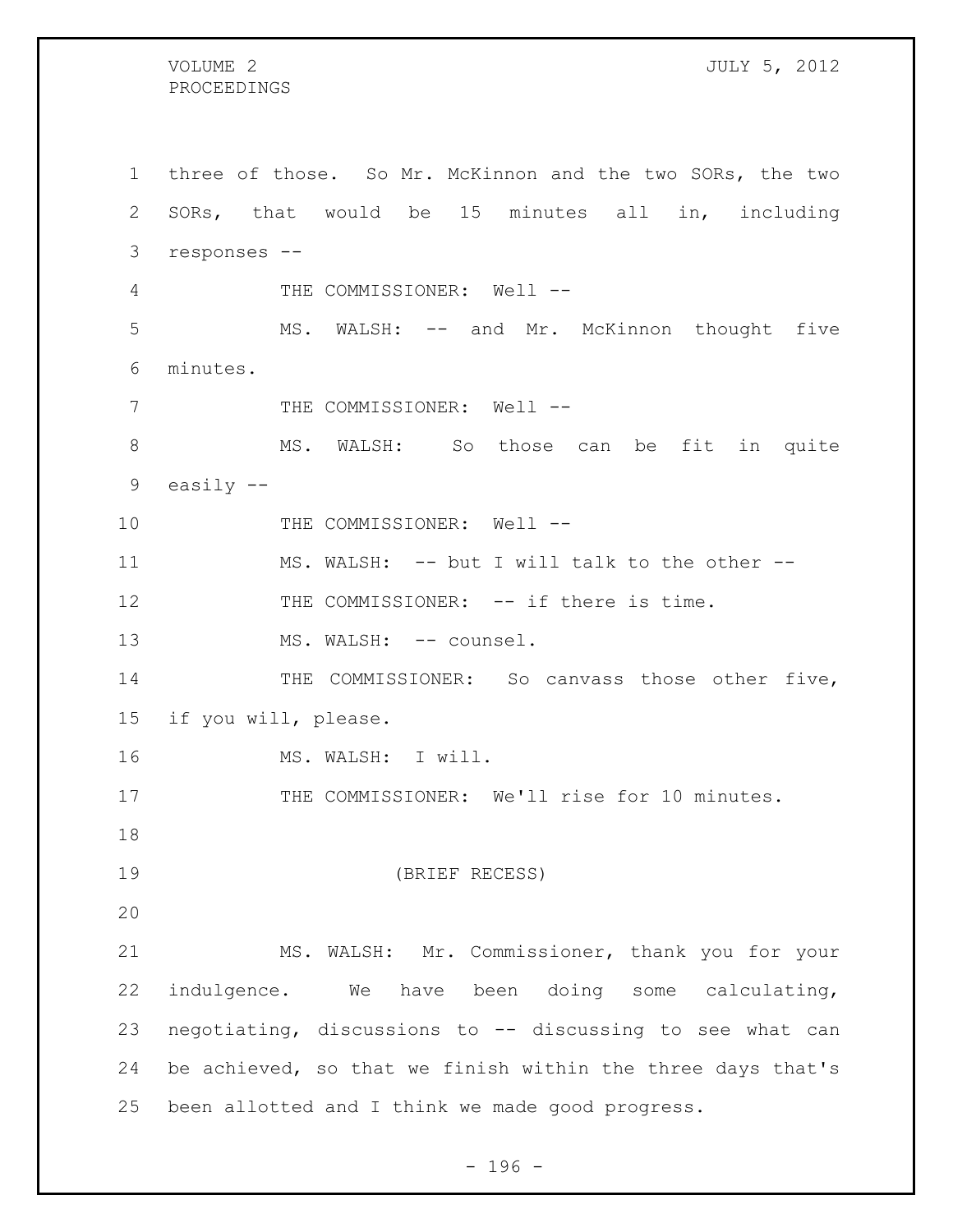1 THE COMMISSIONER: Good. MS. WALSH: And I thank everyone for their participation in that. Based on, on our mathematical calculations, we figure that no more than five hours is necessary to finish everything. THE COMMISSIONER: Oh, good. MS. WALSH: Yes. And I think, as well, if you wanted to start at 9:00 then -- will people be prepared to start at 9:00? I didn't canvass that. MR. KROFT: Yes. 11 THE COMMISSIONER: You mean rather than continuing now? 13 MS. WALSH: That I don't know. 14 MR. KROFT: That would be fine, too. MS. WALSH: Would you rather do it that way? MR. KROFT: I'm happy to come at 9:00. 17 THE COMMISSIONER: I don't mind but if, if it -- if we can complete it in five hours and then starting at 9:00 tomorrow morning, we'll complete it before -- at the end of the day tomorrow. MS. WALSH: I've also heard people be prepared to sacrifice much of their lunch hour and, and go to even a half hour break so -- 24 THE COMMISSIONER: All right, well --MS. WALSH: -- we'll see how the morning goes.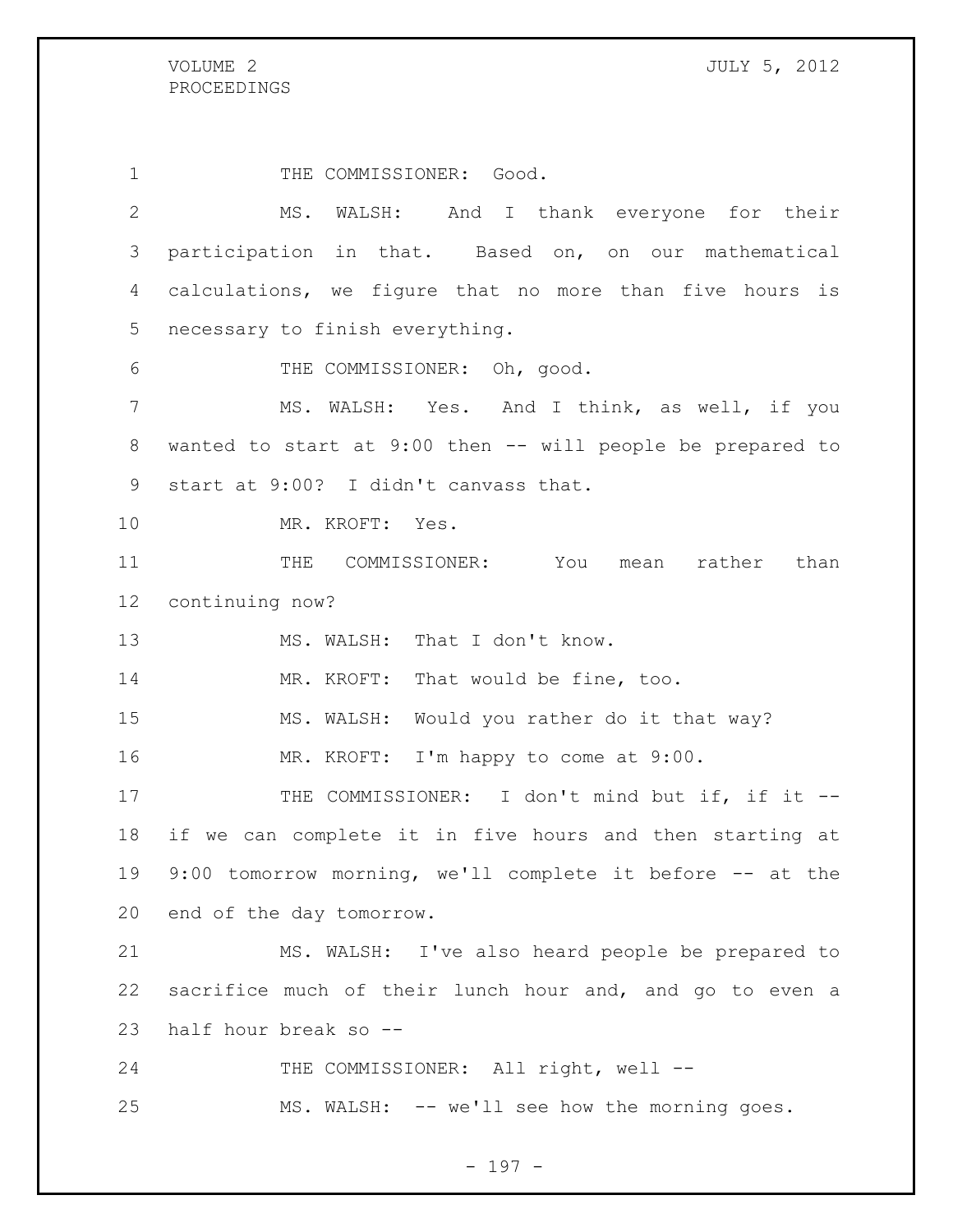# PROCEEDINGS

1 THE COMMISSIONER: -- so then the only issue is do you want to carry on till 5:30 today or, or, or start at 9:00 in the morning? MR. KROFT: I can -- I'm, I'm ... THE COMMISSIONER: I let Mr. Kroft say, say on that. MR. KROFT: Yeah, I mean I -- however well -- I got the easy job, how are you doing? 9 THE COMMISSIONER: Oh, I'm fine. MR. KROFT: I mean, shall we go for another half hour, just -- 12 THE COMMISSIONER: Sure. MR. KROFT: Yeah, I'm happy to go for another half hour and then I'll finish -- 15 THE COMMISSIONER: Yeah, that's fine, and then the other counsel will follow you. We'll get on in the morning. MR. KROFT: Well, yeah, I won't finish in half an hour. THE COMMISSIONER: No, no, I know that but -- MR. KROFT: Yeah. THE COMMISSIONER: -- but they will get on in the morning -- MR. KROFT: Yeah. 25 THE COMMISSIONER: -- and, and in the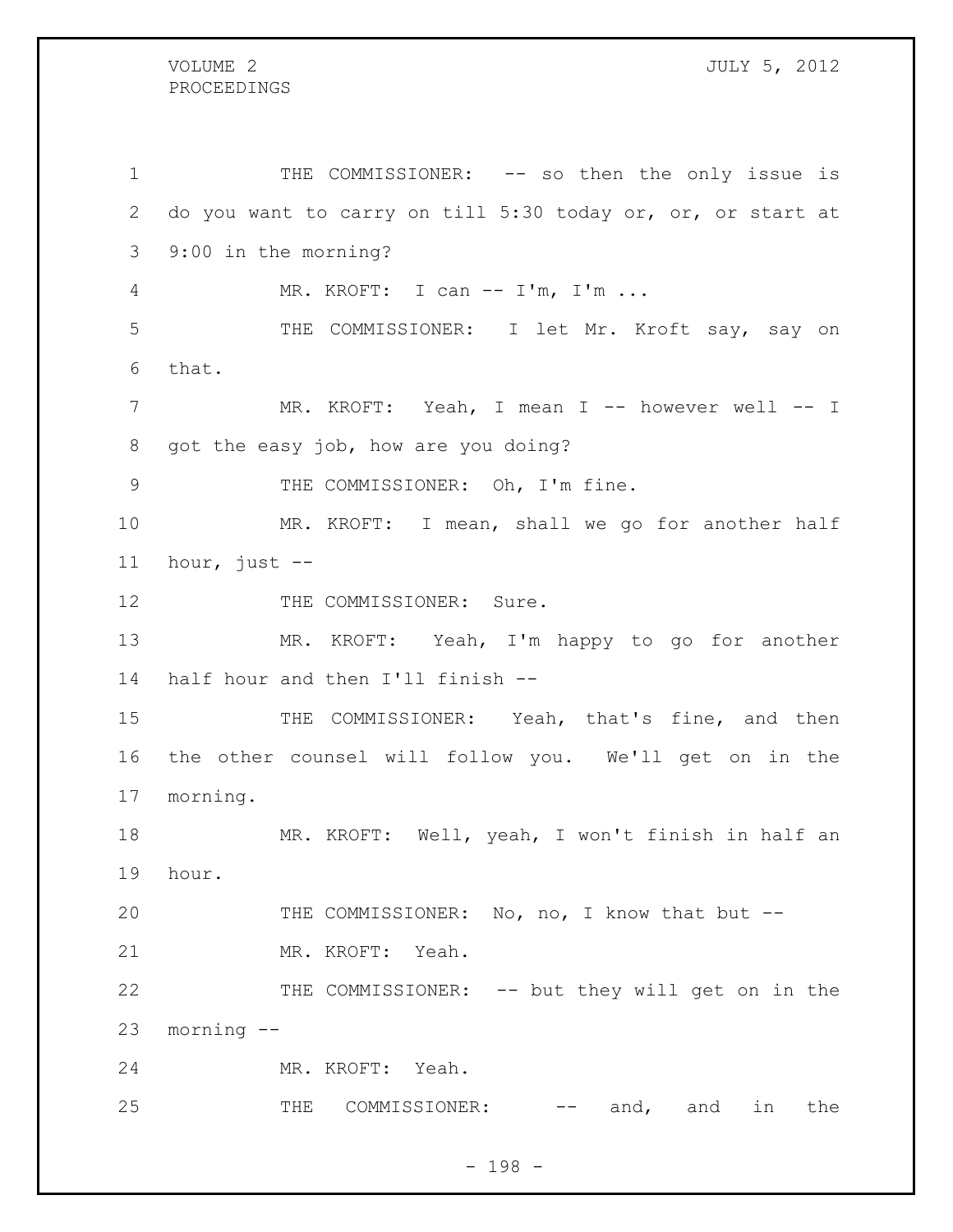## PROCEEDINGS

VOLUME 2 JULY 5, 2012

 afternoon -- MR. KROFT: Oh, yeah. THE COMMISSIONER: -- we'll get to the replies. MR. KROFT: Yeah. I, I told Mr. Walsh I figure I would need about an hour and a quarter, depending on ... THE COMMISSIONER: That's fine but go ahead and take half an hour right now and then -- 8 MR. KROFT: Yeah. THE COMMISSIONER: -- and then we'll start at 9:00 in the morning. 11 MR. KROFT: Okay. THE COMMISSIONER: You're down to number five. MR. KROFT: You're not going to let me go backwards, are you? 15 THE COMMISSIONER: No. MR. KROFT: Fair enough. 17 THE COMMISSIONER: However, if you have a reason to I would not rule you out. 19 MR. KROFT: No, no, I -- any good athlete has a trainer. All right. What I don't want to do is go longer than you can pay attention because that -- 23 THE COMMISSIONER: Yeah, that's --24 MR. KROFT: -- that's not going to help --25 THE COMMISSIONER: -- that's --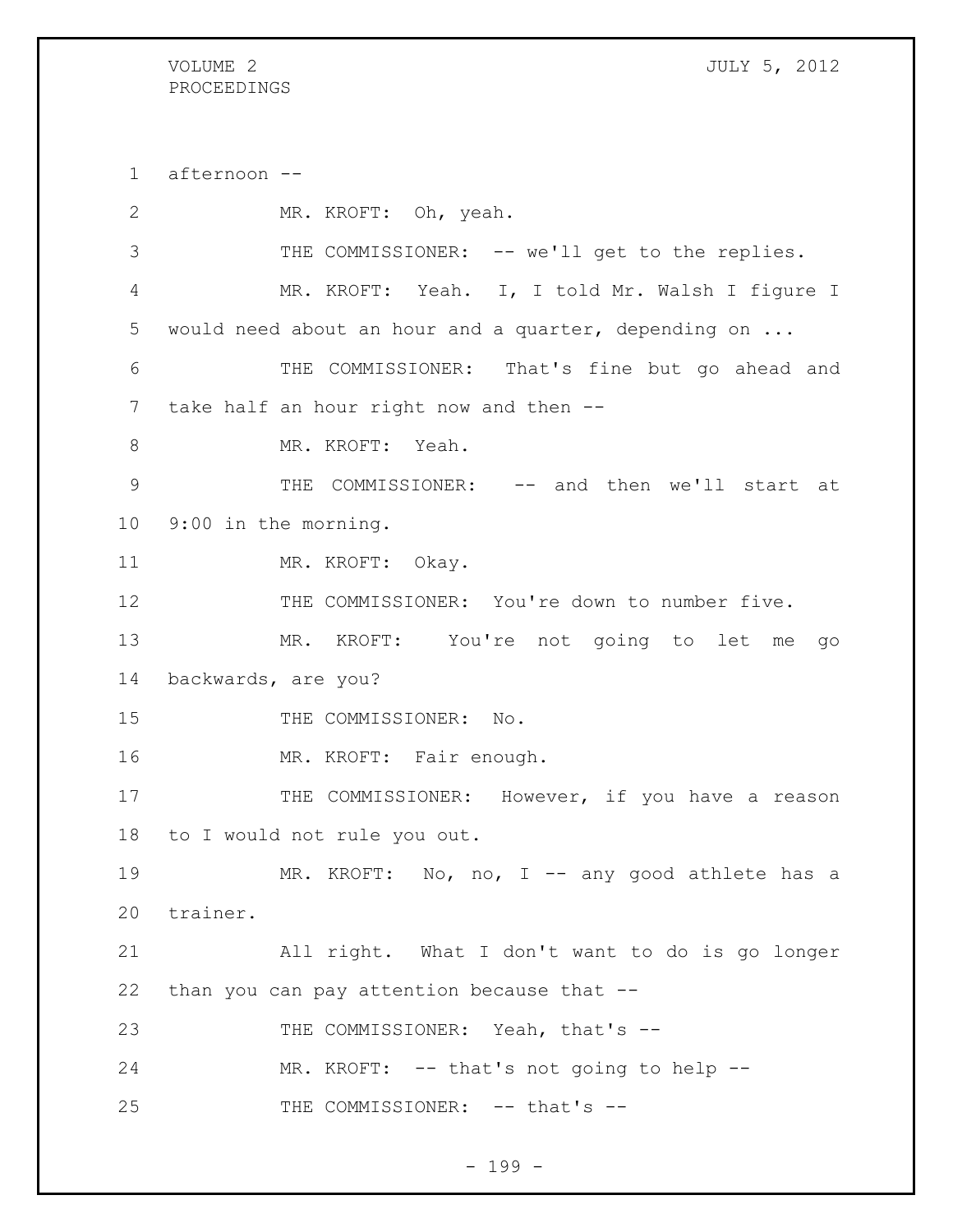1 MR. KROFT: -- my cause.

 THE COMMISSIONER: -- that's quite reasonable. MR. KROFT: So I've spent some time talking about what this isn't about, I'm done with that I'm not going back and now I want to talk about what I understand to be the three main arguments that, that I heard over the past day and a half, and I'm going to try to deal with, with the most substantive one now, and then we can go on in the morning with the other ones. 10 THE COMMISSIONER: All right. MR. KROFT: And then in the morning I'm going to deal with filming, with some questions about the relief and the miscellaneous stuff which shouldn't take very much time. 15 THE COMMISSIONER: Right. MR. KROFT: So, so and you'll tell me if you agree with me but the way I hear it there are really three arguments when you clear away all the straw men. The first argument that the applicants are, are making is they're saying identification of the professional witnesses will

 do their jobs well, or they'll leave their jobs and children will then be at risk.

increase stress on them and if they are stressed they won't

24 THE COMMISSIONER: All right. Well, I --MR. KROFT: So I'm, I'm going to call that the

 $-200 -$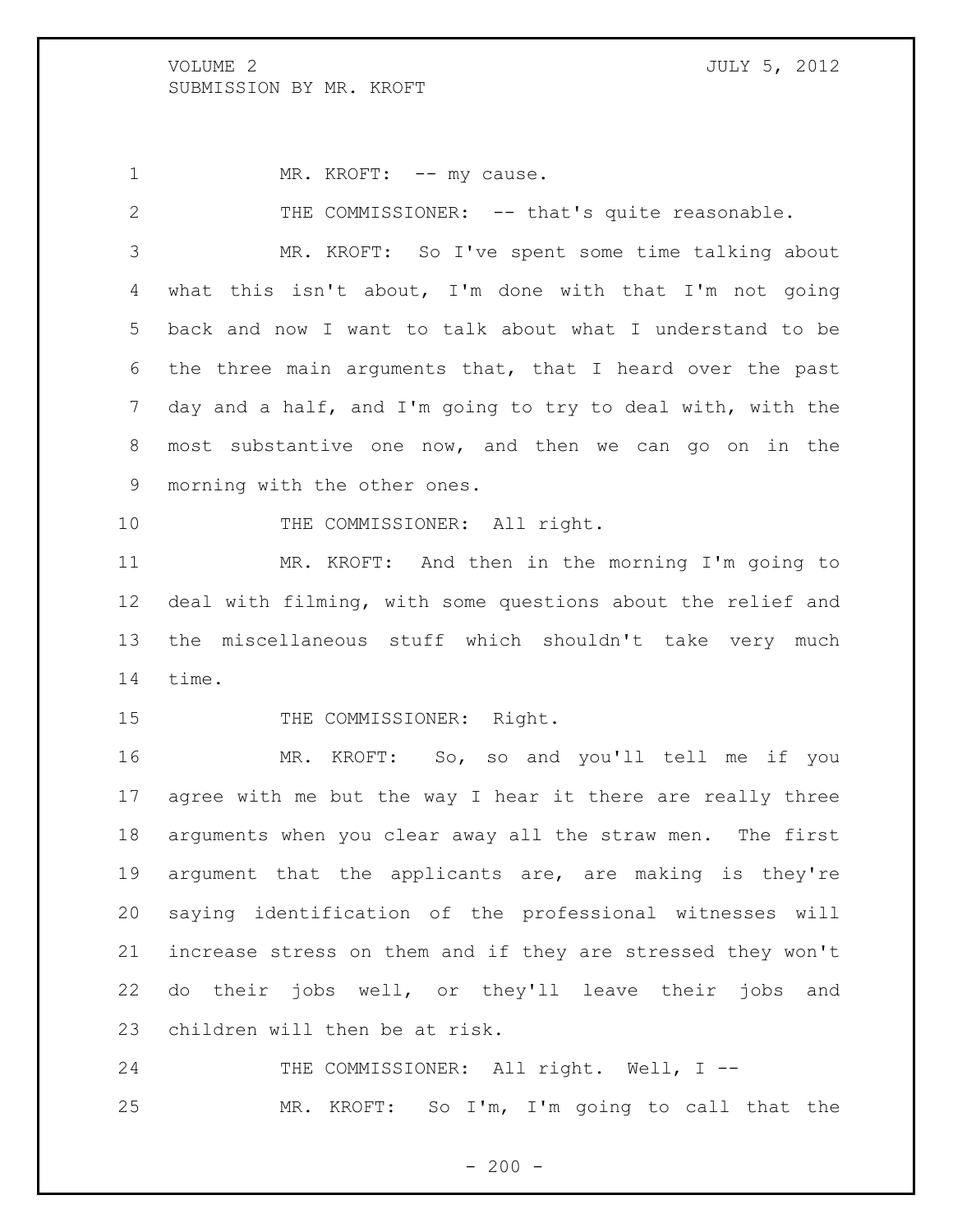stress argument --

| $\mathbf{2}$    | THE COMMISSIONER: Well --                                   |
|-----------------|-------------------------------------------------------------|
| 3               | MR. KROFT: -- just for shorthand.                           |
| $\overline{4}$  | THE COMMISSIONER: All right.                                |
| 5               | MR. KROFT: The second argument that I think                 |
| 6               | they're making --                                           |
| $7\phantom{.}$  | THE COMMISSIONER: And if they don't agree with              |
| 8               | you they'll have the opportunity, in reply, to say so.      |
| 9               | MR. KROFT: To, to say so, yeah. The second                  |
| 10              | argument I hear them making is they're saying any           |
| 11              | professional witnesses whose -- who is publically           |
| 12 <sup>°</sup> | identified as being associated with this case will be       |
| 13              | unable to gain the trust of clients and collateral agencies |
| 14              | in the future.                                              |
| 15              | THE COMMISSIONER: All right.                                |
| 16              | MR. KROFT: And I'm going to call that the                   |
| 17              | negative association argument.                              |
| 18              | And the third argument that I hear being made is            |
| 19              | applicants are saying that you need to withhold<br>the      |
| 20              | identifying information from the public in order to manage  |
| 21              | the content and the tone of the public discussion about     |
| 22              | this inquiry and the case.                                  |
| 23              | THE COMMISSIONER: In order to manage the tone?              |
| 24              | The tone and content of public<br>MR.<br>KROFT:             |
| 25              | debate. I'm going to call that the managing public debate   |
|                 |                                                             |

- 201 -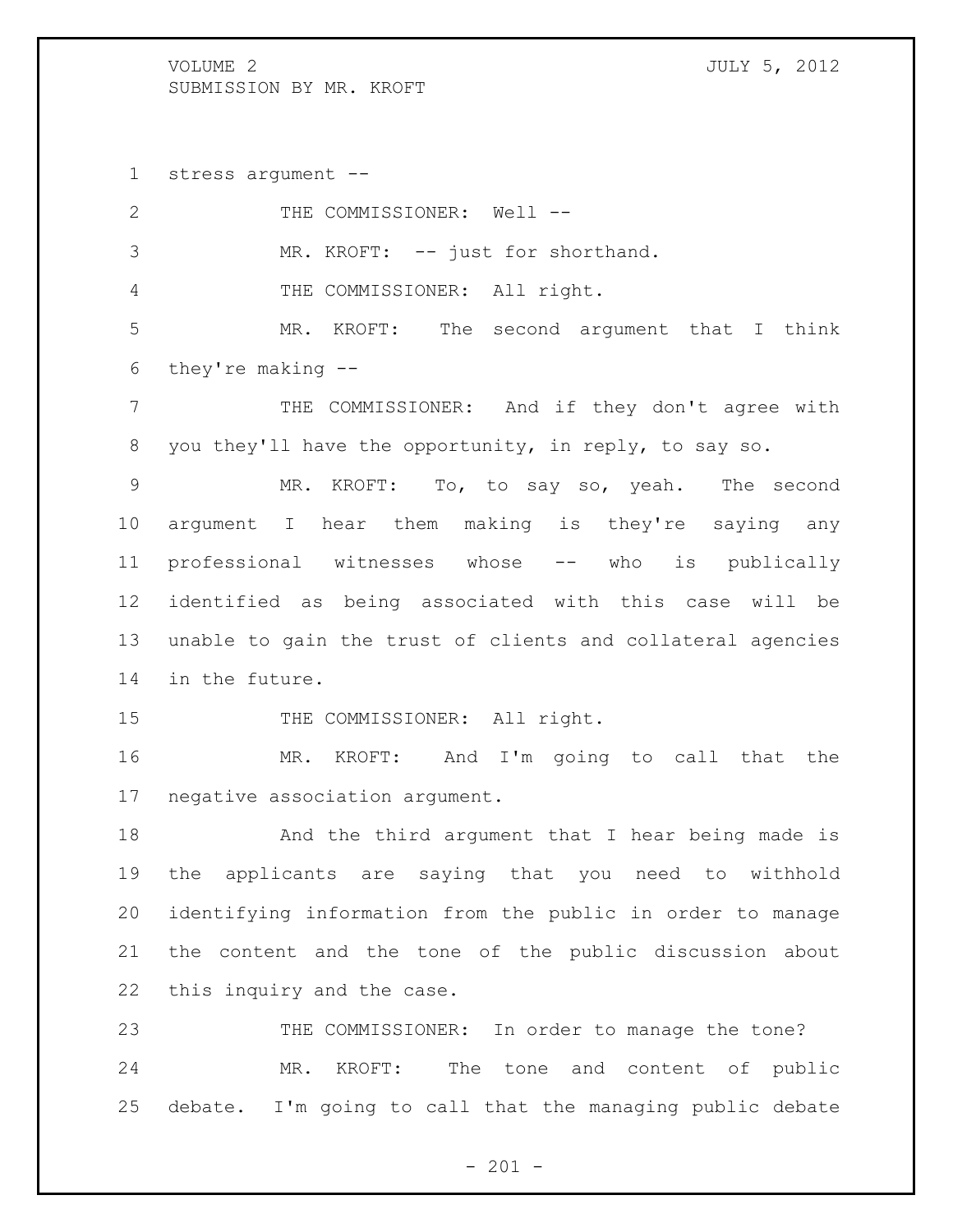argument. And if you -- if I have time I want to respond to all three of them but let me start with the stress argument which I think is the, the -- is the most evidence on that point. THE COMMISSIONER: Yes. MR. KROFT: So if you, if you putting a heading the stress argument, this is how I think it, it goes, I'm being the -- my own devil's advocate. I think what the applicants need to prove in order to make this one out, they have to prove, first of all, that banning publication of identities is going to materially decrease stress. 12 THE COMMISSIONER: Just a minute, just a minute, banning?

14 MR. KROFT: If, if -- that if you accede to their request --

16 THE COMMISSIONER: Yes.

17 MR. KROFT: -- for anonymous testimony.

18 THE COMMISSIONER: Yeah, then what?

 MR. KROFT: That will materially decrease stress on the system as compared to what it would be if you conducted a fully public hearing.

 If they can prove that they then need to prove, as a second step, that the reduction in stress is likely to make a material difference in their job performance. Maybe I should put it in, in the performance of the system to be

 $- 202 -$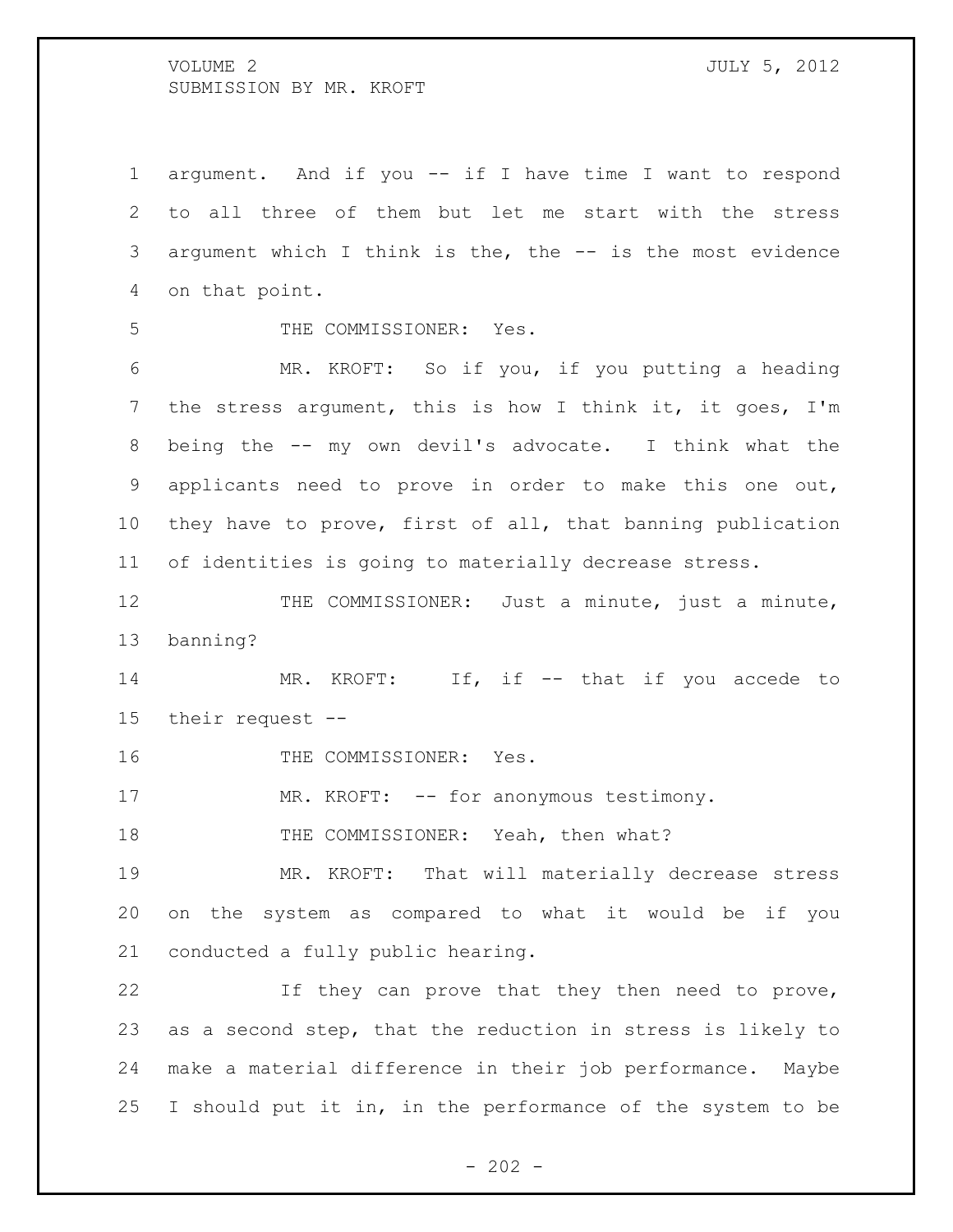more fair to that.

| $\overline{2}$ | And finally, as a third point they will need to        |
|----------------|--------------------------------------------------------|
| 3              | prove that there is no reasonable method to manage the |
| 4              | stress and its material effect other than by censoring |
| 5              | discussion about identity.                             |
| 6              | THE COMMISSIONER: By granting the ban.                 |
| 7              | MR. KROFT: By granting the ban, exactly.               |
| $8\,$          | And to put this in context there is an important       |
| 9              | point made in Mentuck, at paragraph 34. I was kind of  |
| 10             | hoping it would still be open but I think it isn't.    |
| 11             | THE COMMISSIONER: No, it's in, in --                   |
| 12             | MR. KROFT: In tab five.                                |
| 13             | THE COMMISSIONER: Yes. I have that. Not far            |
| 14             | away anyway.                                           |
| 15             | MR. KROFT: Okay.                                       |
| 16             | THE COMMISSIONER: Page?                                |
| 17             | MR. KROFT: Page 24, paragraph 34.                      |
| 18             | THE COMMISSIONER: Oh, yes, I                           |
| 19             | MR. KROFT: The very last sentence in that              |
| 20             | paragraph, the judge is talking about how serious the  |
| 21             | threat must be and says:                               |
| 22             |                                                        |
| 23             | In other words, it is a serious                        |
| 24             | danger sought to be avoided that                       |
| 25             | required not a substantial<br>is                       |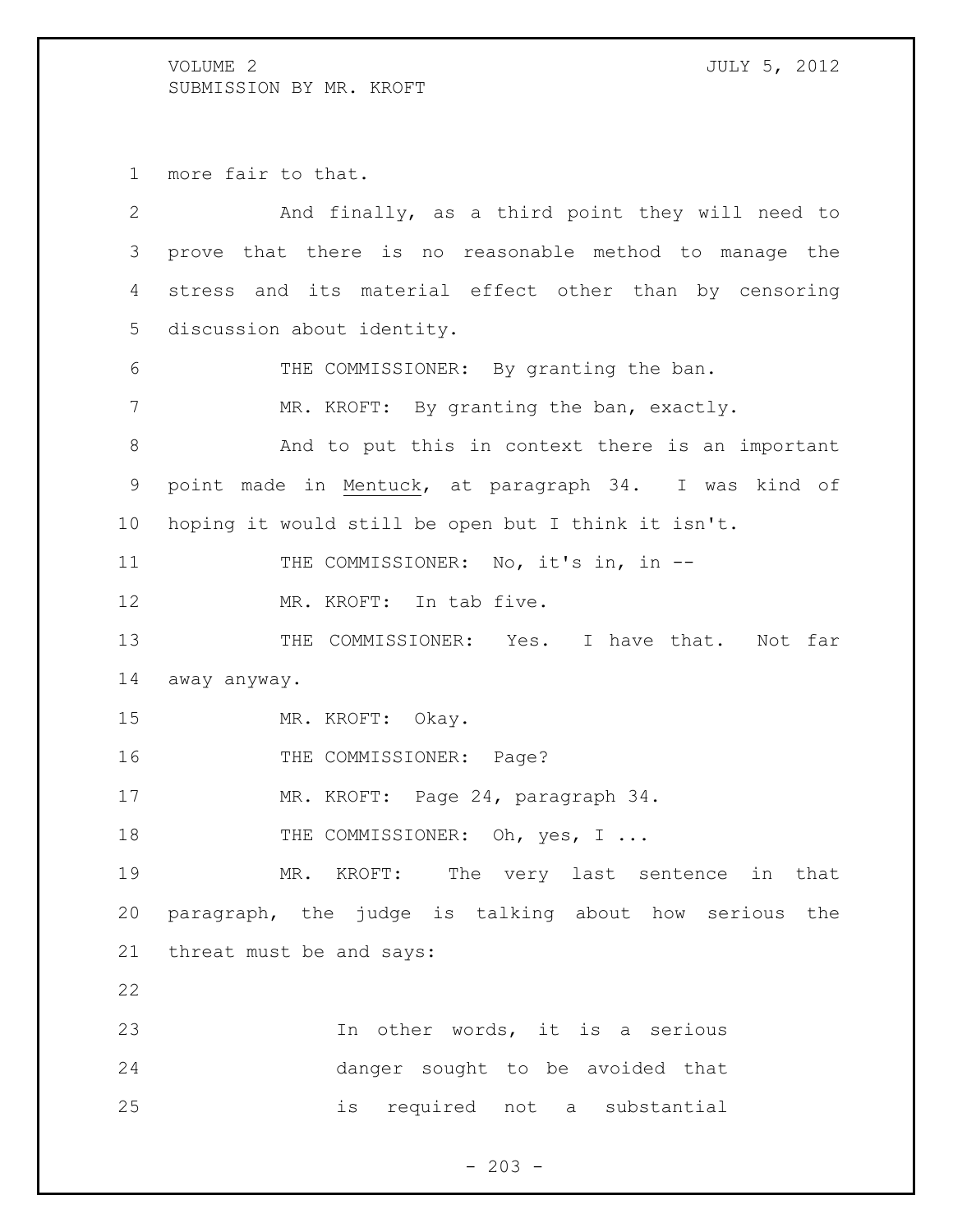benefit or advantage sought to be obtained. And that's an important line. It's not enough that it would be convenient or easier, or would have less stress, for example, on floats and overtime personnel, it's not an advantage to be gained in the child welfare system in this context. It has to be the avoidance of, as my friend has put it, harm to children. So let me talk about the evidence that connects -- 11 THE COMMISSIONER: An avoidance of harm to children. 13 MR. KROFT: That -- my friends are saying kids are going to be hurt -- 15 THE COMMISSIONER: Yes. MR. KROFT: -- unless you ban publication. 17 THE COMMISSIONER: Yes. MR. KROFT: They need to prove that. And I want to talk to you now about what the evidence is and why they haven't proved it. That's the next section of my argument. 21 THE COMMISSIONER: Okay. MR. KROFT: I'm going to ask you to take out the first affidavit of Ms. Regehr because my friends have relied

 on that significantly and I take issue with what, what she says and I'm going to suggest that she doesn't go nearly as

 $-204 -$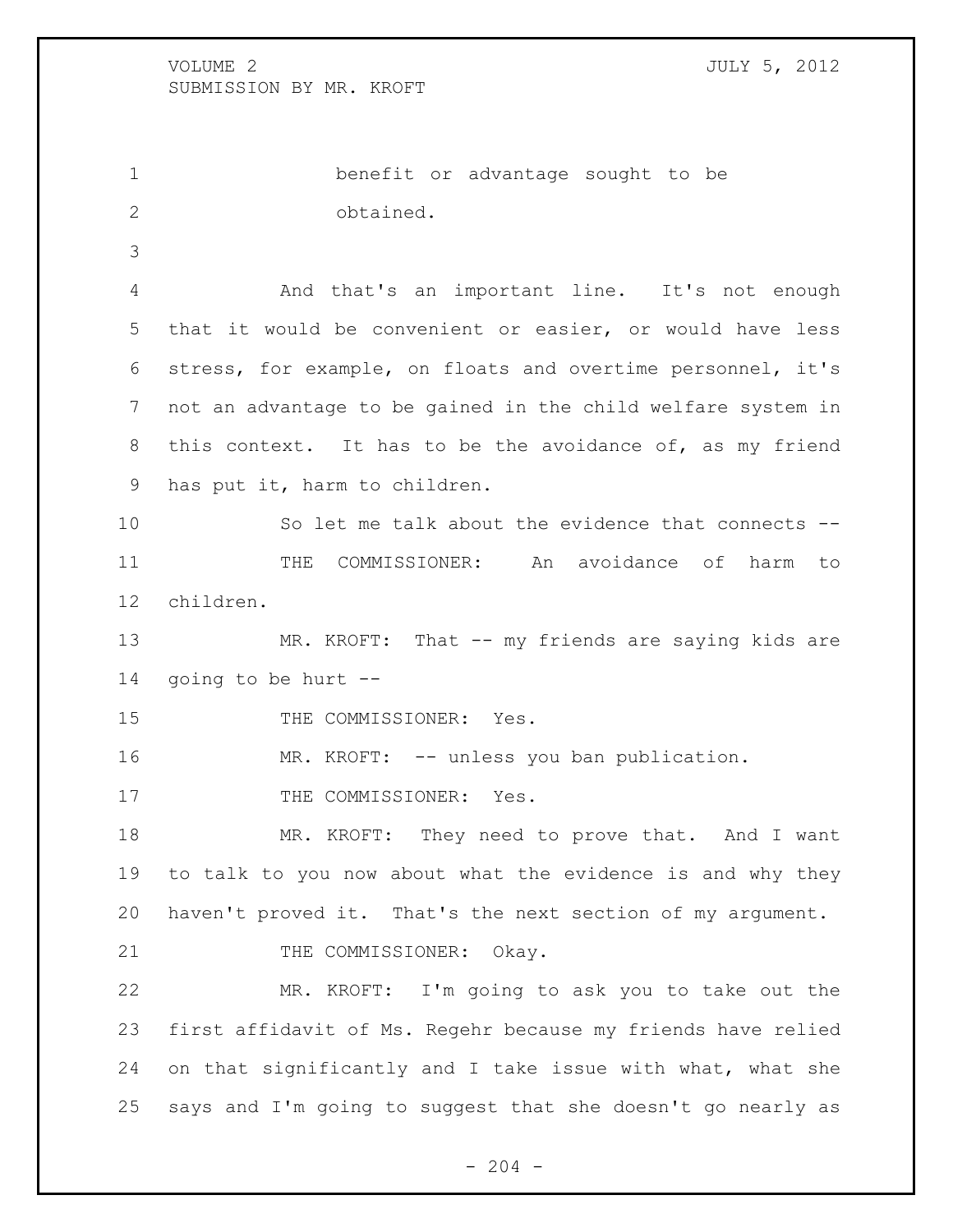VOLUME 2 JULY 5, 2012 SUBMISSION BY MR. KROFT far as they require. MS. WALSH: Mr. Commissioner, you'll find that in the  $-$  THE COMMISSIONER: It's in the tribal. MS. WALSH: -- sorry, you'll find that in the ANCR binder. 7 THE COMMISSIONER: Yeah. 8 MS. WALSH: I think it's in there. THE COMMISSIONER: The, the first, the first one. MR. KROFT: Yeah. 11 THE COMMISSIONER: Yeah. Okay. 12 MR. KROFT: And, and, and Ms. Regehr has an affidavit and you need the exhibits because some of what she does is just attach other articles that she's wrote and I'm actually going to refer to some of her articles. THE COMMISSIONER: She's -- is this the one sworn March 30th -- 18 MR. KROFT: Exactly. 19 THE COMMISSIONER:  $-- 2012$ ? MR. KROFT: Yes. 21 THE COMMISSIONER: All right. MR. KROFT: And let me take you directly to her article which is at tab "B" because to a large extent she summarizes in the affidavit the, the article that she wrote. THE COMMISSIONER: Oh, yes. All right.

 $- 205 -$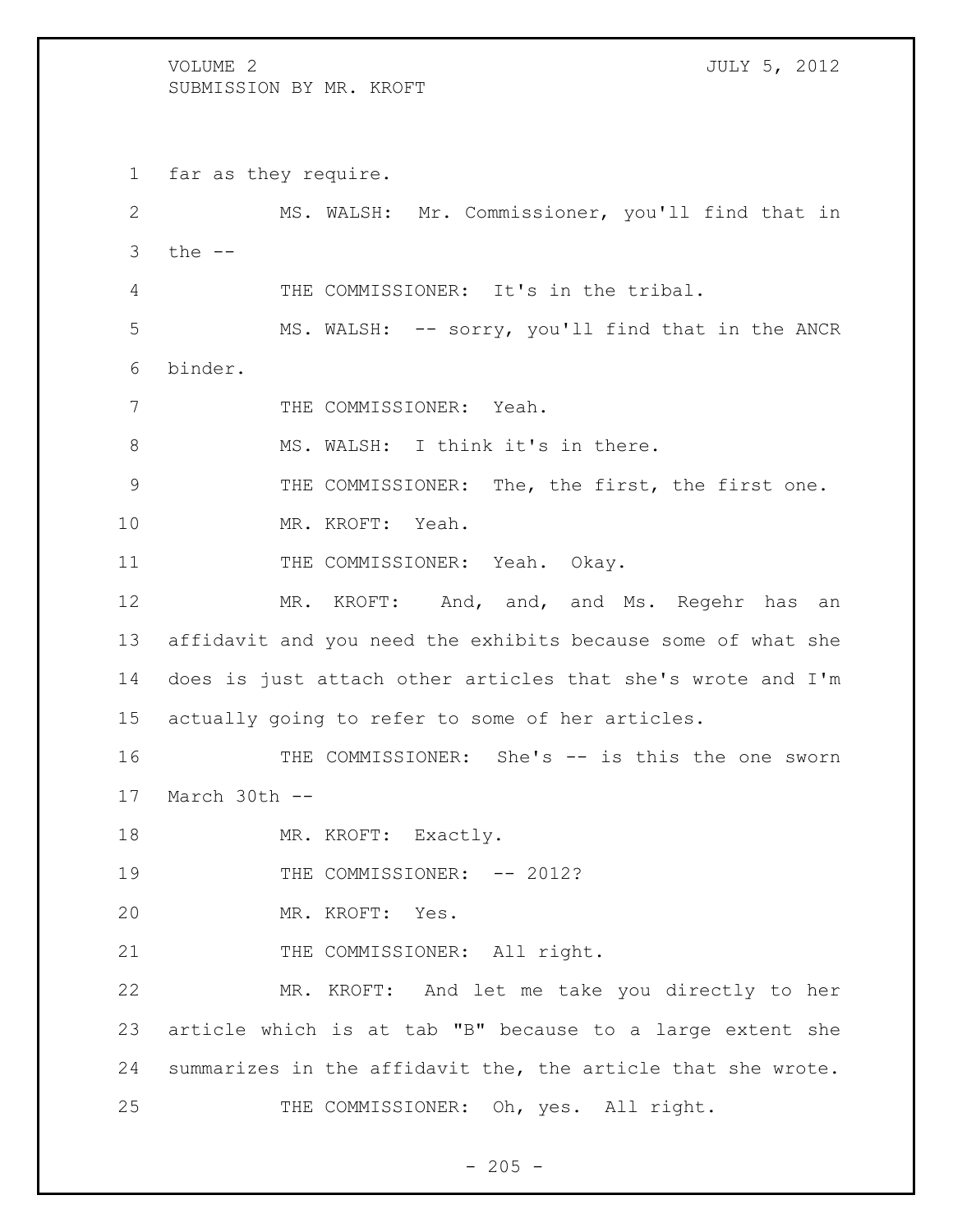MR. KROFT: On her research. 2 THE COMMISSIONER: Yes. MR. KROFT: Okay. And I'm referring to the second sentence at the very top of the article where she just says what she's doing, where she says: 7 The present study is a qualitative analysis of the impact 9 of these death reviews and ... subsequent changes to child welfare services on child welfare workers."

 So she's not studying media, she's studying what you're doing or what -- the analogy to what you're doing now, and she's studying the effects that the recommendations, as implemented, had on children as a children worker -- child welfare workers.

 We've already talked about how most of that is not relevant today because the government has already decided to have this inquiry. I suppose it could be a cautionary tale to make sure that your recommendations are better than the ones that she is criticizing but I think we, in Manitoba, obviously have confidence that they will be because you're here.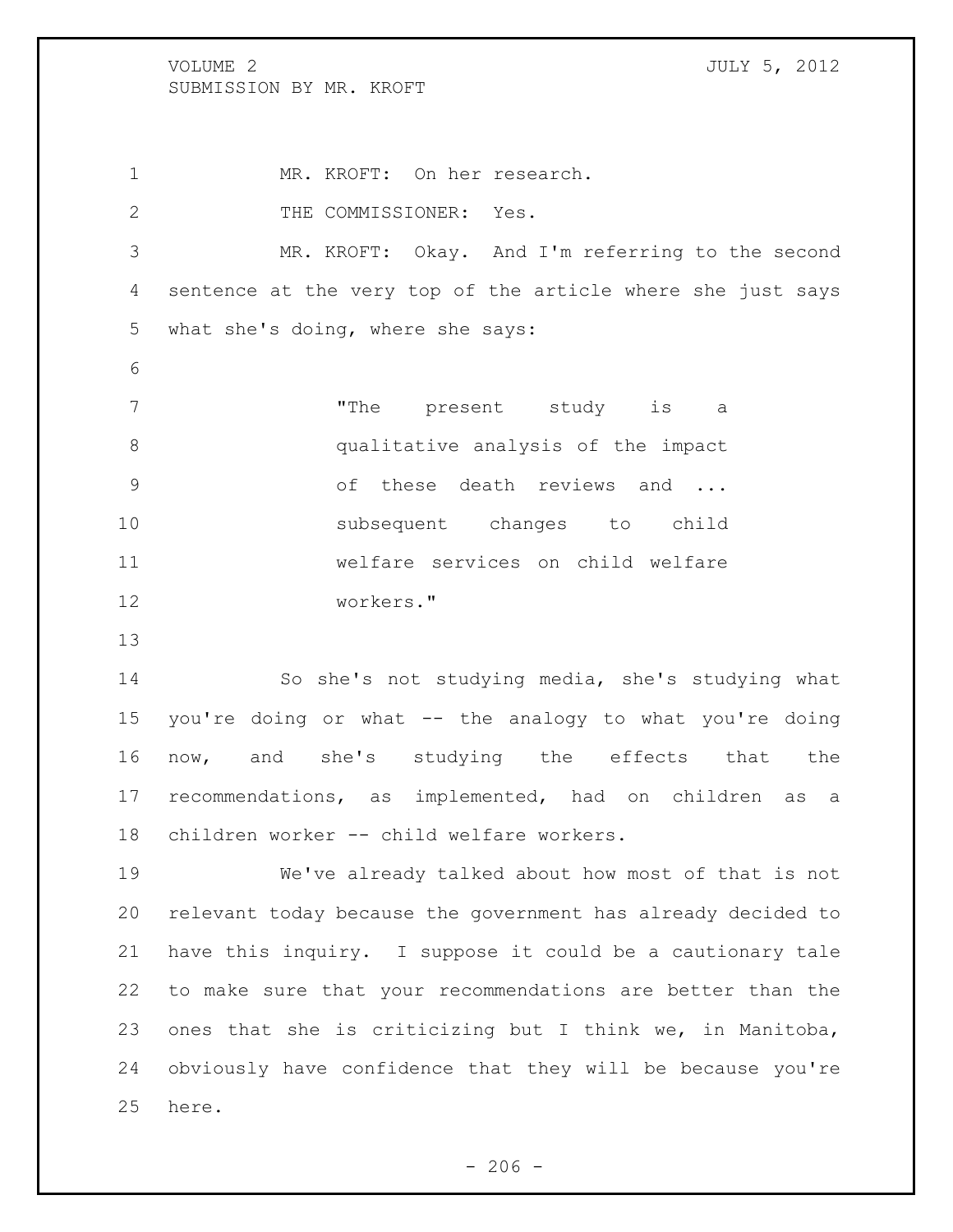1 Now, Ms. Regehr, when she's talking about stress, because that's what she's studying, makes it very clear, and you don't have to go back because it's in paragraph 11 if you want to make a note of her affidavit. She says as a first step the principle source of stress in these situations is the death of the child, that's not surprising. And -- paragraph 11 if you, if you would like to look at it, in her affidavit.

 So, so the main, the main -- the first thing is the death that causes the stress. Then if you go to her article, at page eight, and unfortunately they're not numbered, I numbered my pages just ...

13 THE COMMISSIONER: Okay, I'm at page eight.

 MR. KROFT: Eight, okay. So, so she says the first thing -- the first -- the main source of stress is the death of the child. She says the second main source -- second source, is the impact of the inquiry. So this process, the process that you're going to be conducting come September, and her research, which is basically she just asked social workers who went through it, she interviewed them, and here on page eight at the bottom she says:

 "The first important element of individual experiences with inquiries is highly related to the

 $- 207 -$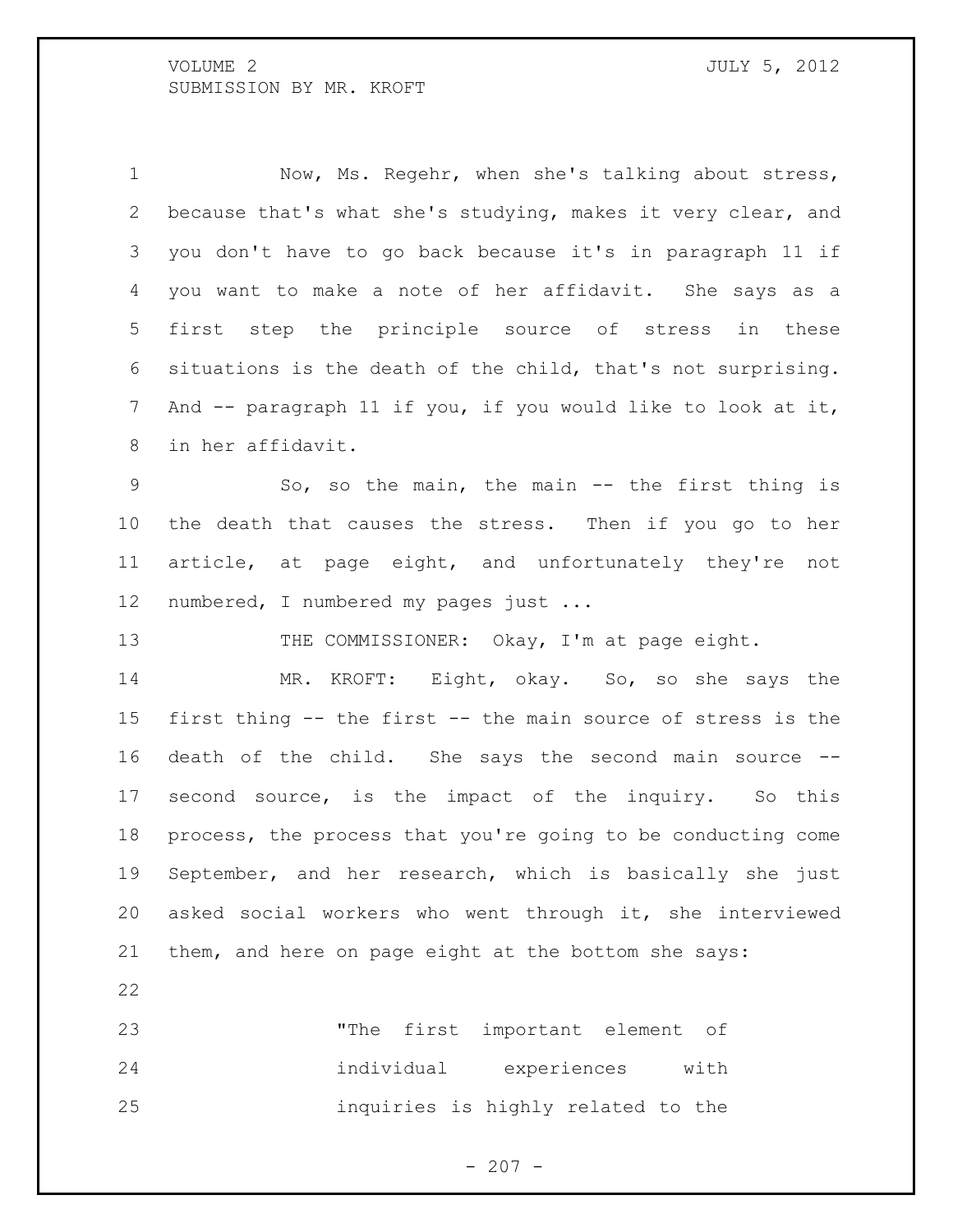previous section on the impact of 2 the child dying. That is, workers involved in inquiries are re-exposed to the details of the tragedy. People identify difficulty with having to "relive 7 this kind of work on the stand.""

 So the first two things that she says causes the stress that she then writes about is the child dies, and then they have to re-live that when they give testimony. All of that is going to happen when you hold your public hearings, regardless of your decision today, it has nothing to do with the media.

 Now, in her interviews Ms. Regehr did identify other sources of stress and she summarizes them in that same article, on page 13.

18 THE COMMISSIONER: Yes.

 MR. KROFT: Okay. So here's a list of the other contributors of stress, as related to her by the people she interviewed, who had gone through the inquiries in Ontario. And there's a whole list of them and towards the bottom of the list one of the sources, one of the many contributors to stress that was reported to her was negative and extensive media coverage.

 $- 208 -$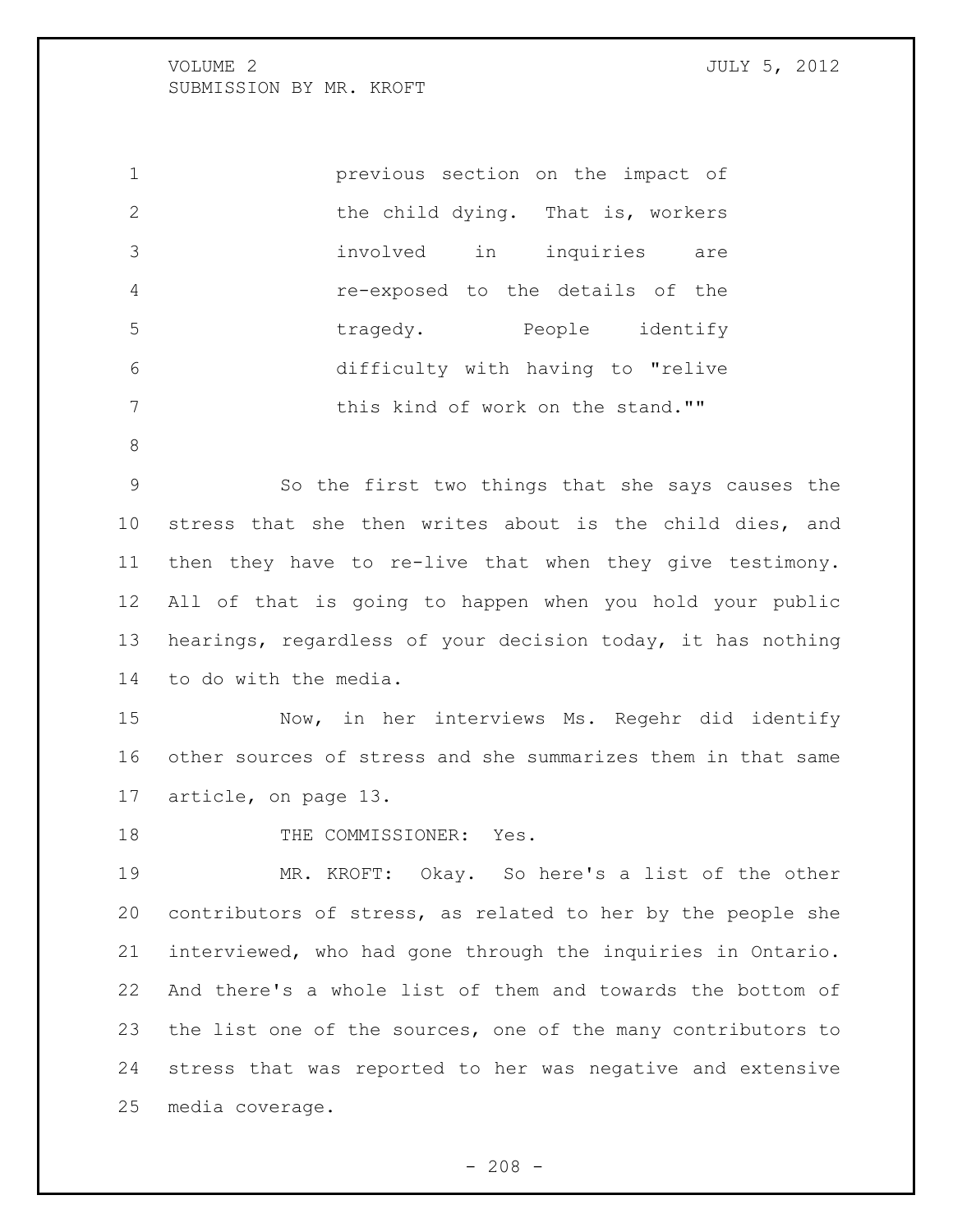So some people did tell her that media coverage caused -- was one cause of stress. Interesting though, if you go back to page 11 for a moment of the same article. 4 THE COMMISSIONER: Yes. MR. KROFT: She reports, about in the middle of the page: 8 TNot all press attention was negative, however, some workers felt supported by the press and

11 subsequently the public."

So it kind of went either way.

 But even if you grant the publication ban there's going to be coverage and one of the things that Ms. Regehr talks about is that it's not just the people who are covered, who gave evidence that felt the stress, my friends talked about radiated stress and you asked what that was. What she means is the stress of the inquiry and, and to the extent that the media contributed to it, wasn't just the people who were named, it was everybody. So presumably at least some of that stress is going to happen anyway if you're going to allow any reporting of what's happening here and, of course, you are.

What Ms. Regehr doesn't say, doesn't comment on

 $-209 -$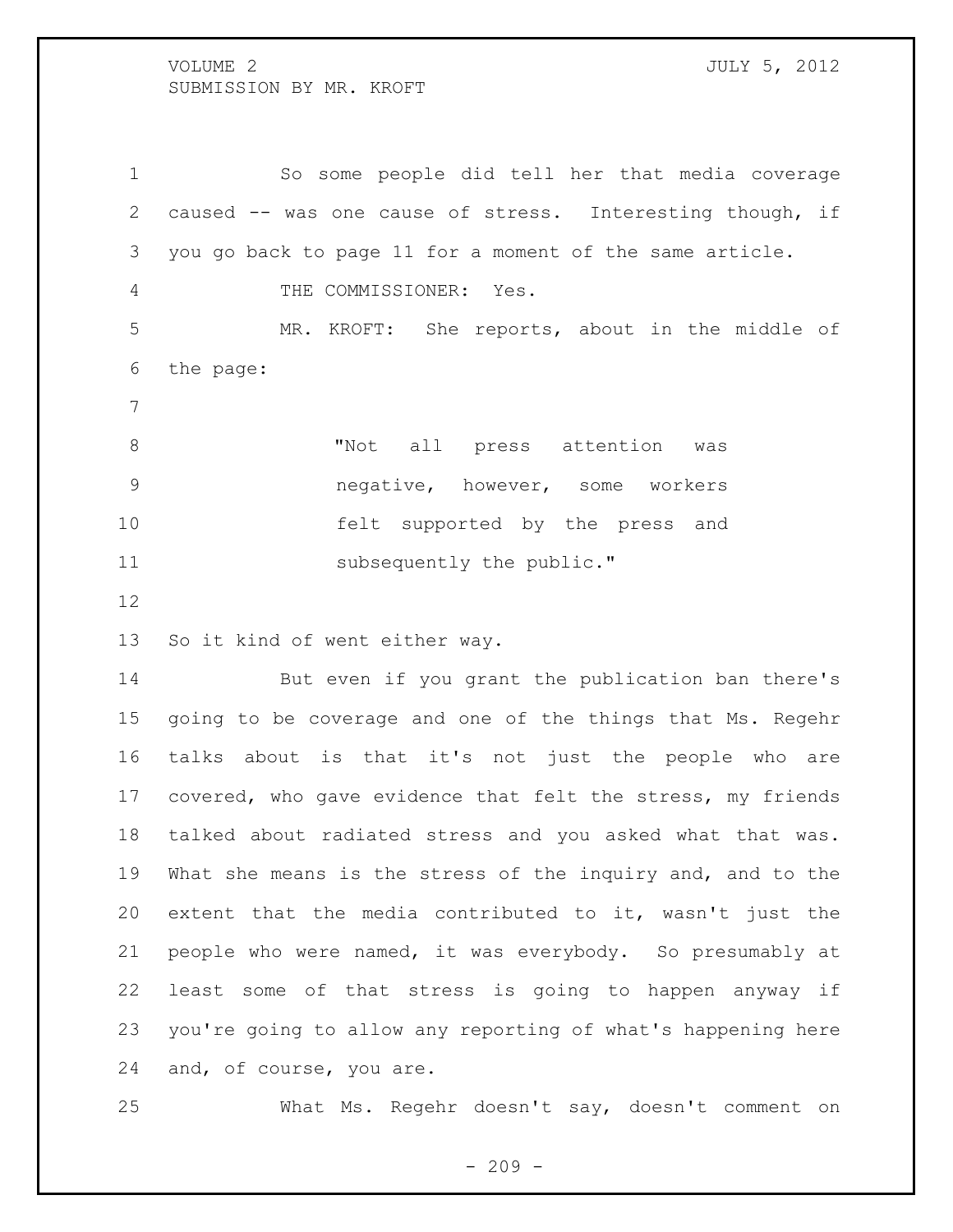and didn't study was the connection between naming a witness and that stress.

THE COMMISSIONER: Between what?

 MR. KROFT: Naming a witness and stress. She found that one of the contributors, one of the many contributors with media coverage she says nothing and did no research about whether having extensive media coverage but not naming people as compared to naming people makes a material difference. Doesn't speak to that.

 Interestingly, in her affidavit and, and you've probably seen this, I won't take you to it, and then attached to it, she did the similar research with first responders, firefighters and policemen, she did a number of studies and, and, and came to the same conclusions. So if what she is telling you is enough for a Mentuck publication ban there's going to be an awful lot of anonymous witnesses. In effect my friends have proved too much, basically be shutting down the naming of any witnesses, at least in those helping professions.

 So that -- in terms of the evidence that my friends rely on Ms. Regehr, to make the first leap that they need to make, that there is going to be -- that banning publication is going to be -- make a material difference to stress, Ms. Regehr doesn't get them there.

THE COMMISSIONER: When you say they rely, your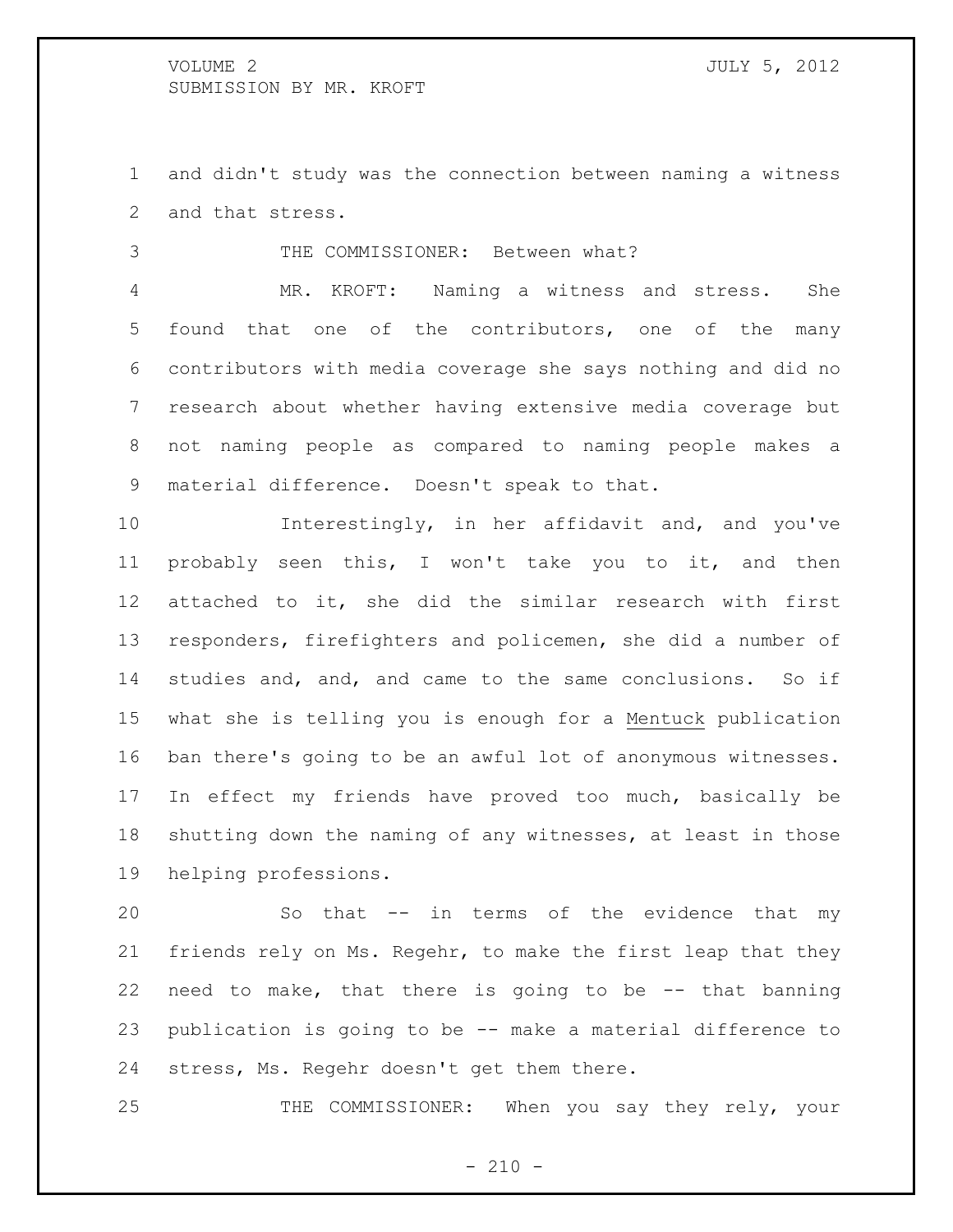view is they're relying on Regehr to get there. MR. KROFT: Well -- THE COMMISSIONER: They may well not agree with you but that's what -- MR. KROFT: They may well not but that's -- THE COMMISSIONER: That's your view. 7 MR. KROFT: -- what they said this morning. And, and they went through Ms. Regehr's affidavit, both, both Mr. Smorang and Mr. Saxberg and, and I can't remember if Mr. Khan referred to it as well. Certainly it's one of the things they're relying on, I'm sure they're relying on other things. In fact, they're relying on some of the evidence that I'm seeking to strike so I don't mean to mislead. But in terms of Mr. Smorang's urging you that the expert, I don't have any experts, they have experts, Ms. Regehr was at the top of that list and she doesn't get them there. And, in fact, she's quite careful not to, to, to, to

 make that comment, even in her affidavit, when you read it you'll see.

 So I submit to you, they can correct me, they're not there, they don't even get to the first leap. But let's say they did get to the first leap, and they, and they were able to prove that publication bans would materially reduce stress, that doesn't equate automatically to harm to children, which is what they're mainly hanging their hat on.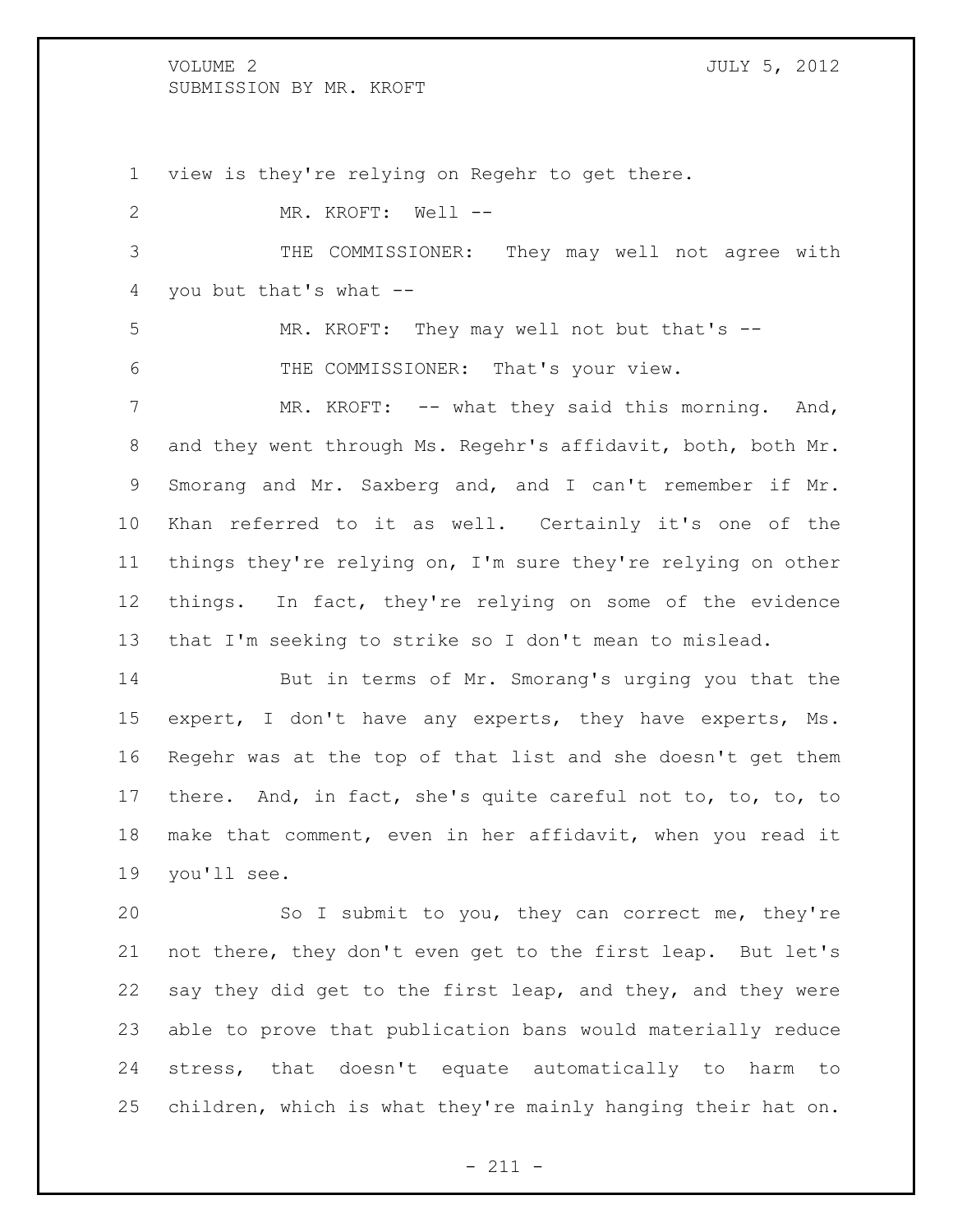And when you read these articles, that they've filed and cited, the, the connection between stress and job performance is highly complex and highly attenuated.

 You heard Mr. Juliano when he was talking about Ms. Gosek's evidence. He talked about salaries, he talked about resources, he -- I can't remember all of the things he talked about but he gave you a long list. He didn't mention, I don't think, until the end maybe, media, but the relationship between stress and not doing an effective job looking after the children is complex and it's attenuated. There's a multiple -- a multitude of interrelated variables, some of them you can see in Ms. Regehr's own table.

 And I am submitting to you that it would be pure speculation to say that a publication ban on identities of professional witnesses will have a positive effect on job performance throughout the system. The affidavit, the witnesses, the articles, they don't get you there. In fact, it could be just as persuasively argued that it will cause diminished accountability and lead to poorer job performance, and some of the articles talk about people and accountability but the truth is we don't know because it's a attenuated, it's a complex system, the link isn't there.

 So I'm saying they haven't demonstrated to you the connection between a publication ban and a significant change in stress because we know stress is going to happen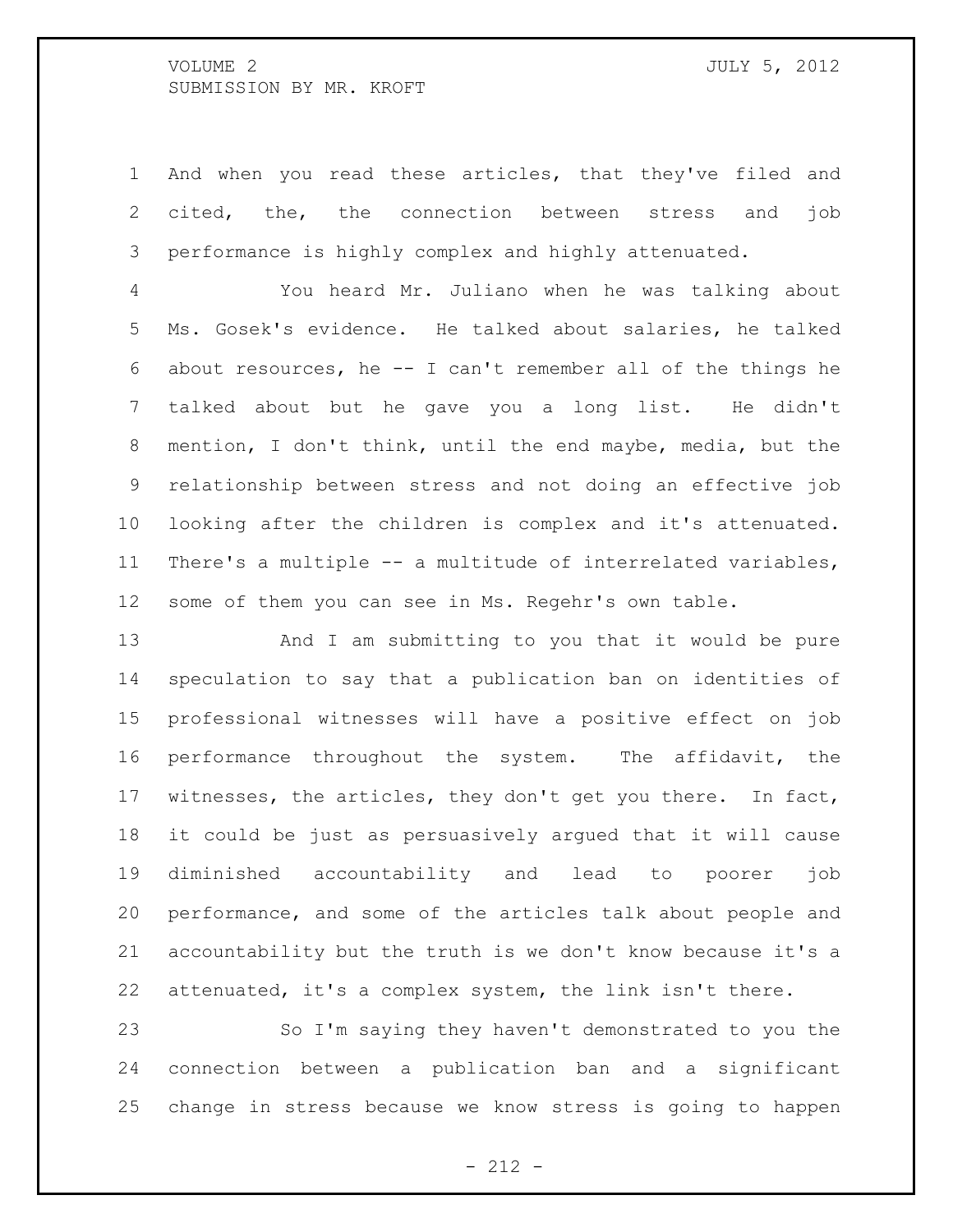anyway and one would hope it would, it's a terrible situation that we're talking about.

 THE COMMISSIONER: And the connection between a publication ban and what?

 MR. KROFT: Well, here's their argument, this is where they have to get to. First they have to say -- they have to prove to you --

8 THE COMMISSIONER: Yes.

 MR. KROFT: -- that if you grant a publication ban there will be less stress --

11 THE COMMISSIONER: Yes.

12 MR. KROFT: -- in the system because they're talking about the system. They haven't brought any evidence about anyone in particular. Then they have to show that whatever the difference in stress is as a result of the publication ban, that's going to prevent harm from children that would otherwise happen. So they have to link stress to job performance and I'm arguing that they have not done that.

 But what their evidence does show is that there are all kinds of other ways to manage the stress involved in infant death inquiries, that do not require the interference with constitutional rights. I believe it was Mr. McKinnon who talked about the critical incident teams and there was some other types of systems already built in to assist with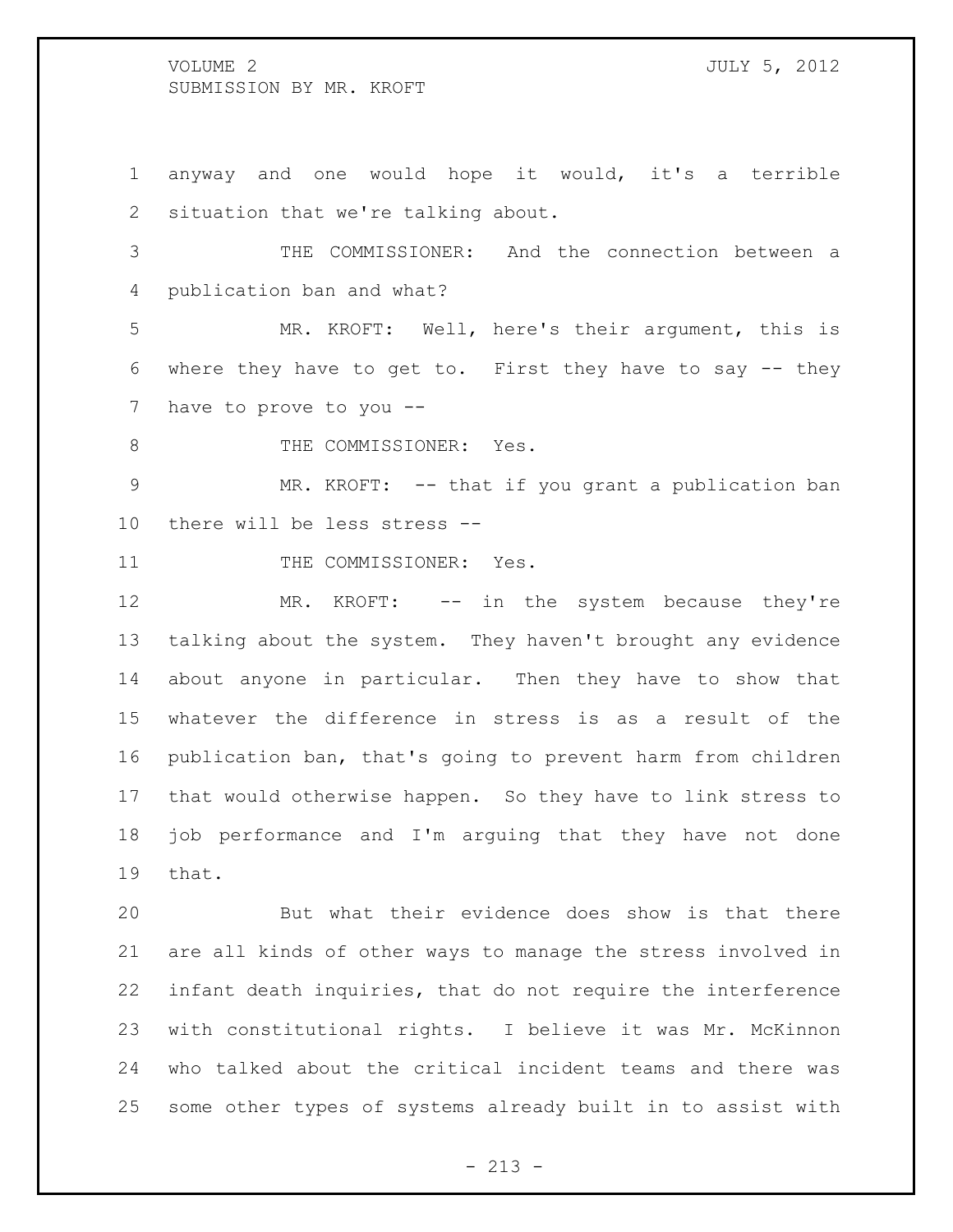stress. And if you look at the affidavit of Shavonne Hastings, I won't make you find it, she talks about that, as well.

 There are already systems in place to deal with that and there are dozens of articles that are cited on issues related to public inquiries, and inquests, and the internal reviews and the discussions of media coverage and they contain all kinds of suggestions for how these things could be managed in order to reduce stress, presumably not impact on job performance.

 But I'll tell you what's really interesting. None 12 of them, none of them suggest that there should be a restriction on publication or a hiding of information from the public.

 I asked Ms. Gosek that when I cross-examined her. She cited 39 articles, she cited, and then I asked her, on cross-examination, whether any of the authors that she read, recommended imposing restrictions on publication? And we then went through several articles, looking at them, and the answer was no.

 And if you want to check that you can look at her cross-examination, page 63, question 236 to 238.

23 THE COMMISSIONER: Page 63.

MR. KROFT: Question 236 to question 238.

And, in fact, not only don't they recommend what

 $- 214 -$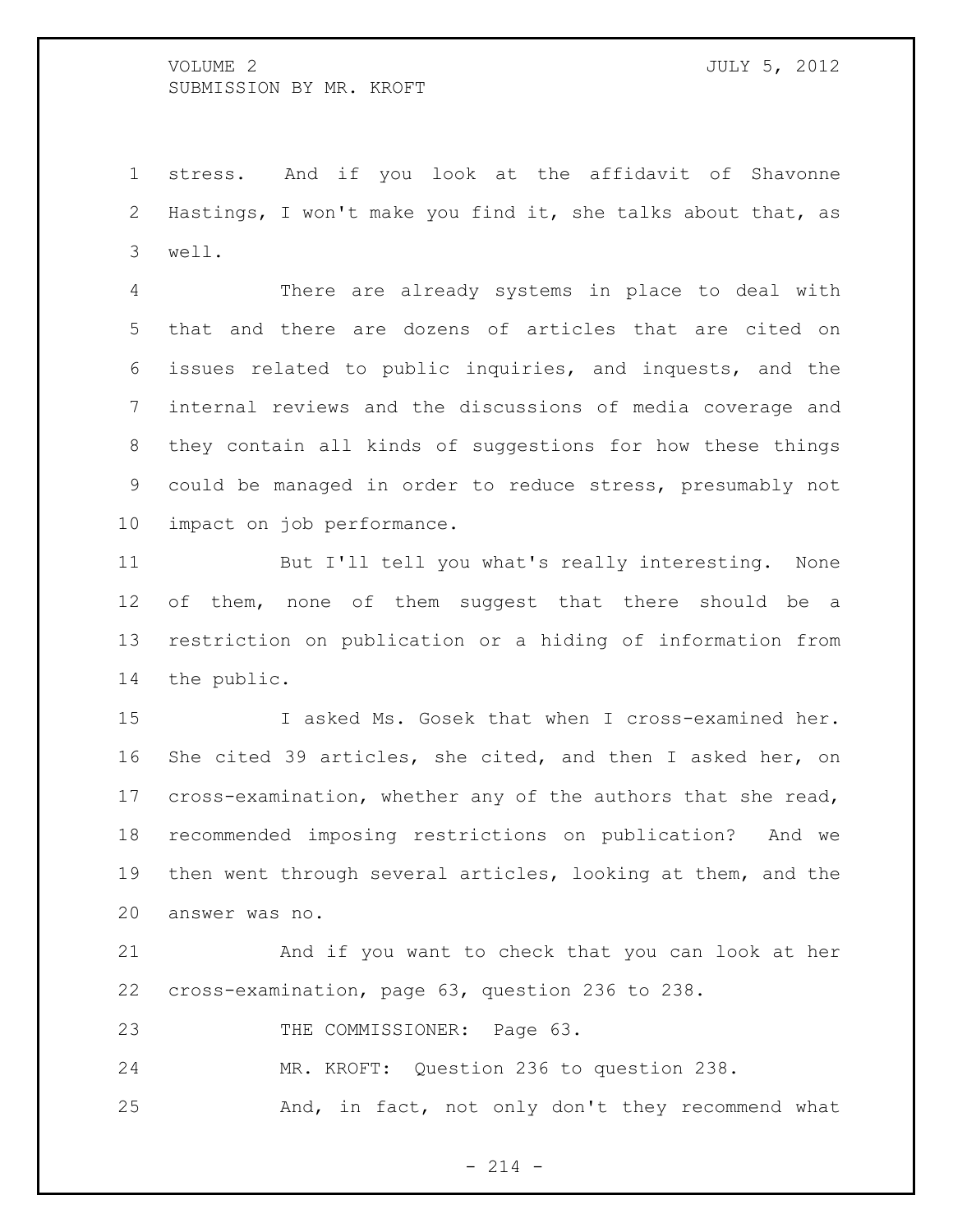my friends are recommending to you, their, their authorities do not support what they want you to do. Their authorities actually say something quite different. Their authorities, many of them, recommend greater openness with the media. Their authorities, many of them, criticize the social work establishment for being too closed.

 You'll recall this morning Mr. Saxberg referred to an article by I think it's Cheno (phonetic) or Chenot, C-H-E-N-O-T, which is attached to the affidavit of Ms. Regehr, it's Exhibit "G". Let's look at that for a minute and see the article that Ms. Regehr is relying on and what that particular authority --

13 THE COMMISSIONER: Was that "G", was it? MR. KROFT: It's at "G".

15 Now, in, in, in this article -- are you there? 16 THE COMMISSIONER: Yes.

 MR. KROFT: You won't find anything about restricting information or publication bans or not telling the public about the identities of social workers but on page 180, Mr. Chenot or Cheno, in the second paragraph, he says this. He says:

23 TIn fact, child welfare administrators and staff often have unhelpful relationships with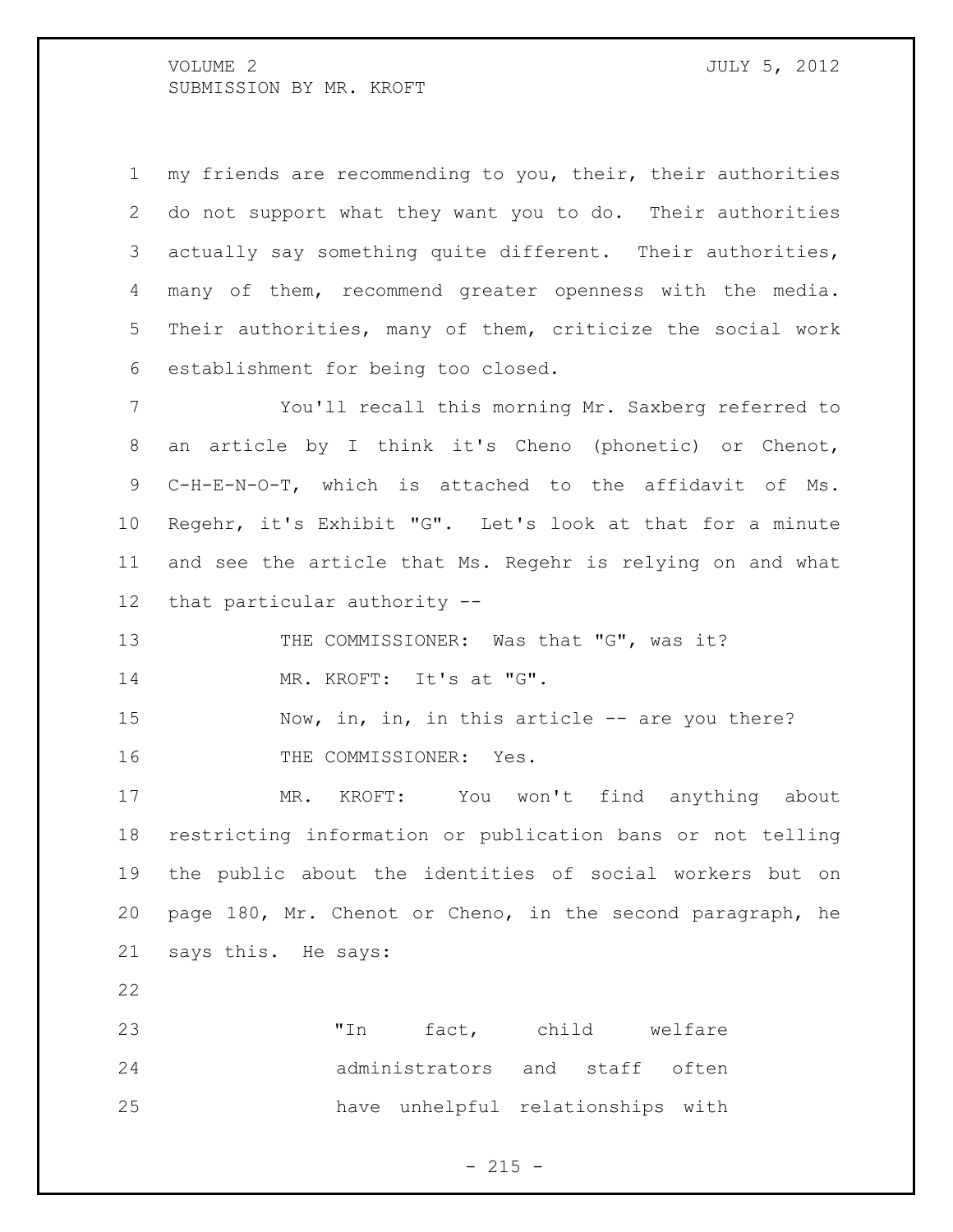applicant's evidence.

 the media that contribute to poor public images. In an interview concerning child welfare directors relationships with the media, New York Times reporter Richard Jones pointed out, "the only times directors of child welfare **8 agencies** and reporters speak with each other in a sustained and meaningful way is in moments of crisis." ... Jones went on to assert that the public interprets the disinclination to share information by child welfare administrators as an effort to engage in "damage control" or denial of problems in the agency **18** rather than concern about the grievous incidents that often prompt media coverage. Jones summed up his advice for directors in two words: "be transparent"." That's my friend's evidence, that's the

 $- 216 -$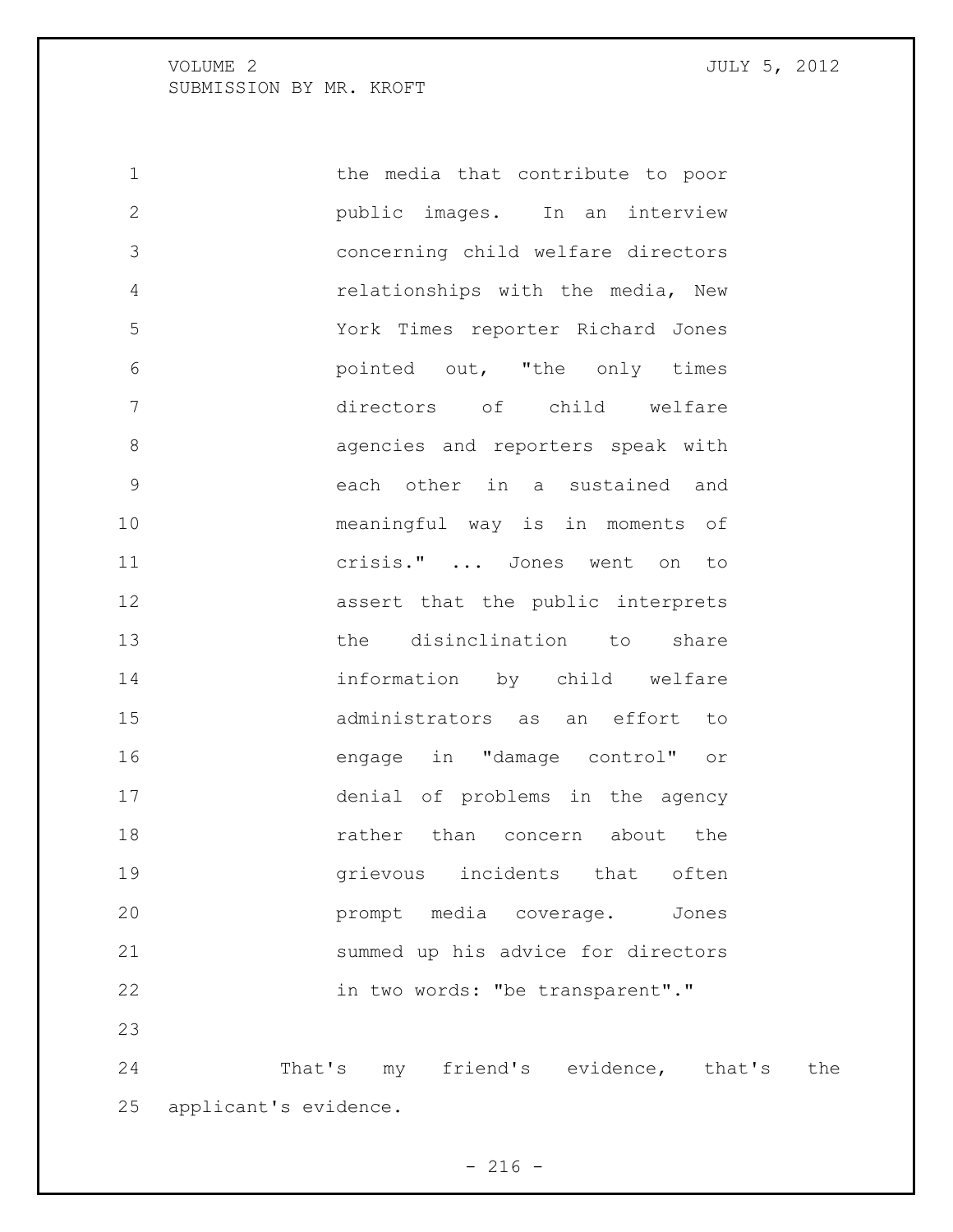One of the authorities that Ms. Wotherspoon referred to was somebody named Munro who did a report out of the UK. And I asked her about what Ms. Munro recommended is the solution. And I won't take you to the -- because of the lack of time I'm not going to take you and read it through but I'm going to tell you that it's at page seven of Ms. Wotherspoon's cross-examination. Ms. Wotherspoon conceded that Ms. Munro, her prescription was greater openness. 9 THE COMMISSIONER: Her what? MR. KROFT: Her prescription was greater openness. 11 THE COMMISSIONER: Oh, yes. MR. KROFT: And while you have in front of you Ms. Regehr's affidavit, I'll take you to the first page of tab "I". This is one of the articles I also discussed with Ms. Gosek on cross-examination and she did the summary at the very beginning of the article. This in -- it's in small print, I'm going to read it to you. Part way down the summary: "This paper explores the contribution of the media to the **creation** of the climate of fear, blame and mistrust which seems to have become endemic within the field of child protection. It

- 217 -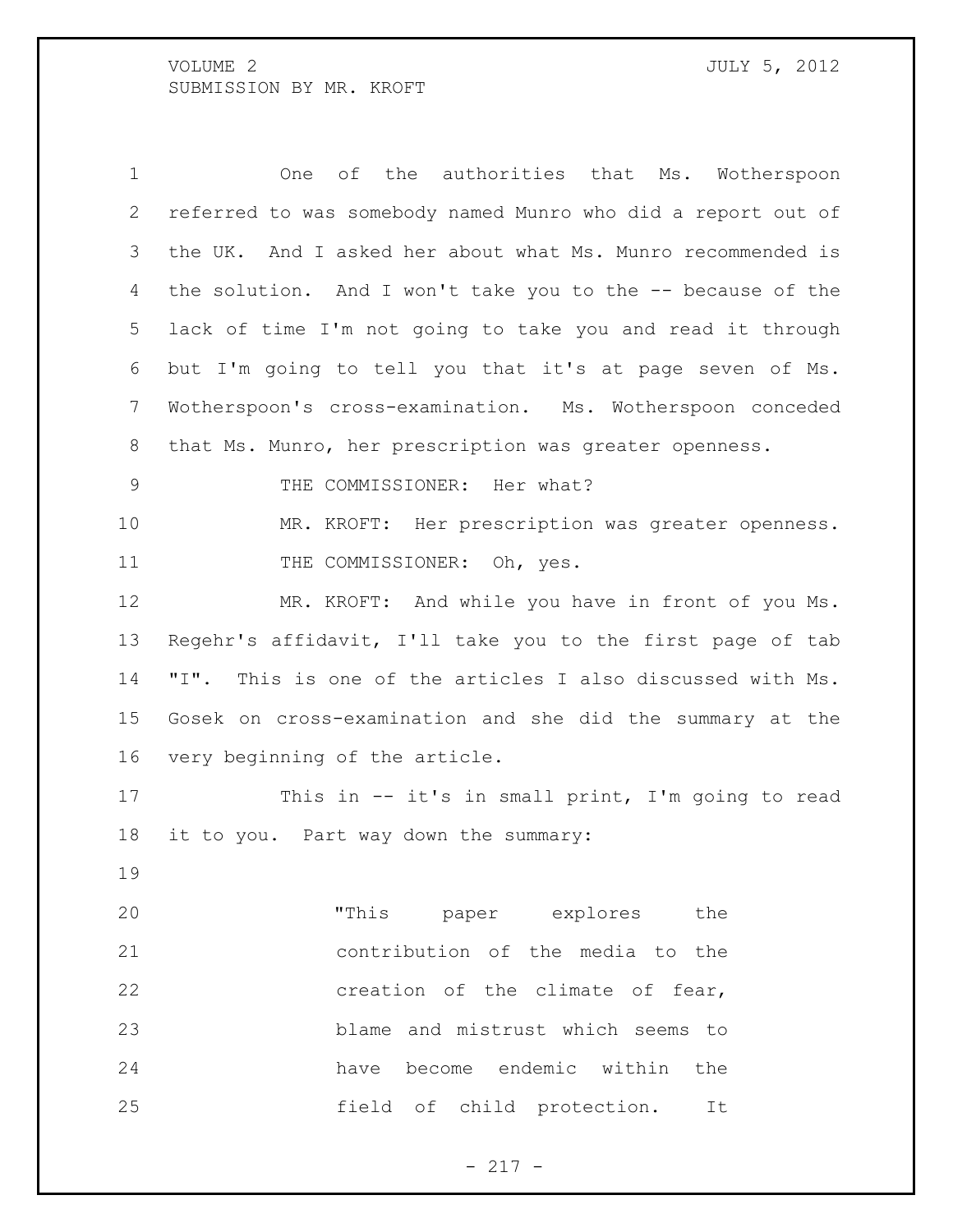suggests that damaging distortions have been introduced into the child protection system as a result of the defensive responses of the relevant authorities at both national and local level to 7 the media onslaught. A more **8 strategic** approach to understanding and managing media coverage of this difficult field is outlined."

 In that outline you will not find a word about publication ban or hiding information.

 This is not the first time in Canada that judicial authorities have heard the argument that this is going to be stressful, don't publish my name. The most frequently quoted expression of how the courts have reacted comes from a case called the Attorney General of Nova Scotia and MacIntyre. And you'll find that, if you need to look at it when you're writing your reasons, at tab 17 of our brief of 22 authorities, at page 185. And this is what the court -- and this is repeated in, in all of the Supreme -- in many of the Supreme Court decisions but I'll just read it to you so we don't have to fool around with different binders.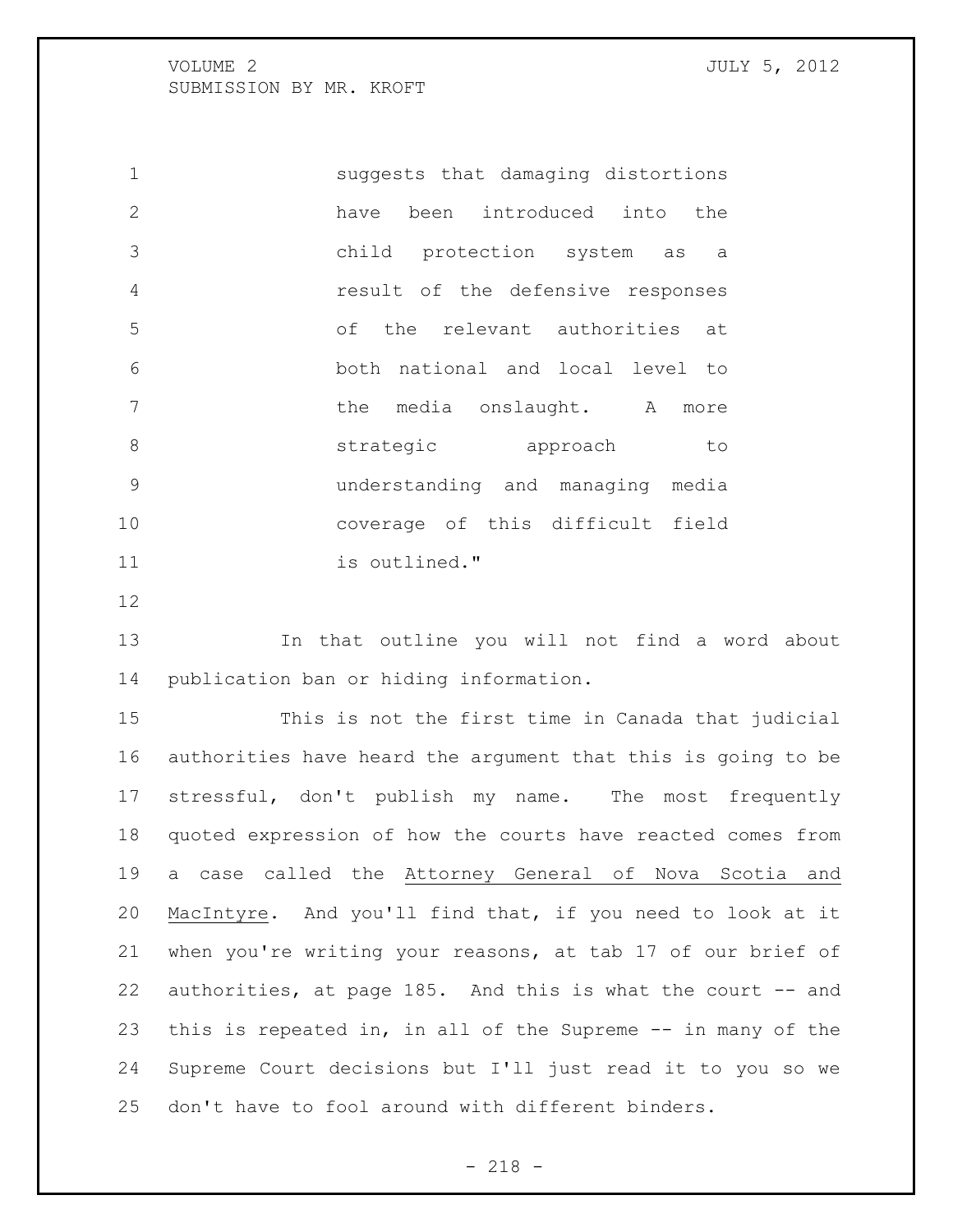1 This is what the Supreme Court says:

 "Many times it has been urged that the 'privacy' of litigants requires that the public be excluded from court proceedings. It is now well established, however, that covertness is the exception and openness the rule. Public confidence in the integrity of the court system and understanding of 12 the administration of justice are thereby fostered. As a general **14 rule** the sensibilities of the individuals involved are no basis for exclusion of the public from **judicial proceedings."** 

19 And then he quotes from that R. v. Wright case, a 19th Century case where -- I don't remember the judge's name but Justice Laurence said:

| 23  | "Though the publication of such |  |  |     |
|-----|---------------------------------|--|--|-----|
| 24  | proceedings may be to           |  |  | the |
| 2.5 | disadvantage of the particular  |  |  |     |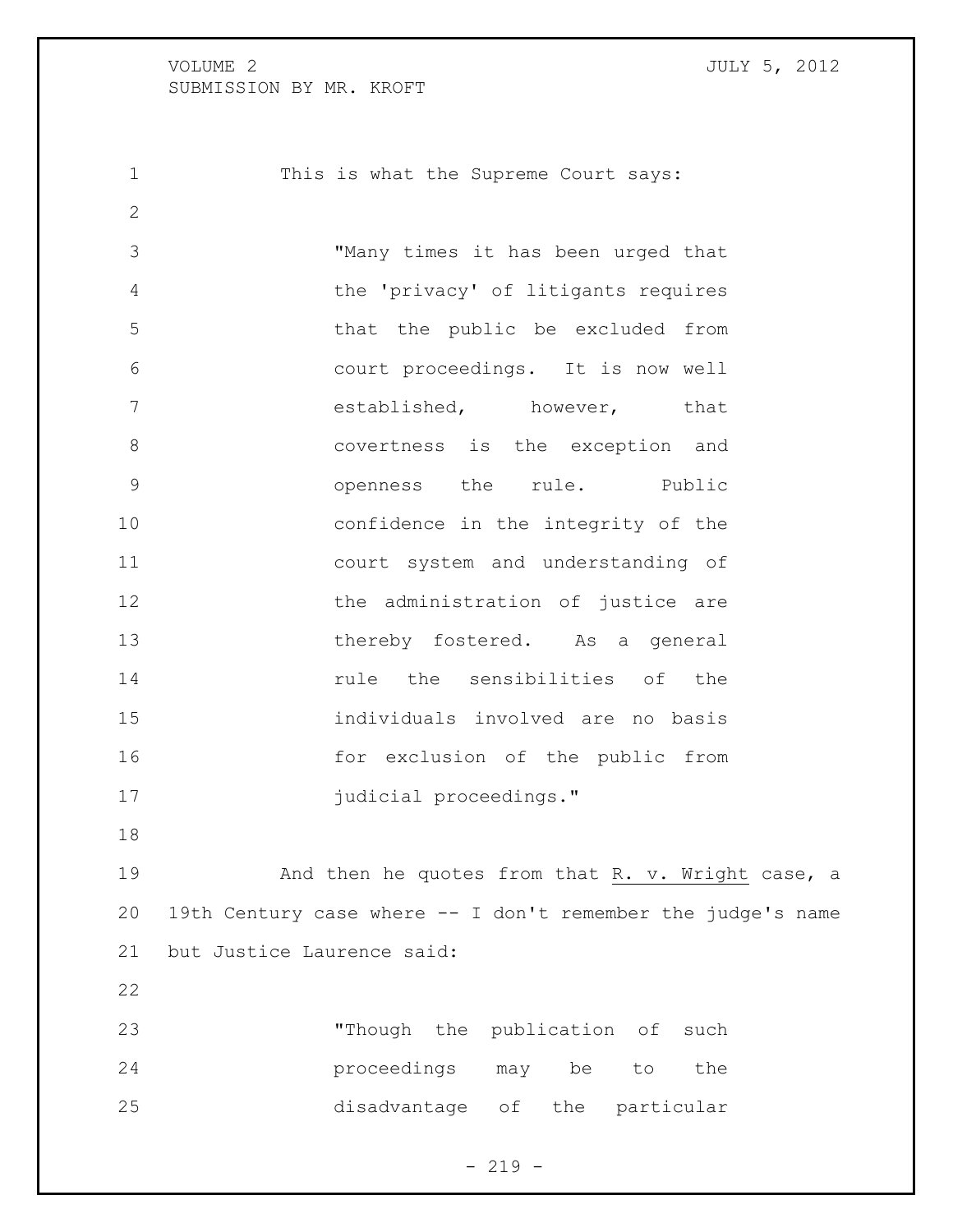individual concerned, yet it is of vast importance to the public that the proceedings of courts of justice should be universally known. The general advantage to the country in having these proceedings made public more than counterbalances the inconveniences to the private persons whose 10 conduct may be the subject of such proceedings."

 So we've looked at the evidence, the evidence -- my friend's evidence doesn't suggest restrictions on publications and certainly courts who have heard similar arguments to the ones you've heard this morning have had the same reaction, no.

18 So to conclude on the stress argument, and my answer to the stress argument, I concede child deaths and the inquiries that follow must create stress. I'm not disagreeing with Ms. Regehr that there are many contributing factors to stress and she -- we saw that table where she listed some of them. And I am not arguing with her that social workers told her, in her reports, that one of the many contributing factors is media coverage but I am

 $- 220 -$